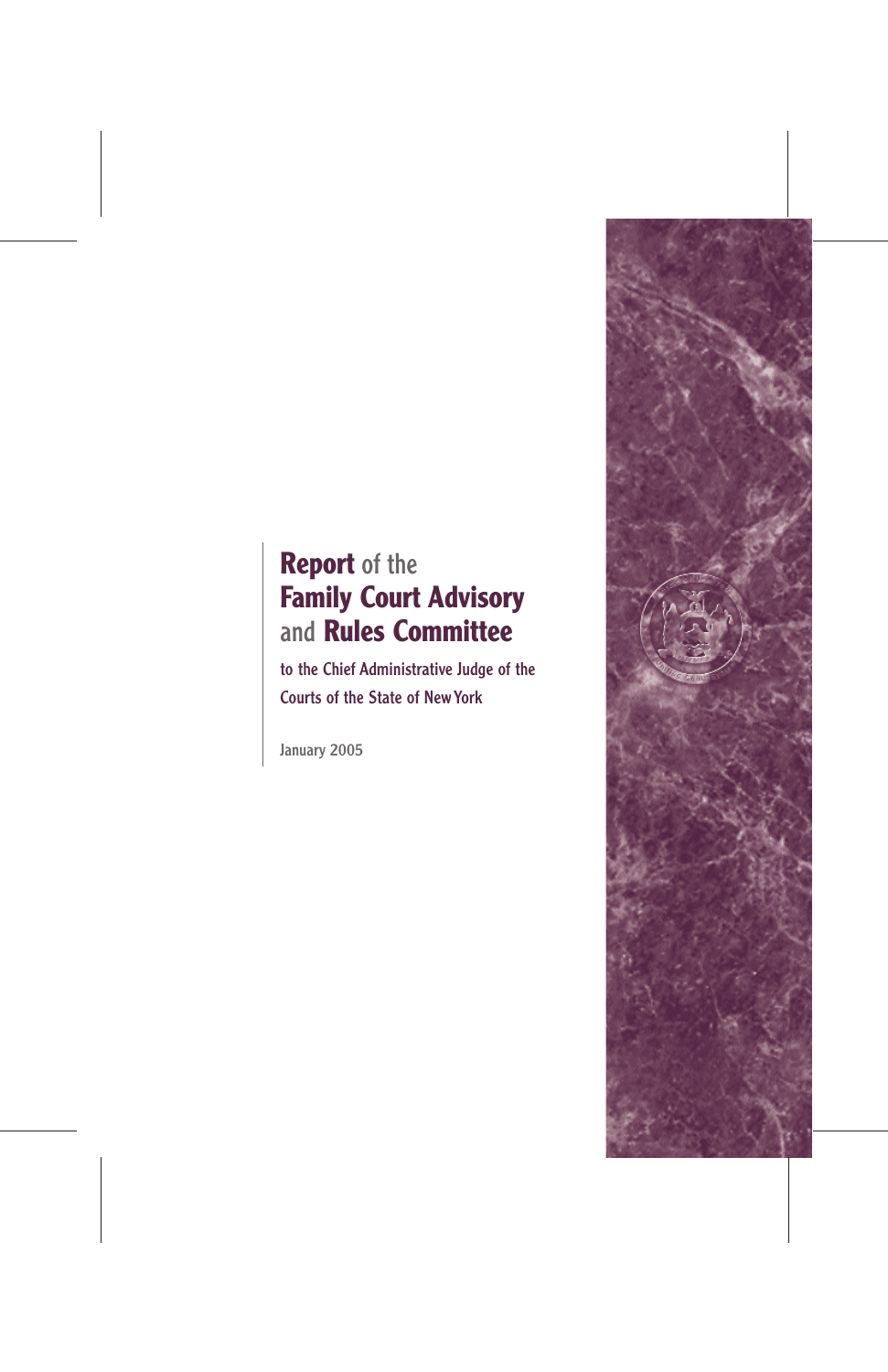| I.  |                                                                                                                                                                                            |
|-----|--------------------------------------------------------------------------------------------------------------------------------------------------------------------------------------------|
| П.  |                                                                                                                                                                                            |
| 1.  | Ensuring compliance with court orders in child welfare cases                                                                                                                               |
| 2.  | Stays of administrative fair hearings regarding reports of child abuse or maltreatment                                                                                                     |
| 3.  | Termination of parental rights on the ground of homicide of a parent or child in the home                                                                                                  |
| 4.  | Orders of protection in termination of parental rights proceedings, child protective<br>proceedings and permanency hearings regarding children freed for adoption                          |
| 5.  | Clarification of the status and definition of children freed for adoption                                                                                                                  |
| 6.  | Clarification of the authority of support magistrates in paternity proceedings                                                                                                             |
| 7.  | Duration of probation in family offense proceedings                                                                                                                                        |
| 8.  | Expediting appeals in child welfare cases                                                                                                                                                  |
| 9.  | Implementation of "one family/one judge" in termination<br>of parental rights, surrender and adoption proceedings<br>(FCA §115; SSL §§383-c, 384, 384-b; DRL §113)<br>49                   |
| 10. | Provision of appropriate educational and<br>early intervention services to children in foster care                                                                                         |
| 11. | Criminal and child maltreatment history screening of persons<br>with whom children are directly placed and non-parents seeking<br>guardianship or custody of, or visitation with, children |
| 12. | Requirements for expeditious permanency planning<br>with respect to children in foster care                                                                                                |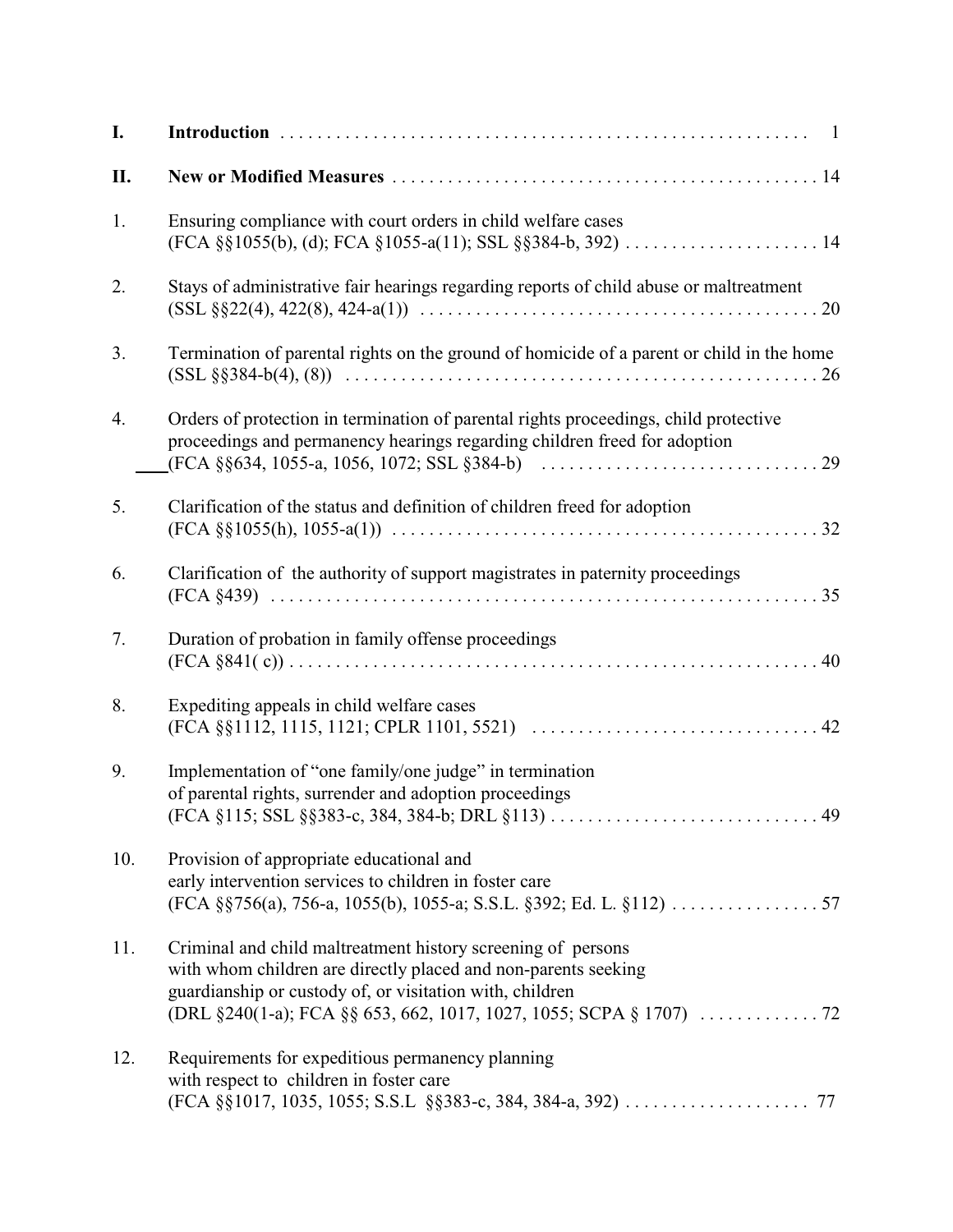| 13. | Determinations of the Family Court regarding children in foster care                                                                                                                                                                                             |
|-----|------------------------------------------------------------------------------------------------------------------------------------------------------------------------------------------------------------------------------------------------------------------|
| 14. | Modification of orders of child support in family court<br>and matrimonial proceedings                                                                                                                                                                           |
| 15. | Extension of the permissible duration and entry of orders of<br>protection issued in child abuse and neglect cases onto the<br>statewide automated order of protection and warrant registry                                                                      |
| 16. | Service of process, communications between courts<br>and taking of testimony by telephone, audio-visual<br>or other electronic means under the Uniform Child<br>Custody Jurisdiction and Enforcement Act; technical<br>amendment to Civil Practice Law and Rules |
| Ш.  |                                                                                                                                                                                                                                                                  |
| 1.  | Procedures and remedies for violations of orders<br>of protection in Family Court and matrimonial proceedings                                                                                                                                                    |
| 2.  | Clarification of time-frames for preliminary proceedings in<br>child abuse and neglect proceedings                                                                                                                                                               |
| 3.  | Requirements for notices of indicated child maltreatment reports and changes<br>in foster care placements in child protective and voluntary foster care proceedings                                                                                              |
| 4.  | Clarification of permanency and extension of placement<br>hearing provisions in child protective proceedings                                                                                                                                                     |
| 5.  | Procedures regarding suspended judgments<br>in permanent neglect cases                                                                                                                                                                                           |
| 6.  | Continuity of counsel for parents in proceedings<br>involving children placed in foster care                                                                                                                                                                     |
| 7.  | Continuing representation of juveniles in post-dispositional<br>juvenile delinquency and persons in need of supervision proceedings                                                                                                                              |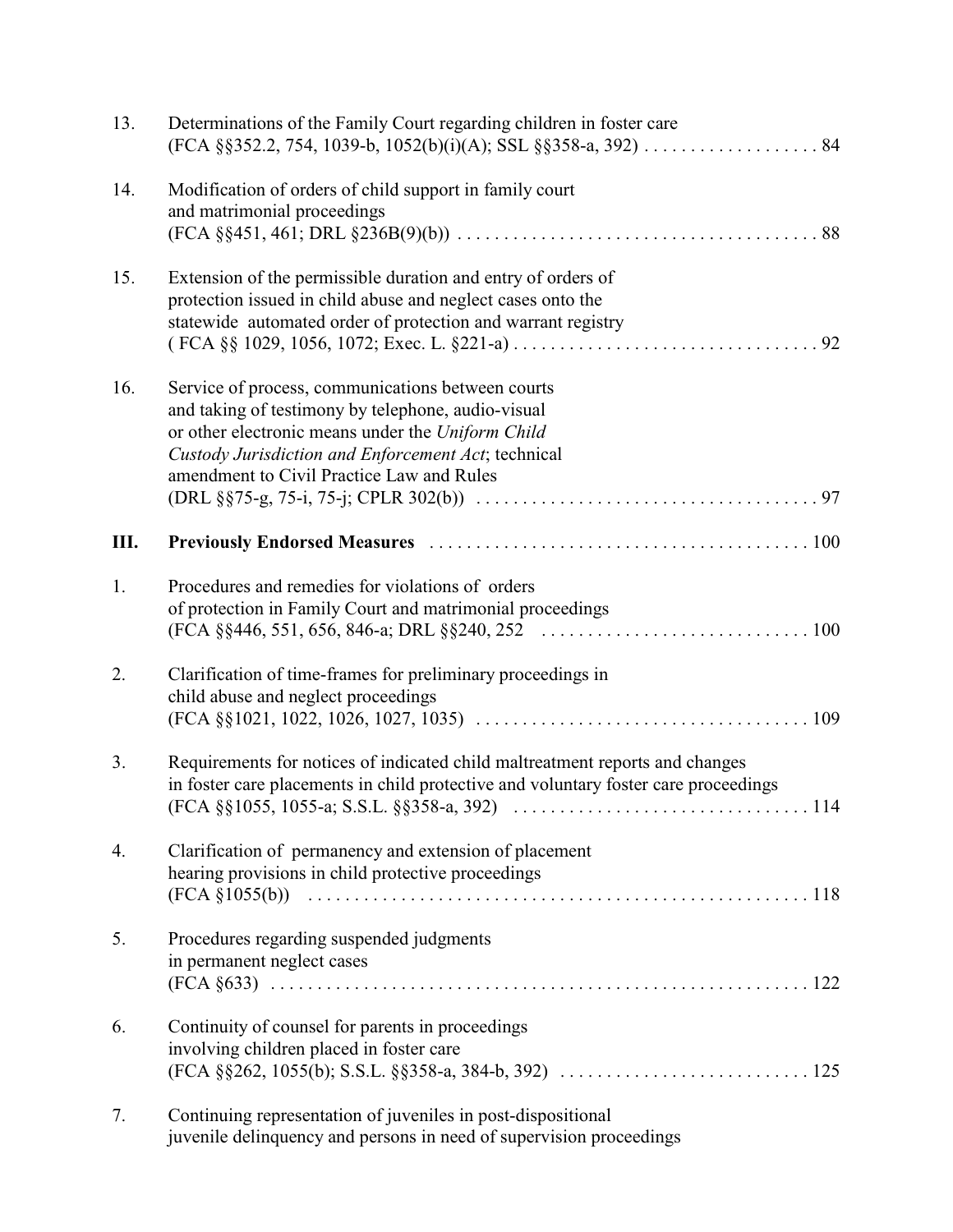| 8.  | Dispositional and permanency hearings in juvenile delinquency<br>and person in need of supervision proceedings                                                                                                 |
|-----|----------------------------------------------------------------------------------------------------------------------------------------------------------------------------------------------------------------|
|     |                                                                                                                                                                                                                |
| 9.  | Service of summonses upon parents in juvenile delinquency proceedings                                                                                                                                          |
| 10. | Pretrial detention, dispositional alternatives<br>and procedures for acceptance of admissions and violations<br>of orders of probation and suspended judgment in persons in<br>need of supervision proceedings |
| 11. | Judicial authority to order intensive probation supervision<br>and electronic monitoring in juvenile delinquency proceedings<br>$(FCA \S3353.2, 353.3; Exec. L \S243) \ldots$                                  |
| 12. | Procedures for violations of adjournments in contemplation of<br>dismissal and conditional discharges in juvenile delinquency cases                                                                            |
| 13. | Duration of term of probation and procedures for violations<br>of probation in child support proceedings                                                                                                       |
| 14. | Judicial authority to recommend a child welfare compliance<br>investigation as part of a disposition in a child protective or<br>foster care proceeding                                                        |
| 15. | Clarification of criteria for judicial approval of<br>conditional surrenders of children                                                                                                                       |
| 16. | Authority of Supreme and Family Courts to direct child protective<br>investigations and, if indicated, the filing of child protective petitions<br>in conjunction with custody or visitation proceedings       |
| 17. | Child support obligations of support obligors whose incomes<br>are below the poverty level                                                                                                                     |
| 18. | Judicial authority to direct establishment of a trust fund or<br>other designated account for the benefit of children                                                                                          |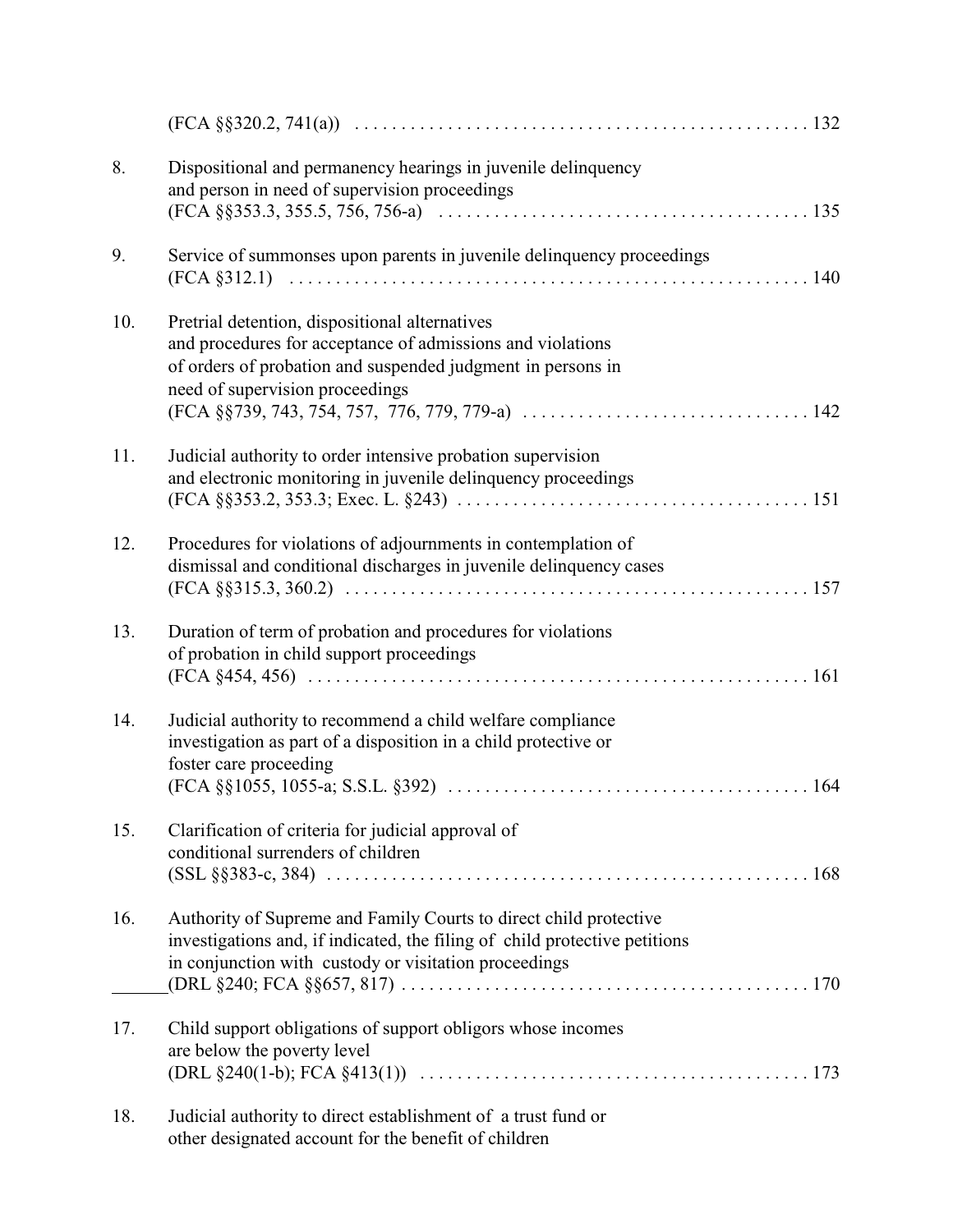| IV  | <b>Future Matters</b>                                                                                                                                                                                                     |
|-----|---------------------------------------------------------------------------------------------------------------------------------------------------------------------------------------------------------------------------|
| 25. | Procedures and powers of the Supreme and Family Courts with<br>respect to violations of orders of custody and visitation                                                                                                  |
| 24. | Jurisdiction of the Family Court with respect to family offenses<br>committed by juveniles under the age of sixteen                                                                                                       |
| 23. | Penalties for unauthorized release of information from the<br>statewide automated order of protection and warrant registry                                                                                                |
| 22. | Compensation of guardians <i>ad litem</i> appointed for children<br>and adults in civil proceedings out of public funds                                                                                                   |
| 21. | Probation access to the statewide automated order of protection and<br>warrant registry for the purpose of conducting pre-dispositional and<br>pre-sentence investigations in family offense and other Family Court cases |
| 20. | Elimination of the bar to subsequent remedies for court-approved<br>agreements or compromises of child support with respect to<br>out-of-wedlock children                                                                 |
| 19. | Procedures regarding child support and paternity proceedings<br>(FCA §§ 413-a, 516-a, 565; DRL §240-c;<br>S.S.L. §§111-h, 111-k, 111-n; P.H.L. §4135-b; CPLR 5241, 5252)  180                                             |
|     | in matrimonial, child support and paternity cases                                                                                                                                                                         |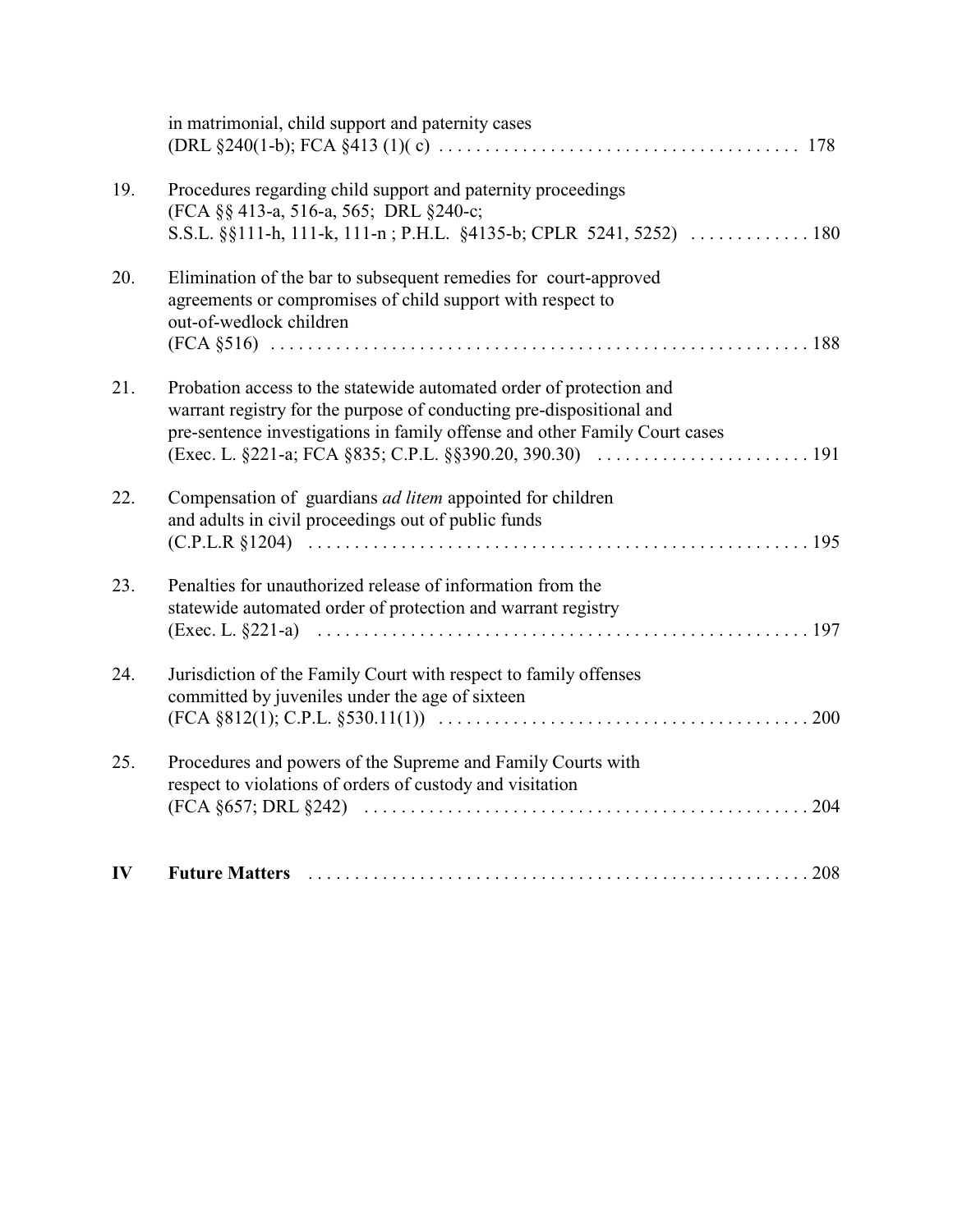# **I. Introduction**

The Family Court Advisory and Rules Committee is one of the standing advisory committees established by the Chief Administrative Judge of the Courts pursuant to section 212(1)(q) of the Judiciary Law and section 212(b) of the Family Court Act. The Committee annually recommends to the Chief Administrative Judge proposals in the areas of Family Court procedure and family law that may be incorporated into the Chief Administrative Judge's legislative program. These recommendations are based on the Committee's own studies, examination of decisional law, and suggestions received from bench and bar. In addition to recommending its own annual legislative program, the Committee reviews and comments on other pending legislative measures concerning Family Court and family law.

### A. Legislation Enacted in 2004

Two of the Committee's legislative proposals, one regarding child support and paternity and one regarding juvenile delinquency, were enacted during the 2004 legislative session:

• **Restitution in juvenile delinquency proceedings [Laws of 2004, ch. 317]**: This measure provides that adjudicated juvenile delinquents may be ordered to pay restitution, not only for damage to property, but also for unreimbursed medical expenses. It requires victim impact statements prepared for use at juvenile delinquency dispositional hearings to include the amount of unreimbursed medical expenses, if any, incurred by victims to the extent that the information is available to the Family Court without delaying dispositional proceedings. **Effective: Nov. 8, 2004.**

• **Authority of Family Court Support Magistrates [Laws of 2004, ch. 336]**: This measure resolves ambiguities in the statutory framework governing child support magistrates and eliminates several limitations on their authority that impede the expeditious, comprehensive resolution of child support and paternity proceedings. The measure amends the Civil Practice Law and Rules and Family Court Act to clarify that Family Court support magistrates and judges are authorized to adjudicate the vast majority of paternity proceedings, contested as well as uncontested, with the exception of those involving a defense of equitable estoppel, and would explicitly be empowered to issue subpoenas to produce prisoners. Further, in order to expedite enforcement of child support orders by permitting prompt confirmation hearings by judges, support magistrate willfulness determinations that include recommendations for incarceration are not subject to the 30-day objection process, but have no force or effect until and unless confirmed by Family Court judges. **Effective: Nov. 8, 2004.**

# B. New and Modified Legislative Proposals

The Committee is proposing a comprehensive legislative agenda, including 16 new and modified proposals and 25 proposals recommended in prior years. The new and modified proposals address child neglect and abuse, foster care, termination of parental rights, child support, paternity, family offense and interstate custody and visitation proceedings, providing needed clarification and enhancing the Unified Court System's ability to handle these cases effectively. In its agenda of new and modified proposals, the Committee is recommending the following: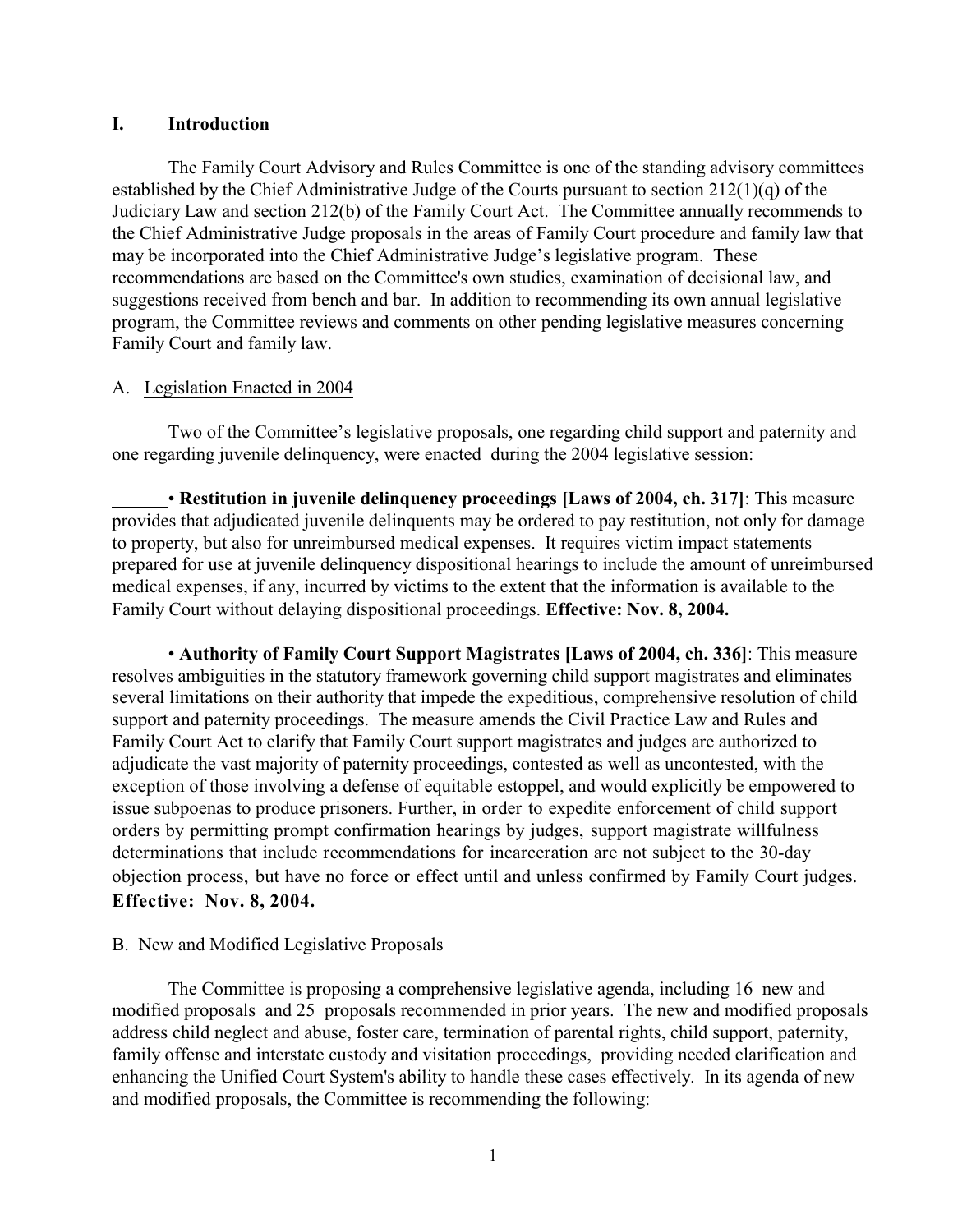1. Compliance with court orders in child welfare proceedings: The federal and State *Adoption and Safe Families Acts* accord the Family Court a significant tool with which to monitor and promote the timely achievement of permanency for children in foster care, that is, the requirement that the Court periodically determine whether agencies have made reasonable efforts, where appropriate, to further children's permanency plans. The Committee is proposing a measure to give necessary statutory guidance to the Family Court in making its determinations, identifying two areas in which the Court's exercise of its power to find that reasonable efforts have not been made would be a meaningful sanction short of contempt. First, the proposal would permit a finding that reasonable efforts had not been made where the agency has not complied with a specific court order for services, whether for reunification of the child with his or her family or for an alternate permanency plan. Second, with respect to cases in which adoption is the permanency plan, the proposal would require such a finding where the agency failed to comply with a court order to file a petition to terminate parental rights within 90 days of the order, unless it has returned to Court and obtained a stay, extension or modification of the order.

2. Stays of administrative fair hearings regarding child abuse and neglect reports: The parallel judicial and administrative systems for determining the validity of reports of child abuse and maltreatment at times operate at cross-purposes and under different time constraints and produce inconsistent results. The Committee is proposing a measure to ensure that in cases in which parallel Family Court proceedings are in progress, the administrative fair hearing process would not precipitously advance without awaiting the results of the Family Court matter. The measure would require that, in a case in which a Family Court child protective proceeding is pending regarding a child named in a child abuse or maltreatment report, the time frames for requesting an administrative amendment of the report or fair hearing, as well as the time frame for the administrative agency to resolve the fair hearing, would not begin to run until the disposition or the conclusion of a period of adjournment in contemplation of dismissal in the Family Court matter.

3. Termination of parental rights on the ground of homicide: New York State's strong public policy against allowing individuals convicted of murdering members of their family from having custody or visitation with their surviving children, embodied in the *Lee Ann Cruz Act* of 1998, is reflected incompletely in New York State's termination of parental rights statute. The Committee is proposing a measure that would specifically include, as a ground for termination of parental rights, homicide of the child's other parent, unless the homicide was committed by a victim of domestic violence where the violence was a contributing factor to the homicide. Termination of parental grounds would also include homicide of another child in the home, not simply a sibling of the child, where the perpetrator was a person legally responsible for the child, as the term is broadly defined in Article 10 of the Family Court Act. Finally, the measure would repeal the anomalous provision of the Social Services Law that requires that, while a termination of parental rights petition for severe abuse or homicide must presumptively be filed immediately upon the Family Court's issuance of an order dispensing with the agency's obligation to expend reasonable efforts to reunite the family, the petition may not be heard until the child has been in foster care for a period of one year.

. 4. Orders of protection in termination of parental rights and permanency proceedings: While permanency for children in foster care is often achieved with the understanding, agreed- upon by everyone involved, that some contact will continue with the child's birth family, there have been instances in which continuing contact with a birth parent – for example, threatening or stalking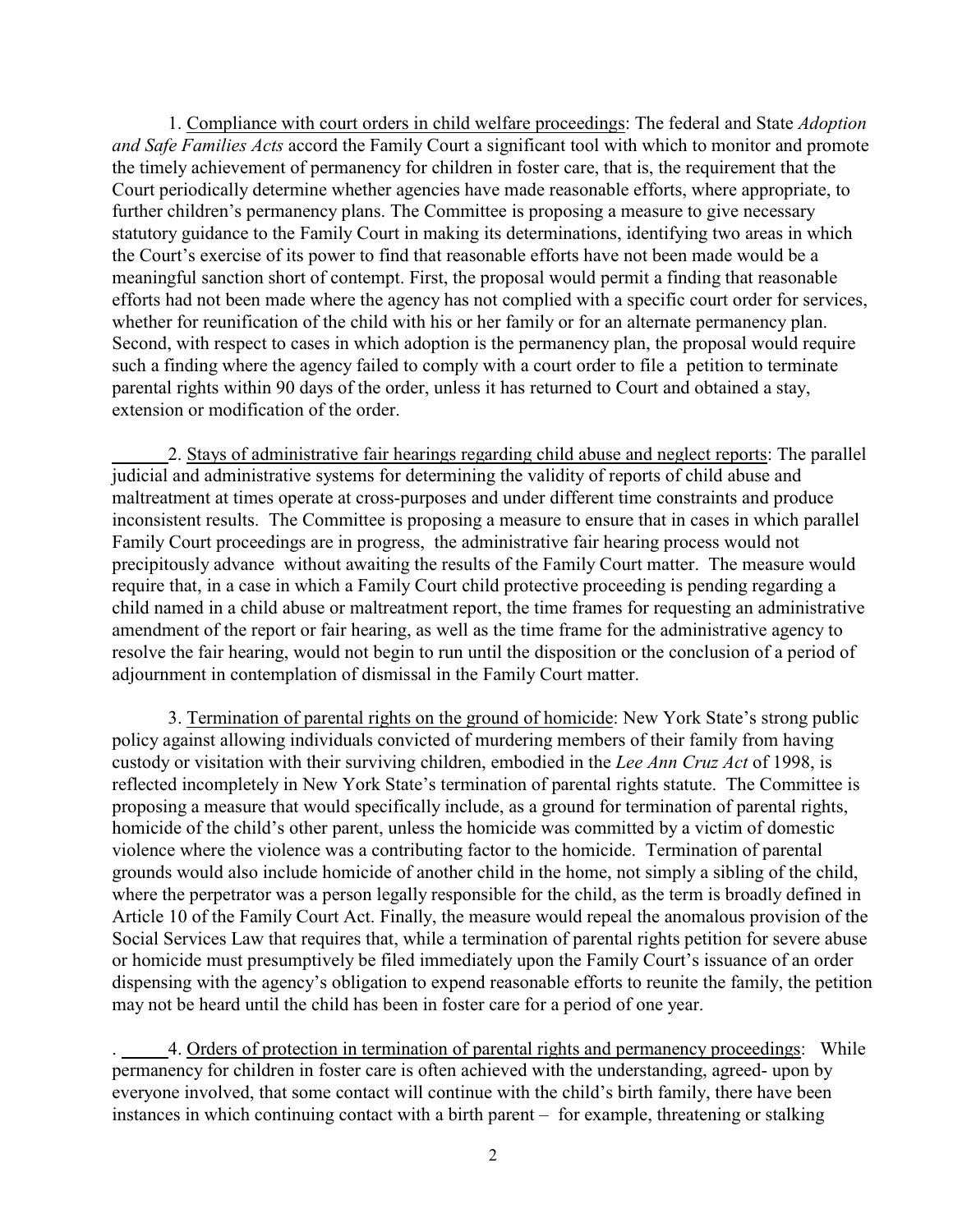behavior by a disturbed birth parent – has endangered the child and destabilized the child's new family. Since prospective adoptive or foster parents and birth parents do not meet the definition of family contained in Article 8 of the Family Court Act, the current statutory structure provides no vehicle to protect these children and their new families short of a criminal prosecution for a nonfamily offense. The Family Court Advisory and Rules Committee is proposing a measure to create a Family Court remedy for this problem by authorizing orders of protection to be issued in conjunction with the disposition of termination of parental rights cases and permanency hearings regarding children freed for adoption. Additionally, the measure would permit orders of protection in child protective proceedings to require the respondent to stay away, *inter alia*, from a "person with whom the child has been paroled, remanded, placed or released by the court..." Finally, the proposal would make a technical correction to the statutory citations in Family Court Act §1072 regarding orders of protection and supervision.

5. Clarification of permanency hearings regarding children freed for adoption: Experience under the comprehensive reform of permanency hearings regarding children who have been freed for adoption, which was enacted in 2002, has revealed two areas in which further statutory clarification would be helpful. The Committee is proposing two technical amendments regarding the status and definition of freed children to clear up lingering ambiguities. First, the measure would clarify that where the Family Court has stated its determination that guardianship and custody of a child will be committed as a result of a finding of termination of parental rights, the child would be deemed to continue in foster care, notwithstanding the fact that the formal written order may not yet have been entered. Second, the measure would clarify that the provisions regarding reviews of children freed for adoption apply only to children whose rights have been terminated regarding both parents, whether by a termination petition, by a surrender or by the death of one or both parents. The provisions would not apply to children who continue to have a parent whose consent to adoption is required, pursuant to section 111 of the Domestic Relations Law. Such children would continue to be covered by the permanency hearing and foster care placement provisions under which they were placed, that is, Article 10 of the Family Court Act or section 358-a or 392 of the Social Services Law.

6. Clarification of authority of support magistrates in paternity proceedings: In United States *v.* Kerley, -F.Supp.2d-, 2004 WL 1555119 (S.D.N.Y., 2004), *app. pending*, (2d Cir., 2005), the United States District Court, Southern District of New York, dismissed a prosecution under the *Deadbeat Parents Punishment Act* [18 U.S.C. §228], based upon its assumption that the Family Court support magistrate, who had issued the underlying child support order after a Family Court judge had adjudicated paternity, had no jurisdiction to do so. In order to eliminate all doubts about the authority of support magistrates, the Committee is proposing a measure that would clarify that Family Court judges, after adjudicating contested paternity matters, would be authorized either to resolve outstanding issues of child support themselves or to refer the proceedings to support magistrates for issuance of final orders of child support.

7. Duration of orders of probation in family offense cases: In 2003, the Legislature lengthened the permissible duration of orders of protection in Family Court family offense cases from one to two years and, where aggravating circumstances have been found, from three to five years. Laws of 2003, chapter 579. However, concomitant changes were not made to Family Court Act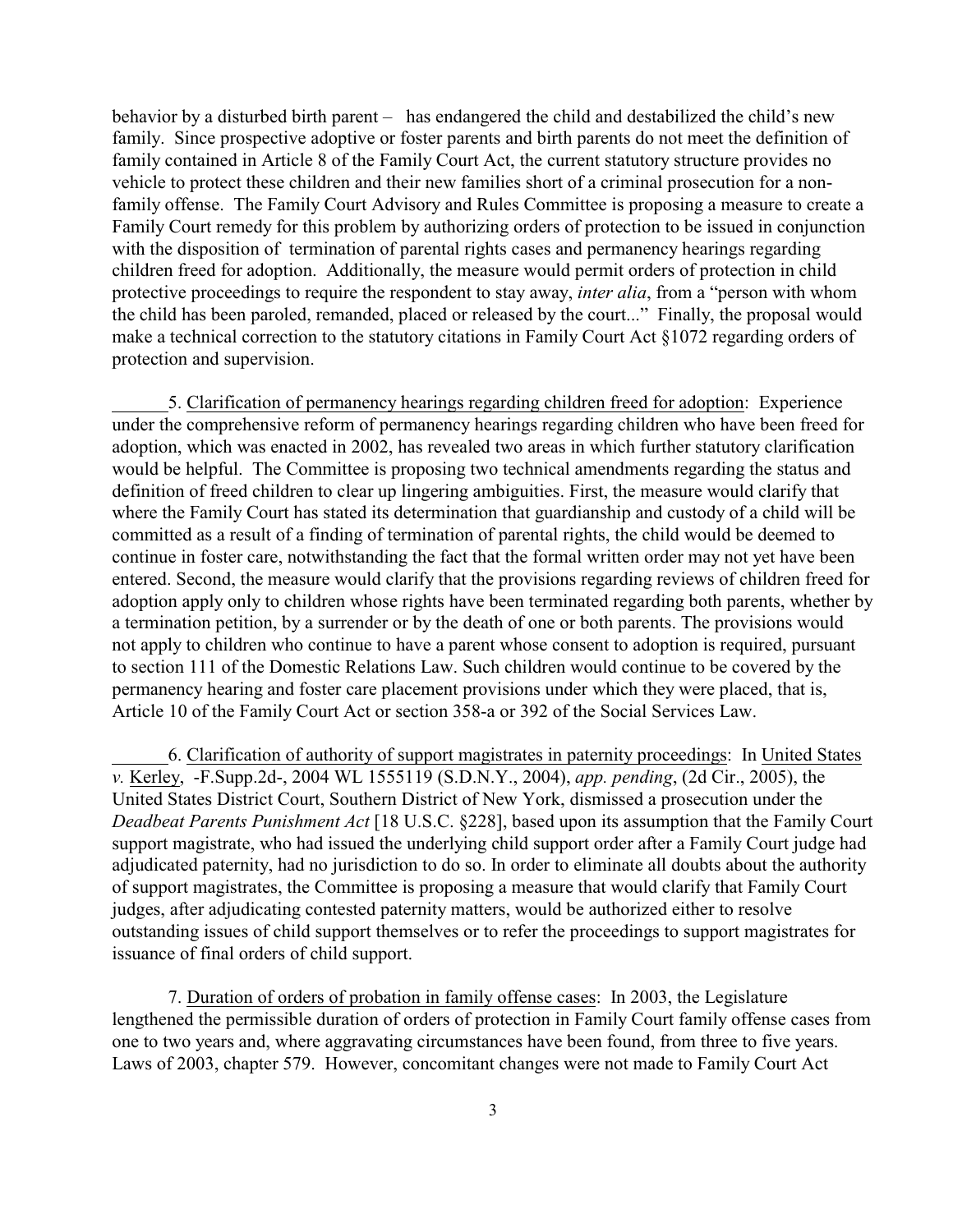§841( c), which authorizes respondents in such cases to be placed on probation as a disposition of an Article 8 proceeding. The Family Court Advisory and Rules Committee is proposing a measure to remedy that disparity by authorizing the Family Court to place a respondent on probation for a period of up to two years or, where an order of protection pursuant to Family Court Act §842 has been issued for five years, a period of up to five years.

8. Expediting appeals in child welfare cases: Achievement of permanent homes promptly for children in foster care requires expeditious resolution of cases, not only at the trial level, but also at the appellate level. The National Council of Juvenile and Family Court Judges, the American Bar Association and, most recently, the National Center for State Courts in a comprehensive study have recommended a variety of initiatives to ensure that appeals in child-related matters, most particularly, child protective and termination of parental rights proceedings, be handled on an expedited basis. As part of the statewide case reviews conducted as part of Chief Judge Judith Kaye's "Adoption Now" initiative, delays in termination of parental rights appeals have frequently been identified as barriers to prompt adoption. For children ultimately returned home to their parents, such delays can have a similarly damaging effect. The Committee, therefore, is proposing a measure to mitigate various sources of delay on appeal – to clarify the automatic applicability of preferences; to simplify the process for assignment of counsel and granting of poor person relief on appeal where counsel has been assigned in Family Court; to codify the intensive case management and scheduling order process currently in use in some parts of New York State; and to impose more rigorous enforcement of existing statutory time-frames for preparation of transcripts. Significantly, to underscore the statutory intent to expedite appeals, the language has been strengthened from the proposal's 2004 version.

9. "One Family/One Judge": Continuity of court in termination of parental rights, surrender and adoption proceedings: Children caught in the limbo of foster care must be given permanent homes – preferably through return to their families, but otherwise through adoption or other alternative – as quickly as possible, a requirement for New York State's eligibility for significant federal foster care funding under the federal *Adoption and Safe Families Act* and a critical mandate for the healthy development of the children themselves. Consistent with national recommendations implemented in New York's "Model Permanency Planning Parts," the Committee's proposal would reduce one significant source of delay by promoting continuity of the court and the judge. It would provide a preference for filing an adoption proceeding in the same court and to be heard, to the extent practicable, before the same judge, where the child is under the jurisdiction of the Family Court as a result of a Family Court child protective, foster care, surrender or termination of parental rights proceeding. If filed in a different court, the court in which the case is filed would be required to ascertain promptly whether the child is under the jurisdiction of a Family Court and, if so, which Court. The Court in which the adoption is pending would then be required to communicate promptly with the judge who presided over the Family Court litigation and to defer to that judge's determination as to the exercise of jurisdiction over the adoption. Factors to be considered in the determination would include, among others, the relative familiarity of each court with the facts and circumstances of the case, the convenience of each court to the residence of the adoptive parents, the ability of the law guardian to continue to represent the child and the relative ability of each court to determine the adoption proceeding expeditiously. Similar preferences would be provided to assure continuity in surrender and termination of parental rights proceedings.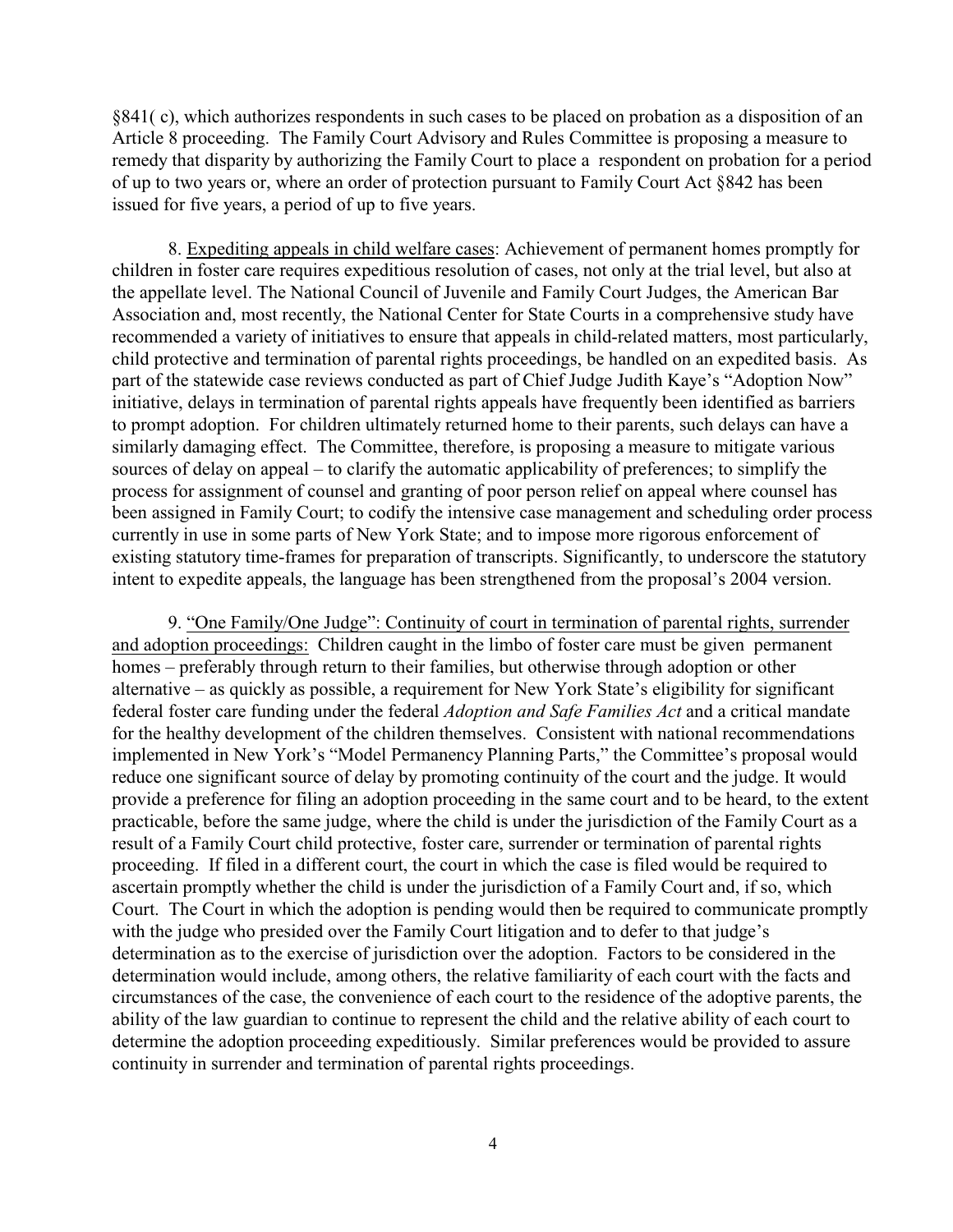10. Educational and early intervention services for children in foster care: New federal mandates require that all children under the age of three who are the subjects of substantiated cases of child abuse or neglect be referred for early intervention services and that all children in foster care, who were in receipt of special education services prior to their entry into care, continue to receive services under their "Individualized Education Plans" until new IEP's are developed and implemented. In light of these new mandates and recognizing that children in foster care are at substantial risk for significant educational impairments, the Committee is proposing legislation to ensure that critical pre-school, early intervention, special education, education and vocational services are provided to all children whose permanency planning is being monitored by the Family Court. The measure would require child protective agencies to include information in permanency plans submitted pursuant to the *Adoption and Safe Families Act* [Public Law 105-89; Laws of 1999, ch. 7] regarding steps taken and planned to ensure the prompt enrollment of foster children in pre-school and school programs, immediate transfer of necessary records and referral for evaluation of eligible children for "early intervention program" services. The measure would require the New York State Education Department to promulgate regulations requiring school districts to cooperate with agencies' education efforts, to retain children in the same school to the extent possible and, consistent with the recent federal re-authorization of the *Individuals with Disabilities in Education Act*, to promptly transfer records where necessary. It would require children under three adjudicated for child abuse and neglect to be referred for early intervention services, as mandated by the federal *Child Abuse Prevention and Treatment Act*. Further, the proposal would address the critical educational deficiencies of persons in need of supervision (PINS) upon release from placement that were identified by the Vera Institute of Justice.<sup>1</sup> Similar to the juvenile delinquency pre-release provisions of Laws of 2000, ch. 181, it would require submission of pre-release reports in PINS cases that delineate steps for the prompt enrollment of PINS in school or vocational programs upon their release from placement.

11. Criminal history and child abuse screening of individuals with whom children are placed: One significant, albeit unsurprising, side effect of the implementation in New York State of the federal *Adoption and Safe Families Act of 1997* [Public Law 105-89] has been the increasing reliance upon alternatives to foster care, including direct placements of children with "suitable persons" and appointment of non-parent guardians and custodians. Unlike the comprehensive provisions requiring criminal records and child maltreatment screening of prospective foster and adoptive parents, pursuant to Social Services Law §378-a, comprehensive screening is not required in direct placement, custody and guardianship proceedings. The Committee is thus proposing legislation to remedy these gaps. The proposal would require courts to direct criminal records and child abuse screening of individuals accepting direct placements of children into their homes and of non-parents applying for custody and it would authorize the courts to direct such screening of individuals over the age of 18 residing in their homes. While the Surrogate's Court Procedure Act provides for child maltreatment screening of prospective guardians, the measure would direct criminal records screening of prospective guardians and, in the courts' discretion, of individuals over the 18 in their homes.

<sup>&</sup>lt;sup>1</sup> See Changing the PINS System in New York: A Study of the Implications of Raising the Age Limit *for Persons in Need of Supervision (PINS),* p*.*34 (Vera Inst., Sept., 2001).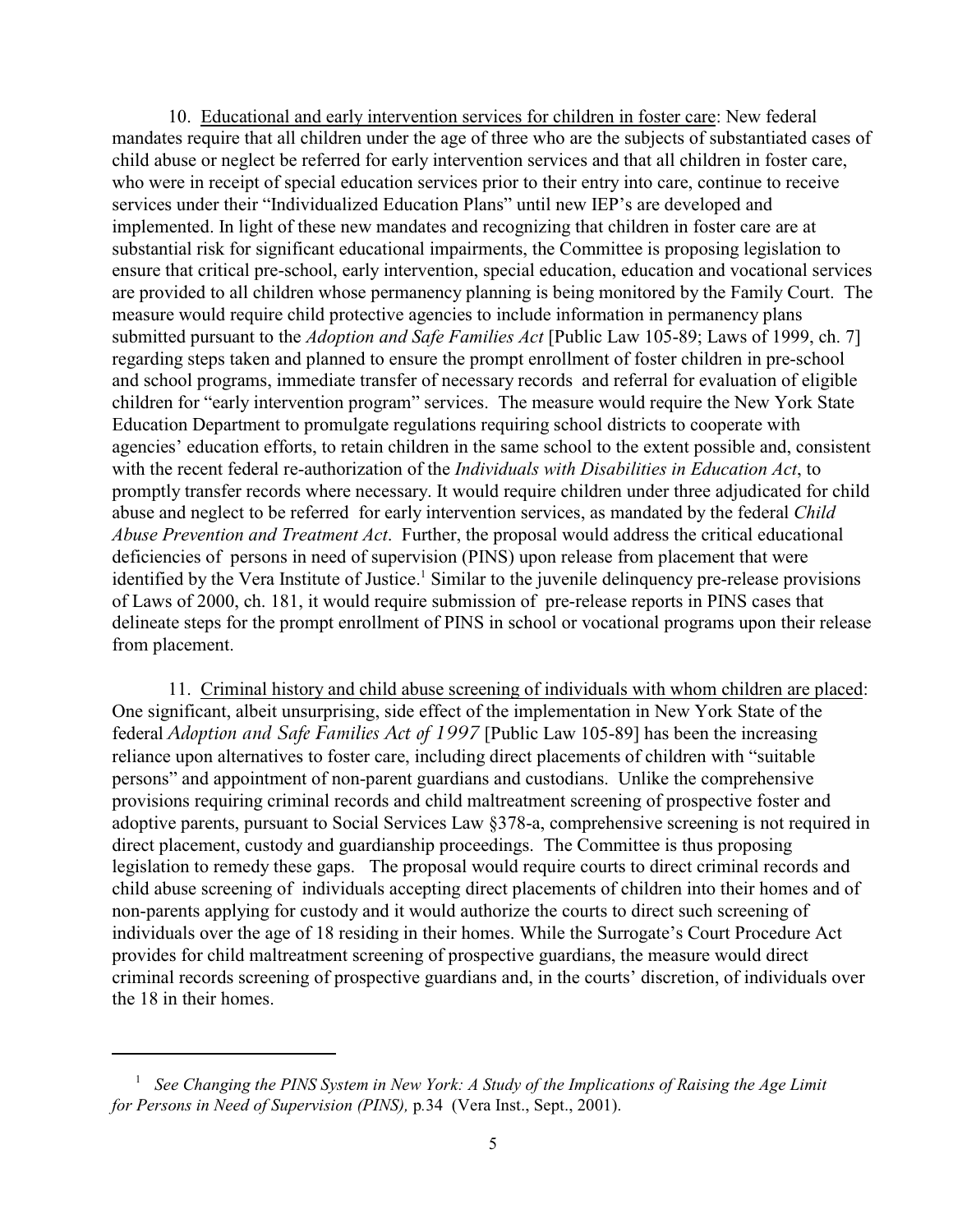12. Requirements for expeditious permanency planning for children in foster care: Consistent with the federal and state *Adoption and Safe Families Act* [Public Law 105-89; Laws of 1999, ch. 7], the Committee is proposing legislation that would require local departments of social services and, as applicable, authorized child care agencies, to gather information necessary for the formulation and effectuation of permanency plans promptly when a child enters care and on an ongoing basis thereafter. The proposal would amend Family Court Act §1017 to require child protective agencies, in abuse and neglect cases involving children removed from their homes, to conduct immediate investigations to locate suitable non-custodial parents, not simply other relatives, with whom the children may reside. Information obtained in such investigations and that which is obtained in diligent searches for parents of abandoned infants pursuant to Family Court Act §1055 would be recorded in the child's Uniform Case Record. The proposal would also amend section 384-a of the Social Services Law to require agency officials to obtain information from parents executing a voluntary placement instrument regarding the children's other parents, any individuals to whom the parent placing the children had been married at the time of conception or birth and any other individuals who would be entitled to notice of a proceeding to terminate parental rights. Information thus obtained would likewise be recorded in the child's Uniform Case Record. Significantly, to broaden the pool of potential resources available to assist in planning for children, Family Court Act §1035 would be expanded to include additional individuals entitled to notice of pending child protective proceedings.

13. Determinations of the Family Court regarding children in foster care: This proposal would amend Family Court Act §1039-b to provide that representatives of authorized agencies and law guardians, as well as social services officials, would have standing to initiate motions for orders to dispense with the requirement of reasonable efforts for the reunification of children with their families. Conforming the various provisions for such orders to the burden of proof required for termination of parental rights proceedings, it would clarify that the Family Court's determinations to dispense with reasonable efforts would have to be based upon clear and convincing evidence. Finally, the proposal would incorporate the provision of the Social Services Law that defines "diligent efforts" into the reasonable efforts provisions. Consistent with Matter of Marino S., 100 N.Y.2d 361, 372 (2003), *cert. denied,* 124 S.Ct. 834 (2003), the measure provides that if the court issues an order dispensing with the requirement of reasonable efforts, the order has the effect of dispensing as well with the element of proof of "diligent efforts" in termination of parental rights proceedings.

14. Modification of orders of child support: The enactment of the "cost of living adjustment" (COLA) provisions in the child support statute, pursuant to the federal *Personal Responsibility and Work Opportunity Reconciliation Act of 1996* [Public Law 104-193], has created a disparity in the ability of litigants in child support matters to obtain modifications of child support orders. Those cases covered by the COLA provisions – cases in which custodial parents are on public assistance, which are adjusted every three years automatically, and cases in which custodial parents request child support services in accordance with Title IV-D of the federal *Social Security Act*, which are adjusted upon request – are subject to modification every two years. In accordance with the Court of Appeals decision in Tompkins County Support Collection Unit on behalf of Linda S. Chamberlin *v.* Boyd M. Chamberlin, 99 N.Y.2d 328 (2003), a challenge to a COLA brings up the whole child support order for review, not simply the COLA itself. Those cases not covered by the COLA provisions are limited to the traditional prerequisites for modification, a change in circumstances or newly discovered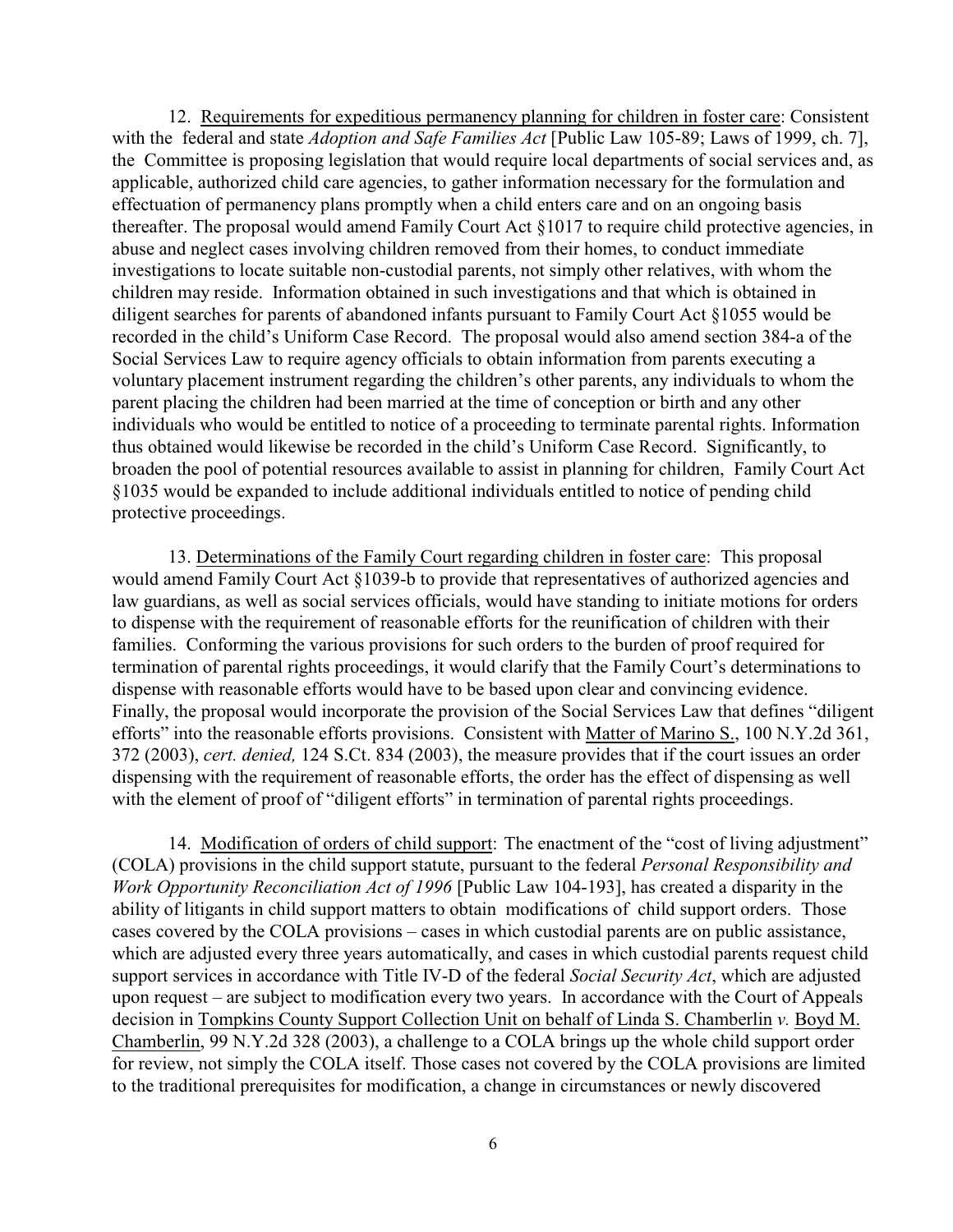evidence. The Committee proposes to remedy this disparity by authorizing applications to modify child support orders every three years, unless the parties have specifically opted out in a written agreement or stipulation to a court order of child support.

15. Orders of protection in child abuse and neglect proceedings: Filling a glaring gap in the otherwise comprehensive automated domestic violence registry, the Committee is resubmitting its proposal to require that orders of protection in child protective proceedings be entered onto the statewide automated registry. This would ensure that law enforcement agencies and the courts would have ready access to available information regarding such orders. The proposal also accords discretion to the Family Court, where "good cause" is demonstrated, to issue orders of protection in Article 10 cases that may continue until the 18th birthday of the youngest child for whom neglect or abuse has been found. This parallels the permissible duration of orders of protection in custody cases and would eliminate the burden imposed upon domestic violence victims and the courts by the necessity for annual extensions of protective orders. This measure would greatly enhance the protections available to victims of domestic violence, as well as the usefulness of the registry as a resource for law enforcement agencies and the courts. Finally, the proposal would make a technical correction to the statutory citations in Family Court Act §1072 regarding orders of protection and supervision.

16. Service by mail and inter-court communication in *Uniform Child Custody Jurisdiction and Enforcement Act [UCCJEA]* cases; technical amendment to personal jurisdiction provision of the Civil Practice Law and Rules [CPLR]: The proposal would amend the *UCCJEA* to: (1) permit service of process out of state by mail with delivery confirmation, by means specified in CPLR 313 or by means directed by court; (2) require telephone testimony or depositions to be recorded and preserved for transcription; and (3) clarify that communications between courts are mandatory in certain circumstances. Further, the proposal would make a technical amendment to section 302(b) of the CPLR, that is, to add cross-references to the *Uniform Interstate Family Support Act* [Art. 5-B of the Family Court Act] and the *UCCJEA* [Art. 5-A of the Domestic Relations Law].

# C. Previously Endorsed Measures

The Committee is recommending resubmission of the following 25 proposals:

1. Violations of orders of protection in Family Court and matrimonial proceedings: In light of ambiguities, gaps and disparities in the language of the current statutes, the Committee is resubmitting a measure designed to provide guidance for civil enforcement of orders of protection in Family and Supreme Courts. The proposal makes clear that the violation procedures and consequences contained in Article 8 of the Family Court Act apply to all orders of protection and temporary orders of protection issued in family offense, child support, paternity, child custody, visitation, divorce and other matrimonial proceedings. The proposal would clarify that willful violators of temporary and final orders of protection in all categories of cases would be subject to the following sanctions: probation, restitution, visitation prohibition or requirement for supervision, firearms surrender, firearms license suspension or revocation and/or commitment to jail for up to six months.

2. Clarification of Time-frames for Preliminary Proceedings in Child Abuse and Neglect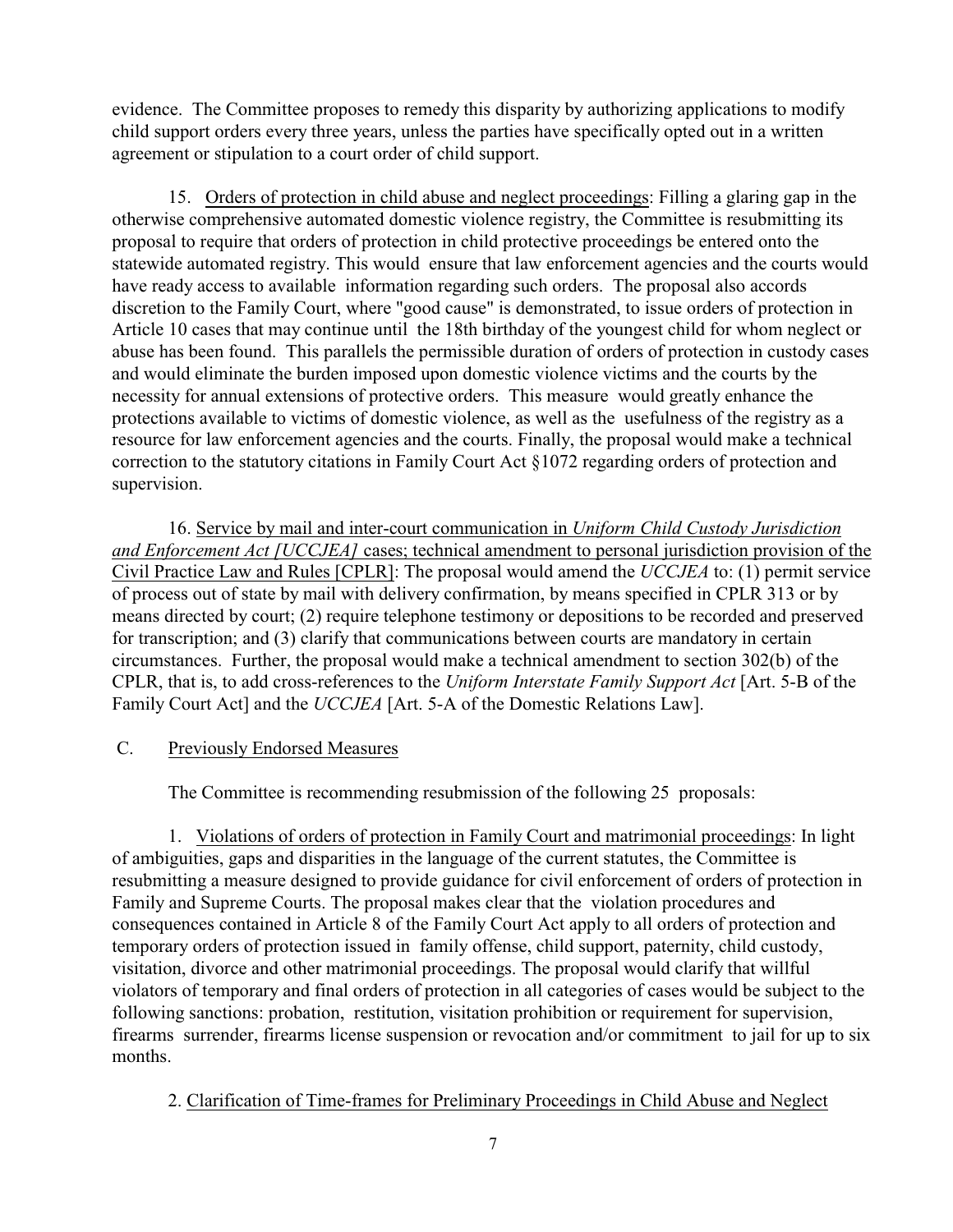Cases: The federal and state *Adoption and Safe Families Act* [Public Law 105-89; Laws of 1999, ch. 7] impose stringent time-frames for preliminary determinations regarding all children removed from their homes and placed into foster care, regardless of whether the removals were on consent or not. As delays have been frequent in child abuse and neglect cases in which children were removed from their homes with the consent of the parent or parents, the Committee is proposing legislation to clarify that petitions in such cases must be filed within three days and that the initial determination of whether to continue foster care must be made within three days of the filing date. Additionally, consistent with the strict construction accorded the pre-petition removal provisions of the Family Court Act by the Court of Appeals, in its recent decision in Nicholson *v.* Scoppetta, - N.Y.3d -, 2004 WL 2381177 (2004), the measure would clearly delineate the filing and judicial application requirements applicable to those provisions.

3. Requirements for Notices of Indicated Child Maltreatment Reports and Changes in Foster Care Placements: Absolutely essential to the effort to expedite permanency for children in furtherance of the goals of the federal and state *Adoption and Safe Families Act* [Public Law 105-89; Laws of 1999, ch. 7], the Committee is resubmitting its proposal to assure that the Family Court, the parties and law guardians are promptly informed of any changes in placement that may warrant Court intervention. Equally critical, in an effort to effectuate the *ASFA* precept that safety of the child is paramount, the measure would require notice of any indicated child abuse or maltreatment reports as well. The proposal would amend Family Court Act §§1055 and 1055-a, as well as Social Services Law §§358-a and 392, to require an agency with whom a child has been placed, either voluntarily or as a result of an abuse or neglect finding, or to whom guardianship and custody has been transferred as a result of the child being freed for adoption, to report any change in the child's placement status within 30 days to the Court, the parties and the law guardian, and to report any indicated reports of child abuse or maltreatment. Changes of placement would include, but not be limited to, cases in which the child has been moved from the foster or pre-adoptive home or program into which he or she has been placed, cases in which the foster or pre-adoptive parents move out of state with the child, and, with respect to children not freed for adoption, cases in which the child has been discharged from foster care on a trial or final basis.

4. Clarification of child protective permanency hearing provisions: The proposal would amend Family Court Act §1055(b) to reorganize and simplify the issues to be determined at a permanency hearing in an abuse or neglect proceeding, sharpening the focus upon the determinations required by the federal and New York State *Adoption and Safe Families Act* by eliminating extraneous and duplicative provisions.

5. Clarification of procedures regarding suspended judgments in termination of parental rights proceedings: This proposal would amend Family Court Act §633 to require that: 1) orders of suspended judgment include a warning that failure to comply may lead to commitment of guardianship and custody of the child to the agency for the purposes of consenting to adoption; 2) unless a motion for violation or extension is filed, the order of suspended judgment would be deemed satisfied, but if the child remained in care as a result of a child protective or foster care placement, an immediate permanency hearing would have to be convened; 3) if a violation or extension motion or petition is filed, the suspended judgment period would be tolled pending resolution of the application; and 4) if the respondent has been found to be in violation of the conditions of the suspended judgment, the Family Court would have the discretion to commit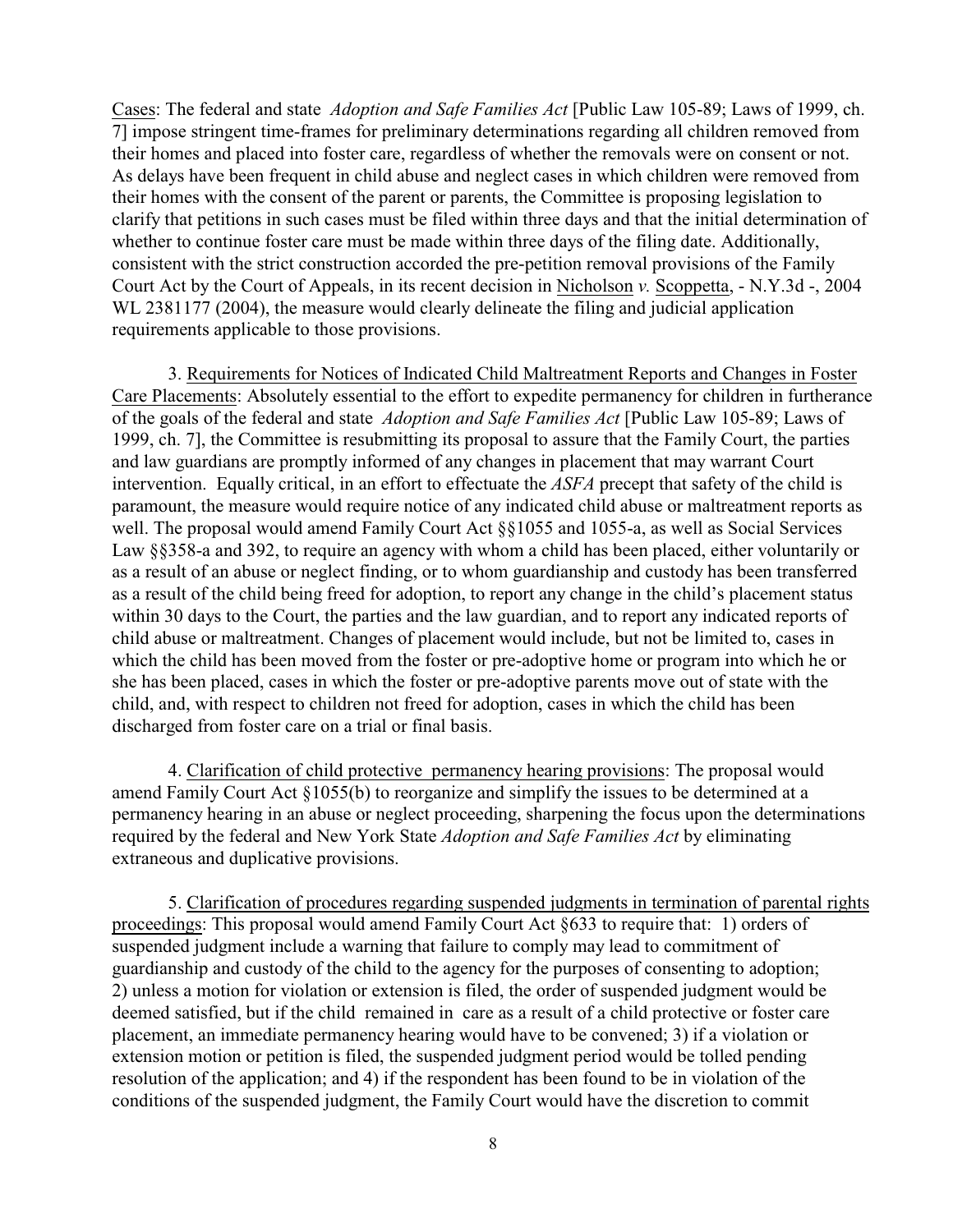guardianship and custody of the child or to extend the term of the suspended judgment.

6. Representation of parents at child welfare reviews: Consistent with the aim of the *Adoption and Safe Families Act* [Public Law 105-89; Laws of 1999, ch. 7] to ensure effective and expeditious permanency planning, the Committee is proposing legislation to facilitate continued access to counsel by parents in critical post-dispositional phases of child protective and foster care proceedings. The proposal provides that upon request, the Family Court may continue the appointment of the parents' attorneys for the purposes of interim reviews and conferences or, if necessary, may appoint new counsel. The measure also would permit the discretionary appointment of counsel for parents in juvenile delinquency and PINS permanency hearings where the parents contest the permanency plans and/or placements of their children.

7. Continuing representation of juveniles in post-dispositional juvenile delinquency and PINS proceedings: New York State statutes, as well as federal regulations, implementing the federal *Adoption and Safe Families Act* [Public Law 105-89; Laws of 1999, ch. 7] make clear that the *ASFA* permanency planning mandates apply to all children in foster care, including those in care as a result of juvenile delinquency and PINS petitions. The reauthorization of the federal *Juvenile Justice and Delinquency Prevention Act* [Public Law 107-273] in 2002 required states to certify their compliance with the *Adoption and Safe Families Act* as a prerequisite, not only for federal foster care assistance pursuant to Title IV-E of the *Social Security Act* [42 U.S.C.], but also for eligibility for federal juvenile justice funding. Representation of juveniles in such cases after disposition in case conferences and subsequent reviews is critically important to efforts to ensure that effective permanency planning takes place. The Committee is thus resubmitting its proposal, similar to section 1016 of the Family Court Act, to require that appointments of law guardians for children in placement in juvenile delinquency and PINS proceedings continue for the duration of the placements.

8. Permanency hearing requirements in juvenile delinquency and persons in need of supervision (PINS) proceedings: The reauthorization of the federal *Juvenile Justice and Delinquency Prevention Act* [Public Law 107-273] in 2002 made compliance with the *Adoption and Safe Families Act* a requirement not only for New York State to receive federal foster care assistance pursuant to Title IV-E of the *Social Security Act* [42 U.S.C.], but also for eligibility for federal juvenile justice funding. This proposal, therefore, extends the *ASFA* requirements to juvenile delinquency and PINS proceedings in order to provide the Family Court and litigants with the information needed to fulfill these requirements. The measure would require that dispositional and permanency hearing orders in juvenile delinquency and PINS proceedings involving foster care placements include: a description of the visitation plan between the juvenile and his or her parent or legally-responsible adult; a service plan designed to fulfill the permanency goal for the juvenile; a direction that the parent or other person legally responsible be notified of, and be invited to be present at, any planning conferences convened by the placement agency with respect to the child; and a warning that if the juvenile remains in placement for 15 out of 22 months, the agency may be required to file a petition to terminate parental rights. A copy of the court order and service plan would have to be provided to the parent or other person legally responsible for the child's care.

9. Service of juvenile delinquency petitions upon non-custodial parents: Just as in child abuse, child neglect and persons in need of supervision (PINS) proceedings, so, too, in juvenile delinquency proceedings the child's non-custodial parent may be a critical player in achieving an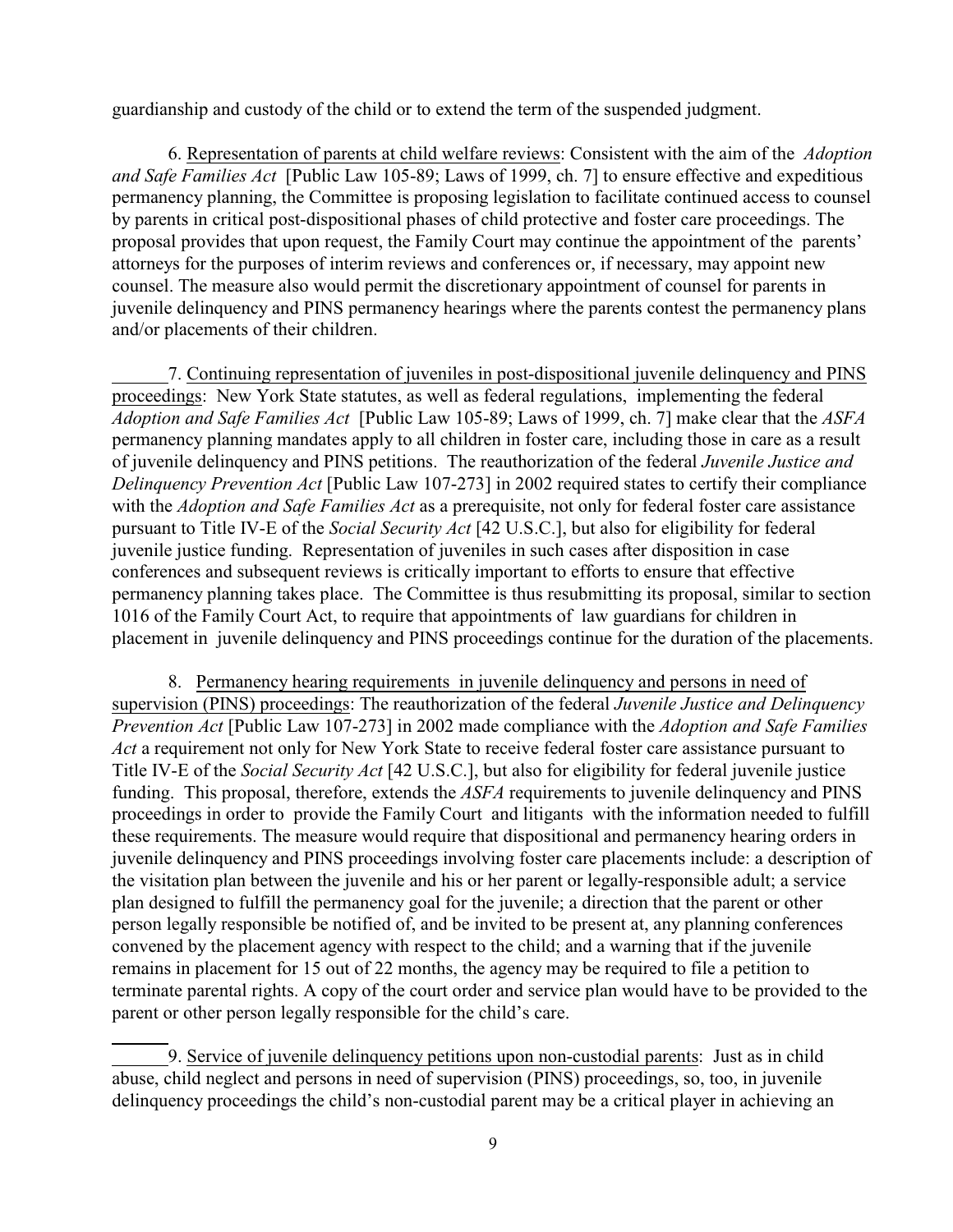appropriate disposition. Sometimes a non-custodial parent or his or her extended family may provide appropriate placement resources for a child, both temporarily during the pendency of the action and on a more extended basis at disposition, or may at the very least provide helpful participation that may positively influence the child's behavior. Since the permanency planning mandates of the *Adoption and Safe Families Act* apply in juvenile delinquency cases, involvement by both custodial and non-custodial parents may be important. The Committee, therefore, proposes that a summons and copy of the petition in juvenile delinquency cases should be served upon non-custodial, as well as custodial, parents and other persons legally responsible.

10. Dispositional and pre-dispositional alternatives and procedures for admissions and violations of orders of probation and suspended judgment in persons in need of supervision (PINS) cases: Consistent with the recent enactment of limitations on the use of detention and placement in persons in need of supervision (PINS) cases, the Committee proposes to require the Family Court to consider alternatives to detention, including conditional release, prior to imposition of predispositional detention. Further, the proposal would require the Court to order the "least restrictive available alternative" as its disposition, similar to the requirement in juvenile delinquency cases [Family Court Act §352.2(2)(a)]. Intensive probation supervision, an effective means of avoiding resort to costly out-of-home placements, would be included as one of the alternatives, to the extent available in a particular county. The proposal would also add a new Section 743 to the Family Court Act, establishing a judicial allocution procedure for accepting admissions in PINS cases, analogous to the allocution provision in juvenile delinquency cases [Family Court Act §321.3]. Finally, it would delineate the procedures for violations of suspended judgment and probation, drawing upon existing juvenile delinquency provisions. *See* FCA §§360.2, 360.3.

11. Juvenile delinquency: intensive probation supervision and electronic monitoring: With concern about juvenile crime remaining at a high level, the Family Court requires cost-effective responses for use in both pre- and post-dispositional phases of juvenile delinquency proceedings. In determining whether an accused juvenile delinquent should be detained prior to disposition, the Committee is resubmitting its proposal to require the Family Court to consider whether appropriate alternatives to detention are available. Where the Court determines that grounds for detention exist under current statutory standards, the Court would have the discretion to instead release a juvenile on condition of cooperation with a program of electronic monitoring to be administered by a local probation department, if such a program is available and would obviate the concerns that otherwise would have caused the juvenile to be detained. Further, as part of the menu of graduated sanctions available for disposition, the proposal would authorize orders both for intensive probation supervision and electronic monitoring.

12. Violations of Adjournments in Contemplation of Dismissal and Orders of Conditional Discharge in Juvenile Delinquency Cases: This proposal cures a gap in the post-dispositional procedures applicable in juvenile delinquency cases that was identified in two appellate decisions. First, the proposal clarifies that, as in probation violation cases, the period of a conditional discharge is tolled during the pendency of a violation petition. *See* Matter of Donald MM, 231 A.D.2d 810, 647 N.Y.S.2d 312 (3rd Dept., 1996). Second, the proposal delineates the procedures and time frames for restoring cases adjourned in contemplation of dismissal to the calendar for an adjudicatory or dispositional hearing, whichever is applicable. *See* Matter of Edwin L., 88 N.Y.2d 593 (1996).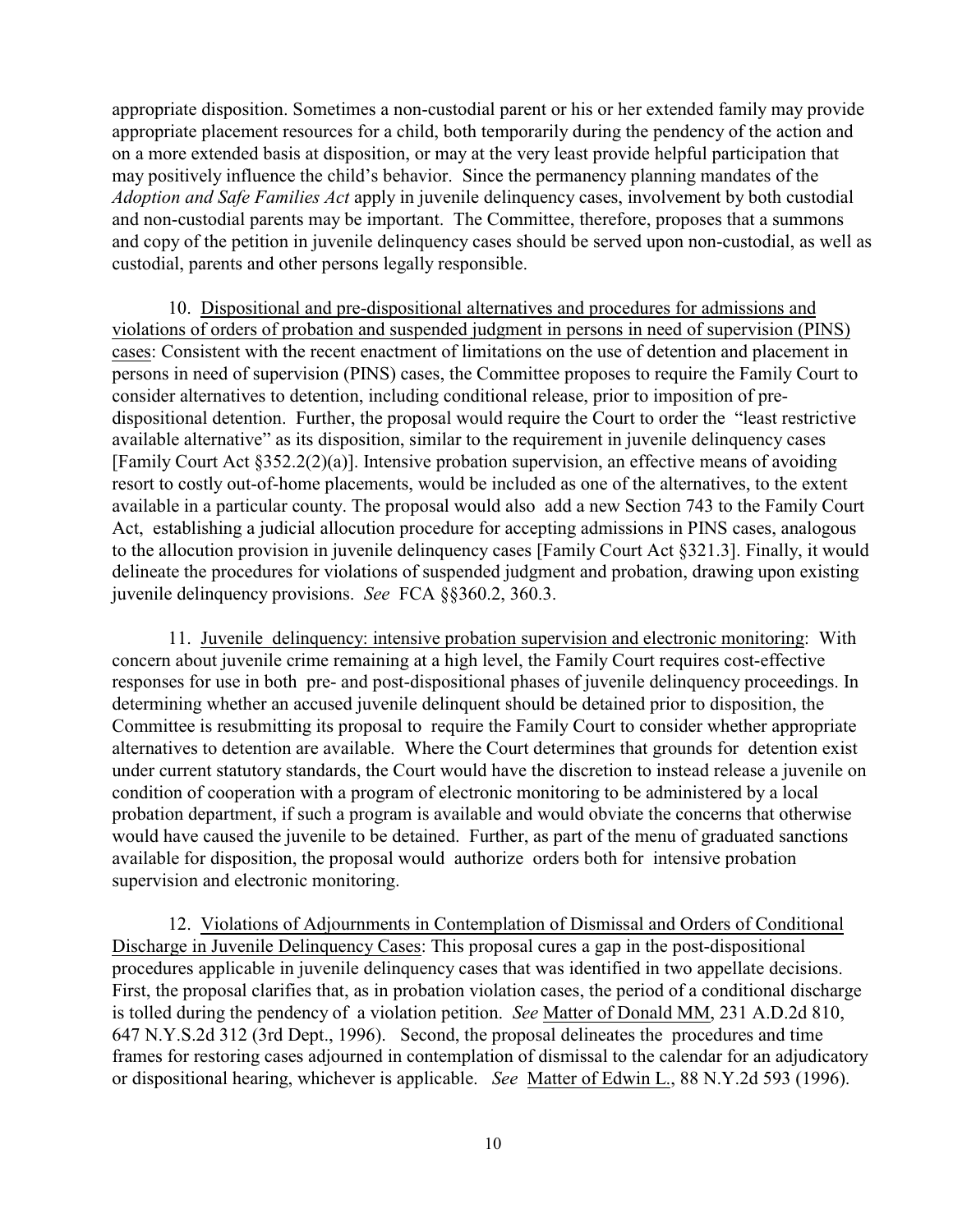13. Duration of orders of probation in child support proceedings: Alone among probation provisions in both the Family Court Act and Criminal Procedure Law, the child support provisions in the Family Court Act permit a child support obligor to be placed on probation for an extended period of time, that is, the entire duration of a child support or visitation order or order of protection, and contain no provisions regarding procedures to be followed in the event of a violation of probation. The Committee is re-submitting a measure to make the duration of probation commensurate with that in persons in need of supervision (PINS) cases – one year, with a one-year extension for "exceptional circumstances" – and to require a verified petition and an opportunity to be heard as prerequisites to revocation of probation in the event of a willful violation.

14. Family Court authority to recommend that the New York State Office of Children and Family Services conduct investigations regarding agency compliance: Building on the successful results achieved in reviews of children freed for adoption, the Committee proposes that in all cases involving a foster care placement, extension or periodic review, the Court, as part of its disposition, would have discretion to recommend to the New York State Office of Children and Family Services that it investigate the facts and circumstances concerning the discharge of responsibilities by local social services districts and compliance with applicable statutes and regulations, pursuant to Social Services Law §395. While generally optional, this recommendation would be required in any case in which the Court has made a determination, pursuant to the federal and state *Adoption and Safe Families Act* [Public Law 103-89; Laws of 1999, ch.7], that reasonable efforts, where appropriate, should have been, but were not, made to prevent the child's placement in foster care or to facilitate reunification of the child with his or her family.

15. Amendment to conditional surrender statute: This proposal would amend Laws of 2002, ch. 76 to provide that where a conditional surrender is conditioned upon adoption by a particular individual who has been certified or approved as a foster parent, the court may approve the surrender without an additional adoption approval process.

16. Authority of Supreme and Family Court to direct investigations and filing of child protective petitions in custody cases: The ability of Family Court judges to call upon local social services districts to perform child protective investigations and to file child protective petitions, pursuant to Family Court Act §§817 and 1034, has often proven invaluable both to protect children and to facilitate an accurate determination of their "best interests." Building upon these provisions, the Committee is again proposing that both the Family Court Act and Domestic Relations Law be amended to authorize Supreme and Family Court judges in the course of pending custody cases to direct investigations pursuant to Family Court Act §1034 and, if the investigations determine that any allegations are "indicated," to direct the child protective agency to file child protective petitions with respect to those allegations. Prior to any direction to file a petition, the agency, as well as the subject of the allegations, would have to be given notice and an opportunity to be heard and the Court would have the alternative options of directing the law guardian or other individual to file the petition. *See* Family Court Act §1032(b).

17. Child support obligations of indigent support obligors: Recognizing that current law creates an anomaly in calculating the child support obligation for non-custodial parents whose income would be reduced below the poverty level, the Committee proposes simplification of the standard. Significantly, the Committee's proposal would codify the decision of the Court of Appeals in Rose *v.*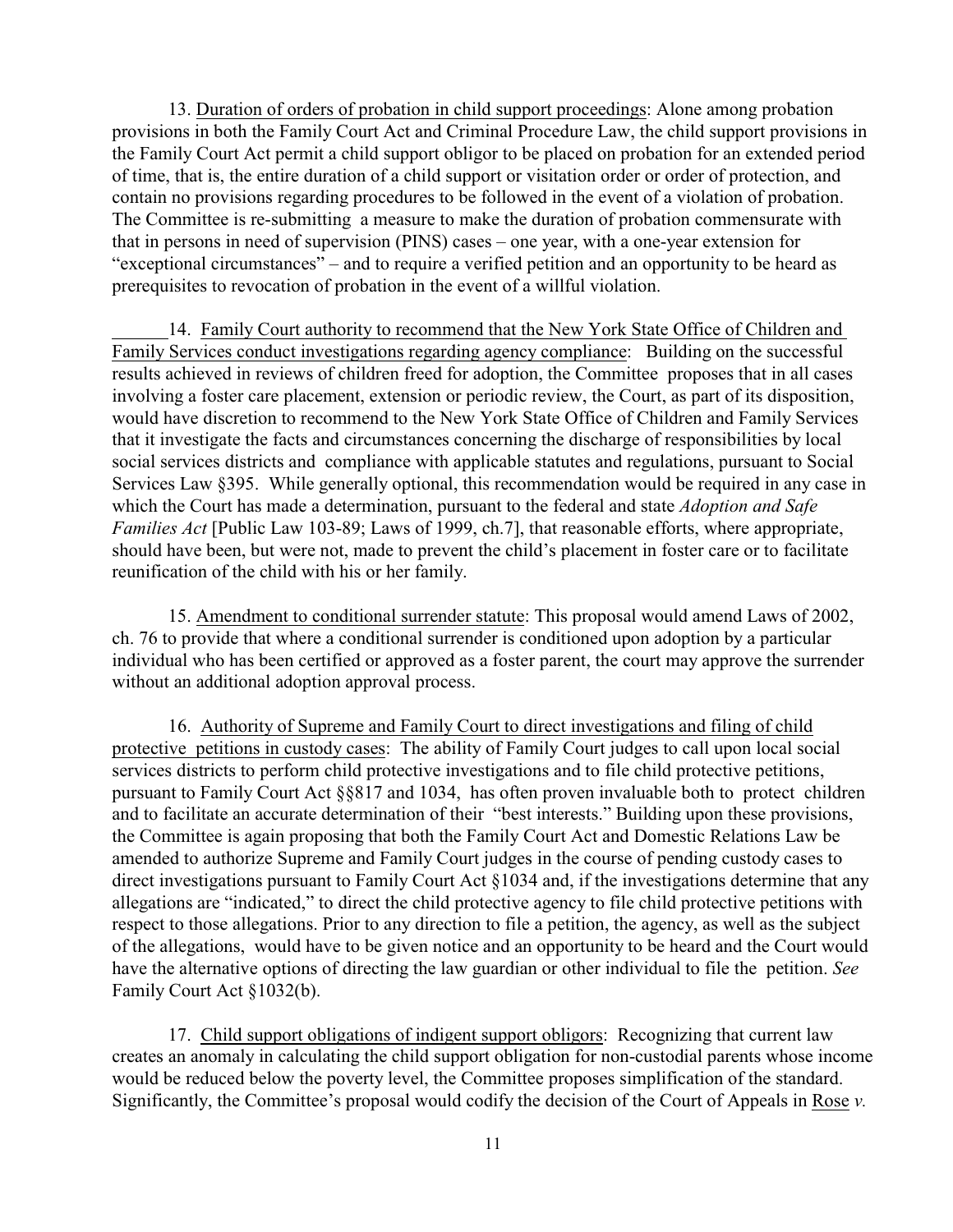Moody, 83 N.Y.2d 65 (1993), *cert. denied*, 511 U.S. 1084 (1994), which held the inflexible minimum \$25 per month child support obligation unconstitutional.

18. Authority of Family Court to direct establishment of trust or other account: Where a non-custodial parent, such as a professional athlete, performer or award winner, receives an economic windfall or exceptionally high income during a short period of time, an income not likely to remain at that level in the future, the Family Court has no means of assuring that a portion of the windfall income will be preserved for the children's future needs, such as college expenses. The Committee is thus re-submitting its proposal to authorize the Court to direct that the non-custodial parent establish a designated account, such as a trust fund or annuity, that would provide the children with a future stream of payments above and beyond the current child support obligation, thus ensuring adequate support even after the non-custodial parent's income has decreased.

19. Child support and paternity: The Committee is again proposing a comprehensive set of amendments to the child support and paternity legislation enacted in 1997 [Laws of 1997, ch. 398]. The 1997 legislation, enacted in order to implement the federal *Personal Responsibility and Work Opportunity Reconciliation Act of 1996* [Public Law 104-193], was ambiguous in several procedural respects and failed to address the important question of what procedural safeguards are necessary in cases involving paternity acknowledgments by parents who are themselves under the age of 18. The proposal requires such acknowledgments to be executed before a judge or support magistrate and clarifies procedures applicable to "cost of living adjustment" proceedings and petitions to challenge administrative genetic testing directives.

20. Preclusion of remedies in court-approved agreements and compromises in paternity proceedings: The Committee is re-submitting its proposal to repeal Family Court Act §516, an outdated and discriminatory provision that bars subsequent remedies for child support where the Family Court has approved a child support agreement between a mother and putative father of an out-of-wedlock child. Enacted long before the development of advanced genetic testing techniques and the passage of the panoply of federal and state paternity and child support enforcement initiatives, Family Court Act § 516 at best no longer serves a useful purpose, and at worst results in the unfair treatment of out-of-wedlock children.

21. Access by probation to order of protection registry for purposes of investigations in family offense and various Family Court proceedings: In light of the importance of evidence of domestic violence to determinations in custody, visitation, guardianship and child protective proceedings, the Committee is again proposing legislation that would allow local probation departments to have access to the statewide automated registry of orders of protection and related warrants for pre-dispositional investigations conducted in these categories, as well as family offense, proceedings. The measure would also explicitly authorize, but not require, courts to request probation departments to conduct pre-dispositional or pre-sentence investigations in criminal and Family Court family offense cases.

22. Compensation of guardians *ad litem*: Filling a significant gap in the statutory structure regarding appointments of guardians *ad litem*, the Committee is re-submitting its proposal to authorize public funding for guardians *ad litem* in those civil proceedings in which private compensation is not available.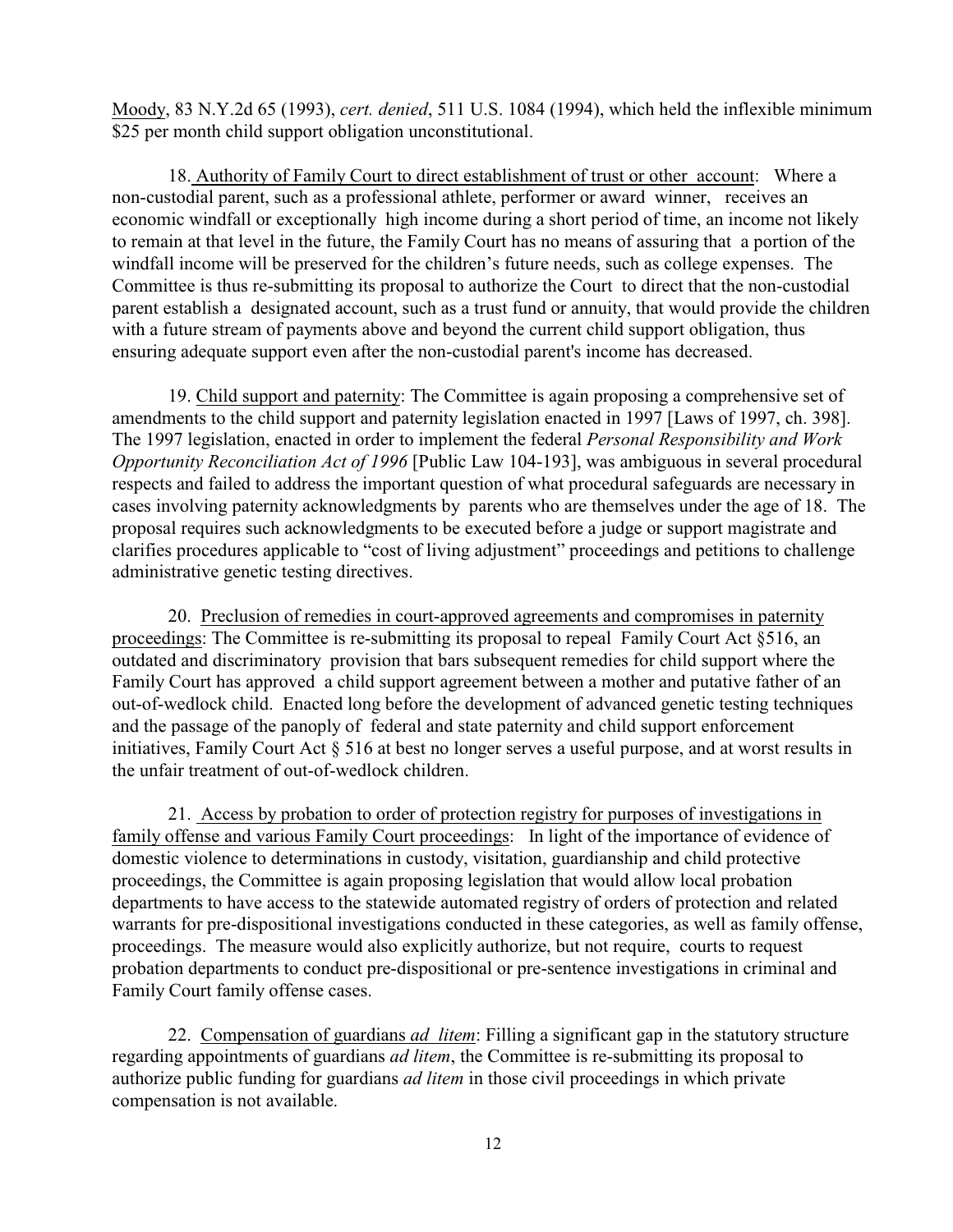23. Unauthorized disclosure of information from statewide automated registry of orders of protection: As the statewide automated registry of orders of protection and warrants has grown into a substantial database containing over 1, 245, 415 orders of protection, the need to ensure its security and integrity grows ever more critical. The Committee is thus re-submitting its proposal delineating civil and criminal penalties for unauthorized release of data from the statewide automated registry of orders of protection and warrants.

24. Family offense cases involving respondents under 16: Recognizing that Article 8 of the Family Court Act is an inappropriate vehicle for addressing family offenses committed by juveniles under the age of 16, the Committee proposes that such cases be dealt with in accordance with Article 3 (juvenile delinquency) or Article 7 (persons in need of supervision) of the Family Court Act, as applicable.

25. Violations of orders of custody and visitation: In order to fill a procedural void in both the Family Court Act and Domestic Relations Law, the Committee is again proposing a measure that would delineate the procedures and remedies applicable to violations of orders of custody and visitation. The proposal would expand the limited powers of Supreme and Family Courts by expressly authorizing courts to direct probation, restitution, participation in a rehabilitative program, payment of attorneys' and law guardians' fees, and supervised visitation.

\* \* \*

In 2004, with Chief Judge Judith S. Kaye presiding, the Committee convened an unprecedented, highly successful round-table at the New York State Judicial Institute to review various child welfare proposals, including those prepared by the Committee, those submitted by the New York State Office of Children and Family Services, and those submitted by both houses of the Legislature. Legislative, executive and judicial representatives participated, along with advocates for parents, children and child welfare agencies. A high degree of consensus was achieved that has and will continue to facilitate progress in efforts to improve New York State's compliance with the federal *Adoption and Safe Families Act* through improvement of its legislative structure. The Committee hopes to follow this round-table with a similar session regarding education of children in foster care during the coming year. Additionally, in 2004, the Committee developed and revised numerous official forms for pleadings, process and orders for promulgation by the Chief Administrative Judge, including, among others, forms to facilitate compliance with the requirements of the federal Adoption and Safe Families Act. These forms have been placed on the Internet for easy access by attorneys, litigants and the public. *See* http://www.nycourts.gov.

The Committee encourages comments and suggestions concerning legislative proposals and the on-going revision of Family Court rules and forms from interested members of the bench, bar, academic community and public, and invites submission of comments, suggestions and inquiries to:

> Hon. Sara Schechter and Peter Passidomo, Co-Chairs Janet R. Fink, Counsel Family Court Advisory and Rules Committee New York State Office of Court Administration 25 Beaver Street, Suite 1170 New York, New York 10004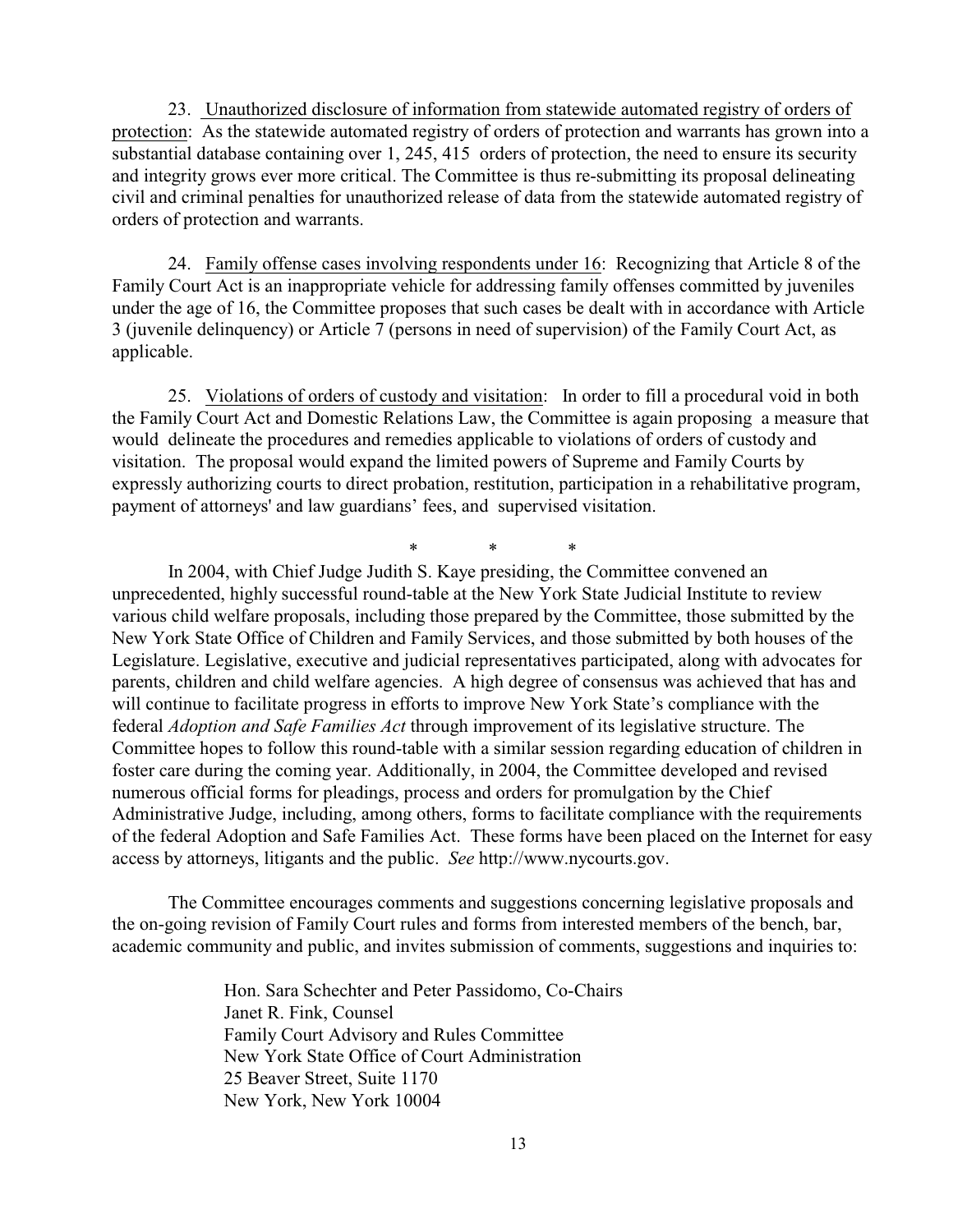# **II. New or Modified Measures**

1. Ensuring compliance with court orders in child welfare cases (FCA §§1055(b), (d); FCA §1055-a(11); SSL §§384-b, 392)

The requirement in the federal *Adoption and Safe Families Act* [P.L. 105-89] for Family Courts to determine whether agencies have made reasonable efforts to further the achievement of permanency for children in foster care reflects the statute's overriding goal of reducing the time children linger in the limbo of foster care. Whether a child's permanency plan is reunification, adoption or an alternative permanent living arrangement, the agency caring for the child must demonstrate to the Family Court on a periodic basis that it has taken active steps to ensure timely achievement of permanency. Neither the federal statute, nor the implementing statute in New York State [Laws of 1999,ch. 7], contains guidance or criteria for the Family Court in making these casespecific determinations. The Family Court Advisory and Rules Committee is submitting a proposal to define certain circumstances that may, and in some cases must, result in a finding that reasonable efforts, as required, have not been made.

First, the measure would amend Family Court Act §§1055(b), 1055-a and Social Services Law §392 to provide that an agency's failure to provide services ordered by the Family Court, whether to assist family reunification or an alternate permanency plan, may constitute grounds for a finding that required reasonable efforts have not been made. Under current law, the only reference to a sanction for violating a direction by the Court is the authorization in Family Court Act §1015-a to punish a violation of an order for services by contempt under Judiciary Law §753. Utilization of the Court's authority to make a "no reasonable efforts" finding provides a meaningful and less drastic alternative mechanism to secure compliance. Importantly, this determination is curable, that is, an agency can demonstrate compliance and suffer the penalty only for the period of violation. *See* 45 C.F.R.  $§1356.21(b)2).$ <sup>2</sup>

Agency failures to comply with judicial orders for services may cause serious harm to children and their families and warrant effective judicial responses. In accordance with Family Court Act §1015-a, an agency may be directed to provide services to the child and family, authorized by the comprehensive annual social services plan,"to facilitate the protection of the child, the rehabilitation of the family and, as appropriate, the discharge of the child from foster care." Pursuant to Family Court Act §1055(c) and Social Services Law §392(8), an agency may be directed to "undertake diligent efforts to encourage and strengthen the parental relationship when it finds such efforts will not be detrimental to the best interests of the child..." In addition to encouraging and facilitating visitation between the child, parents, siblings and grandparents, the court order may include a specific plan of action for the agency including, but not limited to, "requirements that such agency assist the parent in obtaining adequate housing, employment, counselling, medical care or psychiatric treatment." Further, Family Court Act §1055-a(7) authorizes the Family Court, in a review of a child

 $2$  This is in contrast to the "reasonable efforts" determination made by the Family Court when a child first enters foster care. If the Court finds that the agency should have made appropriate reasonable efforts to prevent the child's removal from home into foster care, the finding compels a loss of federal foster care reimbursement for the child's entire stay in foster care. *See* 45 C.F.R.§1356.21(b)(1)(ii).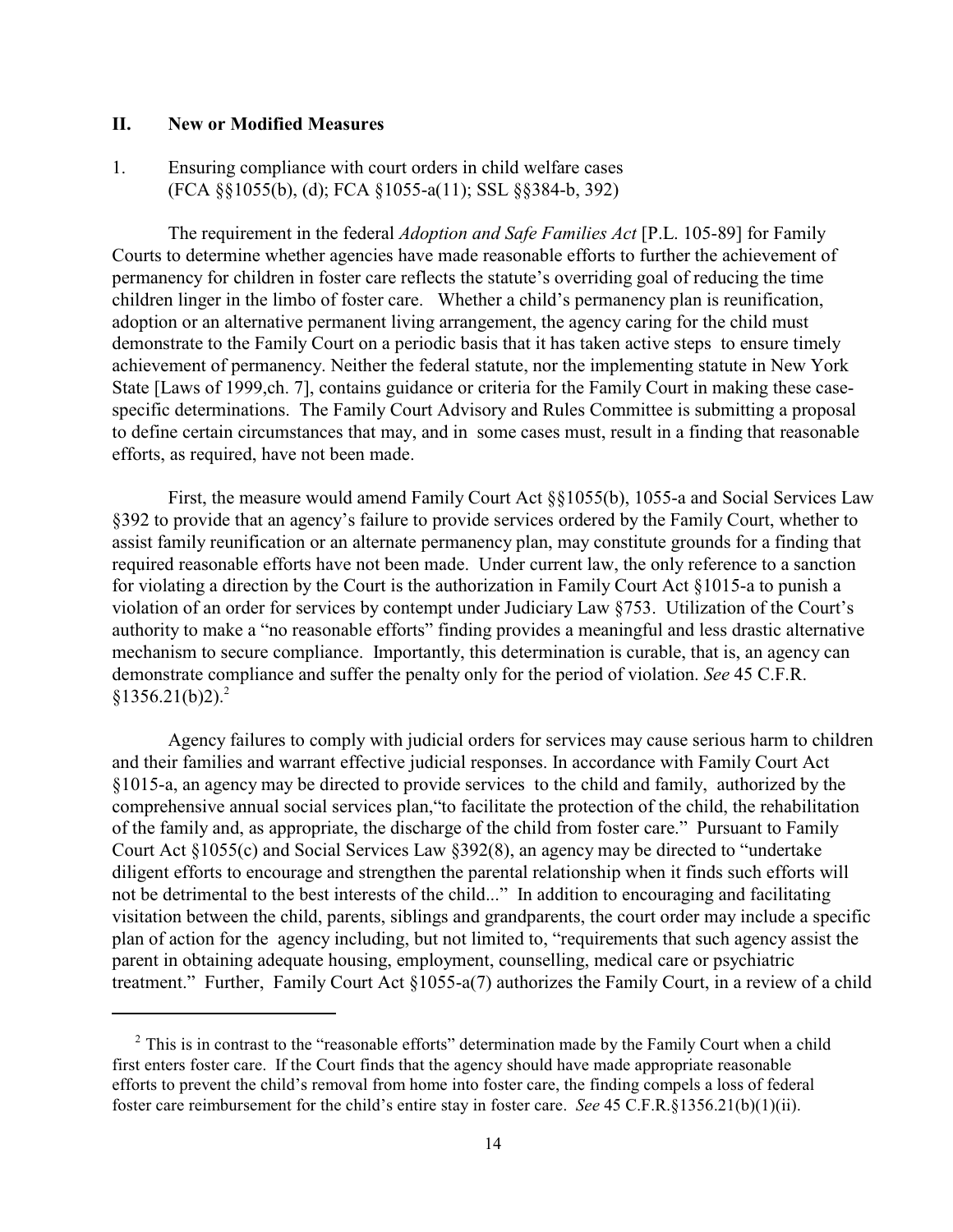freed for adoption, to direct the agency to place the child in an adoptive home and/or to provide services to the child and prospective adoptive parent or parents.

Second, with respect to children for whom adoption is the permanency plan, the proposal would amend Family Court Act §§1055(b) and (d) and Social Services Law §§392(5-a) and (6) to provide that a failure by an agency to comply with a court order to file a petition to terminate parental rights within 90 days of the order would be grounds for a determination that appropriate reasonable efforts had not been made to further the child's permanency plan. An exception would be made if the agency, for good cause shown and upon notice to all parties, including the law guardian, obtained a stay, modification or extension of the order. While Social Services Law §§384-b(3) and 392(6) authorize the law guardian or foster parents to file the petition where the agency fails to do so on a timely basis, the measure would provide that the fact that the law guardian or foster parents either filed or could have filed a termination of parental rights petition would not relieve the agency of the responsibility to comply with the court order. Once again, the Family Court's finding of "no reasonable efforts" can be rectified, that is, an agency can demonstrate compliance and suffer the penalty only for the period of violation. *See* 45 C.F.R.§1356.21(b)2).

Children's sense of time – weeks or months may seem like a life-time for a child – require everyone involved in the child welfare system to treat every case with a sense of urgency. The Family Court's important, federally-imposed responsibility in this regard is to keep up the momentum, using all available means to minimize the disruption in children's lives and to ensure that, as quickly as possible, they can achieve stability, either through return to their families or through another permanent home.

Rigorous judicial monitoring of each case, including enforcement of court orders through prompt imposition of sanctions, where necessary, is a critical element of the standards governing the "Model Courts" designated in New York and Erie Counties by the National Council of Juvenile and Family Court Judges, which have been replicated in various other counties. *See Resource Guidelines: Improving Court Practice in Child Abuse and Neglect Cases* (National Council of Juvenile and Family Court Judges, 1995). It is a central element as well of the "problem-solving" approach to the mission of the courts long championed by Chief Judge Judith Kaye and recognized by the national Conference of Chief Justices and Conference of State Court Administrators in a joint resolution in 2000. Significantly, it was highlighted in the *Trial Court Performance Standards*, published by the <sup>3</sup> Bureau of Justice Assistance of the United States Justice Department:<sup>4</sup>

Courts should not direct that certain actions be taken or be prohibited and then allow

<sup>&</sup>lt;sup>3</sup> Conference of Chief Justices/Conference of State Court Administrators, CCJ Resolution 22/COSCA Resolution 4 In Support of Problem-solving Courts (Aug. 3, 2000)[in Casey, P. and Hewitt, W., *Court Responses to Individuals in Need of Services: Promising Components of a Service Coordination Strategy for the Courts,* Appendix A, pps. 57, 58 (Nat'l. Center for State Courts, 2001)]. *See also* J.S. Kaye, "Strategies and Need for Systems Change: Improving Court Practice for the Millennium," 38 *Fam. & Conciliation Cts. Rev.* 159 (Apr., 2000)

*Trial Court Performance Standards with Commentary*, Standard 3.5 (Bureau of Justice Assistance, <sup>4</sup> U.S. Dept. of Justice, 1997).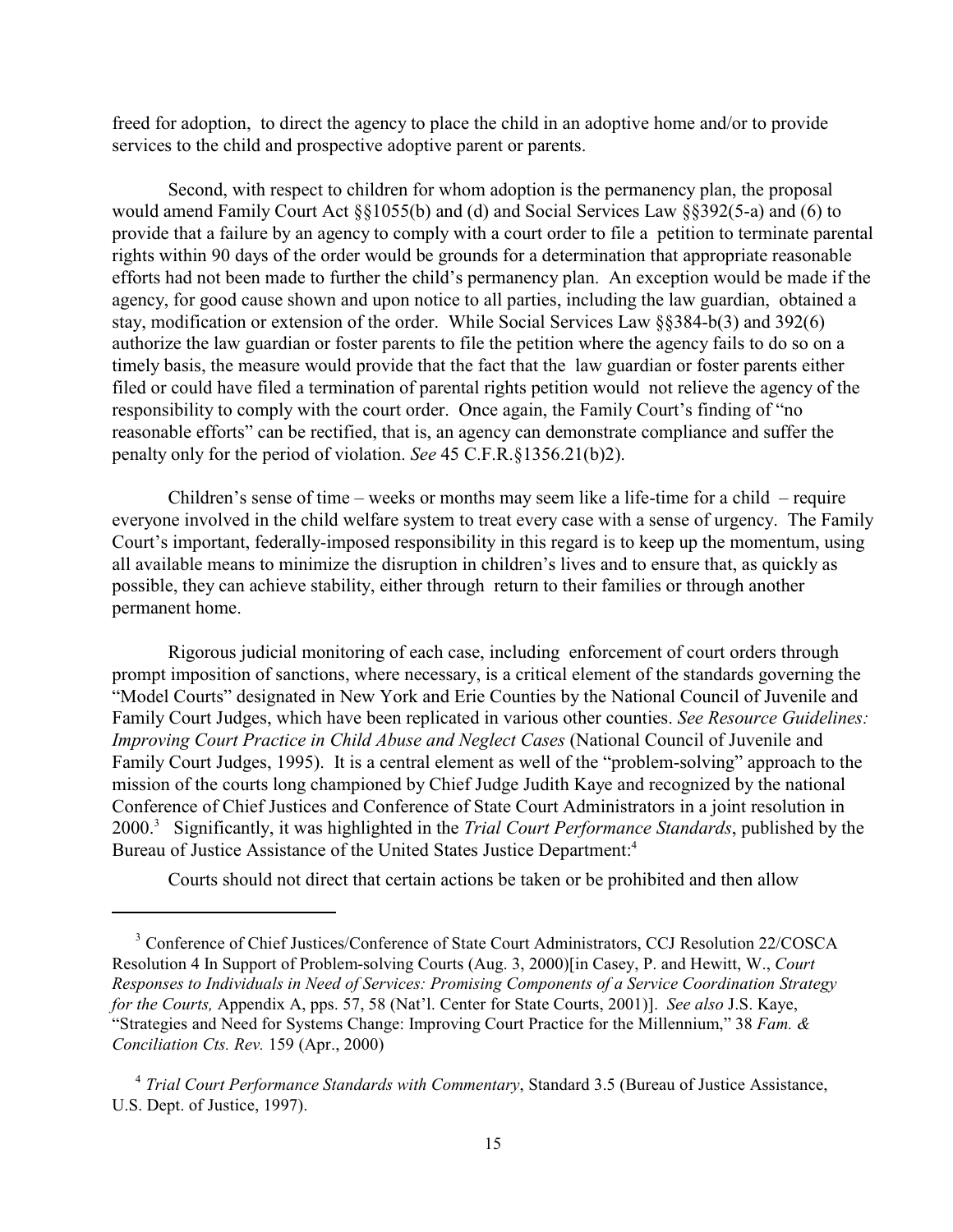those bound by their orders to honor them more in the breach than in the observance.

A determination that necessary reasonable efforts have not been made, a less severe sanction than contempt and, as noted, reversible through demonstration of compliance, is an important corrective measure that can be used judiciously to promote fulfillment of the directives the Family Court. Children and their families deserve no less.

#### Proposal

AN ACT to amend the family court act and the social services law, in relation to compliance with court orders to further permanency plans regarding children in foster care

The People of the State of New York, represented in Senate and Assembly, do enact as follows:

Section 1. Paragraph (iv) of subdivision (b) of section 1055 of the family court act, as amended by chapter 7 of the laws of 1999, is amended by adding a final unnumbered paragraph to read as follows:

 The failure of a social services official or agency to comply with a direction by the court in accordance with subdivision ( c) of this section or section one thousand fifteen-a of this article may result in a finding pursuant to subparagraph (B) of this paragraph that reasonable efforts, where appropriate, have not been made. Except as provided by subdivision (d) of this section, the failure of a social services official or agency to institute a proceeding to legally free the child for adoption within ninety days of entry of an order so directing shall result in a finding pursuant to subparagraph (B) of this paragraph that reasonable efforts, where appropriate, have not been made in furtherance of the permanency plan of adoption.

§2. Subdivision (d) of section 1055 of the family court act, as amended by chapter 666 of the laws of 1976, is amended to read as follows:

(d) In addition to or in lieu of an order of extension or continuation of a placement made pursuant to subdivision (b), the court may make an order directing a social services official or other duly authorized agency to institute a proceeding to legally free the child for adoption, if the court finds reasonable cause to believe that grounds therefor exist. Upon a failure by such official or agency to institute such a proceeding within ninety days after entry of such order, the court shall permit the foster parent or parents in whose home the child resides to institute such a proceeding unless the social services official or other duly authorized agency caring for the child, for good cause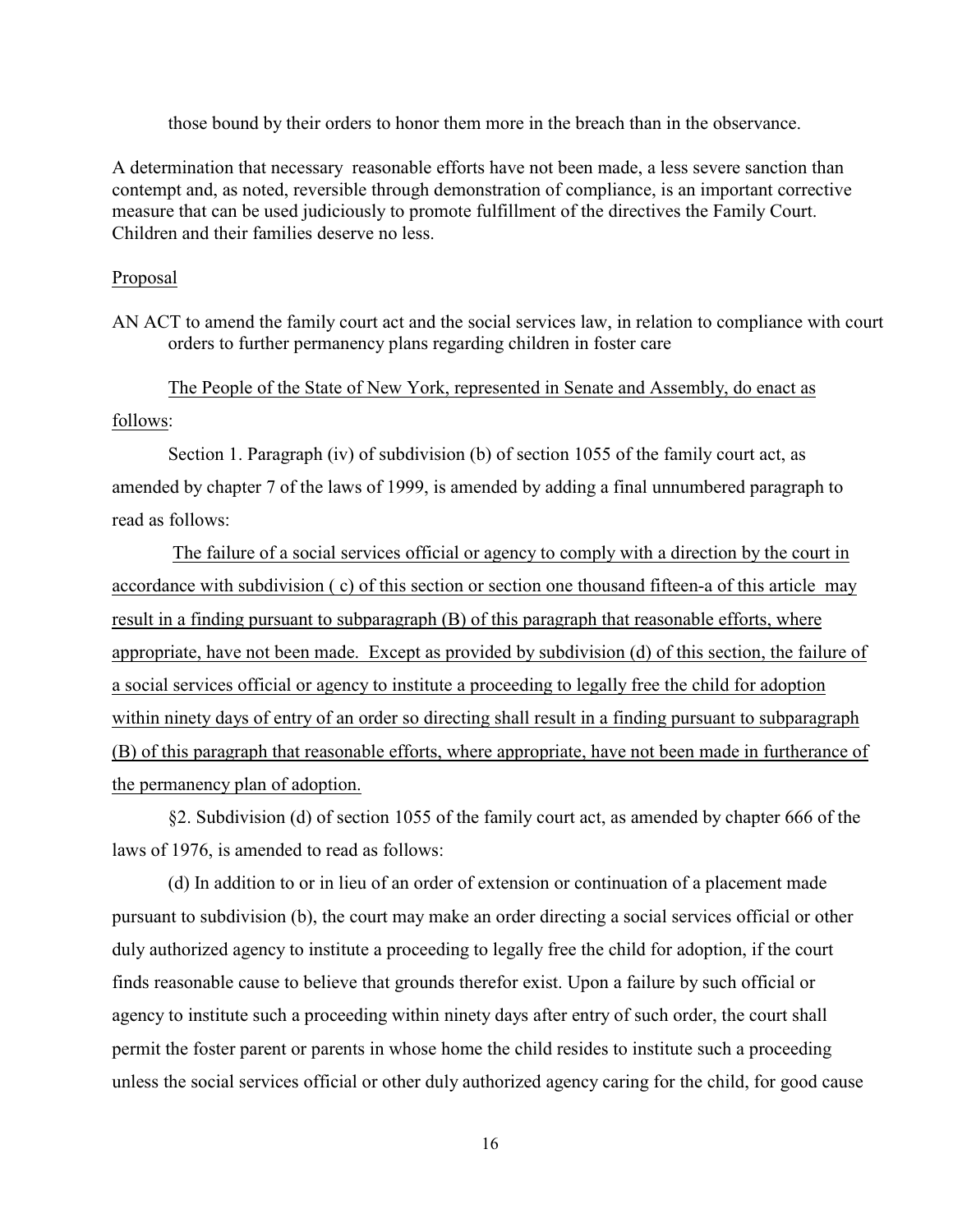shown and upon due notice to all parties to the proceeding, including the law guardian, has obtained a stay, modification or extension of such order, or unless the court has reasonable cause to believe that such foster parent or parents would not obtain approval of their petition to adopt the child in a subsequent adoption proceeding. The failure of the social services official or agency to institute such a proceeding within ninety days of entry of an order by the court directing such official or agency to do so shall result in a finding by the court, pursuant to subparagraph (B) of paragraph (iv) of subdivision (b) of this section, that reasonable efforts, where appropriate, have not been made to further the child's permanency plan of adoption, unless the social services official or other duly authorized agency caring for the child, for good cause shown and upon due notice to all parties to the proceeding, including the law guardian, has obtained a stay, modification or extension of such order. The fact that the foster parent or parents or the law guardian filed or could have filed a proceeding to legally free the child shall not relieve the agency or social services official of the finding that reasonable efforts, where appropriate, have not been made to further the child's permanency plan of adoption and of other remedies provided by law for failure to comply with a court order.

§3. Subdivision 11 of section 1055-a of the family court act, as added by chapter 638 of the laws of 1988, is amended to read as follows:

11. Where the court has entered an order of disposition concerning a child freed for adoption [and not placed in a prospective adoptive home], pursuant to paragraph (b) or (c) of subdivision seven of this section, directing that the child be placed for adoption or directing the provision of services or assistance to the child, and the agency charged with the guardianship and custody of the child fails, prior to the next permanency hearing pursuant to subdivision three or nine or rehearing of the proceeding pursuant to subdivision ten of this section, to comply with such order, the court [at the time of such rehearing] may, in the best interests of the child, enter an order committing the guardianship and custody of the child to another authorized agency, may make a finding pursuant to paragraph (b) of subdivision six of this section that reasonable efforts, where appropriate, have not been made to ensure and expedite the child's permanency plan of adoption, or may make any other order authorized pursuant to section two hundred fifty-five of this act.

§4. Subparagraph (iv) of paragraph (l) of subdivision 3 of section 384-b of the social services law, as amended by chapter 145 of the laws of 2000, is amended to read as follows:

(iv) In the event that the social services official or authorized agency having care and custody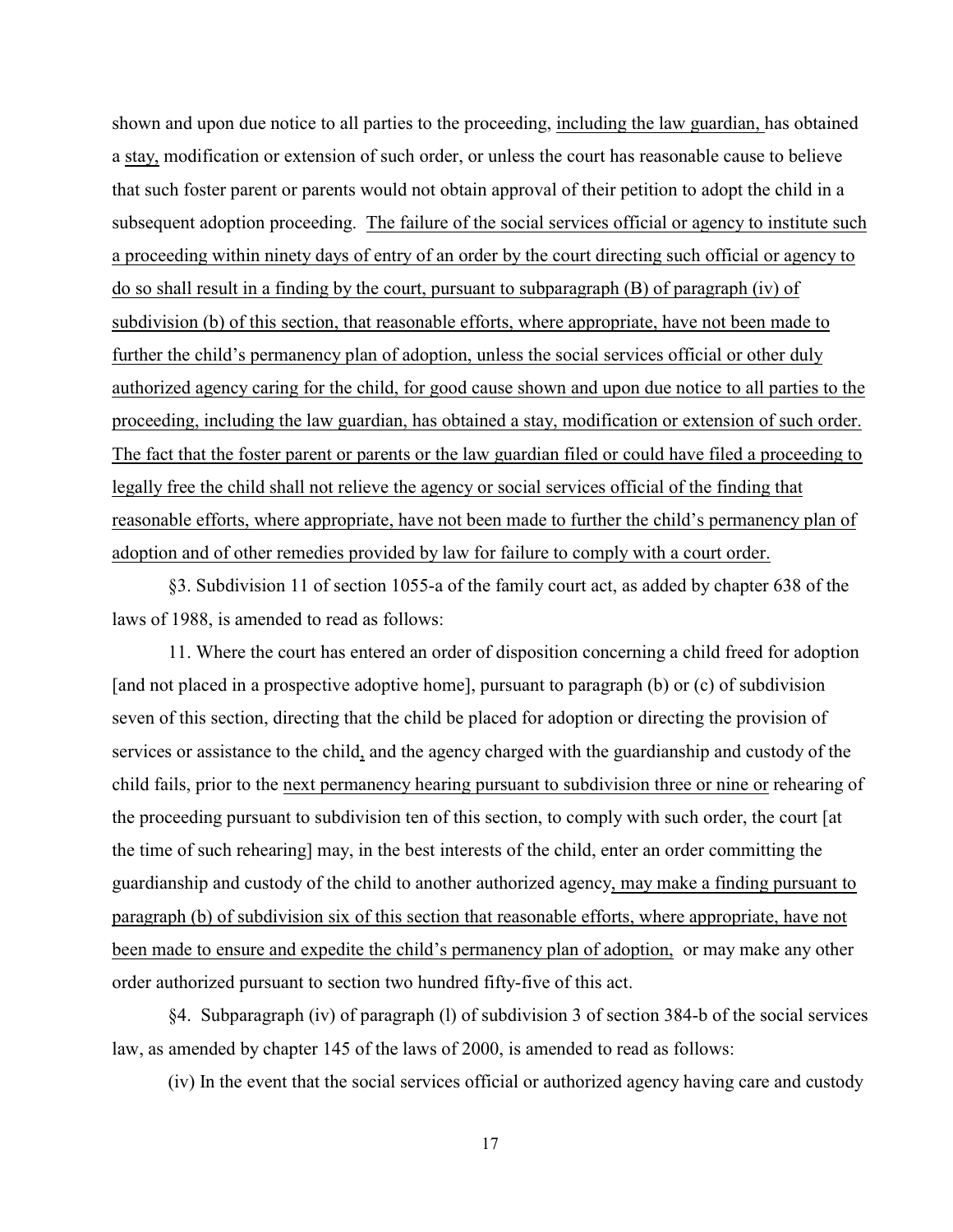of the child fails to file a petition to terminate parental rights within sixty days of the time required by this section, or within ninety days of a court direction to file a proceeding not otherwise required by this section, such proceeding may be filed by the foster parent of the child without further court order or by the law guardian on the direction of the court. In the event of such filing, the social services official or authorized agency having care and custody of the child shall be served with notice of the proceeding and shall join the petition. The fact that the foster parent or parents or the law guardian filed or could have filed a proceeding to legally free the child shall not relieve the agency or social services official of the making of a finding, pursuant to subparagraph (B) of paragraph (iv) of subdivision (b) of section one thousand fifty-five of the family court act or paragraph ( c) of subdivision six of section three hundred ninety-two of this act, that reasonable efforts, where appropriate, have not been made to further the child's permanency plan of adoption and of other remedies provided by law for failure to comply with a court order.

§5. Subdivision 5-a of section 392 of the social services law, as amended by chapter 145 of the laws of 2000, is amended by adding a final unlettered paragraph as follows:

The failure of a social services official or agency to comply with a direction by the court in accordance with subdivision eight of this section may constitute a ground for a finding pursuant to subdivision six of this section that reasonable efforts, where appropriate, have not been made. In the case of a child whose permanency plan is adoption, except as provided by paragraph ( c) of subdivision six of this section, the failure of a social services official or agency to institute a proceeding to legally free the child for adoption within ninety days of entry of an order so directing shall constitute a ground for a finding pursuant to subdivision six of this section that reasonable efforts, where appropriate, have not been made to further the child's permanency plan of adoption.

§6. Paragraph (c) of subdivision 6 of section 392 of the social services law, as added by chapter 663 of the laws of 2002, is amended to read as follows:

(c) in the case of a child whose care and custody have been transferred temporarily to an authorized agency directing any agency specified in subdivision four of this section to institute a proceeding, pursuant to section three hundred eighty-four-b of this chapter, to legally free such child for adoption, if the court finds reasonable cause to believe that grounds therefor exist. Upon a failure by such agency to institute such proceeding within ninety days after entry of such order, the court shall permit the foster parent or parents in whose home the child resides to institute such a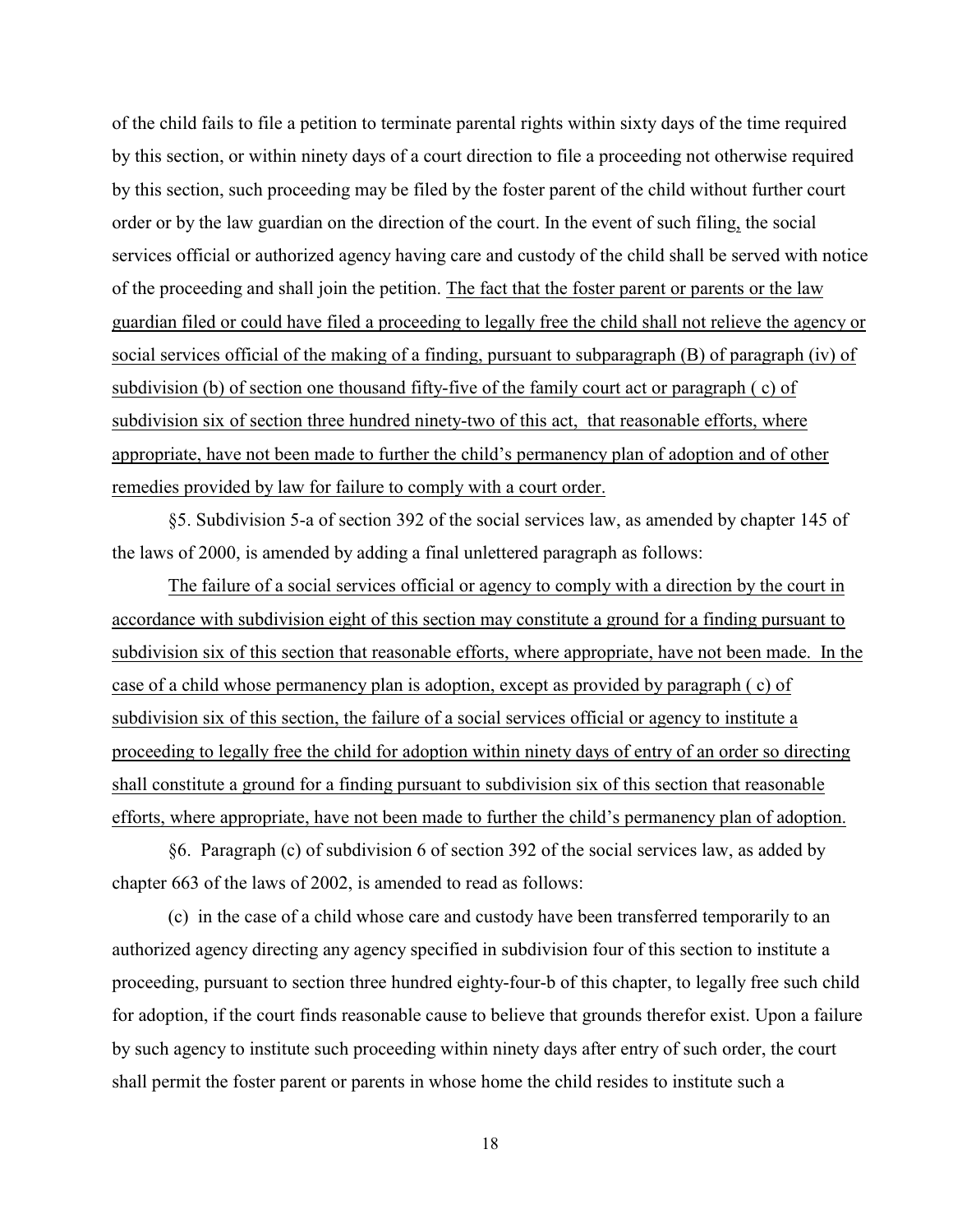proceeding unless the agency, for good cause shown and upon due notice to all parties to the proceeding, including the law guardian, has obtained a stay, modification or extension of such order, or unless the court has reasonable cause to believe that such foster parent or parents would not obtain approval of their petition to adopt the child in a subsequent adoption proceeding. The failure of the social services official or agency to institute such a proceeding within ninety days of entry of an order by the court directing such official or agency to do so shall constitute grounds for a finding by the court pursuant to this subdivision that reasonable efforts, where appropriate, have not been made to further the child's permanency plan of adoption, unless the social services official or other duly authorized agency caring for the child, for good cause shown and upon due notice to all parties to the proceeding, including the law guardian, has obtained a stay, modification or extension of such order. The fact that the foster parent or parents or the law guardian filed or could have filed a proceeding to legally free the child shall not relieve the agency or social services official of the finding that reasonable efforts, where appropriate, have not been made to further the child's permanency plan of adoption and of other remedies provided by law for failure to comply with a court order; [or]

§7. This act shall take effect on the ninetieth day after it shall have become a law.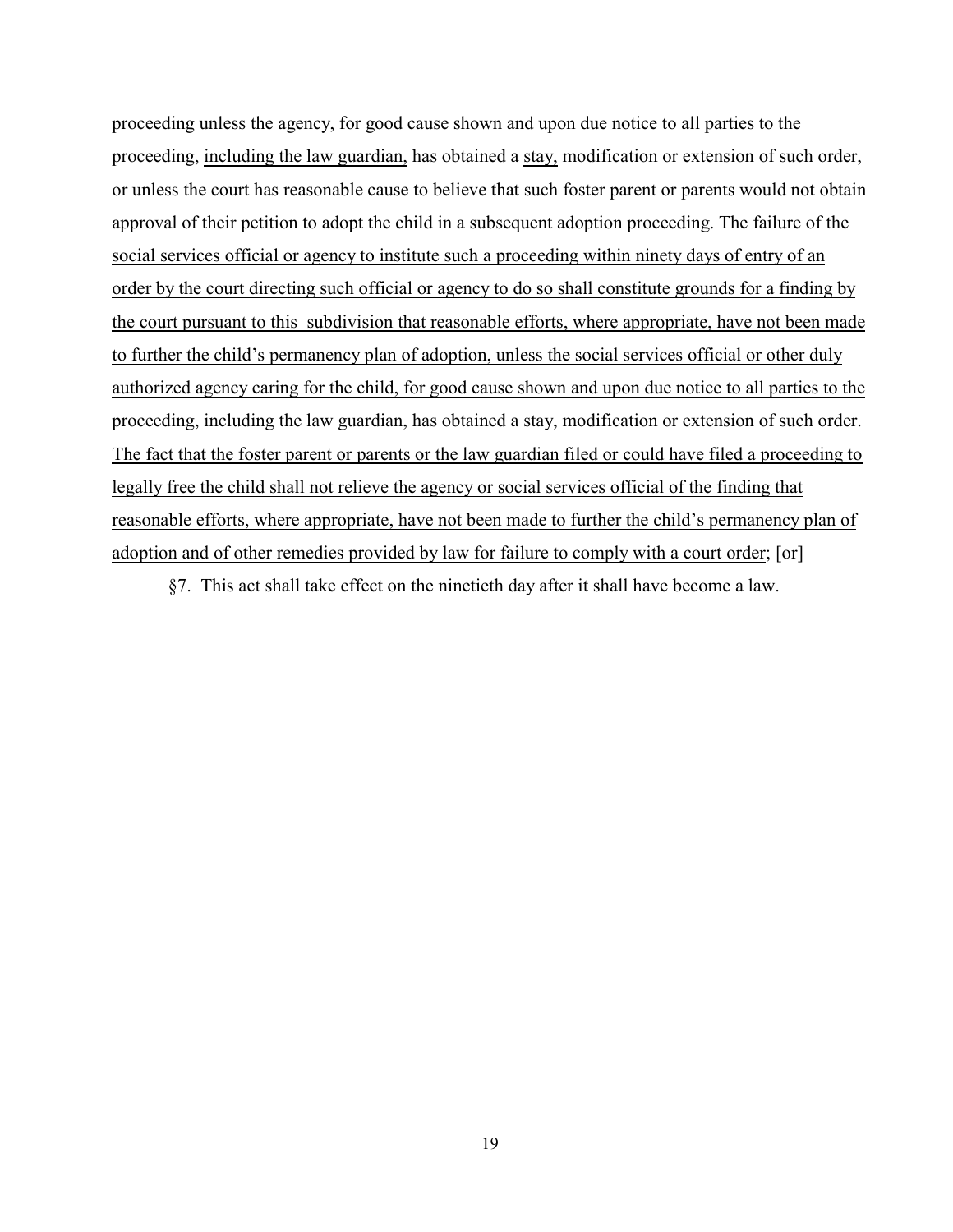2. Stays of administrative fair hearings regarding reports of child abuse or maltreatment (SSL §§22(4), 422(8), 424-a(1))

Two parallel systems, one judicial and one administrative, coexist to determine the validity of reports of suspected child abuse or maltreatment contained in the statewide central registry. Because these systems operate on different tracks with different time-frames, they sometimes produce disparate results that can be extremely harmful to the children and families involved. The Family Court Advisory and Rules Committee is proposing a measure to ensure that, in cases in which parallel Family Court proceedings are in progress, the administrative fair hearing process would not precipitously advance without awaiting the results of the Family Court matter.

 Under existing law, a report of suspected child abuse or maltreatment that is found upon investigation to be supported by credible evidence may form the basis for a child protective petition in Family Court pursuant to Article 10 of the Family Court Act. In accordance with the due process protections afforded by the Act, judges of the Family Court may make findings of child abuse or neglect by a preponderance of the evidence or, in particularly serious cases, may make findings of severe or repeated child abuse by clear and convincing evidence. Once findings are made, cases proceed to disposition, which results in final determinations of whether children are in need of protection. *See* Family Court Act §§1047, 1051, 1052. Alternatively, on consent of the parties, cases may be adjourned in contemplation of dismissal for a period not to exceed one year upon designated terms and conditions which, if complied with, result in dismissal of the proceedings. *See* Family Court Act §§1039, 1039-a.

Persons who are the subjects of reports of suspected child abuse or maltreatment may challenge those reports administratively by requesting that the findings be amended, even while Family Court proceedings are pending. In fact, they are required to request such amendments within 90 days of being notified that the child protective agency has found the report to be "indicated," *i.e.*, supported by credible evidence. The investigating child protective agency must send the relevant records to the New York State Office of Children and Family Services within 20 days of a request by OCFS and OCFS must make its determination regarding the request to amend within 15 days of receiving the records. *See* Social Services Law §422(8). Reports deemed upon this review not to meet the credible evidence test must be amended to be "unfounded," which would preclude their use in court or for any purpose other than limited use by child protective agencies in subsequent investigations. *See* Social Services Law §422(5). If OCFS declines to amend the report within 90 days, or if the report is found upon the agency's review to be supported by credible evidence, the report may be the subject of a fair hearing at which the agency has the burden of sustaining the report (or, as the case may be, supporting its disclosure as reasonably related to employment) by a preponderance of the evidence. *See* Matter of Lee T.T *v.* Dowling, 87 N.Y.2d 699 (1996).

In many cases, the Family Court proceeding has concluded prior to the resolution of the administrative review and fair hearing process. Indeed, the Legislature clearly contemplated that the administrative process would be informed by and, in cases in which a judicial adjudication has been made, bound by the results of the judicial proceeding. Section 422(8)(b) of the Social Services Law provides that the fact that the Family Court has made a finding of child abuse or neglect regarding an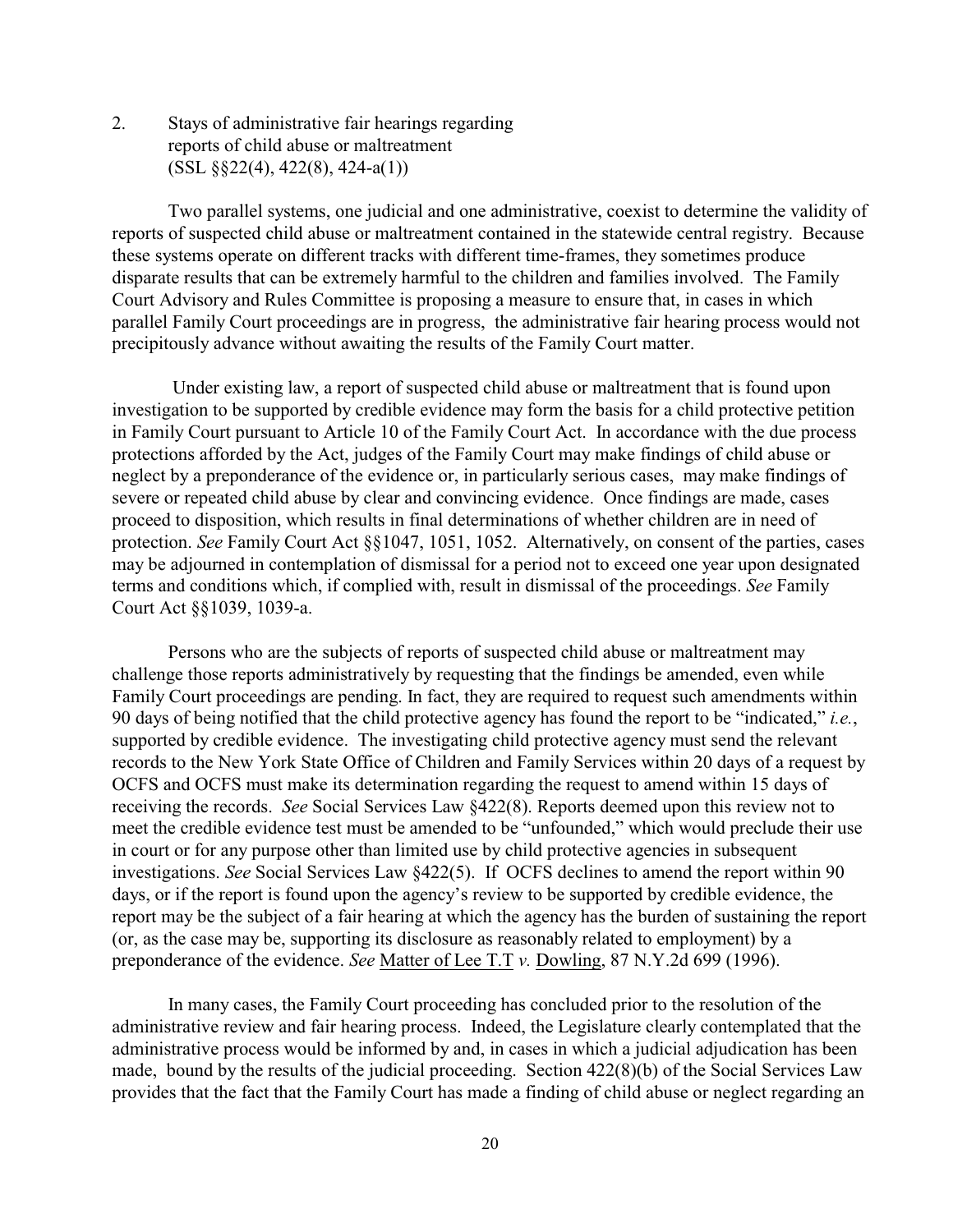allegation forming the basis of a report of child abuse or maltreatment creates an "irrebuttable presumption" that credible evidence supports the allegation. A Family Court finding is thus conclusive proof by statute of the fact that a report is "indicated" and, as noted, is dispositive as well of whether an allegation of abuse or neglect against the subject of the report (the "Respondent" in the Family Court proceeding) has been proven by a preponderance of the evidence or, in cases of severe or repeated child abuse, by the higher level of clear and convincing evidence.

However, all too frequently, the Family Court proceeding is still pending when the deadline looms for resolution of the administrative process. Unfortunately, the statute is silent on what impact the pendency of an unresolved Family Court case should have on the administrative process. This has led to anomalous results, including cases in which the administrative review or fair hearing resulted in a determination that the report had been "unfounded," although the Family Court ultimately determined the case to be fully proven under Article 10 of the Family Court Act. One disturbing example was an adoption case in which the prospective adoptive parent received a clearance from the child abuse registry, even though she had been adjudicated in Family Court for child abuse. In some instances in which the administrative amendment of the report as "unfounded" has occurred prior to the adjudication of the Family Court proceeding, the conversion of the report to "unfounded" has precluded its admissibility in the Family Court proceeding, notwithstanding its clear admissibility pursuant to Family Court Act  $\S 1046(a)(v)$ . In other cases, the administrative process has operated entirely without reference to the Family Court process, with administrative law judges unaware that Family Court judges have made adjudications that should, in fact, trigger the irrebuttable presumption that such reports are "indicated."

The Family Court Advisory and Rules Committee is proposing a simple solution to this conundrum that is designed to harmonize the administrative and judicial processes. The measure would amend sections 22(4), 422(8) and 424-a(1) of the Social Services Law to provide that where a proceeding pursuant to Article 10 of the Family Court Act is pending in Family Court with respect to a child named in a child abuse or maltreatment report, the time periods for requesting and resolving fair hearings should not begin to run until the Family Court matter has been concluded, that is, either through a disposition of the proceeding or through the conclusion of the period of an adjournment in contemplation of dismissal. Further, where a Family Court proceeding is pending, the local child protection agency (the Petitioner in the Family Court matter) would be required to report the status of the action to OCFS, which would then defer its administrative review and determination until the conclusion of the Family Court case. This automatic stay and status report will prevent the administrative and judicial processes from operating at cross-purposes and from arriving at inconsistent results. In ensuring that administrative processes will be resolved with the benefit of knowledge of the outcome of the Family Court cases, and in protecting the admissibility of necessary records in Family Court, this measure will significantly further the goals of justice and accuracy in both the administrative and judicial realms.

# Proposal

AN ACT to amend the social services law, in relation to administrative fair hearings regarding reports of child abuse or maltreatment in the state central registry

The People of the State of New York, represented in Senate and Assembly, do enact as follows: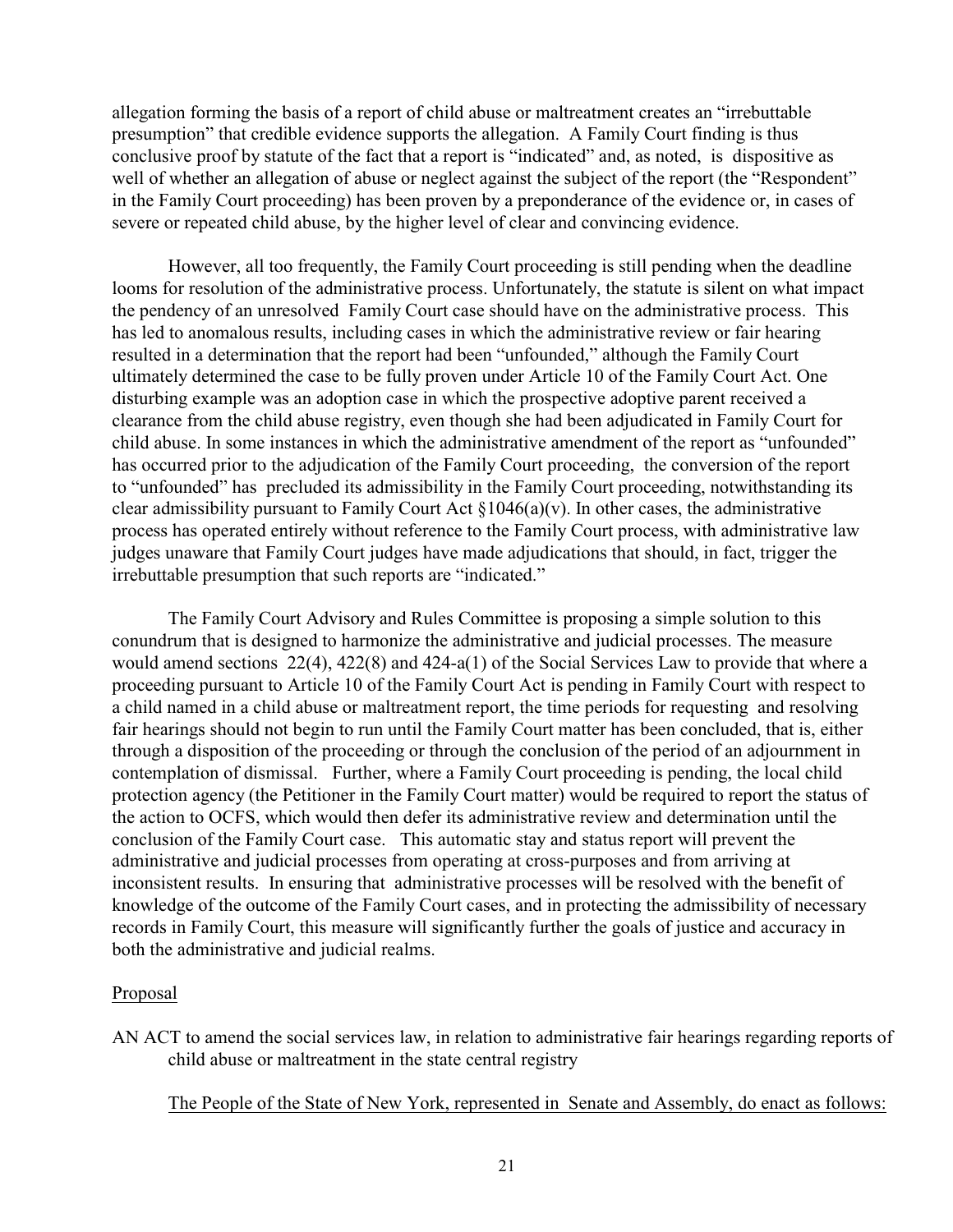Section 1. Paragraph (a) of subdivision 4 of section 22 of the social services law, as added by chapter 473 of the laws of 1978, is amended to read as follows:

(a) Except as provided in paragraph (c) of subdivision two of section four hundred twenty-four-a of this chapter and in paragraph (b) of this subdivision, any appeal pursuant to this section must be requested within sixty days after the date of the action or failure to act complained of. However, where a proceeding pursuant to article ten of the family court act is pending with respect to a child named in a child abuse or maltreatment report at issue in an appeal pursuant to this section, the period to request an appeal shall not commence and the appeal shall not be determined until the disposition of such proceeding or until the conclusion of the period of any adjournment of such proceeding in contemplation of dismissal, whichever is later.

§2. Paragraphs (a) and (b) of subdivision 8 of section 422 of the social services law, as amended by chapter 12 of the laws of 1996, are amended to read as follows:

(a)(i) At any time subsequent to the completion of the investigation but in no event later than ninety days after the subject of the report is notified that the report is indicated the subject may request the commissioner to amend the record of the report. If the commissioner does not amend the report in accordance with such request within ninety days of receiving the request, the subject shall have the right to a fair hearing, held in accordance with paragraph (b) of this subdivision, to determine whether the record of the report in the central register should be amended on the grounds that it is inaccurate or it is being maintained in a manner inconsistent with this title. Where a proceeding pursuant to article ten of the family court act is pending with respect to a child named in the child abuse or maltreatment report, the ninety-day period to request an amendment of the report and the ninety-day period for the commissioner to amend the report shall not commence until the disposition of such proceeding or until the conclusion of the period of any adjournment of such proceeding in contemplation of dismissal, whichever is later.

(ii) Upon receipt of a request to amend the record of a child abuse and maltreatment report the department shall immediately send a written request to the child protective service or the state agency which was responsible for investigating the allegations of abuse or maltreatment for all records, reports and other information maintained by the service or state agency pertaining to such indicated report. The service or state agency shall as expeditiously as possible but within no more than twenty working days of receiving such request, forward all records, reports and other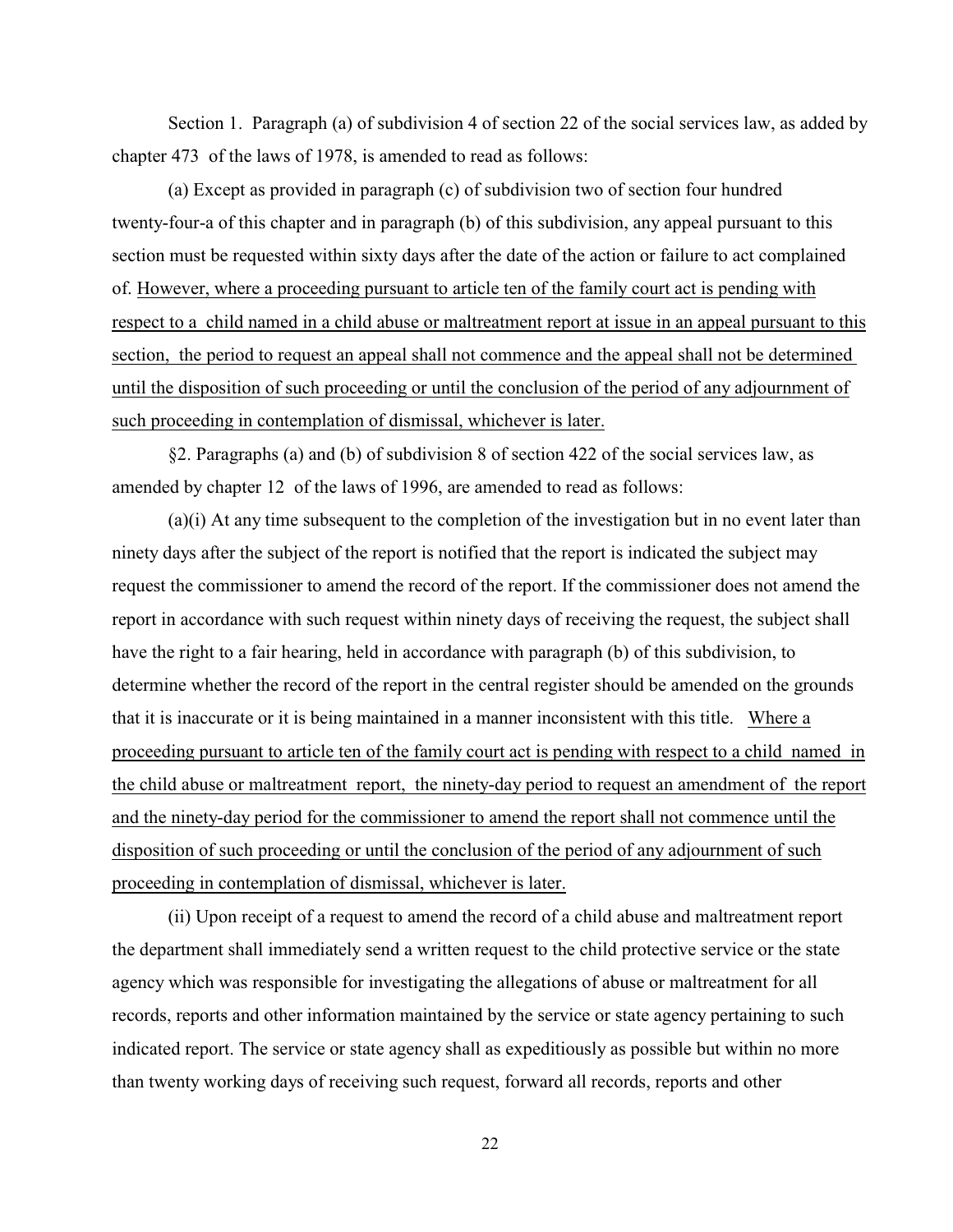information it maintains on such indicated report to the department. Where a proceeding pursuant to article ten of the family court act is pending regarding a child named in the child abuse or maltreatment report, the service or agency shall report the status of the proceeding to the department, which shall defer its review and determination pending the disposition of the proceeding or conclusion of any period of adjournment of the proceeding in contemplation of dismissal, whichever is later. The department shall as expeditiously as possible but within no more than fifteen working days of receiving such materials from the child protective service or state agency, review all such materials in its possession concerning the indicated report and determine, after affording such service or state agency a reasonable opportunity to present its views, whether there is some credible evidence to find that the subject committed the act or acts of child abuse or maltreatment giving rise to the indicated report and whether, based on guidelines developed by the department pursuant to subdivision five of section four hundred twenty-four-a of this title, such act or acts could be relevant and reasonably related to employment of the subject of the report by a provider agency, as defined by subdivision three of section four hundred twenty-four-a of this title, or relevant and reasonably related to the subject of the report being allowed to have regular and substantial contact with children who are cared for by a provider agency, or relevant and reasonably related to the approval or disapproval of an application submitted by the subject of the report to a licensing agency, as defined by subdivision four of section four hundred twenty-four-a of this title.

(iii) If it is determined at the review held pursuant to this paragraph (a) that there is no credible evidence in the record to find that the subject committed an act or acts of child abuse or maltreatment, the department shall amend the record to indicate that the report is "unfounded" and notify the subject forthwith.

(iv) If it is determined at the review held pursuant to this paragraph (a) that there is some credible evidence in the record to find that the subject committed such act or acts but that such act or acts could not be relevant and reasonably related to the employment of the subject by a provider agency or to the subject being allowed to have regular and substantial contact with children who are cared for by a provider agency or the approval or disapproval of an application which could be submitted by the subject to a licensing agency, the department shall be precluded from informing a provider or licensing agency which makes an inquiry to the department pursuant to the provisions of section four hundred twenty-four-a of this title concerning the subject that the person about whom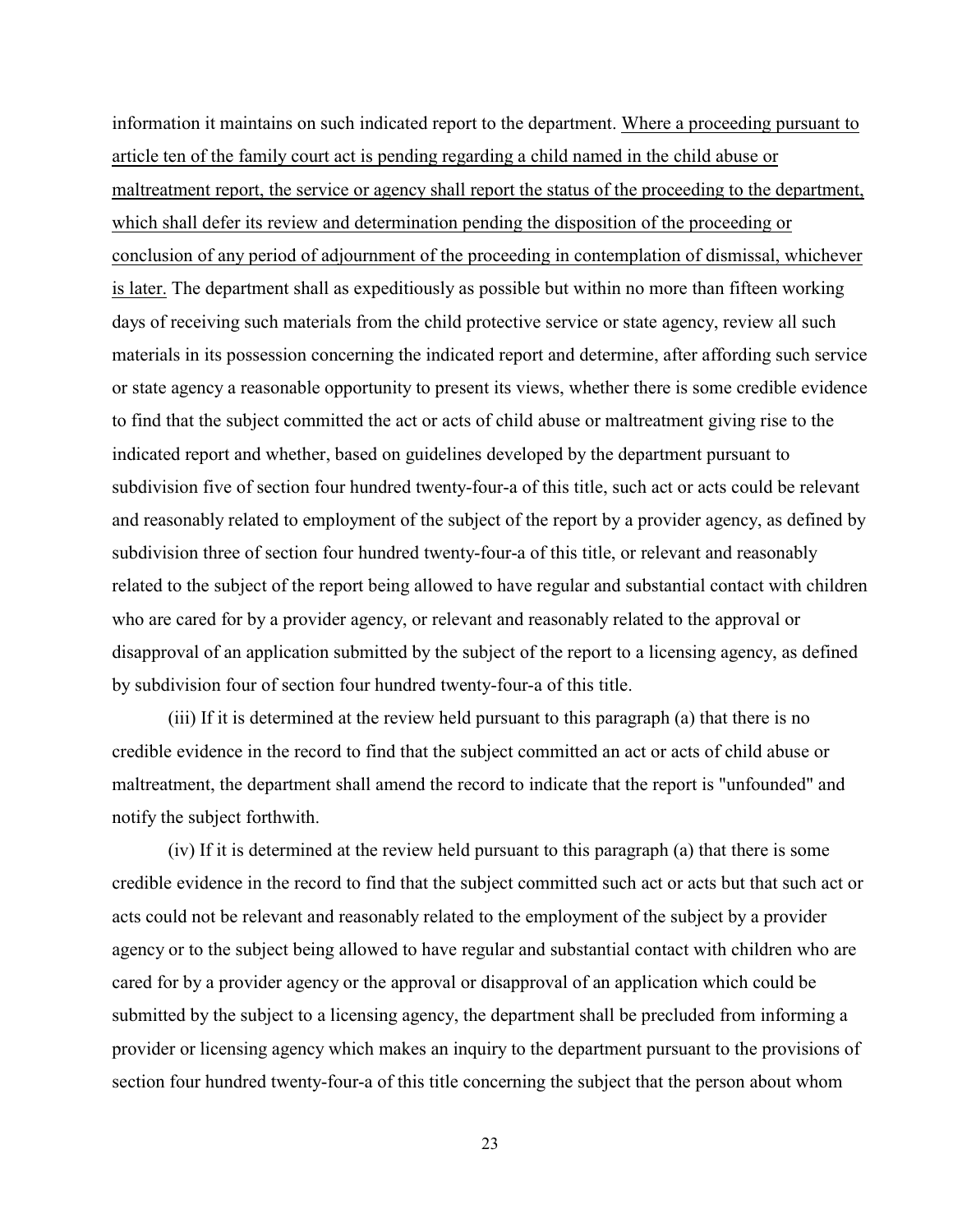the inquiry is made is the subject of an indicated report of child abuse or maltreatment. The department shall notify forthwith the subject of the report of such determinations and that a fair hearing has been scheduled pursuant to paragraph (b) of this subdivision. The sole issue at such hearing shall be whether the subject has been shown by some credible evidence to have committed the act or acts of child abuse or maltreatment giving rise to the indicated report.

(v) If it is determined at the review held pursuant to this paragraph (a) that there is some credible evidence in the record to prove that the subject committed an act or acts of child abuse or maltreatment and that such act or acts could be relevant and reasonably related to the employment of the subject by a provider agency or to the subject being allowed to have regular and substantial contact with children cared for by a provider agency or the approval or disapproval of an application which could be submitted by the subject to a licensing agency, the department shall notify forthwith the subject of the report of such determinations and that a fair hearing has been scheduled pursuant to paragraph (b) of this subdivision.

(b)(i) If the department, within ninety days of receiving a request from the subject that the record of a report be amended, does not amend the record in accordance with such request, the department shall schedule a fair hearing and shall provide notice of the scheduled hearing date to the subject, the statewide central register and, as appropriate, to the child protective service or the state agency which investigated the report. Where a proceeding pursuant to article ten of the family court act is pending with respect to a child named in a child abuse or maltreatment report, the period to schedule the fair hearing shall not commence and the fair hearing shall not be determined until the disposition of such proceeding or until the conclusion of the period of any adjournment of such proceeding in contemplation of dismissal, whichever is later.

(ii) The burden of proof in such a hearing shall be on the child protective service or the state agency which investigated the report, as the case may be. In such a hearing, the fact that there is a family court finding of abuse or neglect against the subject in regard to an allegation contained in the report shall create an irrebuttable presumption that said allegation is substantiated by some credible evidence. Where a proceeding pursuant to article ten of the family court act is pending with respect to a child named in the child abuse or maltreatment report, the department shall defer its determination until the disposition of such proceeding or until the conclusion of the period of any adjournment of such proceeding in contemplation of dismissal, whichever is later.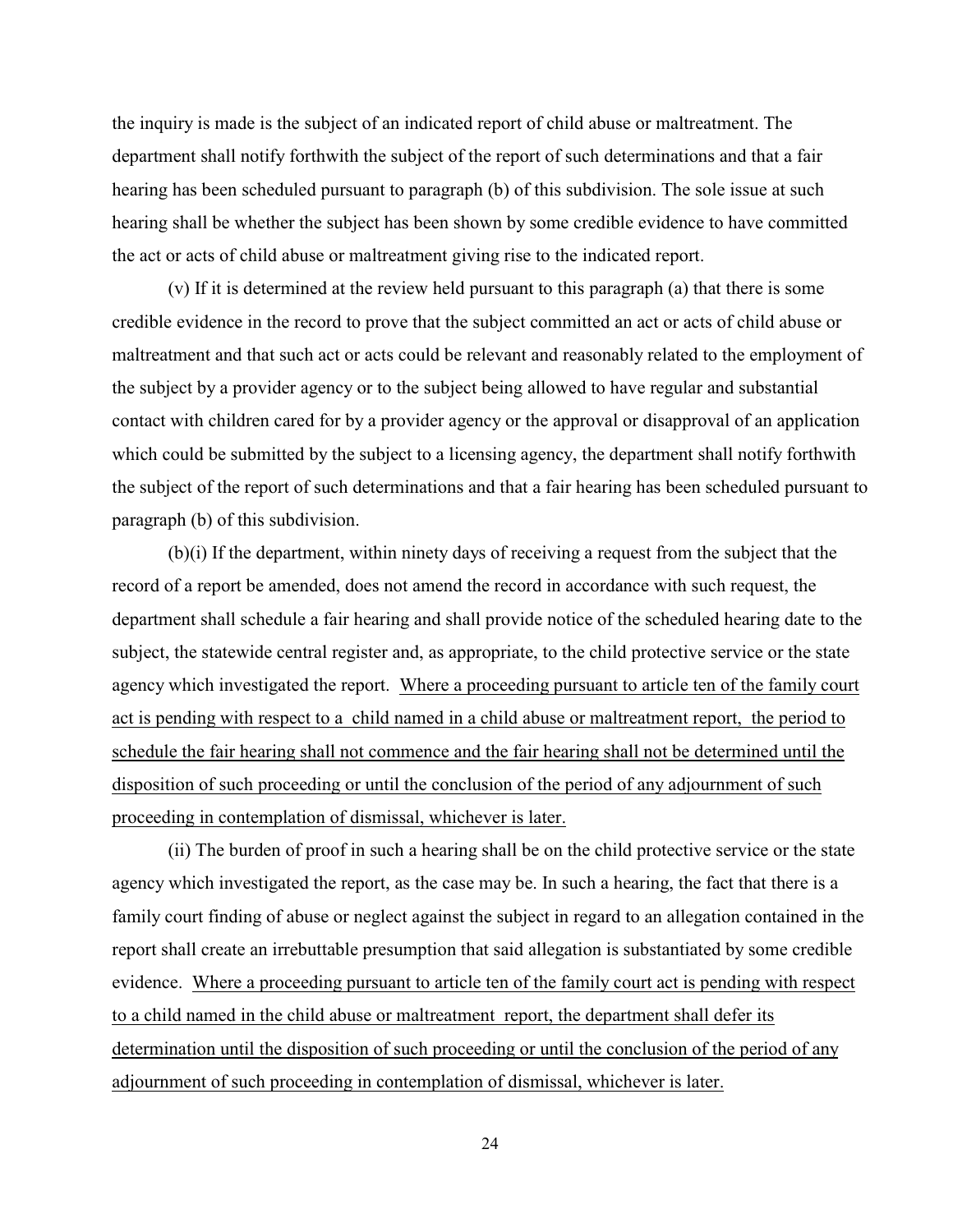§3. Subparagraph (ii) of paragraph (e) of subdivision 1 of section 424-a of the social services law, as amended by chapter 12 of the laws of 1996 , is amended to read as follows:

(ii) If the subject of an indicated report of child abuse or maltreatment has not requested an amendment of the record of the report within the time specified in subdivision eight of section four hundred twenty-two of this title or if the subject had a fair hearing pursuant to such section prior to January first, nineteen hundred eighty-six and an inquiry is made to the department pursuant to this subdivision concerning the subject of the report, the department shall, as expeditiously as possible but within no more than ten working days of receipt of the inquiry, determine whether, in fact, the person about whom an inquiry is made is the subject of an indicated report. Upon making a determination that the person about whom the inquiry is made is the subject of an indicated report of child abuse and maltreatment, the department shall immediately send a written request to the child protective service or state agency which was responsible for investigating the allegations of abuse or maltreatment for all records, reports and other information maintained by the service or state agency on the subject. The service or state agency shall, as expeditiously as possible but within no more than twenty working days of receiving such request, forward all records, reports and other information it maintains on the indicated report to the department. The department shall, within fifteen working days of receiving such records, reports and other information from the child protective service or state agency, review all records, reports and other information in its possession concerning the subject and determine whether there is some credible evidence to find that the subject had committed the act or acts of child abuse or maltreatment giving rise to the indicated report. Where a proceeding pursuant to article ten of the family court act is pending with respect to a child named in the child abuse or maltreatment report, the service or agency shall report the status of the proceeding to the department, which shall defer its review and determination until the disposition of such proceeding or until the conclusion of the period of any adjournment of such proceeding in contemplation of dismissal, whichever is later.

§4. This act shall take effect immediately and shall apply to requests for appeals and fair hearings pending as of such effective date.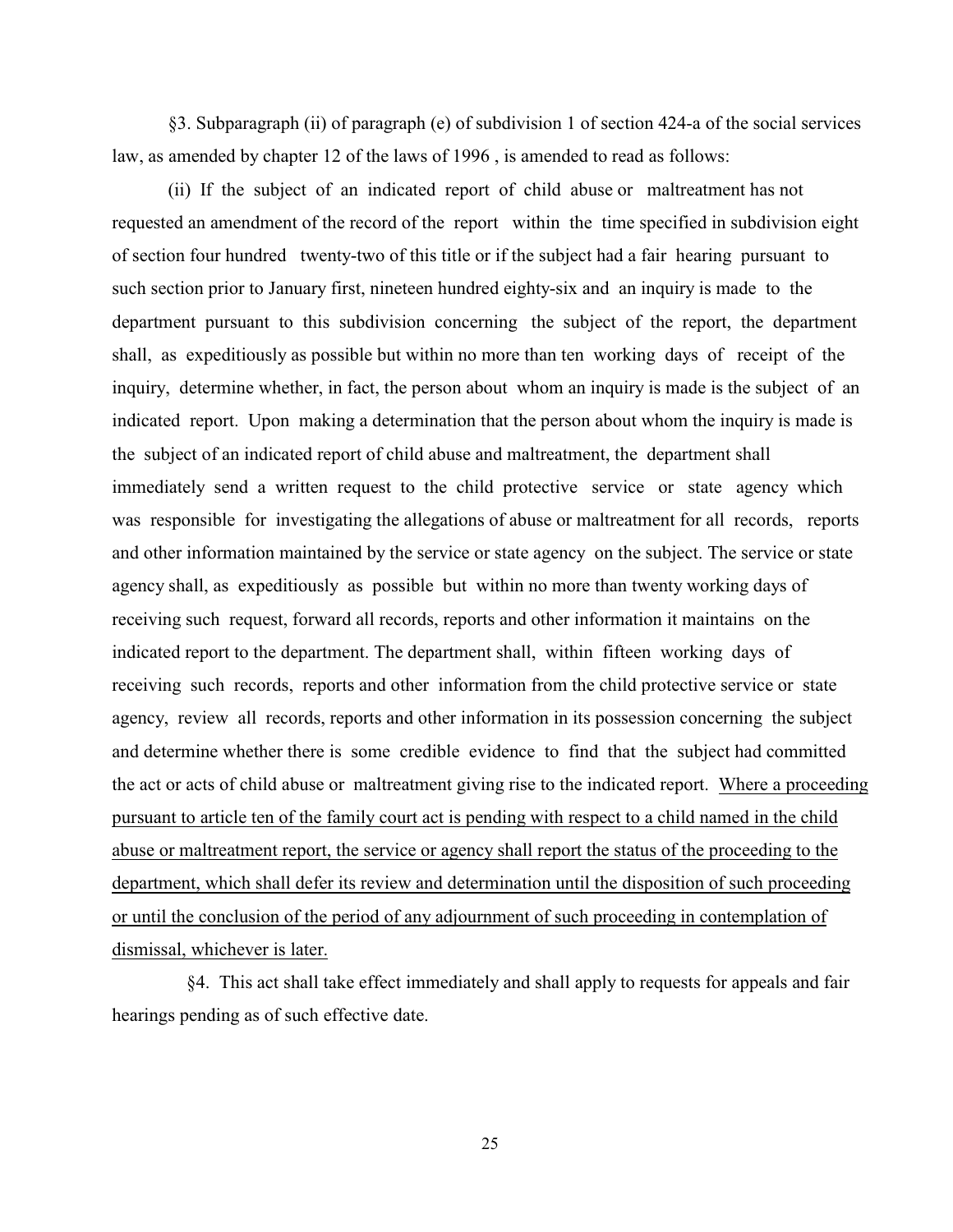3. Termination of parental rights on the ground of homicide of a parent or child in the home  $(SSL \$ §§384-b(4),  $(8)$ )

Few cases can be said to pose a greater challenge to the strong constitutional and statutory primacy of birth parents' rights than that of a child whose parent has been convicted of homicide, either of another child in the home or of another parent. Enactment of the *Lee Ann Cruz Act* in 1998, its amendment in 1999 and its inclusion in the New York State version of the *Uniform Child Custody Jurisdiction and Enforcement Act* in 2001, reflected the Legislature's clear determination that, notwithstanding ties of blood, parents convicted of such crimes should be presumptively denied custody of, or visitation with, their surviving children. *See* Laws of 1998, ch. 150; Laws of 1999, ch. 378; Laws of 2001, ch. 386. This strong statement of public policy was evident as well in the Legislature's enactment in 1999 of the statute implementing the federal *Adoption and Safe Families Act* [P.L. 105-89] and its 2000 amendment. A conviction for homicide of a child was included as a presumptive ground for the Family Court to order child care agencies to dispense with reasonable efforts to reunify families and as a form of severe abuse constituting a ground for termination of parental rights; a conviction for homicide or other violent felony was also included as presumptive evidence of disqualification to be a foster or adoptive parent. *See* Laws of 1999, ch.7; Laws of 2000, ch.145. However, the termination of parental rights statute in New York continues to be an incomplete reflection of this policy determination and its flaws have impeded the achievement of permanency for children whose tragic cases make them among those most in need.

The Family Court Advisory and Rules Committee is proposing legislation to fill the gaps in the severe abuse statute, Social Services Law §384-b(8), to better fulfill the State's strong public policy underlying the *Adoption and Safe Families Act* precept that the "safety of the child is paramount." First, the measure would add a conviction for homicide of the child's other parent as a ground for termination of parental rights. As in the law presumptively rendering individuals with such convictions ineligible to be foster or adoptive parents, an exception would be provided where the convicted parent "was a victim of physical, sexual or psychological abuse by the decedent parent and such abuse was a factor in causing the homicide." *See* Social Services Law §378-a(2)(j).

Second, the enumerated grounds for termination of parental rights would be expanded to include a conviction for homicide of another child in the household for whose care the convicted parent "is or has been legally responsible," as the latter phrase is defined in the child protection statute, Family Court Act §1012(g), even if the murdered child was not a sibling of the child whose parent's rights are facing termination. Addition of the cross-reference to the definition of individuals who can be charged with child neglect or abuse would foster consistency in the statutory framework by making clear that homicide of a child by a person who is the child's custodian. or guardian or who "continually or at regular intervals [is] found in the same household as the child..." would be grounds for terminating the convicted parent's rights over his or her surviving child. No longer would an agency have the burden of proving permanent neglect (failure of the parent to plan for or contact the child), because of the inapplicability of the severe abuse statute as written. For example, in Matter of Kyle M., 5 A.D.3d 489 (2d Dept., 2004), the Appellate Division, Second Department upheld a permanent neglect finding against a mother who had been convicted of fatally strangling her three year old nephew, who was entrusted to her care – a case that could have been addressed more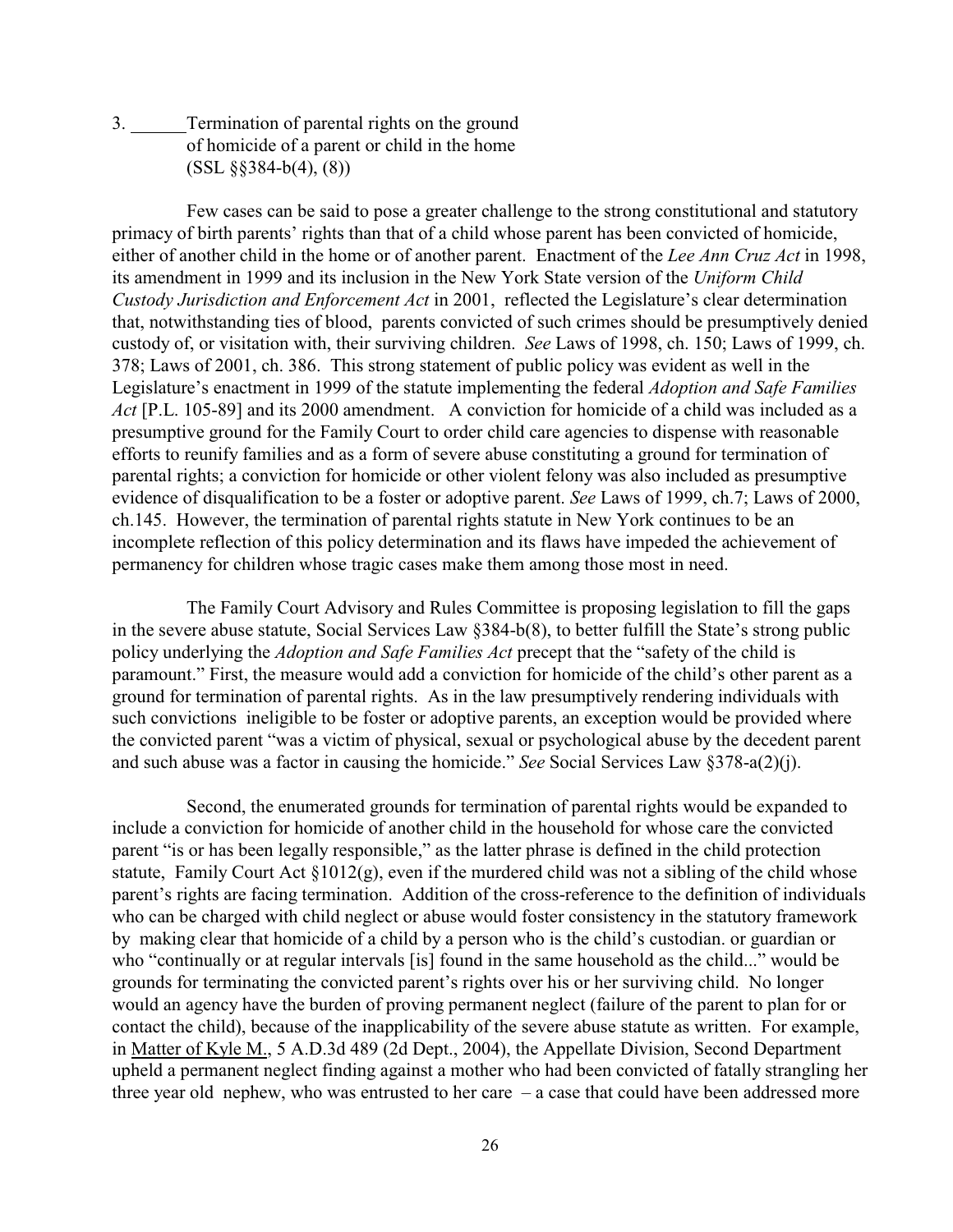simply and expeditiously had the Committee's proposal been the law at the time. In support of the finding that reasonable efforts to reunite the family would have been pointless in such an egregious case, the Court quoted the Court of Appeals' decision in Matter of Marino S., 100 N.Y.2d 361, 372 (2003), *cert. denied,* 124 S.Ct. 834 (2003):

[W]hen a child's best interests are endangered...the State's strong interest in avoiding extended foster care and expediting permanency planning may properly excuse the futile exercise of making efforts toward reuniting a family that, in the end should not and will not be reunited.

Finally, with respect to homicide and, indeed, all forms of severe abuse, the proposal would amend Social Services Law §384-b(4)(e) to eliminate an anomaly in the current law, that is, the one-year waiting period before a case of severe abuse may be tried. In conformity with the federal *Adoption and Safe Families Act*, the Social Services Law was amended in 1999 to require an immediate permanency hearing and, presumptively, an immediate filing of a termination of parental rights petition upon a finding that reasonable efforts to reunify a family are not required because of severe abuse or homicide. However, as an apparent compromise to retain a vestige of the pre-*ASFA* statute, the amendment contained a proviso that the fact-finding hearing in such a case must be deferred until the child been in foster care for a period of one year . Although the petition in such a case must be duly filed in Family Court and although the agency is no longer obligated to work with the parent, the petition must remain on a "suspense" calendar until the lapse of the one-year period, ostensibly to afford the parent an opportunity to self-rehabilitate. Not surprisingly, this cumbersome statute has rarely been used, as agencies have continued to try to fit severe abuse and homicide cases into the permanent neglect mold. *See, e.g.,* Matter of Diane H., -A.D.3d-, 2004 Slip.Op. 08867 (2d Dept., Nov. 29, 2004); Matter of Kasey Marie M., 292 A.D.2d 190 (1st Dept., 2002). No reason exists to maintain the fiction that the one-year waiting period in these tragic, extreme cases will result in reunited families. Since its only effect is to harm children by delaying their achievement of permanent homes, this proviso should be repealed.

#### Proposal

AN ACT to amend the social services law, in relation to termination of parental rights on the grounds of homicide of a parent or a sibling of the child

# The People of the State of New York, represented in Senate and Assembly, do enact as

# follows:

Section 1. Paragraph (e) of subdivision 4 of section 384-b of the social services law, as amended by chapter 7 of the laws of 1999 is amended to read as follows:

(e) The parent or parents, whose consent to the adoption of the child would otherwise be required in accordance with section one hundred eleven of the domestic relations law, severely or repeatedly abused such child or was convicted of murder or manslaughter, or an attempt thereof, of the child's other parent or of a sibling or another child in the home, as provided in subsection (A) of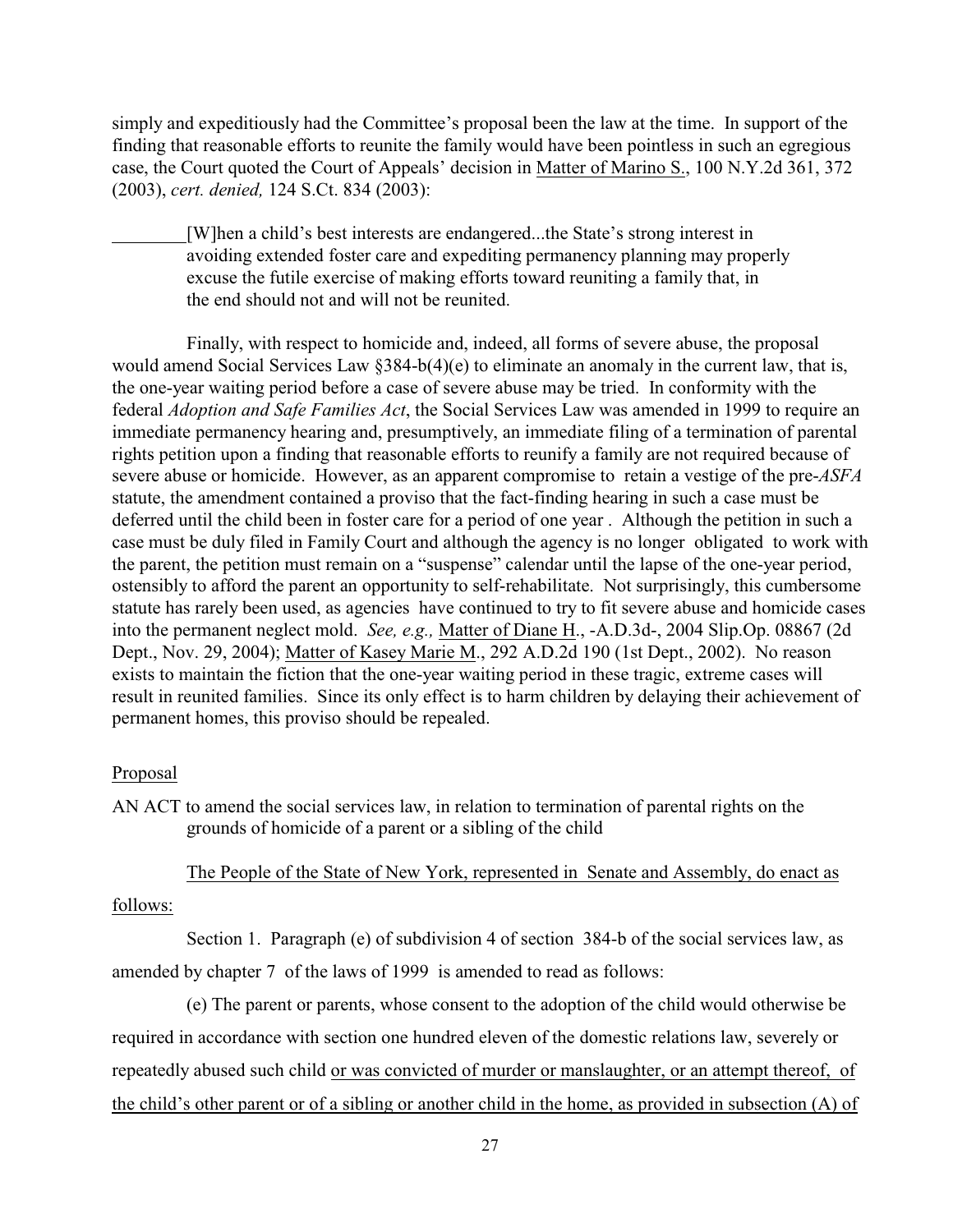subparagraph (iii) of paragraph (a) of subdivision eight of this section, and, except as provided for herein, the child has been in the care of an authorized agency for the period of one year immediately prior to the initiation of the proceeding under this section. Where a court has determined that reasonable efforts to reunite the child with his or her parent are not required, pursuant to the family court act or this chapter, a petition to terminate parental rights on the ground of severe abuse or homicide as set forth in subparagraph (iii) of paragraph (a) of subdivision eight of this section may be filed immediately upon such determination<sup>[</sup>; provided, however, that the fact finding hearing on such petition shall commence no sooner than one year from the date the child first entered care and the court shall consider at such hearing the actions by the parent during the entire period prior to the hearing].

§2. Subsection (A) of subparagraph (iii) of paragraph (a) of subdivision 8 of section 384-b of the social services law, as amended by chapter 7 of the laws of 1999, is amended to read as follows:

(A) the parent of such child has been convicted of murder in the first degree as defined in section 125.27, murder in the second degree as defined in section 125.25, manslaughter in the first degree as defined in section 125.20, or manslaughter in the second degree as defined in section 125.15, and the victim of any such crime was another child of the parent or another child for whose care such parent is or has been legally responsible as defined in subdivision (g) of section one thousand twelve of the family court act, or another parent of the child, unless the convicted parent was a victim of physical, sexual or psychological abuse by the decedent parent and such abuse was a factor in causing the homicide; or has been convicted of an attempt to commit any of the foregoing crimes, and the victim or intended victim was the child or another child of the parent or another child for whose care such parent is or has been legally responsible as defined in subdivision (g) of section one thousand twelve of the family court act, or another parent of the child, unless the convicted parent was a victim of physical, sexual or psychological abuse by the decedent parent and such abuse was a factor in causing the homicide.

§3. This act shall take effect on the ninetieth day after it shall have become a law and shall apply to termination of parental rights petitions filed on or after such effective date.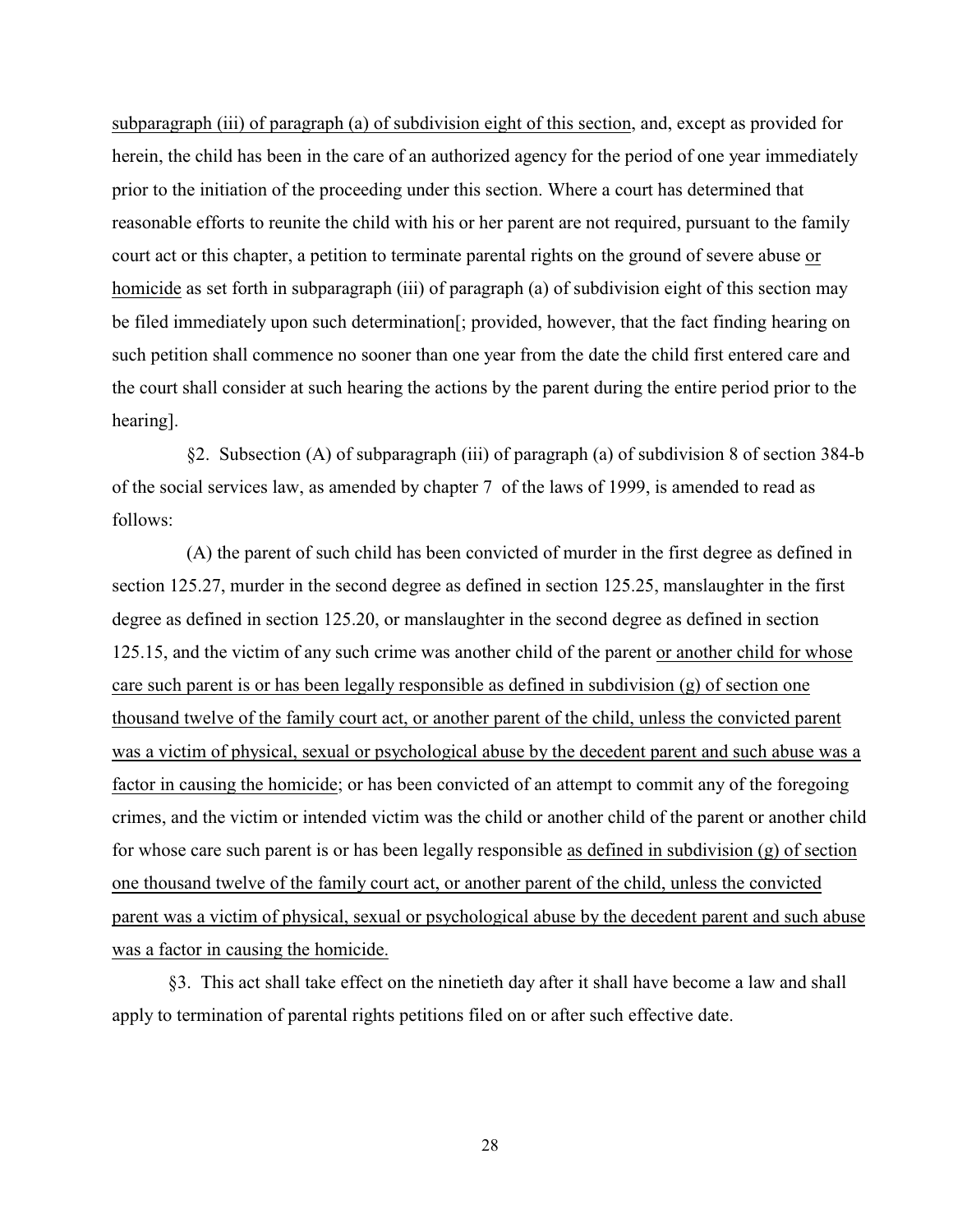4. Orders of protection in termination of parental rights proceedings, child protective proceedings and permanency hearings regarding children freed for adoption (FCA §§634, 1055-a, 1056, 1072; SSL §384-b)

In most cases, the conclusion of a termination of parental rights proceeding marks the beginning of a new phase for a child in foster care, a significant step toward a stable, permanent home, most often through adoption. Sometimes, particularly in the case of kinship adoptions or mediated agreements, permanency is achieved with the understanding, agreed upon by everyone involved, that some contact would continue with the child's birth family and that such contact would be in the child's best interests. However, in some instances, continuing contact with the birth family would endanger the child and destabilize the child's new family. Indeed, in rare cases, stalking behavior by disturbed birth parents has posed a serious impediment to the adoption of their children, has caused prospective adoptive parents to become ambivalent about whether to finalize the adoptions and has caused serious upset and harm to the children themselves. Unfortunately, since prospective adoptive or foster parents and birth parents do not meet the definition of family contained in Article 8 of the Family Court Act, the current statutory structure provides no vehicle to protect these children and their new families short of a criminal prosecution for a non-family offense.

The Family Court Advisory and Rules Committee is proposing a measure to create a Family Court remedy for this problem. First, the proposal would amend the termination of parental rights and permanent neglect statutes, Family Court Act §634 and Social Services Law §384-b, to add authority for the Family Court, for good cause after giving the birth parent notice and an opportunity to be heard, to issue an order of protection in conjunction with an order of disposition committing guardianship and custody of the child. The order of protection, which may remain in effect until the child's  $18<sup>th</sup>$  birthday, may, among other conditions, prohibit the birth parent from contact with the child and the child's foster or pre-adoptive parent. Second, the proposal would amend Family Court Act §1055-a to authorize such an order to be issued as part of the disposition of a permanency hearing regarding a child freed for adoption. Third, the measure would amend Family Court Act §1056 to add a condition to orders of protection in child protective proceedings requiring the respondent to stay away, *inter alia*, from a "person with whom the child has been paroled, remanded, placed or released by the court..." Finally, the proposal would amend Family Court Act §1072 to make a technical correction to the statutory citations for the provisions regarding orders of protection and supervision.

Enactment of this measure would fill a significant gap in the current statutory framework governing child welfare cases and would further the fundamental precept underlying the federal and New York State *Adoption and Safe Families Acts*, that is, that "the health and safety of children is of paramount importance." *See* Social Services Law §384-b(1); 42 U.S.C. §§629b(a)(9), 670, 671(a).

#### Proposal

AN ACT to amend the family court act and the social services law, in relation to orders of protection in termination of parental rights proceedings and permanency hearings regarding children freed for adoption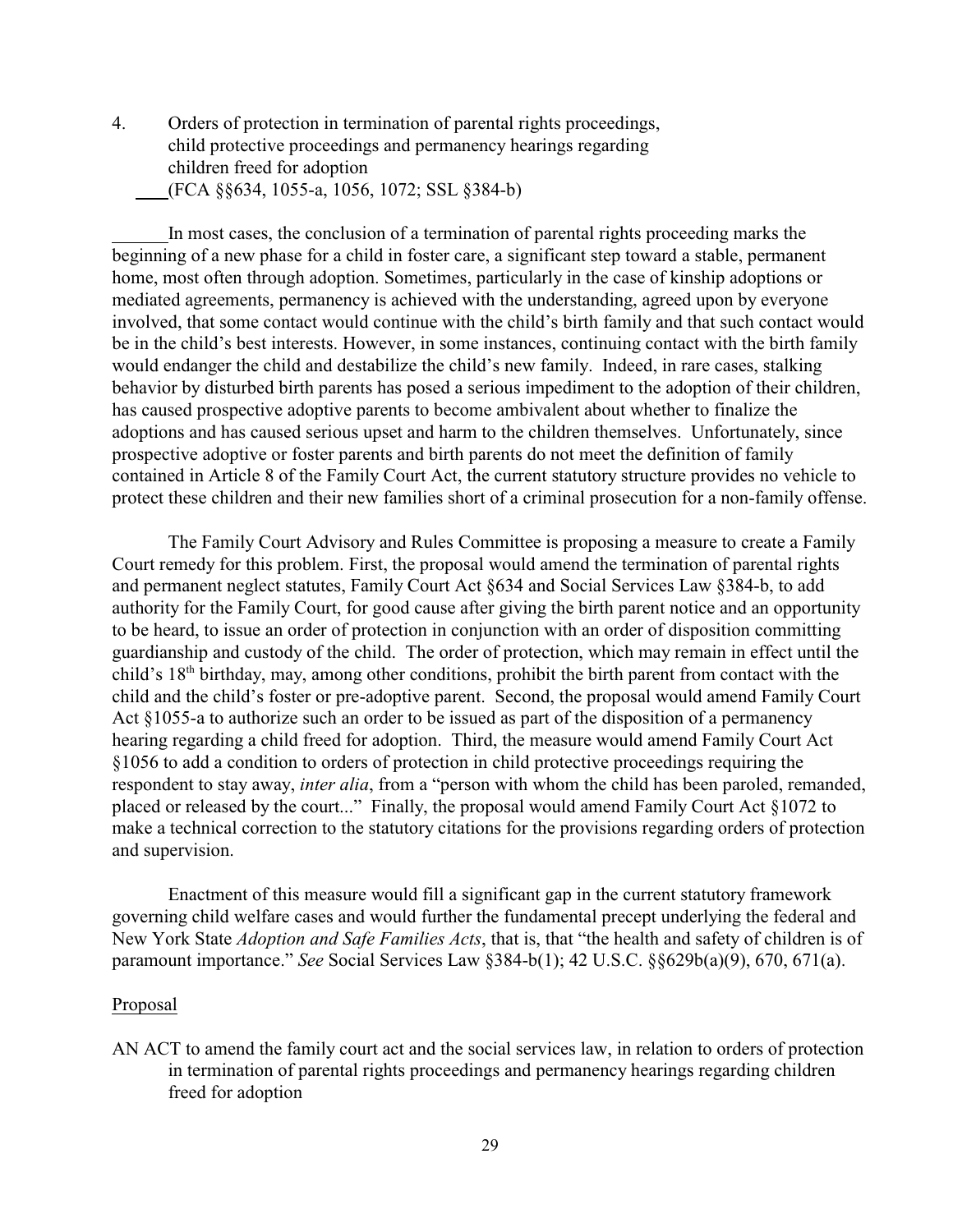The People of the State of New York, represented in Senate and Assembly, do enact as follows:

Section 1. Section 634 of the family court act, as amended by chapter 666 of the laws of 1976, is amended to read as follows:

§634. Commitment of guardianship and custody; further orders.

The court may enter an order under section six hundred thirty-one committing the guardianship and custody of the child to the petitioner on such conditions, if any, as it deems proper. The court, for good cause shown, may issue an order of protection under section six hundred fiftysix of this article directing the respondent to observe conditions enumerated therein, which may include, among others, staying away from the child and from the home, school, business or place of employment of the child or the child's foster or pre-adoptive parent or parents. The order, which may remain in effect until the child's eighteenth birthday, may only be issued after giving notice and an opportunity to be heard to the respondent.

§2. Subdivision 8 of section 1055-a of the family court, as amended by chapter 663 of the laws of 2002, is amended by adding two new sentences at the end thereof to read as follows: The court, for good cause shown, may issue an order of protection under section six hundred fifty-six or section one thousand fifty-six of this act directing a person whose parental rights had been terminated or surrendered to observe conditions enumerated therein, which may include, among others, staying away from the child and from the home, school, business or place of employment of the child or the child's foster or pre-adoptive parent or parents. The order, which may remain in effect until the child's eighteenth birthday, may only be issued after giving notice and an opportunity to be heard to the person or persons restrained by the order.

§3. Paragraph (a) of subdivision 1 of section 1056 of the family court, as amended by chapter 483 of the laws of 1995, is amended to read as follows:

(a) to stay away from the home, school, business or place of employment of the other spouse, parent or person legally responsible for the child's care, person with whom the child has been paroled, remanded, placed or released by the court or the child, and to stay away from any specific location designated by the court;

§4. The opening sentence of section 1072 of the family court act, as amended by chapter 1039 of the laws of 1973, is amended to read as follows: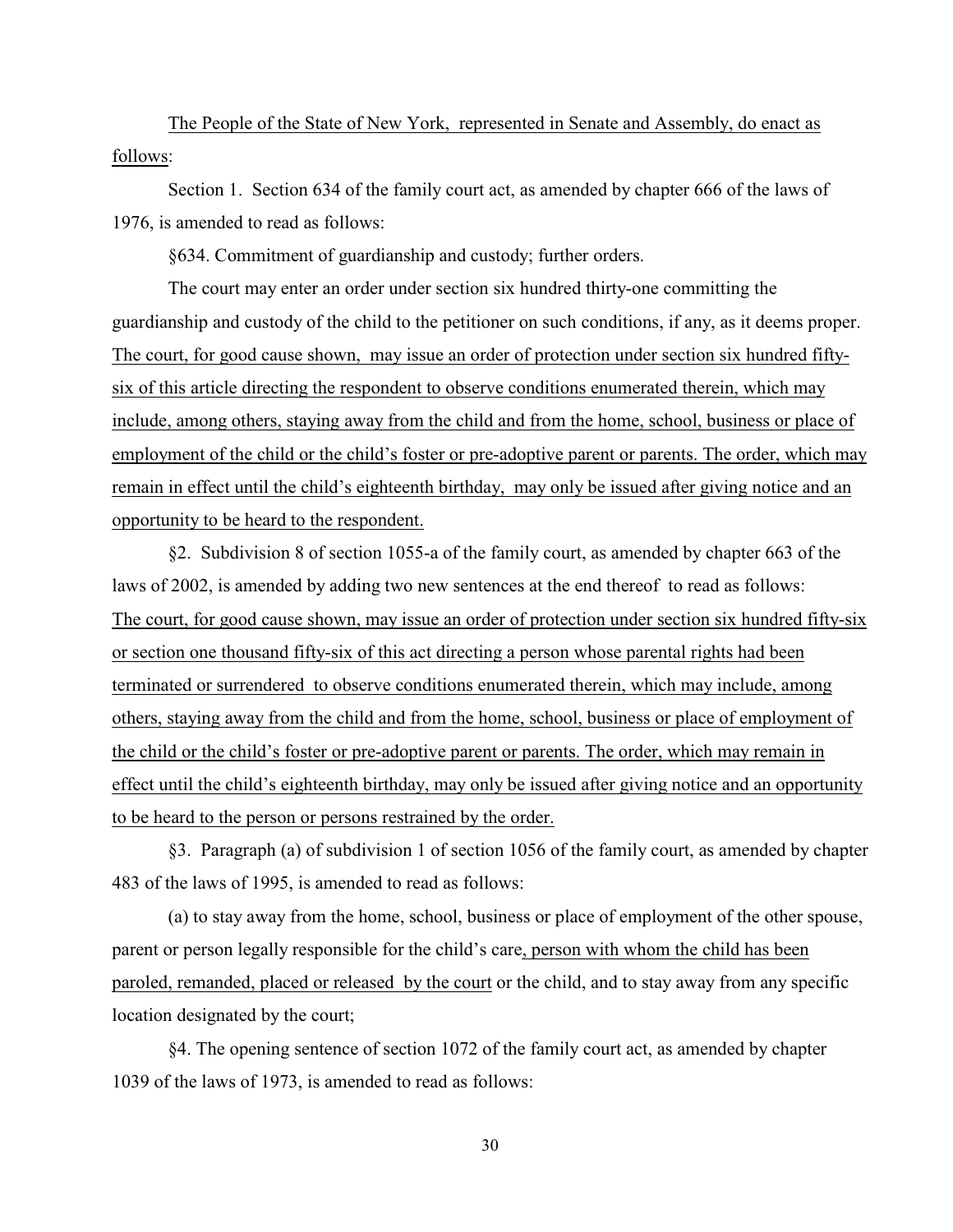If a parent or other person legally responsible for a child's care is brought before the court for failing to comply with the terms and conditions of an order of supervision issued under section one thousand fifty-four or [of] one thousand fifty-seven, an order of protection issued under section one thousand fifty-six or a temporary order of protection issued under section one thousand twenty-seven or one thousand twenty-nine of this article and if, after hearing, the court is satisfied by competent proof that the parent or other person did so willfully and without just cause, the court may:

§5. Section 384-b of the social services law is amended by adding a new subdivision 13 to read as follows:

13. Upon the entry of an order committing guardianship and custody of a child pursuant to this section, the court, for good cause shown, may issue an order of protection under section six hundred fifty-six of the family court act directing the respondent to observe conditions enumerated therein, which may include, among others, staying away from the child and from the home, school, business or place of employment of the child or the child's foster or pre-adoptive parent or parents. The order, which may remain in effect until the child's eighteenth birthday, may only be issued after giving notice and an opportunity to be heard to the respondent.

§6. This act shall take effect on the ninetieth day after it shall have become a law.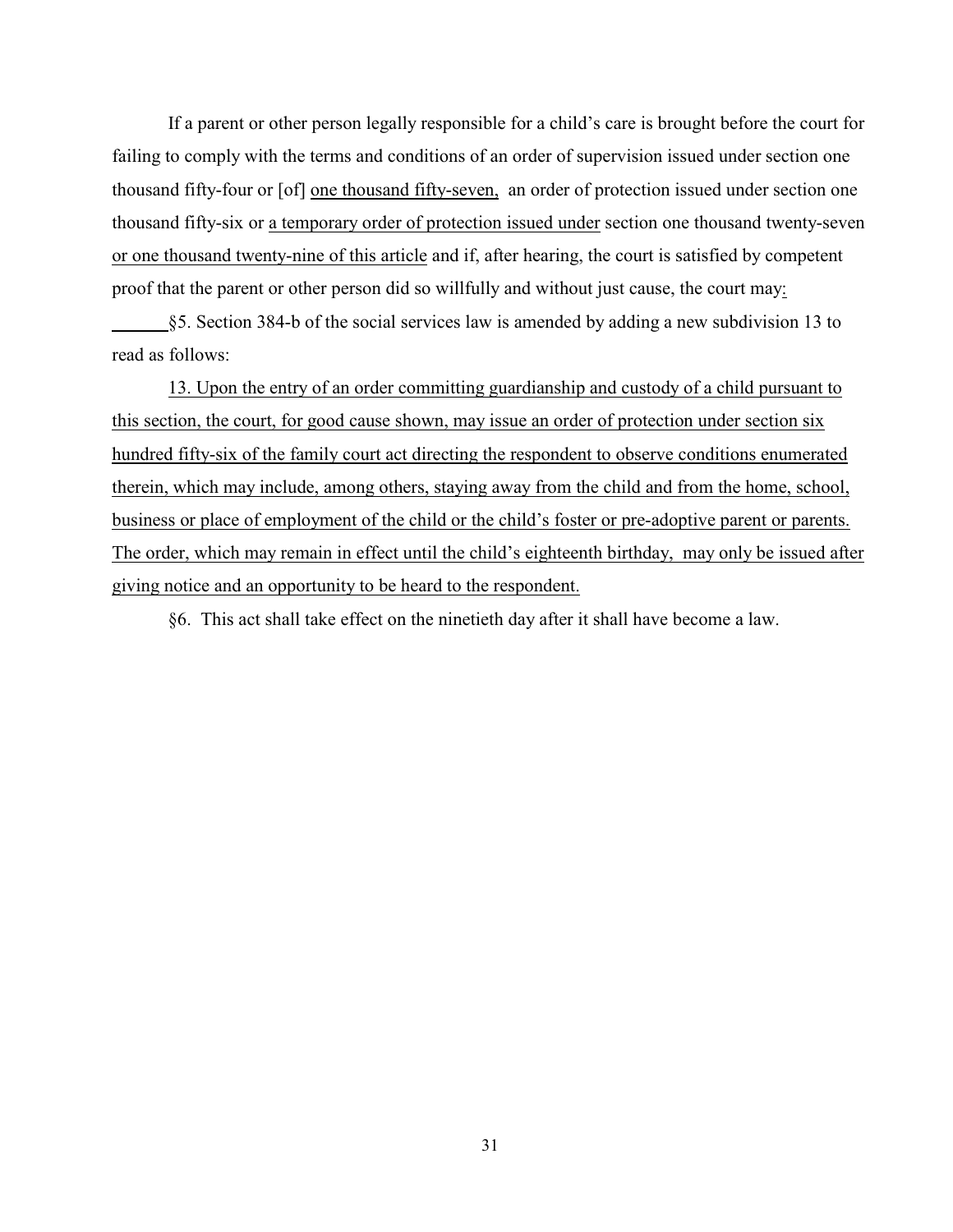5. Clarification of the status and definition of children freed for adoption (FCA §§1055(h), 1055-a(1))

In 2002, the Legislature enacted a comprehensive reform of the statutory framework governing children who have been freed for adoption by virtue of parental surrender or termination of parental rights. *See* Laws of 2002, ch. 663. Experience under the new law, while largely salutary, has revealed two areas in which further statutory clarification would be helpful. The Family Court Advisory and Rules Committee is, therefore, submitting a measure containing two technical amendments regarding the status and definition of freed children.

First, the proposal would amend Family Court Act §1055(h) to clarify that, where the Family Court has stated its determination that guardianship and custody of a child will be committed as a result of a finding of termination of parental rights, the child would be deemed to continue in foster care, notwithstanding the fact that the formal written order may not yet have been entered. This amendment is needed to clear up a source of confusion that has arisen regarding children placed for one or more one year periods as a result of child protective findings under Article 10 of the Family Court Act, who are the subjects of termination of parental rights proceedings. Where the Family Court has announced its determination to commit guardianship and custody of the child, chapter 663 requires that a freed-child permanency hearing be scheduled to be completed within 60 days, regardless of whether the written order of commitment has been entered as yet. However, if the child's Article 10 placement is due to expire during this interim period, the law is silent regarding whether an Article 10 petition to extend placement and to convene a permanency hearing must also be filed. The Committee's proposal would make clear that it would not. The Court's oral statement of its determination would have the effect of suspending the Article 10 order and of placing the child into freed-child status, that is, foster care status that would last "until such time as an adoption or other alternate living arrangement is finalized." [Family Court Act §1055(h)].

Second, Family Court Act §1055-a(1) would be amended to make clear that the provisions regarding reviews of children freed for adoption apply only to children whose rights have been terminated regarding both parents, whether by a termination petition, by a surrender or by the death of one or both parents. Children who continue to have a parent whose consent to adoption is required, pursuant to section 111 of the Domestic Relations Law, would not be subject to the permanency hearing provisions applicable to children who have been fully freed for adoption. Instead, such children would continue to be covered by the permanency hearing and foster care placement provisions under which they were placed, that is, Article 10 of the Family Court Act or section 392 of the Social Services Law. This distinction is vital, because it determines the time-table for permanency hearings, the parties required to be noticed, the dispositional alternatives and types of services that may be ordered by the Family Court and the permanency plans applicable to the child and his or her family. Perhaps most important, if the child retains a parent whose consent to an adoption is required, reunification efforts may continue to be fruitful as to that parent; alternatively, that parent may have relatives who may be alternate resources for the child.

Enactment of this proposal will facilitate the permanency process for children in care by eliminating ambiguities in the law that have caused confusion and disparate practices. Adding clarity to the statute will add consistency to New York State's implementation of its recent freed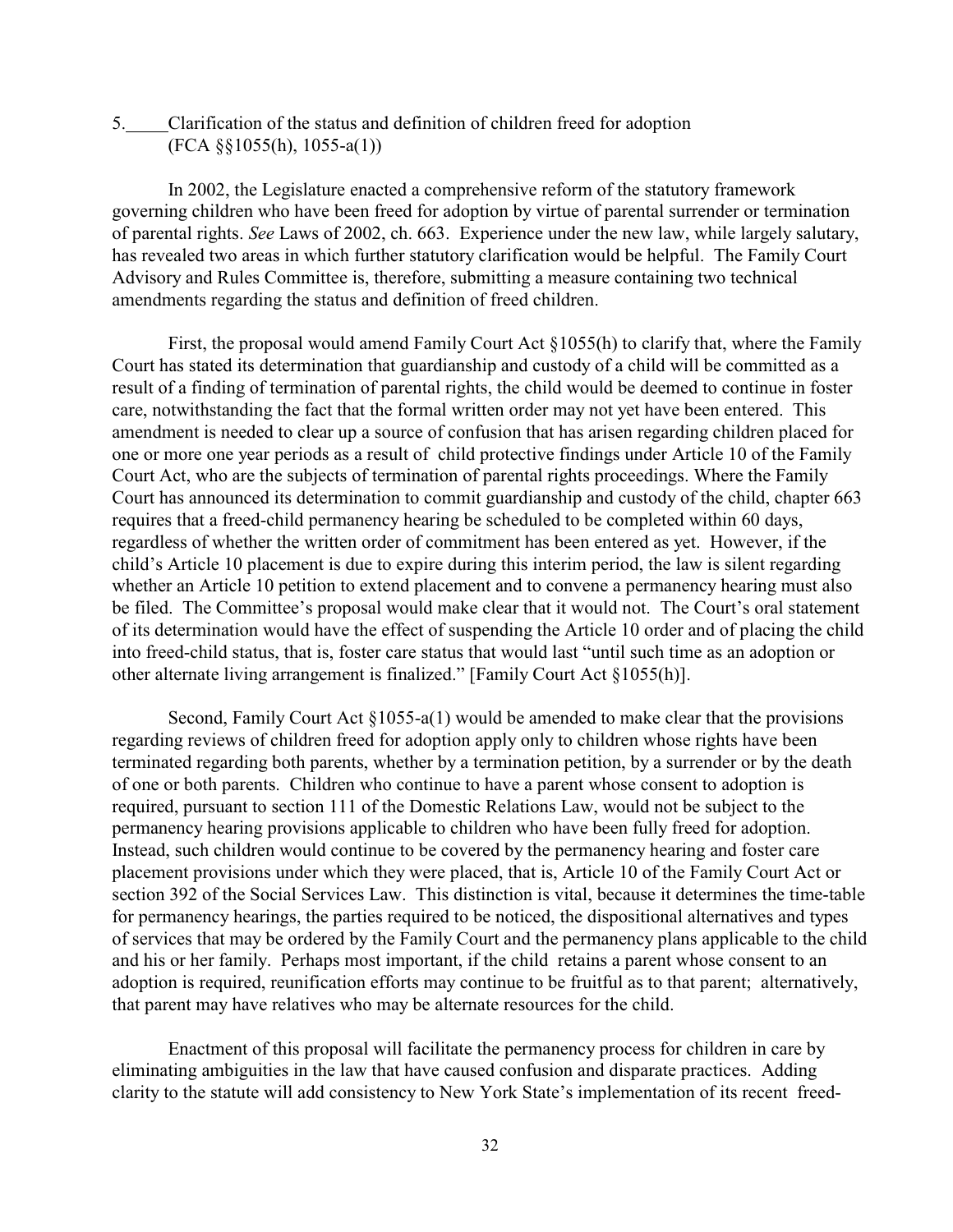child permanency hearing reforms and will thus aid the State in its efforts to comply with the requirements of the federal *Adoption and Safe Families Act* [P.L. 105-89]..

#### Proposal

AN ACT to amend the family court act, in relation to permanency hearings regarding children in foster care

The People of the State of New York, represented in Senate and Assembly, do enact as follows:

Section 1. Subdivision (h) of section 1055 of the family court act, as amended by chapter 663 of the laws of 2002, is amended to read as follows:

(h) Any order made under this section shall be suspended upon the entry of an order of disposition with respect to a child whose custody and guardianship have been committed pursuant to section three hundred eighty-four-b of the social services law, and shall expire upon the expiration of the time for appeal of such order or upon the final determination of any such appeal and any subsequent appeals authorized by law; provided, however, that where custody and guardianship have been committed pursuant to section three hundred eighty-four-b of the social services law, where the court has stated its determination on the record that custody and guardianship will be so committed but the order of commitment has not yet been entered, or where the child has been surrendered pursuant to section three hundred eighty-three-c or three hundred eighty-four of the social services law, the child shall nonetheless be deemed to continue in foster care until such time as an adoption or other alternative living arrangement is finalized. A permanency hearing or hearings regarding such child shall be conducted in accordance with section one thousand fifty-five-a of this act. Nothing in this subdivision shall cause such order of placement to be suspended or to expire with respect to any parent or other person whose consent is required for an adoption against whom an order of disposition committing guardianship and custody of the child has not been made.

§2. Paragraph ( c) of subdivision 1 of section 1055-a of the family court act, as amended by chapter 534 of the laws of 1999, is amended to read as follows:

(c) "child freed for adoption" shall mean a child who was originally placed with a commissioner of social services in accordance with section one thousand fifty-five of this article or section three hundred fifty-eight-a of the social services law and whose custody and guardianship has been subsequently committed to an authorized agency pursuant to section three hundred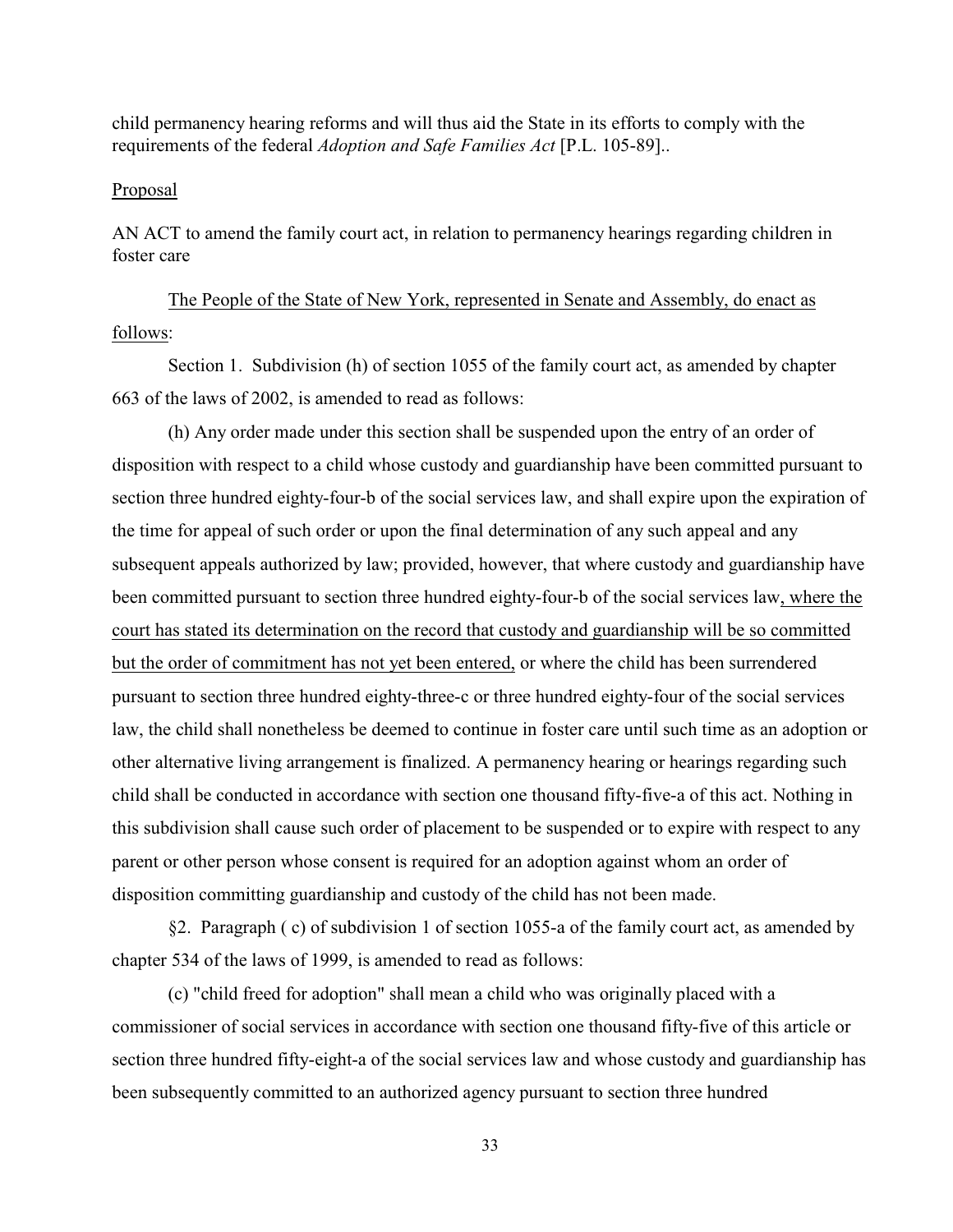eighty-three-c, section three hundred eighty-four or section three hundred eighty-four-b of the social services law. Such category shall include a child whose parent or parents have died during the period in which the child was in foster care and for whom there is no surviving parent who would be entitled to notice or consent pursuant to section one hundred eleven or one hundred eleven-a of the domestic relations law. Such category shall not include a child who has been freed for adoption with respect to one parent but who has another parent whose consent to an adoption is required pursuant to section one hundred eleven of the domestic relations law;

§3. This act shall take effect immediately.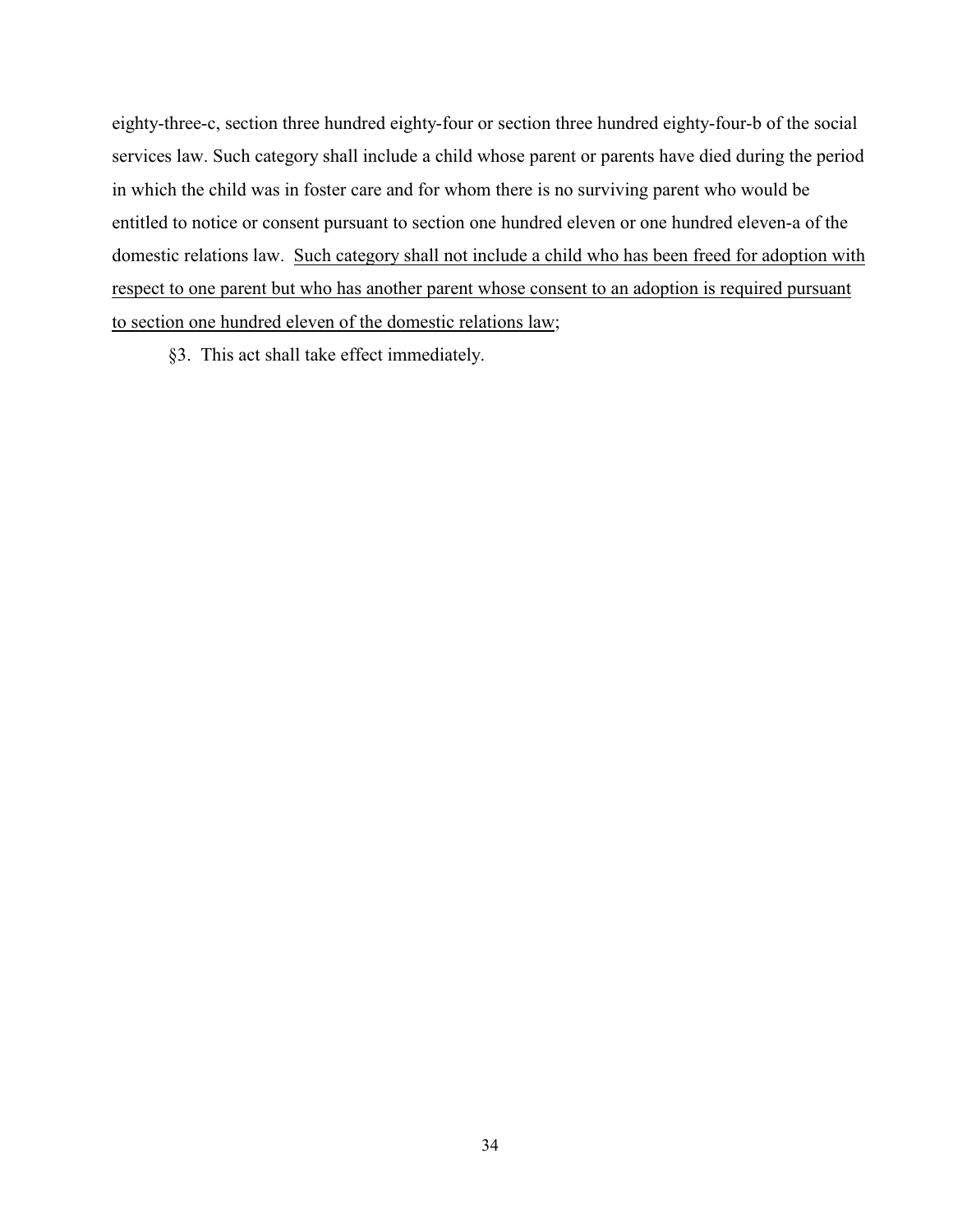6. Clarifying the authority of support magistrates in paternity proceedings (FCA §439)

In United States *v.* Kerley, -F.Supp.2d-, 2004 WL 1555119 (S.D.N.Y., 2004), *app. pending*, (2d Cir., 2005), the United States District Court, Southern District of New York, dismissed a prosecution under the *Deadbeat Parents Punishment Act* [18 U.S.C. §228], a federal criminal statute under which parents who fail to fulfill interstate support obligations to their children can face up to two years incarceration. The Court, in interpreting Family Court Act §439, assumed that the Family Court support magistrate, who had issued the underlying child support order following a Family Court judge's adjudication of the issue of paternity, had no jurisdiction to do so. While it is arguable that this was a serious misinterpretation of both the letter and the intent of the New York State statutory framework, this ruling may have serious implications for the enforceability of untold numbers of child support orders issued by Family Court support magistrates in paternity proceedings statewide. Therefore, the Family Court Advisory and Rules Committee deems it imperative that any possible ambiguity, any possible source of misinterpretation of statutory language, be eliminated.

The Committee is proposing a measure to clarify subdivisions (a), (b) and ( c) of Family Court Act §439 with respect to contested paternity cases. The measure would add language specifically authorizing Family Court judges in such cases, once orders of filiation have been issued, to refer the proceedings to support magistrates for issuance of final orders of child support, if child support remains in issue. This clarifying language would simply mirror current practice in every Family Court statewide and would reflect the universal understanding of Family Court professionals regarding the current law governing the authority of support magistrates. All doubts as to the authority of support magistrates to issues orders of child support in such cases would be removed.

The District Court's confusion in United States *v.* Kerley stemmed from the language of Family Court Act §439(a), which currently provides that support magistrates are "not empowered to hear, determine and grant any relief with respect to...issues of contested paternity involving claims of equitable estoppel..."<sup>5</sup> [Emphasis added]. However, Family Court Act §439(b) currently goes on to provide that "where the respondent denies paternity and paternity is contested on the grounds of equitable estoppel, the support magistrate shall not be empowered to determine the issue of paternity, but shall transfer the proceeding to a judge of the court for a determination upon the issue of paternity" – clearly implying that the referral to a judge is solely for a determination of the issue of paternity, that is, who is the father. [Emphasis added]. To compound the apparent variation in language, Family Court Act §439( c) currently provides that, in a paternity matter contested on the ground of equitable estoppel, the support magistrate may issue a temporary order of support and then refer the matter to a Family Court judge, who, following issuance of an order of filiation, may either

 $\frac{1}{2}$  In 2004, legislation was enacted to authorize support magistrates to determine all contested paternity matters except those involving issues of equitable estoppel, a significant expansion over the prior law, which precluded support magistrates from determining any contested paternity matters. *See* Laws of 2004, ch. 336. However, the question raised in the Kerley case regarding the authority of support magistrates to determine support following judicial determinations of paternity remains to be resolved regarding the equitable estoppel cases that continue to require adjudication by Family Court judges.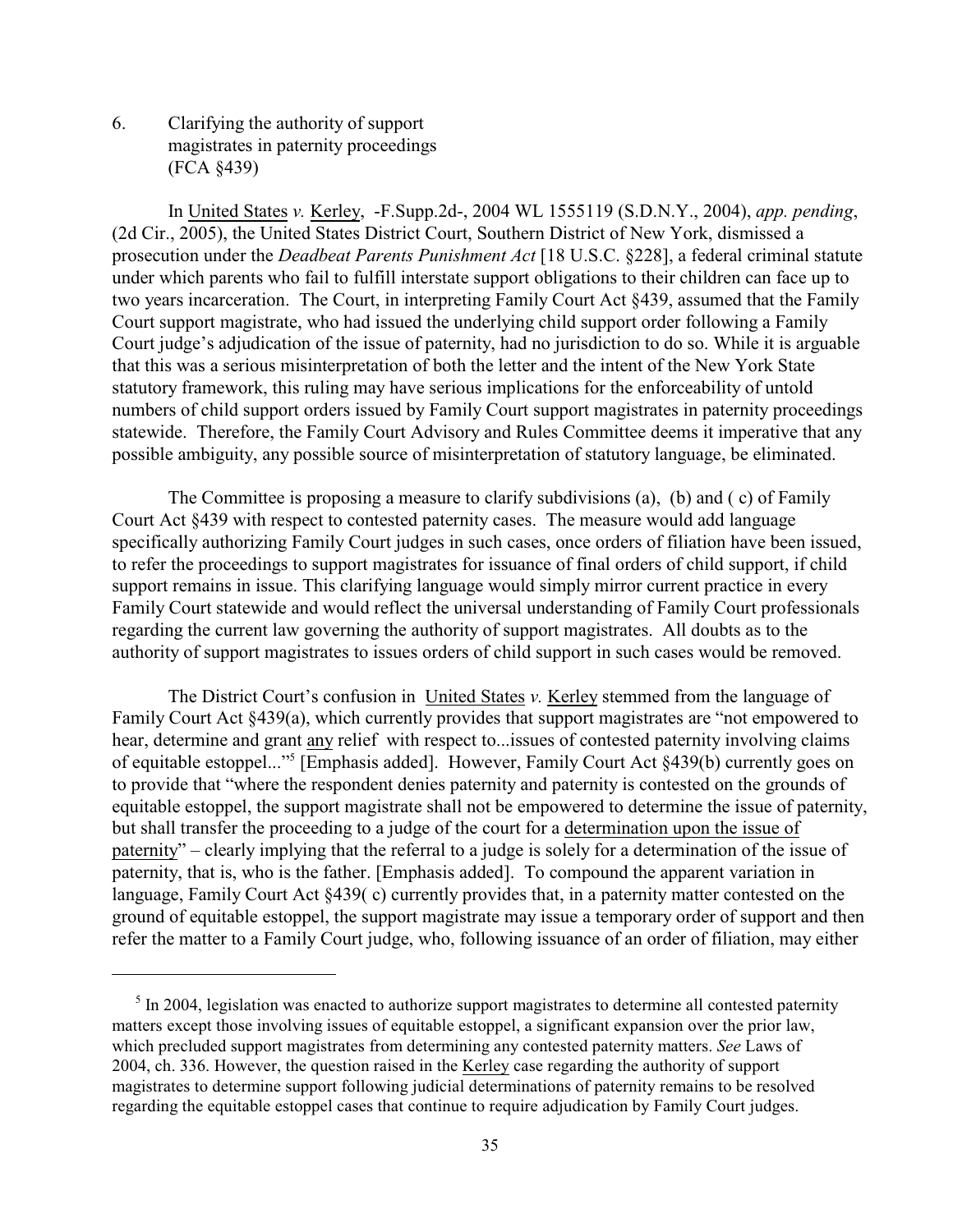determine outstanding issues of support or "return" the matter to a support magistrate for resolution of support issues – language that is possibly subject to the anomalous interpretation that a referral to a support magistrate would only be permissible where a support magistrate had issued a temporary order of support in the first instance.

 Clarification of the New York statutory framework is essential, not only to ensure the continued viability and enforceability of child support orders issued by support magistrates for the benefit of children and families, but also for New York State to comply with the requirements of Title IV-D of the federal *Social Security Act* [42 U.S.C. §§ 651 *et seq*., pursuant to which New York State receives federal reimbursement of two-thirds of the cost of the State's child enforcement program. Family Court Act §439-a, which requires the use of quasi-judicial Family Court support magistrates, is the State's means of implementing the federal requirement for an "expedited process" for child support establishment and enforcement. *See* 42 U.S.C. § 666(a)(2). Federal regulations require that 75% of actions for determining child support, including paternity proceedings where child support is in issue, be completed within six months and that 90% be completed within one year. *See* 45 C.F.R. § 303.101(a)(2)(i). The use of support magistrates, specially-trained professionals with expertise in the intricacies of child support, whose caseloads consist solely of child support and paternity matters, is essential for the expeditious resolution of these often complex cases.

In order to prevent future cases like People *v*. Kerley – and in order to prevent parents from avoiding their support obligations to their children – any possible ambiguities in New York statutes must be eliminated. To the extent that Family Court Act §439 can be said to be confusing or subject to misinterpretation, its disparate provisions must be harmonized. The Committee's proposal would provide unequivocally that, once an order of filiation has been issued by a Family Court judge in a paternity case referred by reason of a contested issue of equitable estoppel, the judge would be authorized either to issue an order of child support or to refer the matter to a support magistrate for such an order.

#### Proposal

AN ACT to amend the family court act, in relation to paternity proceedings in family court

## The People of the State of New York, represented in Senate and Assembly, do enact as follows:

Section one. Subdivisions (a), (b) and (c) of section 439 of the family court act, as amended by chapter 336 of the laws of 2004, are amended to read as follows:

(a) *[Effective until June 30, 2005.]* The chief administrator of the courts shall provide, in accordance with subdivision (f) of this section, for the appointment of a sufficient number of support magistrates to hear and determine support proceedings. Except as hereinafter provided, support magistrates shall be empowered to hear, determine and grant any relief within the powers of the court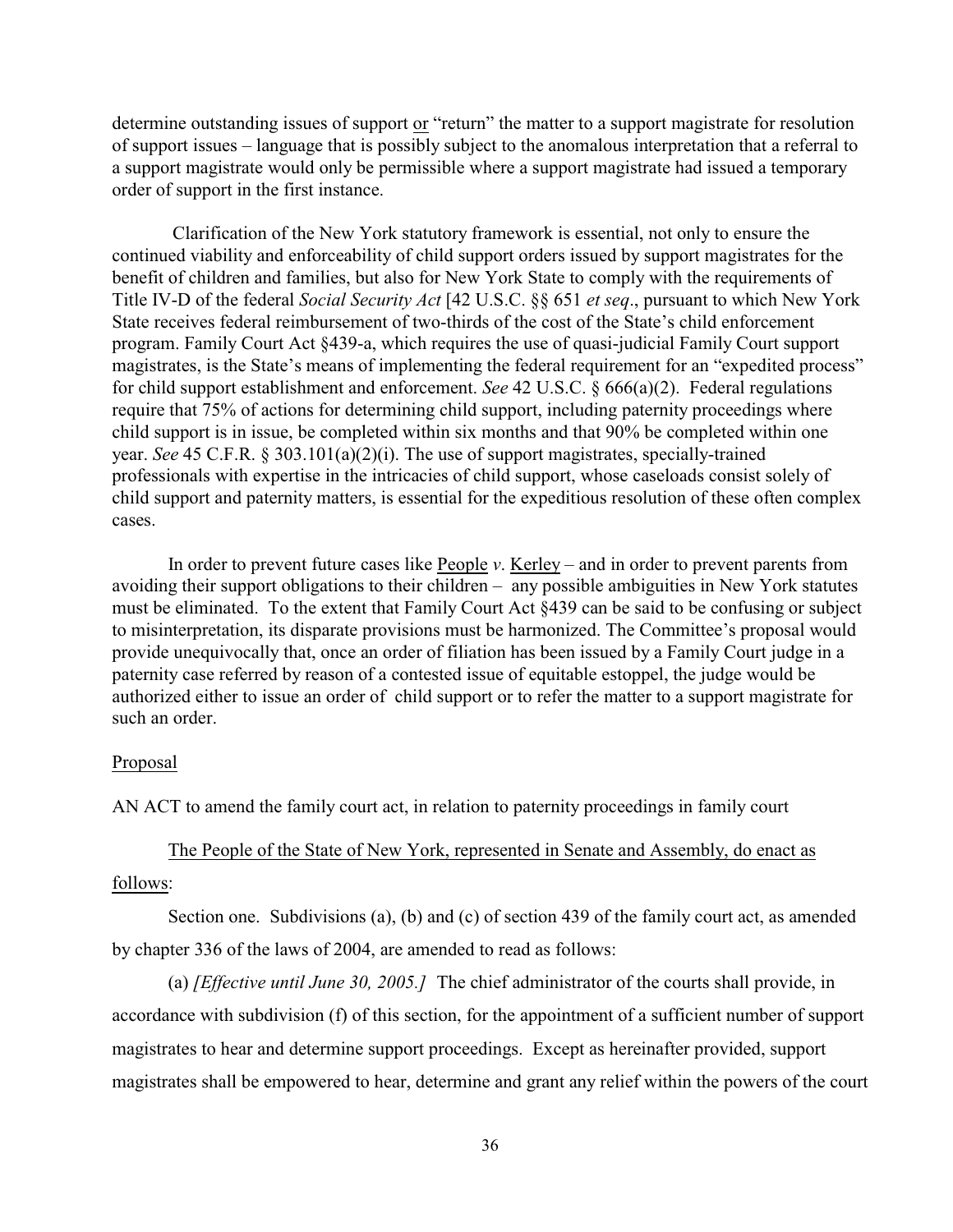in any proceeding under this article, articles five, five-A and five-B, and sections two hundred thirty-four and two hundred thirty-five of this act, and objections raised pursuant to section five thousand forty-one of the civil practice law and rules. Support magistrates shall not be empowered to hear, determine and grant any relief with respect to issues specified in subdivision five of section four hundred fifty-four or section four hundred fifty-five of this act, issues of contested paternity involving claims of equitable estoppel, custody, visitation including visitation as a defense, and orders of protection or exclusive possession of the home, which shall be referred to a judge as provided in subdivision (b) or (c) of this section. Where an order of filiation is issued by a judge in a paternity proceeding and child support is in issue, the judge, or support magistrate upon referral from the judge, shall immediately make a temporary or final order of support, as applicable. A support magistrate shall have the authority to hear and decide motions and issue summonses and subpoenas to produce persons pursuant to section one hundred fifty-three of this act, hear and decide proceedings and issue any order authorized by subdivision (g) of section five thousand two hundred forty-one of the civil practice law and rules, issue subpoenas to produce prisoners pursuant to section two thousand three hundred two of the civil practice law and rules and make a determination that any person before the support magistrate is in violation of an order of the court as authorized by section one hundred fifty-six of this act subject to confirmation by a judge of the court who shall impose any punishment for such violation as provided by law. A determination by a support magistrate that a person is in willful violation of an order under subdivision three of section four hundred fifty-four of this act that recommends commitment shall be transmitted to the parties, accompanied by findings of fact, but the determination shall have no force and effect until confirmed by a judge of the court.

(a) *[Effective June 30, 2005.]* The chief administrator of the courts shall provide, in accordance with subdivision (f) of this section, for the appointment of a sufficient number of support magistrates to hear and determine support proceedings. Except as hereinafter provided, support magistrates shall be empowered to hear, determine and grant any relief within the powers of the court in any proceeding under this article, articles five, five-A and five-B, and sections two hundred thirty-four and two hundred thirty-five of this act, and objections raised pursuant to section five thousand forty-one of the civil practice law and rules. Support magistrates shall not be empowered to hear, determine and grant any relief with respect to issues specified in section four hundred fifty-five of this act, issues of contested paternity involving claims of equitable estoppel, custody,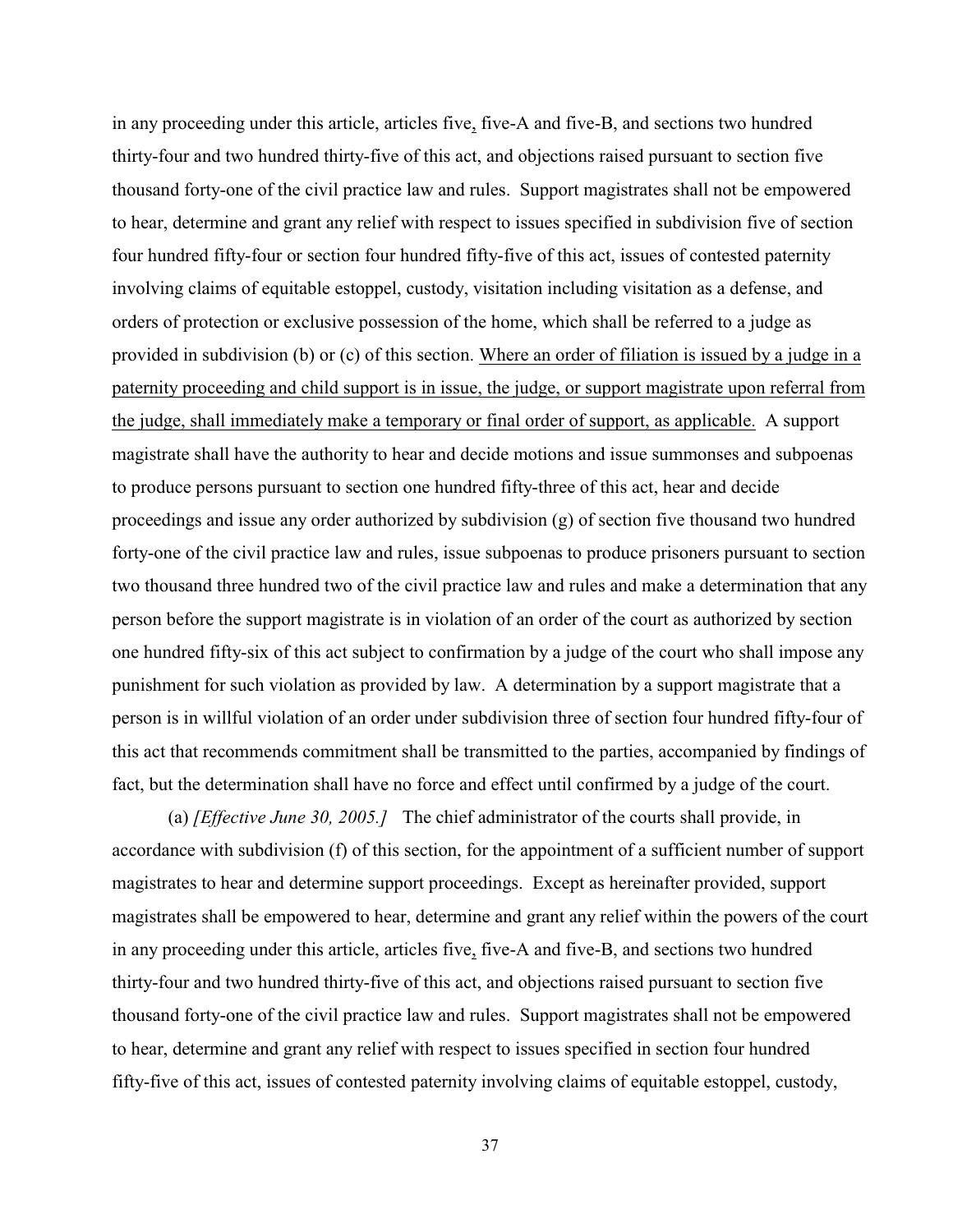visitation including visitation as a defense, and orders of protection or exclusive possession of the home, which shall be referred to a judge as provided in subdivision (b) or (c) of this section. Where an order of filiation is issued by a judge in a paternity proceeding and child support is in issue, the judge, or support magistrate upon referral from the judge, shall immediately make a temporary or final order of support, as applicable. A support magistrate shall have the authority to hear and decide motions and issue summonses and subpoenas to produce persons pursuant to section one hundred fifty-three of this act, hear and decide proceedings and issue any order authorized by subdivision (g) of section five thousand two hundred forty-one of the civil practice law and rules, issue subpoenas to produce prisoners pursuant to section two thousand three hundred two of the civil practice law and rules and make a determination that any person before the support magistrate is in violation of an order of the court as authorized by section one hundred fifty-six of this act subject to confirmation by a judge of the court who shall impose any punishment for such violation as provided by law. A determination by a support magistrate that a person is in willful violation of an order under subdivision three of section four hundred fifty-four of this act that recommends commitment shall be transmitted to the parties, accompanied by findings of fact, but the determination shall have no force and effect until confirmed by a judge of the court.

 (b) In any proceeding to establish paternity which is heard by a support magistrate, the support magistrate shall advise the mother and putative father of the right to be represented by counsel and shall advise the mother and putative father of their right to blood grouping or other genetic marker or DNA tests in accordance with section five hundred thirty-two of this act. The support magistrate shall order that such tests be conducted in accordance with section five hundred thirty-two of this act. The support magistrate shall be empowered to hear and determine all matters related to the proceeding including the making of an order of filiation pursuant to section five hundred forty-two of this act, provided, however, that where the respondent denies paternity and paternity is contested on the grounds of equitable estoppel, the support magistrate shall not be empowered to determine the issue of paternity, but shall transfer the proceeding to a judge of the court for a determination [upon] of the issue of paternity. Where an order of filiation is issued by a judge in a paternity proceeding and child support is in issue, the judge, or support magistrate upon referral from the judge, shall immediately make a temporary or final order of support, as applicable. Whenever an order of filiation is made by a support magistrate, the support magistrate also shall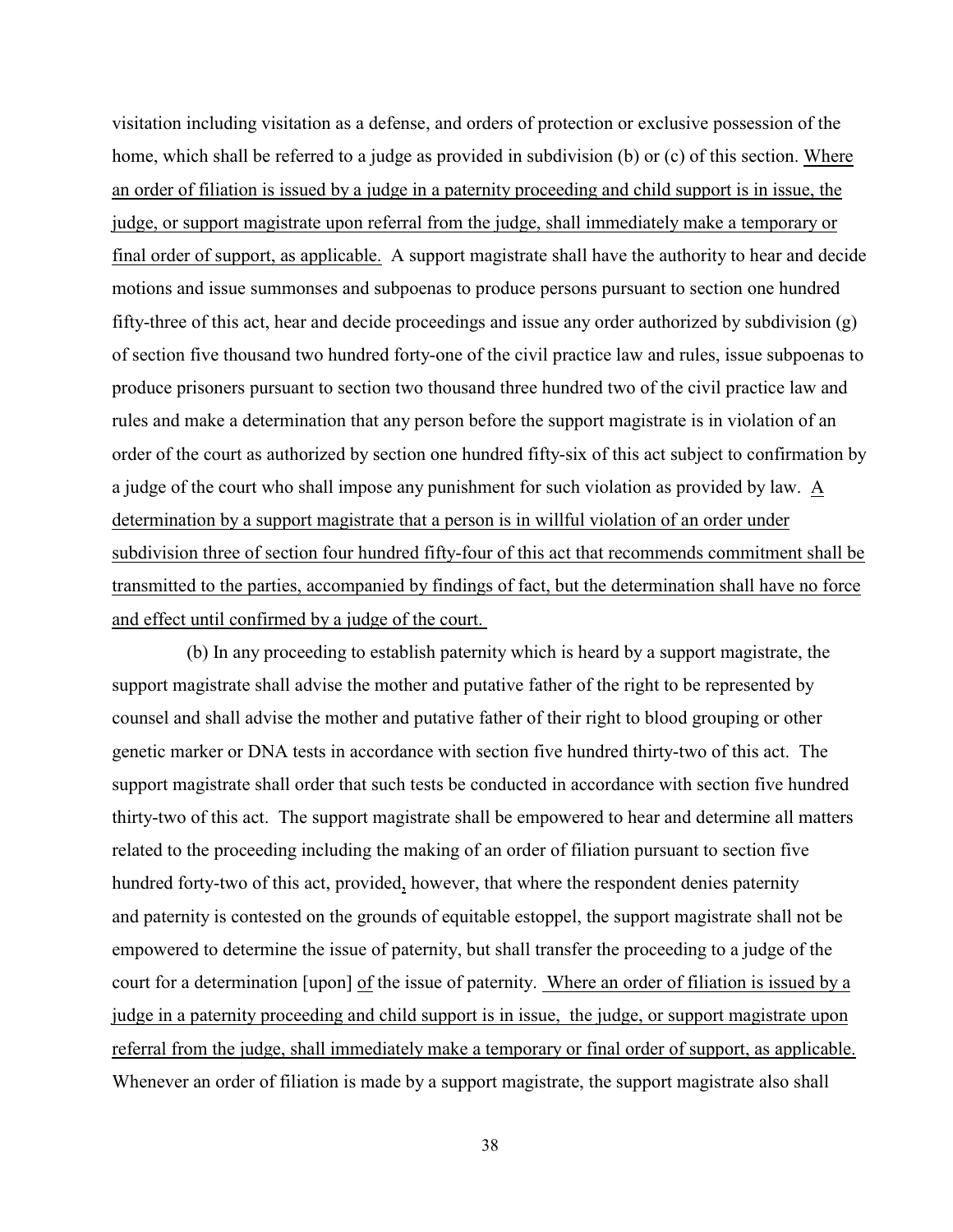make a final or temporary order of support.

 (c) The support magistrate, in any proceeding in which issues specified in section four hundred fifty-five of this act, or issues of custody, visitation, including visitation as a defense, orders of protection or exclusive possession of the home are present or in which paternity is contested on the grounds of equitable estoppel, shall make a temporary order of support and refer the proceeding to a judge. Upon determination of such issue by a judge, the judge may make a final determination of the issue of support, or immediately refer the proceeding [shall be returned] to a support magistrate for [a final determination upon the issue of] further proceedings regarding child support [payments] or other matters within the authority of the support magistrate.

§2. This act shall take effect immediately.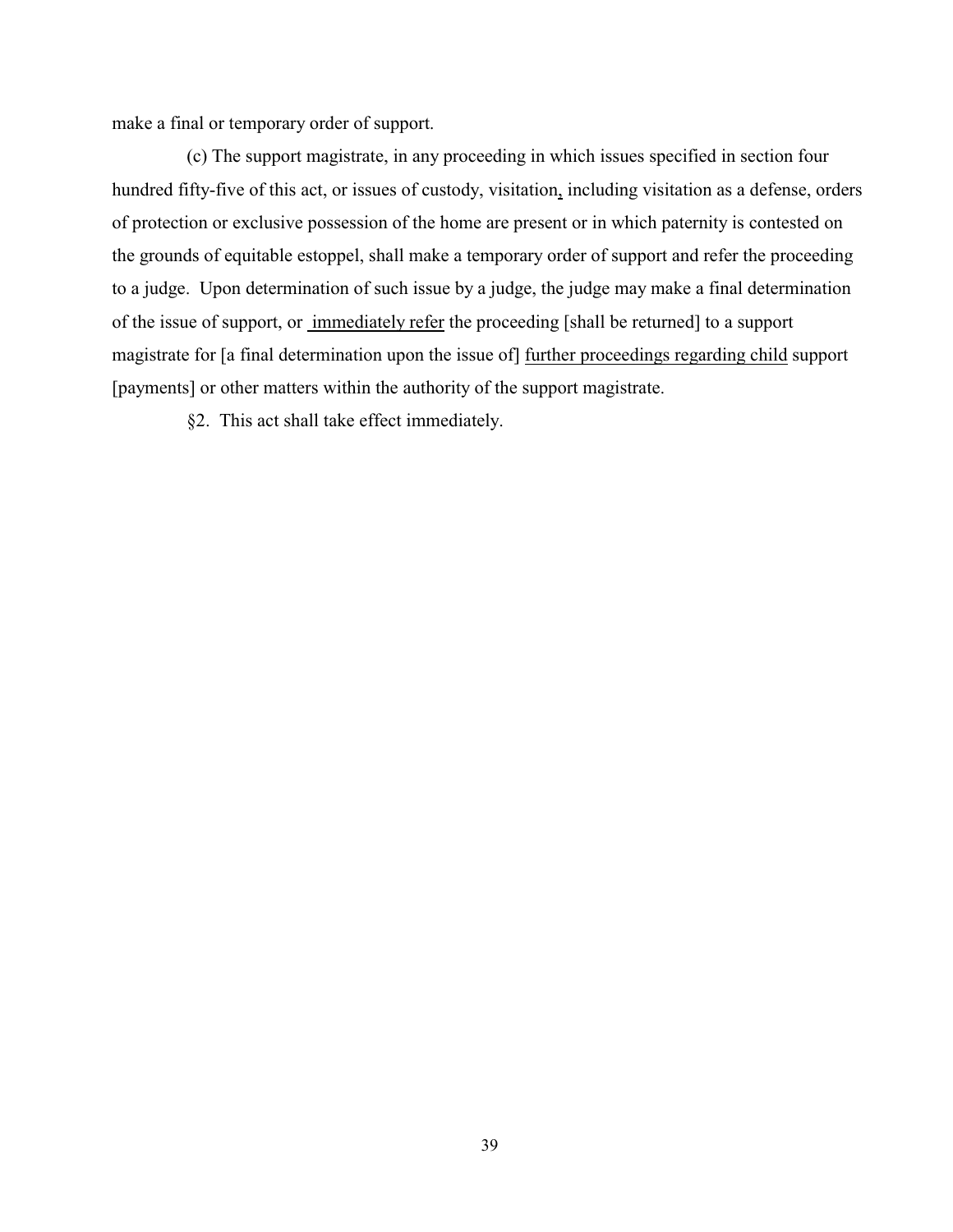7. Duration of probation in Family Court family offense proceedings (FCA §841( c))

In 2003, legislation was enacted to lengthen the permissible duration of orders of protection in family offense cases brought in the Family Court pursuant to Article 8 of the Family Court Act from one to two years and, where aggravating circumstances have been found, from three to five years. Laws of 2003, chapter 579. However, no concomitant changes were made to Family Court Act §841( c), which authorizes respondents in such cases to be placed on probation as a disposition of an Article 8 proceeding. The Family Court Advisory and Rules Committee is proposing a measure to remedy that disparity.

The proposal would amend Family Court Act §841( c) to authorize the Family Court to place a respondent on probation for a period of up to two years or, where an order of protection pursuant to Family Court Act §842 has been issued for five years, a period of up to five years. Since Family Court Act §841 explicitly authorizes concurrent issuance of both an order of probation and an order of protection as a disposition of an Article 8 family offense proceeding, logic dictates that the duration of both orders should be equal. Clearly, the duration of probation supervision over a respondent in a family offense matter should be coextensive with the duration of the order of protection, that is, coextensive with the period of time determined by the Family Court as the period necessary to protect a victim of family violence from suffering further violence.

Enactment of the 2003 legislation reflected the legislative findings underpinning the *Family Protection and Domestic Violence Intervention Act of 1994* [Laws of 1994, chapter 222], that is:

The legislature hereby finds and declares that there are few more prevalent or more serious problems confronting the families and households of New York than domestic violence...

The victims of family offenses must be entitled to the fullest protections of our civil and criminal laws.

Laws of 1994, ch. 222, §1. This measure, ensuring that respondents will be under supervision during the same time periods to which they are subject to orders of protection, will further augment those protections in fulfillment of these statutory goals.

## Proposal

AN ACT to amend the family court act, in relation to periods of probation in family offense proceedings

The People of the State of New York, represented in Senate and Assembly, do enact as follows:

Section 1. Subdivision (c) of section 841 of the family court act, as amended by chapter 222 of the laws of 1994, is amended to read as follows: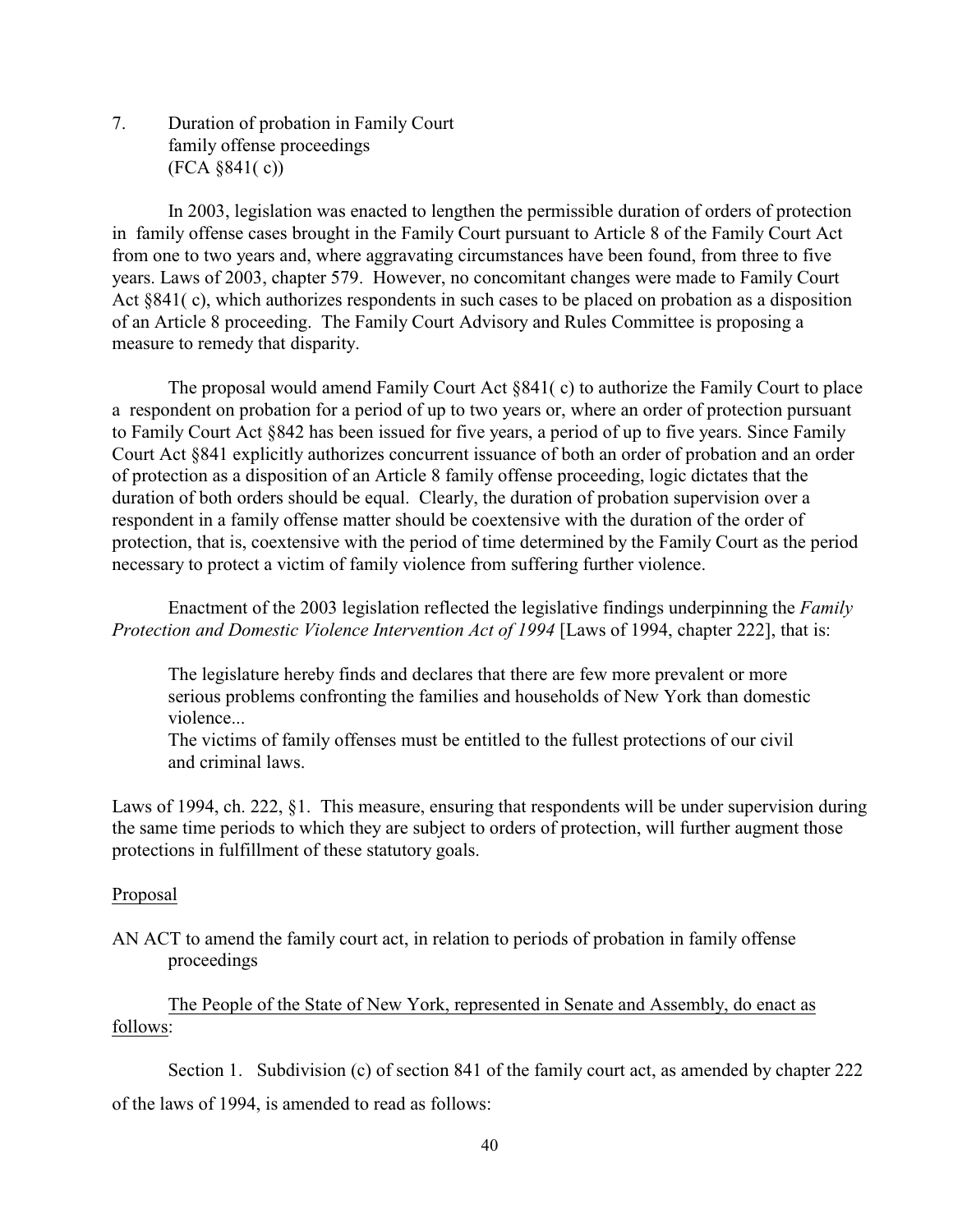(c) placing respondent on probation for a period not exceeding [one year, and requiring] two years or, if an order of protection has been issued for five years pursuant to section eight hundred forty-two of this article, five years. The order may require respondent to participate in a batterer's education program designed to help end violent behavior, which may include referral to drug and alcohol counseling, and to pay the costs thereof if respondent has the means to do so, provided, however, that nothing contained herein shall be deemed to require payment of the costs of any such program by the petitioner, the state or any political subdivision thereof; or

§2. This act shall take effect on the ninetieth day after it shall have become a law and shall apply to family offenses committed on or after such date.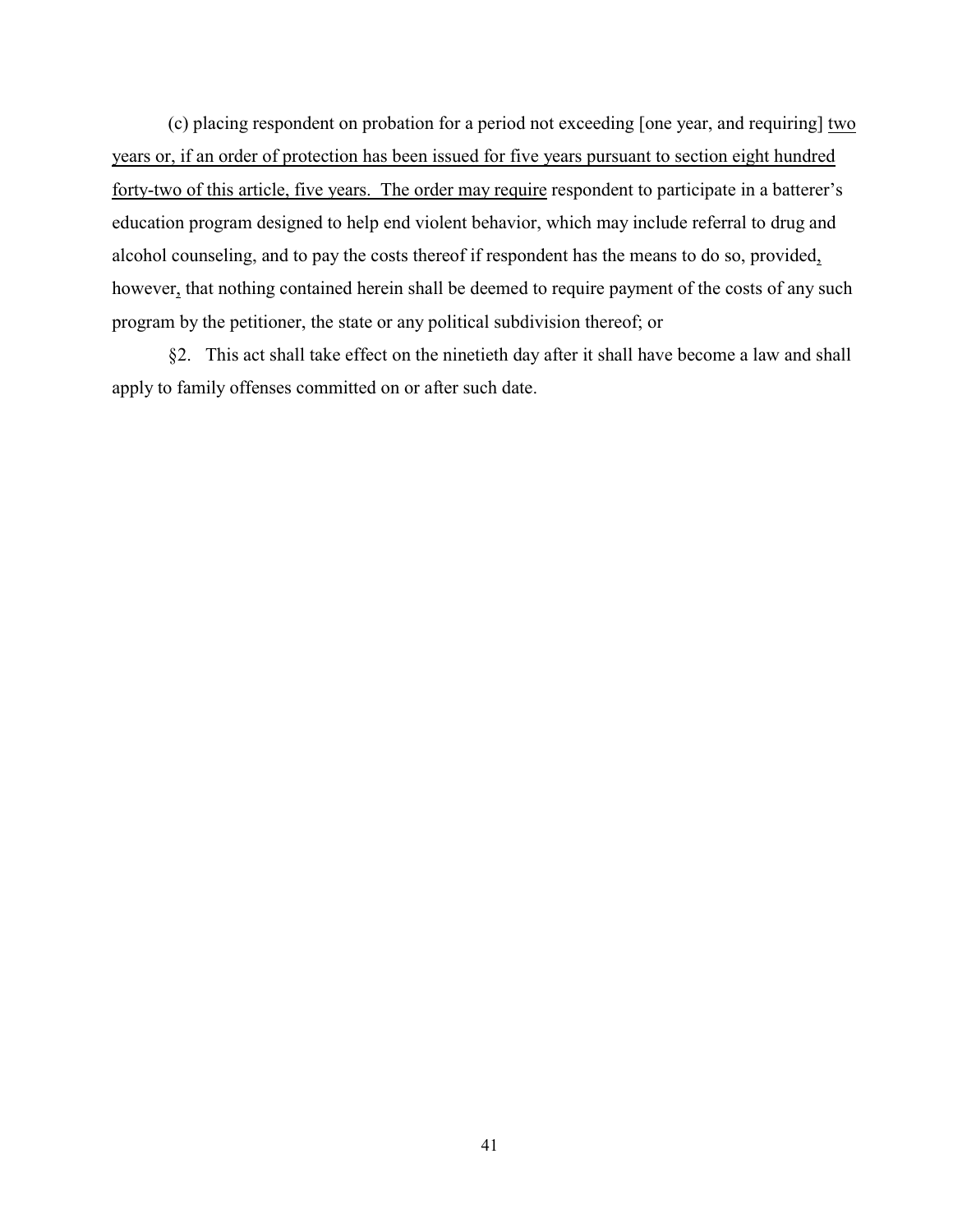8. Expediting appeals in child welfare cases (FCA §§1112, 1115, 1121; CPLR 1101, 5521)

The recent "Child and Family Service Review," conducted by the Administration for Children and Families of the United States Department of Health and Human Services (HHS), concluded that New York State, with among the lowest scores in the nation, "faces a serious challenge in meeting the National Standard that children have permanency and stability in their living situations." Whereas the National Standard, promulgated by HHS in accordance with the federal *Adoption and Safe Families Act* [Public Law 105-89], calls for reunification of 76.2% of foster children with their parents within one year, New York's record in Fiscal Year 1999 was only 54.2%. Whereas the National Standard further calls for finalization of 34% of adoptions of foster children within two years of children's placement into foster care, only 3% of the adoptions in New York in Fiscal Year 1999 met that standard.<sup>6</sup> New York State, now in the process of implementing its "Program Improvement Plan" prior to a reevaluation by federal authorities, clearly has a long way to go in order to reduce the prolonged waits experienced both by children ultimately returned to their parents and those ultimately adopted. Federal reimbursement is in jeopardy, but, even more importantly, the well-being of New York's foster children and their families is at stake.

 Achievement of permanent homes promptly for children in foster care requires expeditious resolution of cases, not only at the trial level, but also at the appellate level. As part of Chief Judge Judith Kaye's "Adoption Now" initiative, a ground-breaking collaboration among the Unified Court System, the New York State Office of Children and Family Services and the New York City Administration for Children's Services, comprehensive reviews have periodically been conducted statewide of cases of children freed for adoption but not yet adopted. Delays in termination of parental rights appeals have persistently been identified in the reviews as barriers to prompt adoption – not the full explanation of the above-noted delays, but certainly significant factors. For children ultimately returned home to their parents, delays, including those stemming from the appellate process, can have a corrosive effect upon family stability and impede the children's ability to reunite successfully with their parents. As a complement to the comprehensive effort within the Unified Court System to reduce all aspects of appellate delay statewide through administrative and other initiatives,<sup>7</sup> the Family Court Advisory and Rules Committee is proposing legislation to plug loopholes in the current statutes

<sup>&</sup>lt;sup>6</sup> See Final Report of the Child and Family Services Review of New York State: Executive Summary, p. 2 (2002)(available at [http://www.acf.hhs.gov/programs/cb/cwrp/executive/ny/html\)](http://(http://www.acf.hhs.gov/programs/cb/cwrp/executive/ny/html)) .

 $\frac{7}{1}$  The Appellate Divisions in the Second and Third Departments, for example, have successfully instituted rigorous case management programs and the First Department is developing a system for expedited transmittal of records. The Second Department initiative, which entailed revisions of the court's rules, training efforts, publication of a "best practices" document and designations of particular clerks in both the Family Courts and Appellate Division to monitor appeals, includes the important element of close monitoring of the transcript process. *See* Anderson, "Second Department Changes Rules to Speed Up Cases," *New York Law Journal*, Dec. 31, 2002, p. 1, col. 5. Additionally, the Family Court, Erie County, as part of its "Model Permanency Planning Court" initiative, has been working closely with the Appellate Division, Fourth Department, to ensure that appeals that are noticed, but abandoned and not perfected by the appellants, are dismissed on a timely basis so that adoptions can move forward. *See* Keith and Flango, *Expediting Dependency Appeals: Strategy to Reduce Delay* (National Center for State Courts, 2002), pp. 27-28.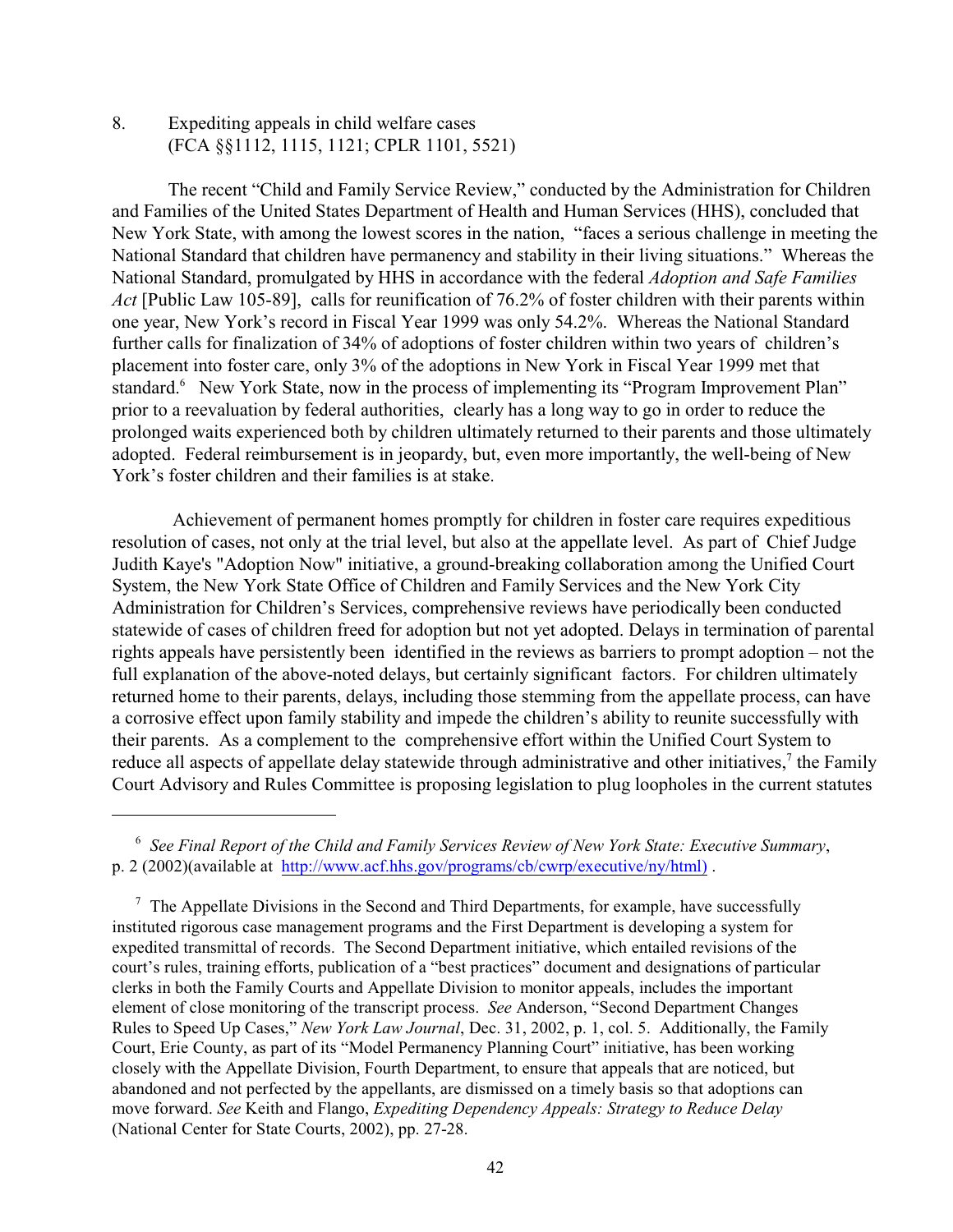in order to ensure that child-related appeals are expedited in a manner consistent with the rights of all litigants.

The National Council of Juvenile and Family Court Judges, the American Bar Association and, most recently, the National Center for State Courts in a comprehensive study, have each recommended a variety of specific initiatives, as well as time-frame targets, to ensure that appeals in child-related matters, most particularly, child protective and termination of parental rights proceedings, be handled on an expedited basis. <sup>8</sup> Drawing upon these recommendations, as well as upon its own study of the appeals experience in each of the Appellate Divisions and the Court of Appeals, the Committee, therefore, is proposing a measure addressing various aspects of the appellate process. The proposal has been strengthened from its 2004 version to underscore the clear intent to expedite appeals at every stage. Briefly, the proposal contains the following:

• Preferences: Sections 1112(a) and 1121(1) of the Family Court Act and Rule 5521 of the Civil Practice Law and Rules would be made consistent in identifying the various child-related proceedings entitled to an automatic appellate preference without the need for a separate motion;

• Assignment of counsel and poor person relief: Family Court Act §1118 and section 1101 of the Civil Practice Law and Rules would be amended to eliminate the necessity of motions for poor person relief and assignment of counsel in the Appellate Division in cases in which the attorney certifies that the appellant was represented by assigned counsel or a legal aid or legal services program in the Family Court and remains indigent. Upon submission of such a certification by an attorney, the appellant would be deemed presumptively eligible for an assignment of counsel and a granting of poor person relief, which, *inter alia*, would result in a waiver of fees.

• Filing of notice of appeal: The requirement in Family Court Act §1115 that the appellant file a copy of the notice of appeal with the county attorney or, in New York City, with the corporation counsel, in private cases in which those public agencies are not involved, would be deleted and the provision would be clarified to require service upon a law guardian, if any. Service of the notice upon the county attorney or corporation counsel would continue to be required in cases in which that attorney or counsel represents the respondent.

• Transcripts: Family Court Act §1121(7) would be amended to subject transcription services to the same deadlines as court reporters, to delete the engulfing exception "where practicable" and to specifically authorize the Appellate Divisions, as well as the Administrative Judges, to establish procedures to effectuate the timely preparation of transcripts.

• Setting of Expedited Deadlines: Family Court Act §1121(7) would also be amended to explicitly permit the Appellate Divisions to establish procedures, similar to those utilized successfully in the Appellate Division, Second Department, for the issuance of scheduling orders or their functional equivalents to ensure timely filing of all briefs and, in those instances in which extensions of time are granted, to set new, expedited deadlines to prevent undue delays.

<sup>&</sup>lt;sup>8</sup> See Keith and Flango, *Expediting Dependency Appeals: Strategy to Reduce Delay* (National Center for State Courts, 2<sup>nd</sup> Ed., 2003), pp. 8-9; "The Appeals Process," in *Adoption and Permanency Guidelines: Improving Court Practice in Child Abuse and Neglect Cases* (National Council of Juvenile and Family Court Judges, Fall, 2000), at 37-40; "Improving the Appellate Process in Child Abuse and Neglect Cases," 2 *ABA Child Court Works* #6:1 (American Bar Assoc., Dec., 1998).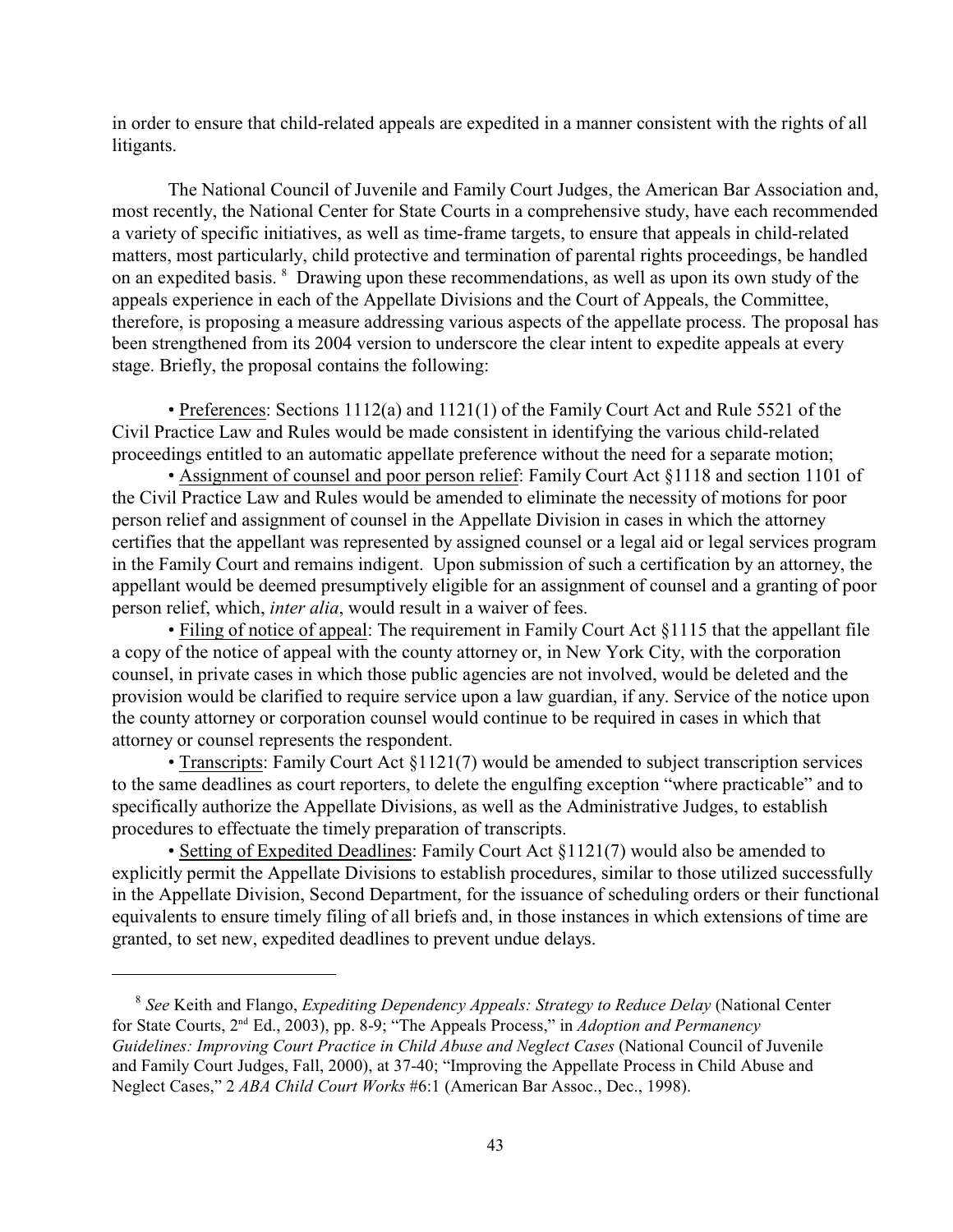Recognizing that nowhere is the adage "justice delayed is justice denied" more true than in cases in which an entire childhood can elapse during the course of litigation, this comprehensive measure would mitigate various sources of appellate delay. Enactment of the proposal would enhance efforts by the Unified Court System to provide prompt appellate review to litigants in cases involving children in four significant respects, that is, by clarifying the automatic applicability of preferences, by simplifying the process for assignment of counsel and granting of poor person relief on appeal where counsel has been assigned in Family Court, by codifying the intensive case management and scheduling order process currently in use in some parts of New York State and by imposing more rigorous enforcement of existing statutory time-frames for preparation of transcripts.

#### Proposal

AN ACT to amend the family court act and the civil practice law and rules, in relation to appeals in family court cases

# The People of the State of New York, represented in Senate and Assembly, do enact as follows:

Section 1. Subdivision (a) of section 1112 of the family court act, as amended by chapter 34 of the laws of 1991, is amended to read as follows:

a. An appeal may be taken as of right from any order of disposition and, in the discretion of the appropriate appellate division, from any other order under this act. An appeal from an intermediate or final order [or decision] in a case involving abuse or neglect may be taken as of right to the appellate division of the supreme court [and shall have preference over all other matters]. Pending the determination of such appeal, such order [or decision] shall be stayed where the effect of such order [or decision] would be to discharge the child, if the family court or the court before which such appeal is pending finds that such a stay is necessary to avoid imminent risk to the child's life or health. A preference in accordance with section five thousand five hundred twenty-one of the civil practice law and rules shall be afforded, without the necessity of a motion, for appeals under article three, parts one and two of article six, articles seven and ten of this act and sections three hundred fifty-eight-a, three hundred eighty-three-c, three hundred eighty-four, three hundred eighty-four-b and three hundred ninety-two of the social services law.

§2. Section 1115 of the family court act, as amended by chapter 582 of the laws of 1991, is amended to read as follows:

§1115. Notices of Appeal. [(a) ] An appeal as of right shall be taken by filing the original notice of appeal with the clerk of the family court in which the order was made and from which the appeal is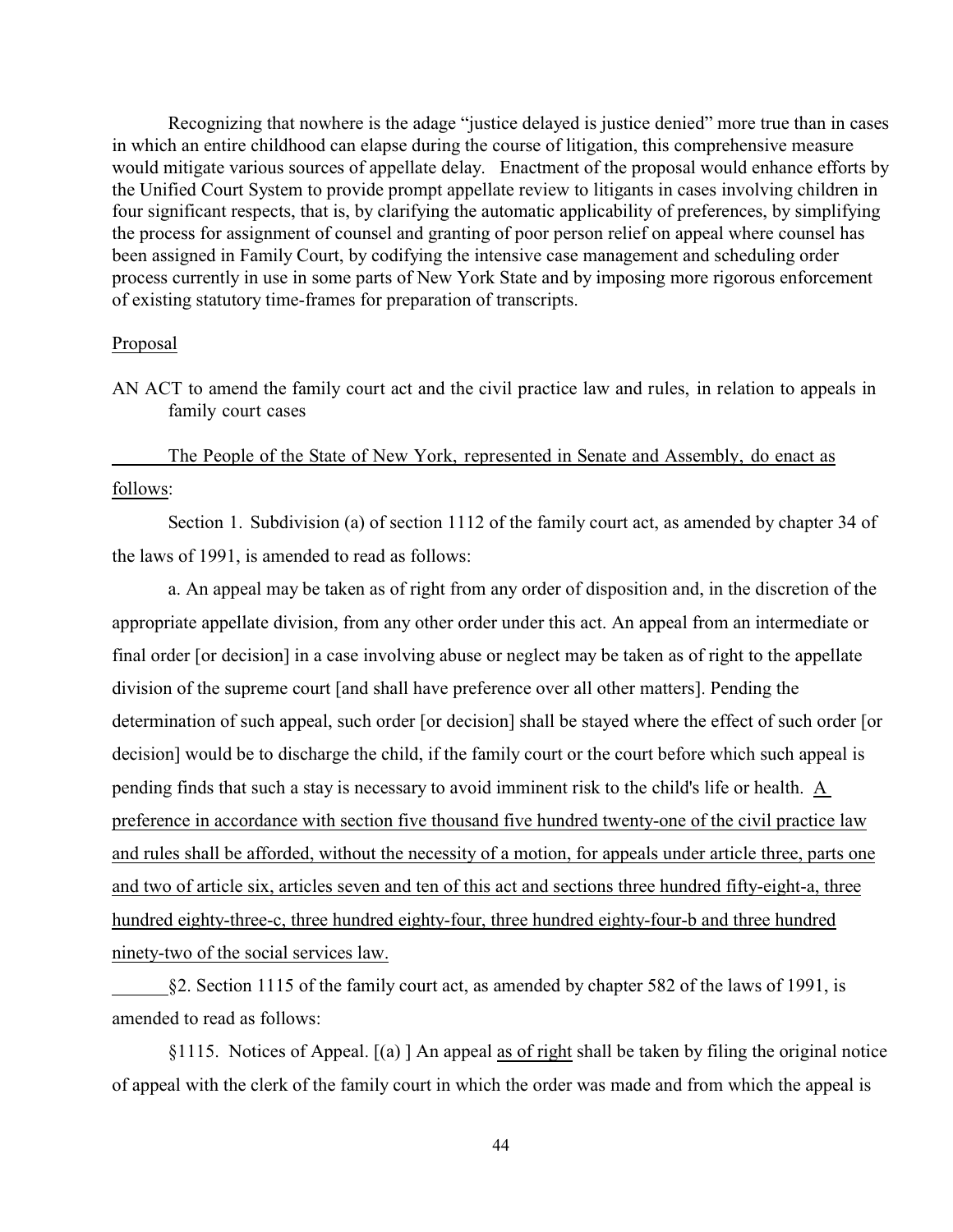taken[, upon the corporation counsel of the city of New York, if the family court involved is in a county within the city of New York, upon the county attorney of the county in which the family court is located, if not within the city of New York, and upon the appellee.

(b)] A notice of appeal shall be served on any adverse party as provided for in subdivision one of section five thousand five hundred fifteen of the civil practice law and rules [. Additionally, the] and upon the law guardian, if any. The appellant shall file two copies of such notice, together with proof of service, with the clerk of the family court who shall forthwith transmit one copy of such notice to the clerk of the appropriate appellate division or as otherwise required by such appellate division.

§3. Section 1118 of the family court act, as added by chapter 324 of the laws of 1990, is amended to read as follows:

§1118. Applicability of civil practice law and rules.

The provisions of the civil practice law and rules apply where appropriate to appeals under this article, provided, however, that the [fee] fees required by section eight thousand twenty-two of the civil practice law and rules shall not be required where the attorney for the appellant or attorney for the movant, as applicable, certifies that [the] such appellant or movant has been assigned counsel pursuant to section two hundred forty-nine, two hundred sixty- two or eleven hundred twenty of this act or section seven hundred twenty-two of the county law, or is represented by a legal aid society or a [federally-funded] legal services program [for indigents] or other nonprofit organization, which has as its primary purpose the furnishing of legal services to indigent persons, or by private counsel working on behalf of or under the auspices of such society or organization. Where the attorney for the appellant or the attorney for the movant certifies in accordance with procedures established by the appropriate appellate division that the appellant or movant has been represented in family court by assigned counsel or a law guardian, pursuant to section two hundred forty-nine, two hundred sixty- two or eleven hundred twenty of this act or section seven hundred twenty-two of the county law, or is represented by a legal aid society or a legal services program or other nonprofit organization, which has as its primary purpose the furnishing of legal services to indigent persons, or by private counsel working on behalf of or under the auspices of such society or organization, and that the appellant, who has indicated an intention to appeal, or movant, continues to be indigent and to be eligible for assignment of counsel, the appellant or movant shall be presumed eligible for poor person relief pursuant to section one thousand one hundred one of the civil practice law and rules and for assignment of counsel on appeal without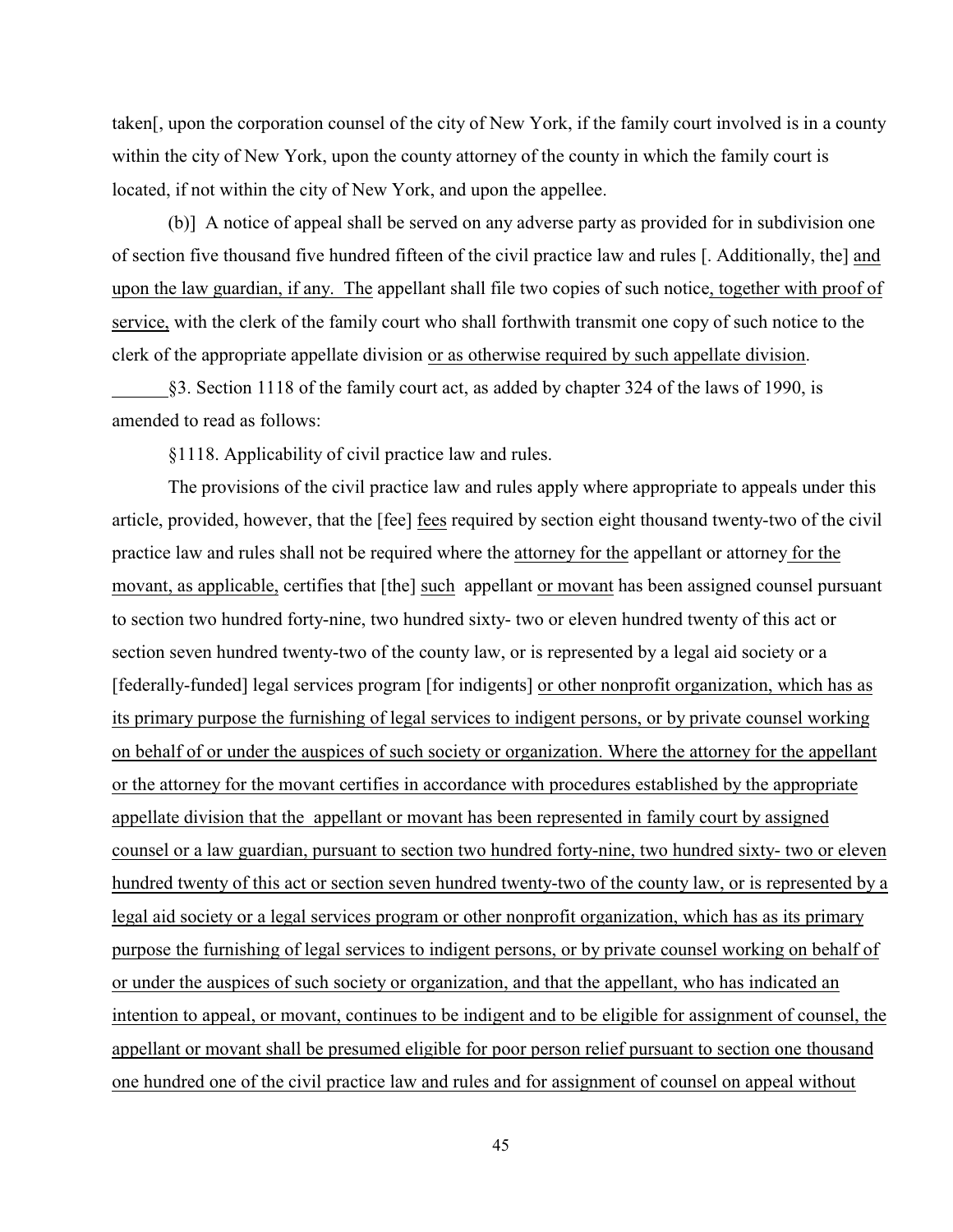further motion. The appointment of counsel and granting of poor person relief by the appellate division shall continue for the purpose of filing a notice of appeal or motion for leave to appeal to the court of appeals.

§4. Subdivision (a) of section 1120 of the family court act, as amended by chapter 582 of the laws of 1991, is amended to read as follows:

(a) Upon an appeal in a proceeding under this act, the [court] appellate division to which such appeal is taken, or is sought to be taken, shall assign counsel to any person upon a showing that such person is one of the persons described in section two hundred sixty-two of this act and is financially unable to obtain independent counsel or upon certification by an attorney in accordance with section one thousand one hundred eighteen of this article. The [court] appellate division to which such appeal is taken, or is sought to be taken, may in its discretion assign counsel to any party to the appeal. Counsel assigned under this section shall be compensated and shall receive reimbursement for expenses reasonably incurred in the same manner provided by section seven hundred twenty-two-b of the county law. The appointment of counsel by the appellate division shall continue for the purpose of filing a notice of appeal or motion for leave to appeal to the court of appeals. Counsel may be relieved of his or her representation upon application to the court to which the appeal is taken for termination of the appointment, by the court on its own motion or, in the case of a motion for leave to appeal to the court of appeals, upon application to the appellate division. Upon termination of the appointment of counsel for an indigent party, the court shall promptly appoint another attorney.

§5. Subdivisions 1, 3, 5 and 7 of section 1121 of the family court act, as added by chapter 582 of the laws of 1991, are amended to read as follows:

1. Consistent with the provisions of sections 354.2, seven hundred sixty and one thousand fiftytwo-b of the family court act, the provisions of this section shall apply to appeals taken [in proceedings brought] from [an order] orders issued pursuant to articles three, seven and ten and [part] parts one and two of article six of this act, and pursuant to sections three hundred fifty-eight-a, three hundred eightythree-c, three hundred eighty-four, three hundred eighty-four-b and three hundred ninety-two of the social services law.

\* \* \*

3. It shall also be the duty of such counsel or law guardian to ascertain whether the party represented by such attorney wishes to appeal and, if so, to serve and file the necessary notice of appeal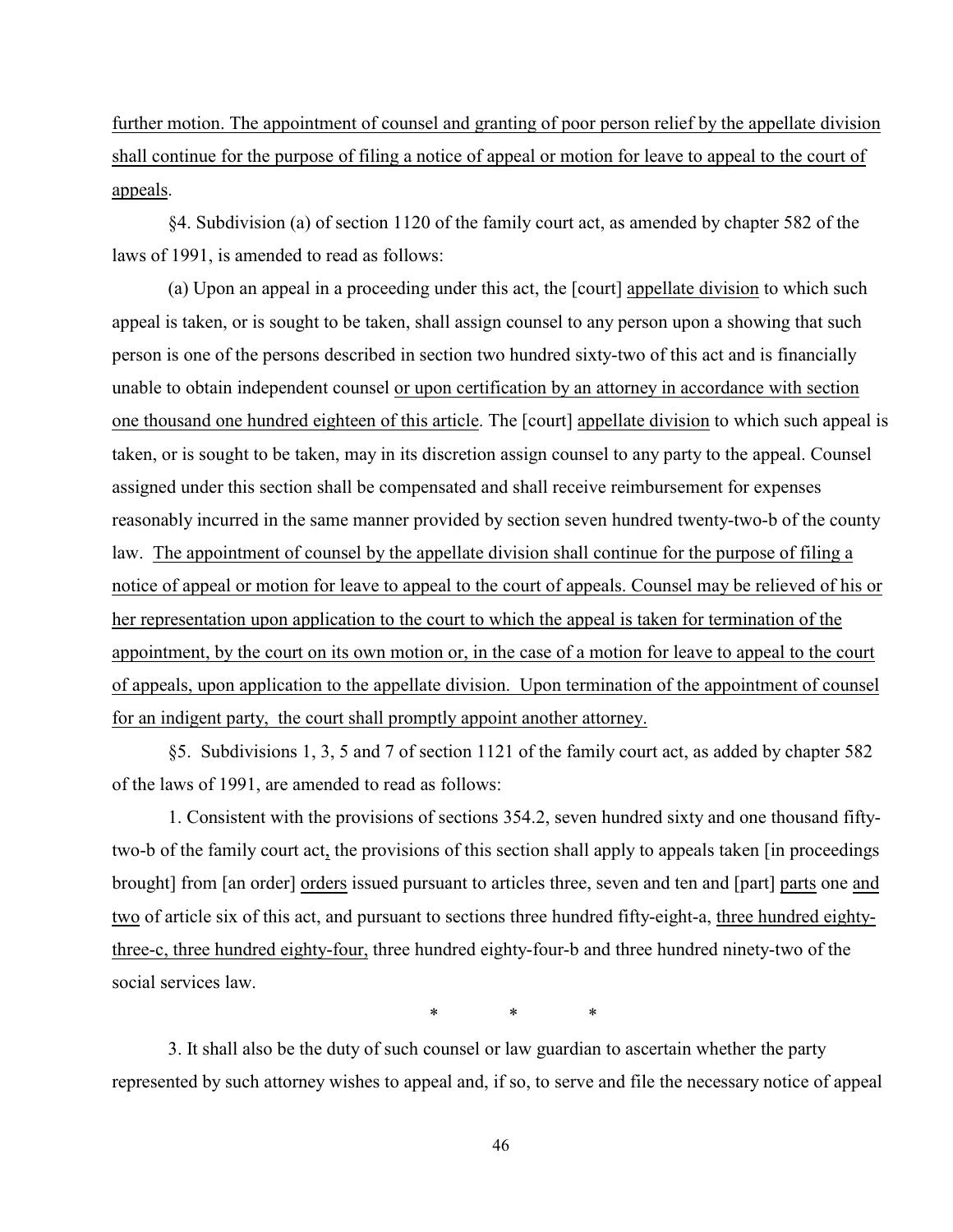and, as applicable, to apply for leave to appeal as a poor person, to file a certification of continued indigency and continued eligibility for appointment of counsel pursuant to section one thousand one hundred eighteen of this article and such other documents as may be required by the appropriate appellate division.

\* \* \*

 5. Where a party wishes to appeal, it shall also be the duty of such counsel or law guardian, where appropriate, to apply for [, when appropriate,] assignment of counsel for such party pursuant to applicable provisions of this act, the judiciary law and the civil practice law and rules, and to file a certification of continued indigency and continued eligibility for appointment of counsel pursuant to section one thousand one hundred eighteen of this article and such other documents as may be required by the appropriate appellate division.

\* \* \*

 7. Such transcript shall be completed within thirty days from the receipt of the request of the appellant [, where practicable]. Where such transcript is not completed within such time period, the court reporter or director of the transcription service responsible for the preparation of the transcript shall notify the administrative judge of the appropriate judicial district. Such administrative judge shall establish procedures to [assist in] effectuate the timely preparation of such transcript. The appellate divisions may establish additional procedures to effectuate the timely preparation of transcripts.

 The appellate divisions shall establish procedures to ensure the expeditious filing and service of the appellant's brief, the answering brief and any reply brief, which may include issuance of scheduling orders. The appellant shall perfect the appeal within sixty days of receipt of the transcript of the proceeding in which the order or judgment appealed from was issued, or within any different time that the appellate division has by rule prescribed for perfecting such appeals under subdivision (c) of rule five thousand five hundred thirty of the civil practice law and rules or as otherwise specified by the appellate division**.** Such sixty-day or other prescribed period may be extended by [order of] the appellate division for good cause shown upon written application to the appellate division showing merit to the appeal and a reasonable ground for an extension of time.[An order] Upon the granting of such an extension [of time may impose a schedule for], the appellate division shall issue new deadlines that ensure the expeditious filing and service of the appellant's brief, the answering brief and any reply brief.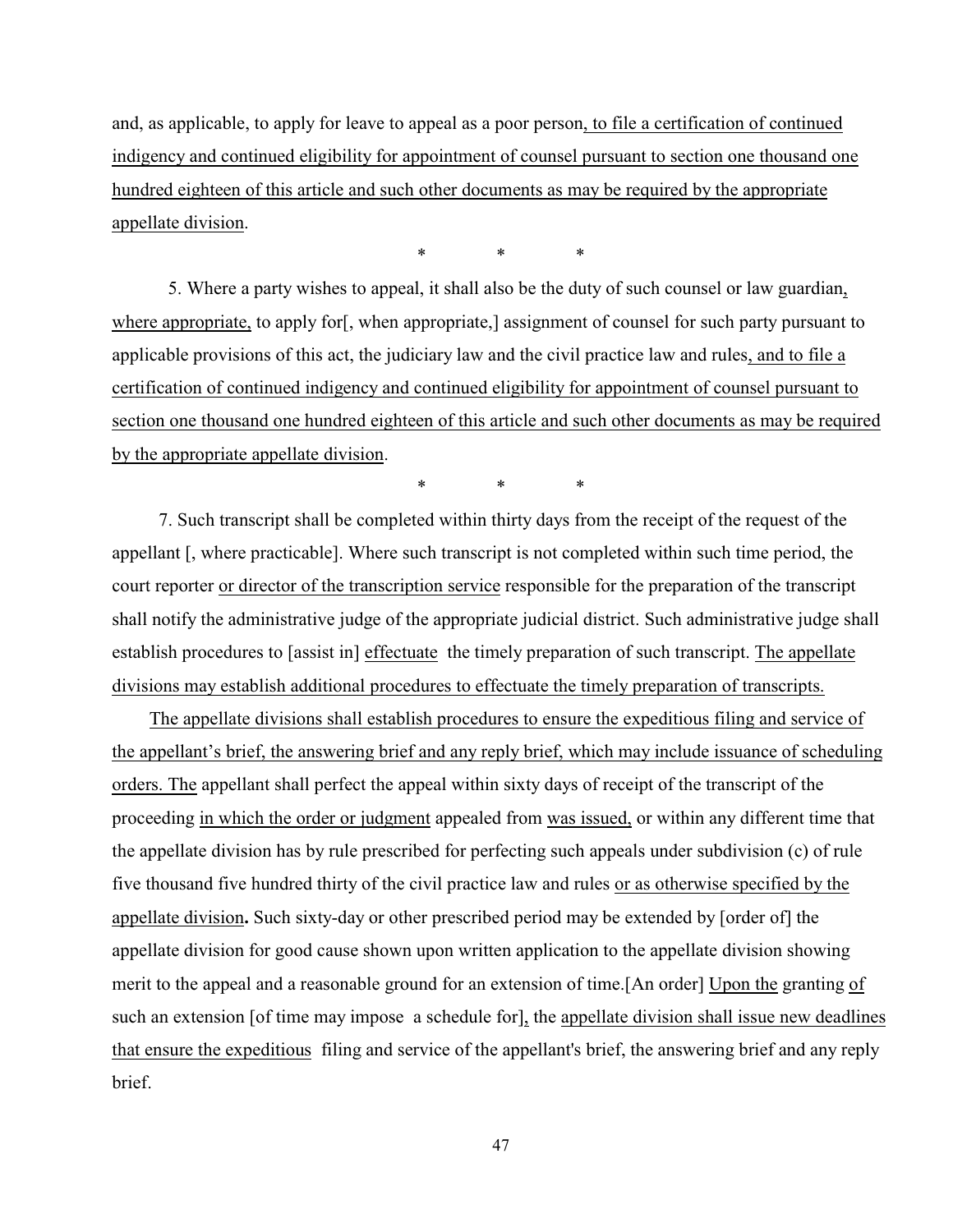§6. Subdivision (e) of section 1101 of the civil practice law and rules, as added by chapter 216 of the laws of 1992, is amended to read as follows:

(e) When motion not required. Where a party is represented in a civil action by a legal aid society or a legal services or other nonprofit organization, which has as its primary purpose the furnishing of legal services to indigent persons, or by private counsel working on behalf of or under the auspices of such society or organization, all fees and costs relating to the filing and service shall be waived without the necessity of a motion and the case shall be given an index number, or, in a court other than the supreme or county court, an appropriate filing number, provided that a determination has been made by such society, organization or attorney that such party is unable to pay the costs, fees and expenses necessary to prosecute or defend the action, and that an attorney's certification that such determination has been made is filed with the clerk of the court along with the summons and complaint or summons with notice or third-party summons and complaint or otherwise provided to the clerk of the court. Where an attorney certifies, pursuant to section one thousand one hundred eighteen of the family court act and in accordance with procedures of the appropriate appellate division, that a party or child who is the subject of an appeal has been represented in the family court by assigned counsel or a law guardian or by a legal aid society or a legal services or other nonprofit organization, which has as its primary purpose the furnishing of legal services to indigent persons, or by private counsel working on behalf of or under the auspices of such society or organization, and, in the case of counsel assigned to an adult party, that the party continues to be indigent, the party or child shall be presumed eligible for poor person relief pursuant to this section.

§7. Subdivision (b) of rule 5521 of the civil practice law and rules, as amended by chapter 582 of the laws of 1991, is amended to read as follows:

(b) Consistent with the provisions of section one thousand one hundred twelve of the family court act, appeals from orders, judgments or decrees in proceedings brought pursuant to articles three, seven and ten and [part] parts one and two of article six of the family court act, and pursuant to sections three hundred fifty-eight-a, three hundred eighty-three-c, three hundred eighty-four, three hundred eighty-four-b and three hundred ninety-two of the social services law, shall be given preference and may be brought on for argument on such terms and conditions as the court may direct<sup>[</sup>, upon application of any party or counsel for a minor who is the subject of the proceeding] without the necessity of a motion.

§8. This act shall take effect immediately.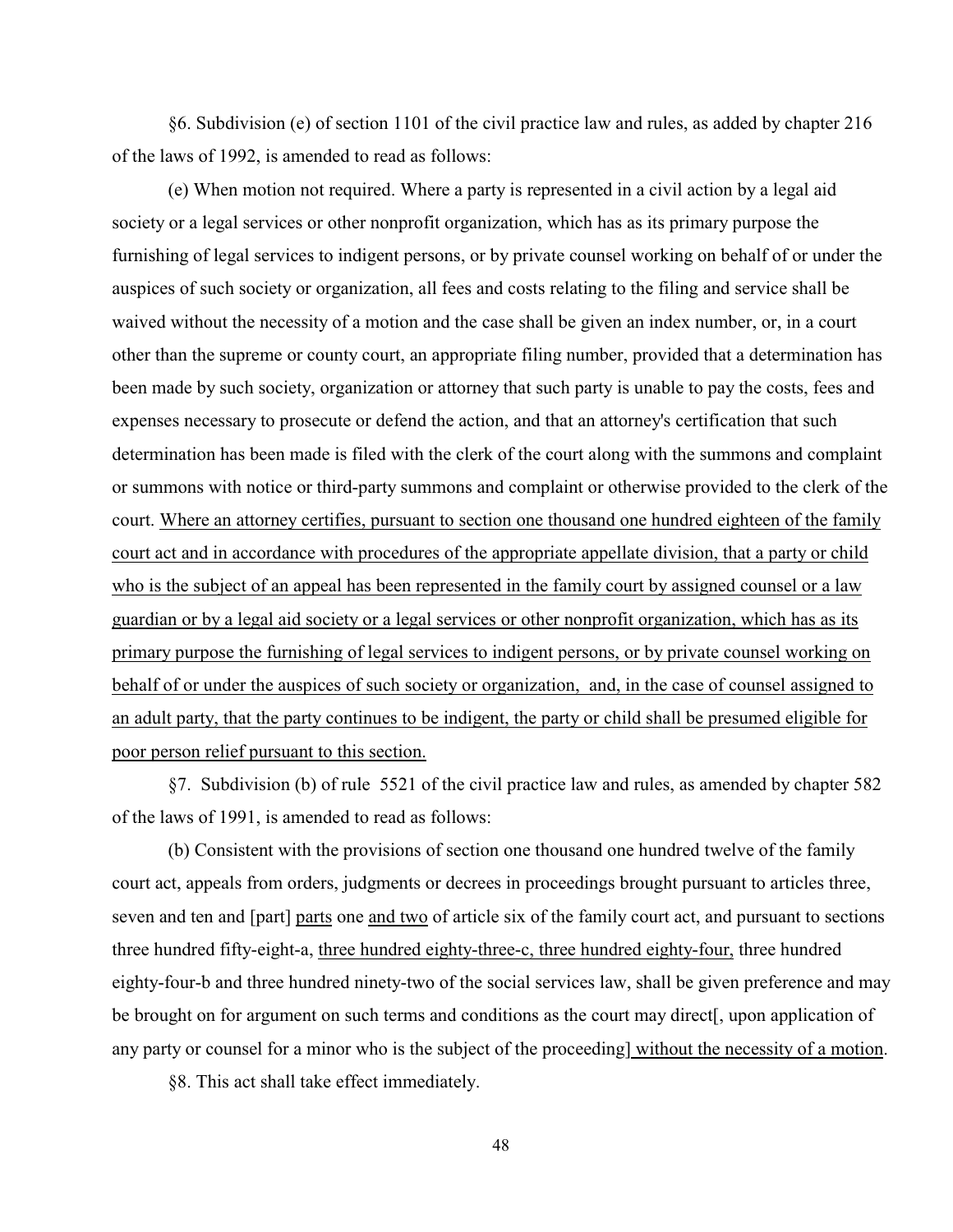9. Implementation of "one family/one judge" in termination of parental rights, surrender and adoption proceedings (FCA §115; SSL §§383-c, 384, 384-b; DRL §113)

Children caught in the limbo of foster care must be given permanent homes – preferably through return to their families, but otherwise through adoption or other alternative – as quickly as possible. This is critical to the healthy development of the children and is a mandate for New York State's eligibility for significant federal foster care funding under the federal *Adoption and Safe Families Act* [Public Law 105-89]. Recognizing that the court process should not itself present an impediment to the timely achievement of permanence for children, the Family Court Advisory and Rules Committee is submitting a proposal to streamline the process through implementation of the nationally-recognized "one family/one judge" model.

Continuity of the court and the judge have been identified as essential elements for the prompt achievement of permanency for children in foster care. Federally-issued guidelines for state statutes implementing the *Adoption and Safe Families Act* , as well as guidelines adopted by the National Council of Juvenile and Family Court Judges governing "Model Courts" nationally, including those in New York and Erie Counties, emphasize the importance of having the same judge preside from the outset of a child protection proceeding to the fulfillment of a permanent home for a child, whether it be return, adoption or alternate plan.<sup>9</sup> Significantly, research has demonstrated that the filing of an adoption petition in the same county and before the same judge can measurably reduce the average time between freeing a child for adoption and finalization of the adoption from over one year to under six months.<sup>10</sup> This finding is particularly noteworthy when viewed in the context of earlier research demonstrating significant delays between freeing and finalization, notwithstanding the fact that an overwhelming majority of the children adopted were already residing in their adoptive homes at the time they were freed.<sup>11</sup>

 $10$  The research examined implementation in New York City of the statutory authorization, contained in chapter 588 of the Laws of 1991, to file adoption petitions during the pendency of termination of parental rights proceedings. At the end of the research period, 91.6% of the children in the experimental group were adopted, as compared to 39.3% of the children in the randomly-assigned control group for whom the chapter 588 authorization was not utilized. *See* Festinger and Pratt, "Speeding Adoptions: An Evaluation of the Effects of Judicial Continuity," 26 *Social Work Research* #4:217-224 (Dec., 2002).

 $11$  Children adopted in New York City during a four-year period averaged 23 months between termination of parental rights and adoption finalization , even though 84.5% of the children were already residing in their adoptive homes at the time of freeing. *See* Festinger and Pratt, "Speeding Adoptions: An Evaluation of the Effects of Judicial Continuity," 26 *Social Work Research* #4:217-224 (Dec., 2002); Festinger, *NYC Adoptions*: *1995-1998* (Unpub. annual monographs*,* NYU Sch. of Social Work).

Duquette and Hardin, *Guidelines for Public Policy and State Legislation Governing Permanence for* <sup>9</sup> *Children* (U.S. Dept. of H.H.S., Admin. for Children and Families, Children's Bureau, 1999), p. IV-4; *Adoption and Permanency Guidelines: Improving Court Practice in Child Abuse + Neglect Cases* (National Council of Juvenile and Family Court Judges, Fall, 2000), pps. 5, 64; *Resource Guidelines: Improving Court Practice in Child Abuse and Neglect Cases* (National Council of Juvenile and Family Court Judges, 1995), p. 19.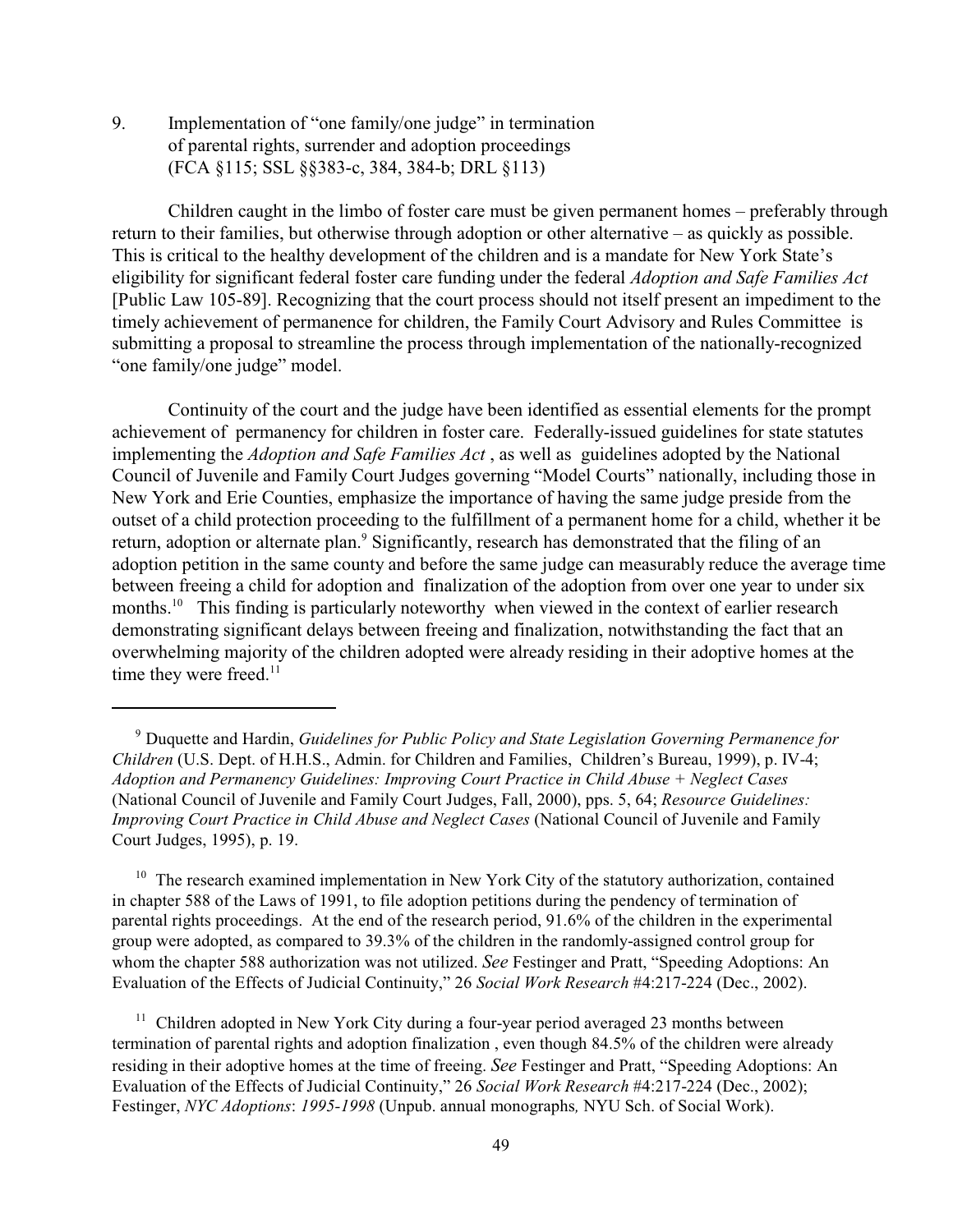Consistent with national recommendations and research, the Committee's proposal would reduce a significant source of delay in achieving permanency for children by reducing the fragmentation that occurs when adoption petitions are filed in a different court than the related child protective, termination of parental rights and/or surrender proceedings. The measure would provide a preference for filing an adoption proceeding in the same court and, to the extent practicable, before the same judge that heard the most recent proceeding involving a child who is the currently subject of a Family Court child protective, foster care, surrender or termination of parental rights proceeding. If such an adoption petition is filed in a different court, the Court in which the case is filed would be required to ascertain whether the child is under the jurisdiction of a Family Court and, if so, which Court. The Court in which the petition is filed would then be required to communicate promptly with the judge who presided over the most recent litigation and to defer to that judge's determination as to the exercise of jurisdiction over the case. Sensitive to cases in which the two courts are located far from each other, the measure has been modified from its 2004 version to provide guidance to the court in its determination. Factors to be considered would include, among others, the relative familiarity of each court with the facts and circumstances of the case, the convenience of each court to the residence of the adoptive parents, the ability of the law guardian to continue to represent the child and the relative ability of each court to determine the adoption proceeding expeditiously. Similar preferences would be provided to assure continuity in surrender and termination of parental rights proceedings.

Enactment of this measure would significantly advance the efforts of the Unified Court System, through Chief Judge Judith S. Kaye's "Adoption Now" collaborative initiative in conjunction with the New York State Office of Children and Family Services and the New York City Administration for Children's Services, to ensure that the large number of children freed for adoption in New York State but not yet adopted – approximately 5000 – can be adopted without delay.

### Proposal

AN ACT to amend the family court act, the social services law and the domestic relations law, in relation to ensuring "one family, one judge" in adoption, surrender and termination of parental rights proceedings

The People of the State of New York, represented in Senate and Assembly, do enact as follows:

 Section 1. Paragraph (iv) of subdivision (a) of section 115 of the family court act, as amended by chapter 409 of the laws of 2002, is amended to read as follows:

 (iv) proceedings to permanently terminate parental rights to guardianship and custody of a child: (A) by reason of permanent neglect, as set forth in part one of article six of this act and paragraph (d) of subdivision four of section three hundred eighty-four-b of the social services law, [and] (B) by reason of mental illness, mental retardation and severe or repeated child abuse, as set forth in paragraphs (c) and (e) of subdivision four of section three hundred eighty-four-b of the social services law and (C) by reason of the death of one or both parents, where no guardian of the person of the child has been lawfully appointed, or by reason of the abandonment of the child for a period of six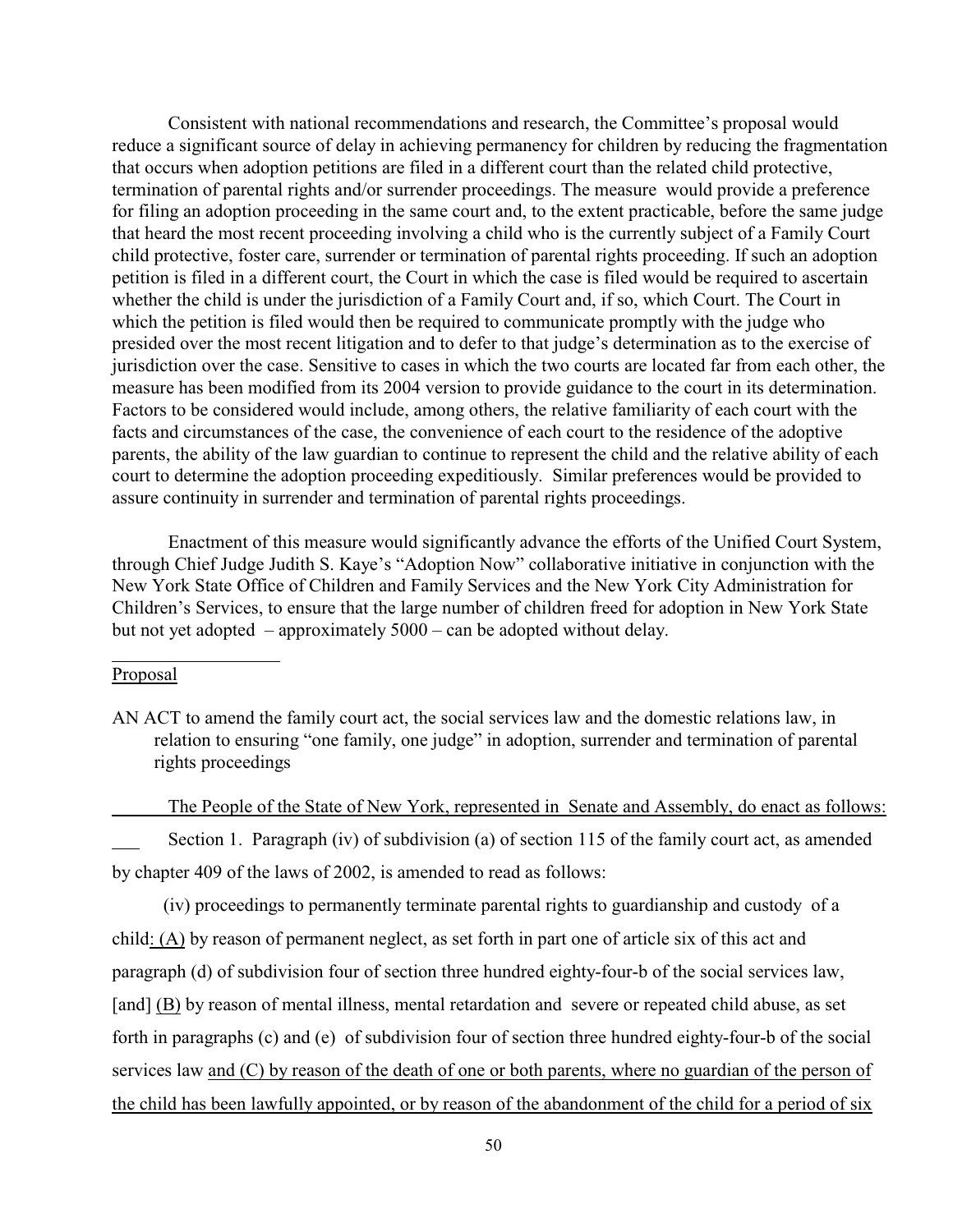months immediately prior to the filing of the petition, where a child is under the jurisdiction of the family court as a result of a placement in foster care by the family court pursuant to article ten of this act or section three hundred fifty-eight-a or three hundred ninety-two of the social services law, unless the court declines jurisdiction pursuant to section three hundred eighty-four-b of the social services law;

§2. Paragraph (a) of subdivision 3 of section 383-c of the social services law, as added by chapter 479 of the laws of 1990, is amended to read as follows:

(a) A surrender of a child to an authorized agency for the purpose of adoption may be executed and acknowledged before a judge of the family court or a surrogate in this state. If the child being surrendered is in foster care as a result of a proceeding before the family court pursuant to article ten of the family court act or section three hundred fifty-eight-a or three hundred ninety-two of this chapter, the surrender shall be executed and acknowledged before the family court that exercised jurisdiction over such proceeding and, shall be assigned, wherever practicable, to the judge who last heard such proceeding. A surrender executed and acknowledged before a court in another state shall satisfy the requirements of this section if it is executed by a resident of the other state before a court of record which has jurisdiction over adoption proceedings in that state, and a certified copy of the transcript of that proceeding, showing compliance with paragraph (b) of this subdivision, is filed as part of the adoption proceeding in this state.

§3. The opening paragraph of paragraph (b) of subdivision 4 of section 383-c of the social services law, as amended by chapter 480 of the laws of 1990, is amended to read as follows:

The authorized agency to which the child was surrendered shall file an application for approval of the extra-judicial surrender with the court in which the adoption proceeding is expected to be filed or, if not known, the family or surrogate's court in the county in which the agency has its principal office. If the child being surrendered is in foster care as a result of a proceeding before the family court pursuant to article ten of the family court act or section three hundred fifty-eight-a or three hundred ninety-two of this chapter, the application shall be filed in the family court that exercised jurisdiction over such proceeding and, shall be assigned, wherever practicable, to the judge who last heard such proceeding. The application shall be filed no later than fifteen days after execution of such surrender. The application shall be accompanied by affidavits from all the witnesses before whom the surrender was executed and acknowledged as provided for in paragraph (a) of this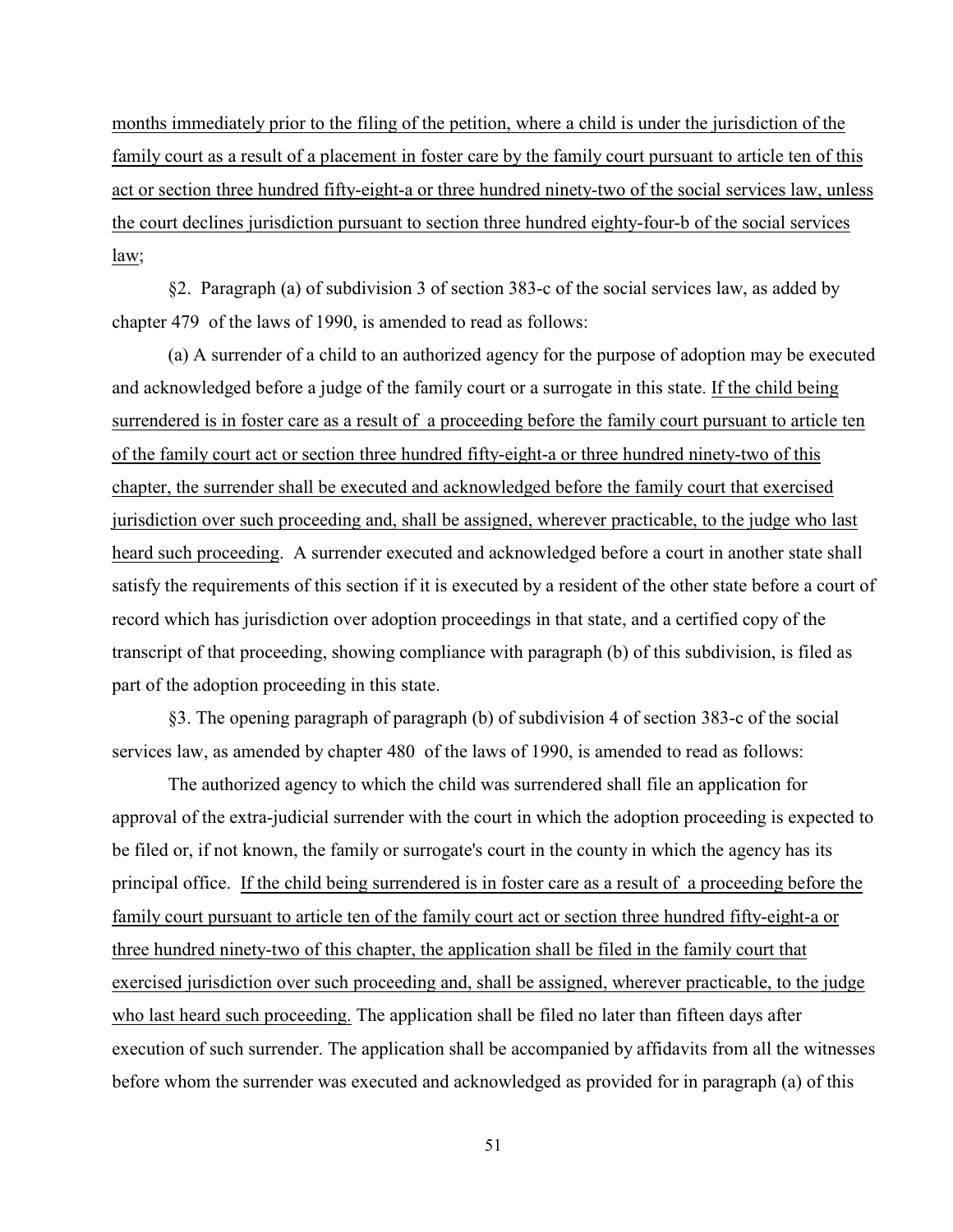subdivision, stating:

§4. The opening paragraph of subdivision 3 of section 384 of the social services law, as amended by chapter 479 of the laws of 1990, is amended to read as follows:

 The instrument herein provided shall be [signed] executed and [shall be] acknowledged [or executed] (a) before any judge or surrogate in this state having jurisdiction over adoption proceedings, except that if the child is being surrendered as a result of, or in connection with, a proceeding before the family court pursuant to article ten of the family court act, the instrument shall be executed and acknowledged in the family court that exercised jurisdiction over such proceeding and shall be assigned, wherever practicable, to the judge who presided over proceeding; or (b) in the presence of one or more witnesses and acknowledged by such witness or witnesses, in the latter case before a notary public or other officer authorized to take proof of deeds, and shall be recorded in the office of the county clerk in the county where such instrument is executed, or where the principal office of such authorized agency is located, in a book which such county clerk shall provide and shall keep under seal. Such record shall be subject to inspection and examination only as provided in subdivisions three and four of section three hundred seventy-two. Notwithstanding any other provision of law, if the parent surrendering the child for adoption is in foster care the instrument shall be executed before a judge of the family court.

§5. Subdivision 4 of section 384 of the social services law, as amended by chapter 862 of the laws of 1977, is amended to read as follows:

 4. Upon petition by an authorized agency, a judge of the family court, or a surrogate, may approve such surrender, on such notice to such persons as the surrogate or judge may in his or her discretion prescribe. If the child is being surrendered as a result of, or in connection with, a proceeding before the family court pursuant to article ten of the family court act, the petition shall be filed in the family court that exercised jurisdiction over such proceeding and shall be assigned, wherever practicable, to the judge who presided over such proceeding. The petition shall set forth the names and last known addresses of all persons required to be given notice of the proceeding, pursuant to section three hundred eighty-four- c, and there shall be shown by the petition or by affidavit or other proof satisfactory to the court that there are no persons other than those set forth in the petition who are entitled to notice pursuant to such section. No person who has received such notice and been afforded an opportunity to be heard may challenge the validity of a surrender approved pursuant to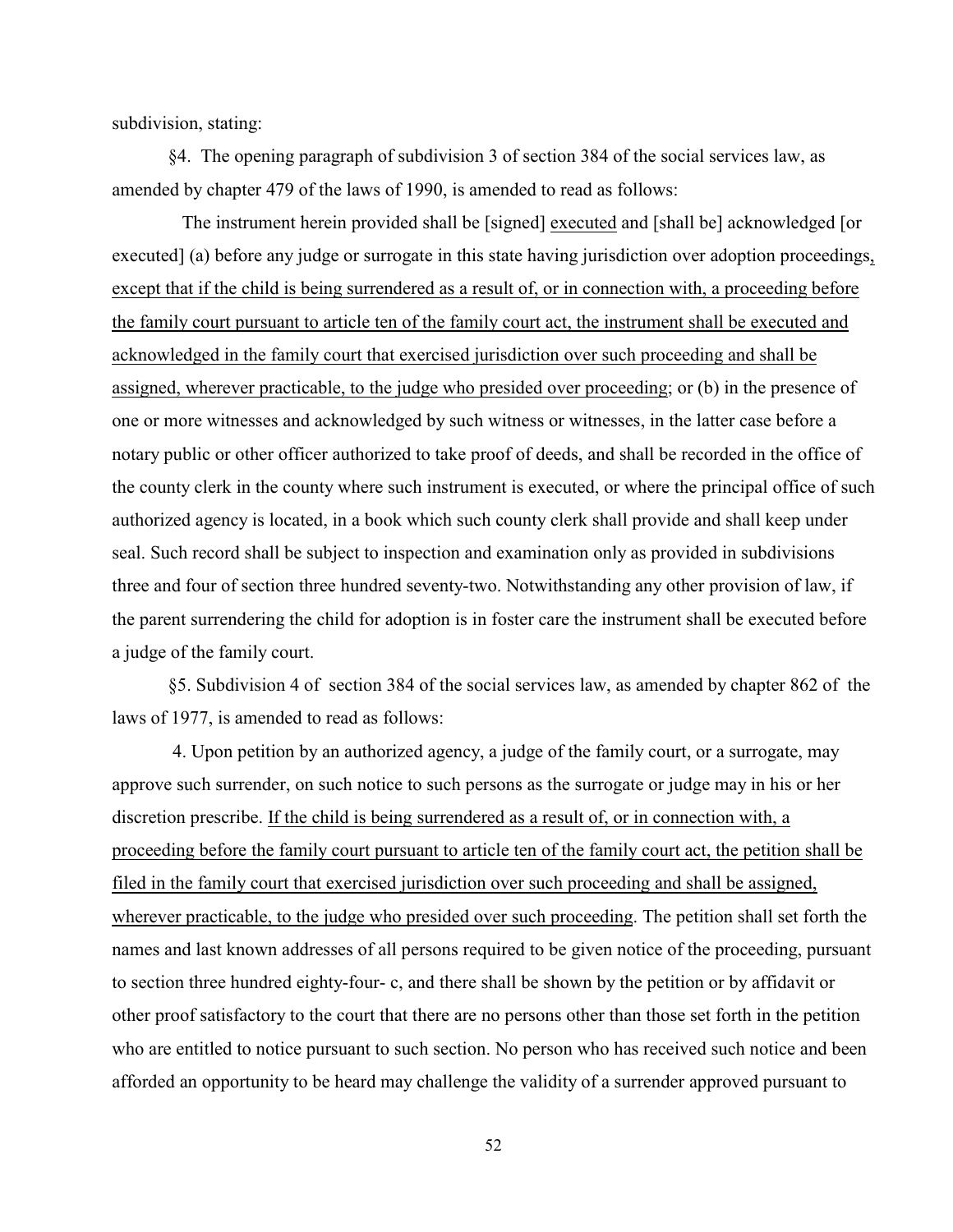this subdivision in any other proceeding. However, this subdivision shall not be deemed to require approval of a surrender by a surrogate or judge for such surrender to be valid.

§6. Paragraph (c) of subdivision 3 of section 384-b of the social services law, as amended by chapter 607 of the laws of 1996 , and paragraph (d) of such subdivision, as added by chapter 666 of the laws of 1976, are amended and a new paragraph (c-1) is added to such subdivision to read as follows:

 (c) [Unless a proceeding under this section is brought in the surrogate's court, where] Where a child was placed in foster care pursuant to article ten of the family court act or section three hundred fifty-eight-a or three hundred ninety-two of this chapter, a proceeding under this section shall be originated in the family court in the county in which the proceeding pursuant to article ten of the family court act or section three hundred fifty-eight-a or section three hundred ninety-two of this chapter was last heard and shall be assigned, wherever practicable, to the judge who last heard such proceeding. Where multiple proceedings are commenced under this section concerning a child and one or more siblings or half-siblings of such child, placed in foster care with the same commissioner pursuant to section ten hundred fifty-five of the family court act, all of such proceedings may be commenced jointly in the family court in any county which last heard a proceeding under article ten of the family court act regarding any of the children who are the subjects of the proceedings under this section. In such instances, the case shall be assigned, wherever practicable, to the judge who last heard such proceeding. In any other case, a proceeding under this section, including a proceeding brought in the surrogate's court, shall be originated in the county where either of the parents of the child reside at the time of the filing of the petition, if known, or, if such residence is not known, in the county in which the authorized agency has an office for the regular conduct of business or in which the child resides at the time of the initiation of the proceeding. To the extent possible, the court shall, when appointing a law guardian for the child, appoint a law guardian who has previously represented the child.

(c-1) Before hearing a petition under this section, the court in which the termination of parental rights petition has been filed shall ascertain whether the child is under the jurisdiction of a family court pursuant to a placement in a child protective or foster care proceeding and, if so, which court exercised jurisdiction over the most recent proceeding. If the court determines that the child is under the jurisdiction of a different family court, the court in which the termination of parental rights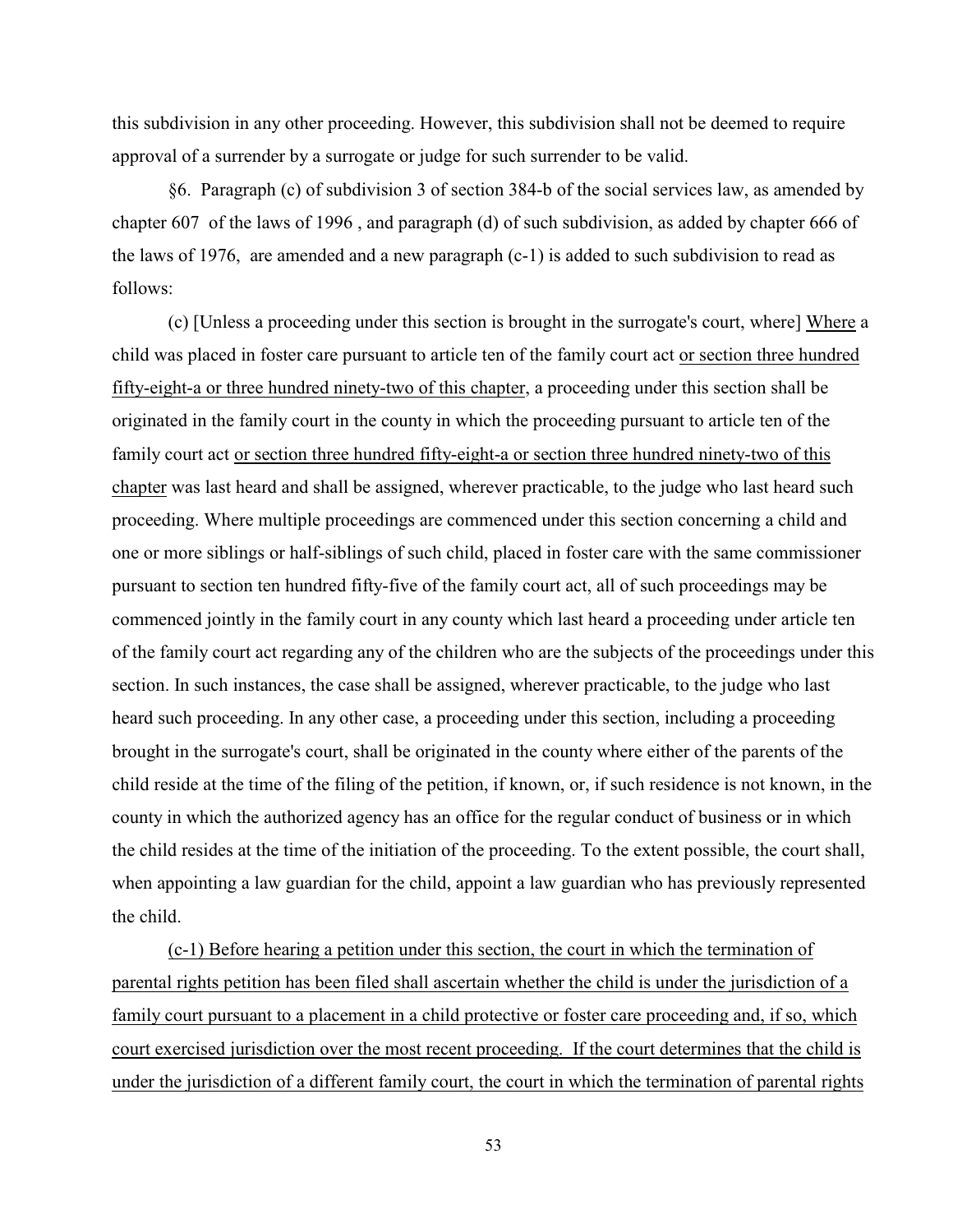petition was filed shall stay its proceeding for not more than thirty days and shall communicate with the court that exercised jurisdiction over the most recent proceeding. The communication shall be recorded or summarized on the record by the court in which the termination of parental rights petition was filed. Both courts shall notify the parties and law guardian, if any, in their respective proceedings and shall give them an opportunity to present facts and legal argument or to participate in the communication prior to the issuance of a decision on jurisdiction. The court that exercised jurisdiction over the most recent proceeding shall determine whether it will accept or decline jurisdiction over the termination of parental rights petition. This determination of jurisdiction shall be incorporated into an order regarding jurisdiction that shall be issued by the court in which the termination of parental rights petition was filed within thirty days of such filing. If the court that exercised jurisdiction over the most recent proceeding determines that it should exercise jurisdiction over the termination of parental rights petition, the order shall require that the petition shall be transferred to that court forthwith but in no event more than thirty-five days after the filing of the petition. The petition shall be assigned, wherever practicable, to the judge who heard the most recent proceeding, If the court that exercised jurisdiction over the most recent proceeding declines to exercise jurisdiction over the adoption petition, the court in which the termination of parental rights petition was filed shall issue an order incorporating that determination and shall proceed forthwith.

(d) The family court shall have exclusive, original jurisdiction over any proceeding brought upon grounds specified in paragraph (c), (d) or (e) of subdivision four of this section, and the family court and surrogate's court shall have concurrent, original jurisdiction over any proceeding brought upon grounds specified in paragraph (a) or (b) of subdivision four of this section, except as provided in paragraphs (c) and (c-1) of this subdivision.

§7. Subdivision 3 of section 113 of the domestic relations law, as amended by chapter 531 of the laws of 1998, is amended to read as follows:

3. (a) The agreement of adoption shall be executed by such authorized agency.

 (b)(i) If the adoption petition is filed pursuant to subdivision eight of section one hundred twelve of this article or subdivision ten of section three hundred eight-three-c or subdivision eleven of section three hundred eighty-four-b of the social services law, the petition shall be filed in the county where the termination of parental rights proceeding or judicial surrender proceeding, as applicable, is pending and shall be assigned, wherever practicable, to the same judge.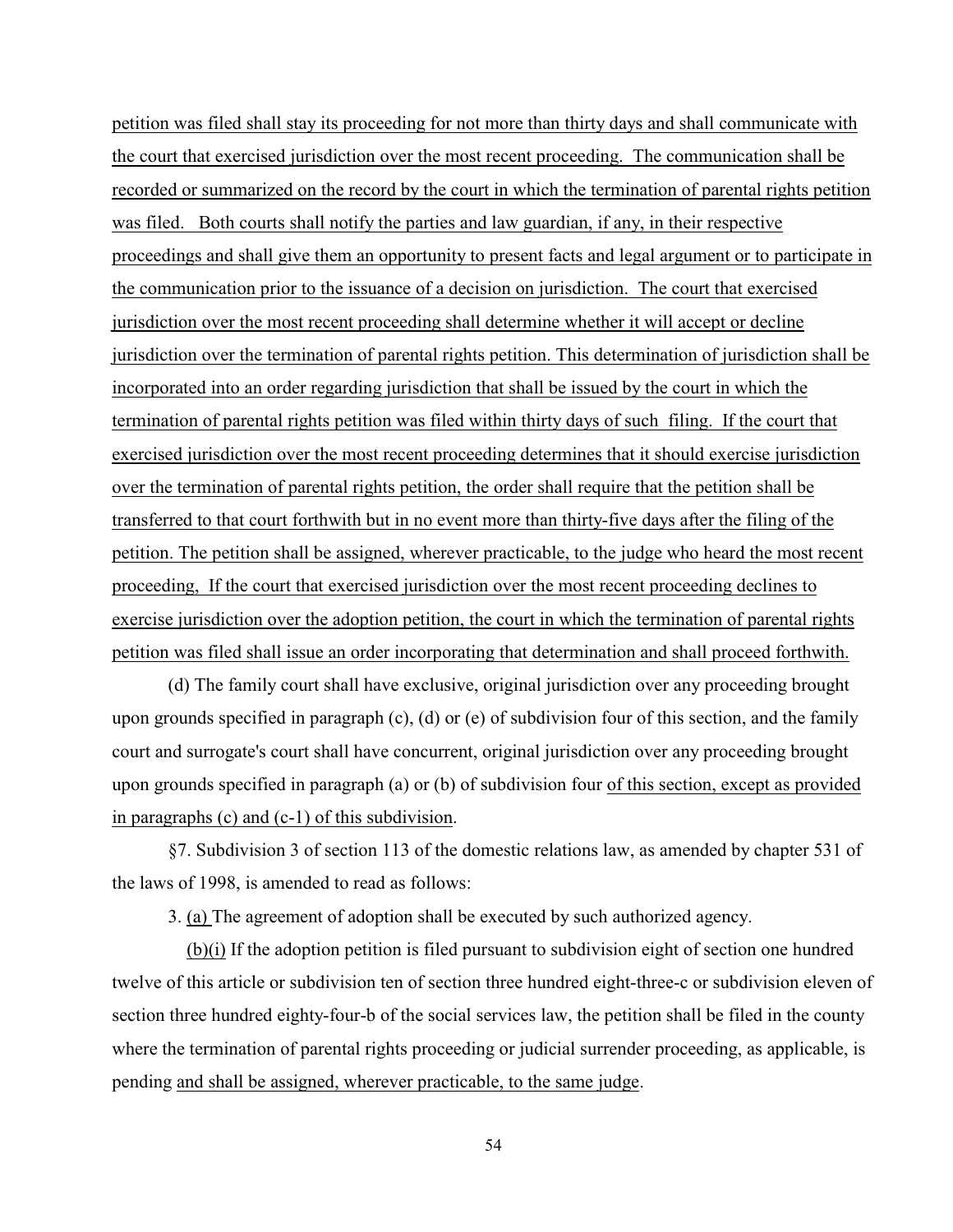(ii) In any other agency adoption proceeding, the petition shall be filed in the same court and, wherever practicable, shall be assigned to the same judge of the county in which parental rights had been terminated [or], a judicial surrender had been approved or the most recent proceeding under article ten of the family court act or section three hundred fifty-eight-a or three hundred ninety-two of the social services law had been heard, whichever occurred last, or in the county where the adoptive parents reside or, if such adoptive parents do not reside in this state, in the county where such authorized agency has its principal office. The following procedures shall be applicable in cases where the child is under the jurisdiction of a family court, but where the adoption petition has been filed in a court other than the court that presided over the termination of parental rights, surrender or most recent proceeding under article ten of the family court act or section three hundred fifty-eight-a or three hundred ninety-two of the social services law, whichever occurred last:

(A) Before hearing such an adoption proceeding, the court in which the adoption petition was filed shall ascertain whether the child is under the jurisdiction of a family court as a result of a placement under article ten of the family court act or section three hundred fifty-eight-a or three hundred ninety-two of the social services law, a surrender under section three hundred eighty-three-c or three hundred eighty-four of the social services law or an order committing guardianship and custody under article six of the family court act or section three hundred eighty-four-b of the social services law, and, if so, which court exercised jurisdiction over the most recent permanency or other proceeding involving the child.

 (B) If the court determines that the child is under the jurisdiction of a different family court, the court in which the adoption petition was filed shall stay its proceeding for not more than thirty days and shall communicate with the family court judge who exercised jurisdiction over the most recent permanency or other proceeding involving the child. The communication shall be recorded or summarized on the record by the court in which the adoption petition was filed. Both courts shall notify the parties and law guardian, if any, in their respective proceedings and shall give them an opportunity to present facts and legal argument or to participate in the communication prior to the issuance of a decision on jurisdiction.

 (C) The family court judge who exercised jurisdiction over the most recent permanency or other proceeding involving the child shall determine whether he or she should assume or decline jurisdiction over the adoption proceeding. In making its determination, the family court judge shall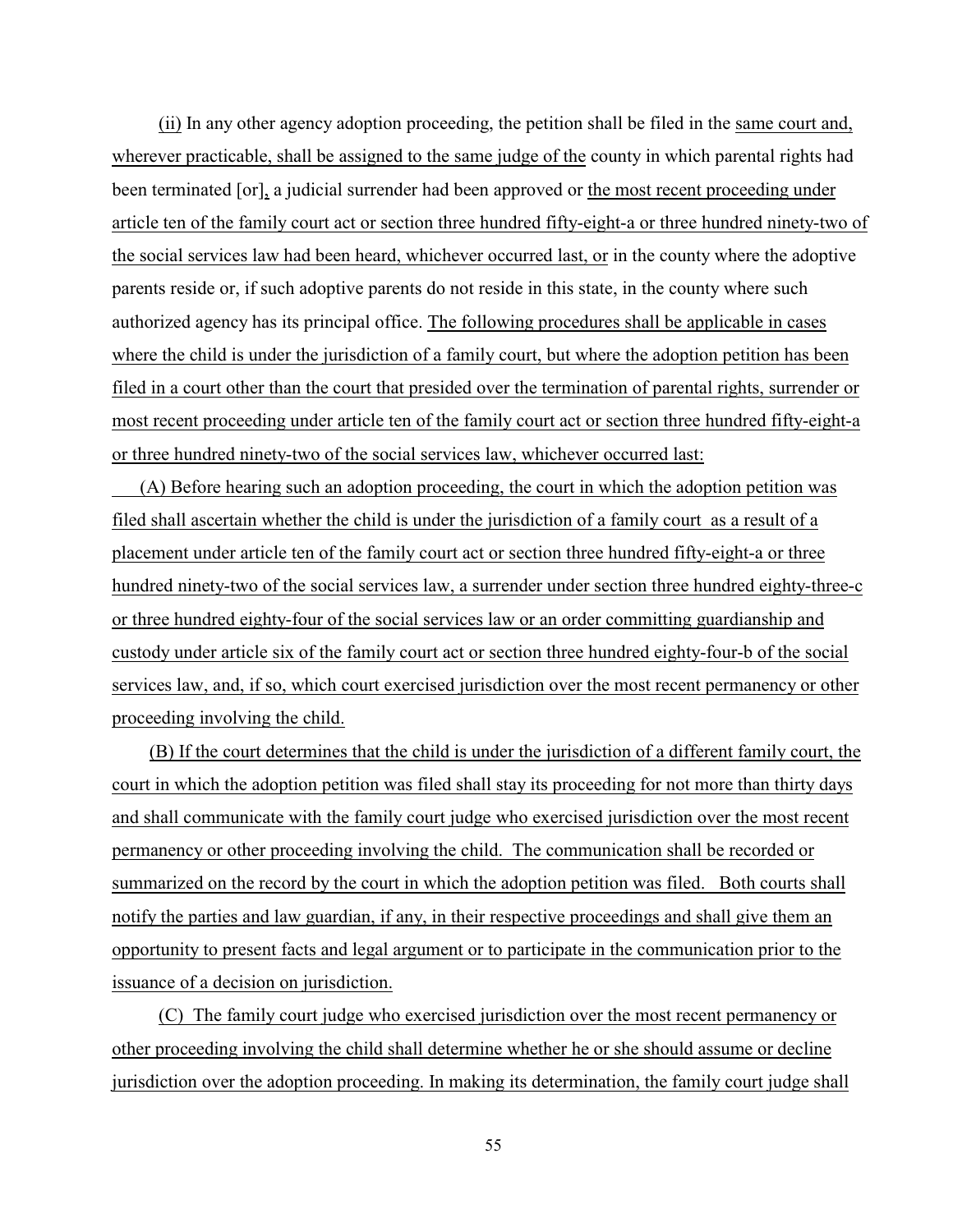consider, among other factors: the relative familiarity of each court with the facts and circumstances regarding permanency planning for, and the needs and best interests of, the child; the ability of the law guardian to continue to represent the child in the adoption proceeding, if appropriate; the convenience of each court to the residence of the prospective adoptive parent or parents; and the relative ability of each court to hear and determine the adoption petition expeditiously. The court in which the adoption petition was filed shall issue an order incorporating this determination of jurisdiction within thirty days of the filing of the adoption petition.

 (D) If the family court that exercised jurisdiction over the most recent permanency or other proceeding determines that it should exercise jurisdiction over the adoption petition, the order of the court in which the adoption petition was filed shall direct the transfer of the proceeding forthwith but in no event more than thirty-five days after the filing of the petition. The petition shall be assigned, wherever practicable, to the family court judge who heard the most recent permanency or other proceeding involving the child.

 (E) If the family court that exercised jurisdiction over the permanency or other proceeding involving the child declines to exercise jurisdiction over the adoption petition, the court in which the adoption petition was filed shall issue an order incorporating that determination and shall proceed forthwith.

(iii) Neither such authorized agency nor any officer or agent thereof need appear before the judge or surrogate. The judge or surrogate in his or her discretion may accept the report of an authorized agency verified by one of its officers or agents as the report of investigation hereinbefore required. In making orders of adoption the judge or surrogate when practicable must give custody only to persons of the same religious faith as that of the adoptive child in accordance with article six of the social services law.

 §8. This act shall take effect on the ninetieth day after it shall have become a law and shall apply to adoption, extra-judicial surrender approval and termination of parental rights petitions and applications to execute judicial surrenders filed on or after such effective date.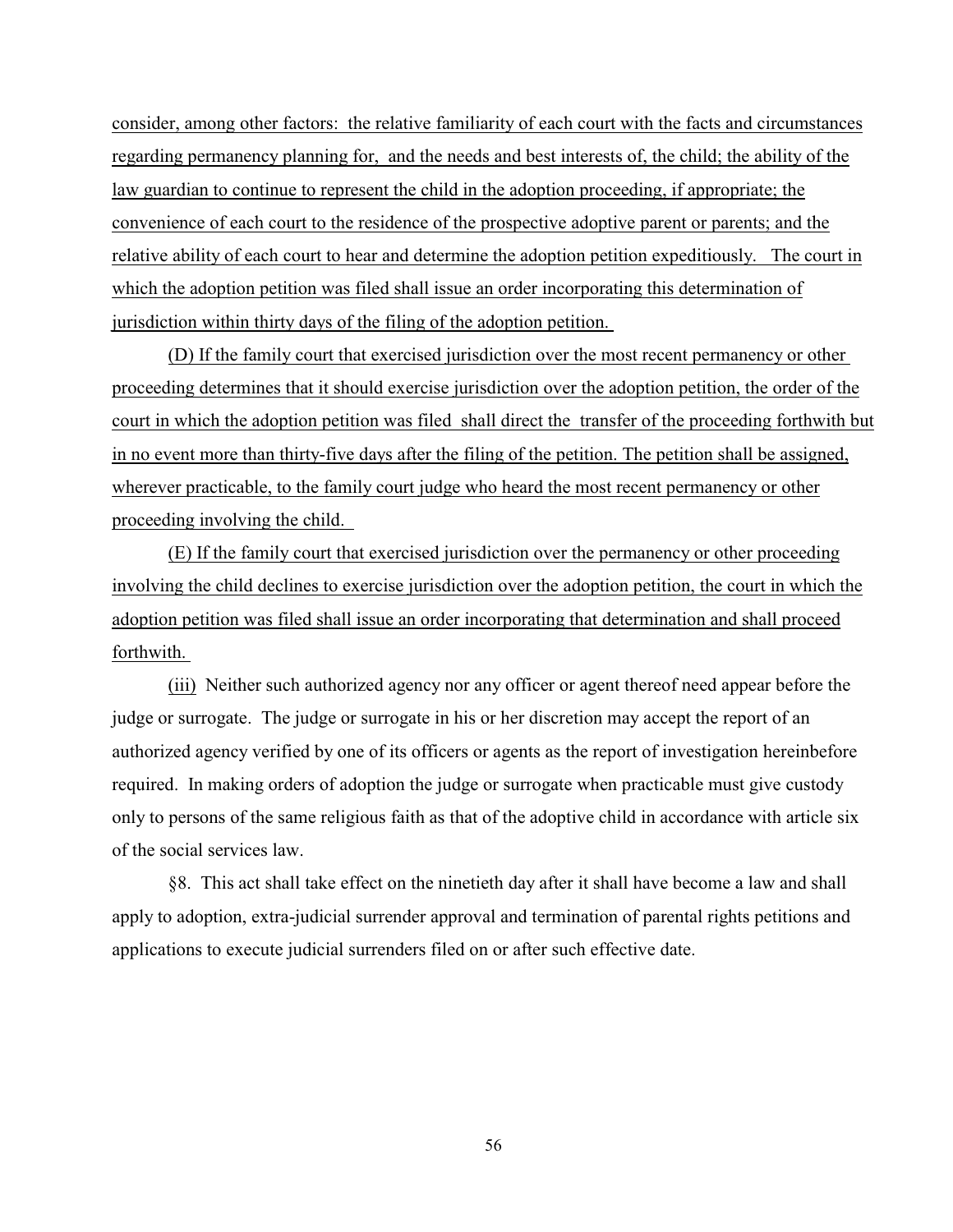10. Provision of appropriate educational and early intervention services to children in foster care (FCA §§756(a), 756-a, 1055(b), 1055-a; SSL §392; Ed. L. §112)

 The Family Court Advisory and Rules Committee is proposing legislation to bring New York State into conformity with recent federal legislative mandates, requirements that are critically important for the health and welfare of children in foster care and that are conditions for New York State's continued eligibility to receive vital federal funds. These mandates reflect a recognition that children in the foster care system too often are caught in a vicious cycle: abuse and neglect frequently trigger disabilities and developmental delays in children while, at the same time, children with disabilities and developmental delays are at greater risk of further abuse, neglect and family disruption. First, the *Keeping Children and Families Safe Act of 2003* [P.L. 108-36] amends the *Child Abuse Prevention and Treatment Act* [42 U.S.C. §5106a(b), *et seq.*] to require that, as a condition for states' receipt of federal funding, all states must enact provisions and implement procedures for the referral of all children under the age of three who are involved in "substantiated" cases of child abuse or neglect to early intervention services programs funded under the *Individuals with Disabilities Education Act* [20 U.S.C.  $\S$ ] 431-1445; reauthorized as P.L. 108-446].<sup>12</sup> Second, section 614 of the 2004 amendments to the *Individuals with Disabilities Education Act* [P.L. 108-446] require, *inter alia*, that children in foster care, who received special education while in their home districts, be provided "immediately" with a "free, appropriate public education, including comparable services identified in the previously held IEP [Individual Education Plan]" until a new IEP is adopted and implemented. It further provides that if the child is transferred into a new school, the new school must immediately request, and the original school must immediately provide, "the IEP and supporting documents and any other records relating to the provision of special education or related services to the child." The Committee's proposal codifies these requirements and makes additional, needed changes to ensure that children, both while in and at the point of exiting, foster care receive necessary educational services.

 Research has demonstrated that approximately 50 to 60 percent of infants and toddlers in foster care exhibit developmental delays, a rate that is four to five times the rate in the general population.<sup>13</sup>

 $12$  The federally-supported "early intervention" program of comprehensive services for children up to the age of three is administered in New York State by the Department of Health. *See* Public Health Law Art.25, Tit. II-A. *See also,* U.S.H.H.S. Admin. For Children and Families Information Memorandum ACYF-CB-IM-03-04 (Aug. 11, 2003); Dicker and Gordon, "Opening the Door to Early Intervention for Abused and Neglected Children: A New CAPTA Requirement," 23 *ABA Child Law Practice* 3:1 (May, 2004).

 $13$  J. Silver, "Integrating Advances in Infant Research with Child Welfare Policy and Practice," 16 *Children's Services: Protecting Children: Children Birth to Three in Foster Care* 1:12, 14, 15 (2000); J. Silver, "Starting Young, Improving Children's Outcomes," in J. Silver *et al.,*, eds., *Young Children and Foster Care* (1999); "American Academy of Pediatrics Policy Statement: Developmental Issues for Young Children in Foster Care," 106 *Pediatrics* 5:1145-1150 (Nov., 2000). *See also*, *Ensuring the Healthy Development of Foster Children: A Guide for Judges, Advocates and Child Welfare Professionals* (NYS Perm. Jud. Comm. on Justice for Children, 1999); S. Dicker and E. Gordon,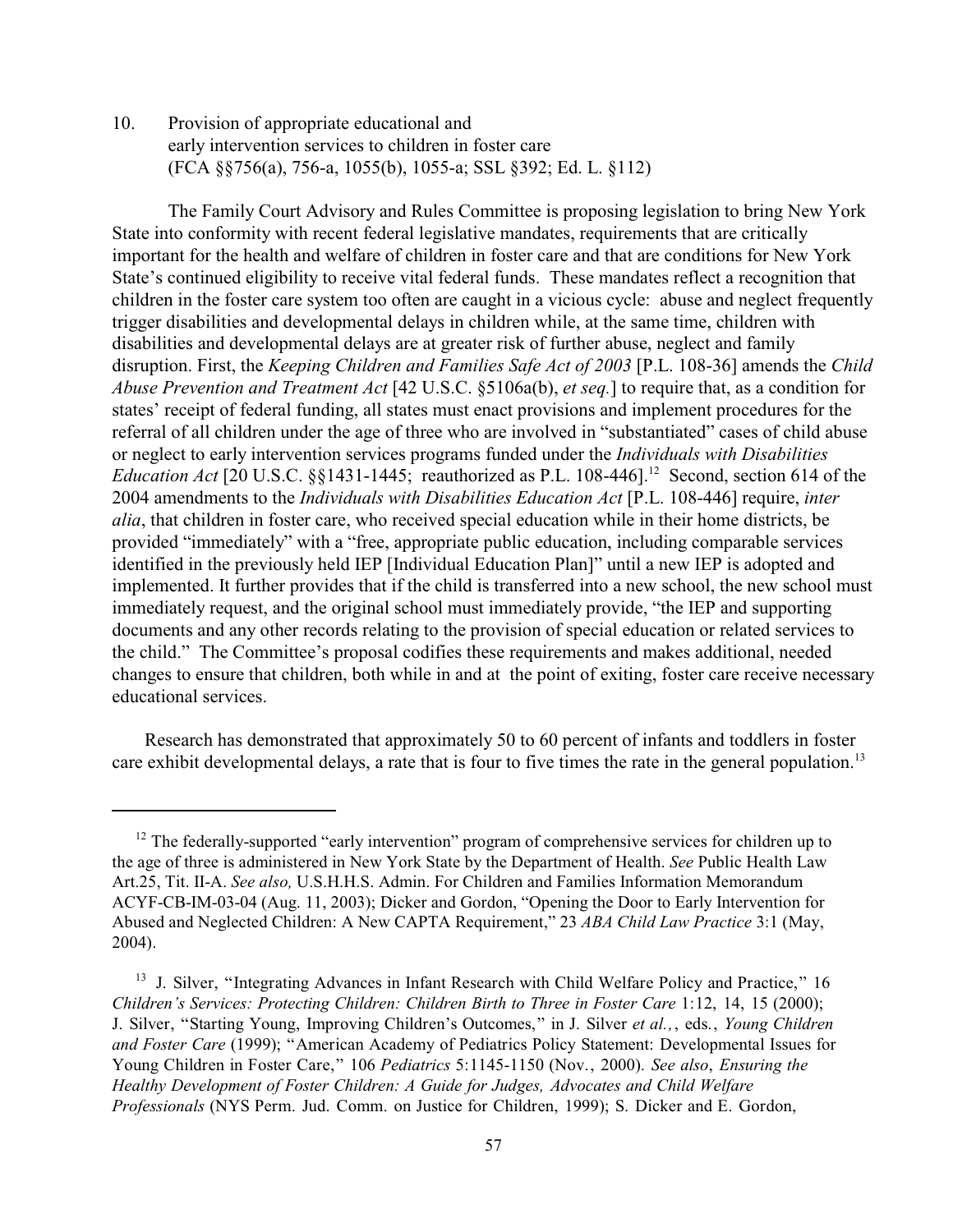School-age children in foster care demonstrate poor academic achievement and deficits in behavioral and cognitive development, often exacerbated by frequent disruptions in school placements; they generally function approximately one to two years behind their peers, have poor attendance and are at greater risk of dropping out.<sup>14</sup>

 Compounding these difficulties, children in foster care are often less likely than their peers to receive appropriate evaluations and treatment interventions for these problems. *See generally,* S. Dicker and E. Gordon, "Safeguarding Foster Children's Rights to Health Services," in *Children's Law Institute* (Practicing Law Inst., July, 1999). A study of New York City foster children by Advocates for Children of New York demonstrated significant under-utilization of pre-school and early intervention programs, delays in enrolling children in school programs, frequent changes in school placements, over-utilization of highly restrictive special educational settings and limited precollege and vocational preparation for older adolescents.<sup>15</sup> The study recommends, *inter alia*, enactment of a law "setting forth specific guidelines for providing educational services to children in foster care..."<sup>16</sup>

Conforming to the federal requirements and building upon the legislation enacted in 2000 regarding enrollment of juvenile delinquents in school and vocational programs [Laws of 2000, ch. 181], the Family Court Advisory and Rules Committee is recommending legislation to address these critical, continuing problems. The Family Court's responsibility to promote permanency for children, pursuant to the federal and state *Adoption and Safe Families Act* [Public Law 105-89; Laws of 1999, ch. 7; Laws of 2000, ch. 145], demands no less. Indeed, the federal regulations promulgated to implement *ASFA* focus on the need to achieve successful outcomes for children, assuring their safety and well-being. States' compliance with *ASFA* is to be measured, in part, by the provision to children

<sup>15</sup> Educational Neglect: The Delivery of Educational Services to Children in New York City's Foster *Care System* 2-5, 27, 33- 35, 39-40, 43 (Advocates for Children of New York, July, 2000)

 $\frac{16}{\underline{1d}}$ . at 5, 53.

<sup>&</sup>quot;Harnessing the Hidden Influence of the Courts to Enhance the Healthy Development of Foster Children," 16 *Children's Services: Protecting Children: Children Birth to Three in Foster Care* 1:36,40, 42 (2000); J.S.Kaye, "Strategies and Need for Systems Change: Improving Court Practice for the Millennium," 38 *Fam. & Conciliation Courts Rev.* 159 (Apr., 2000).

<sup>&</sup>lt;sup>14</sup> Foster Children and Education (Vera Inst. of Justice, 2004); *Changing the PINS System in New York: A Study of the Implications of Raising the Age Limit for Persons in Need of Supervision (PINS),* p. 34 (Vera Inst., Sept., 2001); N. Trocme and C. Caunce, "The Educational Needs of Abused and Neglected Children: A Review of the Literature," 106 *Early Child Development & Care* 101, 112 (1995); S. Kaplan, *et al.*, "Child and Adolescent Abuse and Neglect Research: A Review of the Past Ten Years, Part I: Physical and Emotional Abuse and Neglect," 38 *J. Amer.Acad. of Child & Adol. Psychiatry* 10:1214, 1216 (Oct., 1999); "American Academy of Pediatrics Policy Statement: Developmental Issues for Young Children in Foster Care," 106 *Pediatrics* 5:1145-1150 (Nov., 2000); *Educational Neglect: The Delivery of Educational Services to Children in New York City's Foster Care System* 11 (Advocates for Children of New York, July, 2000); S. Dicker and E. Gordon, "Safeguarding Foster Children's Rights to Health Services," in *Children's Law Institute* (Practicing Law Inst., July, 1999).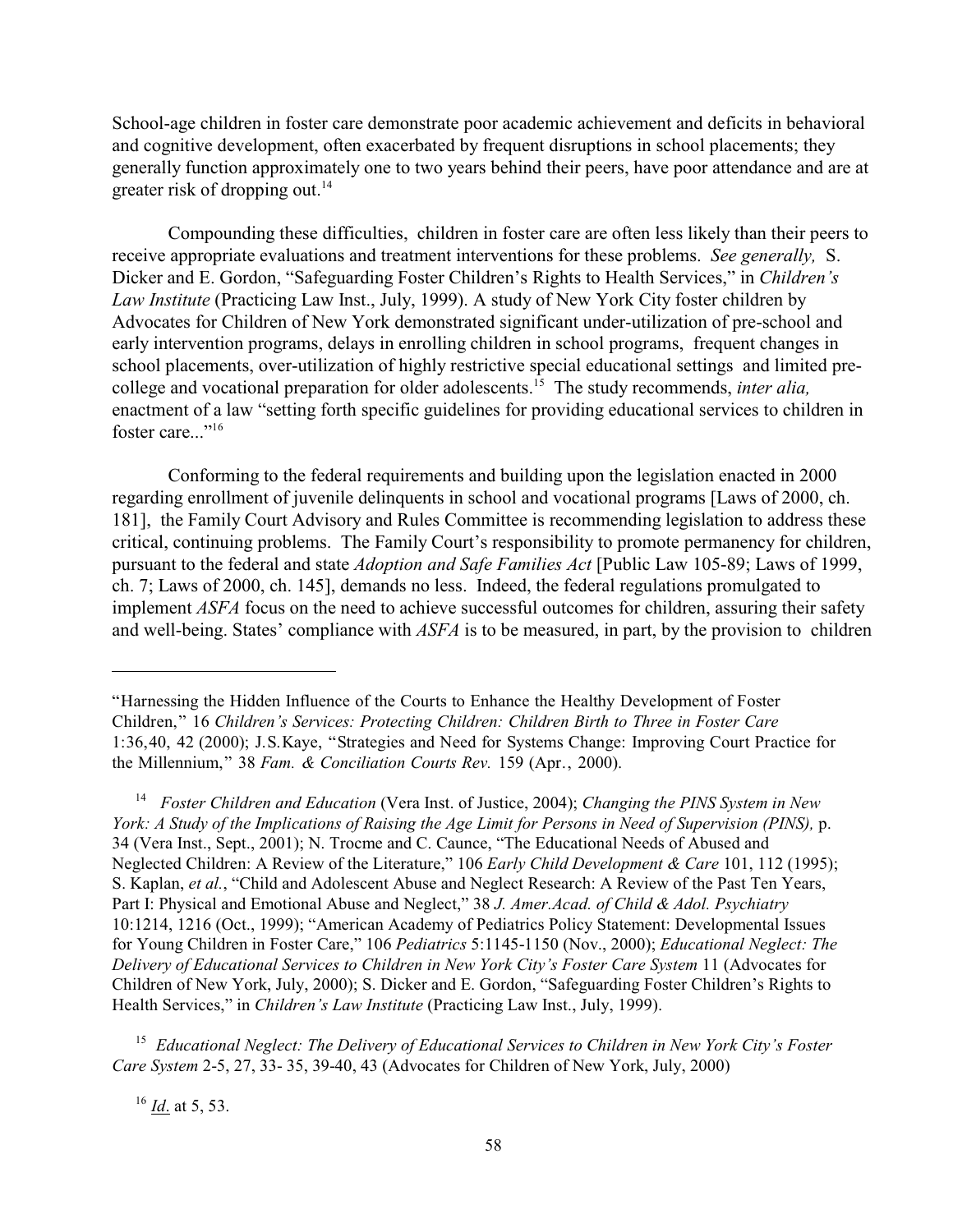of "appropriate services to meet their educational needs" and "adequate services to meet their physical and mental health needs." 65 *Fed. Reg.* 16:4078 (Jan. 25, 2000); 45 *C.F.R.* §1355.34(b)(1)(iii). The Committee proposes, therefore, that the permanency hearing provisions of Articles 7 and 10 of the Family Court Act and section 392 of the Social Services Law be amended to incorporate consideration of these important issues into the permanency hearing process.

First, as in the 2000 legislation regarding juvenile delinquents, the proposal requires the agency with which a Person in Need of Supervision (PINS) is placed – the local Department of Social Services or an authorized child care agency operating under contract – to engage in constructive planning for the child's release and to report to the Family Court and to the parties on such efforts. Where an extension of placement is not being sought, a report would be required 30 days prior to the conclusion of the placement period. Where the agency is requesting an extension of placement and, concomitantly, a permanency hearing, the report would be required to be annexed to the petition, which must be filed 60 days prior to the date on which the permanency hearing must be held. The release plan mandated in the report would be required to delineate the steps that the agency has taken or will be taking to ensure that the juvenile would be enrolled in school promptly after release, that records would be promptly transferred and that special education services, if any, would continue until such time as the new local education agency develops and implements a new Individual Education Plan, as necessary. For a juvenile not subject to the State's compulsory education law who affirmatively elects not to continue in school, the agency would be required to describe steps taken or planned to promptly ensure the juvenile's gainful employment or enrollment in a vocational program. In the case of an extension of placement/permanency hearing, this release plan would be reviewed by the Court in conjunction with its review of the permanency plan. As is the case with the permanency plan, the Court's order pursuant to section 756-a of the Family Court Act would include a determination of the adequacy of the release plan and would specify any necessary modifications. These provisions would help to ameliorate the serious deficiencies in agency referrals of youth to school and vocational programs upon release from foster care as identified in the study by Advocates for Children of New York, as well as the serious decline in school attendance by PINS following release that was documented in the study by the Vera Institute of Justice.  $17$  Moreover, the provisions would promote compliance with the *Adoption and Safe Families Act* in its clear applicability to status offense proceedings.<sup>18</sup>

Second, permanency plans for children in foster care pursuant to a child protective or voluntary foster care proceeding would be required to include information on steps taken and planned by the child protective or authorized agency to ensure that the local education agency takes necessary steps to ensure children's prompt enrollment in pre-school and school programs and to ensure required evaluations and referrals for early intervention and special educational services. In the case of older adolescents, the permanency plan would be required to document the assistance provided to the children in obtaining further schooling, gainful employment and/or vocational assistance. In

<sup>&</sup>lt;sup>17</sup> Id. at 4, 52; *Changing the PINS System in New York: A Study of the Implications of Raising the Age Limit for Persons in Need of Supervision (PINS)*, p. 34 (Vera Inst., Sept., 2001).

<sup>&</sup>lt;sup>18</sup> See generally, V. Hemrich, "Applying ASFA to Delinquency and Status Offender Cases," 18 *ABA Child Law Practice* 9:129 (Nov., 1999).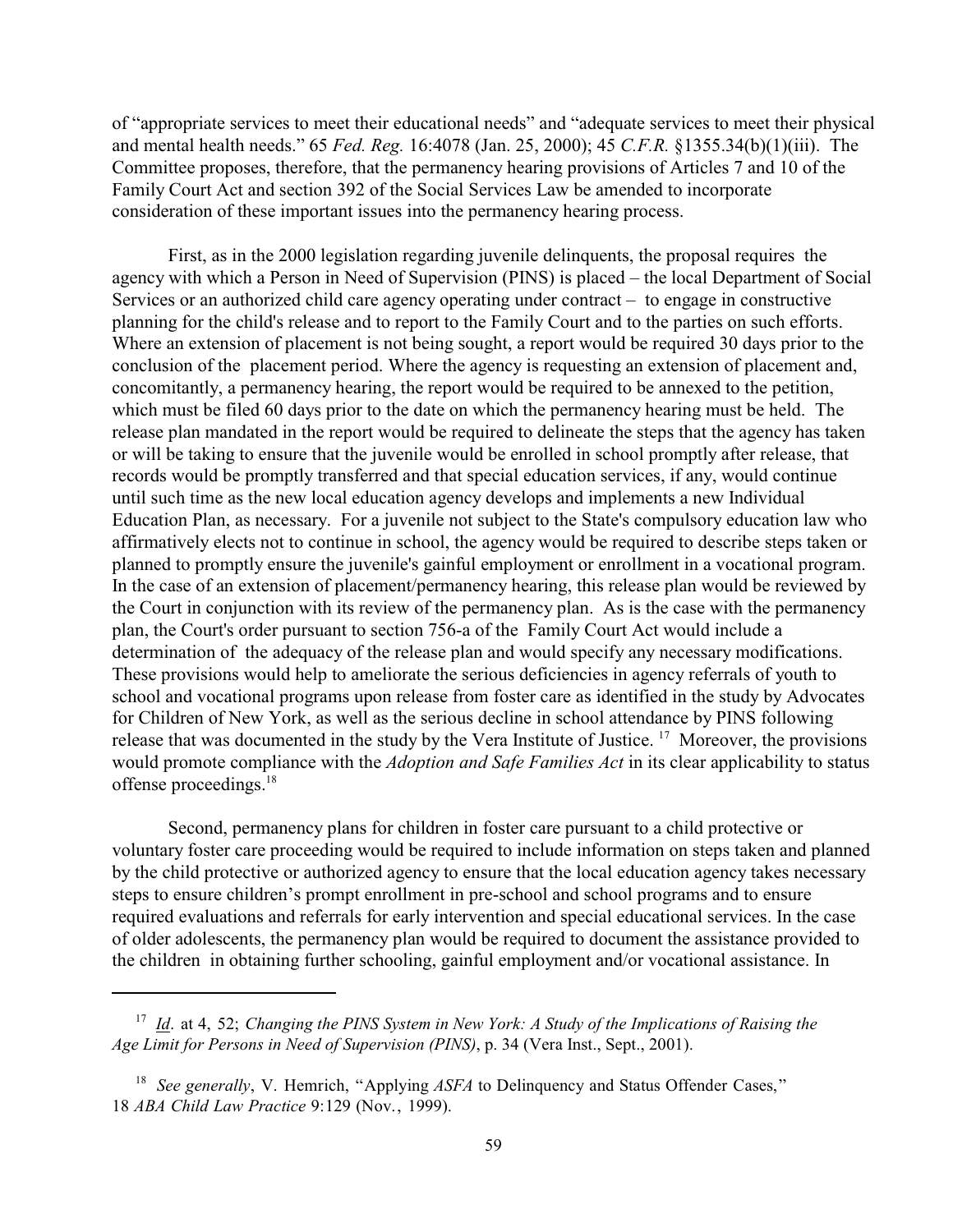reviewing the permanency plan, which must be attached to the petition and served upon the parties and law guardian, the Family Court would be required to determine whether these steps are adequate or whether the plan must be modified.

These provisions will ensure compliance with federal mandates and will inure to the benefit of children of all ages in foster care. Their special benefits for the almost 40% of foster children in New York State who are under five years of age cannot be over-emphasized.<sup>19</sup> As recognized by the American Academy of Pediatrics, in its policy statement regarding young children in foster care, "Early interventions are key to minimizing the long-term and permanent effects of traumatic events on the child's brain."<sup>20</sup> Although foster care caseworkers are referral sources for early intervention services, their referral rates have been lower than would be expected for the foster care population in New York, $^{21}$  a record that must change under the new federal law. Similarly, children between the ages of three and five identified as having a disability are eligible for pre-school special education pursuant to the federal *Individuals with Disabilities Education Act* administered in New York State by school districts pursuant to section 4410 of the Education Law. Importantly, all children in New York State, whether or not suspected of any disability or developmental delay, are eligible for prekindergarten services pursuant to the "Universal Pre-kindergarten Program" [Education Law §3602-e; Laws of 1997, ch. 436], another program found to have been under-utilized with respect to the foster care population.<sup>22</sup>

Recognizing that cooperation by, and inter-agency collaboration with, school districts will be essential to the implementation of permanency and release plans involving provision of educational services, the proposal would amend section 112 of the Education Law to require the New York State Education Department to promulgate regulations mandating school districts to cooperate in the implementation of these plans, to facilitate continuity of educational programs and to ensure immediate transfers of necessary records. The importance of continuity and the impact of frequent school disruption on children's achievement can not be stressed enough.<sup>23</sup> Further, the annual

<sup>21</sup> Educational Neglect: The Delivery of Educational Services to Children in New York City's Foster *Care System* 26-31 (Advocates for Children of New York, July, 2000).

 $^{22}$  *Id.* at 33-34.

<sup>&</sup>lt;sup>19</sup> S. Dicker, "The Promise of Early Intervention for Foster Children and Their Families," *Interdisciplinary Report on At-Risk Children and Their Families* (Civic Research Inst., Oct., 1999); *Ensuring the Healthy Development of Foster Children: A Guide for Judges, Advocates and Child Welfare Professionals* (NYS Perm. Jud. Comm. on Justice for Children, 1999).

<sup>&</sup>lt;sup>20</sup> "American Academy of Pediatrics Policy Statement: Developmental Issues for Young Children in Foster Care," 106 *Pediatrics* 5:1145-1150 (Nov., 2000).

<sup>&</sup>lt;sup>23</sup> See, e.g., Christian, "Educating Children in Foster Care" (National Conf.of State Legislatures, 2004; available at www.ncsl.org/programs/cyf/CPIeducate.htm); Massinga & Pecora, "Providing Better Opportunities for Older Children in the Child Welfare System," 14 *Future of Children: Children, Families and Foster Care* #1 (Winter, 2004; available at [www.futureofchildren.org/pubs-info2825/pubs](http://www.futureofchildren.org/pubs-info2825/pubs-info.htm?doc+209538))[info.htm?doc+209538](http://www.futureofchildren.org/pubs-info2825/pubs-info.htm?doc+209538))).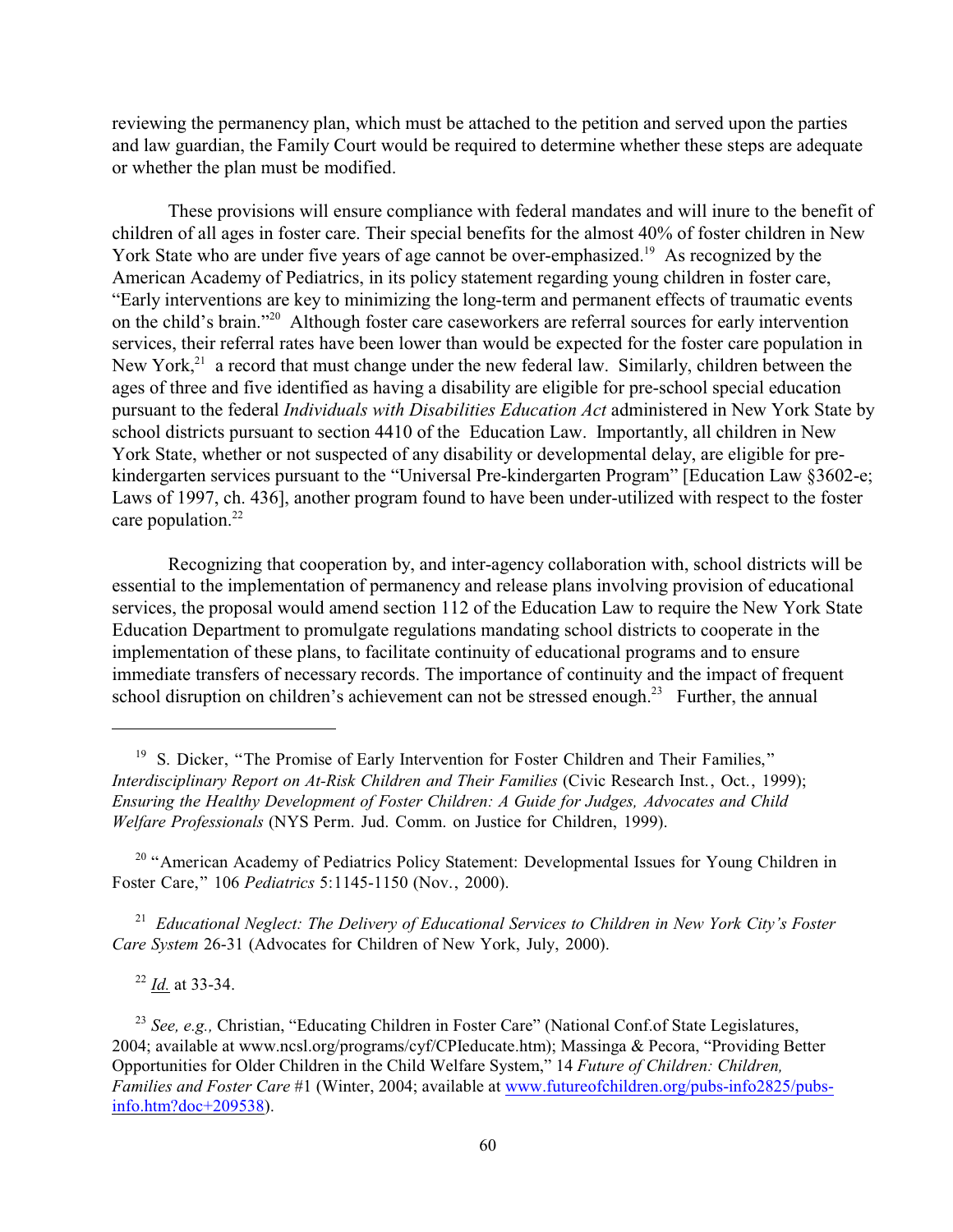report by the Education Commissioner to the Governor and Legislature, currently mandated by section 112 of the Education Law, would be required to address educational services provided to children in, and released from, foster care, as well as compliance by local school districts with the Department's regulations.

Enactment of this measure would ensure conformity with the new federal statutes requiring early intervention referrals and continuity in special education services for children in foster care, at the same time significantly enhancing New York State's compliance with the federal *Adoption and Safe Families Act*. Most important, it will ensure an educated foster care population.

#### Proposal

AN ACT to amend the family court act, the social services law and the education law, in relation to provision of educational services to children in foster care

The People of the State of New York, represented in Senate and Assembly, do enact as

## follows:

Section 1. Subdivision (a) of section 756 of the family court act is amended by adding new paragraphs (iii) and (iv) to read as follows:

(iii) The local commissioner of social services or the person with whom the respondent has been placed under this section shall submit a report to the court, law guardian or attorney of record, and presentment agency, if any, not later than thirty days prior to the conclusion of the placement period; provided, however, that where the local commissioner of social services or person with whom the respondent has been placed files a petition for an extension of the placement and a permanency hearing pursuant to section seven hundred fifty-six-a of this article, such report shall be submitted not later than sixty days prior to the date on which the permanency hearing must be held and shall be annexed to the petition.

(iv) The report submitted in accordance with paragraph (iii) of this subdivision shall include recommendations and such supporting data as is appropriate, including, but not limited to, a plan for the release of the respondent to the custody of his or her parent or other person legally responsible, to independent living or to another permanency alternative as provided in paragraph (iv) of subdivision (d) of section seven hundred fifty-six-a of this article. The release plan shall provide as follows:

(1) If the respondent is subject to article sixty-five of the education law or elects to participate in an educational program leading to a high school diploma following release, such plan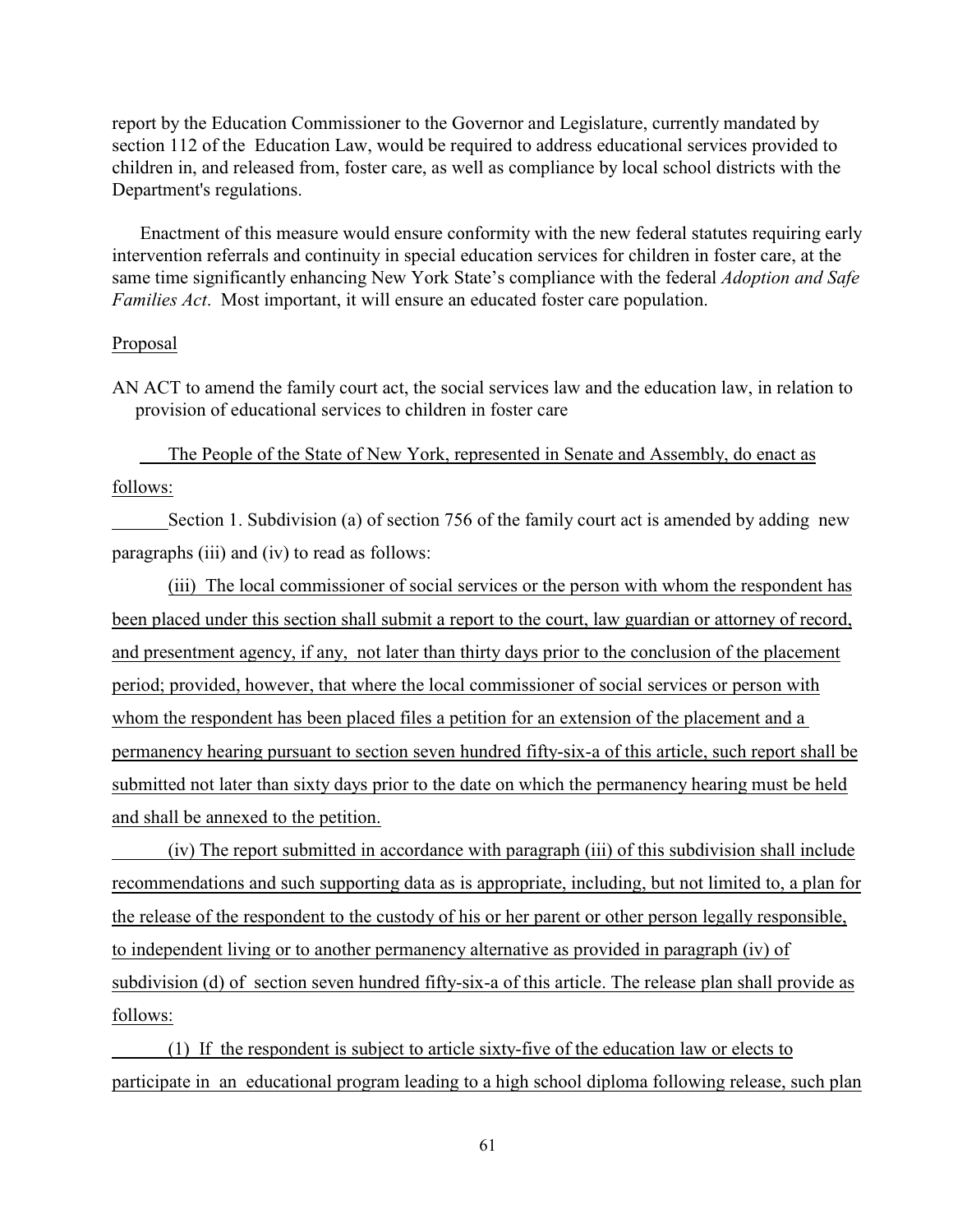shall include, but not be limited to, the steps that the agency with which the respondent is placed has taken and will be taking in conjunction with the local education agency to ensure the immediate enrollment of the respondent in an appropriate school or educational program leading to a high school diploma and the transfer of necessary records in advance of or immediately upon release or, if such release occurs during the summer recess, immediately upon the commencement of the next school term.

(2) If the agency has reason to believe that the child may have a disability or if the child had been found eligible to receive special education services prior to or during the placement, in accordance with article eighty-nine of the education law, such plan shall include, but not be limited to, the steps that the agency with which the child is placed has taken and will be taking to ensure that the local education agency makes any necessary referrals or arranges for special educational evaluations or services, as appropriate, and provides necessary records immediately in accordance with state and federal law.

(3) If the respondent is not subject to article sixty-five of the education law and elects not to participate in an educational program leading to a high school diploma, such plan shall include, but not be limited to, the steps that the agency with which the respondent is placed has taken and will be taking to assist the respondent to become gainfully employed or enrolled in a vocational program immediately upon release.

 §2. Paragraphs (iii) and (iv) of subdivision (d) of section 756-a of the family court act, as amended by chapter 7 of the laws of 1999, are amended and a new paragraph (v) is added to read as follows:

(iii) in the case of a child placed outside New York state, whether the out-of-state placement continues to be appropriate and in the best interests of the child; [and]

(iv) whether and when the child: (A) will be returned to the parent; (B) should be placed for adoption with the social services official filing a petition for termination of parental rights; (C) should be referred for legal guardianship; (D) should be placed permanently with a fit and willing relative; or (E) should be placed in another planned permanent living arrangement if the social services official has documented to the court a compelling reason for determining that it would not be in the best interest of the child to return home, be referred for termination of parental rights and placed for adoption, placed with a fit and willing relative, or placed with a legal guardian; and

(v) with regard to the completion or extension of placement ordered by the court pursuant to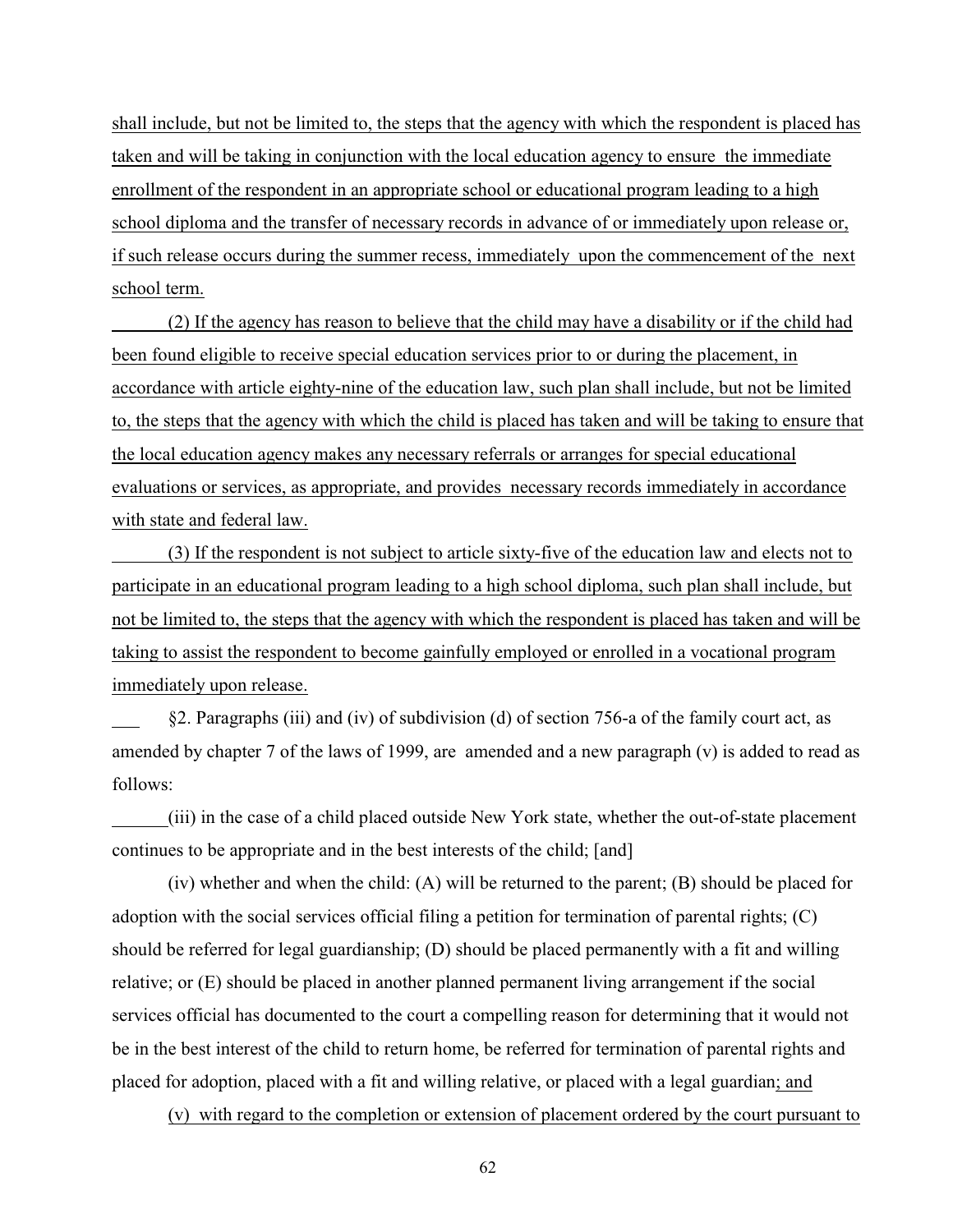section seven hundred fifty-six of this article, the steps that must be taken by the agency with which the respondent is placed to implement the plan for release submitted pursuant to paragraphs (iii) and (iv) of subdivision (a) of section seven hundred fifty-six of this article, the adequacy of such plan and any modifications that should be made to such plan.

 §3. Paragraphs (iv), (v), (vi) and (vii) of subdivision (b) of section 1055 of the family court act are renumbered to be paragraphs (v), (vi), (vii) and (viii) and a new paragraph (iv) is added to read as follows:

(iv) The child's permanency plan shall be attached to any petition for an extension of placement and permanency hearing filed pursuant to this section. The permanency plan shall include, but not be limited to, up-to-date and accurate information regarding:

(A) whether and when the child will be: (1) returned to the parent, (2) placed for adoption by the social services official with custody and guardianship of the child, (3) referred for legal guardianship, (4) placed permanently with a fit and willing relative, or (5) placed in another planned permanent living arrangement, provided, however, that if the plan is for placement in another planned permanent living arrangement, the permanency plan shall include documentation of a compelling reason for determining that it would not be in the best interests of the child to be placed for adoption, placed with a fit and willing relative, or placed with a legal guardian and that reasonable efforts were made to make and finalize such alternate permanent placement;

 (B) the reasonable efforts that have been made and will be made to effectuate the plan described in subparagraph (A) of this paragraph, including the services offered, the provider or providers of such services and any barriers encountered to the delivery of such services; and

 (C) the steps that must be taken by the agency with which the child is placed in conjunction with the local education agency to ensure the prompt delivery of appropriate educational and vocational services to the child, including immediate enrollment in school and transfer of necessary records during the child's foster care placement or his or her discharge or trial discharge from foster care. The plan shall provide as follows:

 (1) If the child is subject to article sixty-five of the education law or elects to participate in an educational program leading to a high school diploma, such plan shall include, but not be limited to, the steps that the agency with which the child is placed has taken and will be taking in conjunction with the local education agency to ensure the child's continued enrollment in an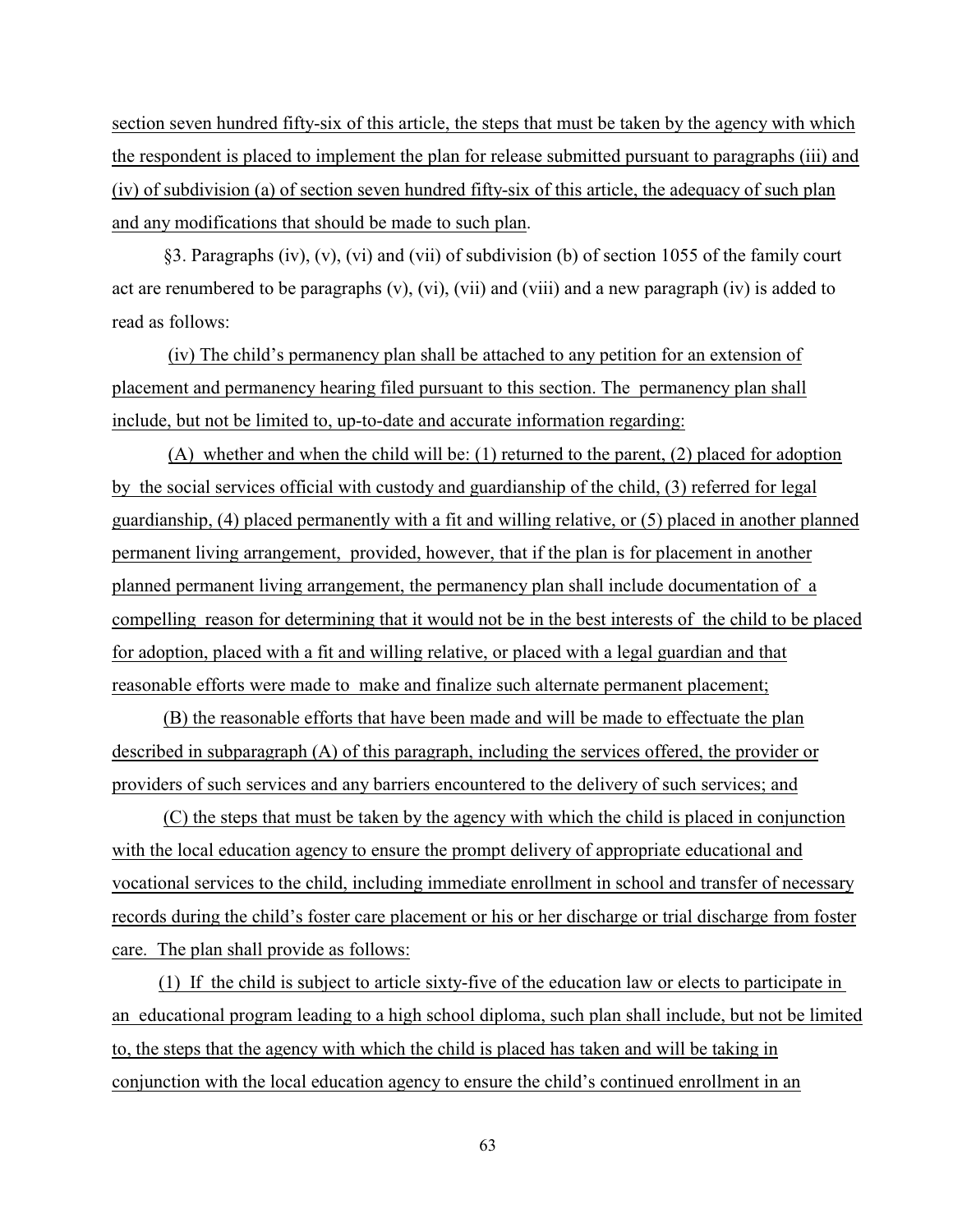appropriate school or educational program leading to a high school diploma and the transfer of necessary in advance of or immediately upon any change in the child's foster care placement or his or her discharge or trial discharge from foster care or, if such change in foster care placement or discharge or temporary discharge occurs during the summer recess, immediately upon the commencement of the next school term.

 (2) If the child is eligible to be enrolled in a pre-kindergarten program pursuant to section three thousand six hundred two-e of the education law, such plan shall include, but not be limited to, the steps that the agency with which the child is placed has taken and will be taking in conjunction with the local education agency to ensure that the child will be enrolled in an appropriate pre-kindergarten program.

 (3) If the child is under three years of age or if agency has reason to believe that the child may have a developmental delay or disability or if the child had been found eligible to receive early intervention or special education services prior to or during the foster care placement, in accordance with title II-A of article twenty-five of the public health law or article eighty-nine of the education law, such plan shall include, but not be limited to, the steps that the agency with which the child is placed has taken and will be taking to make any necessary referrals of the child for early intervention services or, as appropriate, to ensure that the local education agency makes any necessary referrals or arranges for special educational evaluations or services and provides necessary records immediately in accordance with state and federal law.

 (4) If the child is not subject to article sixty-five of the education law and elects not to participate in an educational program leading to a high school diploma, such plan shall include, but not be limited to, the steps that the agency with which the child is placed have taken and will be taking to assist the child to become gainfully employed or enrolled in a vocational program immediately upon any change in the child's foster care placement or the child's discharge or trial discharge from foster care.

 §4. Subsection 3 of subparagraph (A) of paragraph (iv) of subdivision (b) of section 1055 of the family court act, such section as amended by chapter 7 of the laws of 1999 and such paragraph as renumbered by section 3 of this act, is amended and a new subsection 4 is added to read as follows:

(3) the extent to which such plan has been complied with by the respondent and the supervising agency during the term of the order of placement or extension thereof; and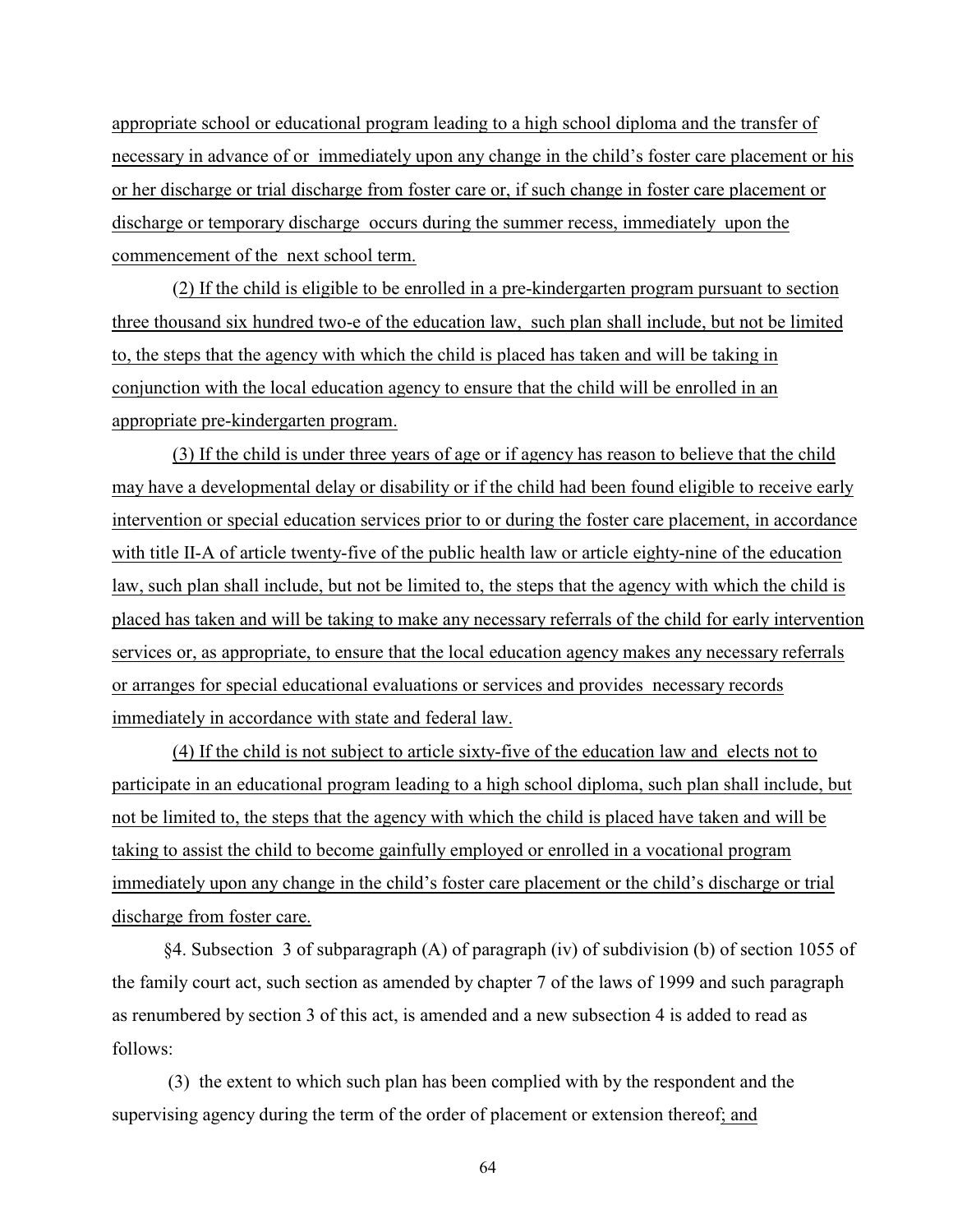(4) the steps that must be taken by the agency with which the child is placed to implement the education and vocational program components of the permanency plan submitted pursuant to subparagraph (C) of paragraph (iv) of this subdivision, the adequacy of such plan and any modifications that should be made to such plan.

§5. The opening sentence of subdivision 4 of section 1055-a of the family court act, as amended by chapter 7 of the laws of 1999, is amended to read as follows:

Notice of the permanency hearing, including a statement of the dispositional alternatives of the court, the child's permanency plan and a copy of the petition shall be served upon the following, each of whom shall be a party entitled to participate in the proceeding:

§6. Section 1055-a of the family court act is amended by adding a new subdivision 4-a to read as follows:

4-a. The permanency plan, which shall be attached to the petition, shall include, but not be limited to, up-to-date and accurate information regarding:

(a) whether and when the child will be: (i) placed for adoption by the social services official with custody and guardianship of the child, (ii) referred for legal guardianship, (iii) placed permanently with a fit and willing relative, or (iv) placed in another planned permanent living arrangement, provided, however, that if the plan is for placement in another planned permanent living arrangement, the permanency plan shall include documentation of a compelling reason for determining that it would not be in the best interests of the child to be placed for adoption, to be placed with a fit and willing relative, or to be placed with a legal guardian and that reasonable efforts were made to make and finalize such alternate permanent placement;

(b) the reasonable efforts that have been made and will be made to effectuate the plan described in paragraph (a) of this subdivision, including the services offered, the provider or providers of such services and any barriers encountered to the delivery of such services; and

(c) the steps that must be taken by the agency with which the child is placed in conjunction with the local education agency to ensure the prompt delivery of appropriate educational and vocational services to the child, including immediate enrollment in school and transfer of necessary records during the foster care placement of the child or discharge or trial discharge of the child from foster care. The plan shall provide as follows:

(i) If the child is subject to article sixty-five of the education law or elects to participate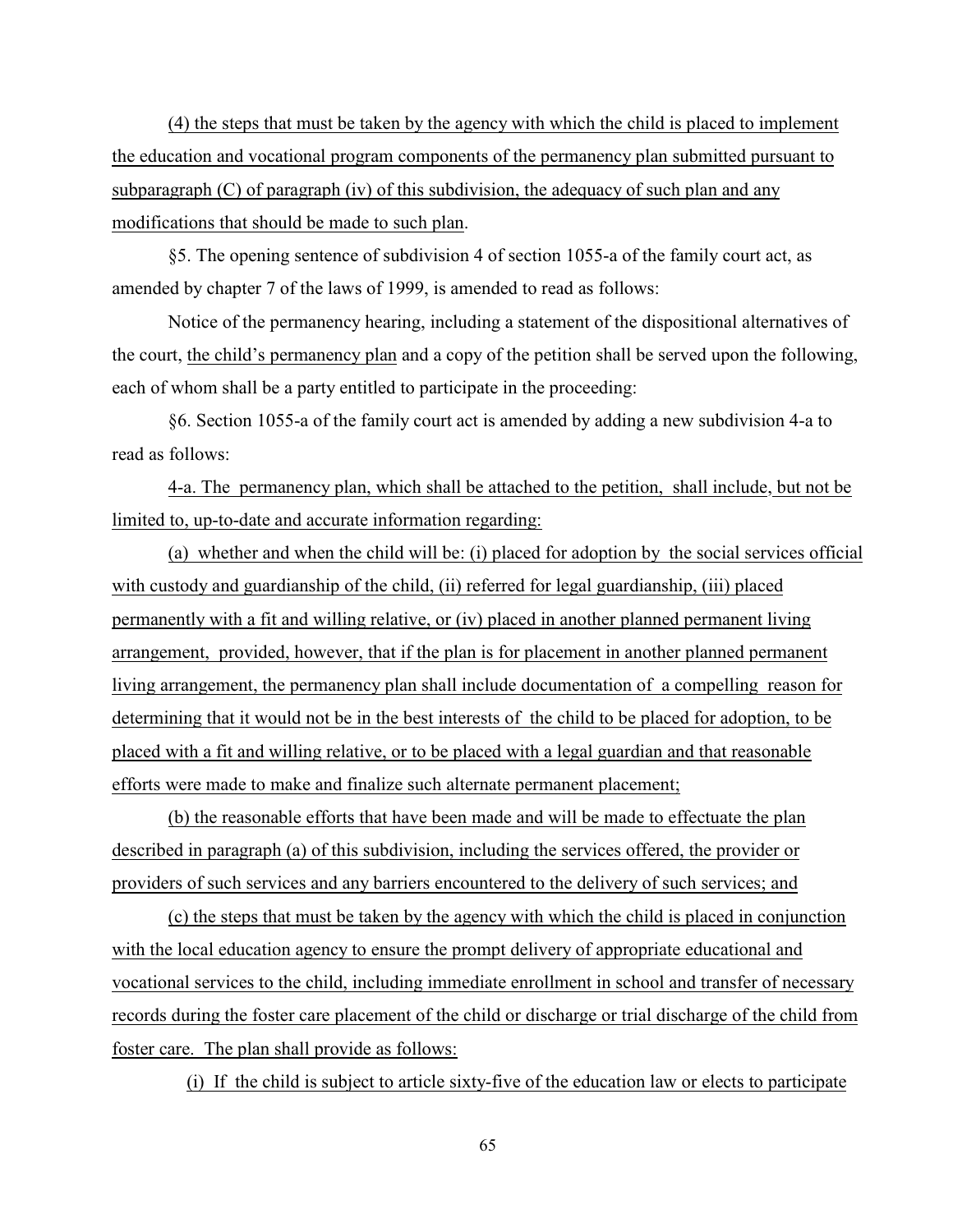in an educational program leading to a high school diploma, such plan shall include, but not be limited to, the steps that the agency with which the child is placed has taken and will be taking in conjunction with the local education agency to ensure the child's continued enrollment in an appropriate school or educational program leading to a high school diploma and transfer of necessary in advance of or immediately upon any change in the child's foster care placement or his or her discharge or trial discharge from foster care or, if such change in foster care placement or discharge or temporary discharge occurs during the summer recess, immediately upon the commencement of the next school term.

 (ii) If the child is eligible to be enrolled in a pre-kindergarten program pursuant to section three thousand six hundred two-e of the education law, such plan shall include, but not be limited to, the steps that the agency with which the child is placed has taken and will be taking in conjunction with the local education agency to ensure that the child will be enrolled in an appropriate pre-kindergarten program.

 (iii) If the child is under three years of age and is the subject of a substantiated case of abuse or neglect, or if agency has reason to believe that the child may have a developmental delay or disability, or if the child had been found eligible to receive early intervention or special education services prior to or during the foster care placement, in accordance with title II-A of article twentyfive of the public health law or article eighty-nine of the education law, such plan shall include, but not be limited to, the steps that the agency with which the child is placed has taken and will be taking to make any necessary referrals of the child for early intervention services or, as appropriate, to ensure that the local education agency makes any necessary referrals or arranges for special educational evaluations or services and provides necessary records immediately in accordance with state and federal law.

 (iv) If the child is not subject to article sixty-five of the education law and elects not to participate in an educational program leading to a high school diploma, such plan shall include, but not be limited to, the steps that the agency with which the child is placed has taken and will be taking to assist the child to become gainfully employed or enrolled in a vocational program immediately upon any change in the child's foster care placement or his or her discharge or trial discharge from foster care.

§7. Paragraphs (c) and (d) of subdivision 6 of section 1055-a of the family court act, as amended by chapter 145 of the laws of 2000, are amended to read as follows: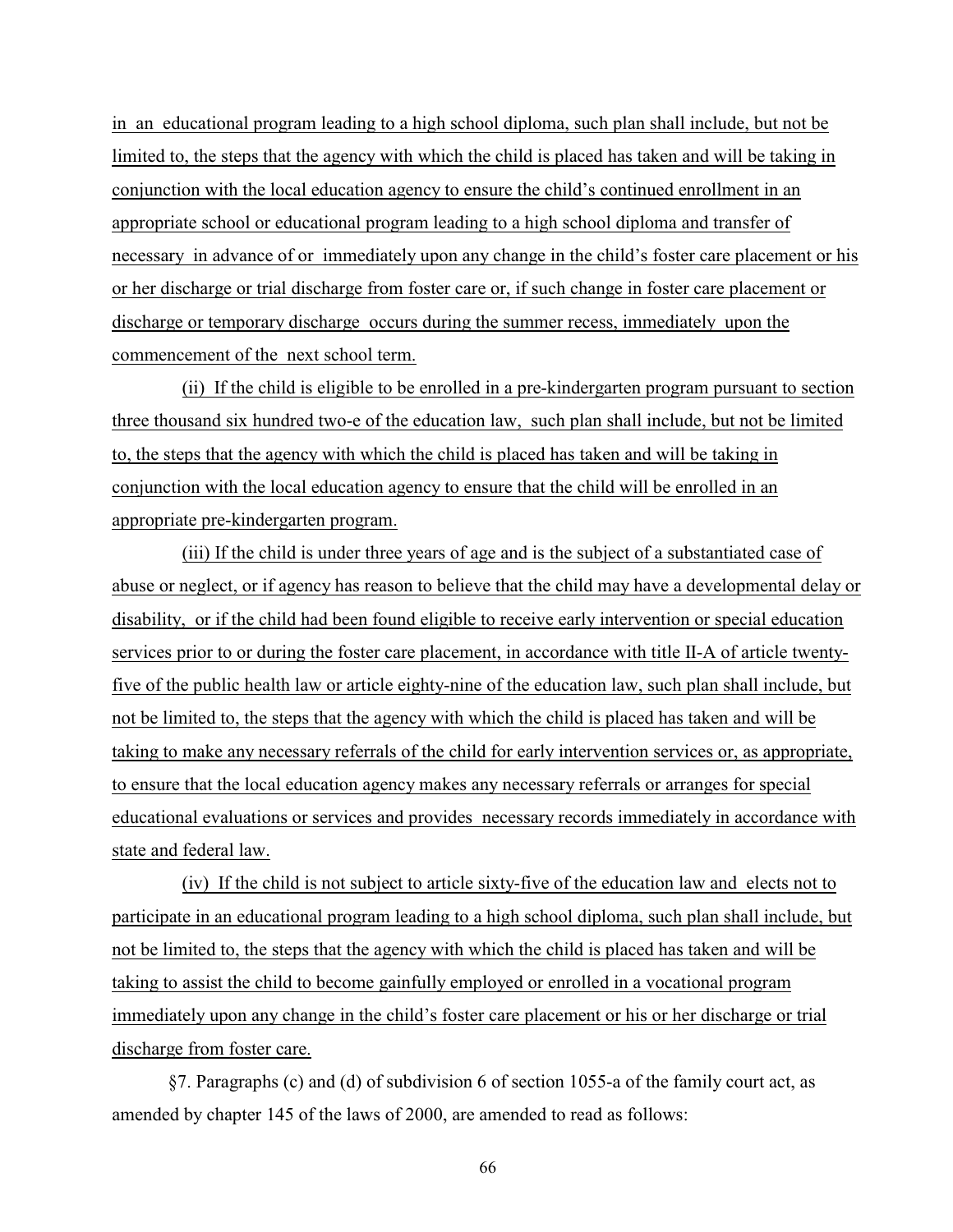(c) in the case of a child freed for adoption who is over the age of fourteen and who has withheld his or her consent to an adoption, at the review most immediately following the child's fourteenth birthday, examine the report of the law guardian of such child concerning the facts and circumstances with regard to the child's decision to withhold consent and the reasons therefor; [and]

(d) the steps that must be taken by the agency with which the child is placed to implement the education and vocational program components of the permanency plan submitted pursuant to paragraph (c) of subdivision four-a of this section, the adequacy of such plan and any modifications that should be made to such plan; and

(e) any further efforts [which] that have been or will be made to promote the best interests of the child.

§8. Section 392 of the social services law is amended by adding a new subdivision 3-a to read as follows:

3-a. The permanency plan submitted with the petition shall include, but not be limited to, upto-date and accurate information regarding:

(a) whether and when the child: (1) will be returned to the parent, (2) will be placed for adoption by the social services official with custody and guardianship of the child, (3) will be referred for legal guardianship, (4) will be placed permanently with a fit and willing relative, or (5) will be placed in another planned permanent living arrangement, provided, however, that if the plan is for placement in another planned permanent living arrangement, the permanency plan shall include documentation of a compelling reason for determining that it would not be in the best interests of the child to return home, to be placed for adoption, to be placed with a fit and willing relative, or to be placed with a legal guardian and that reasonable efforts were made to make and finalize such alternate permanent placement;

(b) the reasonable efforts that have been made and will be made to effectuate the plan described in subparagraph (a) of this subdivision, including the services offered, the provider or providers of such services and any barriers encountered to the delivery of such services; and

 (c) the steps that must be taken by the agency with which the child is placed in conjunction with the local education agency to ensure the prompt delivery of appropriate educational and vocational services to the child, including immediate enrollment in school and transfer of necessary records during the foster care placement of the child or discharge or trial discharge of the child from foster care. The plan shall provide as follows: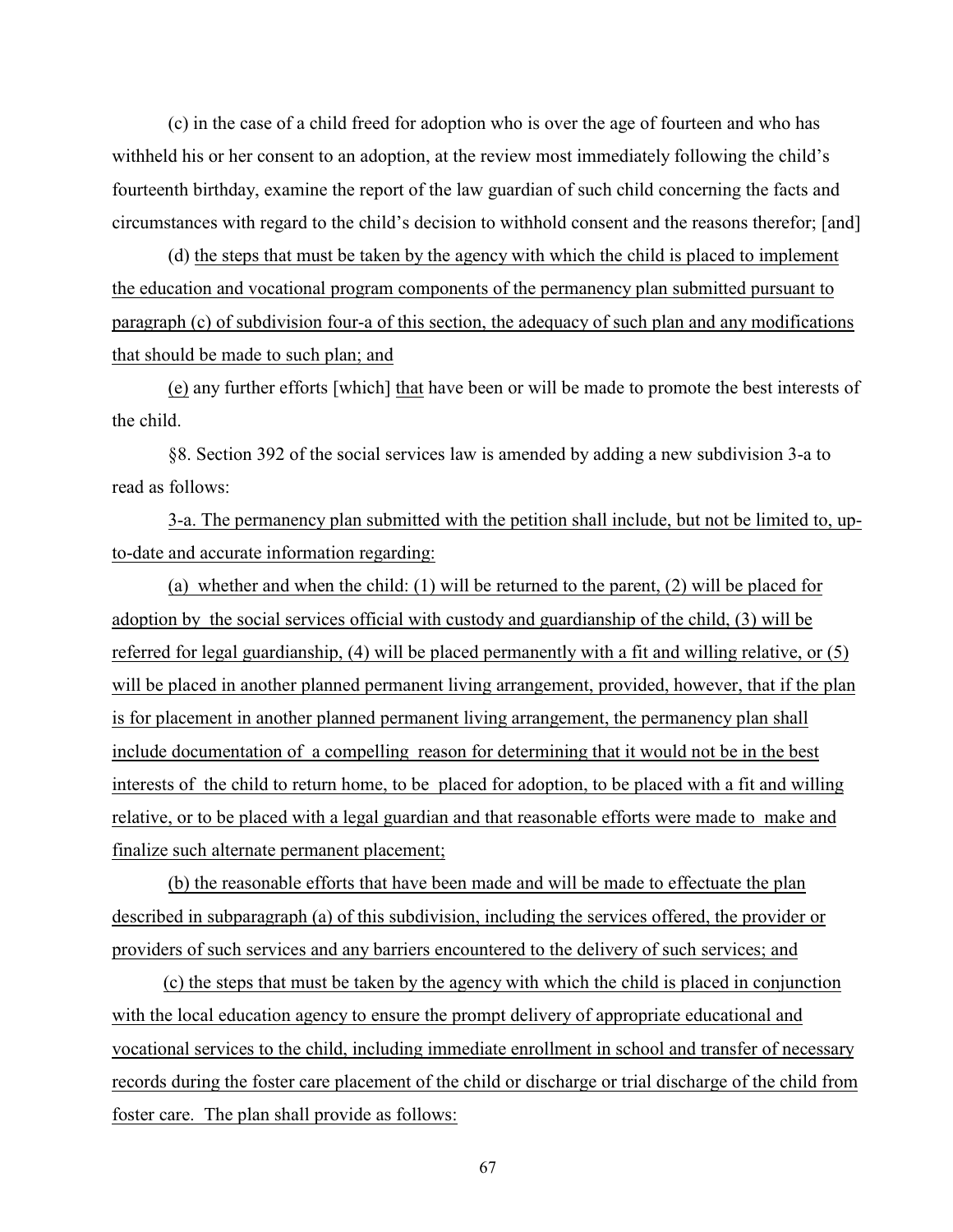(1) If the child is subject to article sixty-five of the education law or elects to participate in an educational program leading to a high school diploma, such plan shall include, but not be limited to, the steps that the agency with which the child is placed has taken and will be taking in conjunction with the local education agency to ensure the child's continued enrollment in an appropriate school or educational program leading to a high school diploma and transfer of necessary in advance of or immediately upon any change in the child's foster care placement or his or her discharge or trial discharge from foster care or, if such change in foster care placement or discharge or temporary discharge occurs during the summer recess, immediately upon the commencement of the next school term.

 (2) If the child is eligible to be enrolled in a pre-kindergarten program pursuant to section three thousand six hundred two-e of the education law, such plan shall include, but not be limited to, the steps that the agency with which the child is placed has taken and will be taking in conjunction with the local education agency to ensure that the child will be enrolled in an appropriate pre-kindergarten program.

 (3) If the child is under three years of age and is the subject of a substantiated case of abuse or neglect, or if agency has reason to believe that the child may have a developmental delay or disability, or if the child had been found eligible to receive early intervention or special education services prior to or during the foster care placement, in accordance with title II-A of article twentyfive of the public health law or article eighty-nine of the education law, such plan shall include, but not be limited to, the steps that the agency with which the child is placed has taken and will be taking to make any necessary referrals of the child for early intervention services or, as appropriate, to ensure that the local education agency makes any necessary referrals or arranges for special educational evaluations or services and provides necessary records immediately in accordance with state and federal law.

 (4) If the child is not subject to article sixty-five of the education law and elects not to participate in an educational program leading to a high school diploma, such plan shall include, but not be limited to, the steps that the agency with which the child is placed has taken and will be taking to assist the child to become gainfully employed or enrolled in a vocational program immediately upon any change in the child's foster care placement or his or her discharge or trial discharge from foster care.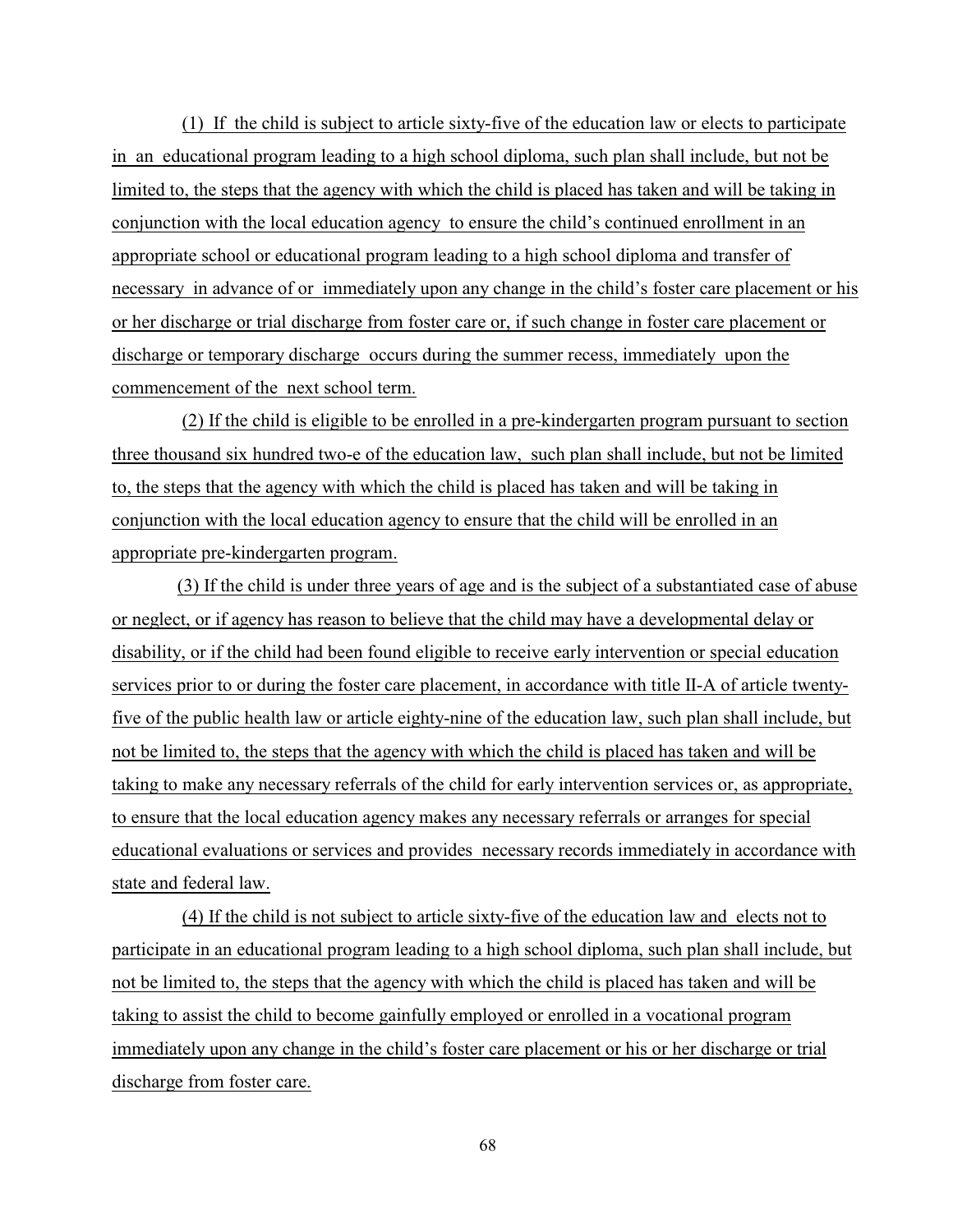§9. Paragraphs (b) and (c) of subdivision 5-a of section 392 of the social services law, as amended by chapter 145 of the laws of 2000, are amended and a new subdivision (d) is added to such subdivision to read as follows:

 (b) what services have been offered to strengthen and re-unite the family except as provided in [paragraph (d) of this subdivision and] subdivision six-a of this section;

 (c) where return home of the child is not likely, what efforts have been or should be made to evaluate or plan for other modes of care [except as provided in paragraph (d) of this subdivision];

 (d) the steps that must be taken by the agency with which the child is placed to implement the education and vocational program components of the permanency plan submitted pursuant to paragraph (c) of subdivision three-a of this section, the adequacy of such plan and any modifications that should be made to such plan;

 §10. Subdivisions 1 and 2 of section 112 of the education law, as amended by chapter 181 of the laws of 2000, are amended to read as follows:

 1. The department shall establish and enforce standards of instruction, personnel qualifications and other requirements for education services or programs, as determined by rules of the regents and regulations of the commissioner, with respect to the individual requirements of children who are in full-time residential care in facilities or homes operated or supervised by any state department or agency or political subdivision. The department shall cooperate with the office of children and family services, the department of mental hygiene and local departments of social services with respect to educational and vocational training programs for children placed with, committed to or under the supervision of such agencies. The department shall promulgate regulations requiring the cooperation of local school districts in facilitating the prompt enrollment of children who are released or conditionally released from residential facilities operated by or under contract with the office of children and family services, the department of mental hygiene and local departments of social services and in implementing plans for release or conditional release submitted to the family court pursuant to paragraph (c) of subdivision seven of section 353.3 and paragraphs (iii) and (iv) of subdivision (a) of section seven hundred fifty-six of the family court act and the educational components of permanency plans submitted pursuant to subparagraph (C) of paragraph (iv) of subdivision (b) of section one thousand fifty-five and paragraph (c) of subdivision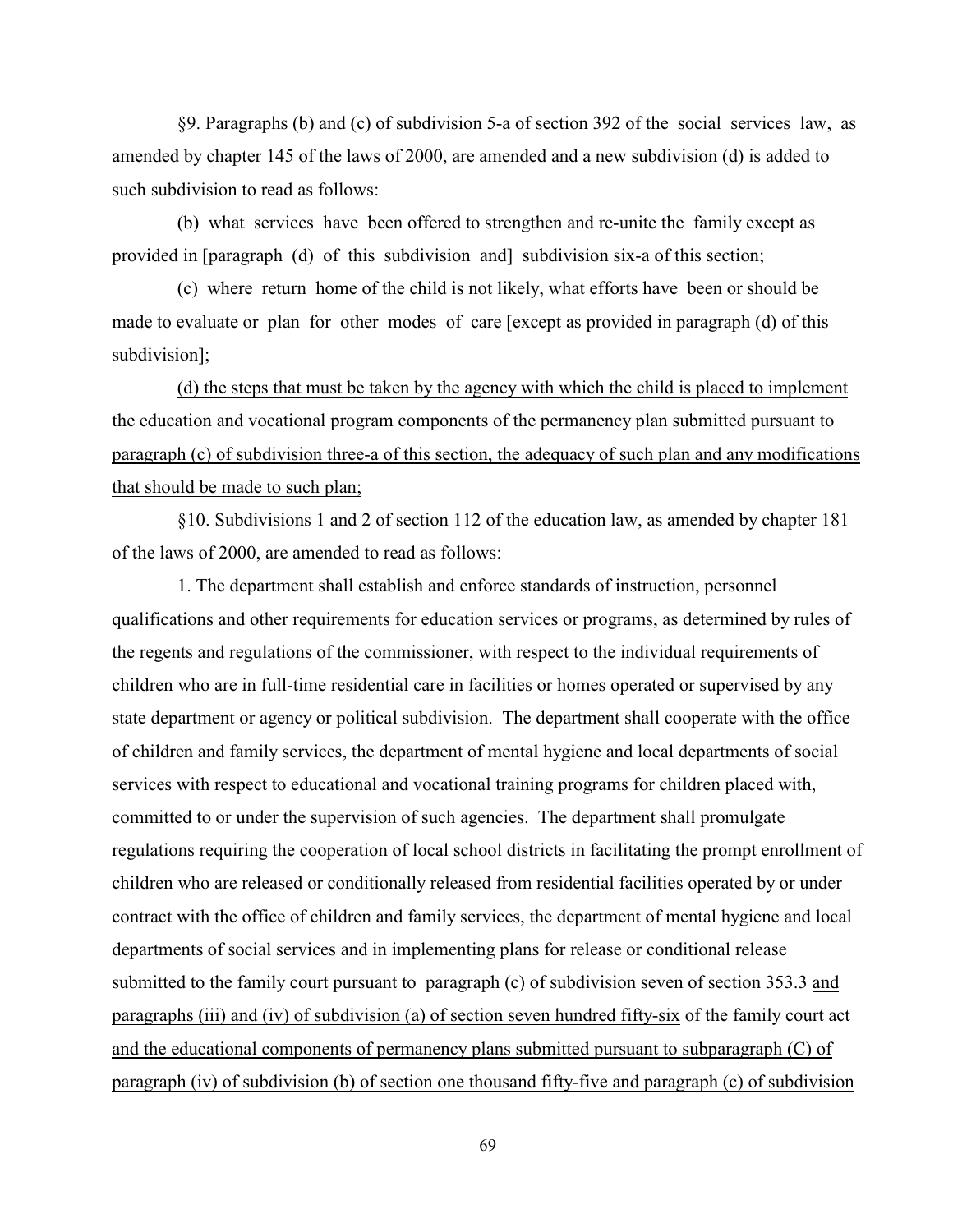4-a of section one thousand fifty-five-a of the family court act and paragraph (c) of subdivision 3-a of section three hundred ninety-two of the social services law. The department shall promulgate regulations to facilitate: the retention of children placed or remanded into foster care in their original schools and, if that is not feasible or determined to be in the child's best interests, the immediate enrollment of the children in school and transfer of necessary records. Nothing herein contained shall be deemed to apply to responsibility for the provision or payment of care, maintenance or other services subject to the provisions of the executive law, mental hygiene law, social services law or any other law.

2. The commissioner shall prepare a report and submit it to the governor, the speaker of the assembly and the temporary president of the senate by December thirty-first, nineteen hundred ninety-six and on December thirty-first of each successive year. Such report shall contain, for each facility operated by or under contract with the office of children and family services that provides educational programs, an assessment of each facility's compliance with the rules of the board of regents, the regulations of the commissioner, and this chapter. Such report shall include, but not be limited to: the number of youth receiving services under article eighty-nine of this chapter; the office's activities undertaken as required by subdivisions one, two, four and eight of section forty-four hundred three of this chapter; the number of youth receiving bilingual education services; the number of youth eligible to receive limited English proficient services; interviews with facility residents conducted during site visits; library services; the ratio of teachers to students; the curriculum; the length of stay of each youth and the number of hours of instruction provided; instructional technology utilized; the educational services provided following the release and conditional release of the youth, including, but not limited to, the implementation of requirements for the prompt enrollment of such youth in school contained in plans for release and conditional release submitted to the family court pursuant to paragraph (c) of subdivision seven of section 353.3 and paragraphs (iii) and (iv) of subdivision (a) of section seven hundred fifty-six of the family court act and in the education components of permanency plans submitted pursuant to subparagraph (C) of paragraph (iv) of subdivision (b) of section one thousand fifty-five and paragraph (c) of subdivision 4-a of section one thousand fifty-five-a of the family court act and paragraph (c) of subdivision 3-a of section three hundred ninety-two of the social services law, and the compliance by local school districts with the regulations promulgated pursuant to subdivision one of this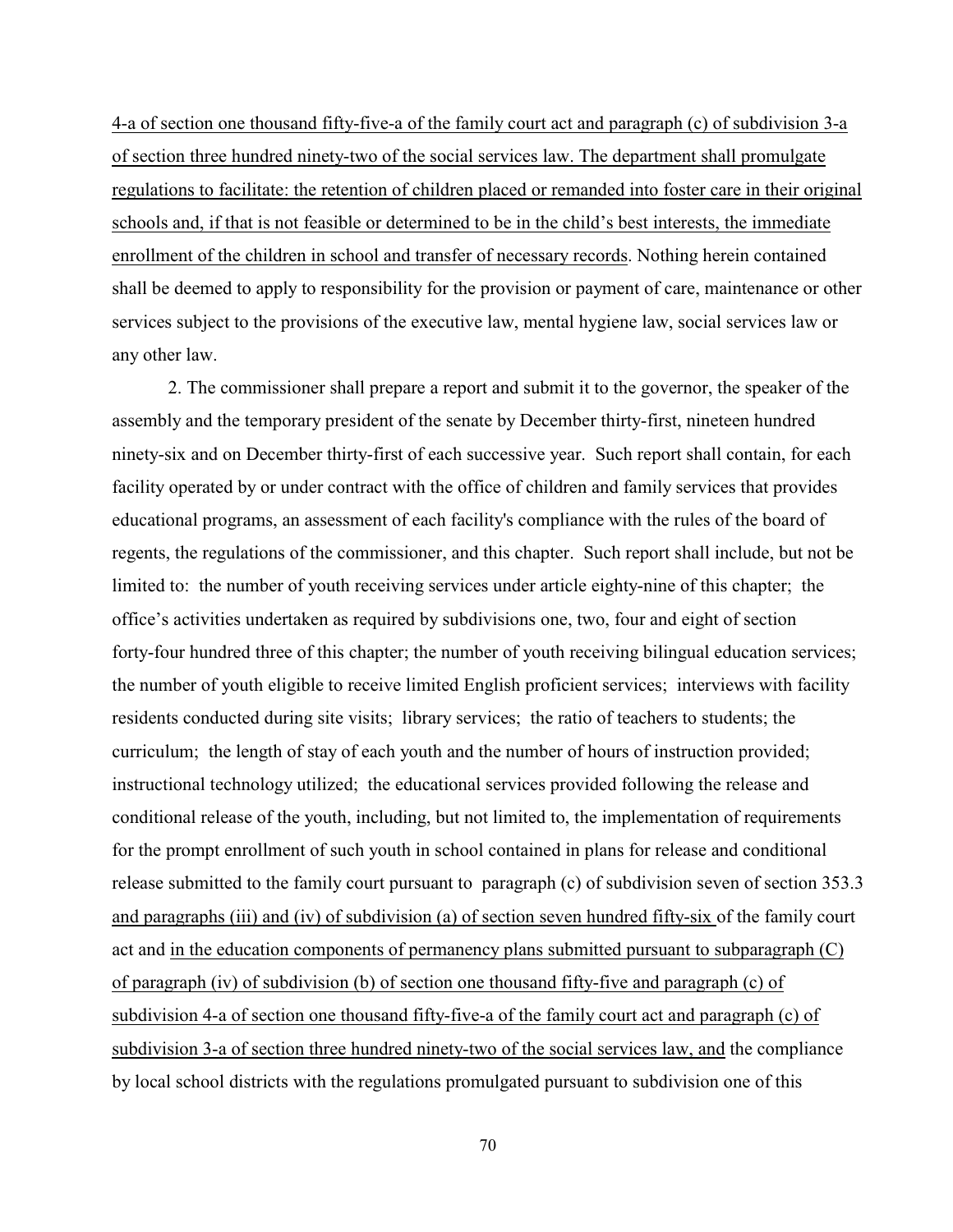section; and any recommendations to ensure compliance with the rules of regents, regulations of the commissioner, and this chapter.

§11. This act shall take effect on the ninetieth day after it shall have become a law, provided, however, that the office of children and family services and the education department shall promulgate necessary regulations to implement this act on or before such effective date.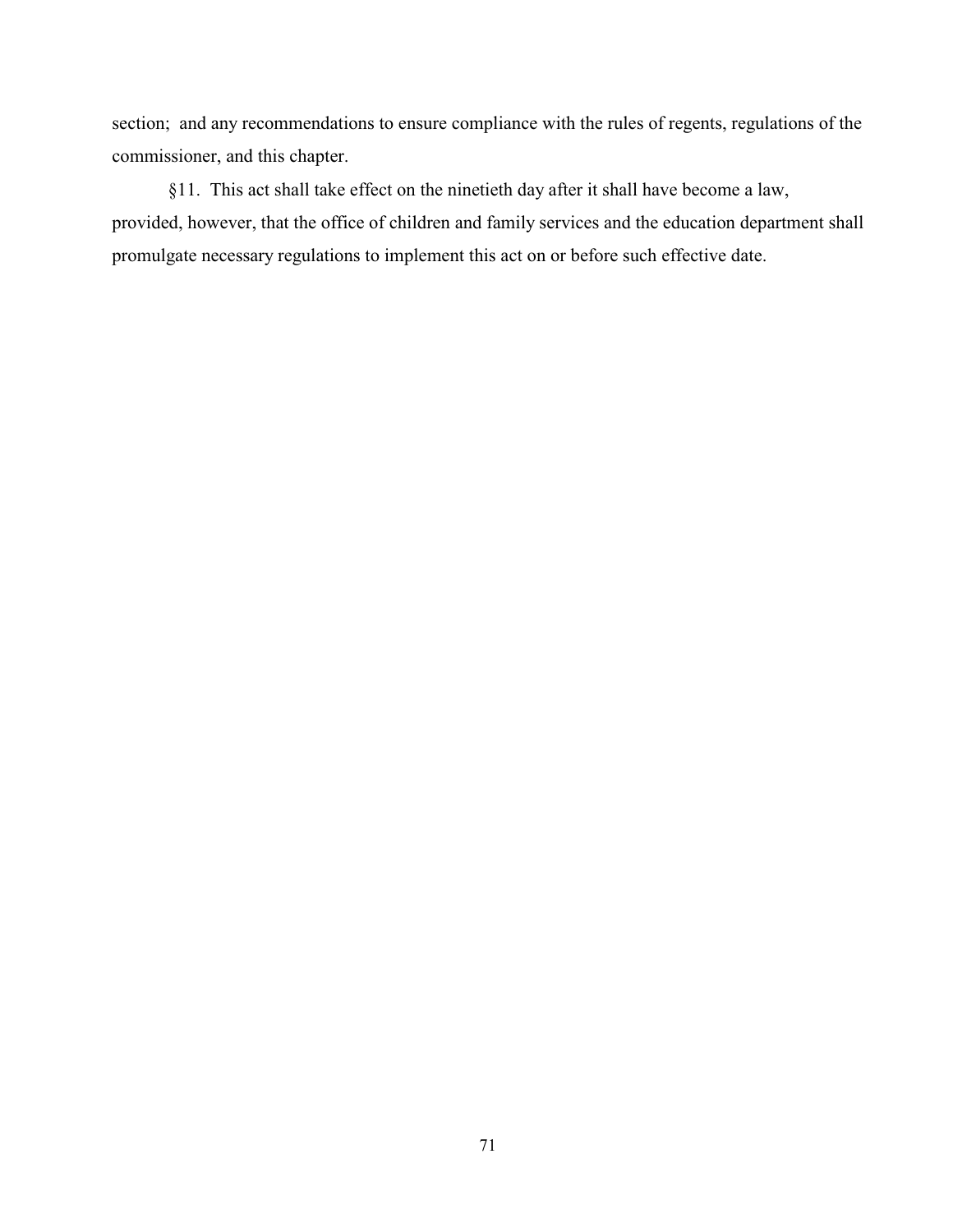11. Criminal and child maltreatment history screening of persons with whom children are directly placed and non-parents seeking guardianship or custody of, or visitation with, children (DRL §240(1-a); FCA §§ 653, 662, 1017, 1027, 1055; SCPA § 1707)

In requiring fingerprinting of prospective foster and adoptive parents and adults over the age of 18 residing in their homes, the legislation implementing the federal *Adoption and Safe Families Act* ["ASFA"; Public Law 105-89] made substantial strides toward assuring the safety and well-being of children. *See* Laws of 1999, ch. 7; Laws of 2000, ch. 145. However, a significant, albeit unsurprising, side effect of *ASFA* has been the increasing reliance upon alternatives to foster care, including direct temporary remands and long-term placements of children with "relatives or other suitable persons" and appointment of non-parents as guardians and custodians. Unlike the comprehensive provisions requiring criminal records and child maltreatment screening of prospective foster and adoptive parents, pursuant to Social Services Law §378-a, comprehensive screening is not required in direct remand or placement and in non-parent custody or guardianship proceedings. Since Judges of the Family and Surrogate's Courts must be confident that children before them will be adequately protected and well-cared for in any home into which they are placed and with any adult with whom they regularly spend time, the Committee is proposing legislation to remedy these gaps.

First, the proposal would require criminal records and child abuse screening of non-parents applying for custody and would authorize the Supreme or Family Court to direct screening of individuals over the age of 18 residing in their homes. Domestic Relations Law §240 and Family Court Act §653 would be amended to require the Court, prior to entering a final order, to direct the provision of a criminal history report from the New York State Division of Criminal Justice Services regarding the non-parent applicant, and would permit screening as well of other adults residing in the applicant's home. Increasingly, often at the suggestion of child protective agencies, custody petitions by non-parents have been brought in Family Court in lieu of, or as a means of resolving, child protective petitions against parents. In assessing the appropriateness of such petitions, the Family Court must be provided with all relevant information regarding the prospective custodian. Significantly, a criminal history report may be vital to the Court's determination of whether the custody application is in the child's best interests, since, among other factors, the Court is required to consider proven domestic violence.

Second, the measure would require Family and Surrogate's Courts to direct criminal records screening of prospective guardians and would permit orders to screen individuals over the age of 18 residing in their homes. The Surrogate's Court Procedure Act was amended in 2000 to provide that when the Court is informed that a prospective guardian or individual over the age of 18 residing in the home has been the subject of an indicated report of child abuse or maltreatment, the Court shall obtain the records and consider the report in its determination. *See* Laws of 2000, ch. 477. However, no concomitant provision was added regarding criminal record screening, although criminal records may be equally relevant to determinations of the appropriateness of prospective guardians. As in non-parent custody cases, guardianship proceedings have increasingly been used in lieu of, or as a means of resolving, child protective proceedings and, as in such cases, the Court must be able to gather all information probative of the child's best interests.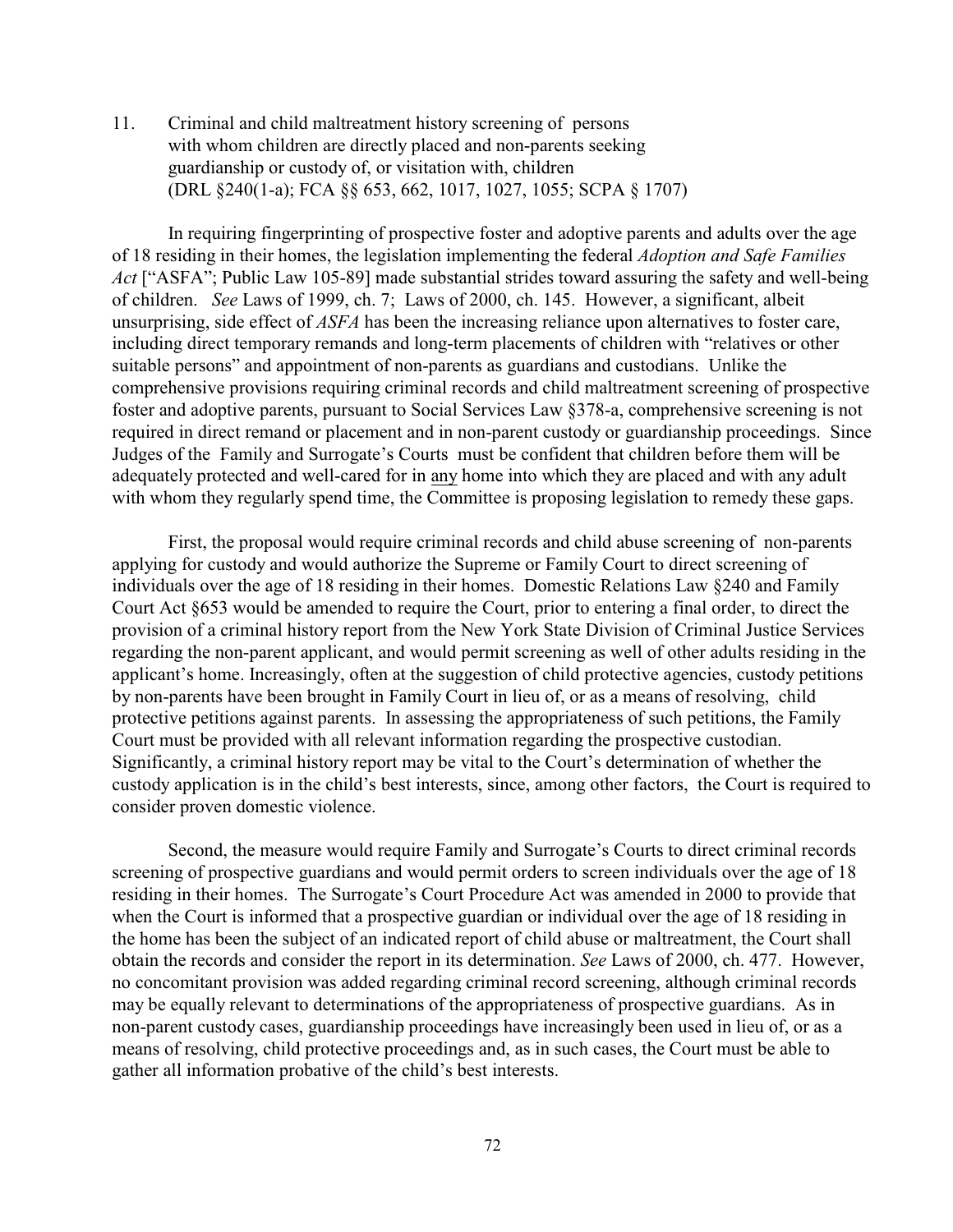Finally, in child protective proceedings under Article 10 of the Family Court Act, the proposal would require criminal records and child maltreatment screening of any "relative or other suitable person" with whom the child is temporarily remanded, pursuant to Family Court Act §§1017 and 1027, or with whom the child is placed, pursuant to subdivision (a) of the Family Court Act §1055. The measure would accord discretion to the Family Court to direct such screening regarding individuals over the age of 18 residing in the person's home. Although not involving foster care, direct remands and direct placements under Article 10 of the Family Court Act clearly involve removals of children from their homes, implicating constitutionally-recognized interests, and thus require the same balancing of relative harms recognized by the Court of Appeals in its recent decision in Nicholson *v.* Scoppetta, - N.Y.3d -, 2004 WL 2381177 (2004). The Court must be assured that in remanding a child to a non-parent, it is truly protecting the child from an imminent risk to his or her life or health and not creating another source of risk to the child. In placing a child on a long-term basis, the Court must find that it is in the child's best interests and that it would be contrary to the child's welfare to be returned home. Clearly, judicial decisions regarding direct remands and placements must be as fully informed as those regarding placements, both temporary and long-term, of children in foster and adoptive homes. To that end, enactment of the Committee's criminal history and child maltreatment screening proposal is critically important.

#### Proposal

AN ACT to amend the domestic relations law, the family court act and the surrogate's court procedure act, in relation to criminal history and child abuse and maltreatment screening of persons with whom children are directly remanded or placed and non-parents seeking guardianship or custody of, or visitation with, children

The People of the State of New York, represented in Senate and Assembly, do enact as follows:

 Section 1. Subdivision 1-a of section 240 of the domestic relations law, as amended by chapter 452 of the laws of 1988, is amended to read as follows:

 1-a. In any proceeding brought pursuant to this section to determine the custody or visitation of minors, a report made to the statewide central register of child abuse and maltreatment, pursuant to title six of article six of the social services law, or a portion thereof, which is otherwise admissible as a business record pursuant to rule forty-five hundred eighteen of the civil practice law and rules shall not be admissible in evidence, notwithstanding such rule, unless an investigation of such report conducted pursuant to title six of article six of the social services law has determined that there is some credible evidence of the alleged abuse or maltreatment and that the subject of the report has been notified that the report is indicated. In addition, if such report has been reviewed by the state commissioner of social services or his or her designee and has been determined to be unfounded, it shall not be admissible in evidence. If such report has been so reviewed and has been amended to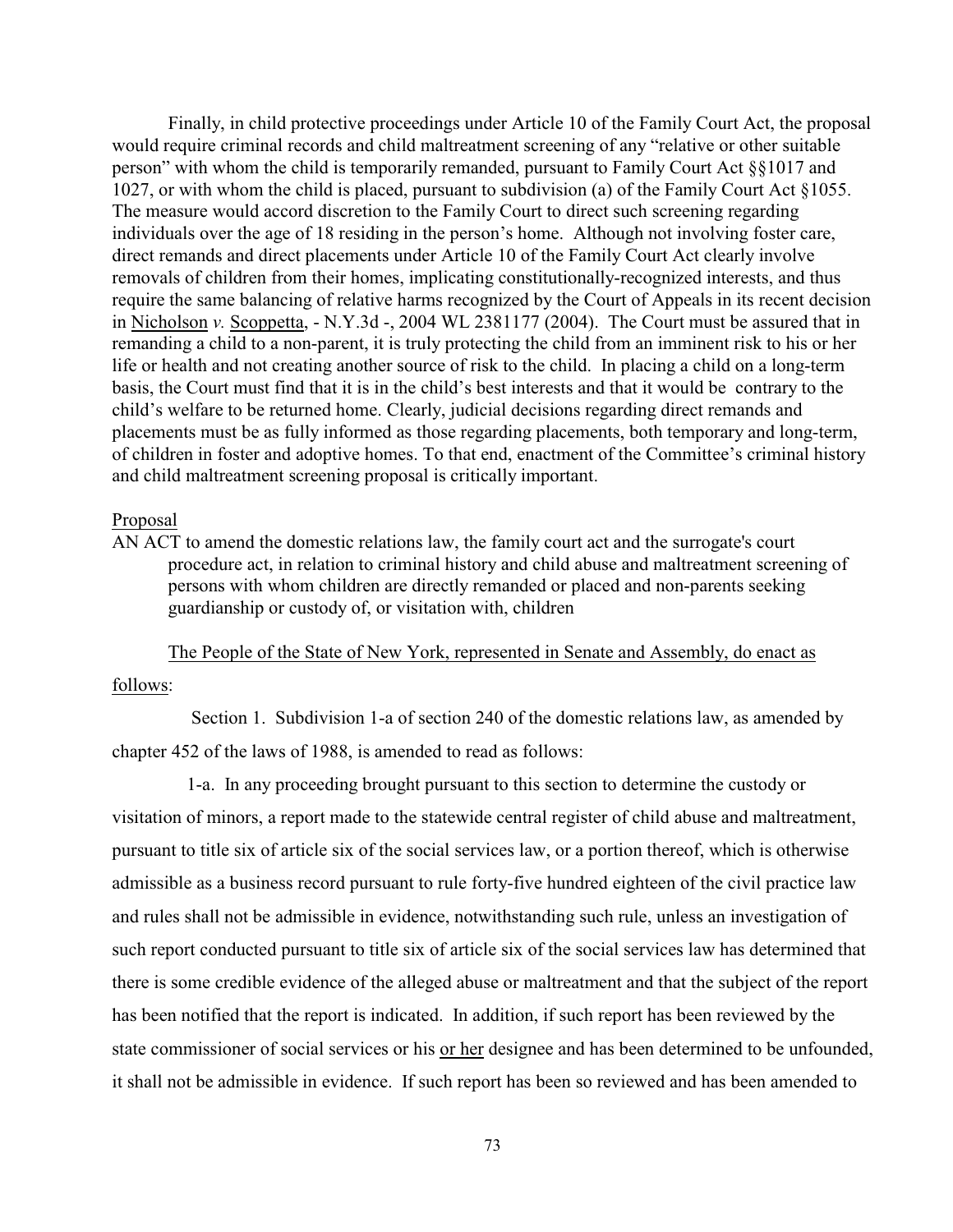delete any finding, each such deleted finding shall not be admissible. If the state commissioner of social services or his or her designee has amended the report to add any new finding, each such new finding, together with any portion of the original report not deleted by the commissioner or his or her designee, shall be admissible if it meets the other requirements of this subdivision and is otherwise admissible as a business record. If such a report, or portion thereof, is admissible in evidence but is uncorroborated, it shall not be sufficient to make a fact finding of abuse or maltreatment in such proceeding. Any other evidence tending to support the reliability of such report shall be sufficient corroboration. Before entry of a final order of custody or visitation where the prospective custodian or applicant for visitation is not a parent of the child, the court shall require a criminal history report from the New York state division of criminal justice services regarding such prospective custodian or applicant for visitation and may require such a report regarding individuals over the age of eighteen residing in the home of the prospective custodian or applicant for visitation.

 §2. Section 653 of the family court act, as amended by chapter 580 of the laws of 1966, is amended to read as follows:

 §653. Rules of court; criminal history check. Rules of court, not inconsistent with any law, may authorize the probation service to interview such persons and obtain such data as will aid the court in determining a habeas corpus or custody proceeding under section six hundred fifty-one. Before entry of a final order of custody or visitation where the prospective custodian or applicant for visitation is not a parent of the child, the court shall require a criminal history report from the New York state division of criminal justice services regarding such prospective custodian or applicant for visitation and may require such a report regarding individuals over the age of eighteen residing in the home of the prospective custodian or applicant for visitation.

§3. Section 662 of the family court act is amended to read as follows:

 §662. Rules of court; criminal history check. Rules of court, not inconsistent with any law, may authorize the probation service to interview such persons and obtain such data as will aid the court in exercising its power under section six hundred sixty-one. Before entry of a final order of guardianship where the prospective guardian is not a parent of the child, the court shall require a criminal history report from the New York state division of criminal justice services regarding such prospective guardian and may require such a report regarding individuals over the age of eighteen residing in the home of the prospective guardian.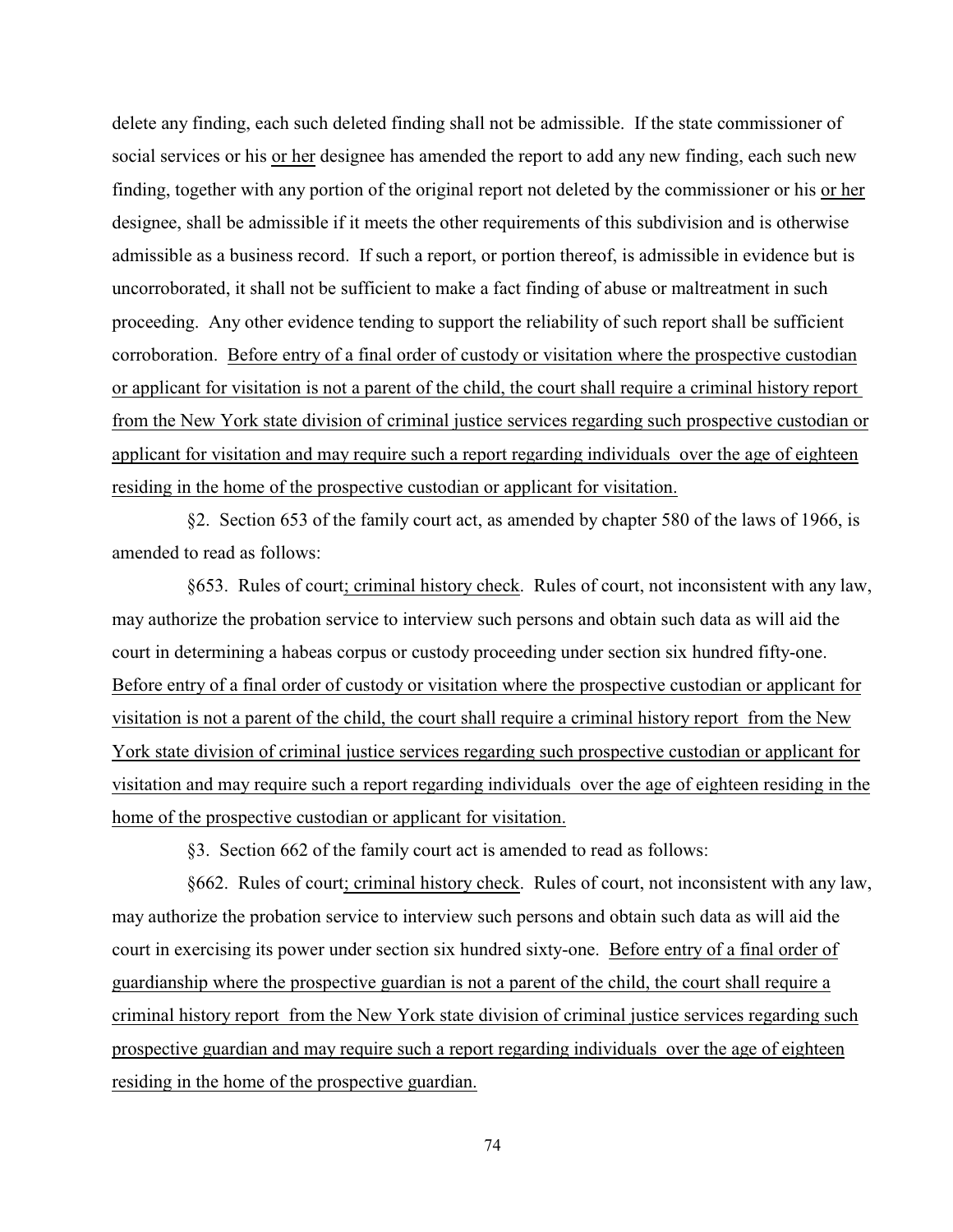§4. Subparagraph (i) of paragraph (a) of subdivision 2 of section 1017 of the family court act, as added by chapter 744 of the laws of 1989, is amended to read as follows:

 (i) place the child with such relative and [conduct] order such other and further investigations and reports as the court deems necessary. Such reports shall include, but are not limited to, a criminal history report from the division of criminal justice services regarding such relative and a report from the statewide central register of child abuse and maltreatment maintained by the office of children and family services pursuant to title six of article six of the social services law regarding whether such relative has been the subject of an indicated report, as such terms are defined in section four hundred twelve of such law. The court may, in its discretion, order such reports regarding persons over the age of eighteen residing in such person's home; or

§5. Subdivision (b) of section 1027 of the family court act is amended by adding a new paragraph (v) to read as follows:

 (v) If the court issues an order pursuant to paragraph (i) placing a child in the custody of a suitable person other than the respondent, the court shall require the commissioner of such district to perform such other and further investigations and to obtain such reports as the court deems necessary. Such reports shall include, but are not limited to, a criminal history report from the division of criminal justice services regarding such person and a report from the statewide central register of child abuse and maltreatment maintained by the office of children and family services pursuant to title six of article six of the social services law regarding whether such person has been the subject of an indicated report, as such terms are defined in section four hundred twelve of such law. The court may, in its discretion, order such reports regarding persons over the age of eighteen residing in such person's home.

 §6. Subdivision (a) of section 1055 of the family court act, as added by chapter 962 of the laws of 1970, is amended to read as follows:

 (a) For purposes of section one thousand fifty-two the court may place the child in the custody of a relative or other suitable person, or of the local commissioner of social services or of such other officer, board or department as may be authorized to receive children as public charges, or a duly authorized association, agency, society or in an institution suitable for the placement of a child. Prior to entry of an order under this subdivision placing a child directly in the custody of a relative or other suitable person, the court shall require the local commissioner of social services to perform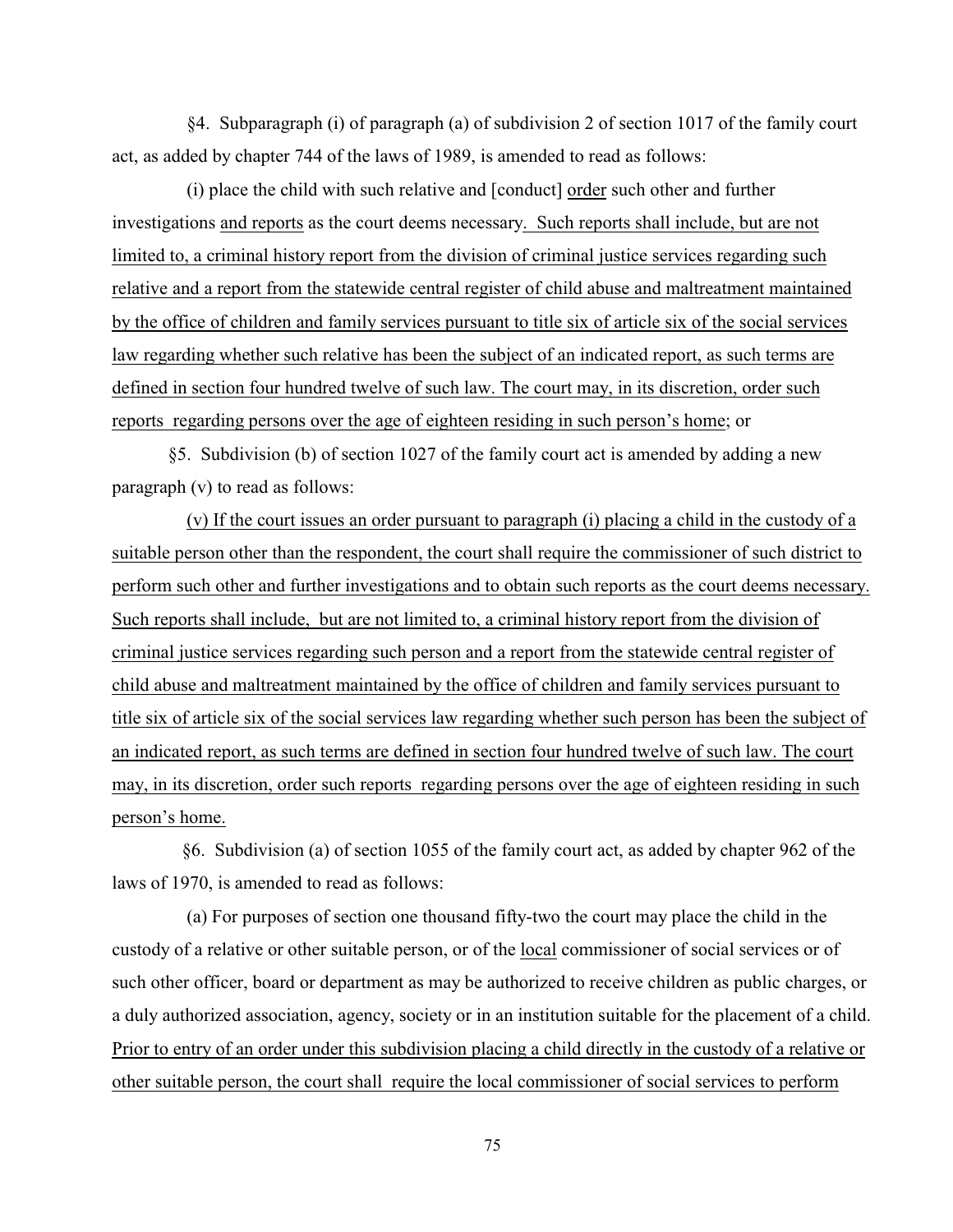such other and further investigations and to obtain such reports as the court deems necessary. Such reports shall include, but are not limited to, a criminal history report from the division of criminal justice services regarding such person and a report from the statewide central register of child abuse and maltreatment maintained by the office of children and family services pursuant to title six of article six of the social services law regarding whether such person has been the subject of an indicated report, as such terms are defined in section four hundred twelve of such law. The court may, in its discretion, order such reports regarding persons over the age of eighteen residing in such person's home.

 §7. Subdivision 1 of section 1707 of the surrogate's court procedure act, as amended by chapter 477 of the laws of 2000, is amended to read as follows:

 1. If the court [be] is satisfied that the interests of the infant will be promoted by the appointment of a guardian or by the issuance of temporary letters of guardianship of [his] the infant's person or [of his] property, or both, it must make a decree accordingly. The same person may be appointed guardian of both the person and the property of the infant or the guardianship of the person and of the property may be committed to different persons. The court may appoint a person other than the parent of the infant or the person nominated by the petitioner. Before making a decree appointing a guardian of the person of an infant who is not the parent of the infant, the court shall direct the provision of a criminal history report from the division of criminal justice services regarding the prospective guardian and may direct thge provision of such a report regarding individuals over the age of eighteen residing in the home of the prospective guardian. When the court is informed that the infant, a person nominated to be a guardian of such infant, the petitioner, or any individual eighteen years of age or over who resides in the home of the proposed guardian is a subject of or another person named in an indicated report, as such terms are defined in section four hundred twelve of the social services law, filed with the statewide register of child abuse and maltreatment pursuant to title six of article six of the social services law or is or has been the subject of or the respondent in or a party to a child protective proceeding commenced under article ten of the family court act which resulted in an order finding that the child is an abused or neglected child, the court shall obtain such records regarding such report or proceeding as it deems appropriate and shall give the information contained therein due consideration in its determination.

§8. This act shall take effect on the ninetieth day after it shall have become law.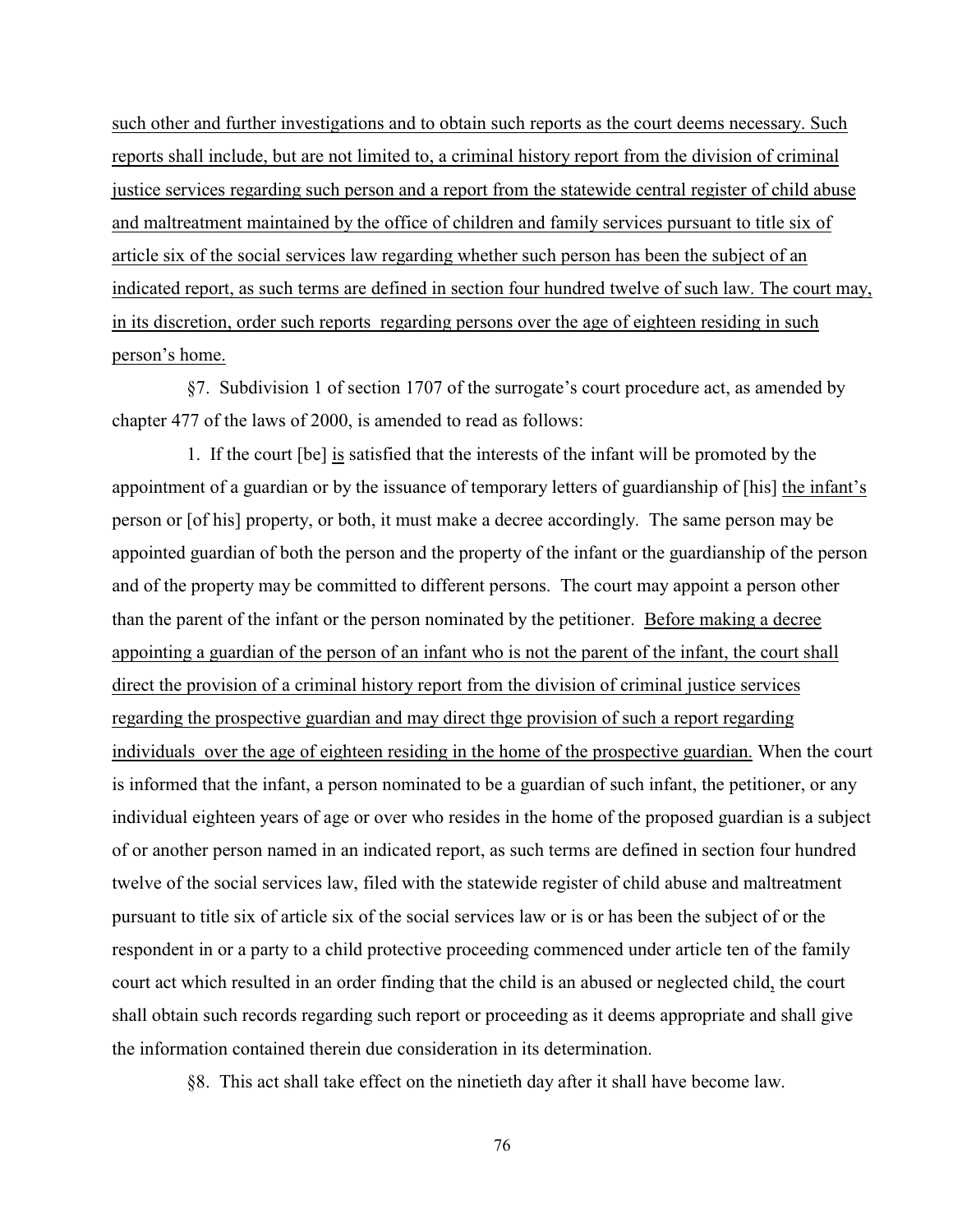12. Requirements for expeditious permanency planning with respect to children in foster care (FCA §§1017, 1035, 1055; S.S.L §§384-a, 392)

Few steps taken by child care and child protective agencies are as effective in reducing the time spent by a child in foster care as those taken immediately at the point of a child's entry into care. Efforts should be made promptly to locate the child's non-custodial parent, if any, not simply as a potential custodial resource, but also in order to ascertain any addresses that will be necessary for provision of notice of termination of parental rights proceedings in the event that preservation of the family unit proves not to be feasible. Vital assistance in this regard may be given by the custodial parent during the course of an agency's continuing casework contact and, importantly, at the point of execution of a voluntary placement instrument. Even while assisting the custodial parent in alleviating the problem precipitating the placement, an agency should be acting with dispatch to actualize a permanency plan for the child should reunification not be feasible.

Recognizing the importance of early, comprehensive investigation to the swift movement of children out of foster care, the federal *Adoption and Safe Families Act of 1997* contains an express authorization for agencies to engage in efforts to place a child in a potentially permanent placement simultaneously with efforts to reunify the family. *See* Public Law 105-89, §101; 42 U.S.C.A. §671(a)(15)(F). As recognized by the federal Department of Health and Human Services, taking immediate steps to identify and locate non-custodial parents and relatives meets the goals both of maximizing efforts to work with a child's family and preparing the case for termination of parental rights and adoption, where reunification proves inappropriate.<sup> $24$ </sup> The Family Court Advisory and Rules Committee is thus proposing legislation that would obligate local departments of social services and, as applicable, authorized child care agencies, to gather information necessary for the formulation and effectuation of permanent plans promptly when a child enters care and on an ongoing basis thereafter and that would ensure that all potential parental resources are given notice of proceedings regarding their children.

First, the proposal would amend section 1017 of the Family Court Act to require child protective agencies, in abuse and neglect cases involving children removed from their homes, to conduct immediate investigations to locate suitable non-custodial parents, not simply relatives, with whom the children may reside. Even if not resulting in potential custodial resources, such investigations would be recorded in each child's "Uniform Case Record," thus providing vital information in the event that termination of parental rights proceedings are subsequently brought.

Second, in an effort to ensure that both parents are given the opportunity to participate in cases vitally affecting their children, Family Court Act §1035 would be amended to require that notice of the pendency of a child protective proceeding, as well as a summons and petition, be sent to the following additional individuals:

(i) any person whose name appears as a parent on the child's birth certificate;

<sup>&</sup>lt;sup>24</sup> See Adoption 2002: The President's Initiative on Adoption and Foster Care: Guidelines for Public *Policy and State Legislation Governing Permanence for Children* (U.S. Dept. of Health and Human Services, June, 1999), pages IV-10 - IV-11.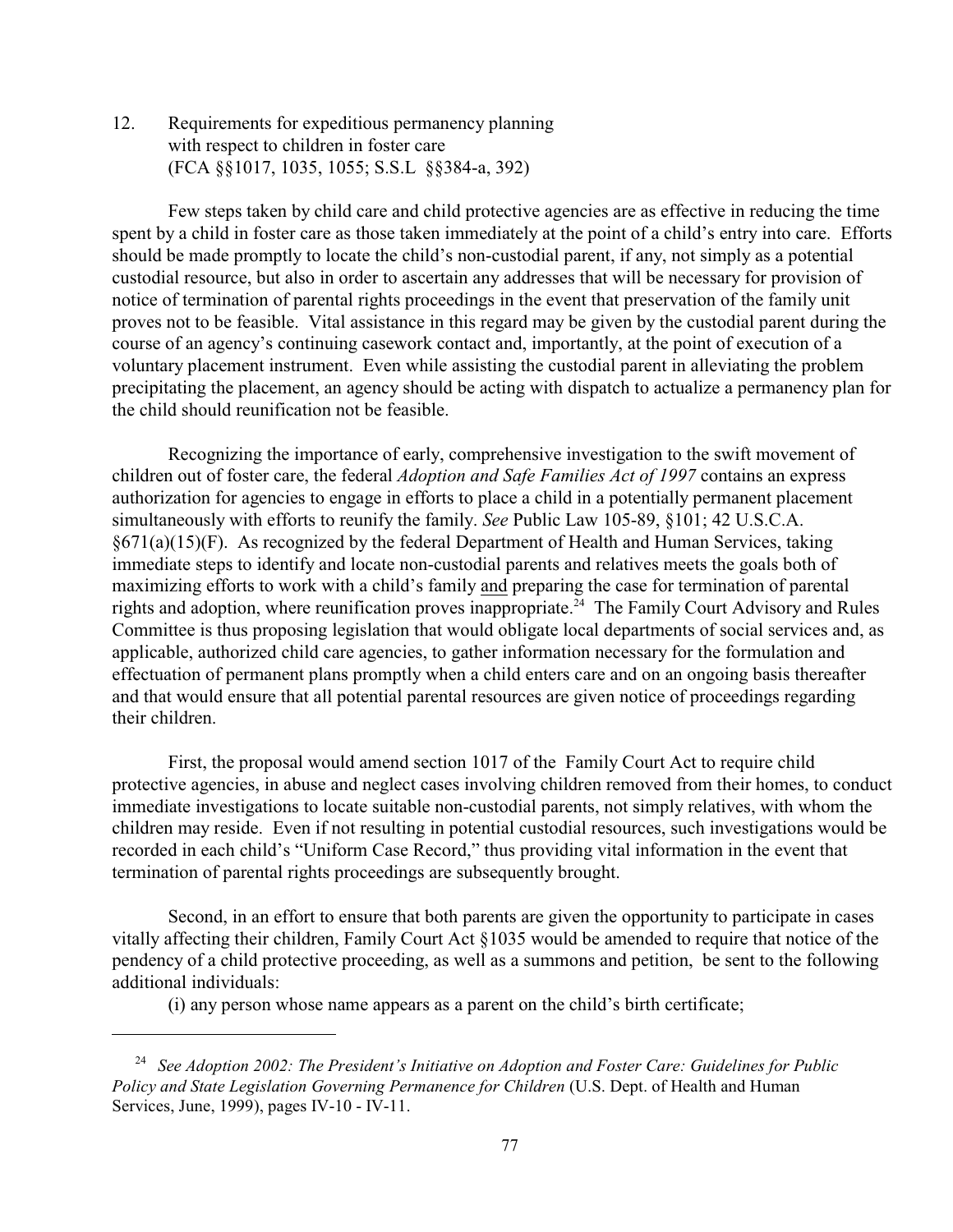- (ii) any person married to the child's mother at the time of the child's birth or conception;
- (iii) any person who was named in an order of filiation;
- (iv) any person who acknowledged paternity pursuant to Public Health Law §4135-b.
- (v) any person whom the agency has reason to believe is a parent of the child, based upon support, visitation or other conduct evincing an intent to assert parental rights and fulfill parental obligations.

Third, the proposal would amend section 1055 of the Family Court Act to require that identifying information obtained in the course of a diligent search for parents of abandoned children be recorded in the "Uniform Case Record," thus preserving it for later use in termination of parental rights proceedings. The provision would be amended as well to clarify that, in accordance with the federal *Adoption and Safe Families Act*, initial placements and extensions thereof must be measured from the date of a child's entry into care. Any period of adjournment of an extension of placement (permanency) hearing, therefore, would be included within the period of placement up to one year. *See* Public Law 105-89, §103(b); 42 U.S.C.A. §675(a)(F).

Finally, the proposal would amend section 384-a of the Social Services Law to require agency officials to obtain information from a parent executing a voluntary placement instrument regarding the child's other parent, as well as any person to whom the parent placing the child had been married at the time of conception or birth of the child and any other person who would be entitled to notice of a proceeding to terminate parental rights. While the absence of such information would not invalidate the instrument, the establishment of a duty of inquiry at this early stage would be likely to elicit information vital to the timely implementation of a permanency plan for a child. A similar, continuing duty of inquiry on the part of agency officials would apply throughout the period of a voluntary placement pursuant to a new subdivision (8-a) that would be added to section 392 of the Social Services Law. Once again, the information would be recorded in the child's "Uniform Case Record" and would be available for use in any subsequent termination of parental rights proceeding.

The "Special Expedited Permanency Part" in Family Court, New York County, which was designated as a "model court" by the National Council of Juvenile and Family Court Judges and has led to numerous similar initiatives in various Family Courts, has demonstrated that:

The early identification and involvement of non-respondent parents have proven to be an important key in preventing foster care placement. Even if the non-respondent parent is unable to take custody of his or her child for a reason such as incarceration, for example, that parent nevertheless may have extended family members who can come forward to care for the child. $25$ 

Enactment of this measure would institutionalize these practices statewide to the benefit of children and families and would greatly enhance New York's efforts to comply with the expedited permanency timeframes of the *Adoption and Safe Families Act.*

<sup>&</sup>lt;sup>25</sup> Schechter, "Family Court Case Conferencing and Post-dispositional Tracking: Tools for Achieving Justice for Parents in the Child Welfare System," 70 *Ford. L.Rev.* 427, 431 (Nov., 2001).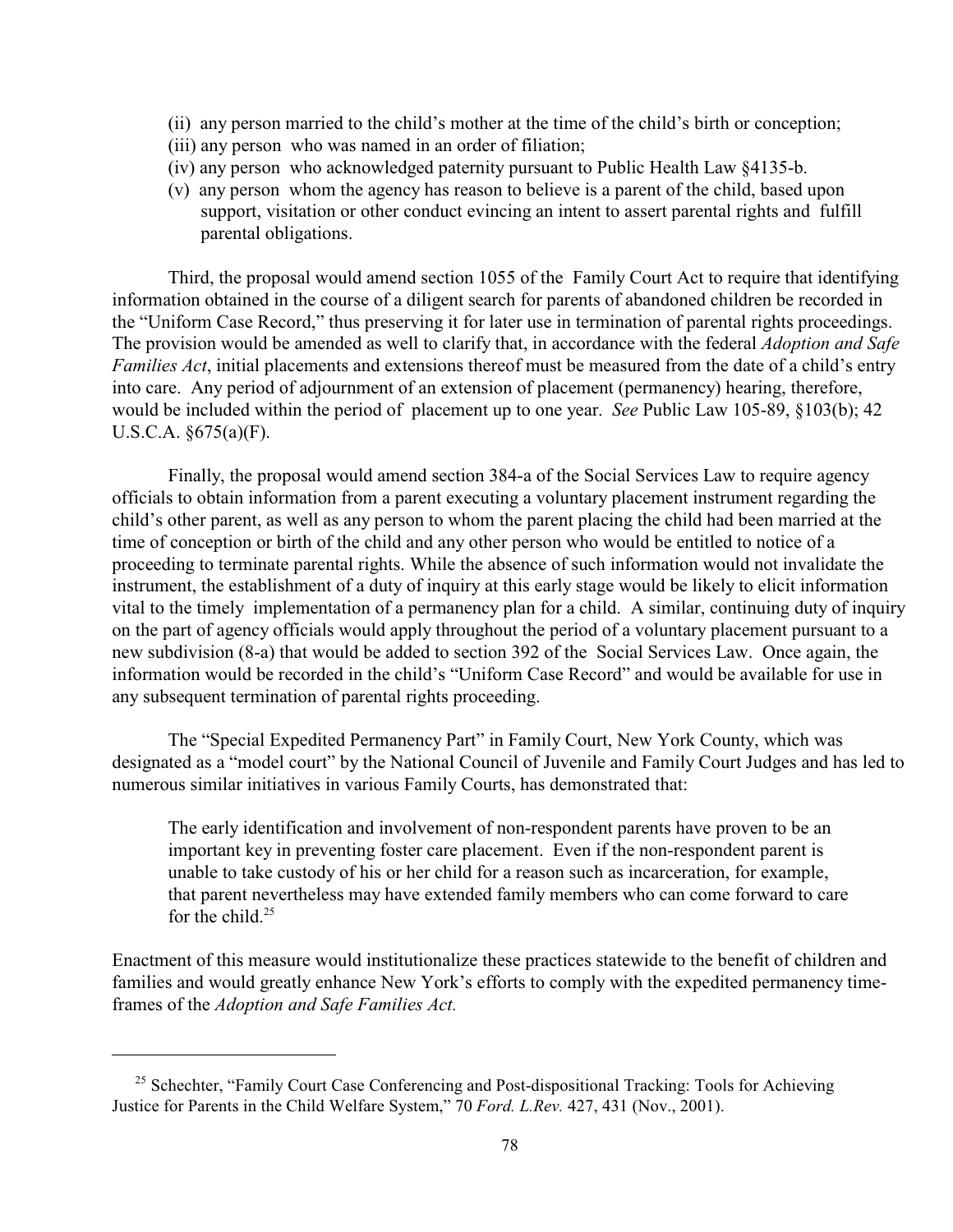#### Proposal

AN ACT to amend the family court act and the social services law, in relation to facilitating permanency planning for children in foster care

The People of the State of New York, represented in Senate and Assembly, do enact as follows:

Section 1. Subdivisions 1 and 2 of section 1017 of the family court act, as added by chapter 744 of the laws of 1989 and subdivision 1 as amended by chapter 657 of the laws of 2003, are amended to read as follows:

1. In any proceeding under this article, when the court determines that a child must be removed from his or her home, pursuant to part two of this article, or placed, pursuant to section [ten hundred] one thousand fifty-five of this article, the court shall direct the local commissioner of social services to conduct an immediate investigation to locate any non-respondent parent of the child and any relatives of the child, including all of the child's grandparents, and inform them of the pendency of the proceeding [and of the opportunity ]. Non-respondent parents shall be informed of the procedures for [becoming foster parents or for] seeking custody or care of the child[, and]. Relatives of the child shall be informed of the opportunity and procedures for becoming foster parents of the child or for seeking custody or care of the child. Non-respondent parents and relatives shall be informed that the child may be adopted by foster parents if attempts at reunification with the birth parent or parents are not required or are unsuccessful[; and]. The local commissioner of social services shall record the results of such investigation, including, but not limited to, the name, last-known address, date of birth, social security number, employer's address and any other identifying information to the extent known regarding any non-respondent parent, in the uniform case record maintained pursuant to section four hundred nine-f of the social services law. For purposes of this section, "non-respondent parent" shall include a person entitled to notice of pendency of the proceeding and of the right to intervene as an interested party pursuant to subdivision (d) of section one thousand thirty-five of this article, and a noncustodial parent entitled to notice and the right to enforce visitation rights pursuant to subdivision (e) of section one thousand thirty-five of this article. The court shall determine:

 (a) whether there is a suitable non-respondent parent or other person related to the child with whom such child may appropriately reside; and

(b) in the case of a relative, whether such relative seeks approval as a foster parent pursuant to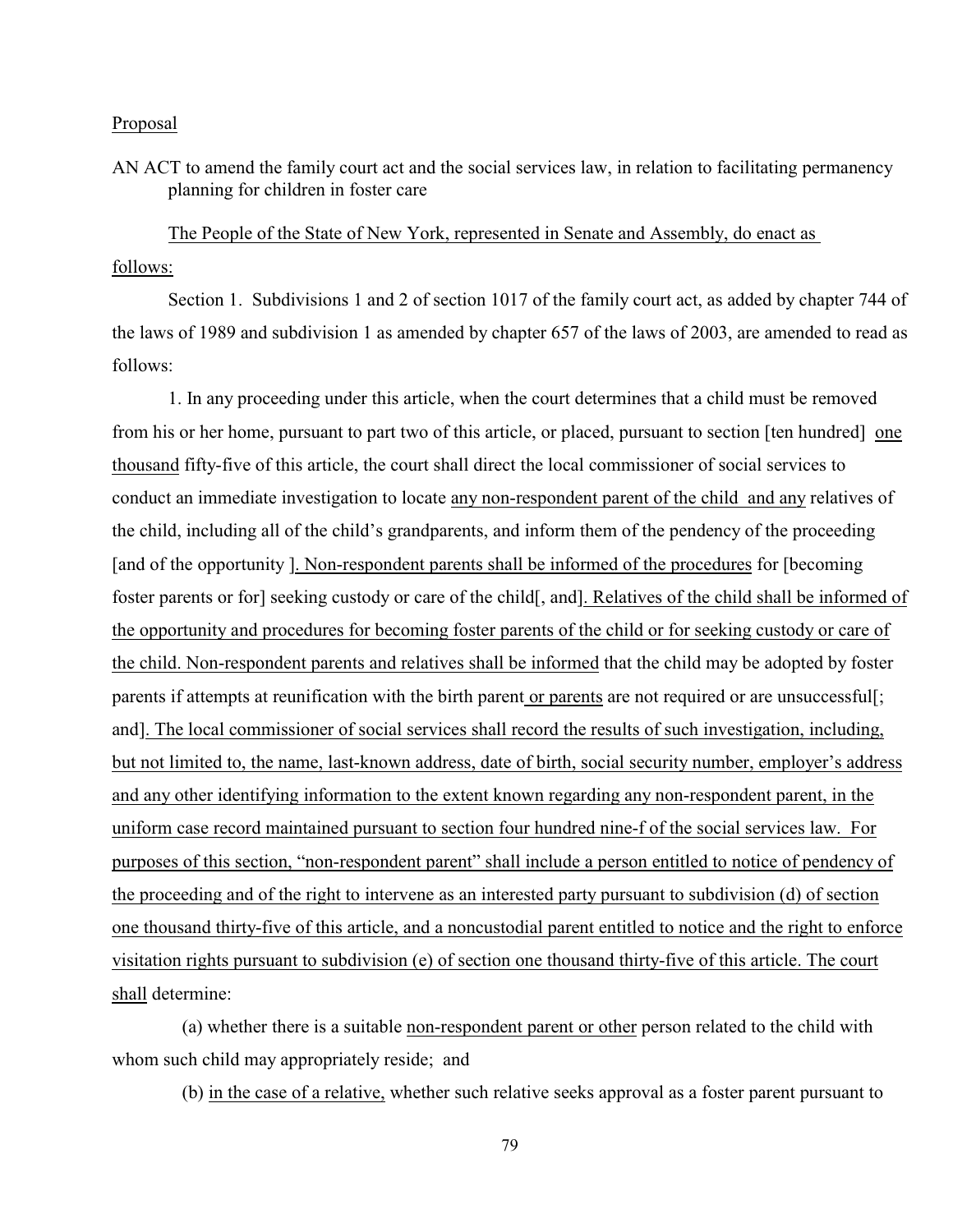the social services law for the purposes of providing care for such child, or wishes to provide free care and custody for the child during the pendency of any orders pursuant to this article.

 2. The court shall, upon receipt of the report of the investigation ordered pursuant to subdivision one of this section:

 (a) where the court determines that the child may reside with a suitable non-respondent parent or other person related to such child[, either]:

 (i) award temporary or permanent custody, as applicable, to such non-respondent parent or other person related to such child and conduct such other and further investigations as the court deems necessary;

 (ii) remand or place the child, as applicable, with [such relative] a suitable person related to the child, other than a non-respondent parent, and conduct such other and further investigations as the court deems necessary; or

 [(ii)](iii) remand or place the child, as applicable, with the commissioner of social services and direct such commissioner to have the child reside with [such relative] a suitable person related to the child, other than a non-respondent parent, and further direct such commissioner pursuant to regulations of the [department] office of [social] children and family services, to perform an investigation of the home of such relative within twenty-four hours and thereafter approve such relative, if qualified, as a foster parent. If such home is found to be unqualified for approval, the local commissioner shall report such fact to the court forthwith.

 (b) where the court determines that a suitable non-respondent parent or other person related to the child cannot be located, remand or place the child with a suitable person, pursuant to subdivision (b) of section [ten hundred] one thousand twenty-seven or subdivision (a) of section [ten hundred] one thousand fifty-five of this article, or remand or place the child in the custody of the local commissioner of social services pursuant to subdivision (b) of section [ten hundred] one thousand twenty-seven or subdivision (a) of section [ten hundred] one thousand fifty-five of this article. The court in its discretion may direct that such commissioner have the child reside in a specific certified foster home where the court determines that such placement is in furtherance of the child's best interests.

 §2. The opening paragraph of subdivision (d) of section 1035 of the family court act, as amended by chapter 526 of the laws of 2003, is amended to read as follows:

Where the respondent is not the child's parent, service of the summons and petition shall also be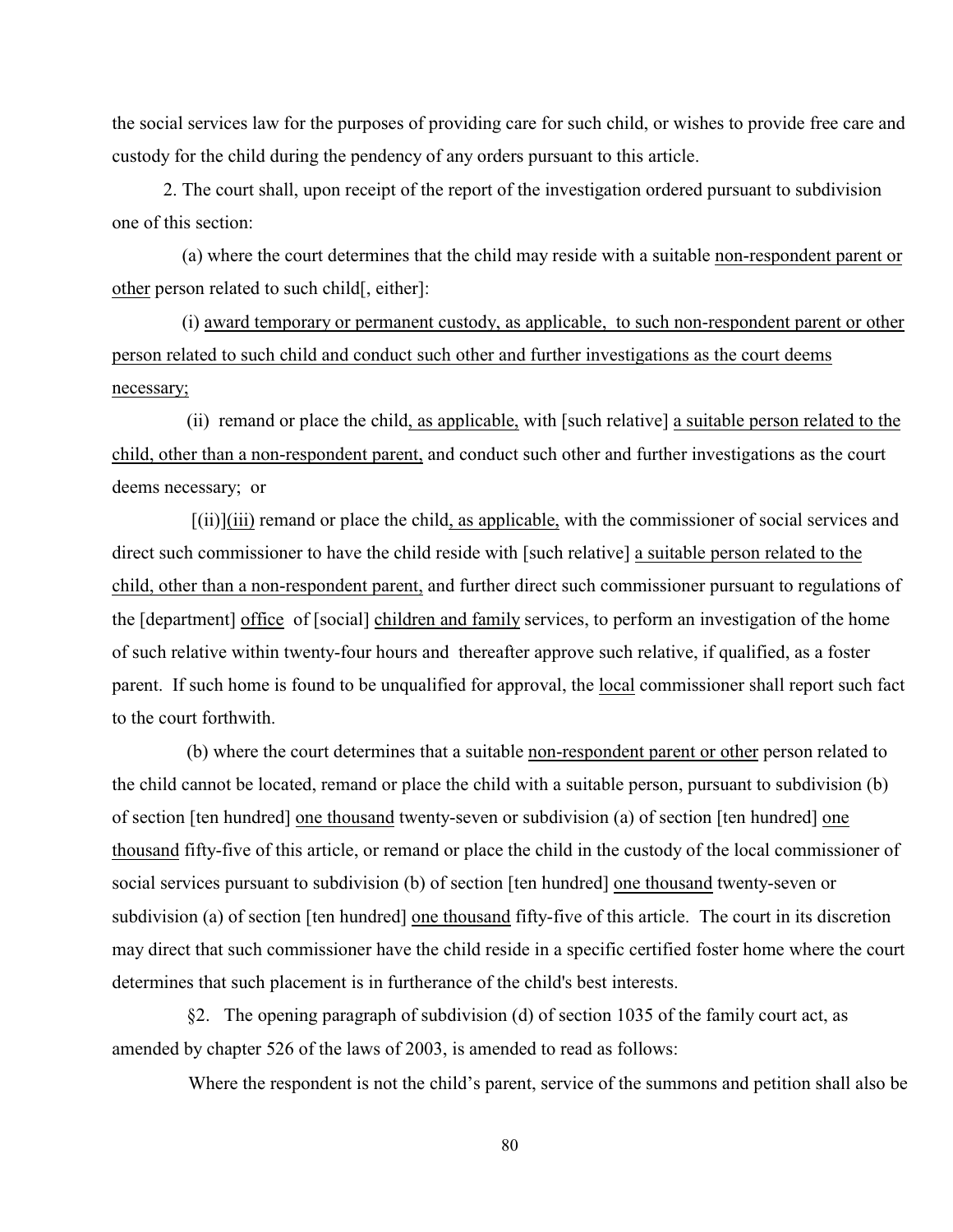ordered on both of the child's parents; where only one of the child's parents is the respondent, service of the summons and petition shall also be ordered on the child's other parent. The summons and petition shall also be served upon: (i) any person whose name appears as a parent on the child's birth certificate; (ii) any person who was married to the child's mother at the time of birth or conception of the child; (iii) any person who was named in an order of filiation; (iv) any person who acknowledged paternity in accordance with section four thousand one hundred thirty-five-b of the public health law; and (v) any person whom the agency has reason to believe is a parent of the child, based upon support, visitation or other conduct evincing an intent to assert parental rights and fulfill parental obligations. The summons and petition shall be accompanied by a notice of pendency of the child protective proceeding advising the parents or parent of the right to appear and participate in the proceeding as an interested party intervenor for the purpose of seeking temporary and permanent custody of the child, and to participate thereby in all arguments and hearings insofar as they affect the temporary custody of the child during fact-finding proceedings, and in all phases of dispositional proceedings. The notice shall also indicate that:

 §3. Paragraphs (i) and (v) and subparagraph (A) of paragraph (vii) of subdivision (b) of section 1055 of the family court act, paragraph (i) as amended by chapter 7 of the laws of 1999, paragraph (v) as added by chapter 117 of the laws of 1982 and as renumbered by chapter 538 of the laws of 1992, subparagraph (A) of paragraph (vii) as added by chapter 605 of the laws of 1990 and such paragraph as renumbered by chapter 538 of the laws of 1992, are amended to read as follows:

 (i) Placements under this section may be for an initial period of up to one year from the date of the child's entry into foster care and the court in its discretion may make successive extensions for additional periods of up to one year [each] from the expiration date of such placement or extension thereof. A petition to extend a placement accompanied by supporting affidavits or reports shall be filed at least sixty days prior to the expiration of the period of placement, except for good cause shown. For the purposes of calculating the initial period of placement, such placement shall be deemed to have commenced the earlier of the date of the fact finding of abuse or neglect of the child pursuant to section one thousand fifty-one of this article or sixty days after the date the child was removed from his or her home in accordance with the provisions of this article. Periodic court review of the status of a child who was originally placed pursuant to this section and subsequently freed for adoption will be governed by section one thousand fifty-five-a of this article.

\* \* \*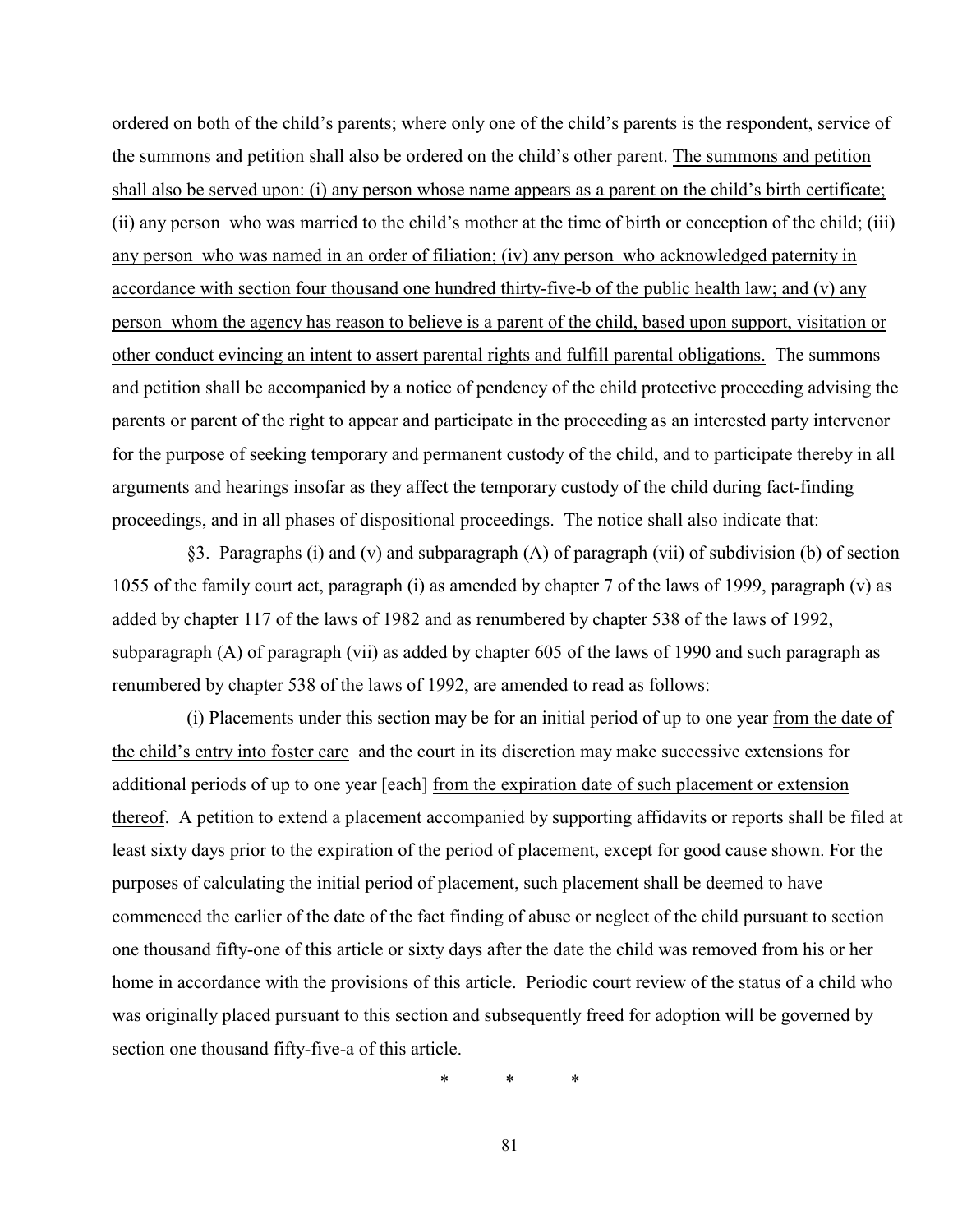(v) Pending final determination of a petition to extend such placement filed in accordance with the provisions of this section, the court, for good cause shown, may enter a temporary order extending the placement for a period not to exceed thirty days; provided, however, that the period of such temporary order shall be included in the one year extension of placement period pursuant to paragraph (i) of this subdivision. Such temporary order may be renewed upon good cause shown.

\* \* \*

 (vii)(A) Upon placing a child under the age of one, who has been abandoned by either of his or her parents, with a local commissioner of social services, the court shall, where either of the parents do not appear after due notice, include in its order of disposition pursuant to section [ten hundred] one thousand fifty-two of this article, a direction that such commissioner shall promptly commence a diligent search to locate the child's non-appearing parent or parents or other known relatives who are legally responsible for the child, and to commence a proceeding to commit the guardianship and custody of such child to an authorized agency pursuant to section three hundred eighty-four-b of the social services law, six months from the date that care and custody of the child was transferred to the commissioner, unless there has been communication and visitation between such child and [his] such parent or parents or other known relatives or persons legally responsible for the child. In addition to such diligent search, the local commissioner of social services shall provide written notice to the child's parent or parents or other known relatives as provided for in this paragraph. Such notice shall be served upon such parent or parents or other known relatives in the manner required for service of process pursuant to section six hundred seventeen of this [chapter] act. Information regarding such diligent search, including, but not limited to, the name, last known address, date of birth, social security number, employer's address and any other identifying information to the extent known regarding the non-appearing parent, shall be recorded in the uniform case record maintained pursuant to section four hundred nine-f of the social services law.

 §4. Section 384-a of the social services law is amended by adding a new subdivision 1-b to read as follows:

 1-b. Upon accepting the transfer of care and custody of a child from the parent, guardian or other person to whom care of the child has been entrusted, a local social services official shall obtain information to the extent known from such person regarding the other parent, any person to whom the parent transferring care and custody had been married at the time of the conception or birth of the child and any other person who would be entitled to notice of a proceeding to terminate parental rights pursuant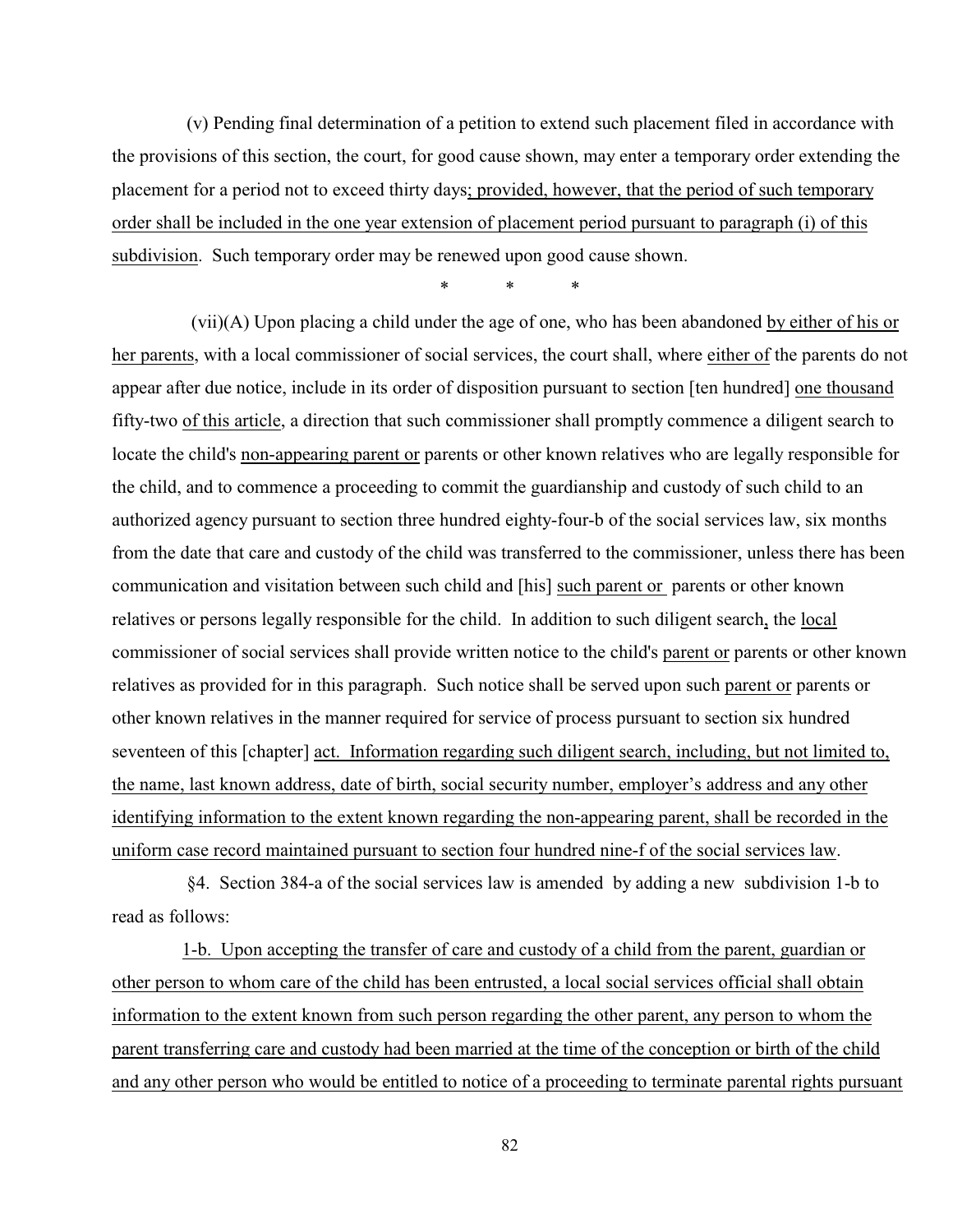to section three hundred eighty-four-c of this article. Such information shall include, but not be limited to, name, last-known address, date of birth, social security number, employer's address and any other identifying information. Any information provided pursuant to this subdivision shall be recorded in the uniform case record maintained pursuant to section four hundred nine-f of this article; provided, however, that the failure to provide such information shall not invalidate the transfer of care and custody.

 §5. Section 392 of the social services law is amended by adding a new subdivision 8-a to read as follows:

 8-a. During the period of placement pursuant to this section, a local social services official shall have a continuing duty to obtain information to the extent known from the parent or other individual who placed the child or through further investigation regarding the other parent, any person to whom the parent who placed the child had been married at the time of the conception or birth of the child and any other person who would be entitled to notice of a proceeding to terminate parental rights pursuant to section three hundred eighty-four-c of this article. Such information shall include, but not be limited to, name, last-known address, date of birth, social security number, employer's address and any other identifying information. Any information provided pursuant to this subdivision shall be recorded in the uniform case record maintained pursuant to section four hundred nine-f of this article; provided, however, that the failure of the parent or other individual who placed the child to provide such information shall not invalidate the placement.

§6. This act shall take effect on the ninetieth day after it shall have become a law.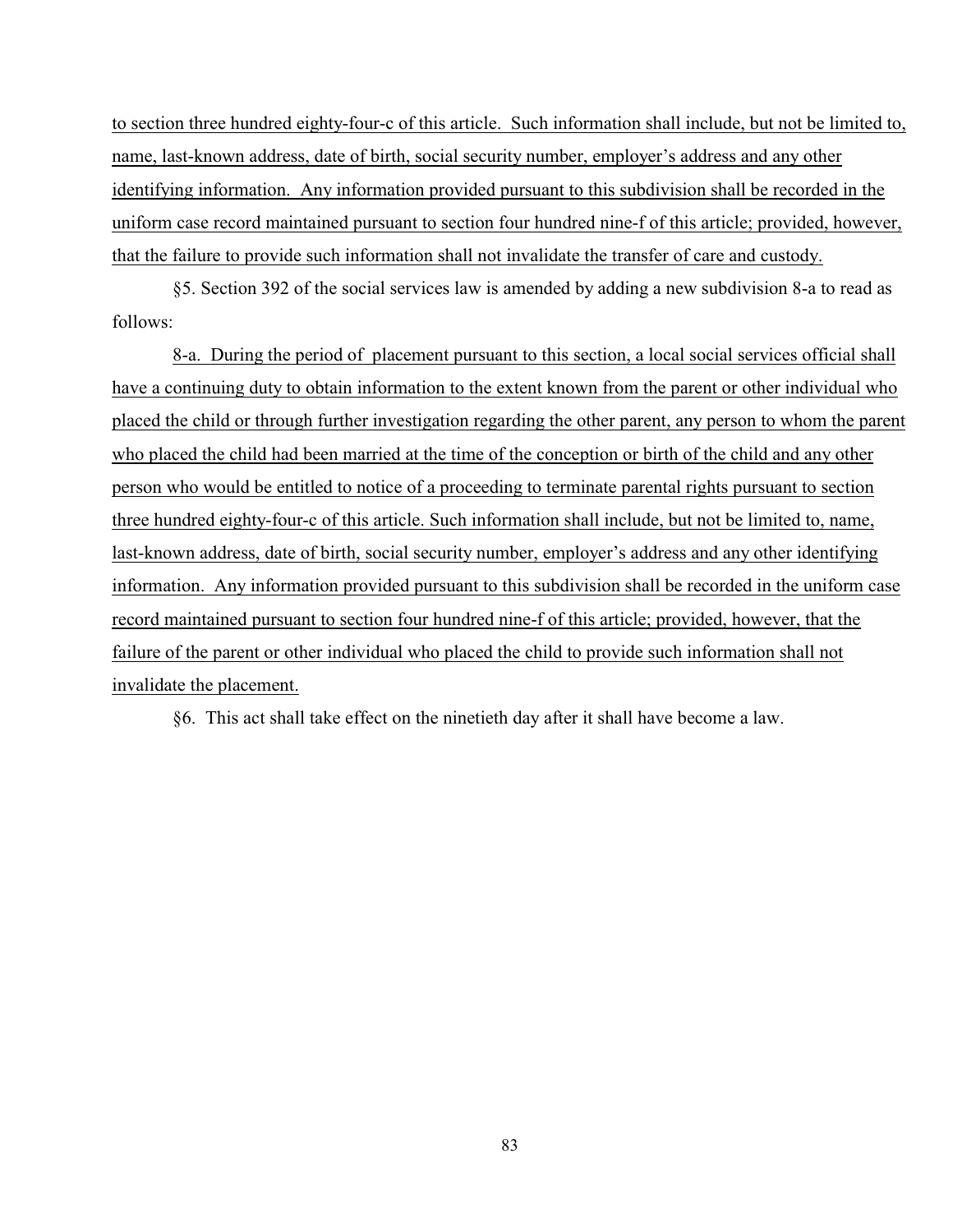13. Determinations of the Family Court regarding children in foster care (FCA §§352.2, 754, 1039-b, 1052(b)(i)(A); SSL §§358-a, 392)

The statutory provisions implementing the federal *Adoption and Safe Families Act* [Public Law 105-89] in New York State delineate the rare circumstances warranting a judicial determination that an authorized agency would no longer be required to expend "reasonable efforts" to reunify a child with his or her parent – egregious cases in which severe or repeated child abuse by a parent, a parent's conviction for an enumerated serious felony or the involuntary termination of the parental rights of the child's sibling or half-sibling militate toward expediting the child to permanency through adoption or other permanent alternative to return to the parent's care. *See* Laws of 1999, ch. 7. In each of these circumstances, the Family Court is required to enter an order dispensing with the "reasonable efforts" requirement, unless it determines, and states its findings in its order, that such efforts would be in the child's best interests, would not be contrary to the child's health and safety and would be likely to result in the reunification of the child and parent in the foreseeable future. Governor Pataki, in signing the legislation, expressed the legislative intent to "ensure that no child ever grows up in foster care," *inter alia*, by ending the practice of prolonged foster care in "harmful circumstances," such as these, in which reunification of the child with the parent would not be appropriate. *See* Governor's Memorandum of Approval, McKinney's 1999 Session Laws, ch. 7, p. 1467.

Unfortunately, the statutory provisions implementing the federal mandate are a patchwork of inconsistent provisions, none of which articulate any burden of proof or threshold of evidence required and only one of which contains a procedural framework for the judicial determination to dispense with reasonable efforts. Judicial authority to dispense with the reasonable efforts requirement is contained in the statutory provisions governing voluntary placements of children into foster care, as well as placements in persons in need of supervision, juvenile delinquency and child abuse and neglect proceedings. *See* Social Services Law §§ 358-a(3)(b); 392(6-a); Family Court Act §§352.2(2)(c), 754(2)(b), 1039-b, 1052(b). All are silent on the quantum of proof required and only the child abuse and neglect provisions [Family Court Act §§1039-b and 1052(b)] delineate a motion procedure. In all other sections, the statute simply requires the Family Court to make the determination if the requisite circumstances are present. This has the clearly-unintended effect of restricting the standing to request this determination in child protective proceedings, but not in any other cases involving placements of children, and of leaving ambiguous the level of evidence required. The proposal of the Family Court Advisory and Rules Committee seeks to remedy these disparities.

The proposal would require clear and convincing evidence for the determination to dispense with reasonable efforts, a threshold consistent with the constitutionally-required quantum of proof for termination of parental rights. *See* Santosky *v.* Kramer, 455 U.S. 745 (1982). Further, the proposal would amend sections 1039-b and 1052(b) of the Family Court Act to provide that representatives of authorized agencies and law guardians, as well as social services officials, would have standing to initiate motions for orders to dispense with the requirement of reasonable efforts for the reunification of children with their families. Where the designated circumstances are present, no reason exists to restrict the Family Court's determination to cases in which a social services official makes a motion, although clearly social services officials should continue to have primary responsibility to move with dispatch in such cases. In the absence of a motion by a social services official, the authorized agency or law guardian should have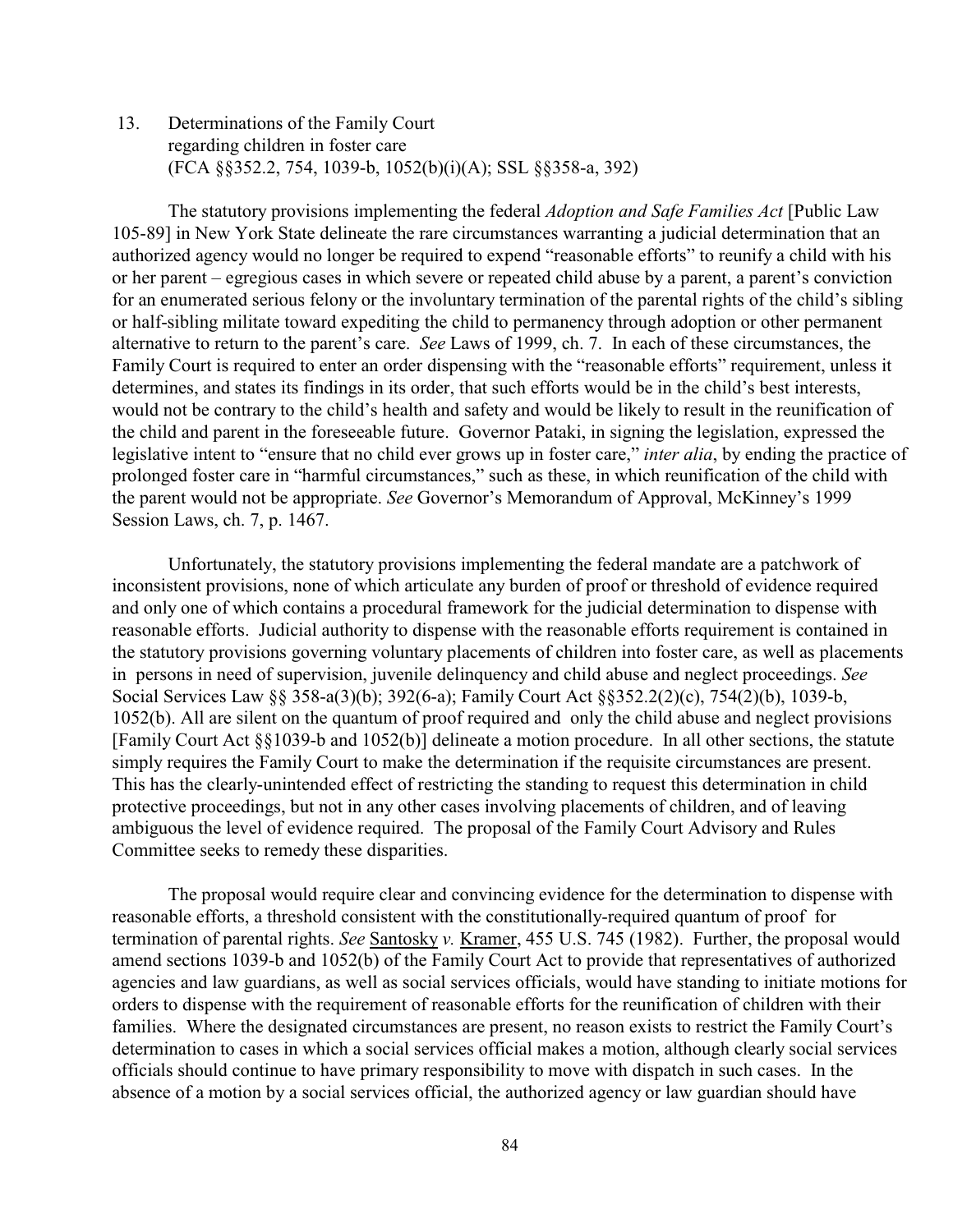standing to put the "reasonable efforts" issue before the Family Court. The child's exigent need for permanency – for an expeditious exit from the limbo of foster care – demands this type of statutory flexibility.

Finally, in order to conform the statute to the Court of Appeals' decision in Matter of Marino S., 100 N.Y.2d 361 (2003), *cert. denied*, 124 S.Ct. 834 (2003), the proposal would also incorporate a key provision of the Social Services Law into Family Court Act §1039-b, that is, the equation of the definition of "reasonable" and "diligent" efforts. In Matter of Marino S., the Court of Appeals affirmed the Appellate Division, First Department, conclusion that the "reasonable efforts" provisions of the *Adoption and Safe Families Act* encompass the existing statutory and decisional law regarding "diligent efforts" that predated its enactment. *See also* Matter of Kyle M., 5 A.D.3d 489 (2d Dept., 2004); Matter of La'Asia S., 191 Misc.2d 28, 45 (Fam. Ct., N.Y.Co., 2002).

The definition of diligent efforts in Social Services Law §384-b(7(f), incorporated by reference in the Committee's proposal, in fact, defines diligent efforts as "reasonable attempts by an authorized agency to assist, develop and encourage a meaningful relationship between the parent and child..." As set forth in the provisions regarding termination of parental rights on the grounds of permanent neglect and severe and repeated child abuse, if the court issues an order dispensing with the requirement of "reasonable" efforts, the order has the effect of dispensing as well with the element of proof of "diligent" efforts in these cases. *See* Social Services Law §§384-b(7)(a), 384-b(8)(a)(iv), 384-b(8)(b)(iii). As Governor Pataki wrote, upon approving the New York State *Adoption and Safe Families Act*, the statute "alleviates the burden of demonstrating diligent efforts in a proceeding to terminate parental rights where a court has previously determined that reasonable efforts to reunify the family are not required." *See* Governor's Memorandum of Approval, McKinney's 1999 Session Laws, ch. 7, p. 1467.

Consistent with the case law and clear intent of the statute, the incorporation by reference of the "diligent efforts" definition of Social Services Law §384-b(7)(f) into Family Court Act §1039-b would assure the continued viability of the substantial body of pre*-ASFA* appellate case law construing the "diligent efforts" requirement. Significantly, it would provide all parties with requisite notice that an order issued under the Family Court Act dispensing with the "reasonable efforts" requirement would eliminate the requirement of proving "diligent efforts" in a subsequent termination of parental rights proceeding.

## Proposal

AN ACT to amend the family court act and social services law, in relation to determinations by the family court regarding children in foster care

### The People of the State of New York, represented in Senate and Assembly, do enact as follows:

Section 1. The opening sentence of (c) of subdivision 2 of section 352.2 of the family court act, as amended by chapter 7 of the laws of 1999, is amended to read as follows:

For the purpose of this section, when an order is entered pursuant to section 353.3 or 353.4 of this article, reasonable efforts to prevent or eliminate the need for removing the respondent from [the] his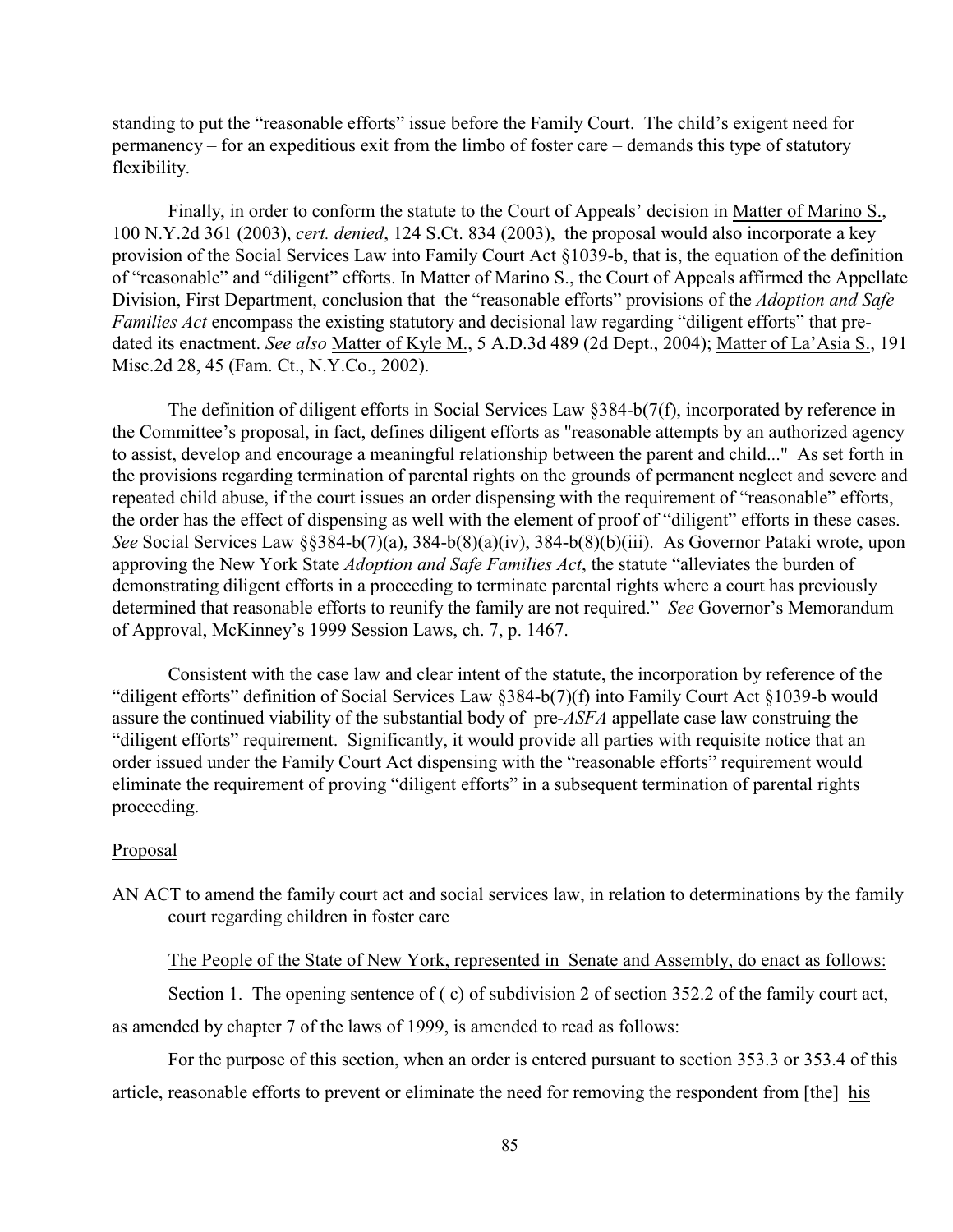or her home [of the respondent] or to make it possible for the respondent to return to [the] his or her home [of the respondent] shall not be required where the court determines by clear and convincing evidence that:

§2. The opening sentence of paragraph (b) of subdivision 2 of section 754 of the family court act, as amended by chapter 7 of the laws of 1999, is amended to read as follows:

For the purpose of this section, reasonable efforts to prevent or eliminate the need for removing the child from [the] his or her home [of the child] or to make it possible for the child to return safely to [the] his or her home [of the child] shall not be required where the court determines by clear and convincing evidence that:

§3. Subdivision (a), the opening sentence of subdivision (b) and subdivision (c) of section 1039-b of the family court act, as added by chapter 7 of the laws of 1999, are amended and a new subdivision (e) is added to such section to read as follows:

 (a) In conjunction with, or at any time subsequent to, the filing of a petition under section [ten hundred] one thousand thirty-one of this chapter, the social services official, representative of an authorized child care agency or law guardian may file a motion upon notice requesting a finding that reasonable efforts to return the child to his or her home are no longer required.

(b) For the purpose of this section, reasonable efforts to make it possible for the child to return safely to his or her home shall not be required where the court determines by clear and convincing evidence that:

\* \* \*

(c) For the purposes of this section, in determining reasonable [effort] efforts to be made with respect to a child, and in making such reasonable efforts, the child's health and safety shall be the paramount concern[; and].

\* \* \*

(e) For purposes of this section, "reasonable efforts" shall mean and include "diligent efforts," as defined in paragraph (f) of subdivision seven of section three hundred eighty-four-b of the social services law.

 $§4.$  The opening two paragraphs of subparagraph (A) of paragraph (i) of subdivision (b) of section 1052 of the family court act, as amended by chapter 7 of the laws of 1999, are amended to read as follows: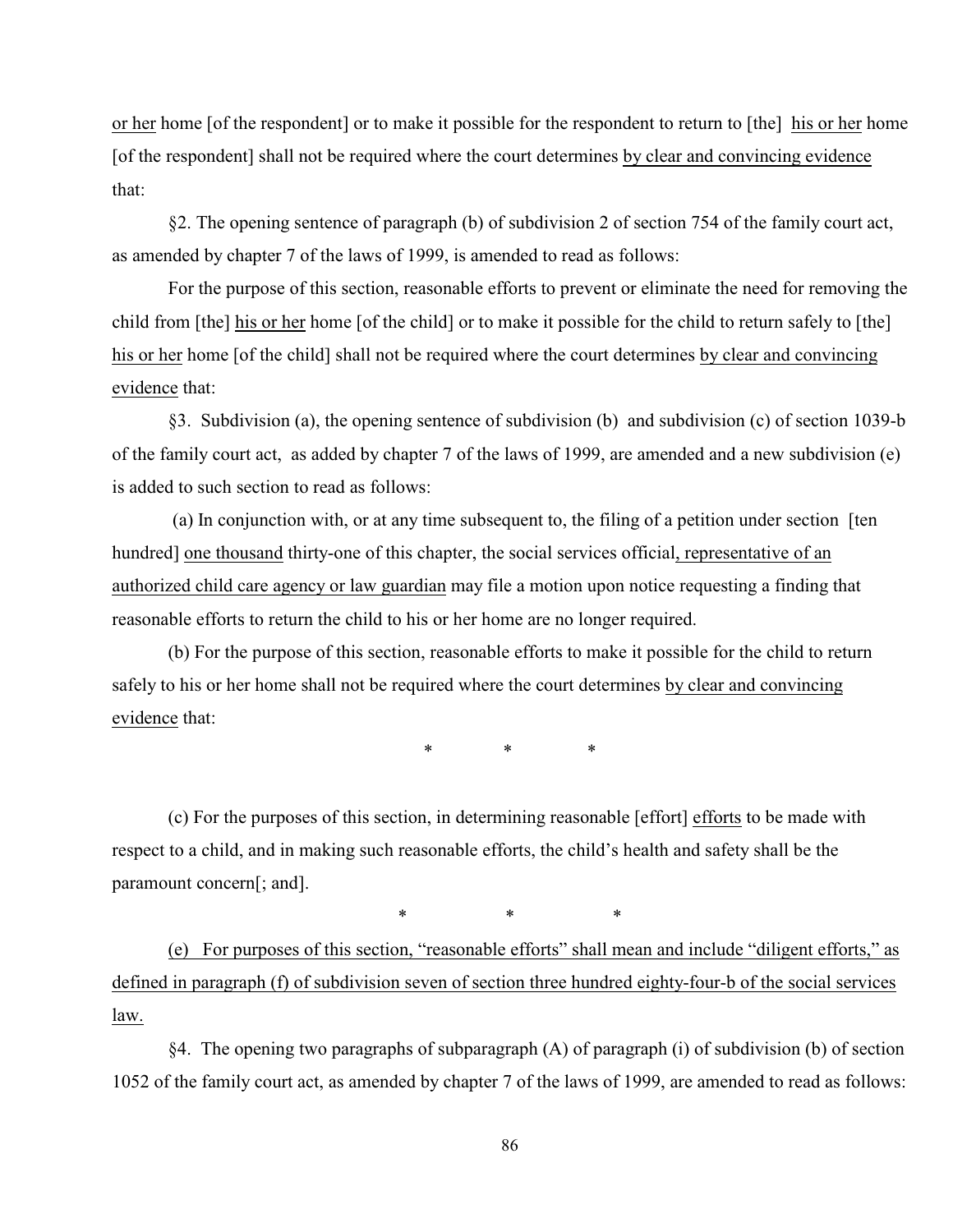whether continuation in the child's home would be contrary to the best interests of the child and, where appropriate, that reasonable efforts were made prior to the date of the dispositional hearing held pursuant to this article to prevent or eliminate the need for removal of the child from his or her home and if the child was removed from the home prior to the date of such hearing, that such removal was in the child's best interests and, where appropriate, reasonable efforts were made to make it possible for the child to safely return home. If the court determines that reasonable efforts to prevent or eliminate the need for removal of the child from the home were not made but that the lack of such efforts was appropriate under the circumstances, the court order shall include such a finding, or if the permanency plan for the child is adoption, guardianship or some other permanent living arrangement other than reunification with the parent or parents of the child, the court order shall include a finding that reasonable efforts are being made to make and finalize such alternate permanent placement.

 For the purpose of this section, reasonable efforts to prevent or eliminate the need for removing the child from [the] his or her home [of the child] or to make it possible for the child to return safely to [the] his or her home [of the child] shall not be required where, upon motion with notice by the social services official, authorized agency or law guardian, the court determines by clear and convincing evidence that:

§5. The opening sentence of paragraph (b) of subdivision (3) of section 358-a of the social services law, as amended by chapter 7 of the laws of 1999, is amended to read as follows:

For the purpose of this section, reasonable efforts to prevent or eliminate the need for removing the child from [the] his or her home [of the child] or to make it possible for the child to return safely to [the] his or her home [of the child] shall not be required where the court determines by clear and convincing evidence that:

§6. The opening sentence of subdivision 6-a of section 392 of the social services law, as amended by chapter 7 of the laws of 1999, is amended to read as follows:

For the purpose of this section, reasonable efforts to make it possible for the child to return safely to his or her home shall not be required where the court determines by clear and convincing evidence that:

§7. This act shall take effect immediately.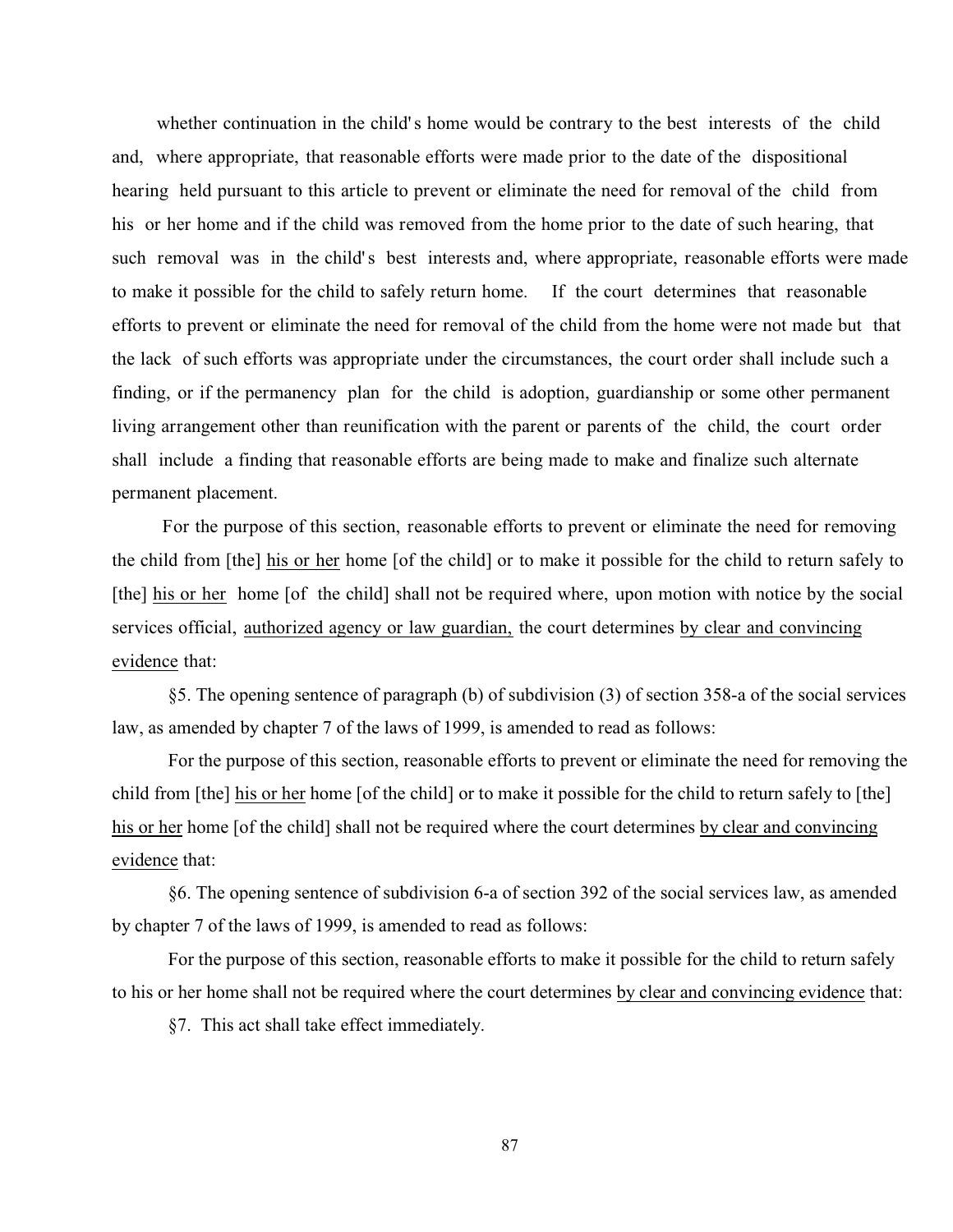14. Modification of orders of child support in family court and matrimonial proceedings (FCA §§451, 461; DRL §236B(9)(b))

Examination of the New York State statutory framework for child support reveals layers of enactments, a patchwork of provisions that do not cohere into an integrated, internally-consistent whole. The standards applicable to modifications of child support orders are examples of contradictory statutory layers that lead to disparate and sometimes unfair results for both parents and, importantly, their children. The Family Court Advisory and Rules Committee is proposing a measure to lessen the disparity and make more uniform the provisions regarding modification in the Family Court Act and Domestic Relations Law.

The *Child Support Standards Act (CSSA)*, enacted in 1989, was designed to ensure that the children of New York are adequately supported and share fairly in the earnings and resources of their parents. The *CSSA* contains a formula-driven mechanism to accomplishes this purpose, at least at the time of the initial child support determination. In the early 1990's, pursuant to federal mandate, a "review and adjustment" procedure was added that required periodic adjustment of child support orders in cases involving families on public assistance or upon the request of custodial parents who had applied for child support collection and enforcement and/or paternity establishment services pursuant to section 111-g of the Social Services Law. Before the "review and adjustment" provisions were fully implemented, the federal *Personal Responsibility and Work Opportunity Reconciliation Act of 1996* was enacted, which, *inter alia*, gave States the option of replacing the "review and adjustment" provisions with an automatic "cost of living adjustment" ("COLA"). *See* 42 U.S.C. §666(a)(10)(A) [Public Law 104-193] . With the passage of its welfare reform legislation in 1997, New York State availed itself of this option, again making it applicable to custodial parents on public assistance and others who have requested child support and/or paternity services. *See* Social Services Law §111-n [Laws of 1997, ch. 398]. Orders issued prior to 1989 were made subject to a one-time "review and adjustment," after which all child support orders in public assistance and, upon request, in child support and paternity services cases were made subject to the "cost of living adjustment" every two years. The statute contained a procedure for challenging a COLA, which, when invoked by either party, would result in either issuance of a whole new order of support under the *CSSA* standards or an order declining the adjustment. *See* Family Court Act §413-a(3)(b); Domestic Relations Law §240-c(3)(b); Social Services Law §111-n(5).

These "review and adjustment" and "COLA" provisions, enacted to comply with the requirements of Title IV-D of the federal *Social Security Act* [42 U.S.C..] for New York State's receipt of federal IV-D funding, were super-imposed upon a long-standing methodology for the modification of child support obligations, articulated in the Family Court Act and Domestic Relations Law and shaped by case law. A litigant not covered by these provisions is required to demonstrate an "unforeseen change in circumstances" as a prerequisite to a modification of a child support order – in essence, as a prerequisite to gaining access to the *CSSA* provisions if the original order had not been issued within those standards. *See* Matter of Boden *v.* Boden, 42 N.Y.2d 210, 213 (1977). In Matter of Brescia *v.* Fitts, 56 N.Y.2d 132, 139-40 (1982), the Court of Appeals further permitted modification based upon the child's right to adequate support. The recent COLA provisions contain the caveat that "[n]othing herein shall be deemed in any way to limit, restrict, expand or impair the rights of any party to file for a modification of a child support order as is otherwise provided by law." Family Court Act §413-a(4); Domestic Relations Law §240-c(4).

However, in reality, the provisions do just that – that is, litigants in public assistance and child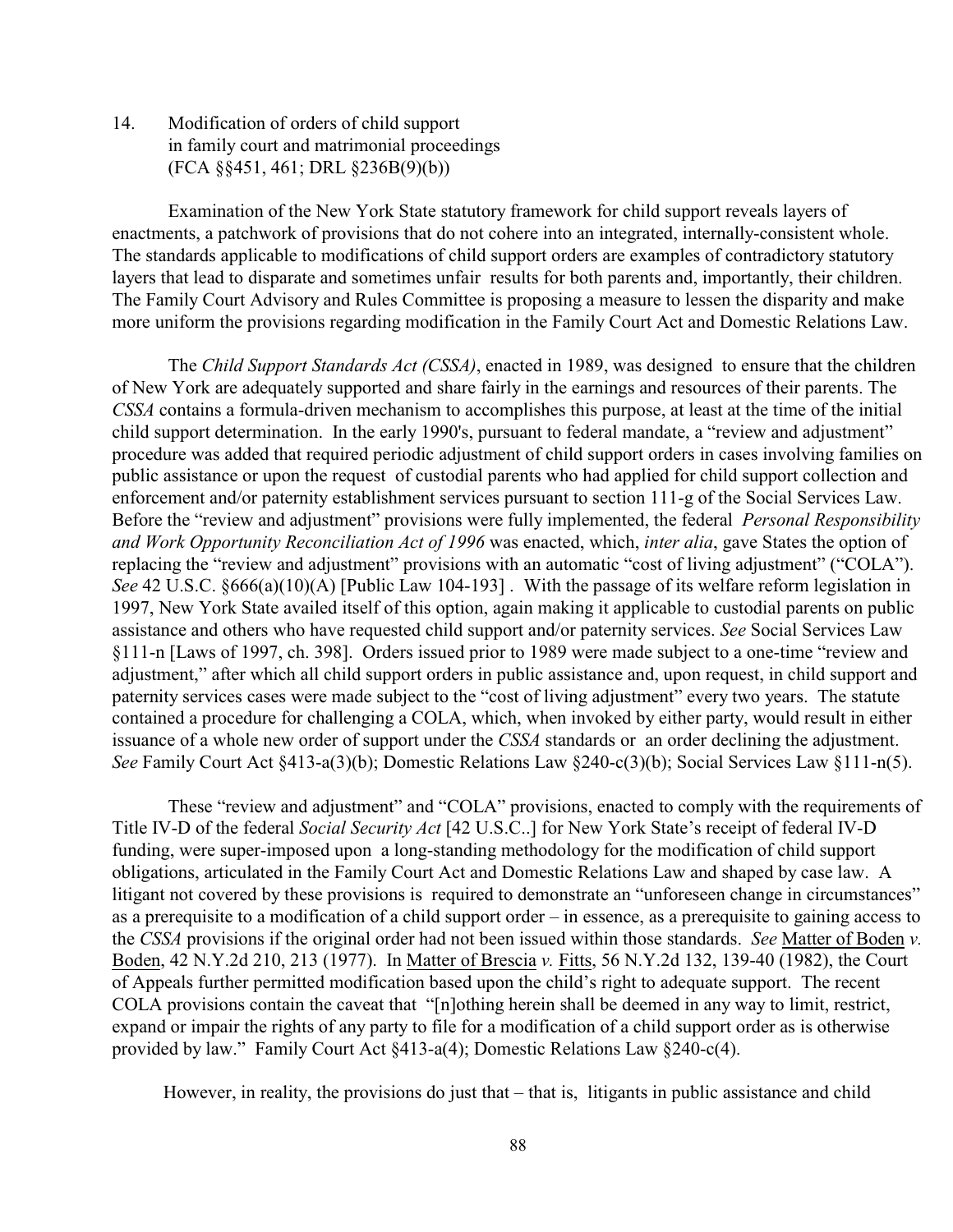support and paternity enforcement services cases may obtain a full review and a new *Child Support Standards Act* order without the showing of a change in circumstances required for all other litigants. As the Court of Appeals held, in Tompkins County Support Collection Unit on behalf of Linda S. Chamberlin *v.* Boyd M. Chamberlin, 99 N.Y.2d 328 (2003), a challenge to a COLA brings up the whole child support order for review, not simply the COLA itself: "Family Court did not err in entering an order in accordance with the *CSSA* guidelines rather than merely determining whether or not the COLA amount should be applied." *Id*. at 337.

The Committee proposes to remedy this disparity by giving all litigants in child support matters the opportunity for periodic review of child support orders without requiring a showing of a change in circumstances. While the provisions authorizing modifications at any time that the requisite showing can be made would continue, all litigants would also have standing to apply for a modification every three years without making the showing required by the Boden and Brescia cases. Recognizing the need to honor the sanctity of agreements, however, the measure would exempt cases in which the parties have specifically opted out of the three-year modification provision in a written agreement or stipulation to a court order of child support.

 This proposal would thus resolve the disparity between public and private child support cases in a clear and fair fashion. It would continue to allow either party to seek a modification at any time during the duration of the child support order, should a traditional change of circumstances occur. It would continue the COLA provisions for public assistance and child support enforcement cases, but would also allow children and their families in other cases to access the benefits of the *Child Support Standards Act* at least every three years. This change would further the goals of broadening the reach of the *CSSA* to provide adequate support for more children and would, at the same time, be entirely consistent with the federal child support mandates applicable to New York State.

## Proposal

AN ACT to amend the family court act and the domestic relations law, in relation to modification of child support orders

### The People of the State of New York, represented in Senate and Assembly, do enact as follows:

Section 1. Section 451 of the family court act, as amended by chapter 533 of the laws of 1999, is amended by adding a new last paragraph to read as follows:

§451. Continuing jurisdiction.

Except as provided in article five-B of this act, the court has continuing jurisdiction over any support proceeding brought under this article until its judgment is completely satisfied and may modify, set aside or vacate any order issued in the course of the proceeding, provided, however, that the modification, set aside or vacatur shall not reduce or annul child support arrears accrued prior to the making of an application pursuant to this section. The court shall not reduce or annul any other arrears unless the defaulting party shows good cause for failure to make application for relief from the judgment or order directing payment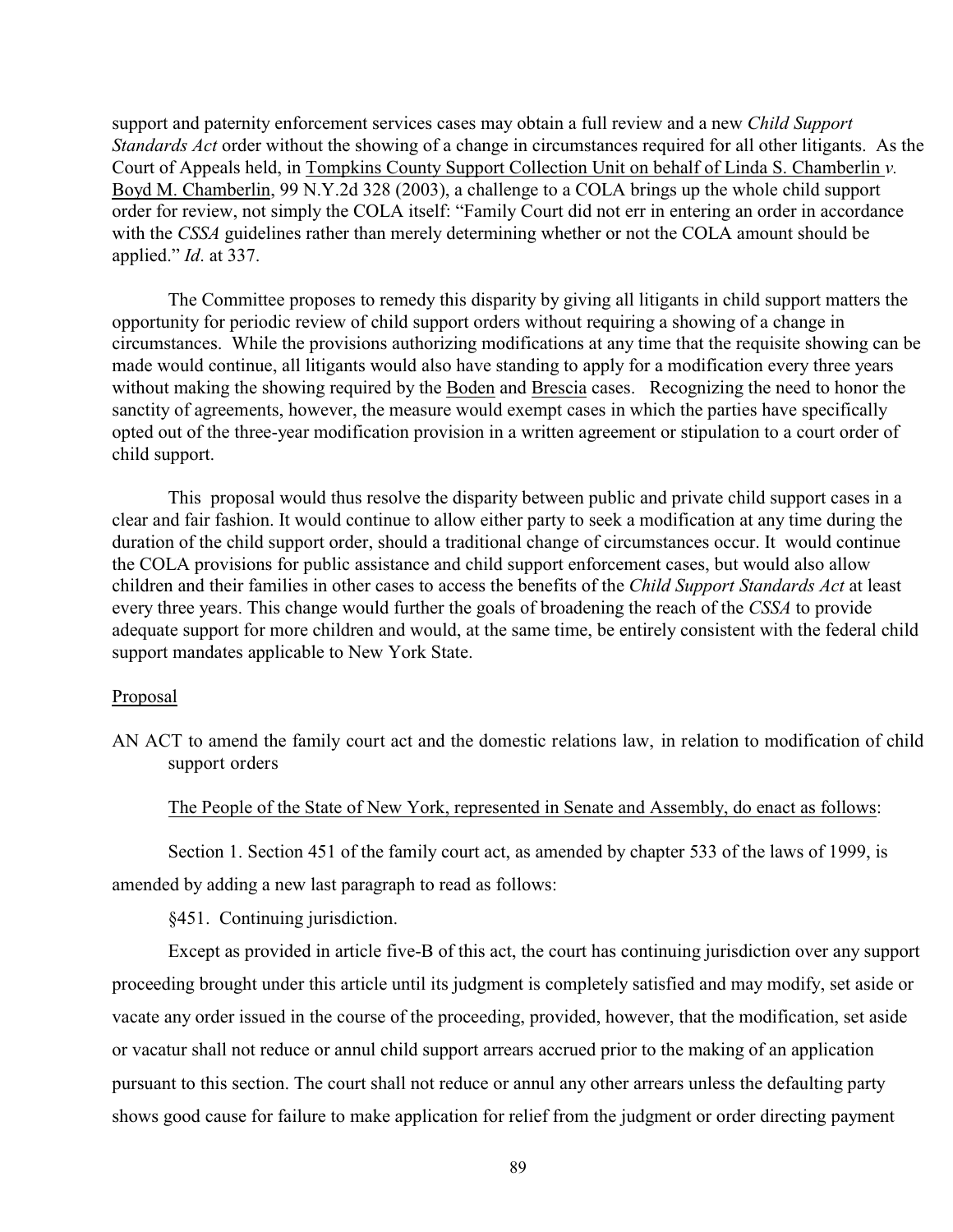prior to the accrual of the arrears, in which case the facts and circumstances constituting such good cause shall be set forth in a written memorandum of decision. A modification may increase support payments [nunc pro tunc as of] retroactively to the date of the initial application for support based on newly discovered evidence. Any retroactive amount of support due shall be paid in one lump sum or periodic sums, as the court directs, taking into account any amount of support which has been paid. Upon an application to modify, set aside or vacate an order of support, no hearing shall be required unless such application shall be supported by affidavit and other evidentiary material sufficient to establish a prima facie case for the relief requested.

An application to modify an order of support and to establish a new order of support in accordance with the child support standards as set forth in section four hundred thirteen of this article may be made on the grounds of (i) newly discovered evidence, (ii) a change in circumstances as defined in paragraph b of subdivision nine of part B of section two hundred thirty-six of the domestic relations law, or (iii) the fact that more than three years have elapsed since the issuance of the order.Nothing contained in this section shall prevent the parties from entering into a written agreement or stipulation to a court order for child support that precludes any subsequent modification in the absence of newly discovered evidence or a change in circumstances and/or that provides that the supreme court shall retain exclusive jurisdiction to modify, set aside, vacate or enforce the order.

§2. Paragraph (ii) of subdivision (b) of section 461 of the family court act, as amended by chapter 28 of the laws of 1970, is amended to read as follows:

(ii) entertain an application to modify such order on the ground that changed circumstances or newly discovered evidence requires such modification or upon the ground that more than three years have elapsed since the date of the order in accordance with section four hundred fifty-one of this article, unless the order of the supreme court provides that the supreme court retains exclusive jurisdiction to enforce or modify the order.

§3. Paragraph b of subdivision 9 of part B of section 236 of the domestic relations law, as amended by chapter 354 of the laws of 1993, is amended to read as follows:

b. Upon application by either party, the court may annul or modify any prior order or judgment as to maintenance or child support, upon a showing of the recipient's inability to be self-supporting or a substantial change in circumstance or termination of child support awarded pursuant to section two hundred forty of this article, including financial hardship. Where, after the effective date of this part, a separation agreement remains in force no modification of a prior order or judgment incorporating the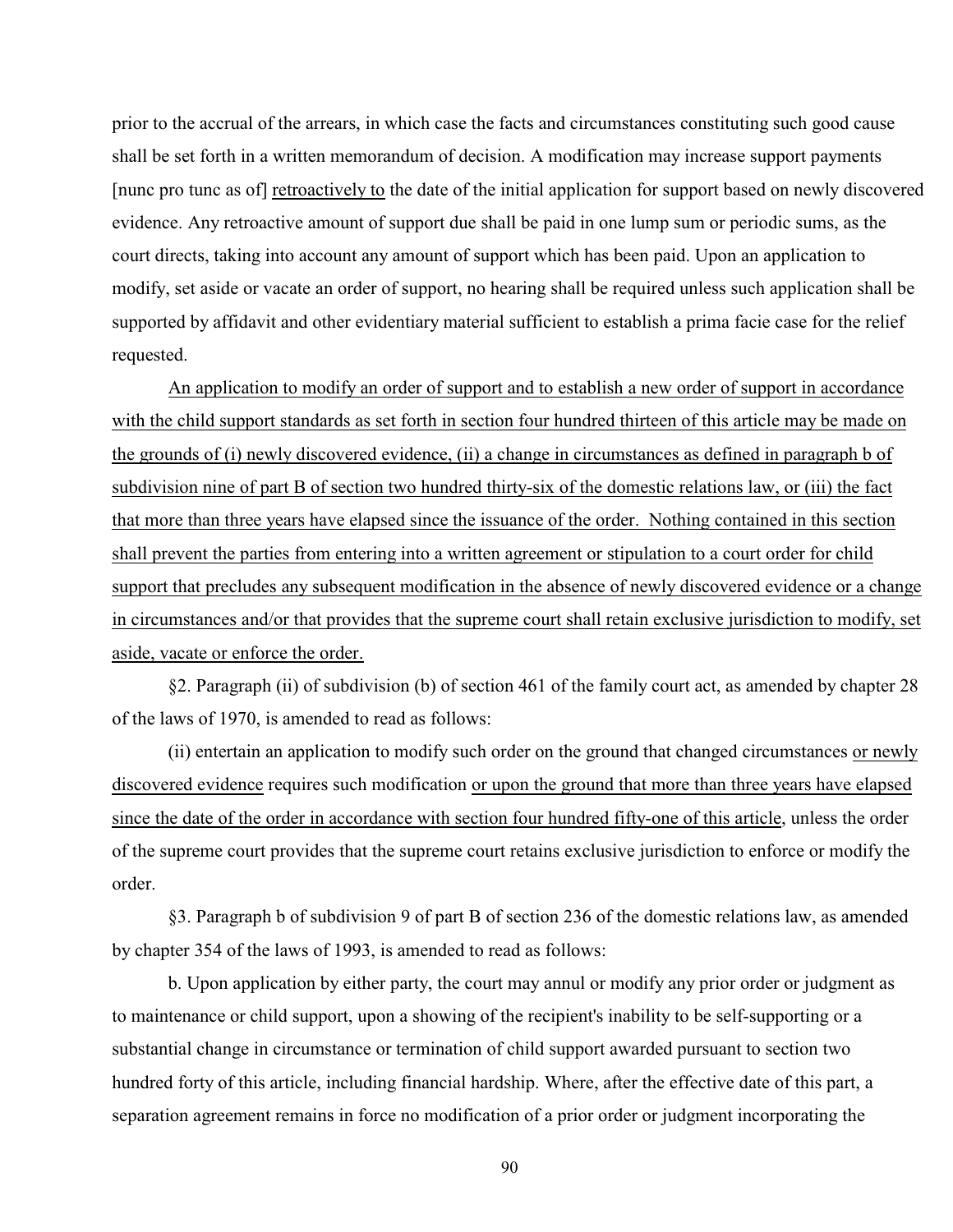terms of said agreement shall be made as to maintenance without a showing of extreme hardship on either party in which event the judgment or order as modified shall supersede the terms of the prior agreement and judgment for such period of time and under such circumstances as the court determines. [Provided] The court may, however, [that no] annul or modify a prior order or judgment of child support in the absence of such a showing in any case in which more than three years have elapsed since the issuance of the order, Nothing contained in this section shall prevent the parties from entering into a written agreement or stipulation to a court order for child support that precludes any subsequent modification in the absence of a substantial change in circumstances. No modification or annulment shall reduce or annul any arrears of child support which have accrued prior to the date of application to annul or modify any prior order or judgment as to child support. The court shall not reduce or annul any arrears of maintenance which have been reduced to final judgment pursuant to section two hundred forty-four of this chapter. No other arrears of maintenance which have accrued prior to the making of such application shall be subject to modification or annulment unless the defaulting party shows good cause for failure to make application for relief from the judgment or order directing such payment prior to the accrual of such arrears and the facts and circumstances constituting good cause are set forth in a written memorandum of decision. [Such] A modification may increase maintenance or child support [nunc pro tunc as of] retroactively to the date of application based on newly discovered evidence. Any retroactive amount of maintenance, or child support due shall, except as provided for herein, be paid in one sum or periodic sums, as the court directs, taking into account any temporary or partial payments which have been made. Any retroactive amount of child support due shall be support arrears/past due support. In addition, such retroactive child support shall be enforceable in any manner provided by law including, but not limited to, an execution for support enforcement pursuant to subdivision (b) of section fifty-two hundred forty-one of the civil practice law and rules. When a child receiving support is a public assistance recipient, or the order of support is being enforced or is to be enforced pursuant to section one hundred eleven-g of the social services law, the court shall establish the amount of retroactive child support and notify the parties that such amount shall be enforced by the support collection unit pursuant to an execution for support enforcement as provided for in subdivision (b) of section fifty-two hundred forty-one of the civil practice law and rules, or in such periodic payments as would have been authorized had such an execution been issued. In such case, the court shall not direct the schedule of repayment of retroactive support. The provisions of this subdivision shall not apply to a separation agreement made prior to the effective date of this part.

§4. This action shall take effect on the ninetieth day after it shall have become law.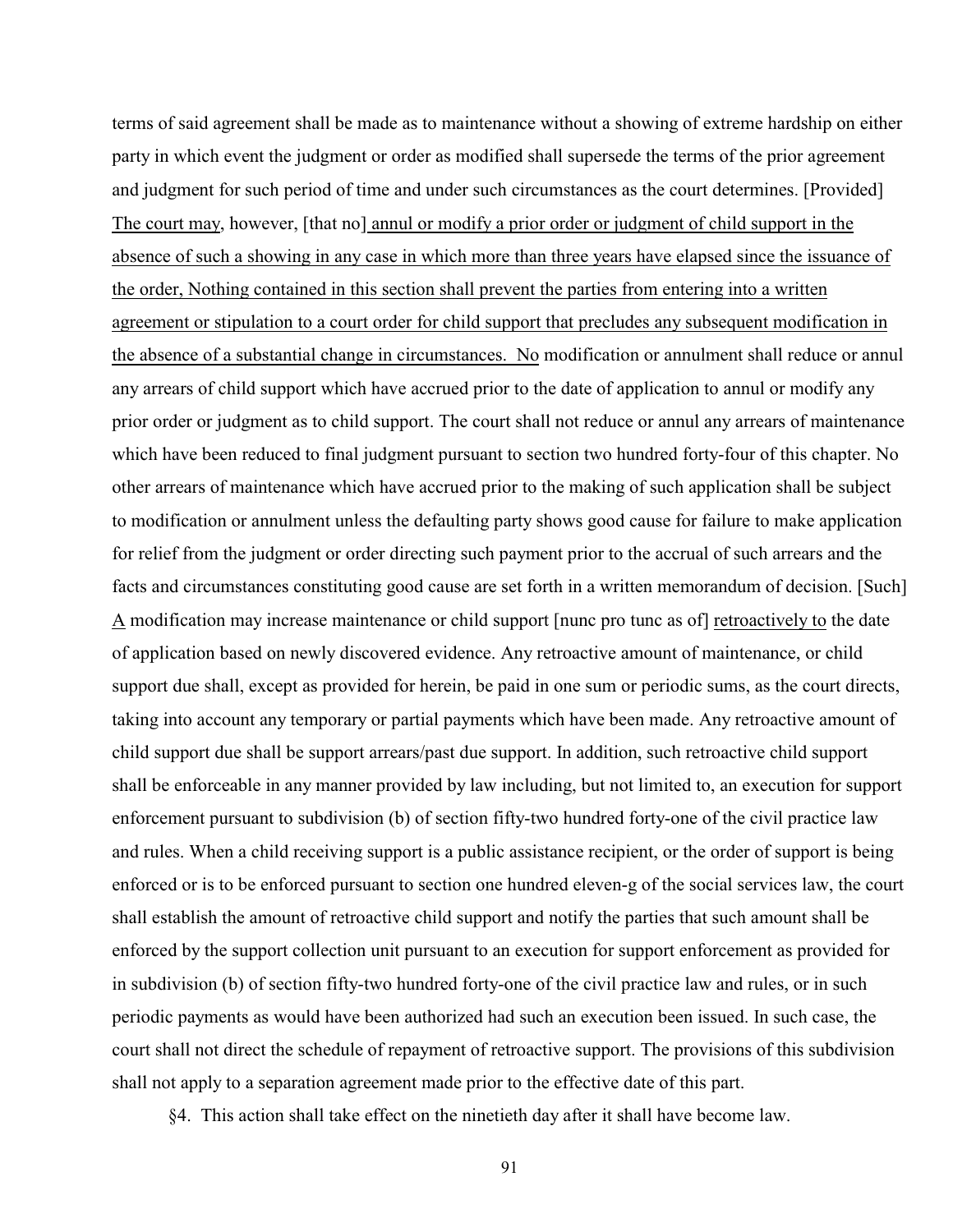15. Extension of the permissible duration and entry of orders of protection issued in child abuse and neglect cases onto the statewide automated order of protection and warrant registry (FCA §§ 1029, 1056, 1072; Exec. L. §221-a)

The statewide registry of orders of protection and warrants, established pursuant to the *Family Protection and Domestic Violence Intervention Act of 1994* [Laws of 1994, ch. 222, 224]*,* has become an invaluable tool both for law enforcement and the courts. With in excess of 1,245,415 orders of protection in the database, as of November 28, 2004, $^{26}$  and with the database now connected to the national "Protection Order File" maintained by the National Crime Information Center (Federal Bureau of Investigation), the registry helps to assure informed judgments at all stages of domestic violence cases.

As use of the database becomes more and more routine, however, its limitations become more apparent, specifically the gaps in the data contained in the system. While the registry purports to contain all orders of protection issued in domestic violence cases, the statute establishing the registry specifies only orders of protection and related warrants issued in criminal and Family Court family offense, matrimonial, child support, paternity and child custody cases, as well as orders of protection issued in non-family offense criminal cases against victims of domestic violence. *See* Executive Law §221-a(1). Orders of protection and related warrants issued in child abuse and neglect cases, pursuant to Article 10 of the Family Court Act, are not entered onto the registry. As a result of this omission, law enforcement and courts are seriously hampered in their inquiries regarding both the existence of outstanding orders, including possibly conflicting orders, and the parties' histories of orders of protection. Significantly, the requirement that courts, when issuing protective orders, inquire as to the existence of other orders of protection with respect to the parties does not apply in child protective proceedings. Moreover, although the family violence to be prevented may be just as serious, if not more so, as that in matrimonial cases, section 1056 of the Family Court Act permits an order of protection against respondent parents or legal guardians to last only as long as a dispositional order, that is, one year, subject to annual extensions.

The Family Court Advisory and Rules Committee, therefore, is offering a legislative proposal to remedy this gap. The proposal would require that information regarding orders of protection and related warrants in child protective proceedings brought pursuant to Article 10 of the Family Court Act be included on the statewide registry. It would require Family Court, when issuing temporary and final orders of protection, pursuant to sections 1029 and 1056 of the Family Court Act, to make inquiry as to the existence of other orders of protection issued with respect to the parties. Additionally, it would permit orders of protection in such cases to be of comparable duration to those permitted in matrimonial cases under sections 240(3) and 252 of the Domestic Relations Law. Lastly, it would make a technical correction to the statutory citations for the provisions regarding orders of protection and supervision Family Court Act §1072.

<sup>&</sup>lt;sup>26</sup> Source: NYS Office of Court Administration Division of Technology.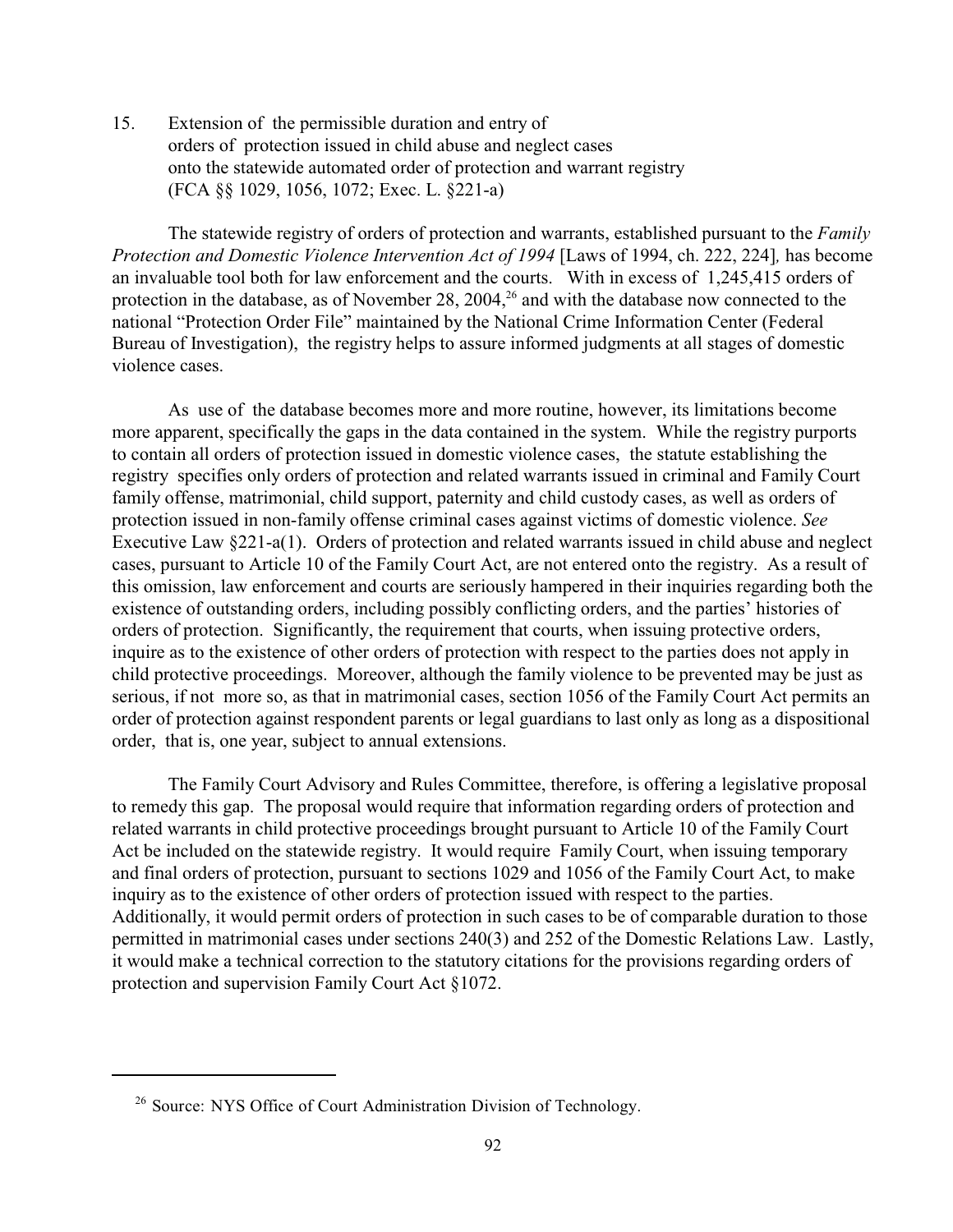Article 10 of the Family Court Act specifically requires courts to consider issuing orders of protection to exclude domestic violence perpetrators from the home in lieu of removing the child; no requirement exists, nor would one be appropriate, for custodial parents in such situations to bring separate Article 8 proceedings to obtain orders of protection. Yet orders of protection in Article 10 cases are not entered onto the registry, creating an impression that they are not taken as seriously as domestic violence orders in other cases and, importantly, creating confusion for both law enforcement and the courts in obtaining a complete order of protection picture with respect to an alleged abuser.

This proposal would recognize that domestic violence is often inextricably linked with child abuse and that victims of domestic violence in child abuse and neglect cases require as much protection from their abusers as in other proceedings . As the Court of Appeals recognized, in its decision in Nicholson *v.* Scoppetta, - N.Y.3d -, 2004 WL 2381177 (2004), victims of domestic violence may not be charged with child neglect by reason of their children's exposure to domestic violence unless they have failed to exercise a minimum degree of care and unless the child is thereby placed in imminent risk of impairment. If a child neglect proceeding is brought against the abuser, the order of protection issued to protect both the abuse victim and the children should provide as much protection as orders of protection issued in family offense and all other cases – a precept that compels inclusion of the order on the statewide domestic violence registry, and consequently, on the federal "Protection Order File" as well. That domestic violence and child abuse frequently coexist in homes has been widely recognized, with estimates of the overlap ranging from 40% to 60%.<sup>27</sup> Research has estimated that children are abused at a rate 1,500 times higher than the national average in homes where domestic violence is also present.<sup>28</sup> Significantly, child sexual abuse has also been closely correlated with domestic violence.<sup>29</sup> Therefore, inclusion of orders of protection in such cases on the registry, as well as authorization for the orders to continue for longer periods, will significantly advance the Legislature's goal of providing an integrated response in all family violence cases and of protecting all victims of domestic abuse, both parents and children, from suffering further violence.

With this legislation, courts handling all types of family violence cases would be able to make

<sup>28</sup> "The Violence Against Women Act of 1990: Hearings on S. 2754," Senate Committee on the Judiciary, Report 1-545, 101st Cong., 2d Sess. 37 (1990)[cited in J. Zorza, "Woman Battering: A Major Cause of Homelessness," *Clearinghouse Review* (Special Issue, 1991)].

<sup>29</sup> L. Hoff, *Battered Women as Survivors* 240 (1990); M. Roy, *Children in the Crossfire* 89-90 (1988); Hewitt and Friedrich, "Effects of Probable Sexual Abuse on Preschool Children," in M.Q. Patton, ed., *Family Sexual Abuse* 59-74 (1991) [cited in J. Zorza, *supra*, at 424-425].

*See* "The Impact of Domestic Violence on Children: A Report to the President of the American Bar Association" (Amer. Bar Assoc., 1994), p. 18; "Diagnostic and Treatment Guidelines on Domestic Violence" (Amer. Medical Assoc.,1992). *See also* M, Fields, "The Impact of Spouse Abuse on Children, and its Relevance in Custody and Visitation Decisions in New York State," 3 *Cornell J. of Law and Pub. Policy* 222, 224 (1994); A. Jones, *Next Time She'll be Dead* 84 (1994) [citing, E. Stark and A. Flitcraft, "Women and Children at Risk: A Feminist Perspective on Child Abuse," 18 *Int'l. J. Health Services* 1:97 (1988); L. McKibben, *et al.*, "Victimization of Mothers of Abused Children: A Controlled Study," 84 *Pediatrics* #3 (1989); L. Walker, *The Battered Woman Syndrome* 59 (1984)].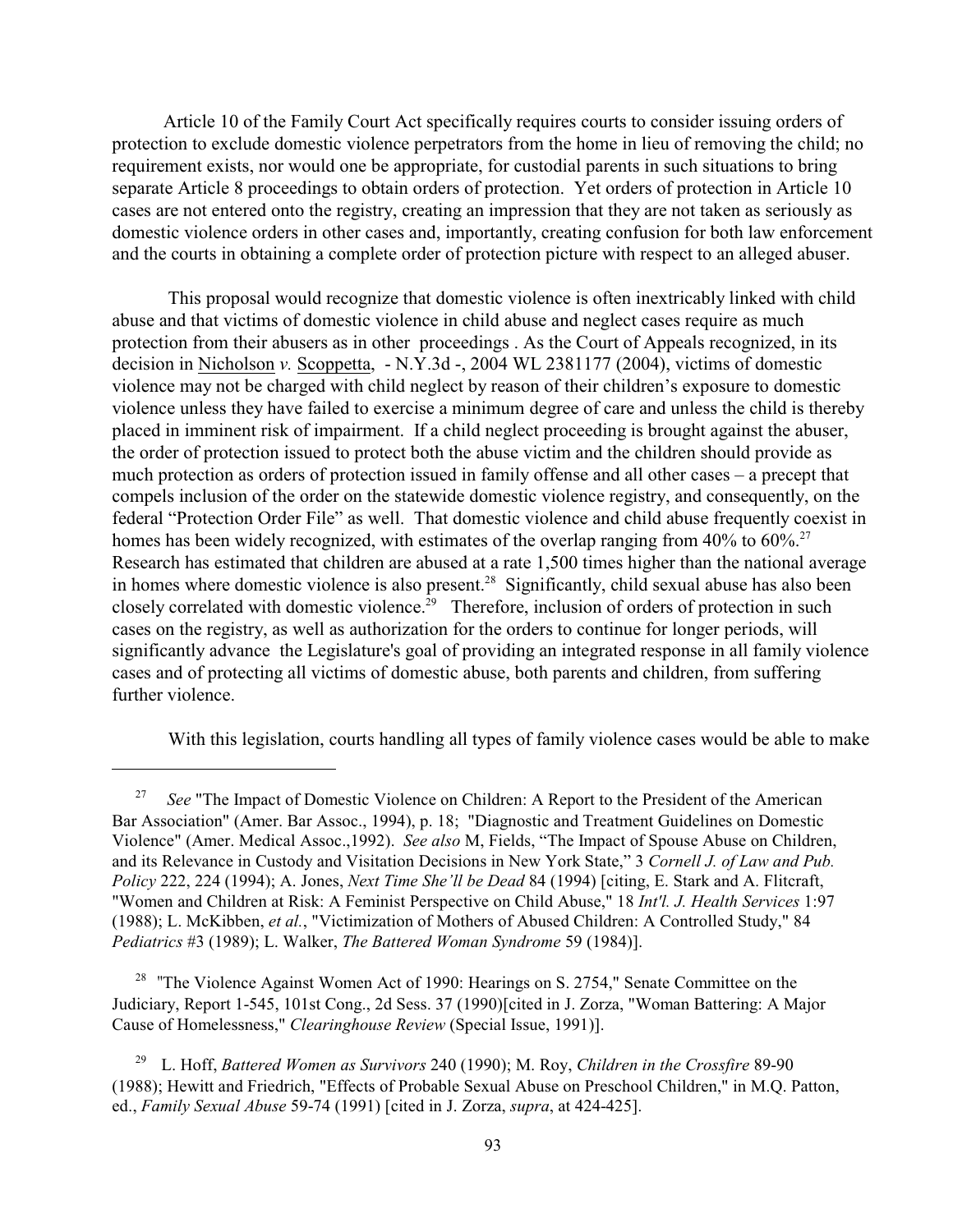more informed decisions as to the appropriateness of issuing protective orders or warrants and the need for particular conditions. Importantly, the courts would then be able to determine whether orders of protection issued would be in conflict with any other such orders outstanding in *any* criminal, matrimonial or Family Court proceeding statewide, including child protective proceedings, and the courts would be cognizant of the respondent's prior history with respect to compliance with orders of protection. Further, in child protective proceedings, the Family Court would be able to enter orders of duration appropriate to the circumstances of particular cases, thereby eliminating the need to request annual extensions or to initiate independent actions.

### Proposal

AN ACT to amend the family court act and the executive law, in relation to orders of protection in child protective proceedings

The People of the State of New York, represented in Senate and Assembly, do enact as follows:

Section 1. Subdivision (a) of section 1029 of the family court act, as amended by chapter 673 of the laws of 1988, is amended to read as follows:

(a) The family court, upon the application of any person who may originate a proceeding under this article, for good cause shown, may issue a temporary order of protection, before or after the filing of such petition, which may contain any of the provisions authorized on the making of an order of protection under section [ten hundred] one thousand fifty-six. Prior to issuing a temporary order of protection under this section, the court shall inquire as to the existence of any other orders of protection involving the parties. If such order is granted before the filing of a petition and a petition is not filed under this article within ten days from the granting of such order, the order shall be vacated. In any case where a petition has been filed and a law guardian appointed, such law guardian may make application for a temporary order of protection pursuant to the provisions of this section.

§2. The opening unlettered paragraph of subdivision 1 and subdivision 4 of section 1056 of the family court act, as amended by chapter 483 of the laws of 1995, are amended to read as follows:

1. The court may [make] issue an order of protection in assistance or as a condition of any other order made under this part. [Such] Prior to issuing an order of protection under this section, the court shall inquire as to the existence of any other orders of protection involving the parties. An order of protection issued under this section shall remain in effect concurrently with, shall expire no later than the expiration date of, and may be extended concurrently with, [such other] another order [made] issued under this part, [except as provided in subdivision four of this section]. However, for good cause shown, the court may direct that an order of protection issued under this section shall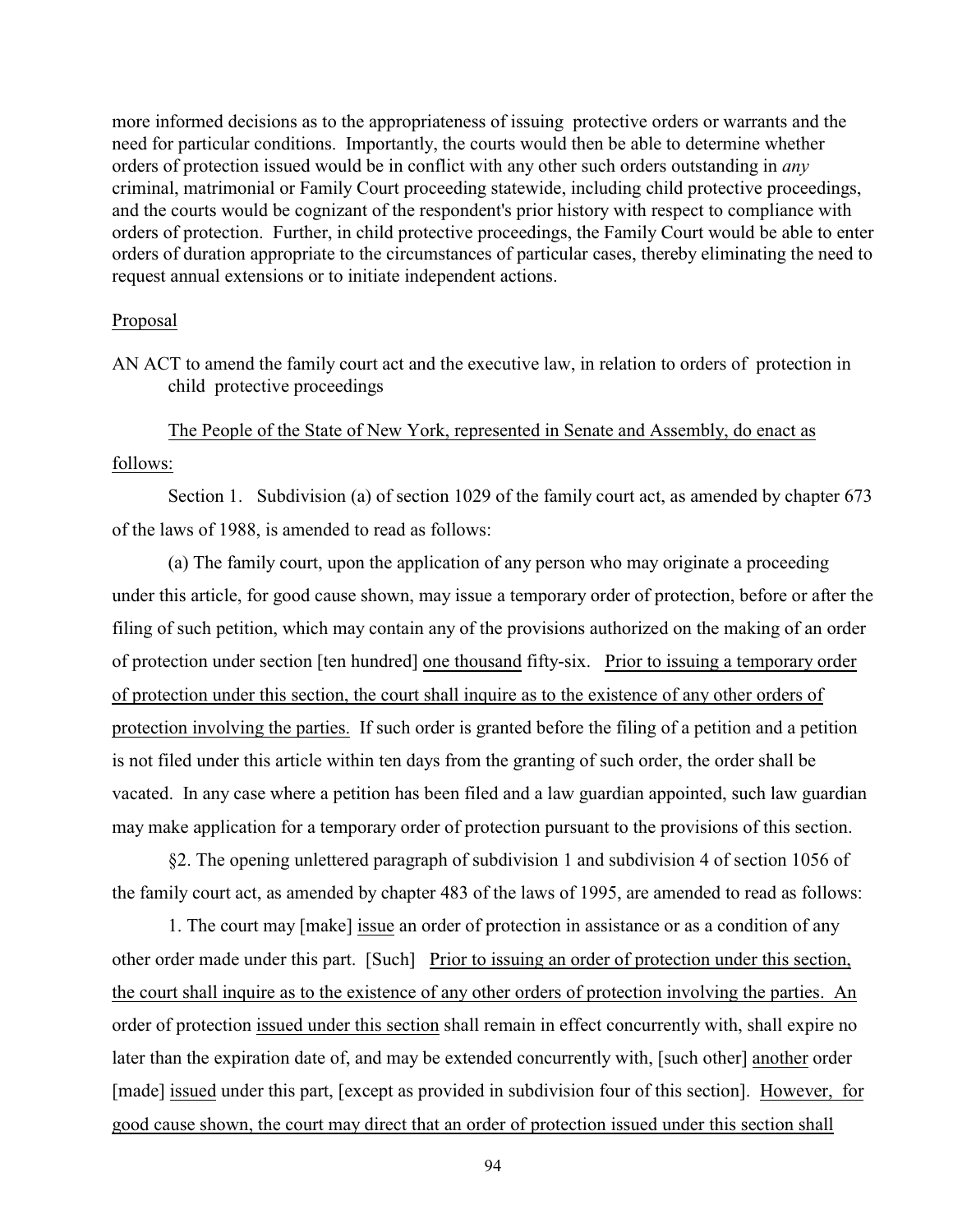remain in effect for a specified period beyond the expiration of the dispositional order, but in no event beyond the eighteenth birthday of the youngest child for whom a finding of child abuse or neglect has been made. The order of protection may set forth reasonable conditions of behavior that the court deems necessary and proper to protect the health and safety of the child and the child's caretaker to be observed for a specified time by a person who is before the court and is a parent or a person legally responsible for the child's care or the spouse of the parent or other person legally responsible for the child's care, or both. Such an order may require any such person:

\* \* \*

4. The court may enter an order of protection independently of any other order made under this part, against a person who was a member of the child's household or a person legally responsible as defined in section one thousand twelve of this chapter, and who is no longer a member of such household at the time of the disposition and who is not related by blood or marriage to the child or a member of the child's household. An order of protection entered pursuant to this subdivision may be for [any] the period of time [up to the child's eighteenth birthday] and upon such conditions as [the court deems necessary and proper to protect the health and safety of the child and the child's caretaker] are authorized by subdivision one of this section.

§3. The opening sentence of section 1072 of the family court act, as amended by chapter 1039 of the laws of 1973, is amended to read as follows:

If a parent or other person legally responsible for a child's care is brought before the court for failing to comply with the terms and conditions of an order of supervision issued under section one thousand fifty-four or [of] one thousand fifty-seven, an order of protection issued under section one thousand fifty-six or a temporary order of protection issued under section one thousand twenty-seven or one thousand twenty-nine of this article and if, after hearing, the court is satisfied by competent proof that the parent or other person did so willfully and without just cause, the court may:

§4. Subdivision 1 of section 221-a of the executive law, as amended by chapter 462 of the laws of 2002, is amended to read as follows:

1. The superintendent, in consultation with the division of criminal justice services, office of court administration, the division of probation and correctional alternatives, the state office for the prevention of domestic violence and the division for women, shall develop a comprehensive plan for the establishment and maintenance of a statewide computerized registry of all orders of protection issued pursuant to articles four, five, six [and], eight and ten of the family court act, section 530.12 of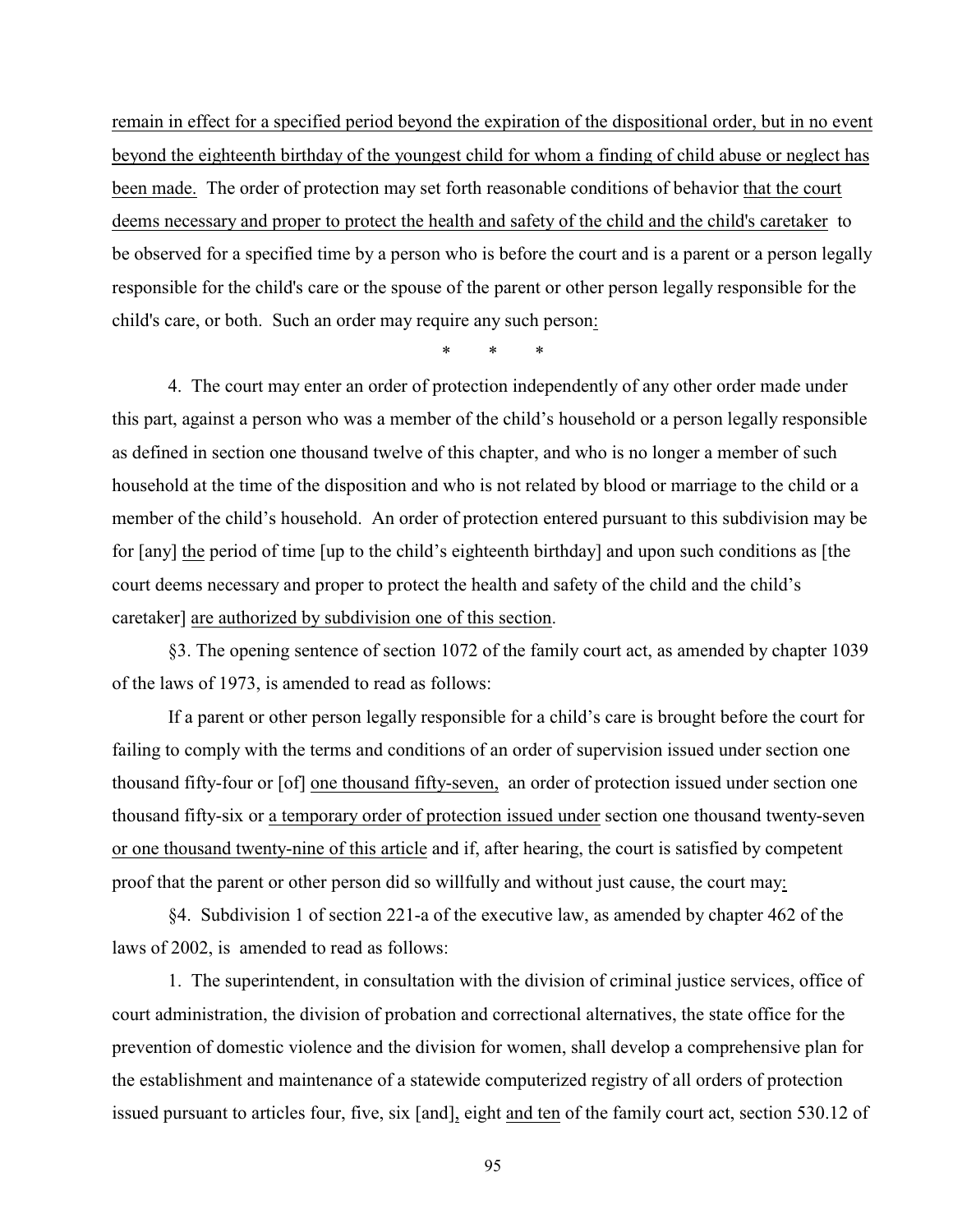the criminal procedure law and, insofar as they involve victims of domestic violence as defined by section four hundred fifty-nine-a of the social services law, section 530.13 of the criminal procedure law and sections two hundred forty and two hundred fifty-two of the domestic relations law, and orders of protection issued by courts of competent jurisdiction in another state, territorial or tribal jurisdiction, and all warrants issued pursuant to sections one hundred fifty-three and eight hundred twenty-seven of the family court act, and arrest and bench warrants as defined in subdivisions twenty-eight, twenty-nine and thirty of section 1.20 of the criminal procedure law, insofar as such warrants pertain to orders of protection; provided, however, that warrants issued pursuant to section one hundred fifty-three of the family court act pertaining to articles three[,] and seven [and ten] of such act and section 530.10 of the criminal procedure law shall not be included in the registry. The superintendent shall establish and maintain such registry for the purposes of ascertaining the existence of orders of protection, temporary orders of protection and warrants and for enforcing the provisions of paragraph (b) of subdivision four of section 140.10 of the criminal procedure law.

§5. This act shall take effect on the ninetieth day after it shall have become a law and shall apply to all petitions filed on or after such effective date.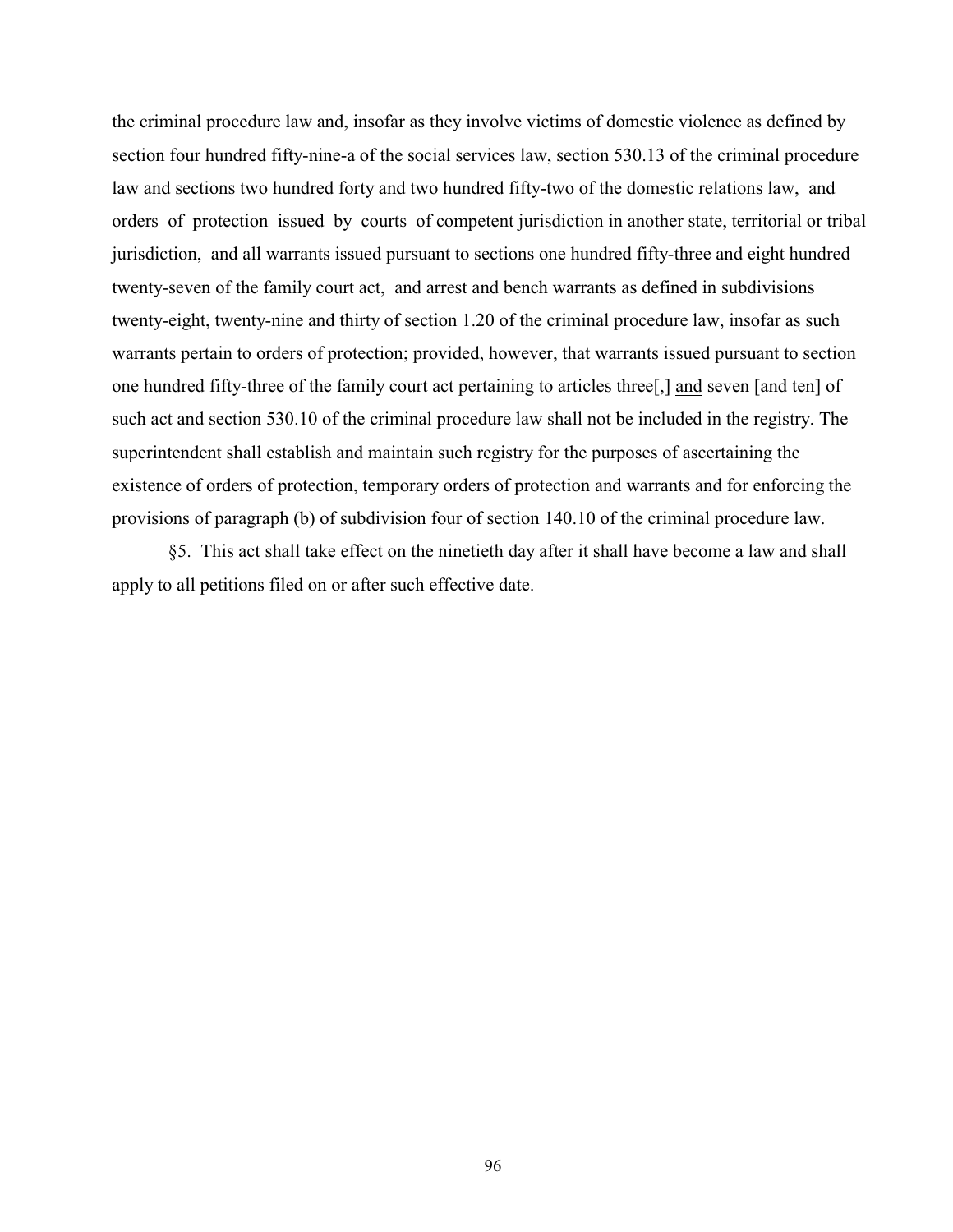16. Service of process, communications between courts and taking of testimony by telephone, audio-visual or other electronic means under the *Uniform Child Custody Jurisdiction and Enforcement Act*; technical amendment to Civil Practice Law and Rules (DRL §§75-g, 75-i, 75-j, 77-h; CPLR 302(b))

Enactment of the *Uniform Child Custody Jurisdiction and Enforcement Act* in New York State [Laws of 2001, Ch. 386] has been extremely helpful in facilitating uniformity, consistency with federal law and greater enforceability of custody orders across jurisdictions. Experience under the new statute has proven salutary, but, at the same time, has revealed a few areas necessitating fine-tuning. The Family Court Advisory and Rules Committee has developed a proposal that strengthens three provisions of the statute without sacrificing the uniformity that is essential to the efficacy of uniform acts.

First, the proposal restores subdivision one of section 75-f of the former *Uniform Child Custody Jurisdiction Act*, which was repealed when the *UCCJA* was replaced by the *UCCJEA.* That provision permitted the Supreme or Family Court to direct service of an order to show cause or a petition involving an out-of-state party by personal service, by mail with proof by a return receipt or delivery confirmation or by other means directed by the Court. The absence of specific provisions in the *UCCJEA* for service by mail out of state, both for plenary and enforcement actions, has posed a significant impediment to litigants, especially in Family Court, particularly the many litigants without counsel who lack resources and wherewithal to effectuate service.

Restoration of the flexibility of the former *UCCJA* regarding service of process is essential to ensure fairness to all sides in interstate custody litigation and to facilitate prompt adjudication. Litigants lacking resources to retain out-of-state firms to serve pleadings may either let litigation languish for long periods or may improperly attempt personal service themselves. Victims of family violence, in particular, may require the option of service by mail or other means directed by the Court that are designed to provide actual notice. Ensuring that litigants have access to means of fast, fair, safe and effective service is central to the legislative purposes underlying the *UCCJEA*, that is, "to provide an effective mechanism to obtain and enforce orders of custody and visitation across state lines and to do so in a manner that ensures that the safety of the children is paramount and that victims of domestic violence and child abuse are protected." [D.R.L. §75(2)].

Second, the proposal provides needed clarity regarding the circumstances under which communication between courts is discretionary and under which it is mandated. Section 75-i(1) of the Domestic Relations Law would be amended to cross-reference to sections 76-c(4), 76-e(2) and 77-f, thus identifying the three situations – temporary emergency jurisdiction, simultaneous child custody proceedings pending in two jurisdictions and simultaneous enforcement and modification proceedings in two jurisdictions – where inter-court communications are mandated. In all other situations, courts retain discretion as to communications with courts in other jurisdictions.

Third, the proposal clarifies that depositions or testimony taken by telephone, audio-visual or other electronic means must be recorded and preserved for transcription, an essential prerequisite for preserving a record for appeal. Courts would be further directed to cooperate in determining the procedures to be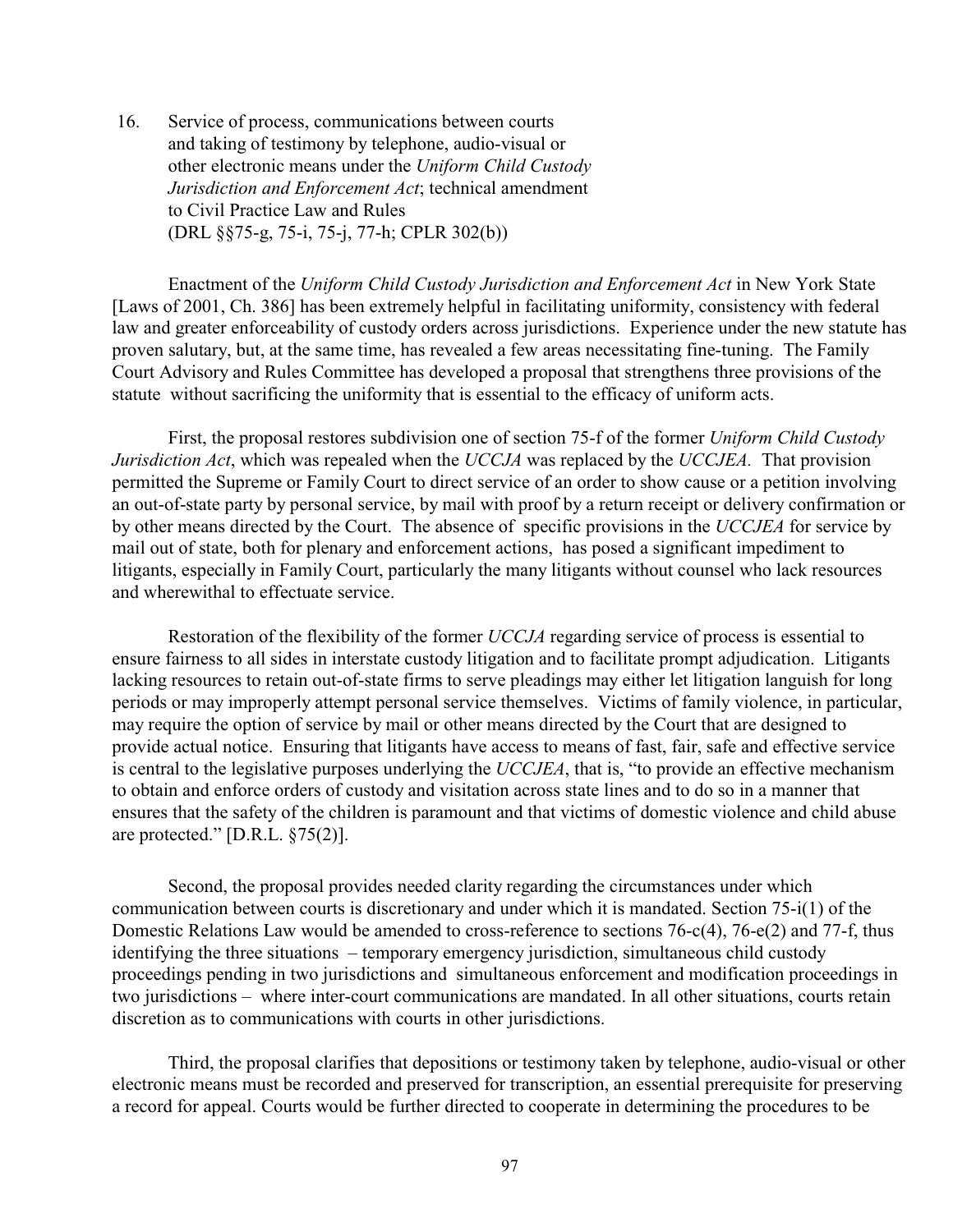followed in taking testimony by these means, including, for example, the swearing-in of witnesses and the ruling on objections in depositions.

Finally, the proposal would make a technical amendment to section 302(b) of the Civil Practice Law and Rules, that is, to add cross-references to the *Uniform Interstate Family Support Act* [Article 5-B of the Family Court Act] and the *Uniform Child Custody Jurisdiction and Enforcement Act* [Article 5-A of the Domestic Relations Law] to the provision regarding Family Court jurisdiction over non-resident respondents.

Now enacted in 39 states, plus the District of Columbia, the *UCCJEA* has become an increasingly useful vehicle for the resolution of the frequent inter-jurisdictional issues that arise in custody cases. Enactment of the Committee's proposal would significantly ease the burden on litigants in initiating and conducting proceedings under the *UCCJEA* and would make a needed correction to the personal jurisdiction provision of the Civil Practice Law and Rules *.*

# Proposal

AN ACT to amend the domestic relations law and the civil practice law and rules, in relation to service of process, communications between courts and taking of testimony in proceedings under the uniform child custody jurisdiction and enforcement act

# The People of the State of New York, represented in Senate and Assembly, do enact as follows:

Section 1. Subdivision 1 of section 75-g of the domestic relations law, as added by chapter 386 of the laws of 2001, is amended to read as follows:

1. Notice required for the exercise of jurisdiction when a person is outside this state [may] shall be given in a manner prescribed by the law of this state for service of process or by the law of the state in which the service is made. Service of process may be made by personal delivery outside the state in the manner prescribed in section three hundred thirteen of the civil practice law and rules, or by priority or other form of mail addressed to the person that can ensure a delivery receipt or confirmation, or by any manner directed by the court. Notice must be given in a manner reasonably calculated to give actual notice but may be by publication if other means are not effective.

§2. Subdivision 1 of section 75-i of the domestic relations law, as added by chapter 386 of the laws of 2001, is amended to read as follows:

1. A court of this state may communicate and, pursuant to subdivision four of section seventy-sixc, subdivision two of section seventy-six-e and section seventy-seven-f of this article, must communicate, with a court in another state concerning a proceeding arising under this article.

§3. Subdivision 2 of section 75-j of the domestic relations law, as added by chapter 386 of the laws of 2001, is amended to read as follows: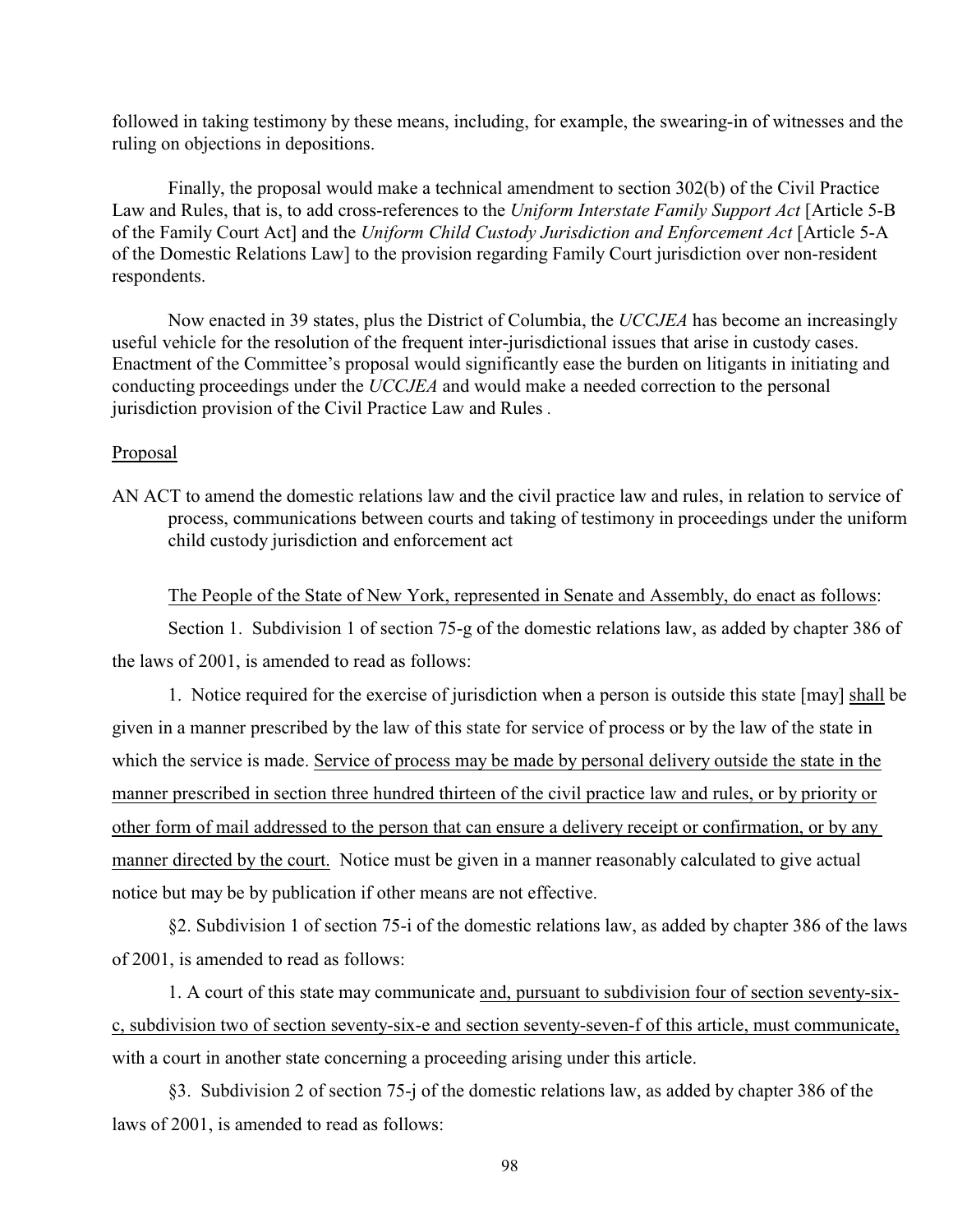2. A court of this state may permit an individual residing in another state to be deposed or to testify by telephone, audiovisual means, or other electronic means before a designated court or at another location in that state. A court of this state shall cooperate with courts of other states in designating an appropriate location for the deposition or testimony and the procedures to be followed by the persons taking such deposition or testimony. Any such testimony or deposition shall be recorded and preserved for transcription.

§4. Section 77-h of the domestic relations law, as added by chapter 386 of the laws of 2001, is amended to read as follows:

§ 77-h. Service of petition and order. Except as otherwise provided in section seventy-seven-j of this title, the petition and order must be served, by any method authorized by the law of this state, upon respondent and any person who has physical custody of the child. Service of process may be made by personal delivery outside the state in the manner prescribed in section three hundred thirteen of the civil practice law and rules, or by priority or other form of mail addressed to the person that can ensure a delivery receipt or confirmation, or by any manner directed by the court that is reasonably calculated to give actual notice.

§5. Subdivision (b) of section 302 of the civil practice law and rules, as amended by chapter 441 of the laws of 1995, is amended to read as follows:

(b) Personal jurisdiction over non-resident defendant in matrimonial actions or family court proceedings. A court in any matrimonial action or family court proceeding involving a demand for support, alimony, maintenance, distributive awards or special relief in matrimonial actions may exercise personal jurisdiction over the respondent or defendant notwithstanding the fact that he or she no longer is a resident or domiciliary of this state, or over his or her executor or administrator, if the party seeking support is a resident of or domiciled in this state at the time such demand is made, provided that this state was the matrimonial domicile of the parties before their separation, or the defendant abandoned the plaintiff in this state, or the claim for support, alimony, maintenance, distributive awards or special relief in matrimonial actions accrued under the laws of this state or under an agreement executed in this state. The family court may exercise personal jurisdiction over a non-resident respondent to the extent provided in sections one hundred fifty-four and one thousand thirty-six and article 5-B of the family court act and article 5-A of the domestic relations law.

§6. This act shall take effect immediately.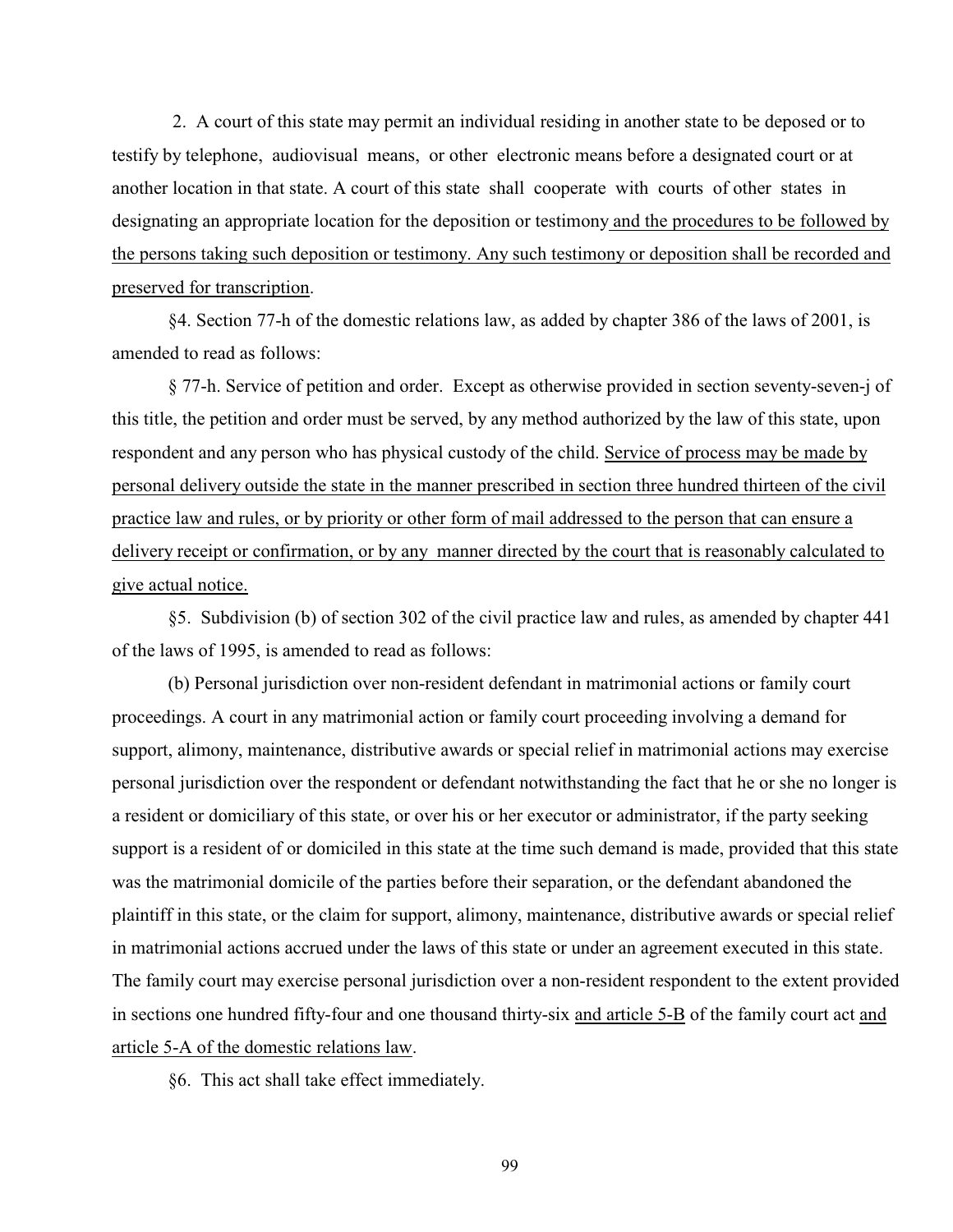## **III Previously Endorsed Measures**

 1. Procedures and remedies for violations of orders of protection in Family Court and matrimonial proceedings (FCA §§446, 551, 656, 846-a; DRL §§240, 252)

The *Family Protection and Domestic Violence Intervention Act* of 1994 was accompanied by a legislative finding that "[t]he victims of family offenses must be entitled to the fullest protections of the civil and criminal laws." Laws of 1994, ch. 222, §1. To that end, concurrent civil and criminal jurisdiction was provided both for initial issuance and for enforcement of orders of protection. In addition to enhancing criminal penalties for violations of orders of protection, subsequent amendments strengthened civil enforcement remedies, both in Family and Supreme Courts. *See, e.g.,* Laws of 1996, ch. 644; Laws of 1999, ch. 606, 635. However, fragmentation and gaps in the civil enforcement provisions of both the Family Court Act and Domestic Relations Law impede fulfillment of the promise of the 1994 legislation.

The Family Court Advisory and Rules Committee has developed a legislative proposal designed to provide a clear road map for civil enforcement of orders of protection in Family and Supreme Courts. The proposal clarifies that the violation procedures and consequences contained in Article 8 of the Family Court Act apply to all orders of protection and temporary orders of protection issued in family offense, child support, paternity, child custody, visitation, divorce and other matrimonial proceedings.

First, sections 446, 551 and 656 of the Family Court Act would be amended to incorporate by reference:

• the procedures contained in Family Court Act §846 for filing a violation petition, noticing and, if necessary, apprehending the respondent, and obtaining either a determination in Family Court or a transfer of the matter to a criminal court;

• the remedies contained in Family Court Act §846-a that are available to the Family Court once a willful violation has been found; $30$  and

• the options contained in Family Court Act §847 for a victim of an alleged act constituting a family offense to seek the filing of an accusatory instrument in a criminal court.<sup>31</sup> as well as to file a new family offense petition or a violation petition.

Second, section 846-a of the Family Court Act would be amended to more clearly delineate the powers of the Family Court to impose sanctions upon a finding of a willful violation of an order of protection or temporary order of protection and to modify or issue a new order of protection or temporary

 $30$  In child support and paternity cases, these remedies would be available in addition to those already provided for violations of child support orders pursuant to Article 4, Part 5 of the Family Court Act.

 $31$  This option is, of course, circumscribed by considerations of prosecutorial discretion and, if the elements of the crime alleged are identical to those alleged in a Family Court violation petition, by constitutional double jeopardy principles. *See* United States *v.* Dixon, 509 U.S. 688 (1993); People *v.* Wood, 95 N.Y.2d 509 (2000); People v Arnold, 174 Misc.2d 585 (Sup. Ct., Kings Co., 1997). Pursuant to chapter 125 of the Laws of 1999, a complainant's election to proceed in Family Court does not divest a criminal court of jurisdiction to proceed.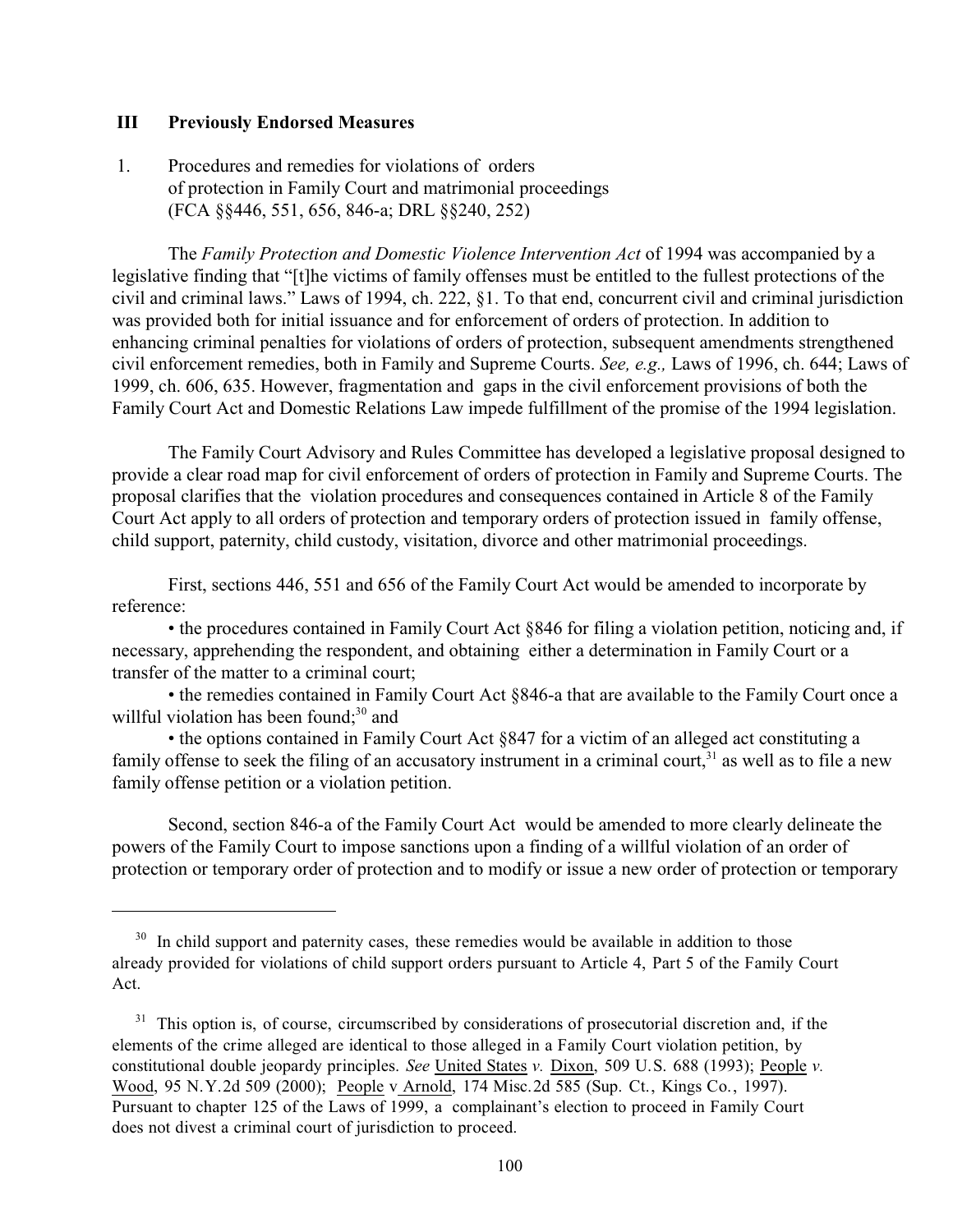order of protection. The Court's authority to place a violator on probation and to require, as a condition of probation, *inter alia*, that the violator participate and pay the costs of a batterer's education program would be articulated – a recommendation consistent with the statutorily-required evaluation of the 1994 legislation by the New York State Office for the Prevention of Domestic Violence and Division of Criminal Justice Services.<sup>32</sup> Where a violator is already on probation, the Court would be authorized to revoke or modify the order of probation. Additionally, the Court's power to compel payment of legal fees and costs, law guardian fees and costs, restitution and medical expenses would be clarified, as would the Court's authority to suspend an order of visitation or require that visitation be supervised. None of these are new powers; all are powers currently exercised by the Courts. *See, e.g.,* Matter of C.B. *v.* J.U., 5 Misc.3d 1004 (Sup. Ct., N.Y. Co., 2004)(supervised visitation ordered). Consolidating several scattered provisions, the proposal would also enumerate the options available to the Court to commit the violator to jail for up to six months,<sup>33</sup> revoke or suspend a firearms license and direct the surrender of firearms.

Finally, similar enforcement remedies would be clearly enumerated in sections 240(3-d) and 252(10) of the Domestic Relations Law. While a 1999 amendment regarding matrimonial orders of protection included references to restitution, firearms license suspension and revocation, and firearms surrender, it did not clearly spell out the additional options available to the Supreme Court upon a finding of a willful violation: probation, imposition of legal and medical fees and costs, suspension of visitation or direction that visitation be supervised and commitment to jail. *See* Laws of 1999, ch. 606.

With increased issuance of temporary and permanent orders of protection in matrimonial proceedings resulting from the 1999 legislation, it would be helpful for the Domestic Relations Law to delineate specific sanctions available to Supreme Court for violations. Section 7(b) of Article 6 of the New York State Constitution accords to the Supreme Court the powers of the Family Court, thereby conferring authority upon the Supreme Court to apply the provisions in Article 8 of the Family Court Act in matrimonial proceedings. However, the explicit articulation in the Domestic Relations Law of the full range of powers of the Supreme Court with respect to violations of orders of protection and temporary orders of protection would add needed clarity to the statutory framework and would facilitate a more effective response to domestic violence incidents occurring in the context of matrimonial proceedings.

# Proposal

AN ACT to amend the family court act and the domestic relations law, in relation to violations of orders of protection and temporary orders of protection

# The People of the State of New York, represented in Senate and Assembly, do enact as follows:

Section 1. Section 446 of the family court act is amended by adding a final unnumbered paragraph to read as follows:

<sup>&</sup>lt;sup>32</sup> Family Protection and Domestic Violence Intervention Act of 1994: Evaluation of the Mandatory *Arrest Provisions: Third Interim Report to the Governor and the Legislature* (Oct., 2000), pp. 14, 30.

<sup>&</sup>lt;sup>33</sup> Consecutive terms may be imposed for each violation incident. Walker *v.* Walker, 86 N.Y.2d 624 (1995).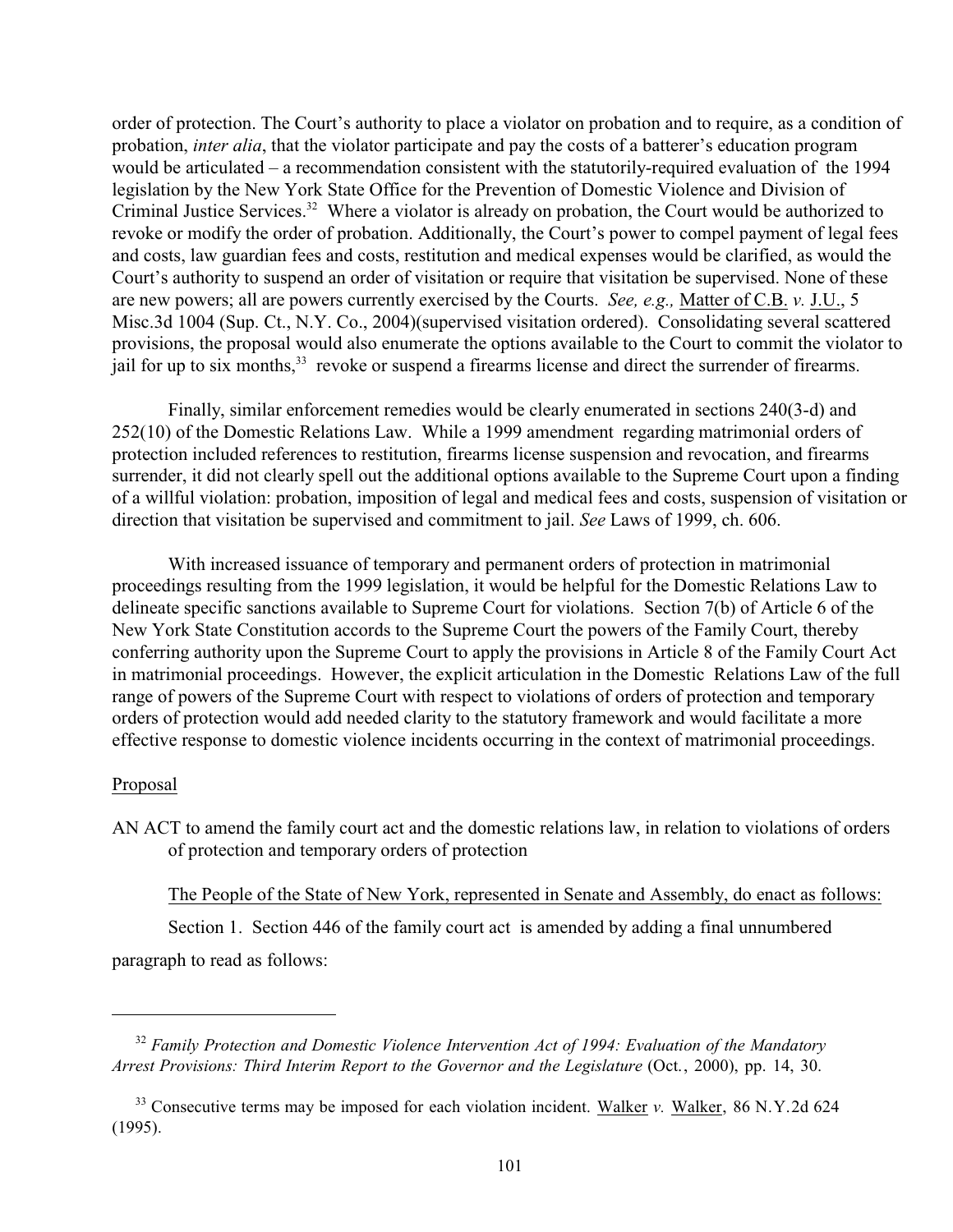A violation of an order of protection issued pursuant to this section shall be dealt with in accordance with part five of this article or sections eight hundred forty-six, eight hundred forty-six-a and eight hundred forty-seven of this act.

§2. Section 551 of the family court act is amended by adding a final unnumbered paragraph to read as follows:

A violation of an order of protection issued pursuant to this section shall be dealt with in accordance with part five of article four or sections eight hundred forty-six, eight hundred forty-six-a and eight hundred forty-seven of this act.

§3. Section 656 of the family court act is amended by adding a final unnumbered paragraph to read as follows:

A violation of an order of protection issued pursuant to this section shall be dealt with in accordance with sections eight hundred forty-six, eight hundred forty-six-a and eight hundred forty-seven of this act.

 §4. Section 846-a of the family court act, as amended by chapter 597 of the laws of 1998, is amended to read as follows:

 §846-a. Powers on failure to obey order. If a respondent is brought before the court for failure to obey any lawful order issued under this [article] act, or an order of protection or temporary order of protection issued under the domestic relations law or by a court of competent jurisdiction of another state, territorial or tribal jurisdiction in a proceeding, and if, after hearing, the court is satisfied by competent proof that the respondent has willfully failed to obey [any] such order, the court may do one or more of the following:

1. modify an existing order or temporary order of protection to add reasonable conditions of behavior to the existing order [of protection,] or temporary order or make a new order of protection or temporary order of protection in accordance with section eight hundred twenty-eight or eight hundred forty-two of this article, [may order the forfeiture of bail in a manner consistent with article five hundred forty of the criminal procedure law if bail has been ordered pursuant to this act, may] as applicable;

2. place the respondent on probation in accordance with subdivision (c) of section eight hundred forty-one of this article upon such conditions as the court shall direct, which may include, but not be limited to, a direction that the respondent participate in a batterer's education program designed to help end violent behavior, which may include referral to drug and alcohol counseling, and to pay the costs thereof if the respondent has the means to do so, provided, however, that nothing in this subdivision shall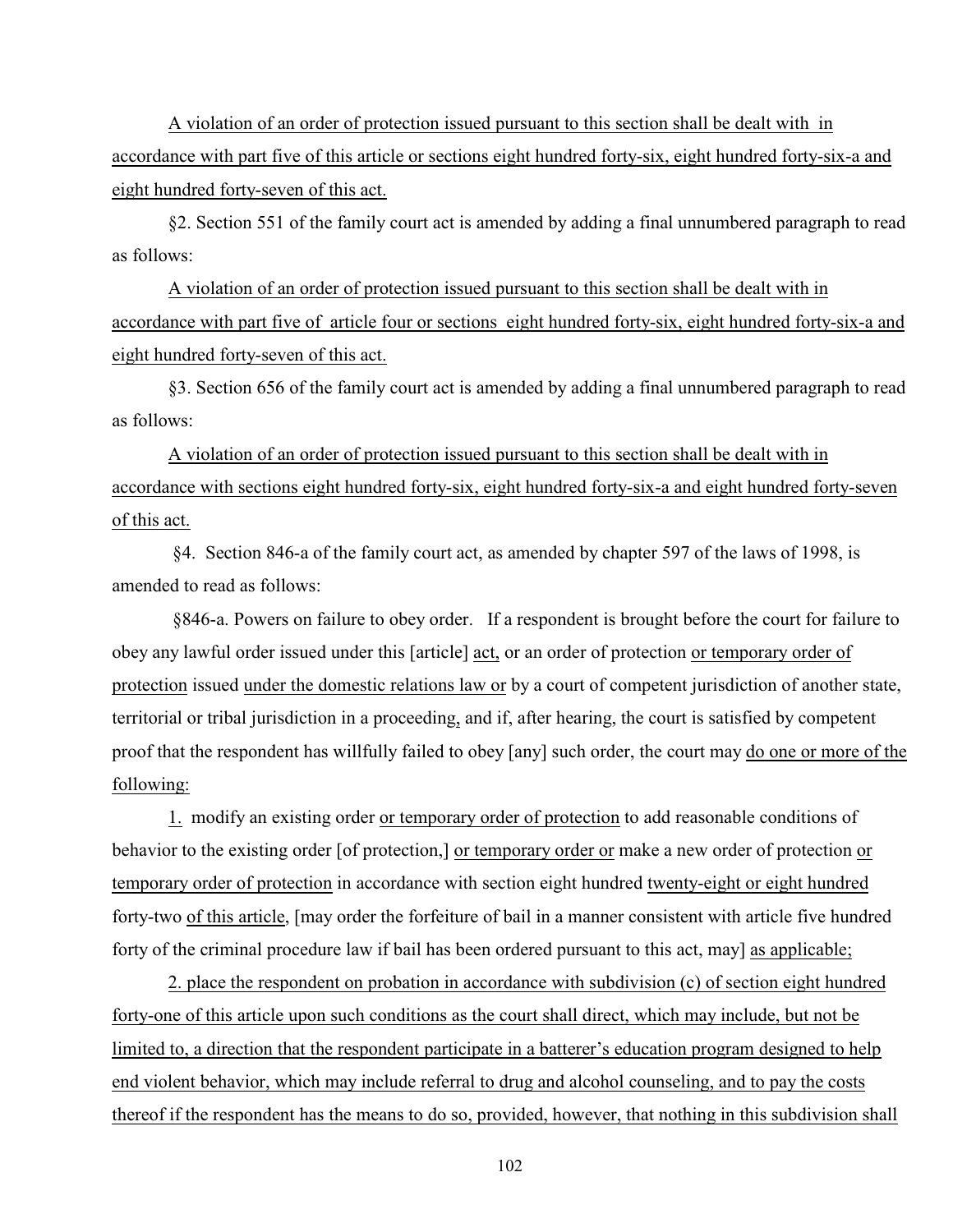be deemed to require payment of the costs of any such program by the petitioner, the state or any political subdivision thereof;

3. if the respondent is already on probation pursuant to such section, revoke such order of probation or modify the conditions of such probation, provided, however, that pending the determination of a violation of probation, the period of probation shall be tolled as of the date of filing of the violation petition or motion;

4. order the respondent to pay restitution in accordance with subdivision (e) of section eight hundred forty-one of this article or, if the respondent has already been so ordered and has willfully violated such order, modify such order;

5. order the respondent to pay the [petitioner's] reasonable and necessary counsel fees and disbursements of any other party or parties and/or the law guardian in connection with the violation petition [where the court finds that the violation of its order was wilful, and may];

6. order the respondent to provide, either directly or by means of medical and health insurance, for expenses incurred for medical care and treatment arising from the incident or incidents forming the basis for the issuance of the order or its violation;

7. suspend an order of visitation between respondent and his or her child or children or direct that such visitation be supervised by a person or agency designated by the court and under conditions specified by the court;

8. commit the respondent to jail for a term not to exceed six months. Such commitment may be served upon certain specified days or parts of days as the court may direct, and the court may, at any time within the term of such sentence, revoke such [suspension] direction and commit the respondent for the remainder of the original sentence, or suspend the remainder of such sentence[. If ]; and

9. revoke or, in the case of a violation of a temporary order of protection, suspend any license of the respondent to carry, possess, repair and dispose of firearms pursuant to section 400.00 of the penal law immediately, and arrange for the immediate surrender and disposal of any firearm such respondent owns or possesses, if the court determines that the willful failure to obey such order involves violent behavior constituting the crimes of menacing, reckless endangerment, stalking, assault or attempted assault [and if such a respondent is licensed to carry, possess, repair and dispose of firearms pursuant to section 400.00 of the penal law, the court may also immediately revoke such license and may arrange for the immediate surrender and disposal of any firearm such respondent owns or possesses]. If the willful failure to obey such order involves the infliction of serious physical injury as defined in subdivision ten of section 10.00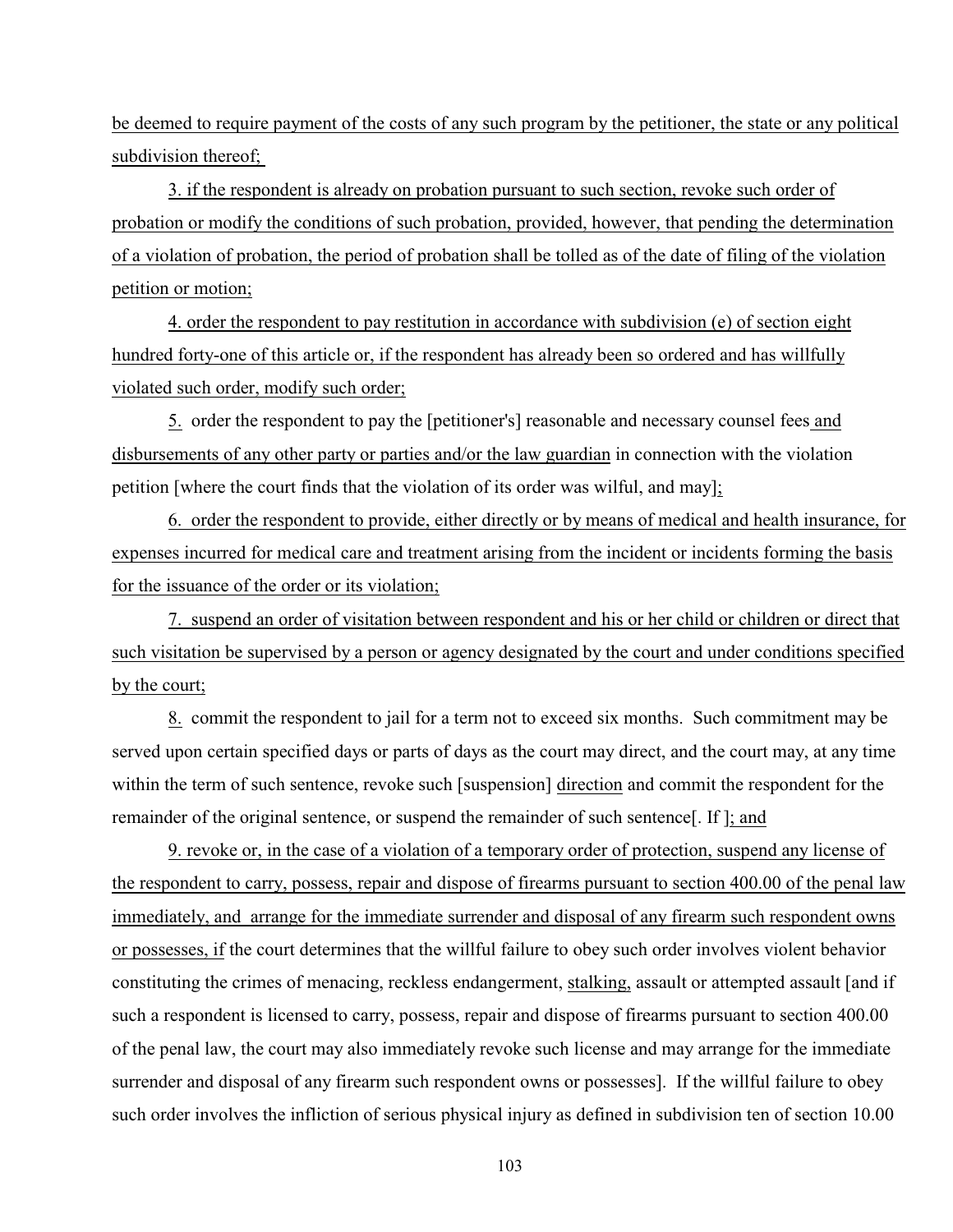of the penal law or the use or threatened use of a deadly weapon or dangerous instrument, as those terms are defined in subdivisions twelve and thirteen of section 10.00 of the penal law, such revocation and immediate surrender and disposal of any firearm owned or possessed by respondent shall be mandatory, pursuant to subdivision eleven of section 400.00 of the penal law.

§5. The last two unnumbered paragraphs of subdivision 3 of section 240 of the domestic relations law, as added by chapter 606 of the laws of 1999, are amended and a new subdivision 3-d is added to such section to read as follows:

f. Any party moving for a temporary order of protection pursuant to this subdivision during hours when the court is open shall be entitled to file such motion or pleading containing such prayer for emergency relief on the same day that such person first appears at such court, and a hearing on the motion or portion of the pleading requesting such emergency relief shall be held on the same day or the next day that the court is in session following the filing of such motion or pleading.

g. Upon issuance of an order of protection or temporary order of protection [or upon a violation of such order], the court may make an order in accordance with section eight hundred forty-two-a of the family court act directing the surrender of firearms, revoking or suspending a party's firearms license, and/or directing that such party be ineligible to receive a firearms license. Upon issuance of an order of protection pursuant to this section [or upon a finding of a violation thereof], the court also may direct payment of restitution in an amount not to exceed ten thousand dollars in accordance with subdivision (e) of section eight hundred forty-one of such act; provided, however, that in no case shall an order of restitution be issued where the court determines that the party against whom the order would be issued has already compensated the injured party or where such compensation is incorporated in a final judgment or settlement of the action. Upon a finding of a willful violation of an order of protection or temporary order of protection, the court may make an order in accordance with subdivision three-d of this section.

\* \* \*

3-d. If a party is brought before the court for failure to obey an order of protection or temporary order of protection issued by the court or by a court of competent jurisdiction of another state, territorial or tribal jurisdiction in a proceeding and if, after hearing, the court is satisfied by competent proof that such party has willfully failed to obey such order, the court may do one or more of the following:

a. modify an existing order of protection or temporary order of protection to add reasonable conditions of behavior to the existing order or temporary order or make a new order of protection or temporary order of protection in accordance with subdivision three of this section;

b. place the party found to have violated the order of protection or temporary order of protection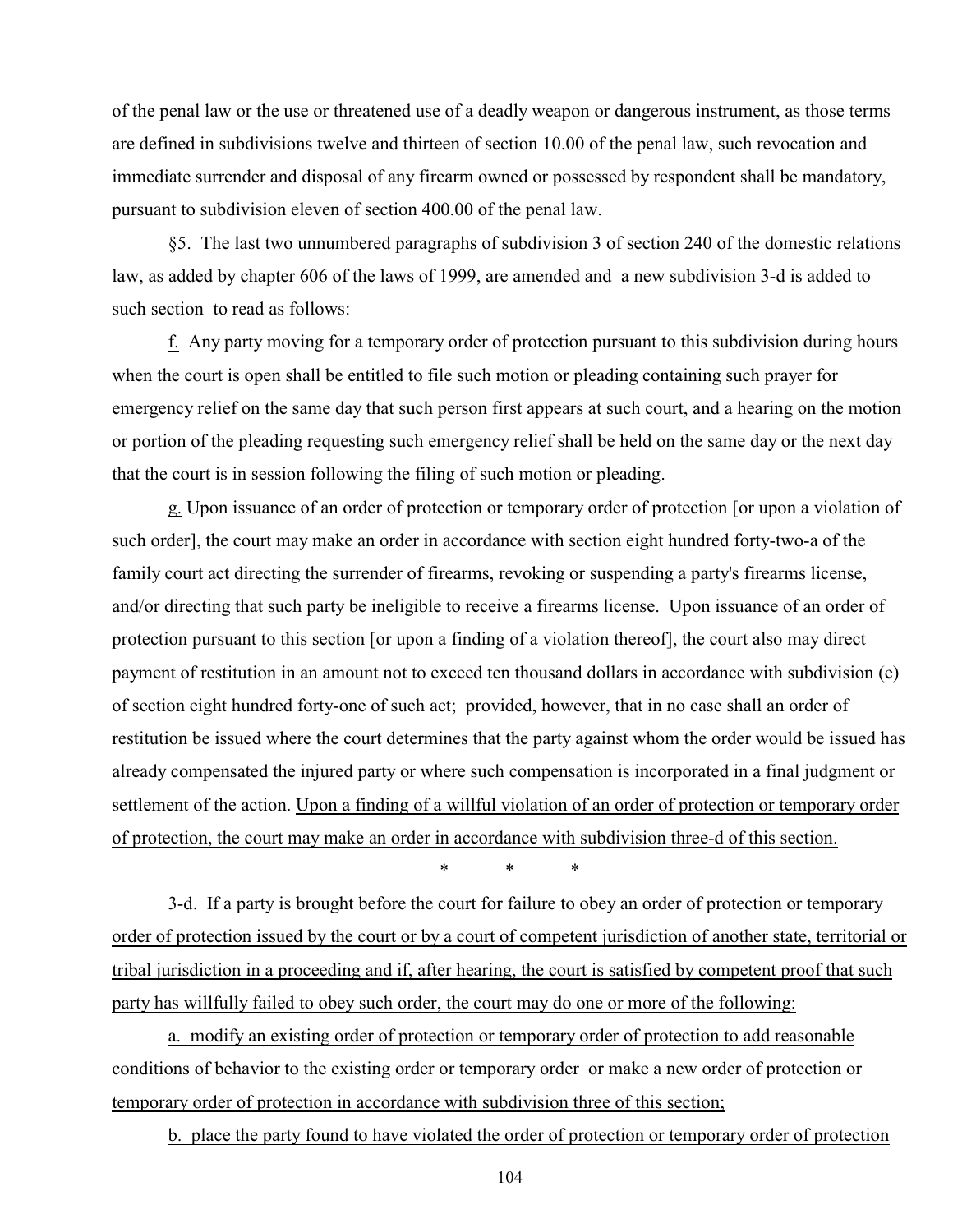on probation in accordance with subdivision (c) of section eight hundred forty-one of the family court act upon such conditions as the court shall direct, which may include, but not be limited to, a direction that the party found to have violated the order of protection or temporary order of protection participate in a batterer's education program designed to help end violent behavior, which may include referral to drug and alcohol counseling, and to pay the costs thereof if the party has the means to do so; provided, however, that nothing in this subdivision shall be deemed to require payment of the costs of any such program by any other party, the state or any political subdivision thereof;

c. if the party found to have violated the order of protection or temporary order of protection is already on probation pursuant to such section, revoke such order of probation or modify the conditions of such probation, provided, however, that pending the determination of a violation of probation, the period of probation shall be tolled as of the date of filing of the violation petition or motion;

d. order the party found to have violated the order of protection or temporary order of protection to pay restitution in accordance with paragraph g of subdivision three of this section or, if such party has already been so ordered and has willfully violated such order, modify such order;

e. order the party found to have violated the order of protection or temporary order of protection to pay the reasonable and necessary counsel fees and disbursements of any other party or parties and/or the law guardian in connection with the violation petition;

f. order the party found to have violated the order of protection or temporary order of protection to provide, either directly or by means of medical and health insurance, for expenses incurred for medical care and treatment arising from the incident or incidents forming the basis for the issuance of the order or its violation;

g. suspend an order of visitation between the party found to have violated the order of protection or temporary order of protection and his or her child or children or direct that such visitation be supervised by a person or agency designated by the court and under conditions specified by the court;

h. commit the party found to have violated the order of protection or temporary order of protection to jail for a term not to exceed six months. Such commitment may be served upon certain specified days or parts of days as the court may direct, and the court may, at any time within the term of such sentence, revoke such direction and commit such party for the remainder of the original sentence, or suspend the remainder of such sentence; and

i. in accordance with paragraph g of subdivision three of this section and section eight hundred forty-six-a of the family court act, immediately revoke or, in the case of a violation of a temporary order of protection, suspend any license to carry, possess, repair and dispose of firearms pursuant to section 400.00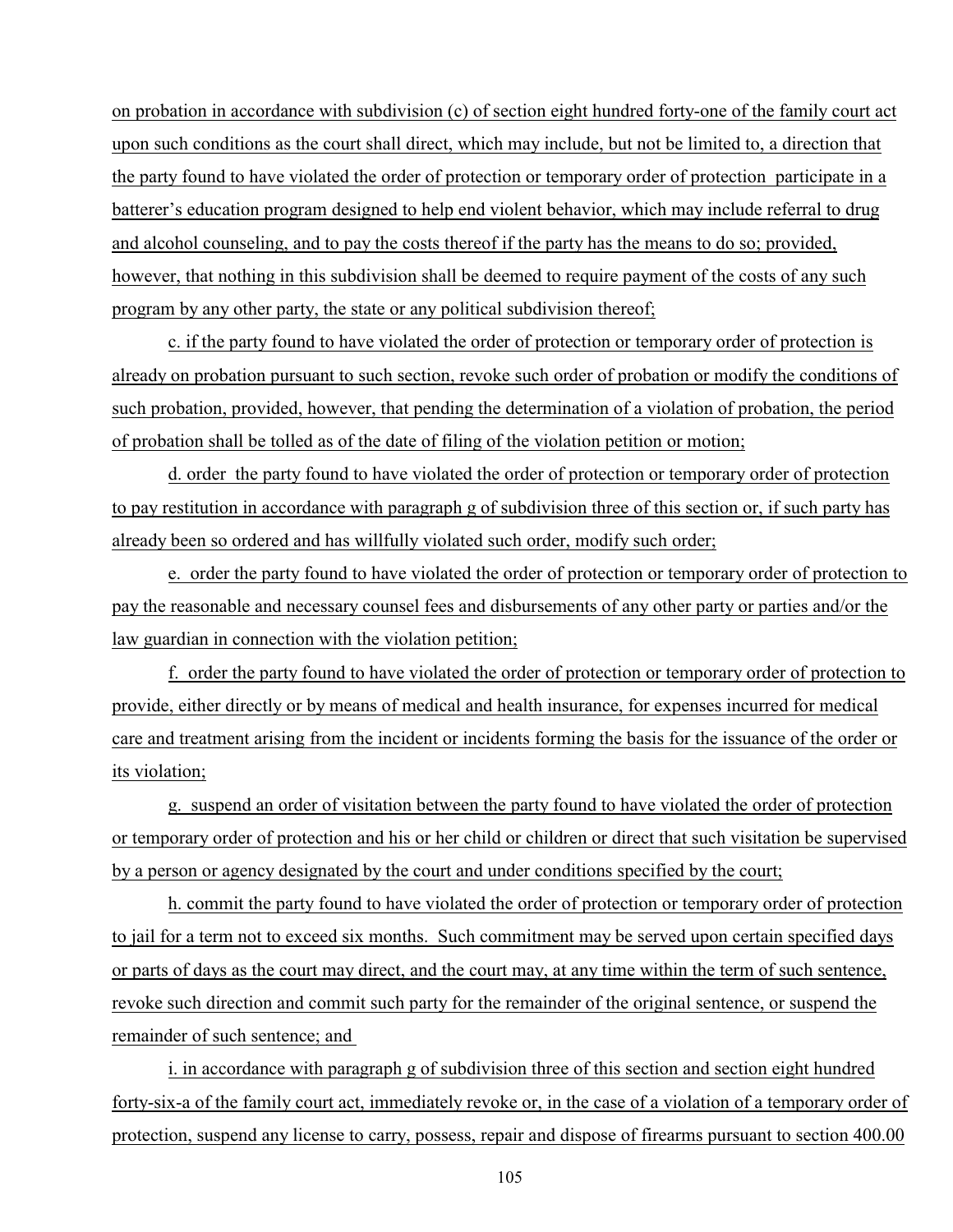of the penal law of the party found to have violated the order, and arrange for the immediate surrender and disposal of any firearm such party owns or possesses, if the court determines that the willful failure to obey such order involves violent behavior constituting the crimes of menacing, reckless endangerment, stalking, assault or attempted assault. If the willful failure to obey such order involves the infliction of serious physical injury as defined in subdivision ten of section 10.00 of the penal law or the use or threatened use of a deadly weapon or dangerous instrument, as those terms are defined in subdivisions twelve and thirteen of section 10.00 of the penal law, such revocation and immediate surrender and disposal of any firearm owned or possessed by such party shall be mandatory, pursuant to subdivision eleven of section 400.00 of the penal law.

§6. Subdivision 9 of section 252 of the domestic relations law, as added by chapter 606 of the laws of 1999, is amended and a new subdivision 10 is added to such section to read as follows:

9. Upon issuance of an order of protection or temporary order of protection [or upon a violation of such order], the court may [take] make an order in accordance with section eight hundred forty-two-a of the family court act directing the surrender of firearms, revoking or suspending a party's firearms license, and/or directing that such party be ineligible to receive a firearms license. Upon issuance of an order of protection pursuant to this section [or upon a finding of a violation thereof], the court also may direct payment of restitution in an amount not to exceed ten thousand dollars in accordance with subdivision (e) of section eight hundred forty-one of such act; provided, however, that in no case shall an order of restitution be issued where the court determines that the party against whom the order would be issued has already compensated the injured party or where such compensation is incorporated in a final judgement or settlement of the action. Upon a finding of a willful violation of an order of protection or temporary order of protection, the court may make an order in accordance with subdivision ten of this section.

10. If a party is brought before the court for failure to obey an order of protection or temporary order of protection issued by the court or by a court of competent jurisdiction of another state, territorial or tribal jurisdiction in a proceeding and if, after hearing, the court is satisfied by competent proof that such party has willfully failed to obey any such order, the court may do one or more of the following:

a. modify an existing order of protection or temporary order of protection to add reasonable conditions of behavior to the existing order or temporary order or make a new order of protection or temporary order of protection in accordance with this section;

b. place the party found to have violated the order of protection or temporary order of protection on probation in accordance with subdivision (c) of section eight hundred forty-one of the family court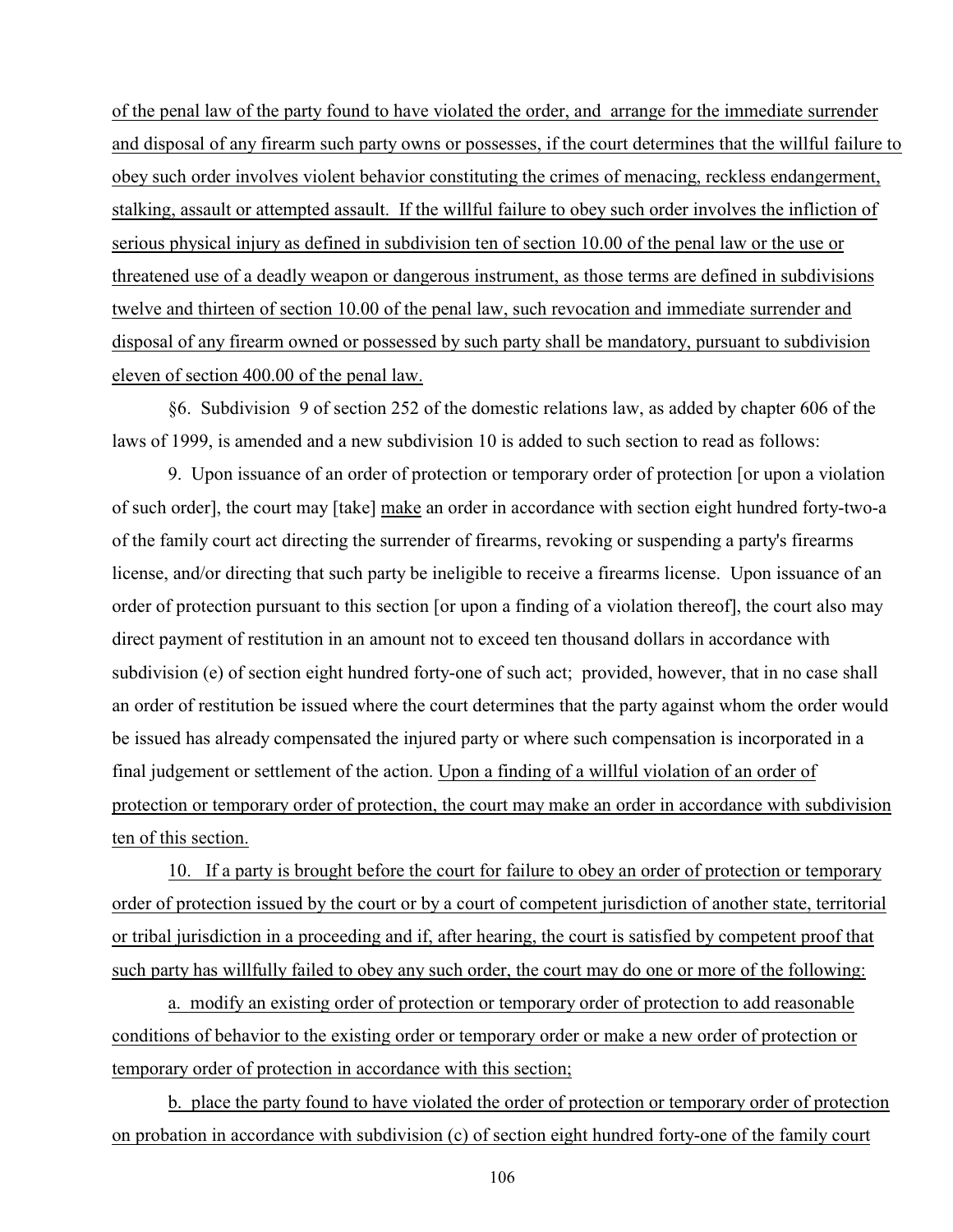act upon such conditions as the court shall direct, which may include, but not be limited to, a direction that the party found to have violated the order of protection or temporary order of protection participate in a batterer's education program designed to help end violent behavior, which may include referral to drug and alcohol counseling, and to pay the costs thereof if the party has the means to do so; provided, however, that nothing in this subdivision shall be deemed to require payment of the costs of any such program by any other party, the state or any political subdivision thereof;

c. if the party found to have violated the order of protection or temporary order of protection is already on probation pursuant to such section, revoke such order of probation or modify the conditions of such probation, provided, however, that pending the determination of a violation of probation, the period of probation shall be tolled as of the date of filing of the violation petition or motion;

d. order the party found to have violated the order of protection or temporary order of protection to pay restitution in accordance with subdivision nine of this section or, if such party has already been so ordered and has willfully violated such order, modify such order;

e. order the party found to have violated the order of protection or temporary order of protection to pay the reasonable and necessary counsel fees and disbursements of any other party or parties and/or the law guardian in connection with the violation petition;

f. order the party found to have violated the order of protection or temporary order of protection to provide, either directly or by means of medical and health insurance, for expenses incurred for medical care and treatment arising from the incident or incidents forming the basis for the issuance of the order or its violation;

g. suspend an order of visitation between the party found to have violated the order of protection or temporary order of protection and his or her child or children or direct that such visitation be supervised by a person or agency designated by the court and under conditions specified by the court;

h. commit the party found to have violated the order of protection or temporary order of protection to jail for a term not to exceed six months. Such commitment may be served upon certain specified days or parts of days as the court may direct, and the court may, at any time within the term of such sentence, revoke such direction and commit such party for the remainder of the original sentence, or suspend the remainder of such sentence; and

i. in accordance with subdivision nine of this section and section eight hundred forty-six-a of the family court act, immediately revoke , or in the case of a violation of a temporary order of protection, suspend any license to carry, possess, repair and dispose of firearms pursuant to section 400.00 of the penal law of the party found to have violated the order, and arrange for the immediate surrender and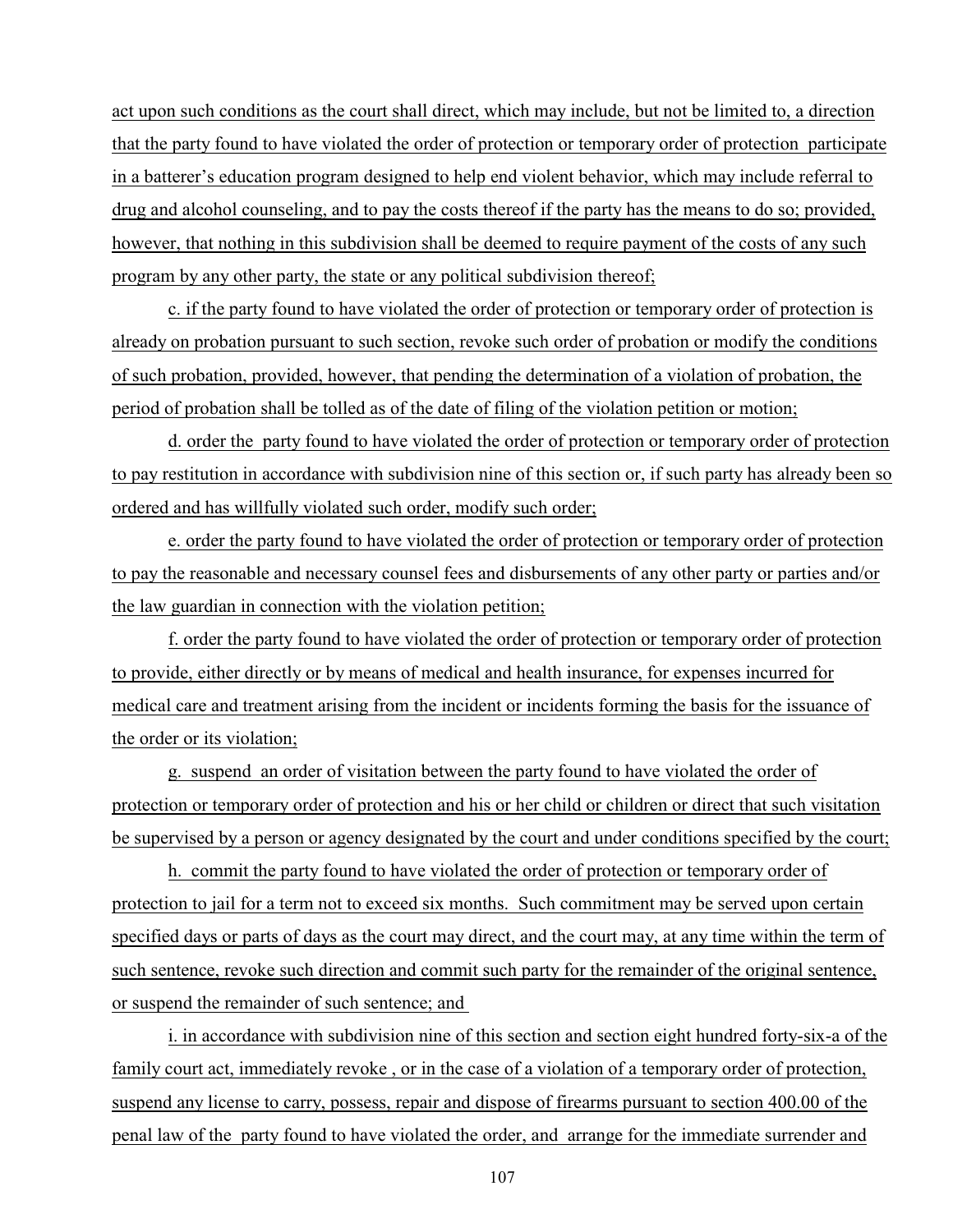disposal of any firearm such party owns or possesses, if the court determines that the willful failure to obey such order involves violent behavior constituting the crimes of menacing, reckless endangerment, stalking, assault or attempted assault. If the willful failure to obey such order involves the infliction of serious physical injury as defined in subdivision ten of section 10.00 of the penal law or the use or threatened use of a deadly weapon or dangerous instrument, as those terms are defined in subdivisions twelve and thirteen of section 10.00 of the penal law, such revocation and immediate surrender and disposal of any firearm owned or possessed by such party shall be mandatory, pursuant to subdivision eleven of section 400.00 of the penal law.

§7.This act shall take effect on the ninetieth day after it shall have become a law.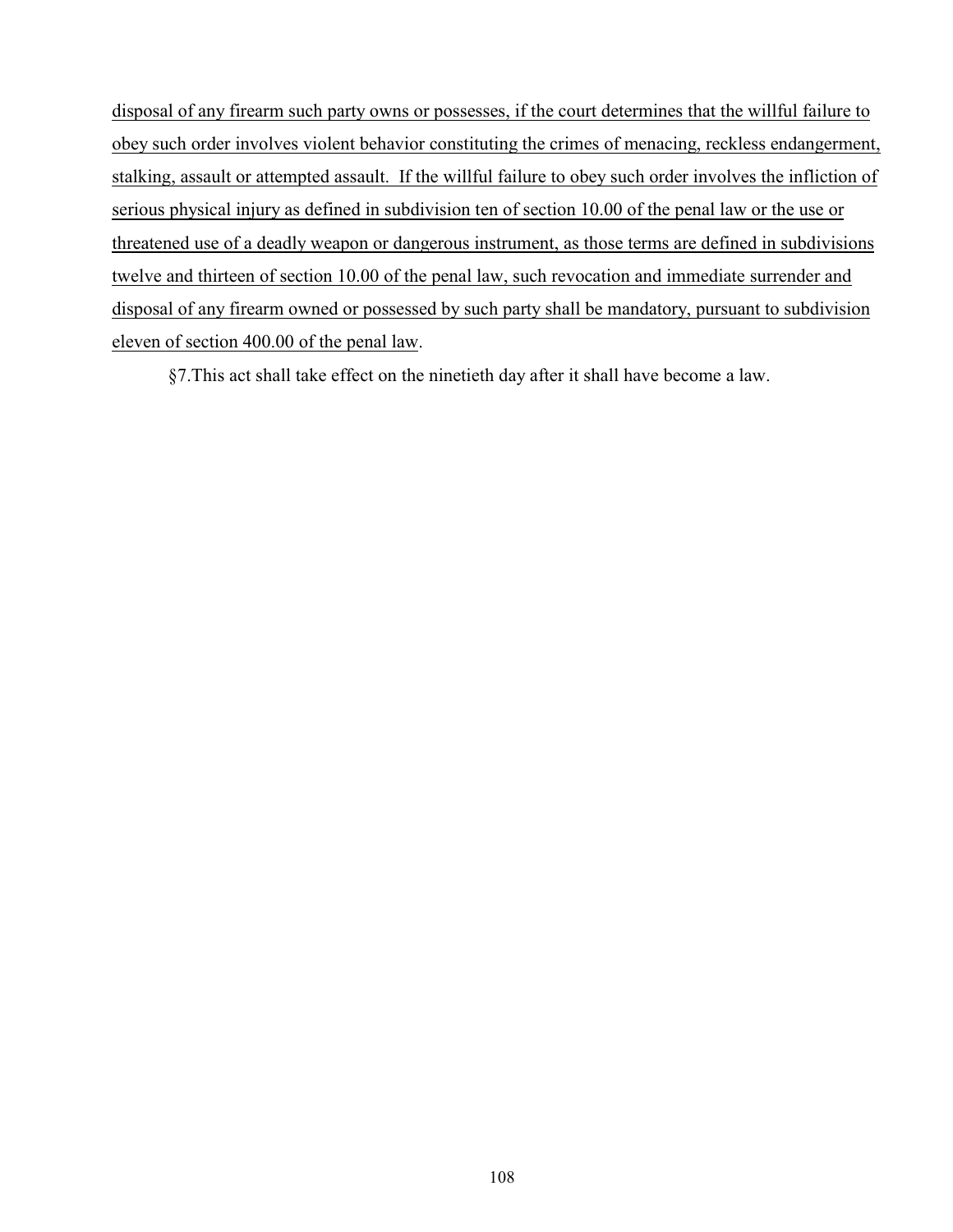2. Clarification of time-frames for preliminary proceedings in child abuse and neglect proceedings (FCA §§1021, 1022, 1026, 1027, 1035)

The patchwork of statutory provisions governing the preliminary stages of child abuse and neglect proceedings have caused significant confusion and disparities in interpretation in different parts of the state. Delays in bringing cases into Family Court for the first hearing have been especially frequent in child abuse and neglect cases in which children were removed from their homes with the consent of the parent or parents – delays stemming from varying interpretations of statutory terms, such as "forthwith," and from gaps in the statutory framework. The decision of the Court of Appeals in Nicholson *v*. Scoppetta,  $- N.Y.3d - 2004 WL 2381177 (2004)$ , stressing the need for strict adherence to statutory criteria and time-frames governing pre-petition removals, has underscored the need to make the statutory framework crystal clear and unambiguous. In an effort to enhance New York State's compliance with the federal *Adoption and Safe Families Act* [Public Law 105-89] and to ensure fairness to children removed from their homes, as well as their parents, the Committee is proposing legislation to clarify the applicable procedures.

The federal and state *Adoption and Safe Families Act* impose stringent time-frames for preliminary determinations regarding all children removed from their homes and placed into foster care, regardless of whether or not the removals were on consent . As a condition of federal foster care reimbursement under Title IV-E of the federal *Social Security Act*, a judicial determination must be made that a removal of a child from his or her home is contrary to the welfare (in New York's terms, "best interests") of the child in the first court ruling that sanctions even a temporary removal. A further finding that reasonable efforts had been made to prevent or shorten the removal must be made within 60 days. *See* 42 U.S.C. §§471(a)(15), 472(a)(1); 45 C.F.R. §1356.21; Family Court Act §§1022(a), 1027(b), 1028(b). While the "contrary to welfare" finding may be made within 60 days of removal where a voluntary placement agreement has been executed (in New York, an agreement pursuant to Social Services Law §384-a), the shorter time frame applies where a child has been removed in the context of a child protective proceeding, even if the agency secured the consent of the parent for the removal. Failure to make a timely "contrary to welfare" finding results in a loss of federal foster care reimbursement for the child's entire stay in foster care. 45 C.F.R. §1356.21.

These federal requirements have been engrafted onto the Family Court Act, supplementing the series of provisions regarding time-frames for filing child protective petitions and for convening preliminary hearings. Part 2 of Article 10 of the Family Court Act was designed to bring cases in to Family Court quickly in order to further the stated statutory purposes of safeguarding children while also providing due process of law for parents. *See* Family Court Act §1011. However, the goals are frustrated by the confusion of provisions in the Family Court Act as it currently reads:

• Family Court Act §1021 provides that where a child has been removed from home with the parent's consent, if the child is not returned within three days, the procedures contained in Part 3 of Article 10 (filing the petition, issuing a summons, convening the first appearance) must be followed "forthwith."

• Family Court Act §1022, which applies to children in imminent risk of harm where the parent's consent to removal is not forthcoming and where there is neither time to file a petition nor to hold a removal hearing, authorizes the Family Court to issue an order of removal prior to the filing of a petition. However, it does not specify how quickly the order must be issued. If the child is not returned within three days, a petition must be filed within three days of the issuance of the removal order.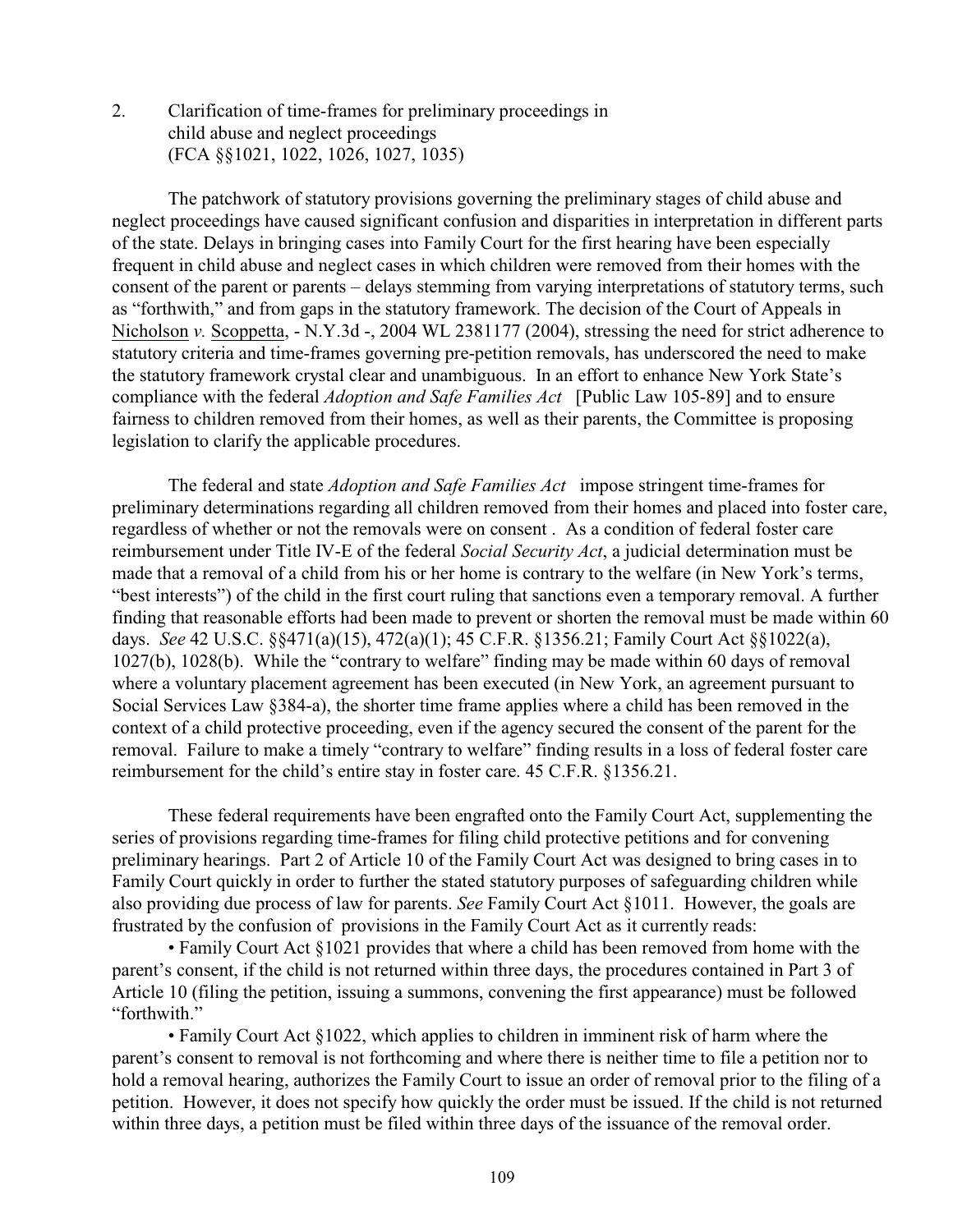• Family Court Act §§1024 and 1026, which define procedures for emergency removals of children prior to the filing of a petition without a court order, require that a petition be filed "forthwith," an undefined time-frame that may be extended for up to three court days upon a showing of good cause. 34

• In cases where a child was removed without a court order, Family Court Act §1027(a) requires the Family Court to convene a hearing "as soon as practicable" following the filing of a petition to determine whether to issue a court order continuing the removal.

• Family Court Act §1035 requires that once a petition has been filed alleging abuse, the respondent parent or other person legally responsible must appear to answer the petition within three court days; once a petition has been filed alleging neglect, respondent must appear within three court days, if the child was temporarily removed, and within seven court days if the child was not. While this provision makes no distinction regarding removals based upon consent, there have been disparate interpretations as to the applicable time-frame in consent cases.

The Committee's proposal would clarify each of these provisions in order to better fulfill their statutory purposes, protect New York State from a substantial loss of federal funding under *ASFA* and facilitate adherence to the requirements of the Nicholson decision. First, with respect to removals upon consent, Family Court Act §1021 would be amended to require a petition to be filed and a summons or warrant, as applicable, to be issued within three court days from the date of removal. Family Court Act §1035(c), which regulates the date of the respondent's first appearance, would be amended to clarify its applicability to all removal cases, regardless of consent. Upon a consent removal, the official removing the child would be required to give the parent or other person legally responsible contact information regarding the upcoming filing of a petition and convening of a hearing, as well as information regarding visitation with the child and the right to apply for return of the child.

Second, with respect to removals upon a court order prior to the filing of a petition, Family Court Act §1022 would be amended to require the court order to be obtained immediately, but in no event later than the next court date. To the extent that, in many counties, a court order may be obtained from a judge even when the court is not in session, that desirable practice should certainly continue. The petition would be required to be filed on the next court date following issuance of the order and, consistent with Family Court Act §1035(c), the first appearance would have to take place within three court days of the filing of the petition.

Third, with respect to emergency removals prior to the filing of a petition and without a court order, Family Court Act §1026(c) would be amended to require the filing of a petition no later than the next date that the court is in session. The current authorization for a three-court-day extension upon a showing of good cause would be retained. Again, consistent with Family Court Act §1035(c), the first appearance by the parties would have to take place within three court days of the filing of the petition.

Finally, in order to harmonize the initial appearance sections and ensure compliance with *ASFA* requirements, the phrase "as soon as practicable" in Family Court Act §1027(a) would be replaced by

 $34$  Significantly, in addressing the serious consequences of emergency removals, the Court of Appeals in Nicholson cited Tenenbaum *v.* Williams, 193 F.3d 581 (2d Cir., 1999), *cert. denied,* 529 U.S. 1098 (2000), which held that emergency removals without court orders implicate the Fourth Amendment and should be invoked only in the most exigent of circumstances.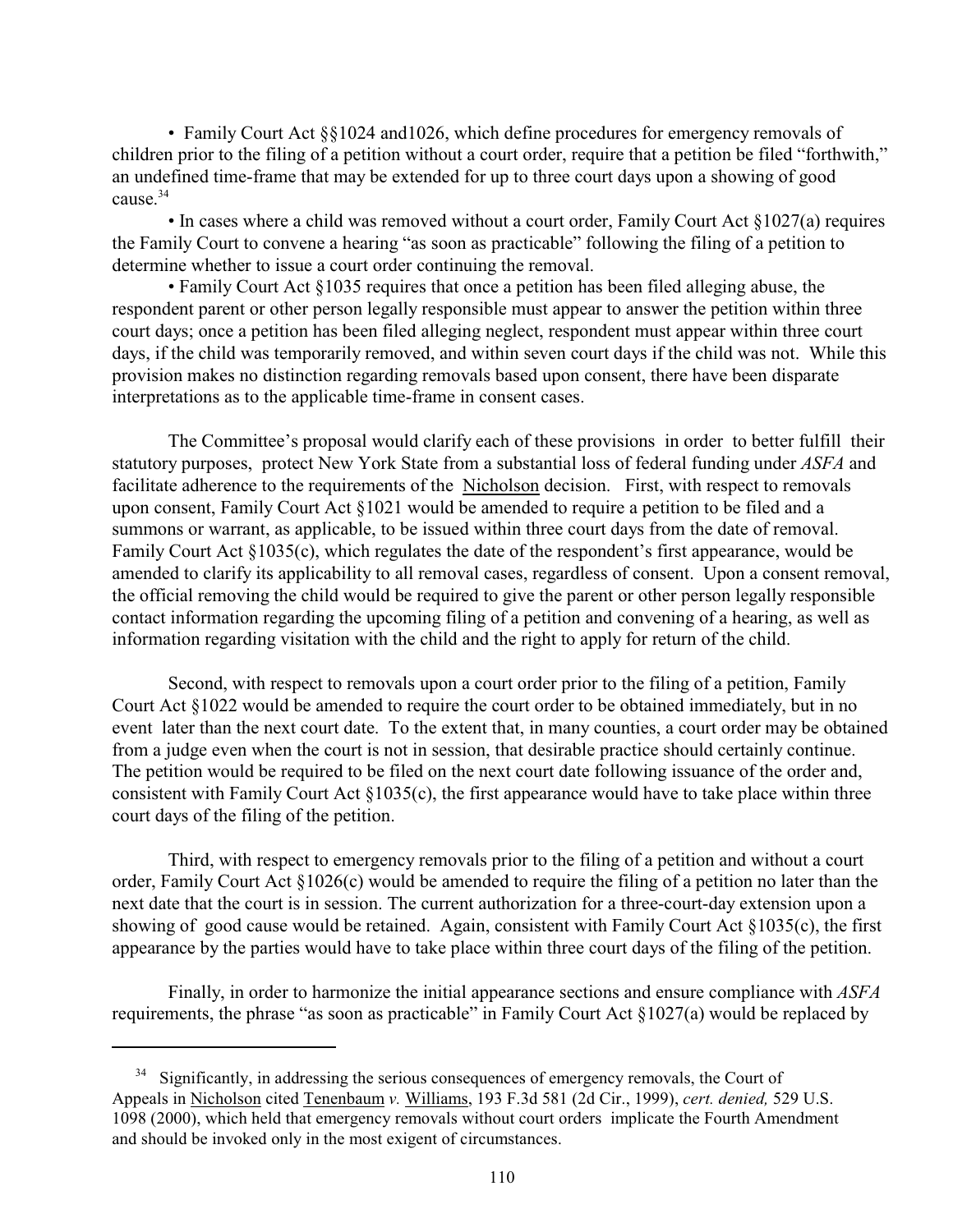"on the same date the petition has been filed." In cases in which a child had been removed without a court order, either on consent or on an emergency basis, under Family Court Act §§1021, 1024 and 1026, the hearing under Family Court Act §1027 would need to be convened on the date of filing of the petition, even prior to the respondent's first appearance, in order to ensure that the required front-end *ASFA* findings would be made on a timely basis. Where an order had been issued pursuant to Family Court Act §1022, presumably containing the required front-end *ASFA* "contrary to the best interests" finding, however, the hearing under Family Court Act §1027 regarding continuation of the foster care would be required within three court days of the filing of the petition, as provided in Family Court Act §1035(c). This flexibility would permit continuation of the practice, common outside New York City, of obtaining an initial removal order prior to the filing of the petition and then convening the hearing under Family Court Act §1027 on the date of the respondent's first appearance in court. At the same time, it would underscore the necessity of convening a prompt hearing under Family Court Act §1027 regarding continuation of the removal of children initially removed in the absence of a court order, either on consent or by reason of an emergency. Family Court Act §1028, which permits a respondent, who had not been present or represented by counsel at a hearing held pursuant to Family Court Act §1027, to request a hearing regarding return of the child, would remain unchanged.

New York State's inadequate performance in the recent federal Title IV-E audit should be a wake-up call to tighten up the New York State statutory framework so that all required judicial findings are made on a timely basis in accordance with the *Adoption and Safe Families Act .* Enactment of these provisions in advance of the follow-up federal audit will help to ensure that New York's multi-million dollar federal foster care reimbursement will not be placed at risk, while, at the same time, enhancing the due process afforded to both parents and children.

#### Proposal

AN ACT to amend the family court act, in relation to preliminary proceedings in child abuse and neglect cases

The People of the State of New York, represented in Senate and Assembly, do enact as follows:

Section 1. Section 1021 of the Family Court Act, as amended by chapter 205 of the laws of

1990, is amended to read as follows:

§1021. Temporary removal with consent. A peace officer, acting pursuant to his or her special duties, or a police officer or an agent of a duly authorized agency, association, society or institution may temporarily remove a child from the place where he or she is residing with the written consent of his or her parent or other person legally responsible for his or her care, if the child is an abused or neglected child under this article. The officer or agent shall, coincident with removal, give written notice to the parent or other person legally responsible for the child's care of the right to apply to the family court for the return of the child pursuant to section one thousand twenty-eight of this act, and of the right to be represented by counsel in proceedings brought pursuant to this article and procedures for obtaining counsel, if indigent. Such notice shall also include the name, title, organization, address and telephone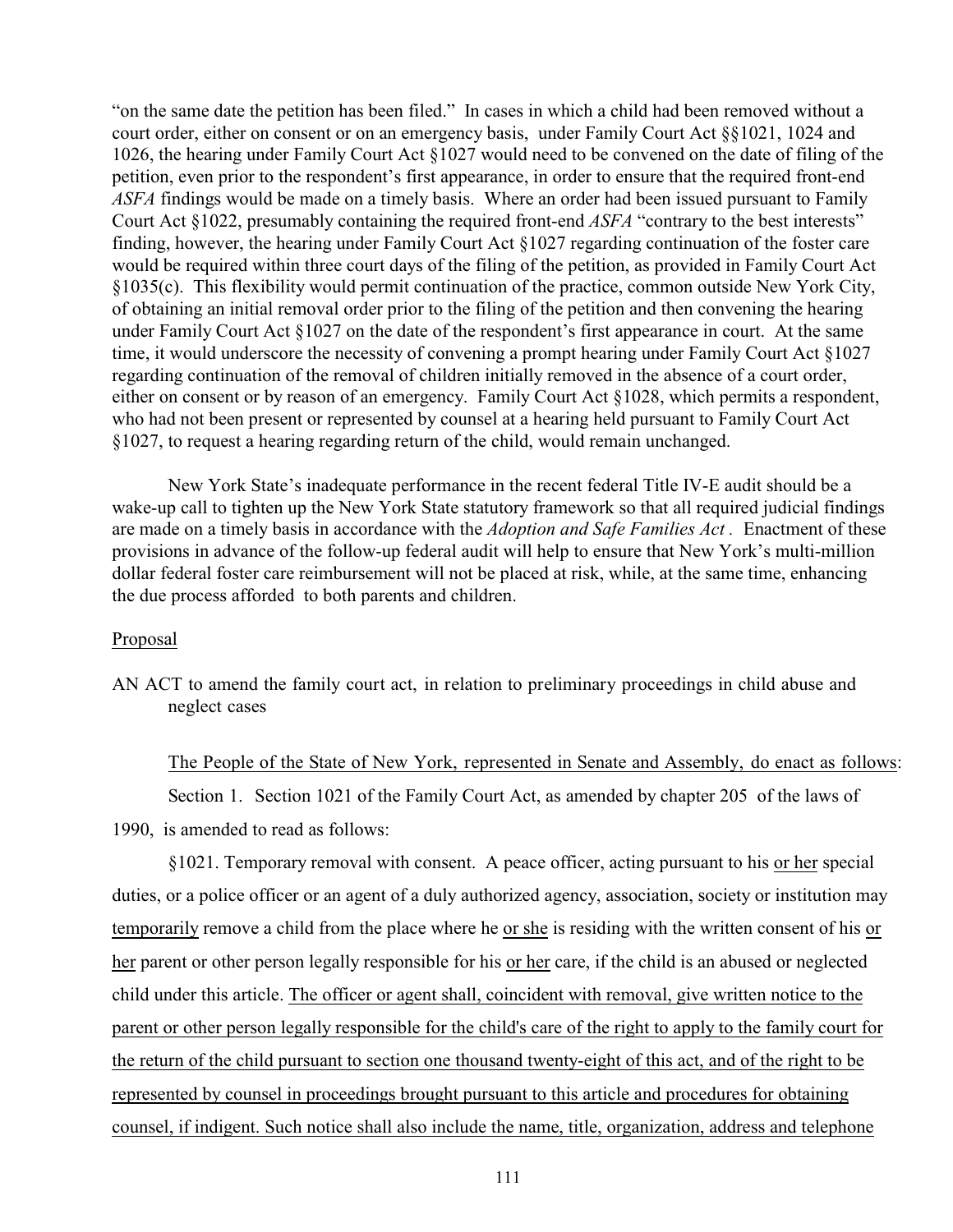number of the person removing the child, the name, address, and telephone number of the authorized agency to which the child will be taken, if available, the telephone number of the person to be contacted for visits with the child, and the information required by section one thousand twenty-three of this act. A copy of the instrument whereby the parent or legally responsible person has given such consent to such removal shall be appended to the petition alleging abuse or neglect of the removed child and made a part of the permanent court record of the proceeding. [If] A copy of the instrument shall be given to the parent or legally responsible person, together with a notice of the telephone number of the child protective agency to contact to ascertain the date, time and place of the filing of the petition and of the hearing that will be held pursuant to section one thousand twenty-seven of this article**.** Unless the child is [not] returned [within three days from the date of removal, the procedure required in part three of this article] sooner, a petition shall be filed and a summons or warrant, as applicable, shall be [applied forthwith] issued within three court days from the date of removal. In such a case, a hearing shall be held and findings shall be made as required pursuant to section one thousand twenty-seven of this article on the same day the petition is filed.

§2. The final unnumbered paragraph of subdivision (a) of section 1022 of the family court act, as added by chapter 171 of the laws of 1990, is amended to read as follows:

 Any order directing the temporary removal of a child pursuant to this section shall state the court's findings with respect to the necessity of such removal, whether the respondent was present at the hearing and, if not, what notice the respondent was given of the hearing, and whether the [removal or the request therefor has been made pursuant to this section or section ten hundred twenty-one or ten hundred twenty-four of this article] respondent was represented by counsel.

§3. Subdivision (b) of section 1022 of the family court act, as added by chapter 962 of the laws of 1970, is amended to read as follows:

 (b) [The] Any order pursuant to this section shall be issued immediately, but in no event later than the next court day, following the removal of the child. The order shall specify the facility to which the child is to be brought. Except for good cause shown or unless the child is sooner returned to the place where he or she was residing, a petition shall be filed under this article and a summons or warrant, as applicable, shall be issued [within three days of] on the next court date following the issuance of the order.

§4. Subdivision (c) of section 1026 of the family court act, as amended by chapter 962 of the laws of 1970, is amended to read as follows: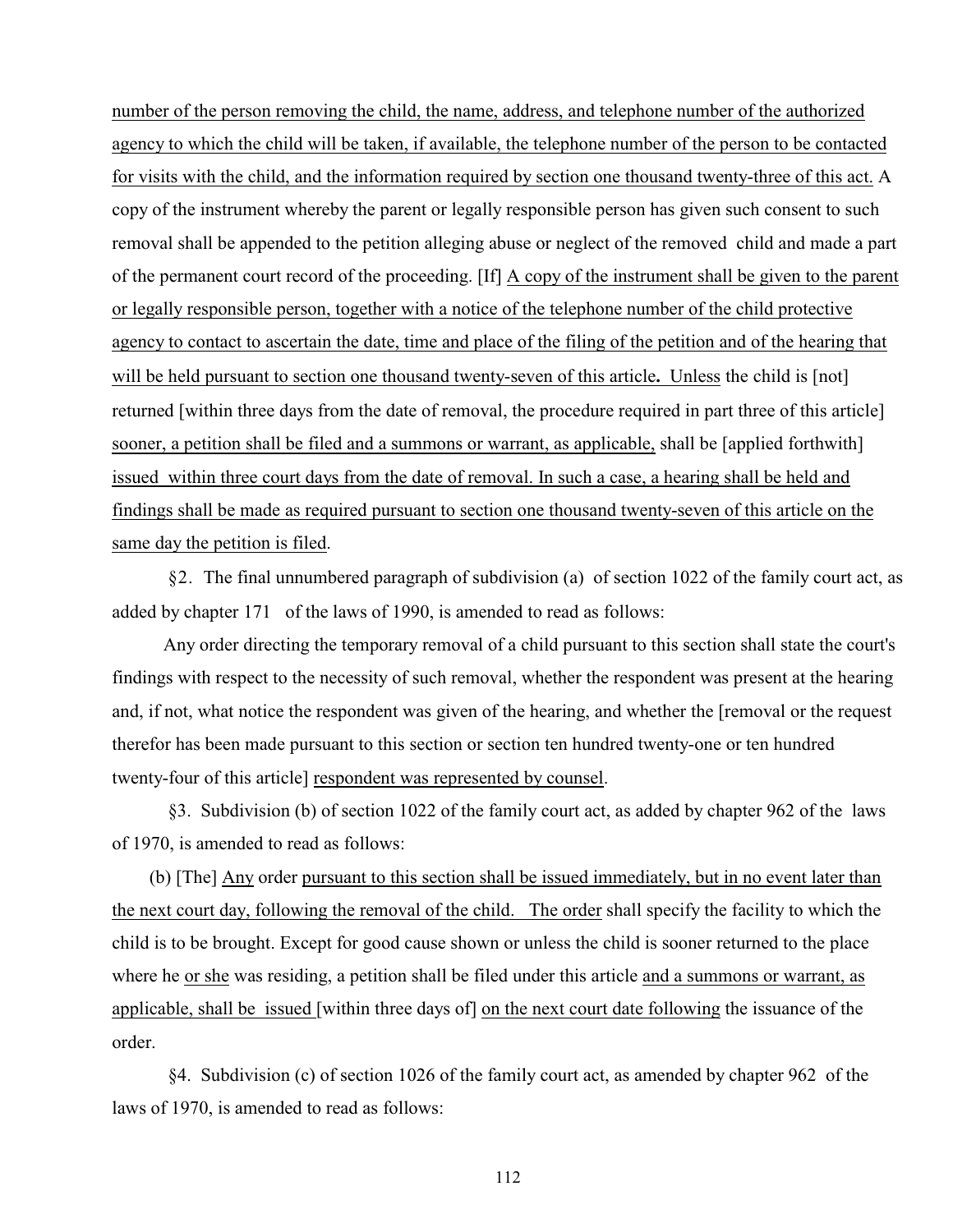(c) If the child protective agency for any reason does not return the child under this section, or if the child protective agency concludes it appropriate, it shall [forthwith] cause a petition to be filed under this act no later than the next day the court is in session. The court may order an extension, only upon good cause shown, of up to three court days from the date of such child's removal. If the child has not been returned sooner, a hearing shall be held and findings shall be made as required pursuant to section one thousand twenty-seven of this article on the same day the petition is filed.

§5. Subdivision (a) of section 1027 of the family court act, as amended by chapter 7 of the laws of 1999, is amended to read as follows:

(a) In any case involving abuse or in any case where the child has been removed without court order, either upon consent or because of an emergency, pursuant to section one thousand twenty-one or one thousand twenty-four of this article, respectively, the family court shall hold a hearing [as soon as practicable after the filing of a] on the same day the petition has been filed to determine whether the child's interests require protection pending a final order of disposition. [In any such case, any] In any case involving neglect in which continued removal of a child is sought and in which a court order had been issued pursuant to section one thousand twenty-two of this article, a hearing under this section shall be held within three court days of the filing of the petition. Additionally, any person originating a proceeding under this article shall, or the law guardian may apply for, or the court on its own motion may order, a hearing at any time after the petition is filed to determine whether the child's interests require protection pending a final order of disposition. [In any other case under this article, any person originating a proceeding under this article or the law guardian may apply for, or the court on its own motion may order, a hearing at any time after the petition is filed to determine whether the child's interests require protection pending a final order of disposition.] Notice of [the] any hearing under this section shall be provided pursuant to section one thousand twenty-three of this [act] article.

§6. Subdivision (c) of section 1035 of the Family Court Act, as added by chapter 962 of the laws of 1970, is amended to read as follows:

 (c) On the filing of a petition under this article in which neglect only is alleged, the court shall forthwith cause a copy of the petition and a summons to be issued, requiring the parent or other person legally responsible for the child's care or with whom [it] the child is residing to appear at the court to answer the petition within three court days, where the child has been temporarily removed under this article, whether or not such removal was upon consent, and otherwise within seven court days. The court may also require the person thus summoned to produce the child at the time and place named.

§7. This act shall take effect immediately.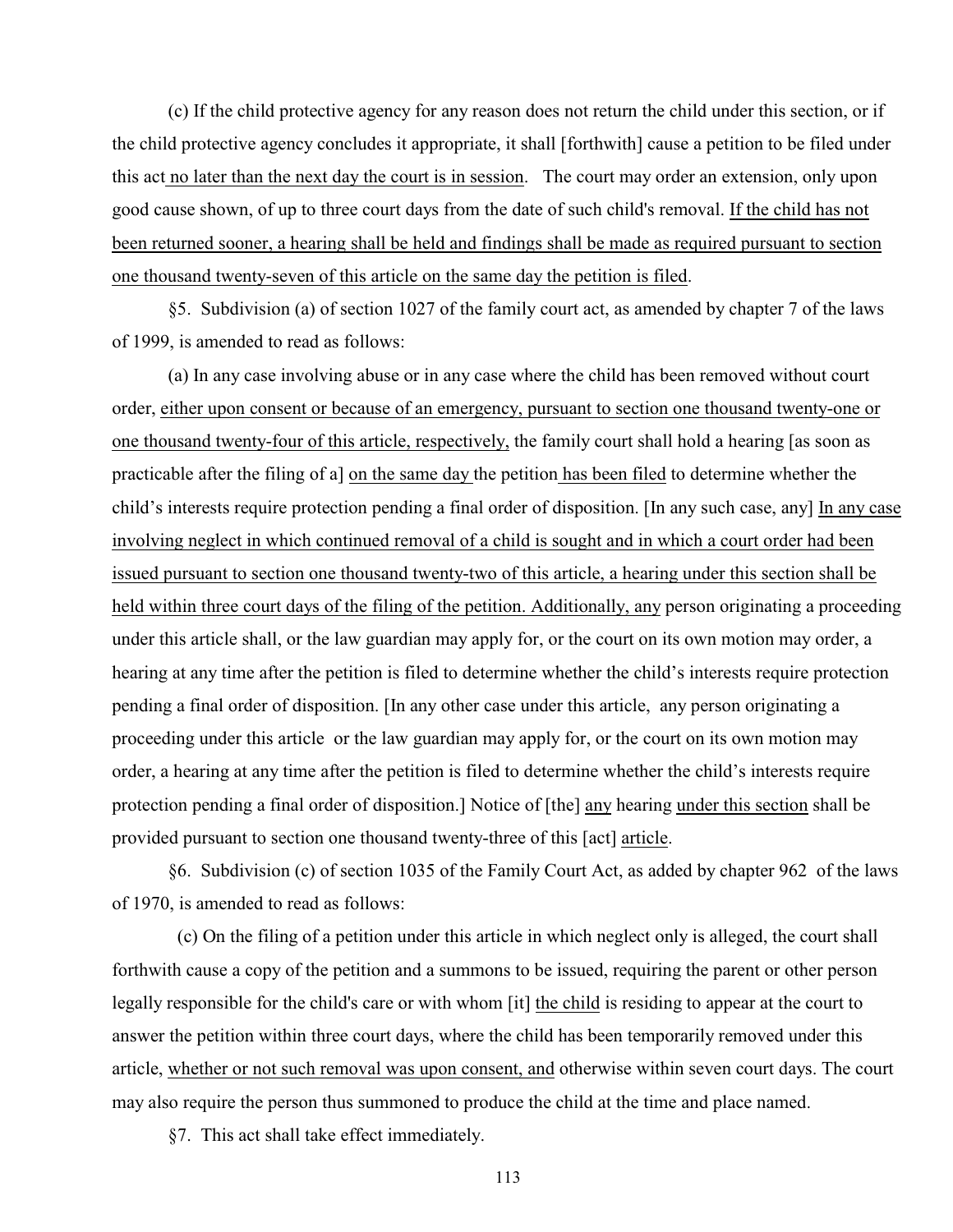3. Requirements for notices of indicated maltreatment reports and changes in foster care placements in child protective and voluntary foster care proceedings (FCA §§1055, 1055-a; SSL §§358-a, 392)

Reflecting a pronounced legislative trend at both federal and state levels, the ongoing oversight responsibility of the Family Court with respect to children in foster care has increased sharply in the past few years, culminating most recently in the passage of the federal *Adoption and Safe Families Act of 1997* [Public Law 105-89] and its state implementing legislation [Laws of 1999, ch. 7]. Both the federal and State *Adoption and Safe Families Act*s emphasize that the safety of the child is paramount, compelling the conclusion that the Court must be informed on a timely basis of all events affecting child safety, especially indicated reports of abuse or maltreatment. Equally as important, the federal *ASFA* measures success in terms of outcomes, that is, the States' ability to reach federally-established targets for timely achievement of permanency for children. The first "Child and Family Service Review (CFSR)," conducted by the Administration for Children and Families of the United States Department of Health and Human Services (HHS), concluded that New York State, with among the lowest scores in the nation, demonstrated how far New York State has to go to achieving the federal targets. New York achieved reunification within one year of only 54.2% of the children in foster care in Fiscal Year 1999, compared to the national target of 76.2%. Even more serious, only 3% of the adoptions in New York State in Fiscal Year 1999 were finalized within two years of the children's placement into foster care, compared to the national target of 34%.<sup>35</sup> New York State's inadequate performance compels legislative action before the next CFSR – scheduled to occur after the conclusion of the implementation by the New York State Office of Children and Family Services of its "Program Improvement Plan"– in order to ensure that the Family Courts can exercise their important monitoring functions on the basis of complete, timely information. The Committee's proposal to require prompt notice of indicated reports of child abuse or maltreatment and of changes in children's placements is critically important to the effort to bring New York State into compliance with *ASFA*.

 In few areas of the Court's functioning is its continuing jurisdiction as critical as in child welfare, where complex decisions regarding children must be adjusted to the dynamic of their constantly changing needs and circumstances. The federal and state statutes emphasize that safety of the child must be deemed the paramount consideration and that timely achievement of permanence must be the central goal. Not only are these matters of statutory imperative, but they are also determinative of New York State's eligibility for several hundred million dollars of annual federal foster care aid. Prompt receipt by the Court, the parties and law guardians of information regarding the child's ever-changing circumstances, both as to any child maltreatment suffered by the child and as to changes in the child's placement, is vital to the effective exercise of the Family Court's continuing jurisdiction and is a critical component of New York State's ability to comply with the *ASFA* funding eligibility mandates.

Recognizing that "time is of the essence" where children are concerned, the Family Court Advisory and Rules Committee is submitting an expanded version of its earlier proposal to assure that the Family Court, the parties and law guardians are informed promptly of any changes in placement that may warrant Court intervention. The proposal would amend sections 1055 and 1055-a of the Family Court Act , as well as sections 358-a and 392 of the Social Services Law, to require an agency with whom a child has been placed, either voluntarily or as a result of an abuse or neglect finding, or to whom guardianship and custody

<sup>&</sup>lt;sup>35</sup> See Final Report of the Child and Family Services Review of New York State: Executive Summary, p. 2 (2002)(available at [http://www.acf.hhs.gov/programs/cb/cwrp/executive/ny/html\)](http://(http://www.acf.hhs.gov/programs/cb/cwrp/executive/ny/html)) .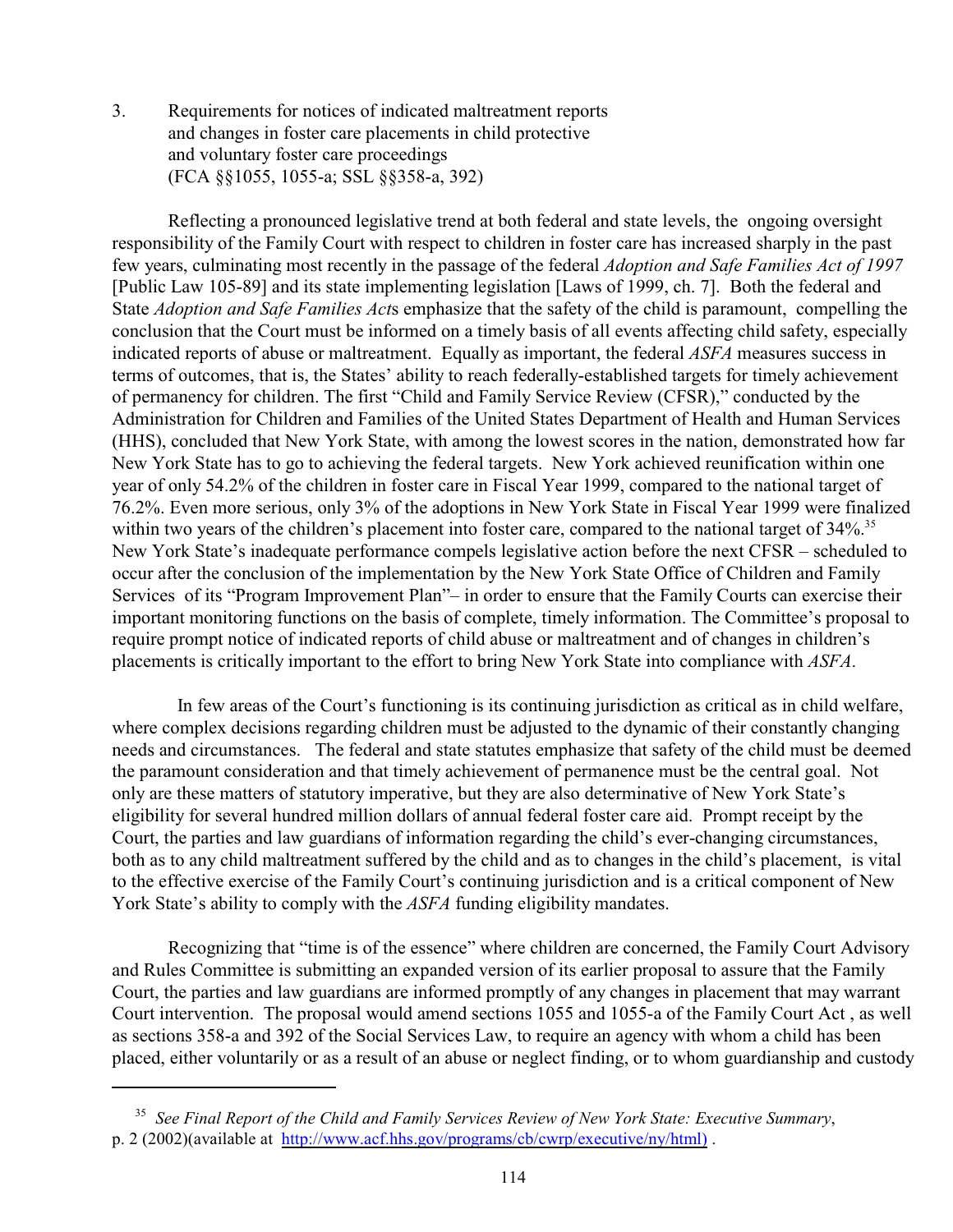has been transferred as a result of the child being freed for adoption, to report to the Court, the parties and the law guardian within 30 days of any change in the child's placement status and within five days of the date that any report of abuse or maltreatment is found to be indicated. The two types of reports, in fact, are related, as the existence of an indicated report of maltreatment may bear directly upon the suitability of a planned status change.<sup>36</sup>

Changes in placement covered by the notification requirement would include, but not be limited to, cases in which the child has been moved from the foster or pre-adoptive home or program into which he or she has been placed, cases in which the foster or pre-adoptive parents move out of state with the child and, with respect to children not freed for adoption, cases in which a trial or final discharge of the child from foster care has been made. The report must provide enough information for the litigants and the Court to assess whether further Court intervention may be indicated. It must state the reasons for the change, as well as the grounds for the agency's conclusion that the change is in the best interests of the child. This notification requirement does not contemplate court action in every case; nor does it interfere with the discretion of social services agencies to make necessary changes. However, acknowledging that this afterthe-fact reporting may, in fact, be less than what may be called for in particular cases, the proposal includes a caveat that it is not intended to limit the current discretion of the Family Court to condition changes in placement, including trial and final discharges, upon prior notice to the Court, the parties and law guardian.<sup>37</sup>

While the *Adoption and Safe Families Act* increases the frequency of judicial reviews of children in foster care to 12 months, and, with respect to children freed for adoption, six months, delays of that magnitude in reporting significant changes in status of the children may seriously impede the ability of the Court and of the litigants to respond effectively and may, in some cases, cause harm to the children involved. This proposal will facilitate timely, informed responses to changes in children's placements, prompting more expeditious and effective resolution of children's cases.

# Proposal

AN ACT to amend the family court act and the social services law, in relation to notice of indicated reports of child maltreatment and changes of placement in child protective and voluntary foster care placement and review proceedings

The People of the State of New York, represented in Senate and Assembly, do enact as follows:

Section 1. The last unlettered paragraph of paragraph (vi) of subdivision (b) of section 1055 of the family court act, as amended by chapter 7 of the laws of 1999, is amended to read as follows:

<sup>&</sup>lt;sup>36</sup> A recent case in which an agency sought to finalize an adoption without disclosing a serious, founded abuse report illustrates this point.

 $37$  In one case in point, children who had already experienced the trauma of frequent moves were transferred by an agency into another home, notwithstanding both a prior stipulation agreement by the agency not to move the children without a prior court order and a specific denial by the Court of the agency's application for permission to move the children prior to the return date of its Order to Show Cause requesting authorization for the transfer. Unfortunately for the children involved, this case was by no means unique.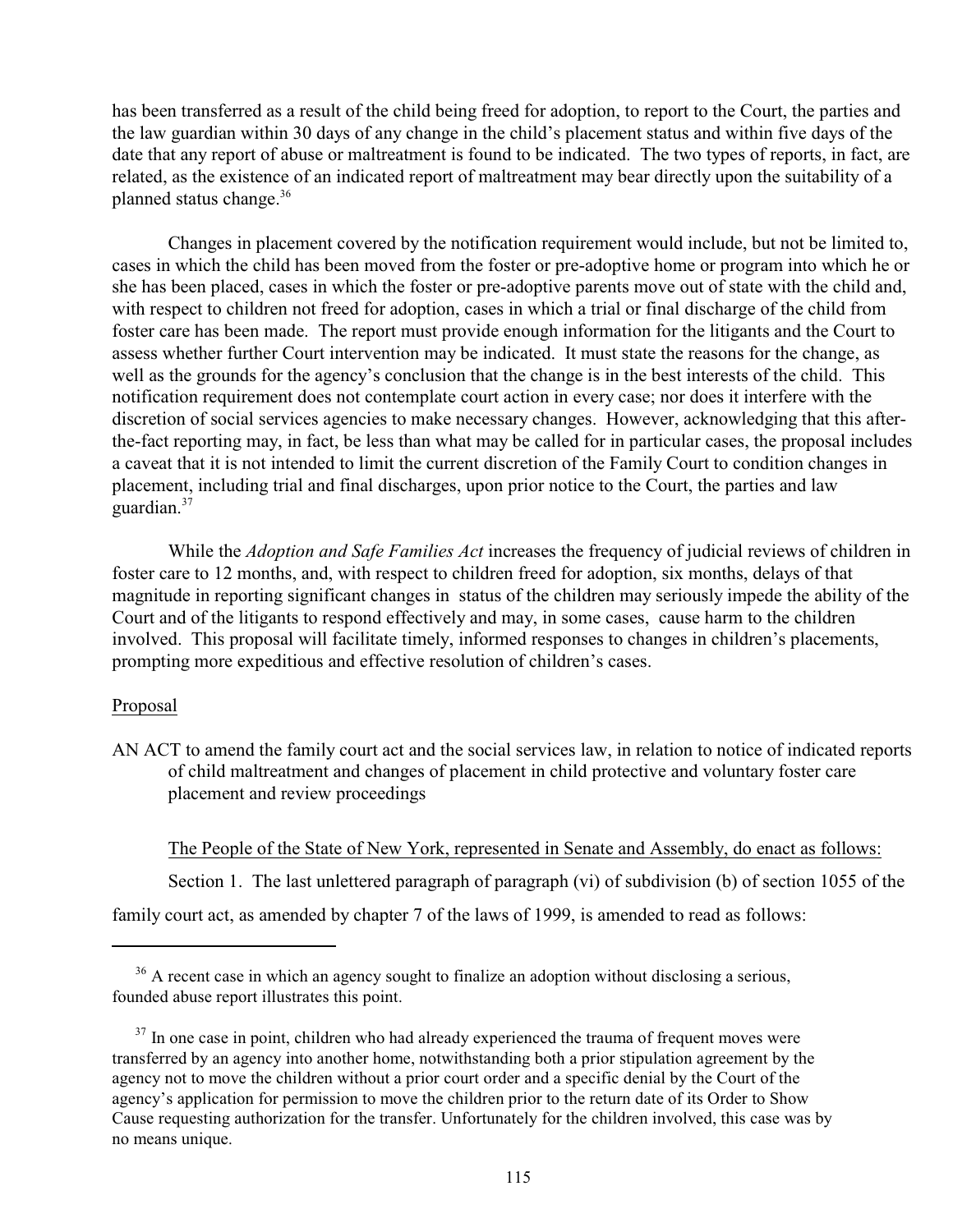Except as provided for herein, in any order issued pursuant to this section, the court may require the child protective agency to make progress reports to the court, the parties, and the child's law guardian on the implementation of such order. Where the order of disposition is issued upon the consent of the parties and the child's law guardian, such agency shall report to the court, the parties and the child's law guardian no later than ninety days after the issuance of the order, unless the court determines that the facts and circumstances of the case do not require such report to be made. A report of any change in placement shall be required within thirty days of such change in any case in which the child is moved from the foster home or program into which he or she has been placed or in which the foster parents move out of state with the child. Each report shall state the reasons for such change, as well as the grounds for the agency's conclusion that such change is in the best interests of the child. Nothing in this section shall limit the authority of the court to order that no change in placement may be made, except in an emergency posing an imminent risk to the child, without prior notice to the court, the parties and the child's law guardian. A report shall also be required to be submitted to the court, the parties and the law guardian of any indicated report of child abuse or maltreatment in which the child or another child residing in the same home is the subject within five days of the indication of the report; provided, however, that where the indicated report concerns a child in a foster boarding or prospective adoptive home, the agency may redact the address of the home.

§2. Section 1055-a of the family court act is amended by adding a new subdivision 13 to read as follows:

13. In any order issued pursuant to this section, the court may require the social services official or authorized agency charged with guardianship and custody of the child to make progress reports to the court, the parties and the child's law guardian on the implementation of such order. A report of any change in placement shall be required within thirty days of such change in any case in which the child is moved from the foster home or program into which he or she has been placed or in which the foster parents move out of state with the child. Each report shall state the reasons for such change, as well as the grounds for the agency's conclusion that such change is in the best interests of the child. Nothing in this section shall limit the authority of the court to order that no change in placement may be made, except in an emergency posing an imminent risk to the child, without prior notice to the court, the parties and the child's law guardian. A report shall also be required to be submitted to the court, the parties and the law guardian of any indicated report of child abuse or maltreatment where the child or another child in the same home is the subject within five days of the indication of the report; provided, however, that where the indicated report concerns a child in a foster boarding or prospective adoptive home, the agency may redact the address of the home.

§3. Subdivision 3 of section 358-a of the social services law is amended by adding a new paragraph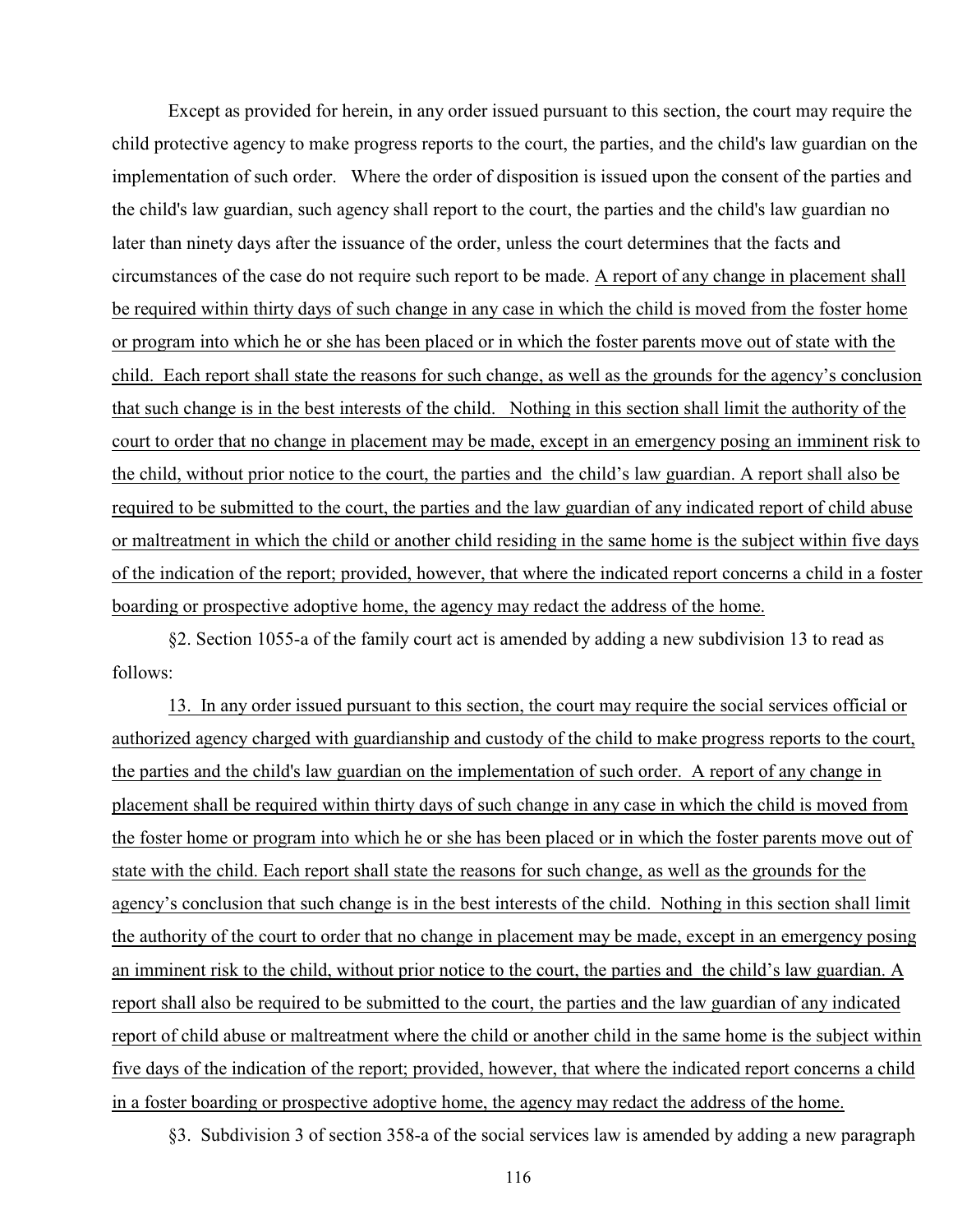(g) to read as follows:

(g) In any order issued pursuant to this section, the court may require the social services official or authorized agency charged with custody of the child to make progress reports to the court, the parties and the child's law guardian on the implementation of such order. A report of any change in placement shall be required within thirty days of such change in any case in which the child is moved from the foster home or program into which he or she has been placed or in which the foster parents move out of state with the child. Each report shall state the reasons for such change, as well as the grounds for the agency's conclusion that such change is in the best interests of the child. Nothing in this section shall limit the authority of the court to order that no change in placement may be made, except in an emergency posing an imminent risk to the child, without prior notice to the court, the parties and the child's law guardian. A report shall also be required to be submitted to the court, the parties and the law guardian of any indicated report of child abuse or maltreatment where the child or another child in the same home is the subject within five days of the indication of the report; provided, however, that where the indicated report concerns a child in a foster boarding or prospective adoptive home, the agency may redact the address of the home.

§4. Section 392 of the social services law is amended by adding a new subdivision 10 to read as follows:

10. In any order issued pursuant to this section, the court may require the social services official or authorized agency charged with temporary custody or guardianship and custody of the child to make progress reports to the court, the parties and the child's law guardian on the implementation of such order. A report of any change in placement shall be required within thirty days of such change in any case in which the child is moved from the foster home or program into which he or she has been placed or in which the foster parents move out of state with the child. Each report shall be made in any case in which the child is moved from the foster or prospective adoptive home or foster care program into which he or she has been placed or in which the foster or prospective adoptive parent or parents move out of state with the child. Nothing in this section shall limit the authority of the court to order that no change in placement may be made, except in an emergency posing an imminent risk to the child, without prior notice to the court, the parties and the child's law guardian. A report shall also be required to be submitted to the court, the parties and the law guardian of any indicated report of child abuse or maltreatment where the child or another child in the same home is the subject within five days of the indication of the report; provided, however, that where the indicated report concerns a child in a foster boarding or prospective adoptive home, the agency may redact the address of the home.

§5. This act shall take effect on the ninetieth day after it shall have become a law.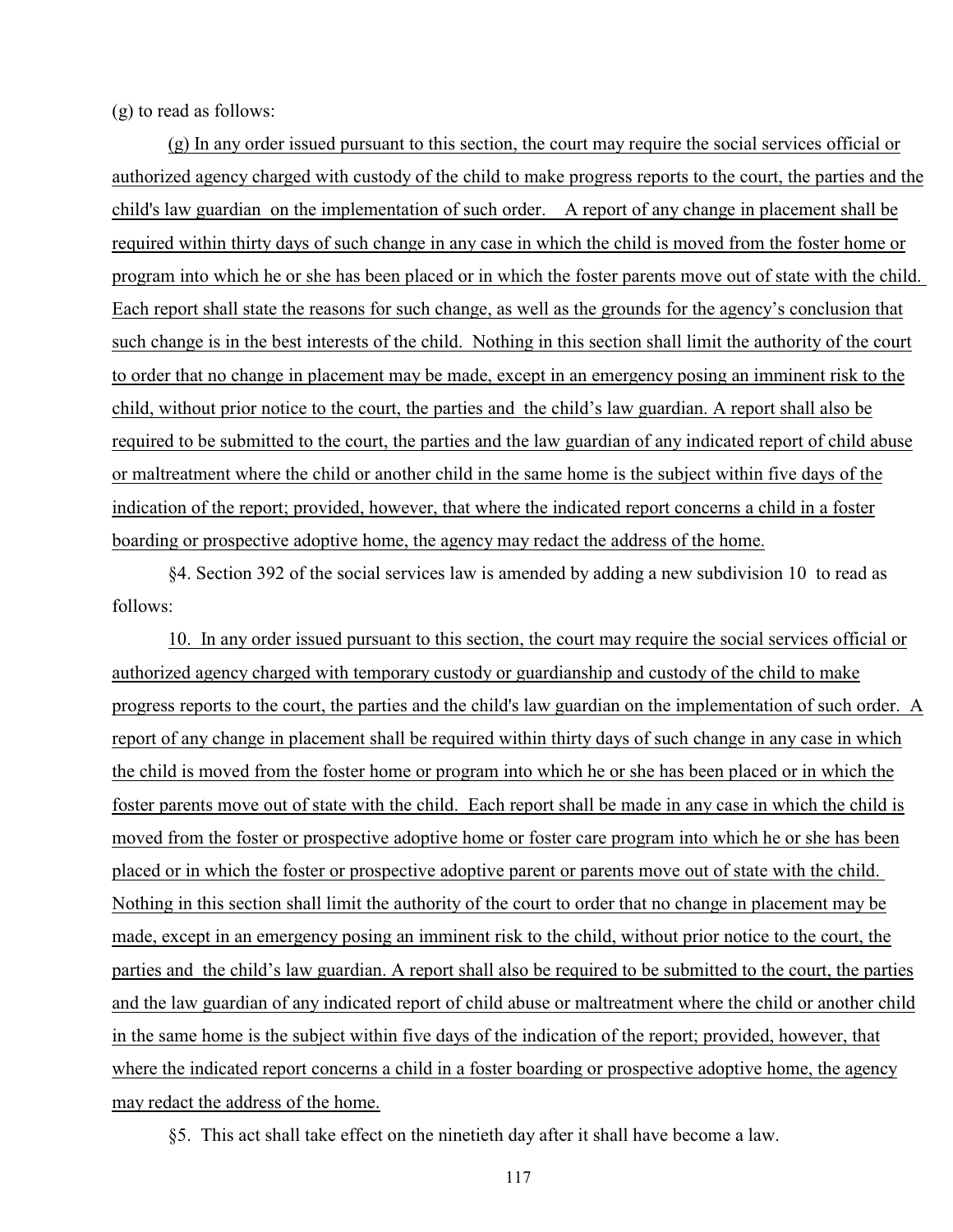4. Clarification of permanency hearing and extension of placement hearing provisions in child protective proceedings (FCA §1055(b))

The New York State *Adoption and Safe Families Act* [Laws of 1999, ch. 7] conformed the extension of placement statute to the federal permanency hearing requirements, but in several respects the two statutes were not a perfect fit. Engrafting the new statute on top of the old meant that the agencies would have to plead and prove, and the Family Court would have to determine and record in its written order, multiple findings, some of which were duplicative of those required by the federal law. Because of the complexity of the hybrid statute, the Family Courts have faced a daunting task in issuing uniform orders containing all of the detail required under both State and federal law. The Family Court Advisory and Rules Committee has developed a proposal to simplify the child protective permanency hearing statute, while retaining its conformity to federal law.

The Committee's proposal reorganizes and streamlines Family Court Act §1055, combining sections that appear redundant or extraneous. In all permanency hearings in child abuse and neglect cases, the Court would be required to determine, in addition to any other factors it deems appropriate: (i) what the permanency plan is and the time-frame for its fulfillment; (ii) whether the plan should be approved or modified; (iii) what, if any, steps have been taken to further the plan, whether it be reunification or some other alternative; (iv) whether the family services plan requires adjustment or modification, and if so, how; (v) what services or actions, if any, should be ordered by the court to further the permanency plan; and (vi) in the case of a child over the age of 16, what services, if any, are needed to assist the child in making the transition from foster care to independent living. The Court's order, as well as the family services plan, as approved, adjusted or modified by the Court, would be required to be given to the respondent parent.

In any case in which an extension of placement has been requested, the Family Court would also be required to determine the threshold issue of whether the extension is in the child's best interests, including consideration of whether it is necessary for achievement of the permanency plan and whether the child would be at risk of abuse or neglect if returned to the parent or other person legally responsible for the child's care. If the Court concludes that an extension is necessary, the Court would be required to determine the duration of the extension, as well as whether reasonable efforts had been made to enable the child to return home safely, unless such efforts would have endangered the child, would have been inconsistent with the permanency plan or had been excused pursuant to Family Court Act §1039-b. If the child's permanency plan is adoption, guardianship or an alternative permanent arrangement, other than return home, the Court would also be required to determine whether reasonable efforts are in progress to finalize that plan. Finally, if the child is in placement outside New York State, the Court would be required to determine whether the out-of-state placement continues to be necessary, appropriate and in the child's best interests.

Enactment of this proposal would greatly facilitate compliance with the myriad requirements of the *Adoption and Safe Families Act* by providing the parties and the Family Court with a streamlined set of findings, set forth in logical order, that must be addressed in each permanency hearing and incorporated into each permanency order. The content of the hearing closely parallels that which was recommended both by the federal Children's Bureau in its state statutory guidelines and by the National Council of Juvenile and Family Courts in the standards that govern courts that it has designated as "model courts," including those in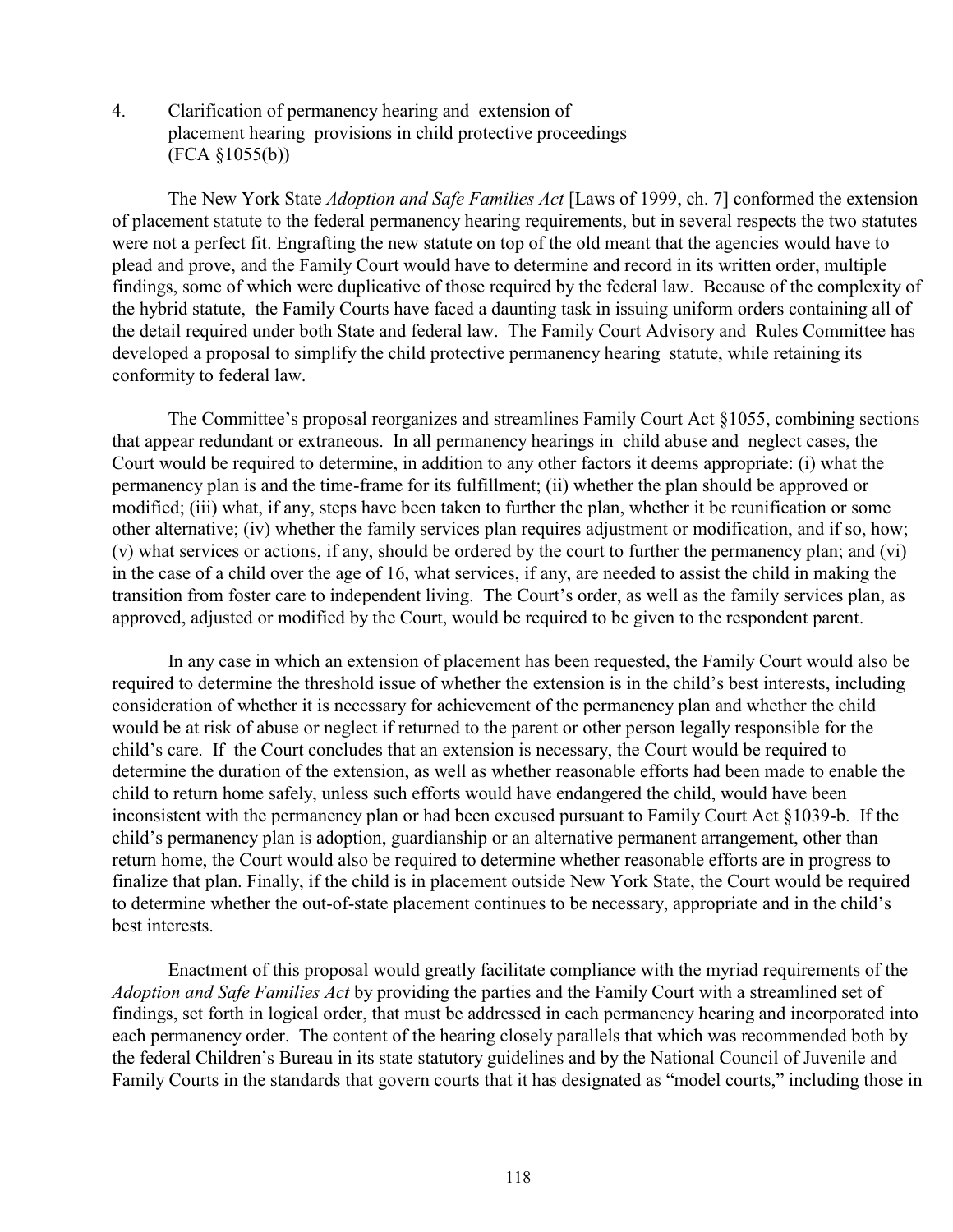#### Erie and New York County.<sup>38</sup>

#### Proposal

AN ACT to amend the family court act, in relation to permanency hearings in child abuse and neglect proceedings

The People of the State of New York, represented in Senate and Assembly, do enact as follows:

Section one. Paragraph (iv) of subdivision (b) of section 1055 of the family court act, as amended by chapter 7 of the laws of 1999, is amended to read as follows:

(iv) (A) At the permanency hearing the court shall determine:

 1. [whether] what the permanency plan is for [conditions and circumstances giving rise to] the child [order of placement, or extension thereof, have changed since the issuance of such order or last extension thereof] and what the time-frame is for achieving the plan, that is, whether and, if so, when the child: (i) will be returned to the parent; (ii) should be placed for adoption with the social services official filing a petition for termination of parental rights; (iii) should be referred for legal guardianship; (iv) should be placed permanently with a fit and willing relative; or (v) should be placed in another planned permanent living arrangement ; provided, however, that if the permanency plan is placement in another planned permanent living arrangement, the social services official shall document to the court a compelling reason for determining that it would not be in the best interests of the child to return home, be referred for termination of parental rights and be placed for adoption, be placed with a fit and willing relative, or be placed with a legal guardian; and

 2. whether the permanency plan for the child [services plan prepared in accordance with section four hundred nine-e of the social services law requires review,] should be approved or whether it requires adjustment or modification and, if so, [the court may adjust or modify such plan and may issue appropriate orders pursuant to section one thousand fifteen-a of this chapter] how it should be adjusted or modified; and

*See* Duquette and Hardin, *Adoption 2002: The President's Initiative on Adoption and Foster Care:* <sup>38</sup> *Guidelines for Public Policy and State Legislation Governing Permanence for Children* (Children's Bureau, U.S. Dept. of Health and Human Services, June, 1999), pps. IV-28 - IV-29; N.C.F.C.J., *Resource Guidelines: Improving Court Practice in Child Abuse and Neglect Cases* (1995), pps. 85-86; N.C.J.F.C.J., *Adoption and Permanency Guidelines: Improving Court Practice in Child Abuse and Neglect Cases* (2002), pps. 20-22.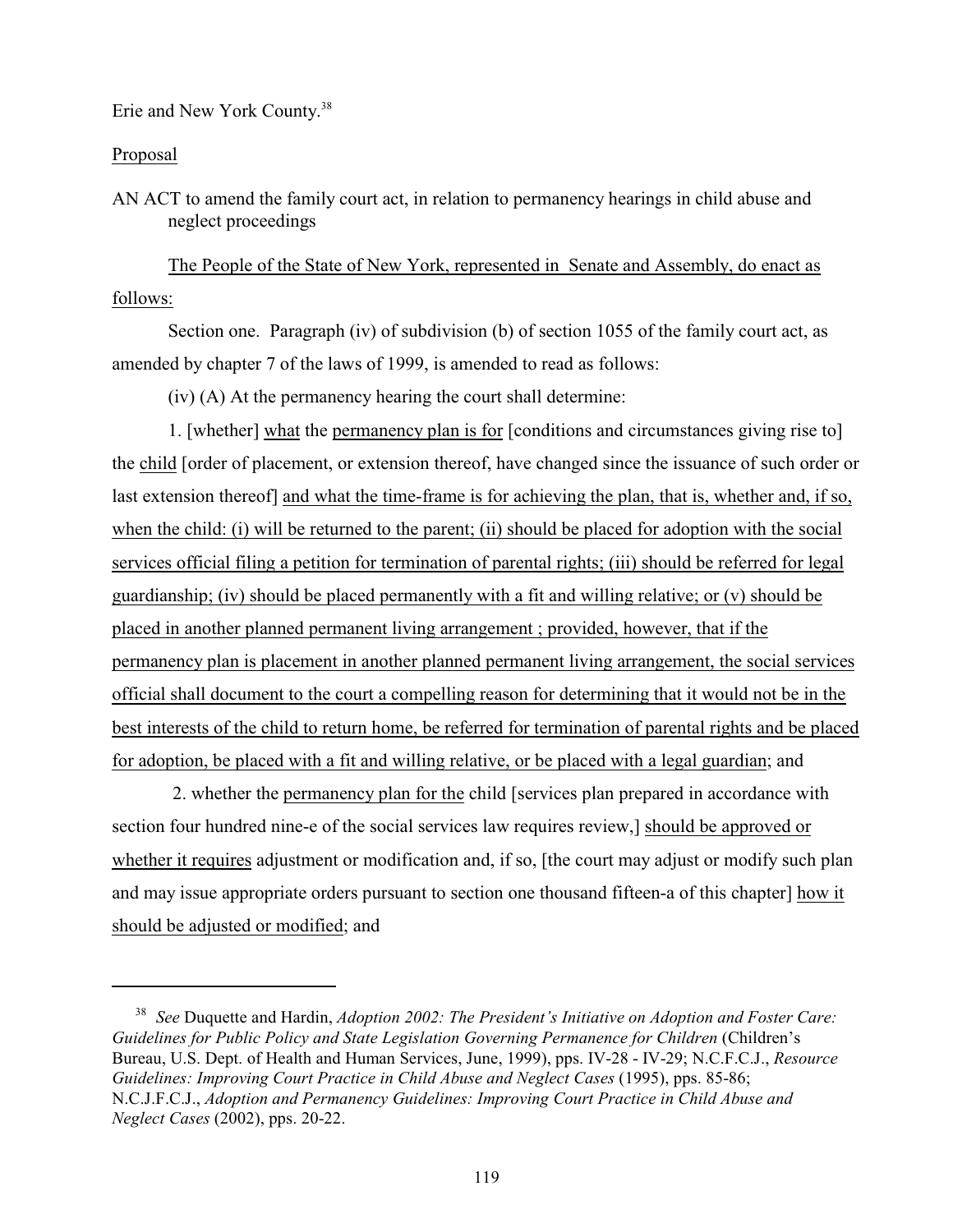3. [the extent to which such plan has been complied with] what, if any, steps have been taken by the respondent and the supervising agency during the term of the most recent order of placement or extension [thereof] to comply with and achieve the permanency plan; and what further steps should be taken by the respondent and supervising agency to achieve the plan; and

 4. whether the family services plan prepared in accordance with section four hundred nine-e of the social services law requires adjustment or modification and, if so, how it should be adjusted or modified; and

 5. whether the court should issue any orders for services pursuant to section one thousand fifteen-a of this chapter in order to achieve the permanency plan and, if so, what services should be ordered; and

 6. in the case of a child who has attained the age of sixteen, the services needed, if any, to assist the child to make the transition from foster care to independent living; and

7. any other factors that the court deems appropriate.

 (B) [in determining whether] If an extension of placement has been requested, the court shall determine whether an extension of placement is in the child's best interests, including consideration both of whether an extension of placement is necessary for the achievement of the permanency plan established for the child, as approved, adjusted or modified by the court, and of whether the child would be at risk of abuse or neglect if returned to the parent or other person legally responsible for the child's care. If the court determines that an extension of placement is [consistent with the best interests of the child] necessary, the court shall [consider and] further determine in its order the duration of such extension and:

 1. whether [an extension is consistent with the permanency goal established for the child in the child services plan as approved, adjusted or modified by the court;

 2. whether the child would be at risk of abuse or neglect if returned to the parent or other person legally responsible for the child's care;

 3. in the case of a child placed outside this state, whether the out-of-state placement continues to be appropriate and in the best interests of the child;

 4. where appropriate, that] reasonable efforts were made to make it possible for the child to safely return to his or her home, [or] unless such efforts would imperil the child's health and safety or are inconsistent with the permanency plan for the child or have been excused pursuant to section one thousand thirty-nine-b of this article; and

2. if the permanency plan for the child is adoption, guardianship or some other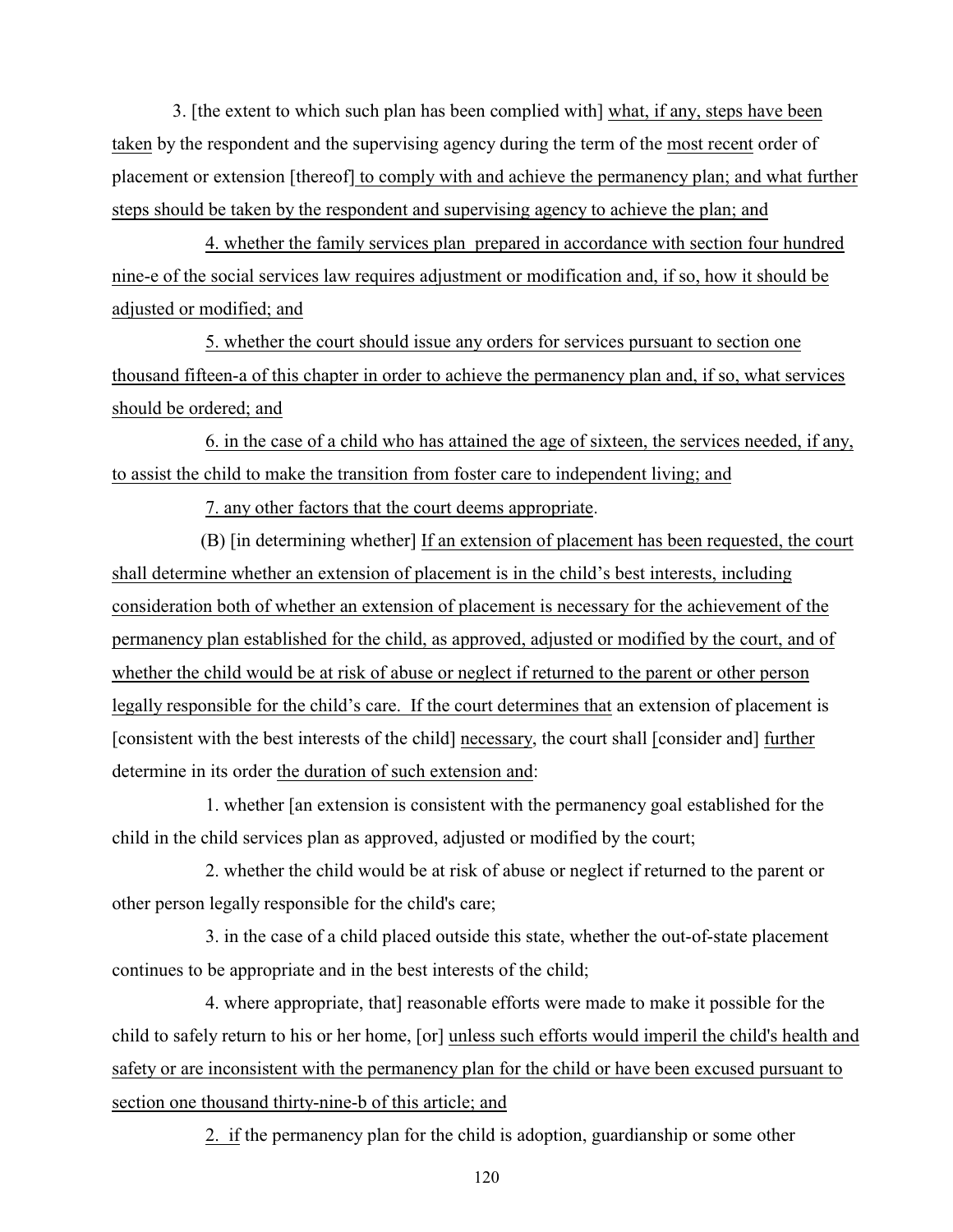permanent living arrangement other than reunification with the parent or parents of the child, whether reasonable efforts are being made to make and finalize such alternate permanent placement;

 [5.whether or when the child: (i) will be returned to the parent; (ii) should be placed for adoption with the social services official filing a petition for termination of parental rights; (iii) should be referred for legal guardianship; (iv) should be placed permanently with a fit and willing relative; or (v) should be placed in another planned permanent living arrangement if the social services official has documented to the court a compelling reason for determining that it would not be in the best interest of the child to return home, be referred for termination of parental rights and placed for adoption, placed with a fit and willing relative, or placed with a legal guardian;

 6. in the case of a child who has attained the age of sixteen, the services needed, if any, to assist the child to make the transition from foster care to independent living;] and

 [7] 3. in the case of a child placed outside this state, whether the out-of-state placement continues to be necessary, appropriate and in the best interests of the child; and

4. any other factors [which] that the court deems appropriate.

 The court shall state its findings [thereon] in writing. A copy of the court's [decision] order and the [child] family services plan, as approved, adjusted or modified by the court, shall be given to the respondent.

 §2. This act shall take effect on the ninetieth day after it shall have become a law and shall apply to permanency petitions filed on or after such effective date.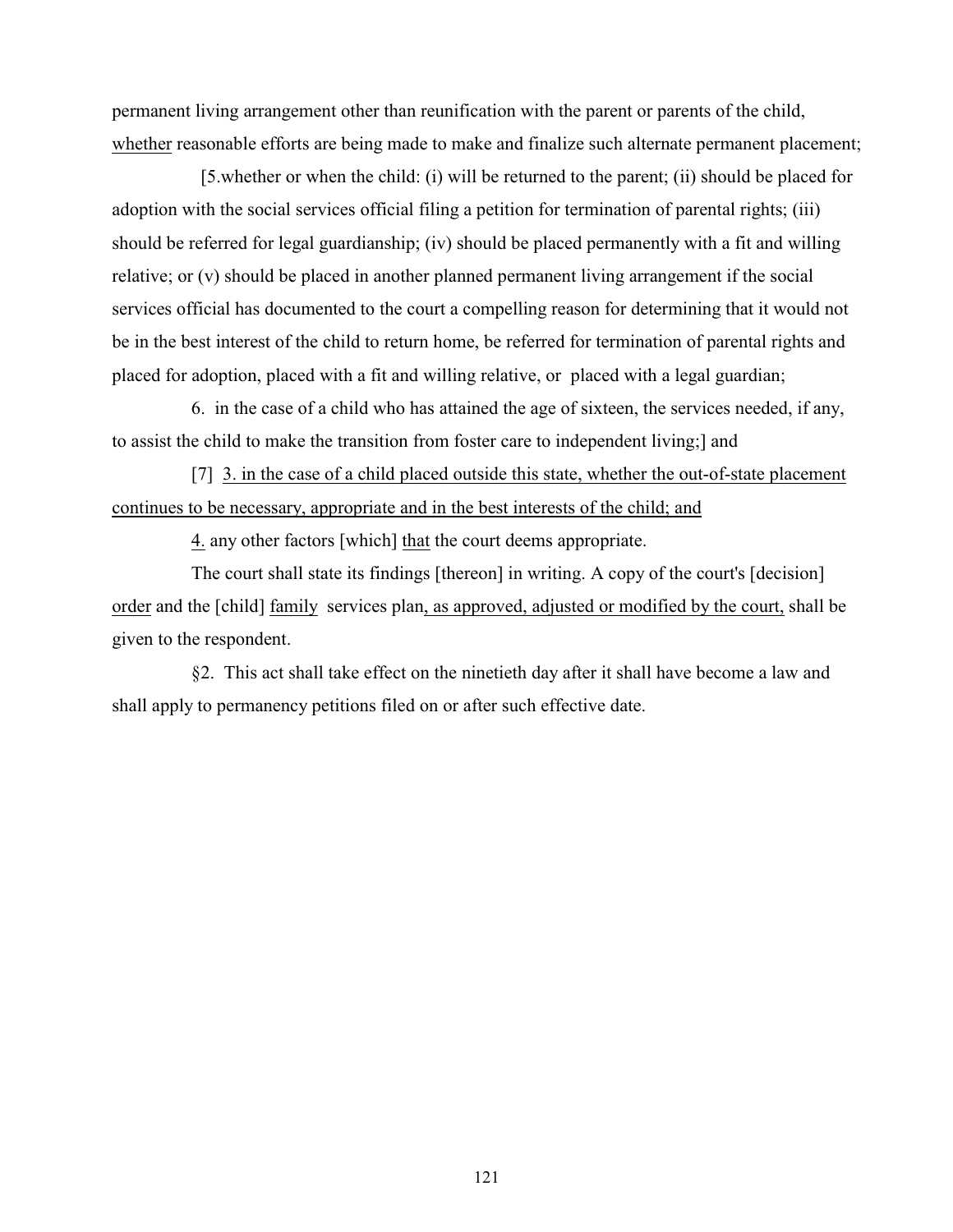5. Procedures regarding suspended judgments in permanent neglect cases (FCA §633)

The federal *Adoption and Safe Families Act* [Public Law 105-89], as implemented in New York State by chapter 7 of the Laws of 1999, greatly accelerates the initiation of termination of parental rights proceedings – requiring petitions to be filed when a child has remained in foster care for 15 months out of the most recent 22-month period, except in delineated circumstances. This acceleration means that respondent parents may not be given as many chances prior to the filing of permanent neglect petitions to cure the problems that led to their children's entry into foster care and to demonstrate that they have planned for, or have maintained regular contact with, their children. While the quicker achievement of permanency is a benefit for children in clear cases, in some instances the Family Court has deemed it appropriate to give the parents a final opportunity, a grace period, during which they may demonstrate that a transfer of guardianship and custody of their children for the purposes of adoption would not be appropriate. Thus, the dispositional alternative of a suspended judgment has assumed a greater importance in permanent neglect proceedings, highlighting the need for greater clarity in the statutory framework.

The Family Court Advisory and Rules Committee is proposing a comprehensive set of amendments to section 633 of the Family Court Act. In the interest of preserving the children's interests in expeditious resolution, the proposal would amend subdivision (b) of section 633 to make clear that only one extension of a suspended judgment of up to a period of one year would be permitted. A new subdivision (c) would be added to require that orders of suspended judgment include a warning in conspicuous print that failure to comply may lead to commitment of guardianship and custody of the child to the agency for the purposes of consenting to adoption. Incorporating section 205.50(b) of the *Uniform Rules of the Family Court*, the order of suspended judgment would have to be in writing, would have to set forth the duration, terms and conditions and would have to be given to the respondent parent, along with a copy of the current family service plan. Further, the order would be required to contain a scheduled court date not later than 30 days prior to expiration of the order.

The Committee's proposal would add a new subdivision (d) to Family Court Act §633 that would require petitioner to file a report with the parties and the Family Court regarding the respondent's compliance with the order, a report that would be reviewed on the scheduled court date. Unless a motion for violation or extension of the order had been filed, the order of suspended judgment would be deemed satisfied and an order committing guardianship and custody would not be issued. Pursuant to proposed subdivision (g), if the child nonetheless remained in foster care as a result of a child protective or foster care placement, an immediate permanency hearing would have to be convened and completed within 60 days.

Finally, the Committee's proposal would clarify procedures applicable when an application is made to extend a suspended judgment order or to adjudicate a respondent parent in violation of such an order. A new subdivision (e) would be added to Family Court Act §633 providing that if a violation or extension motion or petition has been filed, the suspended judgment period would be tolled pending resolution of the application. A new subdivision (f) would be added that would authorize the Family Court, upon finding a respondent parent to have violated a suspended judgment order, to revoke the order and commit guardianship and custody of the children for the purposes of adoption or to extend the order for a period of up to one year. Subdivision (g) would require that if a child on an extended order remained in foster care, as a result of a child protective or foster care placement, a permanency hearing would have to be convened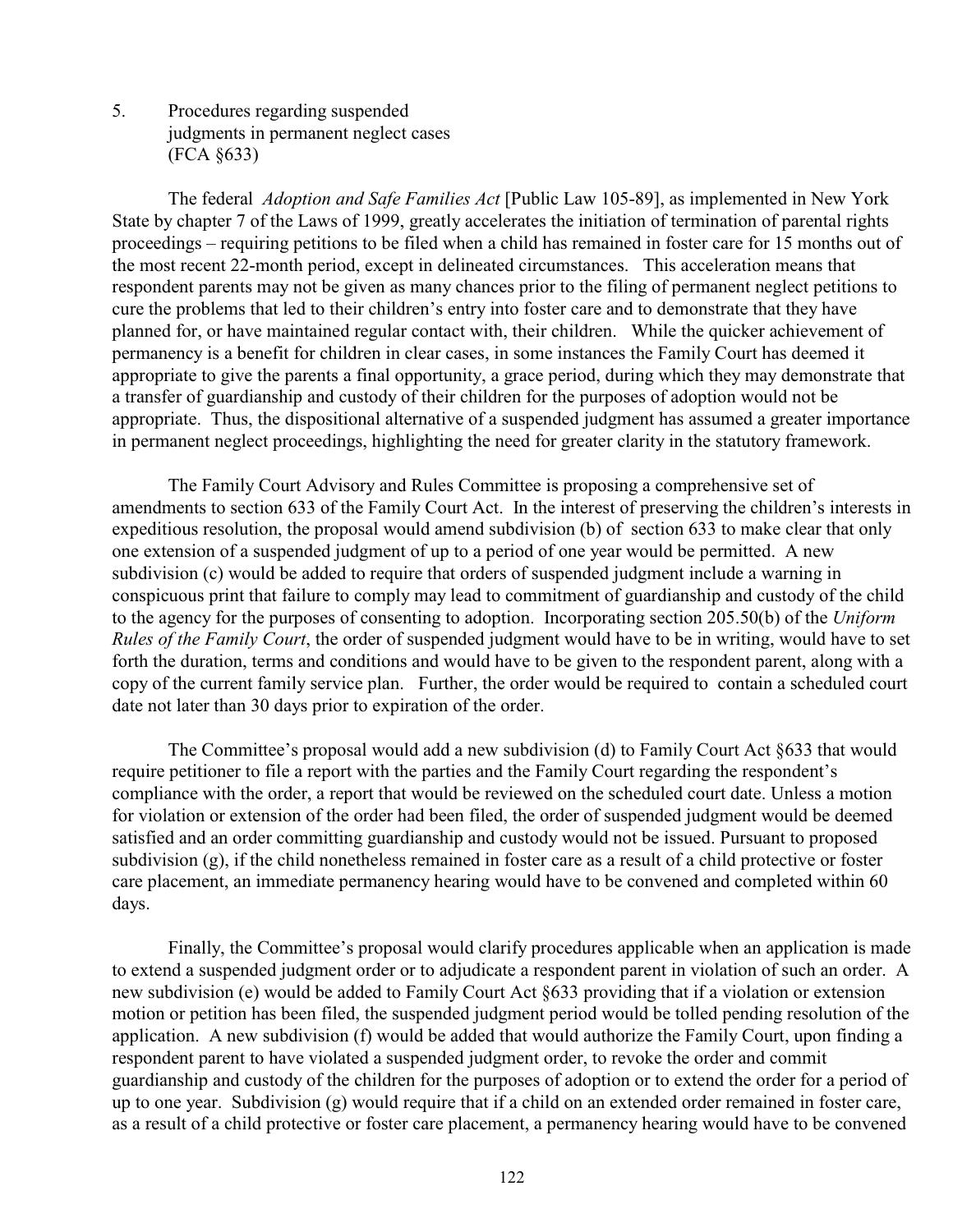immediately and completed within 60 days. If guardianship and custody of the child has been transferred as a result of a violation finding, a permanency hearing would have to be convened immediately in accordance with Family Court Act §1055-a and, again, would have to be completed within 60 days. Subsequent permanency hearings in such cases would be required at six-month intervals pursuant to chapter 663 of the Laws of 2002.

A review of the case law regarding suspended judgment underscores the compelling need for this clarifying legislation. Several appellate cases have held that the expiration of the period of a suspended judgment without further action by the parties or the court "does not result in an automatic termination of parental rights." Matter of Josh Ray O., 267 A.D.2d 1048 (4<sup>th</sup> Dept., 1999); Commissioner of Social Services and Catholic Guardian Society on behalf of T/C Children *v.* Rufelle C., 156 Misc.2d 410 (Fam. Ct., Kings Co., 1992). However, it is by no means clear that such expiration without further action results in the converse, that is, a dismissal of the proceeding, loss of jurisdiction by the Family Court or negation of the original finding of permanent neglect. This ambiguity in the statute was brought into sharp focus in the recent case of Matter of Jonathan B., 5 A.D.3d 477 (2d Dept., 2004), *lve. app. dismissed*, 2 N.Y.3d 791 (2004), in which the Appellate Division, Second Department, permitted an agency to proceed with a motion to revoke a suspended judgment, notwithstanding the fact that the period of the suspended judgment had lapsed.

# Proposal

AN ACT to amend the family court act, in relation to suspended judgments in permanent neglect cases

The People of the State of New York, represented in Senate and Assembly, do enact as follows:

Section 1. Section 633 of the family court act is amended to read as follows:

§633. Suspended judgment. (a) Rules of court shall define permissible terms and conditions of a suspended judgment. These terms and conditions shall relate to the acts or omissions of the parent or other person responsible for the care of the child.

(b) The maximum duration of a suspended judgment under this section is one year, unless the court finds at the conclusion of that period that exceptional circumstances require an extension of that period for an additional period of up to one year. Successive extensions may not be granted.

(c) The order of suspended judgment must set forth the duration, terms and conditions of the suspended judgment, and must contain a scheduled court date not later than thirty days prior to the expiration of the period of suspended judgment. The order of suspended judgment must also state in conspicuous print that a failure to obey the order may lead to its revocation and to the issuance of an order terminating parental rights and committing guardianship and custody of the child to an authorized agency for the purposes of adoption. A copy of the order of suspended judgment, along with the current family services plan, must be furnished to the respondent.

(d) Not later than sixty days before the expiration of the period of suspended judgment, the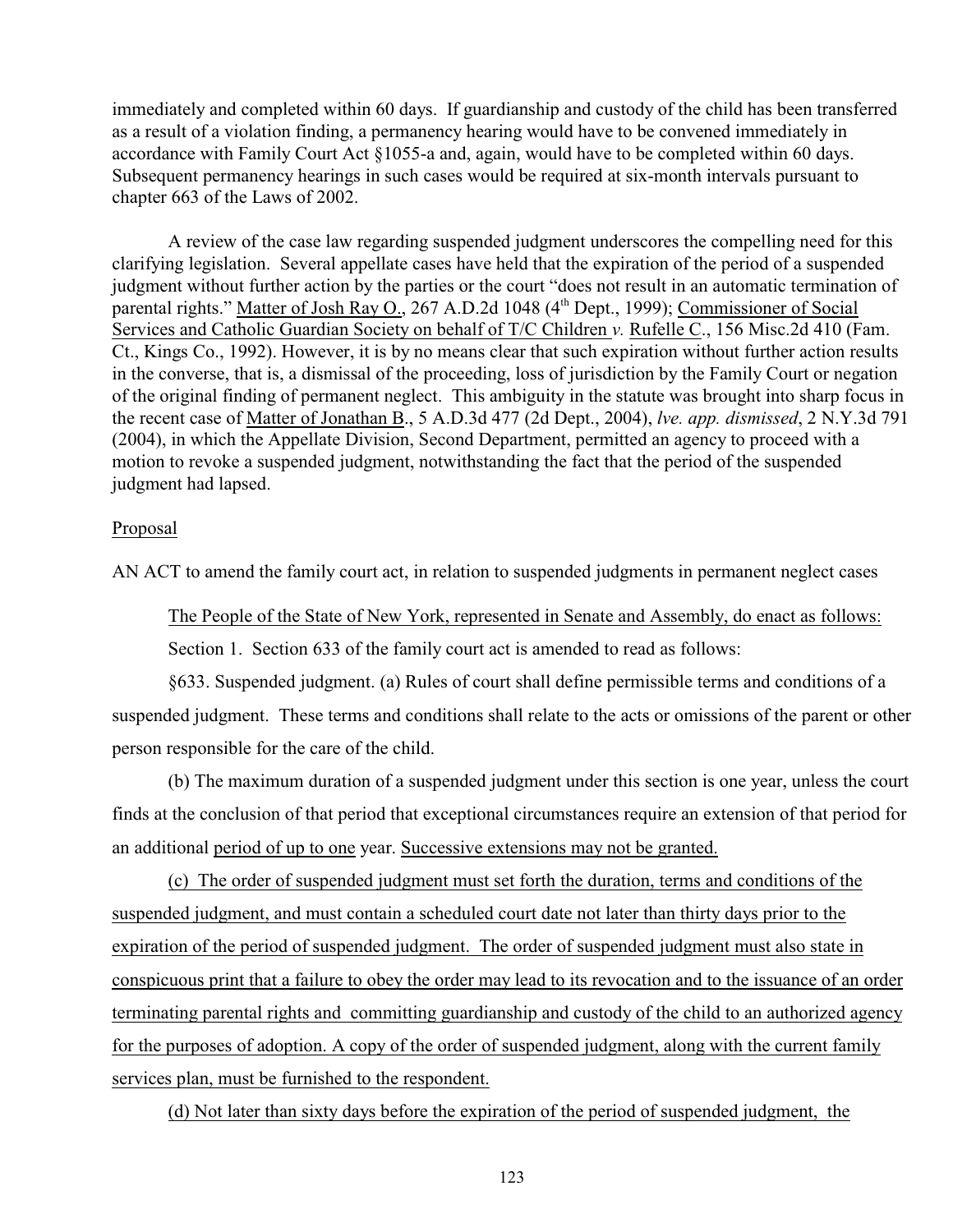petitioner shall file a report with the family court and all parties, including the respondent, law guardian and intervenors, if any, regarding respondent's compliance with the terms of the suspended judgment. The report shall be reviewed by the court on the scheduled court date. Unless a petition, motion or order to show cause has been filed prior to the expiration of the period of suspended judgment alleging a violation or seeking an extension of the period of the suspended judgment, the terms of the disposition of suspended judgment shall be deemed satisfied and an order committing the guardianship and custody of the child shall not be entered.

(e) If, prior to the expiration of the period of the suspended judgment, a petition, motion or order to show cause is filed that alleges a violation of the terms and conditions of the suspended judgment, or that seeks to extend the period of the suspended judgment for an additional year, then the period of the suspended judgment is tolled until entry of the order that disposes of the petition, motion or order to show cause.

(f) Upon finding that the respondent has violated the terms and conditions of the order of suspended judgment, the court may enter an order revoking the order of suspended judgment and committing custody and guardianship of the child or may extend the order of suspended judgment for an additional period of up to one year.

(g) If an order of suspended judgment has been satisfied or has been extended, but the child nonetheless remains in foster care pursuant to a placement under article ten of this act or section three hundred ninety-two of the social services law, a permanency hearing shall be completed pursuant to section one thousand fifty-five of this act or section three hundred ninety-two of the social services law, as applicable, immediately following, but in no event later than sixty days after, the earlier of the court's statement of its order on the record or issuance of its written order. If guardianship and custody of the child have been transferred to the authorized agency upon an order revoking the order of suspended judgment, a permanency hearing shall be completed pursuant to section one thousand fifty-five-a of this act immediately following, but in no event later than sixty days after, the earlier of the court's statement of its order on the record or issuance of its written order. In all cases under this subdivision, a notice of the permanency hearing and a petition and/or report, as directed by the court, shall be filed and provided to the parties, law guardian and individuals required to be notified in the manner and according to the schedule specified by the court.

§2. This act shall take effect on the sixtieth day after it shall have become a law and shall apply to orders of suspended judgment issued on or after such effective date.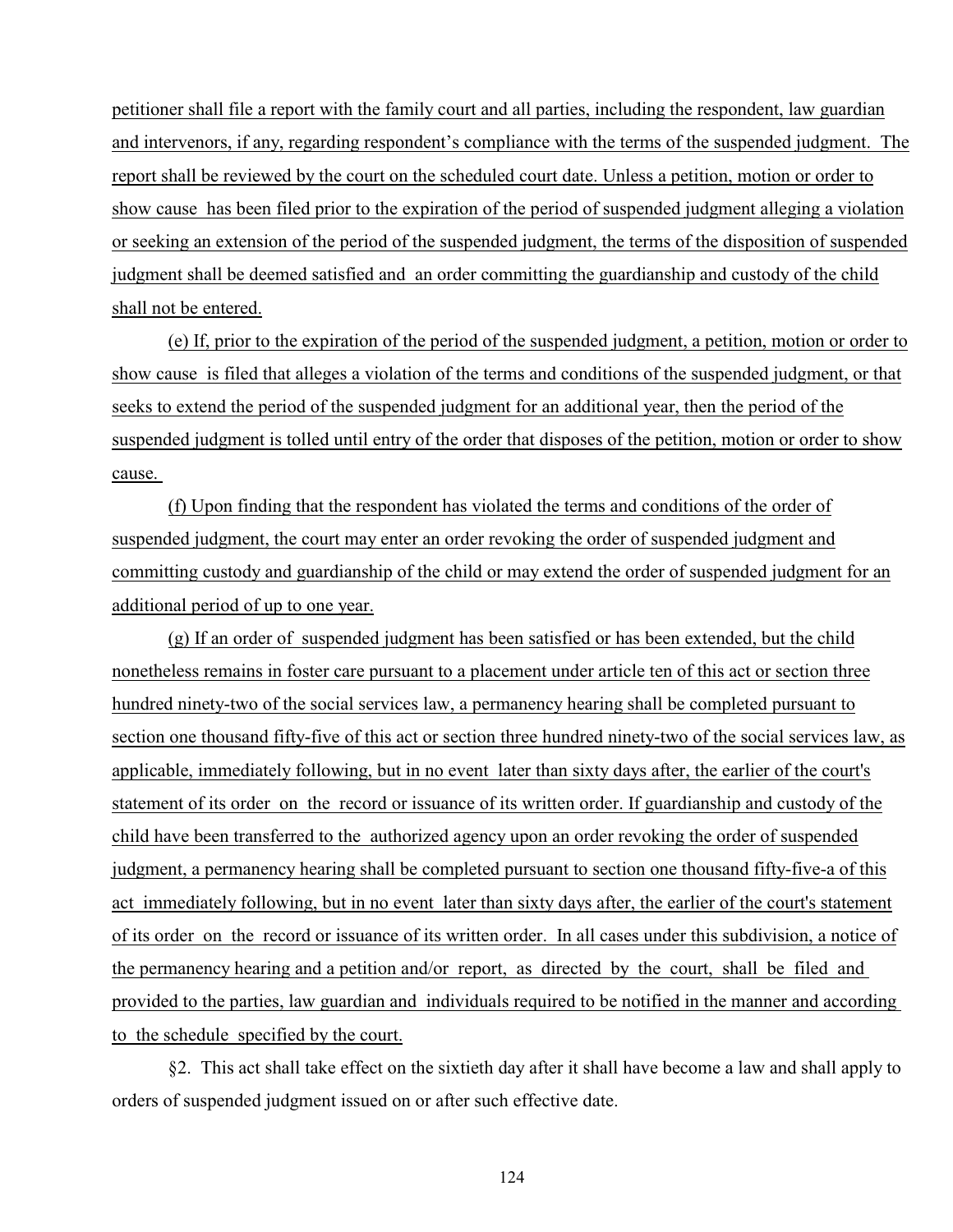6. Continuity of counsel for parents in proceedings involving children placed in foster care (FCA §§262, 1055(b); SSL §§358-a, 384-b, 392)

Legislative enactments in recent years have reflected the importance of providing continuing law guardian representation at all stages of child protective and foster care proceedings, including postdispositional proceedings. *See, e.g.,* Family Court Act §§ 249, 1016, 1055(b)(iii), 1055-a(12); Laws of 1999, ch. 506; Laws of 1997, ch. 353. Scant attention, however, has been accorded to the equally critical role of counsel for parents in these proceedings. The Family Court Advisory and Rules Committee, therefore, is recommending legislation to rectify this gap.

 The federal *Adoption and Safe Families Act* [Public Law 105-89], as implemented in New York State, places a significant responsibility upon the Family Court to ensure the development and realization of permanency plans for children on a sharply expedited basis. *See* Laws of 1999, ch. 7; Laws of 2000, ch. 145. Permanency hearings and case conferences are required at earlier intervals in order to reduce the number of children lingering in the limbo of foster care. Judicial involvement in the permanency planning process compels the concomitant active involvement of advocates for parents and children at every stage.

Implementation of *ASFA* in New York has significantly raised the stakes for parents and children in child welfare proceedings in Family Court. Parents whose children are in foster care face the possibility of termination of parental rights – and children face the consequent loss of their ties to their parents – if reunification is not accomplished within a fifteen-month period. If certain aggravating circumstances are found to exist, these consequences may occur almost immediately upon such a finding. Moreover, termination of the parental rights of one child may constitute grounds for an authorized agency to seek judicial authorization to cease reunification efforts with respect to siblings. With termination of parental rights as an increased possibility, the right to counsel, as the Family Court Act recognizes, is "indispensable" for both parents and children to protect the fundamental family interests at stake. It is also critically important to assist the court in making well-informed, reasoned decisions. *See* Family Court Act §§241, 261.

Recognizing that "[e]ach party must be competently and diligently represented in order for juvenile and family courts to function effectively," the National Council of Juvenile and Family Court Judges recommends that attorneys for all parties "[a]ctively participate in every critical stage of the proceedings." N.C.F.C.J., *Resource Guidelines: Improving Court Practice in Child Abuse and Neglect Cases* (1995), pps. 22-23.<sup>39</sup> In a similar vein, the United States Department of Health and Human Services advocates that "the same legal representatives for the child, parent, and State remain involved throughout the case," that parents be represented at all hearings and that counsel be provided at government expense if the parents are indigent. Duquette and Hardin, *Adoption 2002: The President's Initiative on Adoption and Foster Care: Guidelines for Public Policy and State Legislation Governing Permanence for Children* (Children's Bureau, U.S. Dept. of Health and Human Services, June, 1999), pps. IV-4 - IV-5, VII-5 - VII-6. Significantly, the statute in California requires assigned counsel for the parent to represent the parent at all stages "unless relieved by the court upon the substitution of other counsel or for cause." Cal. Welf. &

<sup>&</sup>lt;sup>39</sup> These guidelines were endorsed by the Conference of Chief Justices and the American Bar Association in 1995 and have been utilized as the standards for the permanency planning initiatives in the Family Courts in New York and Erie Counties, both of which have been designated as "Model Courts" by the National Council of Juvenile and Family Court Judges.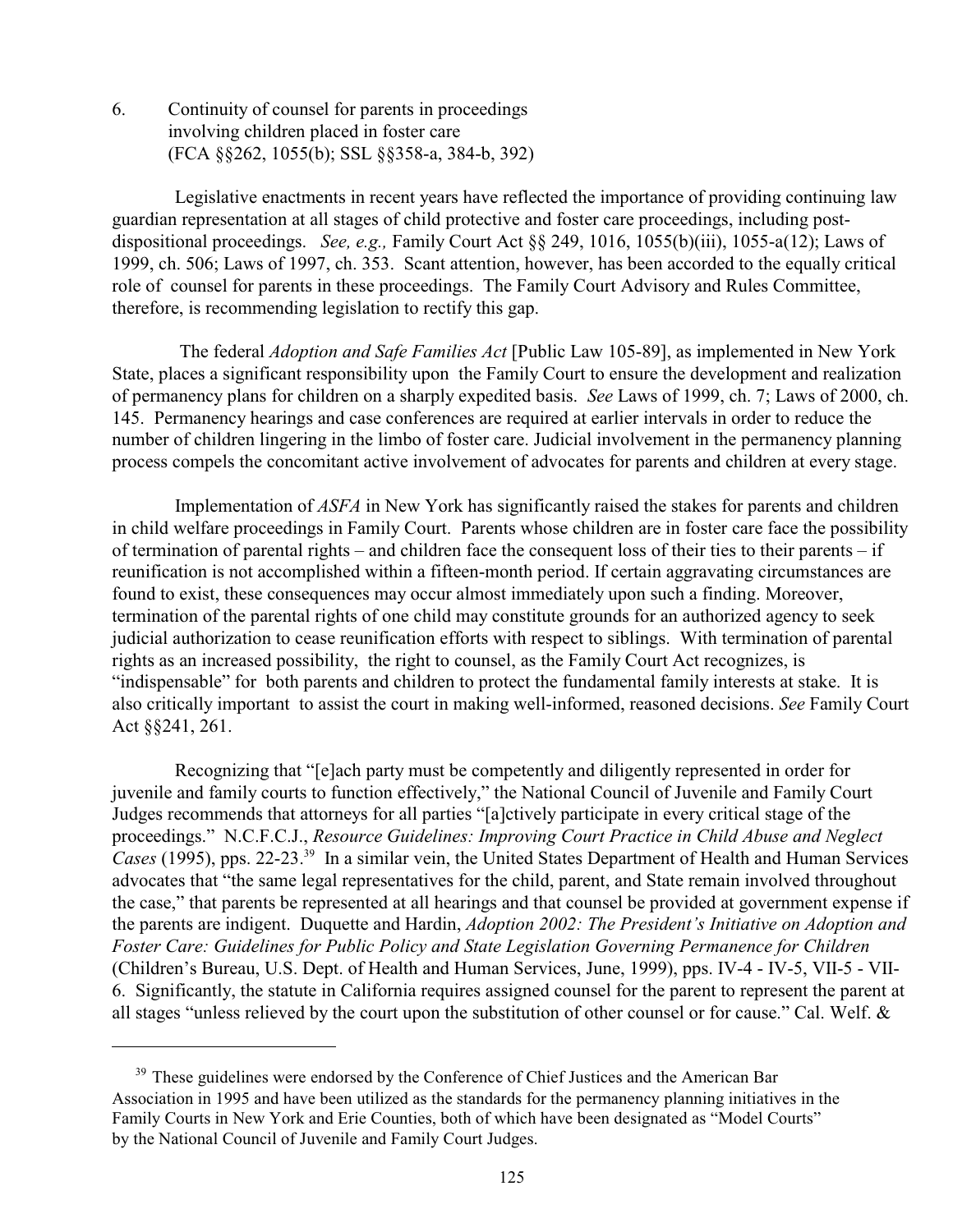### Instit. Code §317(d) (West, 1997).<sup>40</sup>

In order to ensure representation of parents at all critical stages, the Family Court Advisory and Rules Committee is proposing that the permanency hearing provisions relating to child protective and voluntary foster care proceedings be amended to provide that upon the request of indigent respondents, the Family Court may assign counsel to provide representation at post-hearing case conferences. This would ensure that the parent would have access to assistance for the critical agency case conferences that are often pivotal in determining the ultimate permanency planning goal for the child and concomitant rights of the parent. Progress reports and notices sent to the Court and law guardian would also have to be sent to the attorney for the parent. The proposal also provides that, to the extent practicable, when appointing counsel in a child abuse, child neglect, foster care, termination of parental rights or adoption proceeding, the Family Court should appoint an attorney who previously represented the individual in order to provide needed continuity. Recognizing that permanency hearings in juvenile delinquency and Persons in Need of Supervision (PINS) proceedings implicate the same parental rights and trigger the same consequences under the *Adoption and Safe Families Act* as child protective and foster care proceedings, the proposal authorizes appointment of counsel for a parent who is "contesting placement, the permanency plan or visitation plan" in a proceeding under Article 3 or 7 of the Family Court Act. *See* V. Hemrich, "Applying *ASFA* to Delinquency and Status Offender Cases," 18 *ABA Child Law Practice* 9:129, 132 (Nov., 1999).

The implementing legislation for the *Adoption and Safe Families Act* requires the Family Court to notify respondents of their right to have counsel or other representatives accompany them to case conferences, but provides no mechanism for effectuating that right. *See* FCA§1055; SSL §§358-a, 392; Laws of 1999, ch. 7. While respondent parents have a right to counsel in child welfare hearings in Family Court pursuant to section 262 of the Family Court Act, no authorization exists either for continuing appointments to cover interim conferences or for appointments of counsel for parents in juvenile delinquency or PINS proceedings. In contrast to sections 1016, 1055(b)(iii), 1055-a(12) and 1120(b) of the Family Court Act and subdivision (4-a) of section 392 of the Social Services Law, which specifically provide that the appointment of a law guardian continues without further court order or appointment, sections 1022-a and 1033-b of the Family Court Act simply require appointment of counsel for an indigent respondent at the first appearance. These sections contain no language providing for the post-disposition continuation of the appointment or entitlement to remuneration for such services. Section 1052-b of the Family Court Act requires counsel for the respondent parent to notify the parent of the right to an appeal and the procedures for instituting an appeal and, if necessary, file a notice of appeal and section 1120(a) of the Family Court Act requires assignment of counsel to an indigent respondent on appeal. However, neither provision provides for the continuation of the original appointment. No comparable provision exists to section 1016 of the Family Court Act, which provides that the law guardian is "entitled to compensation for services rendered subsequent to the disposition of the petition."

Continuing the involvement of counsel after the conclusion of hearings in court will significantly increase the likelihood of expeditious resolution of child welfare matters through engagement of

 $40$  A policy memorandum in one California Juvenile Court limiting the automatic representation to the first permanency hearing was struck down by an appellate court as inconsistent with this statute. Matter of Tanya H. *v.* Toby B., 17 Cal.App.4th 825, 21 Cal. Rptr.2d 503 (Ct. App., 1993). *See also Katheryn S. v. Superior Court of Orange County*, 82 Cal.App.4th 958, 98 Cal.Rptr.2d 741 (2000). *Cf.*, Matter of Janet O. *v.* Superior Court, 42 Cal. App.4th 1058, 50 Cal. Rptr.2d 57 (1996)(limiting statute to parents continuing to express interest in the proceedings)..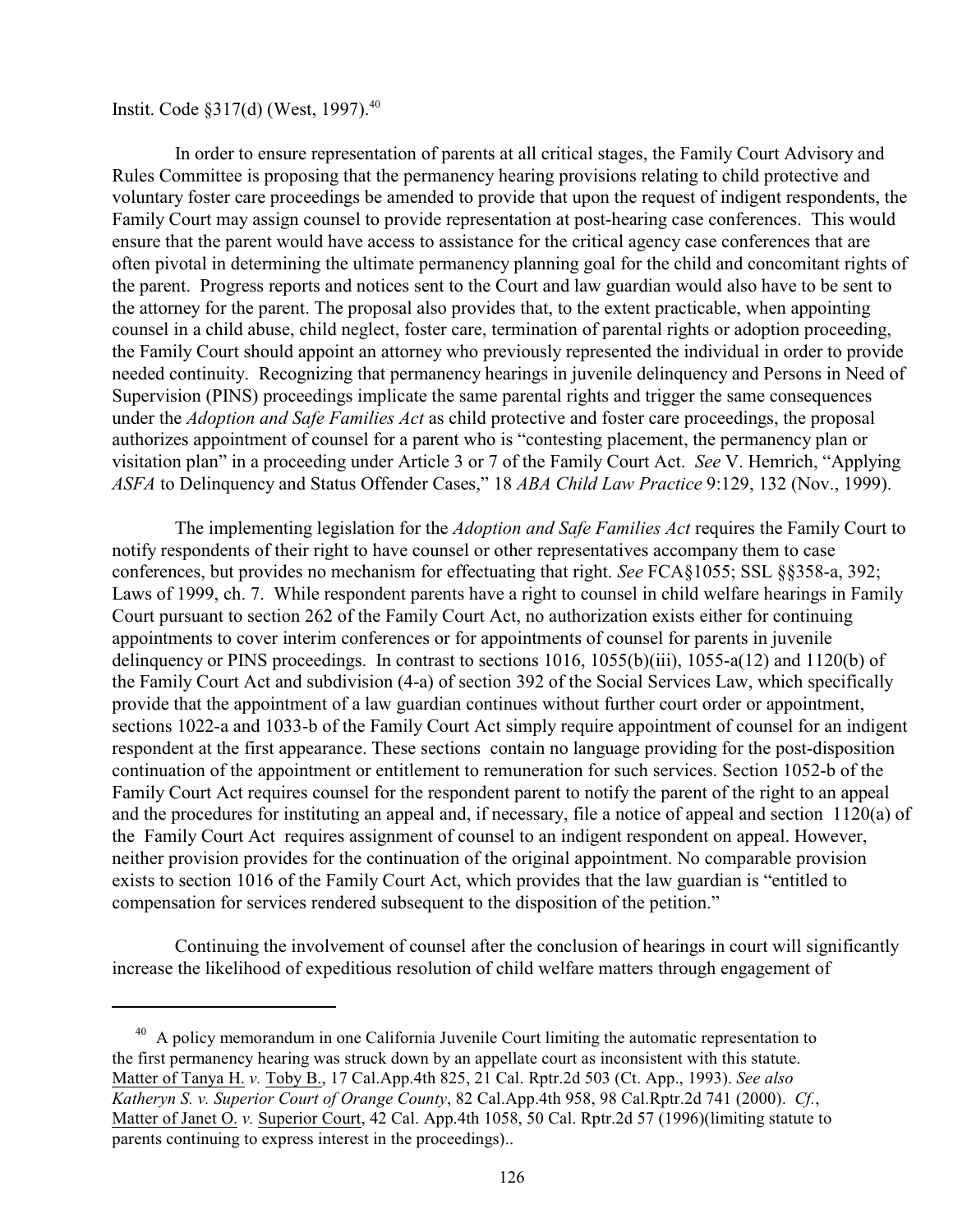respondent parents in the conference process, an important feature of the New York City and Erie County Family Court "Model Courts" initiatives. Promoting the principle of continuity of counsel will enhance the likelihood that respondent parents will be represented by attorneys who are well-informed about their cases and their needs and who will advocate for the services necessary for a prompt resolution of the case.<sup>41</sup> Enactment of this measure, therefore, will inure to the benefit, not only of the parents, but also of their children and, concomitantly, to the Family Court in fulfilling its responsibilities under the *Adoption and Safe Families Act*.

# Proposal

AN ACT to amend the family court act and the social services law, in relation to representation of parents in proceedings involving children in placement

# The People of the State of New York, represented in Senate and Assembly, do enact as follows:

Section 1. Paragraph (viii) of subdivision (a) of section 262 of the family court act, as amended by chapter 457 of the laws of 1988, is amended and a new paragraph (ix) is added to read as follows:

(viii) the respondent in any proceeding under article five of this act in relation to the establishment of paternity;

(ix) the parent contesting placement, the permanency plan or visitation plan for his or her child as part of a dispositional hearing, violation of court order proceeding, extension of placement or permanency hearing under articles three and seven of this act.

§2. Section 262 of the family court act is amended by adding a new subdivision (d) to read as follows:

(d) In making an assignment of counsel pursuant to paragraphs (i), (iv), (vii) and (viii) of subdivision (a) of this section, the court shall, to the extent practicable, assign the same attorney who represented the respondent during prior proceedings involving the child.

§3. Paragraphs (ii) and (vi) of subdivision (b) of section 1055 of the family court act, as amended by chapter 7 of the laws of 1999, are amended to read as follows:

(ii) No placement shall be extended or continued pursuant to this subdivision except upon a permanency hearing held concerning the need for extending or continuing the placement. Such hearing shall be held upon the petition filed by the person, agency or institution with whom the child was placed, or the motion of the child or the child's law guardian or of the foster parent or

<sup>&</sup>lt;sup>41</sup> See K. Bailie, "The Other 'Neglected' Parties in Child Protective Proceedings: Parents in Poverty and the Role of the Lawyers Who Represent Them," 66 *Ford. L.Rev.* 2285, 2323 (May, 1998).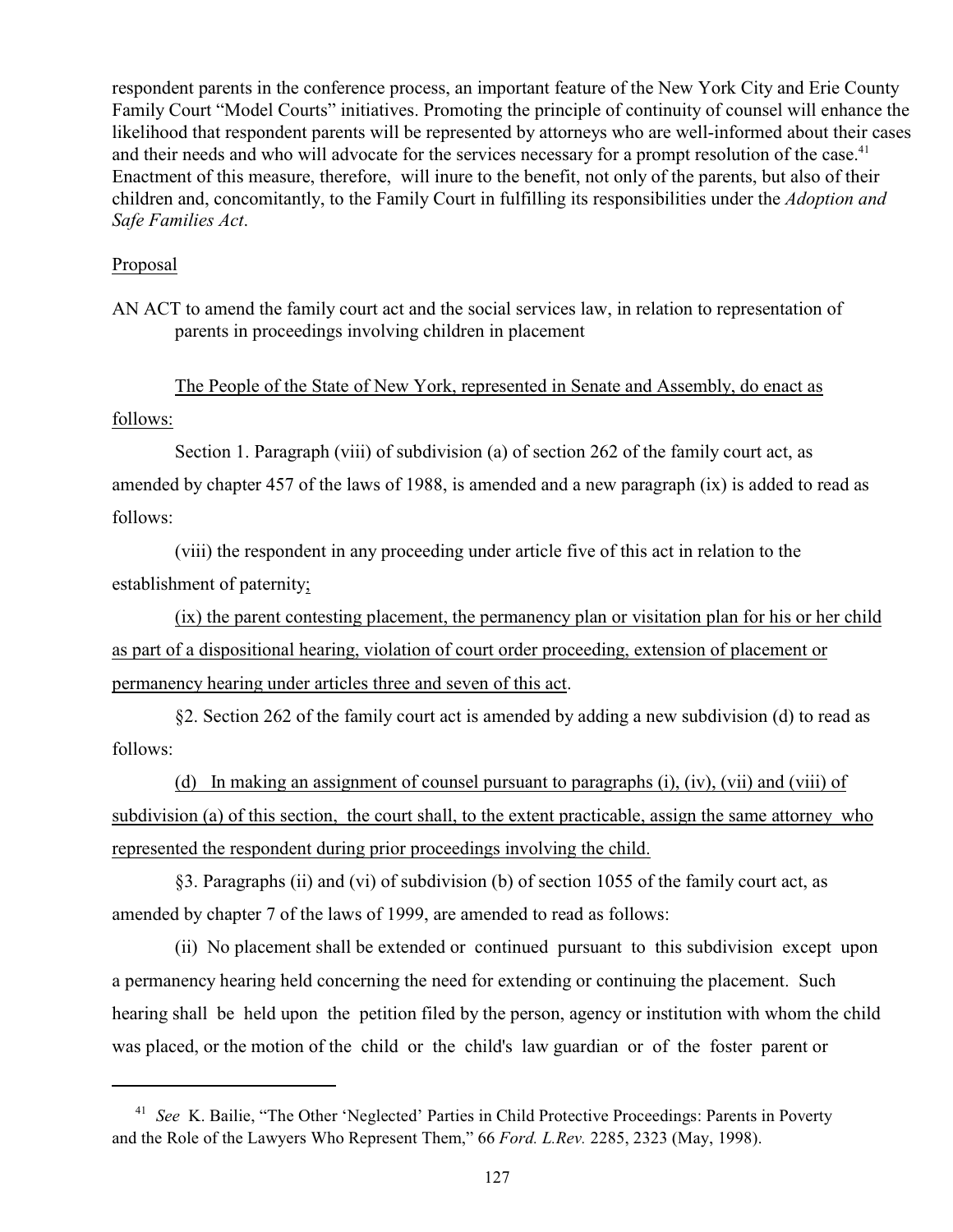parents in whose home the child resides at the time of the application for extension of placement. The initial permanency hearing shall be held no later than twelve months following placement. Placement shall be deemed to have commenced as set forth in paragraph (i) of this subdivision. Each subsequent permanency hearing shall be held no later than twelve months following the preceding permanency hearing. In any proceeding under this section, when appointing an attorney or attorneys for the respondent parent or parents pursuant to section two hundred sixty-two of this act, the court shall, to the extent practicable, appoint an attorney or attorneys who previously represented the respondent parent or parents in proceedings involving the child.

\* \* \*

(vi) In any order of placement or extension of placement made under this section the court shall state on the record its findings supporting the length of placement ordered.

Such order of placement or extension of placement shall include at the least:

(A) a description of the visitation plan;

 (B) a direction that the respondent or respondents shall be notified of the planning conference or conferences to be held pursuant to subdivision three of section four hundred nine-e of the social services law, of their right to attend the conference or conferences, and of their right to have counsel or [other] another representative or companion with them. If the respondent or respondents are indigent and so apply to the court at the time of issuance of the order or extension or at any time thereafter during the period of placement, or if the court on its own motion deems it appropriate, the court may assign counsel pursuant to section two hundred sixty-two of this act to provide representation at such conference or conferences, in which case all notices and reports shall also be provided to such counsel. To the extent practicable, the court shall assign the same attorney or attorneys who represented the respondent or respondents during the child protective proceeding or other proceeding involving the child.

A copy of the court's order and the service plan shall be given to the respondent or respondents. The order shall also contain a notice that if the child remains in foster care for fifteen of the most recent twenty-two months, the agency may be required by law to file a petition to terminate parental rights.

Except as provided for herein, in any order issued pursuant to this section, the court may require the child protective agency to make progress reports to the court, the parties, counsel for the parties and the child's law guardian on the implementation of such order. [Where the order of disposition is issued upon the consent of the parties and the child's law guardian, such] The agency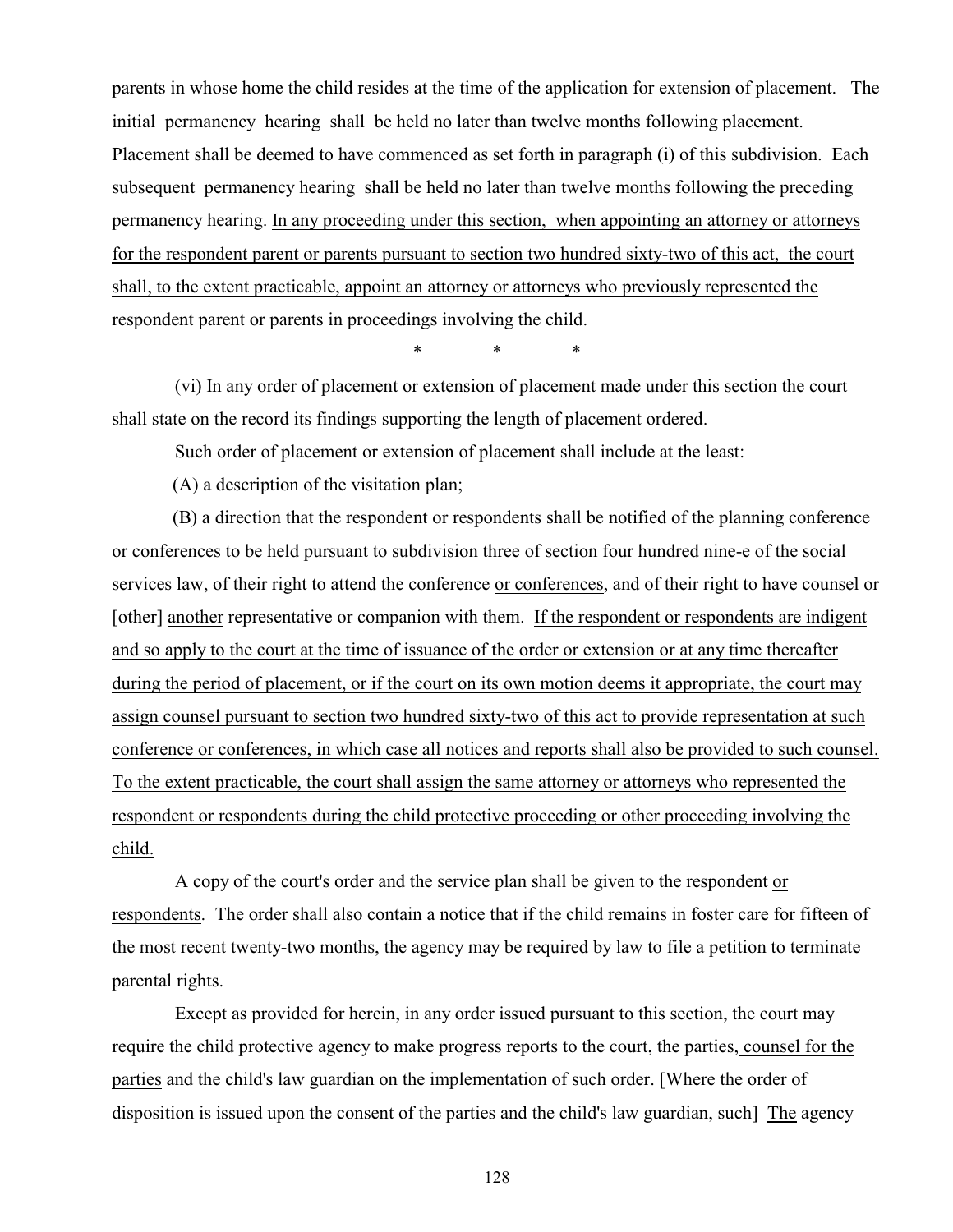shall report to the court, the parties, counsel for the parties and the child's law guardian no later than ninety days after the issuance of the order, unless earlier directed by the court or unless the court determines that the facts and circumstances of the case do not require such report to be made.

 §4. Paragraph (e) of subdivision (3) of section 358-a of the social services law, as amended by chapter 7 of the laws of 1999, is amended to read as follows:

 (e) The order granting the petition of a social services official and approving an instrument executed pursuant to section three hundred eighty-four-a of this chapter may include conditions, where appropriate and specified by the judge, requiring the implementation of a specific plan of action by the social services official to exercise diligent efforts toward the discharge of the child from care, either to his or her own family or to an adoptive home; provided, however, that such plan shall not include the provision of any service or assistance to the child and his or her family which is not authorized or required to be made available pursuant to the comprehensive annual services program plan then in effect. An order of placement shall include, at the least:

(i) a description of the visitation plan;

 (ii) a direction that the respondent or respondents shall be notified of the planning conference or conferences to be held pursuant to subdivision three of section four hundred nine-e of this chapter, of their right to attend the conference or conferences, and of their right to have counsel or other representative or companion with them[; a]. If the respondent or respondents are indigent and so apply to the court at the time of issuance of the order or at any time thereafter during the placement, or if the court on its own motion deems it appropriate, the court may assign counsel pursuant to section two hundred sixty-two of the family court act to provide representation at such conference or conferences, in which case all notices and reports shall also be provided to such counsel. To the extent practicable, the court shall assign the same attorney or attorneys who represented the respondent or respondents during the foster care placement proceeding or other proceeding involving the child.

A copy of the court's order and the service plan shall be given to the respondent or respondents. The order shall also contain a notice that if the child remains in foster care for more than fifteen of the most recent twenty-two months, the agency may be required by law to file a petition to terminate parental rights.

Nothing in such order shall preclude either party to the instrument from exercising its rights under this section or under any other provision of law relating to the return of the care and custody of the child by the social services official to the parent, parents or guardian. Violation of such [on] an order shall be subject to punishment pursuant to section seven hundred fifty-three of the judiciary law.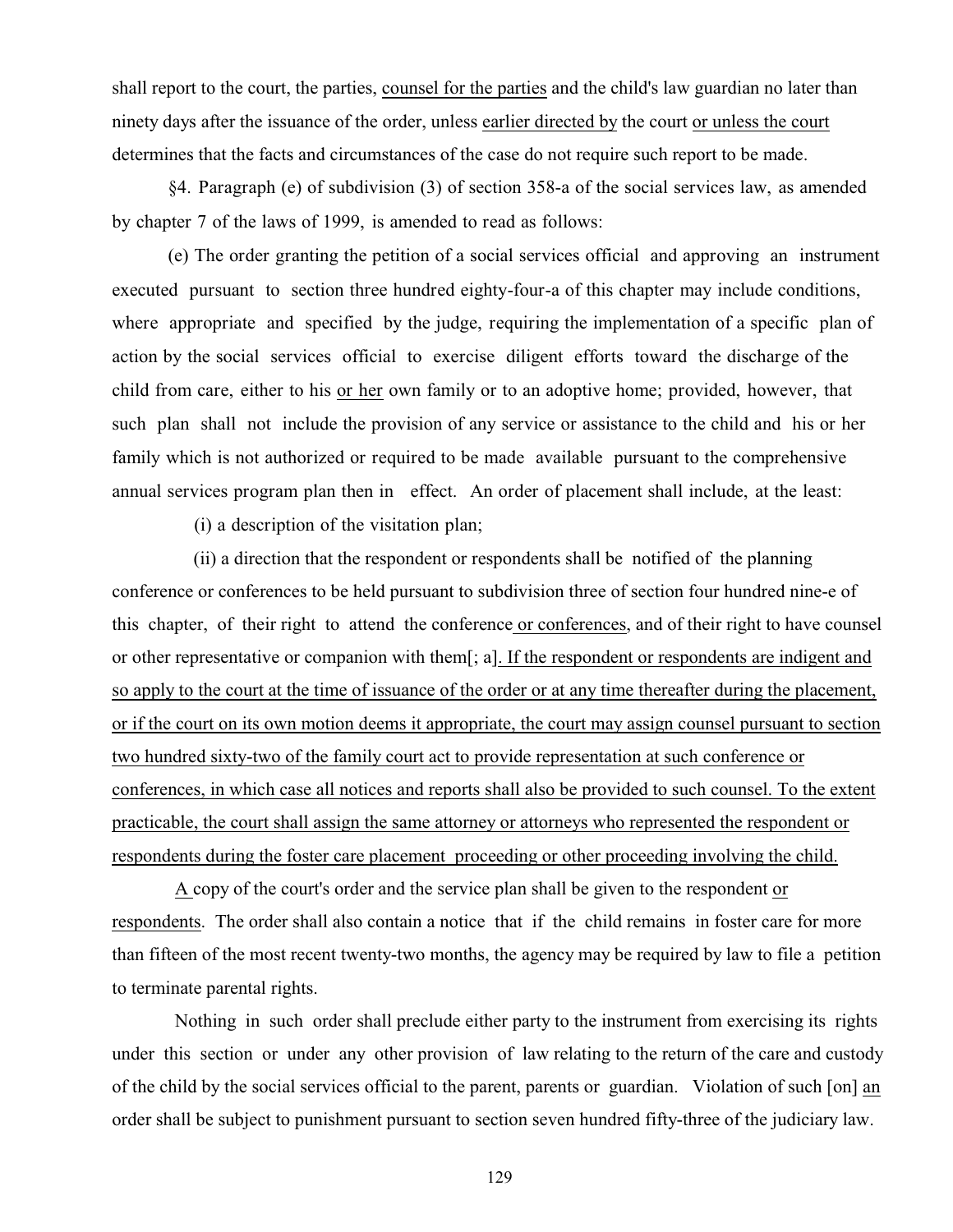§5. Paragraph (c) of subdivision 3 of section 384-b of the social services law, as amended by chapter 607 of the laws of 1996, is amended to read as follows:

 (c) Unless a proceeding under this section is brought in the surrogate's court, where a child was placed in foster care pursuant to article ten of the family court act, a proceeding under this section shall be originated in the family court in the county in which the proceeding pursuant to article ten of the family court act was last heard and shall be assigned, wherever practicable, to the judge who last heard such proceeding. Where multiple proceedings are commenced under this section concerning a child and one or more siblings or half-siblings of such child, placed in foster care with the same commissioner pursuant to section [ten hundred] one thousand fifty-five of the family court act, all of such proceedings may be commenced jointly in the family court in any county which last heard a proceeding under article ten of the family court act regarding any of the children who are the subjects of the proceedings under this section. In such instances, the case shall be assigned, wherever practicable, to the judge who last heard such proceeding. In any other case, a proceeding under this section, including a proceeding brought in the surrogate's court, shall be originated in the county where either of the parents of the child reside at the time of the filing of the petition, if known, or, if such residence is not known, in the county in which the authorized agency has an office for the regular conduct of business or in which the child resides at the time of the initiation of the proceeding. To the extent [possible] practicable, the court shall, when appointing a law guardian for the child pursuant to section two hundred forty-nine of the family court act and counsel for the respondent parent or parents pursuant to section two hundred sixty-two of such act, appoint a law guardian who [has] previously represented the child and an attorney or attorneys who previously represented the respondent parent or parents in a proceeding involving the child or children.

§6. Paragraph (e) of subdivision 6 of section 392 of the social services law, as amended by chapter 663 of the laws of 2002, is amended to read as follows:

(e) in regard to an order issued in accordance with paragraph (a), (b), or (c) of this subdivision, such order shall also include, at the least:

(i) a description of the visitation plan;

(ii) a direction that the respondent or respondents shall be notified of the planning conference or conferences to be held pursuant to subdivision three of section four hundred nine-e of this chapter[;], of their right to attend the conference or conferences, and of their right to have counsel or [other] another representative with them. If the respondent or respondents are indigent and so apply to the court at the time of issuance of the order or at any time thereafter during the placement or if the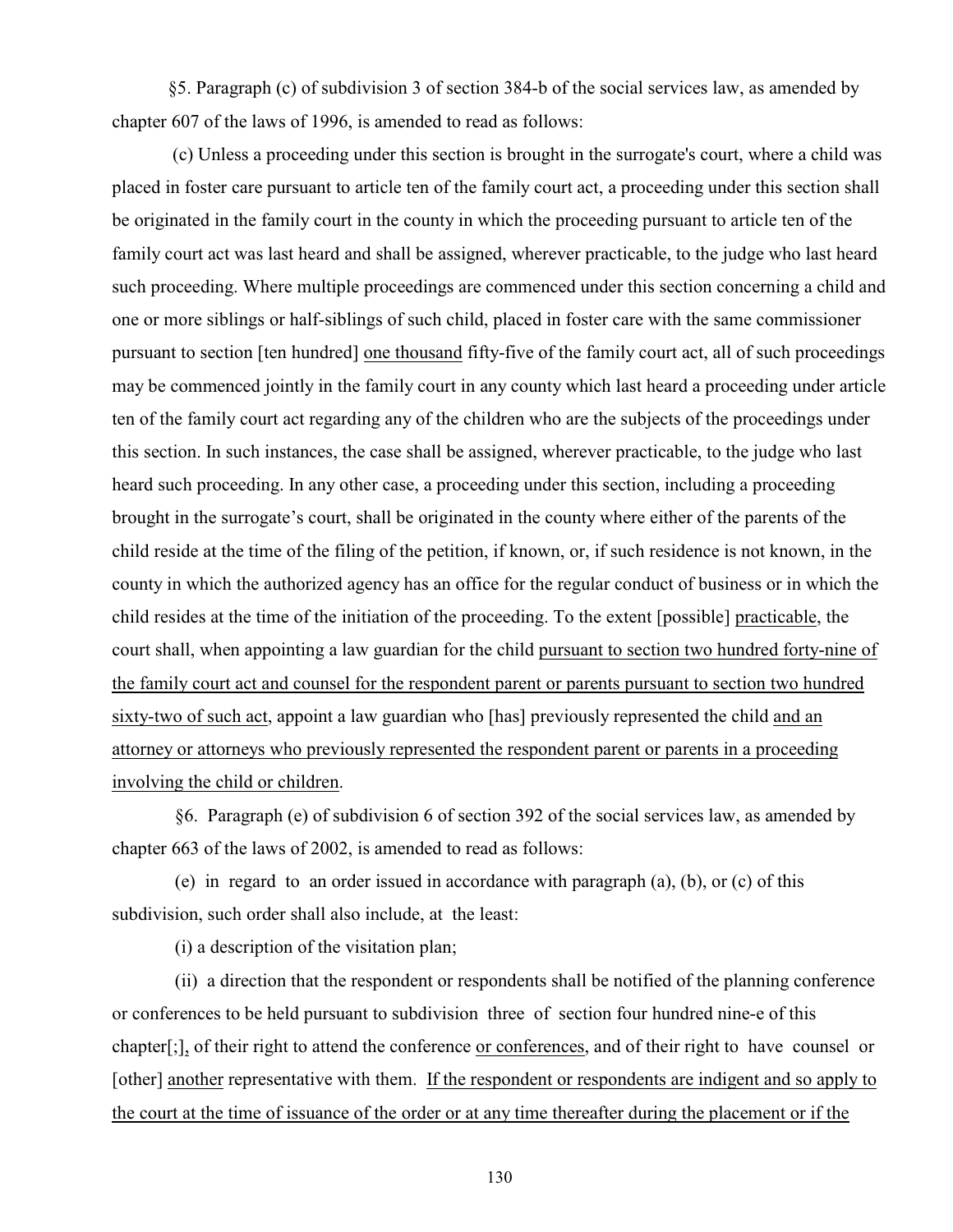court on its own motion deems it appropriate, the court may assign counsel pursuant to section two hundred sixty-two of the family court act to provide representation at such conference or conferences, in which case all notices and reports shall also be provided to such counsel. To the extent practicable, the court shall assign the same attorney or attorneys who represented the respondent or respondents during the foster care placement review proceeding or other proceeding involving the child.

A copy of the court's order and the service plan shall be given to the respondent or respondents. The order shall also contain a notice that if the child remains in foster care for more than fifteen of the most recent twenty-two months, the agency may be required by law to file a petition to terminate parental rights.

An order of disposition entered pursuant to this subdivision shall, except as provided for in subdivision six-a of this section, include a determination where appropriate, that reasonable efforts were made to make it possible for the child to return to his or her home, and, in the case of a child who has attained the age of sixteen, a determination of the services needed, if any, to assist the child to make the transition from foster care to independent living, and, in the case of a child placed outside New York state, whether the out-of-state placement continues to be appropriate and in the best interests of the child, and the court's findings supporting its determination that such order is in accordance with the best interest of the child. If the court promulgates separate findings of fact or conclusions of law, or an opinion in lieu thereof, the order of disposition may incorporate such findings and conclusions, or opinions, by reference.

§7. Subdivision 9 of section 392 of the social services law, as amended by chapter 534 of the laws of 1999, is amended to read as follows:

9. The court shall possess continuing jurisdiction in proceedings under this section and, in the case of children who are continued in foster care, shall rehear the matter whenever it deems necessary or desirable, or upon petition by any party entitled to notice in proceedings under this section, but at least every twelve months following the preceding permanency hearing. In any proceeding under this section, when appointing counsel for the respondent parent or parents pursuant to section two hundred sixty-two of such act, the court shall, to the extent possible, appoint an attorney or attorneys who previously represented the respondent parent or parents.

§8. This act shall take effect on the ninetieth day after it shall have become a law.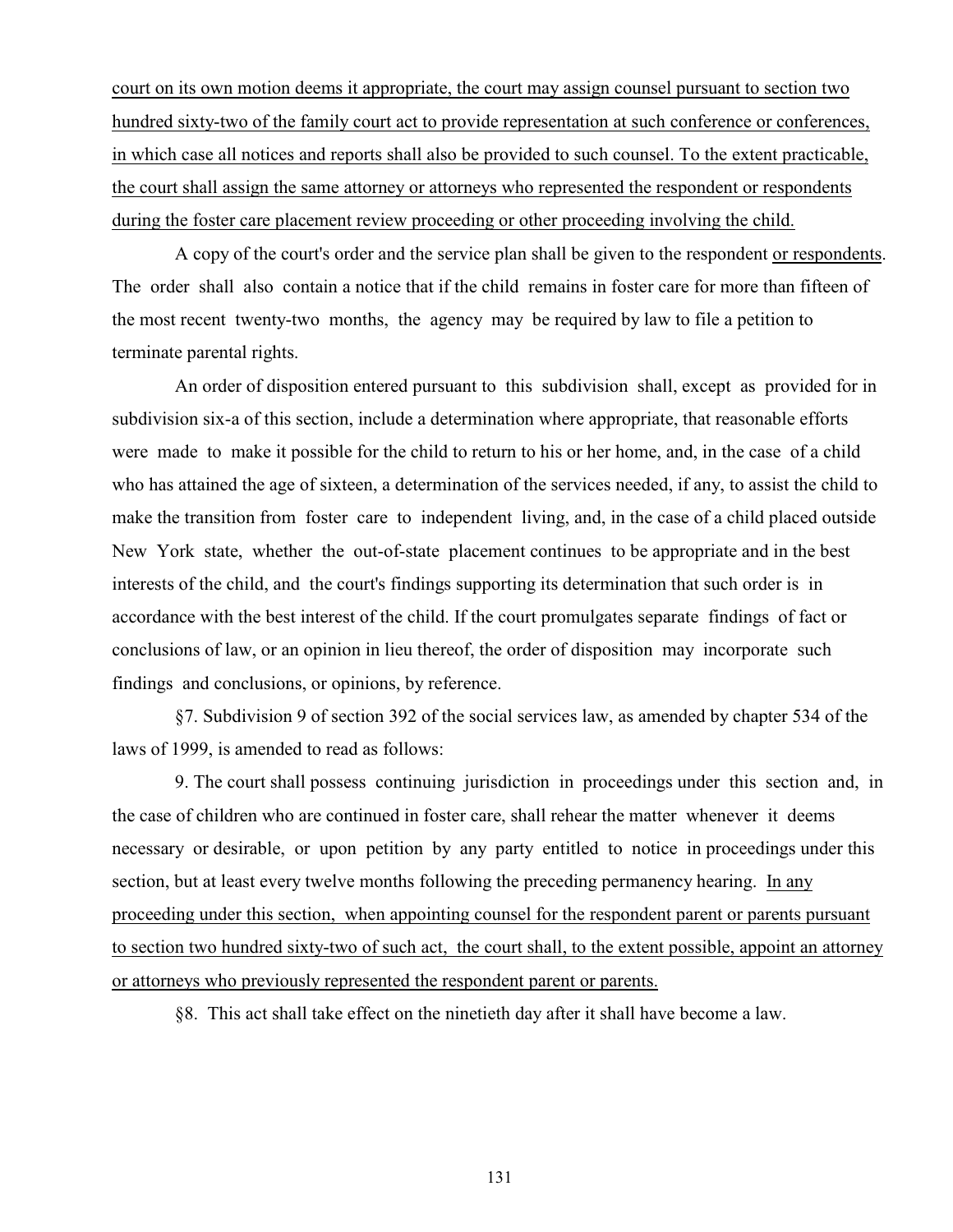7. Continuing representation of juveniles in post-dispositional juvenile delinquency and person in need of supervision proceedings (FCA §§320.2, 741(a))

One of the central precepts underlying the New York State Family Court Act is the necessity of representation of juveniles at every stage of the proceedings, a precept "based on a finding that counsel is often indispensable to a practical realization of due process of law and may be helpful in making reasoned determinations of fact and proper orders of disposition." Family Court Act §241. The Act recognizes that juveniles "often require the assistance of counsel to help protect their interests and to help them express their wishes to the court." *Id*. Both the juvenile delinquency and persons in need of supervision (PINS) statutes explicitly require appointment of a law guardian at the outset of proceedings, require the law guardian's personal appearance at every hearing and provide for the continuation of the appointment on appeal. *See* Family Court Act §§307.4(2), 320.2(2), 320.3,  $341.2(1)$ ,  $728(a)$ ,  $741(a)$ ,  $1120(b)$ . What is less clear, however, is whether the appointment of a law guardian, absent an appeal, continues after the disposition of a juvenile delinquency or PINS proceeding. The Family Court Advisory and Rules Committee is recommending enactment of a measure to clarify that ambiguity.

Similar to the requirement in Family Court Act §1016 for the appointment of the law guardian in a child protective proceeding to continue during the life of a dispositional or post-dispositional order, the Committee is proposing a measure that would amend Family Court Act §§320.2(2) and 741(a) to continue the law guardian's appointment in a juvenile delinquency and PINS proceedings for the entire period of a dispositional order, an adjournment in contemplation of dismissal and any extensions of placement, violation hearings or other post-dispositional proceedings. As in child protective cases, the appointment would automatically continue unless the court relieves the law guardian or grants the law guardian's application to be relieved, in which case the court must immediately appoint another law guardian. While the current practice of the law guardian submitting a voucher for payment at the close of a proceeding would continue, the law guardian would be able, as in child protective proceedings, to submit a separate application for compensation for post-dispositional services rendered.

Particularly with the enactment of the federal *Adoption and Safe Families Act* [Public Law 105-89], as well as its implementing regulations and state statutes, the needs of juvenile delinquents and persons in need of supervision for continuing legal representation have become ever more acute. *See* Laws of 1999, ch. 7; Laws of 2000, ch. 145; 45 *CFR* Parts 1355, 1356. In juvenile delinquency cases, Family Court Act §§353.3(7) and 355.5(7)(e) impose explicit obligations upon placement agencies to develop and implement release plans for juveniles in placement in order to ensure that the juveniles will be enrolled in either school or a vocational programs promptly upon release. These statutes and regulations make clear that the *ASFA* permanency planning mandates apply to all children in foster care, including those in care as a result of juvenile delinquency and PINS petitions. The reauthorization of the federal *Juvenile Justice and Delinquency Prevention Act* [Public Law 107-273] in 2002 required states to certify their compliance with the *Adoption and Safe Families Act* as a prerequisite, not only for federal foster care assistance pursuant to Title IV-E of the Social Security Act [42 U.S.C.], but also for eligibility for federal juvenile justice funding. Representation of juveniles in such cases after disposition in case conferences and subsequent reviews is critically important to efforts to ensure that effective permanency planning takes place. In the juvenile delinquency and PINS context, this representation may significantly further the goal of ensuring that services are in place to facilitate the juvenile's successful reintegration into his or her community.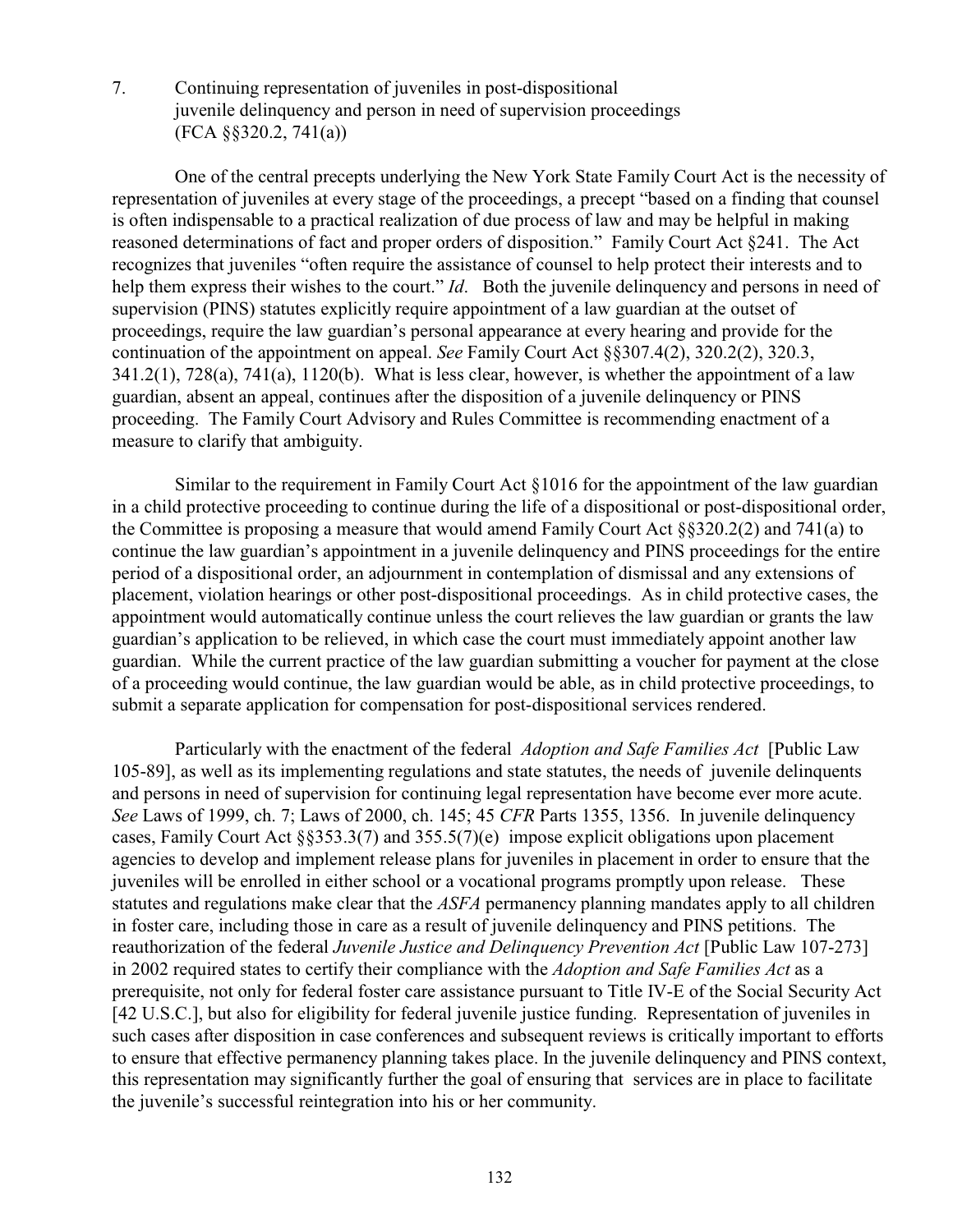#### Proposal

AN ACT to amend the family court act, in relation to continuing representation by law guardians in juvenile delinquency and persons in need of supervision cases

The People of the State of New York, represented in Senate and Assembly, do enact as follows:

Section 1. Subdivision 2 of section 320.2 of the family court act, as added by chapter 920 of the laws of 1982, is amended to read as follows:

2. At the initial appearance the court must appoint a law guardian to represent the respondent pursuant to the provisions of section two hundred forty-nine if independent legal representation is not available to such respondent. Whenever a law guardian has been appointed by the family court to represent a child in a proceeding under this article, such appointment shall continue without further court order or appointment during the period covered by any order of disposition issued by the court, an adjournment in contemplation of dismissal, or any extension or violation thereof, or during any permanency hearing, other post-dispositional proceeding or appeal. All notices and reports required by law shall be provided to such law guardian. Such appointment shall continue unless another appointment of a law guardian has been made by the court or unless such law guardian makes application to the court to be relieved of his or her appointment. Upon approval of such application to be relieved, the court shall immediately appoint another law guardian to whom all notices and reports required by law shall be provided. A law guardian shall be entitled to compensation pursuant to applicable provisions of law for services rendered up to and including disposition of the petition. The law guardian shall, by separate application, be entitled to compensation for services rendered after the disposition of the petition. Nothing in this section shall be construed to limit the authority of the court to remove a law guardian from his or her assignment.

§2. Subdivision (a) of section 741 of the family court act, as amended by chapter 920 of the laws of 1982, is amended and a new subdivision (d) is added to such section to read as follows:

(a) At the initial appearance of a respondent in a proceeding and at the commencement of any hearing under this article, the respondent and his or her parent or other person legally responsible for his or her care shall be advised of the respondent's right to remain silent and of his or her right to be represented by counsel chosen by him or her or his or her parent or other person legally responsible for his or her care, or by a law guardian assigned by the court under part four of article two. [Provided, however, that in] In the event of the failure of the respondent's parent or other person legally responsible for his or her care to appear, after reasonable and substantial effort has been made to notify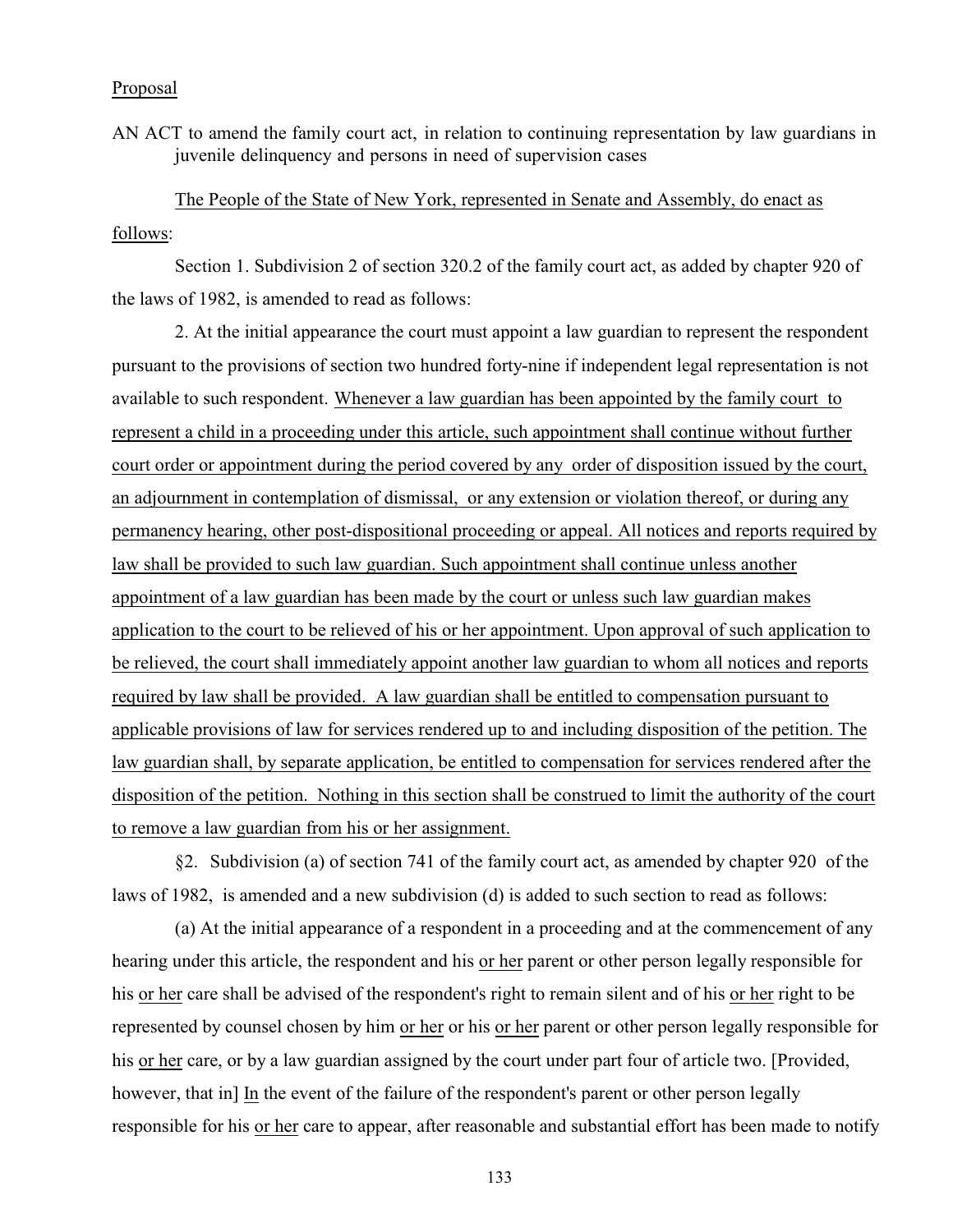such parent or responsible person of the commencement of the proceeding and such initial appearance, the court shall appoint a law guardian and shall, unless inappropriate, also appoint a guardian ad litem for such respondent, and in such event, shall inform the respondent of such rights in the presence of such law guardian and any guardian ad litem.

\* \* \*

d. Whenever a law guardian has been appointed by the family court to represent a child in a proceeding under this article pursuant to subdivision (a), such appointment shall continue without further court order or appointment during an order of disposition issued by the court, an adjournment in contemplation of dismissal, or any extension or violation thereof, or any permanency hearing, other post-dispositional proceeding or appeal. All notices and reports required by law shall be provided to such law guardian. Such appointment shall continue unless another appointment of a law guardian has been made by the court or unless such law guardian makes application to the court to be relieved of his or her appointment. Upon approval of such application to be relieved, the court shall immediately appoint another law guardian to whom all notices and reports required by law shall be provided. A law guardian shall be entitled to compensation pursuant to applicable provisions of law for services rendered up to and including disposition of the petition. The law guardian shall, by separate application, be entitled to compensation for services rendered after the disposition of the petition. Nothing in this section shall be construed to limit the authority of the court to remove a law guardian from his or her assignment.

§3. This act shall take effect on the ninetieth day after it shall have become a law.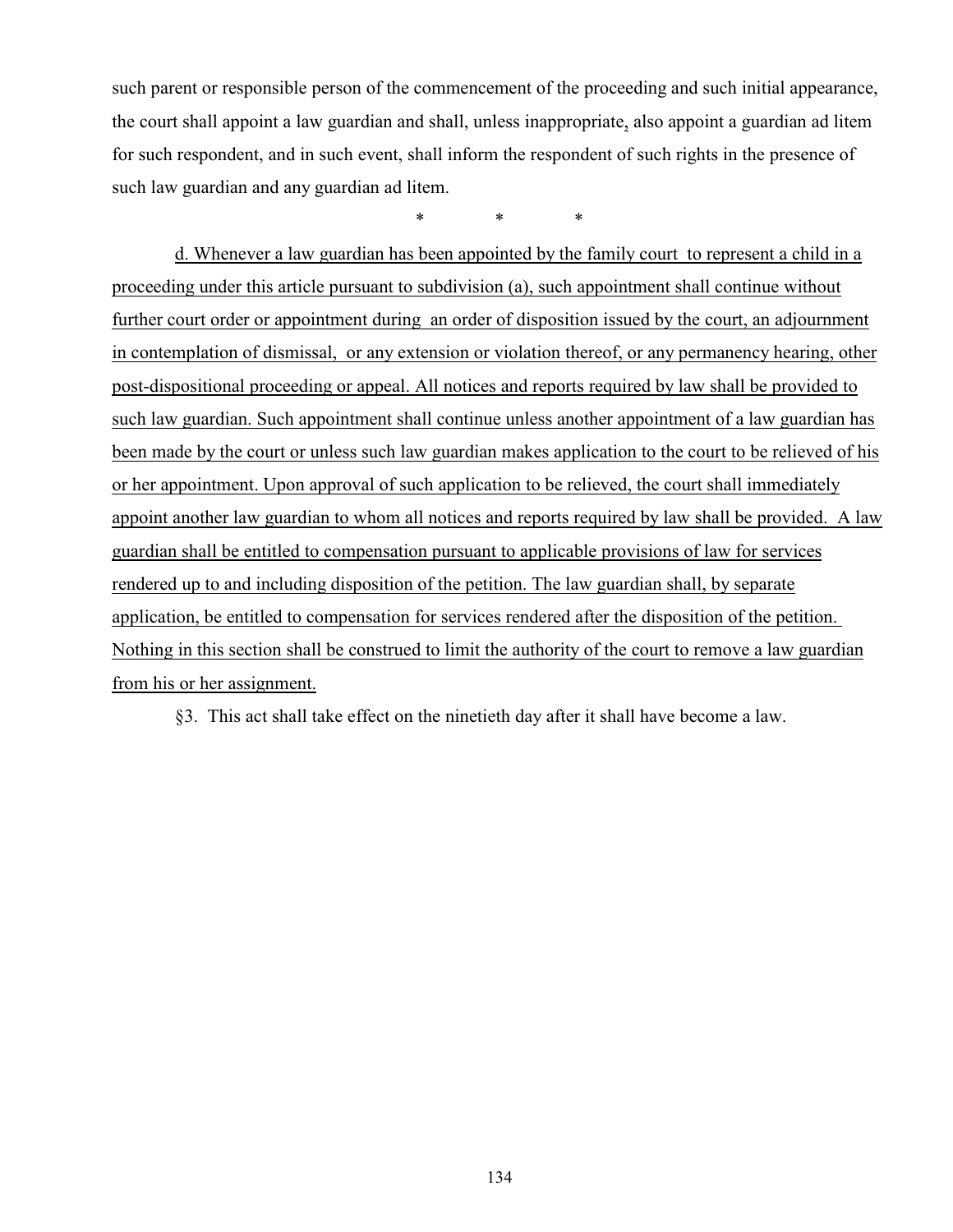8. Dispositional and permanency hearings in juvenile delinquency and person in need of supervision proceedings (FCA §§353.3, 355.5, 756, 756-a)

The reauthorization of the federal *Juvenile Justice and Delinquency Prevention Act* [Public Law 107-273] in 2002 made compliance with the *Adoption and Safe Families Act* a requirement not only for New York State to receive federal foster care assistance pursuant to Title IV-E of the *Social Security Act* [42 U.S.C.], but also for eligibility for federal juvenile justice funding. The enactment of amendments in 2000 to New York State's legislation implementing the federal *Adoption and Safe Families Act* ["*ASFA*," Public Law 105-89] underscored the Legislature's recognition that the reasonable efforts, permanency planning and permanency hearing requirements of *ASFA* are fully applicable to juvenile delinquency and persons in need of supervision ("PINS") proceedings in Family Court and, in fact, are critical aspects of the State's compliance with federal foster care [*Social Security Act*, 42 U.S.C. Title IV-E] funding mandates. *See* Laws of 2000, ch. 145; Senate Memorandum in Support of S 7892-a. $42$  The amendments require case-specific, rather than categorical, exclusions of juvenile delinquency and PINS proceedings from the mandate to file termination of parental rights proceedings for juveniles who have been in care for 15 of the most recent 22 months. Particularized findings must be made at the earliest pre-trial detention hearings regarding whether reasonable efforts had been made to prevent detention or facilitate return home and whether detention is in the child's best interests. Significantly, the amendments clarify that permanency hearings must be held in juvenile delinquency proceedings within 30 days of a finding that reasonable efforts are not required or, if no such finding has been made, no later than 12 months after the child entered foster care and every 12 months thereafter. *Id.* That these amendments were compelled by federal law is evident from the regulations promulgated on January 25, 2000 by the Children's Bureau of the United States Department of Health and Human Services. 45 *C.F.R.* Parts 1355-1357; 65 *Fed.Reg.* 4019-4093 (Jan. 25, 2000).

 If the Family Court is to be able to exercise its critical monitoring functions and convene meaningful permanency hearings in juvenile delinquency and PINS proceedings, it must have the benefit of the same information that is required to be presented in other child welfare proceedings and it must make determinations of comparable specificity. To that end, the Family Court Advisory and Rules Committee has developed a proposal to conform the dispositional and permanency hearing provisions of Articles 3 and 7 to those in Article 10 of the Family Court Act. The proposal extends the *ASFA* requirements to juvenile delinquency and PINS proceedings in order to provide the Family Court and litigants with the information needed to fulfill these requirements.

 The measure would require that dispositional and permanency hearing orders in juvenile delinquency and PINS proceedings involving foster care placements include: a description of the visitation plan between the juvenile and his or her parent or legally-responsible adult; a service plan designed to fulfill the permanency goal for the juvenile;  $43$  a direction that the parent or other person legally responsible be notified of, and be invited to be present at, any planning conferences convened by the placement agency with respect to the child; and a warning that if the juvenile remains in placement for 15 out of 22 months, the agency may be required to file a petition to terminate parental

 $42$  McKinney's Session Laws of New York(Aug., 2000), No.5, p.A-424, A-426, A-427.

 $^{43}$  If a service plan has not been prepared by the date of disposition, it must be disseminated to the Family Court, presentment agency, law guardian and parent or person legally responsible for the child's care within 90 days of the issuance of the dispositional order.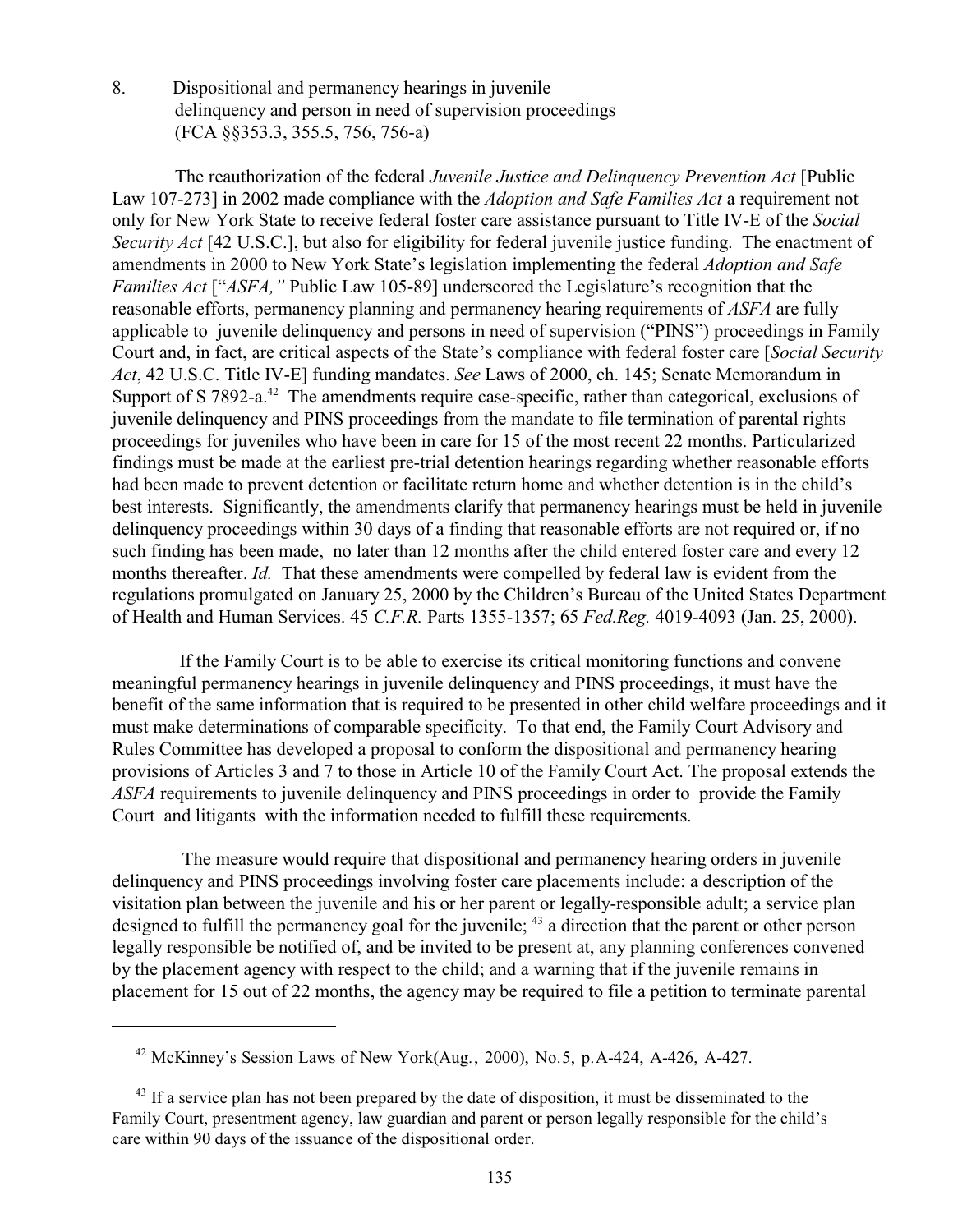rights. A copy of the court order and service plan would be required to be provided to the parent or other legally responsible individual.

 This measure is vital to address the current conundrum faced by the Family Court: it is charged with the responsibility to conduct permanency hearings, monitor permanency planning and issue fact-specific permanency orders in juvenile delinquency and PINS proceedings but it is not given the information or authority it requires to discharge that responsibility. If the Family Court and all parties are provided with specific service plans and if the agency's responsibilities to work with, and provide appropriate visitation to, the juveniles' parents and other legally-responsible adults is clearly articulated, the likelihood of successful permanency planning is significantly increased – a benefit not only to New York State in its efforts to demonstrate compliance with *ASFA*, but also to the juveniles and their families. As one child welfare expert has written:

> If *ASFA* and Title IV-E are applied properly, consistently and with a view toward reunification, rehabilitation and safe permanent homes for the children involved, the results can be extraordinary. One outcome –collaboration among courts, agencies, and lawyers – can result in fewer delinquency, status offender, and dependency [child abuse and neglect] cases; more youths and families involved with one another and their communities; and fewer future adult crimes. Collaboration also is efficient under a cost-benefit analysis since it provides extra funding for juvenile justice initiatives and preventive services.

*ASFA* and Title IV-E can be important tools to reform the juvenile justice field. They can provide juvenile justice agencies with added means to control and oversee youths, work preventively with families at risk, and get community involvement and "buy-in."

V. Hemrich, "Applying *ASFA* to Delinquency and Status Offender Cases," 18 *ABA Child Law Practice* 9:129, 134 Nov., 1999).

# Proposal

AN ACT to amend the family court act, in relation to dispositional and permanency hearings in juvenile delinquency and persons in need of supervision proceedings

The People of the State of New York, represented in Senate and Assembly, do enact as

#### follows:

 Section 1. Section 353.3 of the family court act is amended by adding a new subdivision 4 a to read as follows:

 4-a. When the respondent is placed in a nonsecure facility or foster care home pursuant to paragraph (c) of subdivision three or subdivision four of this section, the dispositional order or an

attachment to the order incorporated by reference into the order shall include:

(a) a description of the visitation plan;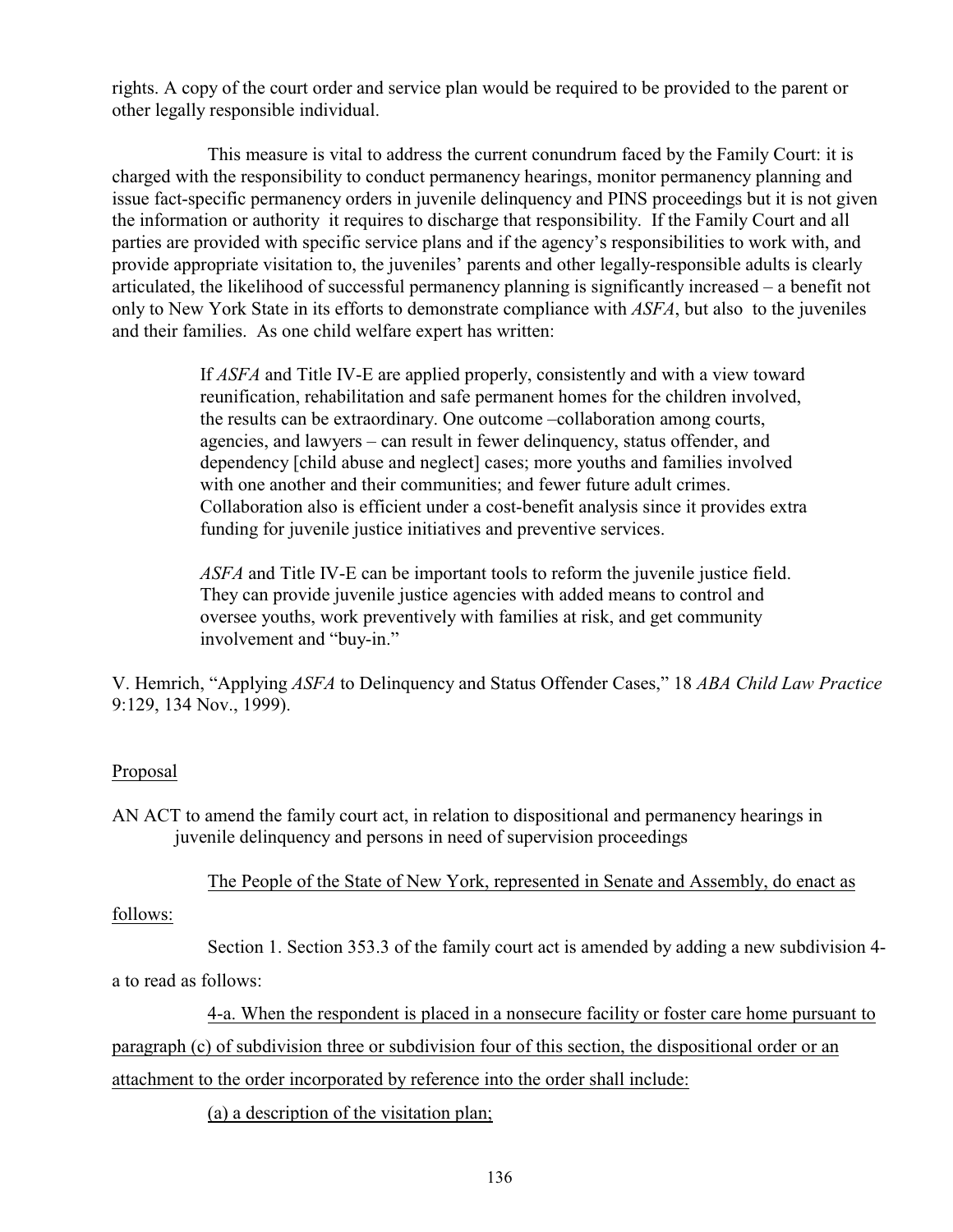(b) a service plan, if available. If the service plan has not yet been developed, then the service plan must be filed with the court and delivered to the presentment agency, law guardian and parent or other person or persons legally responsible for the care of the respondent no later than ninety days from the date the disposition was made; and

 (c) a direction that the parent or other person or persons legally responsible for the respondent shall be notified of any planning conferences, of their right to attend the conferences, and of their right to have counsel or another representative or companion with them. If the respondent is placed with the commissioner of social services, the order shall contain a direction that the parent or other person or persons legally responsible for the respondent shall be notified of any planning conferences to be held pursuant to subdivision three of section four hundred nine-e of the social services law, of their right to attend the conferences, and of their right to have counsel or another representative or companion with them.

 A copy of the court's order and attachments shall be given to the parent or other person or persons legally responsible for the care of the respondent. The order shall also contain a notice that if the respondent remains in placement for fifteen of the most recent twenty-two months, the agency may be required by law to file a petition to terminate the parental rights of the parent or person legally responsible for the respondent.

 §2. Section 355.5 of the family court act is amended by adding a new subdivision 9 to read as follows:

 9. If the order resulting from the permanency hearing extends the respondent's placement pursuant to section 355.3 of this article in a non-secure foster home or facility or if the respondent continues in such placement under a prior order, the order or an attachment to the order incorporated into the order by reference shall include:

(a) a description of the visitation plan;

(b) a service plan aimed at effectuating the permanency goal; and

 (c) a direction that the parent or other person or persons legally responsible for the respondent shall be notified of any planning conferences, including those held pursuant to subdivision three of section four hundred nine-e of the social services law, of their right to attend the conferences, and their right to have counsel or another representative or companion with them.

 A copy of the court's order and the attachments shall be given to the parent or other person or persons legally responsible for the respondent. The order shall also contain a notice that if the respondent remains in foster care for fifteen of the most recent twenty-two months, the agency may be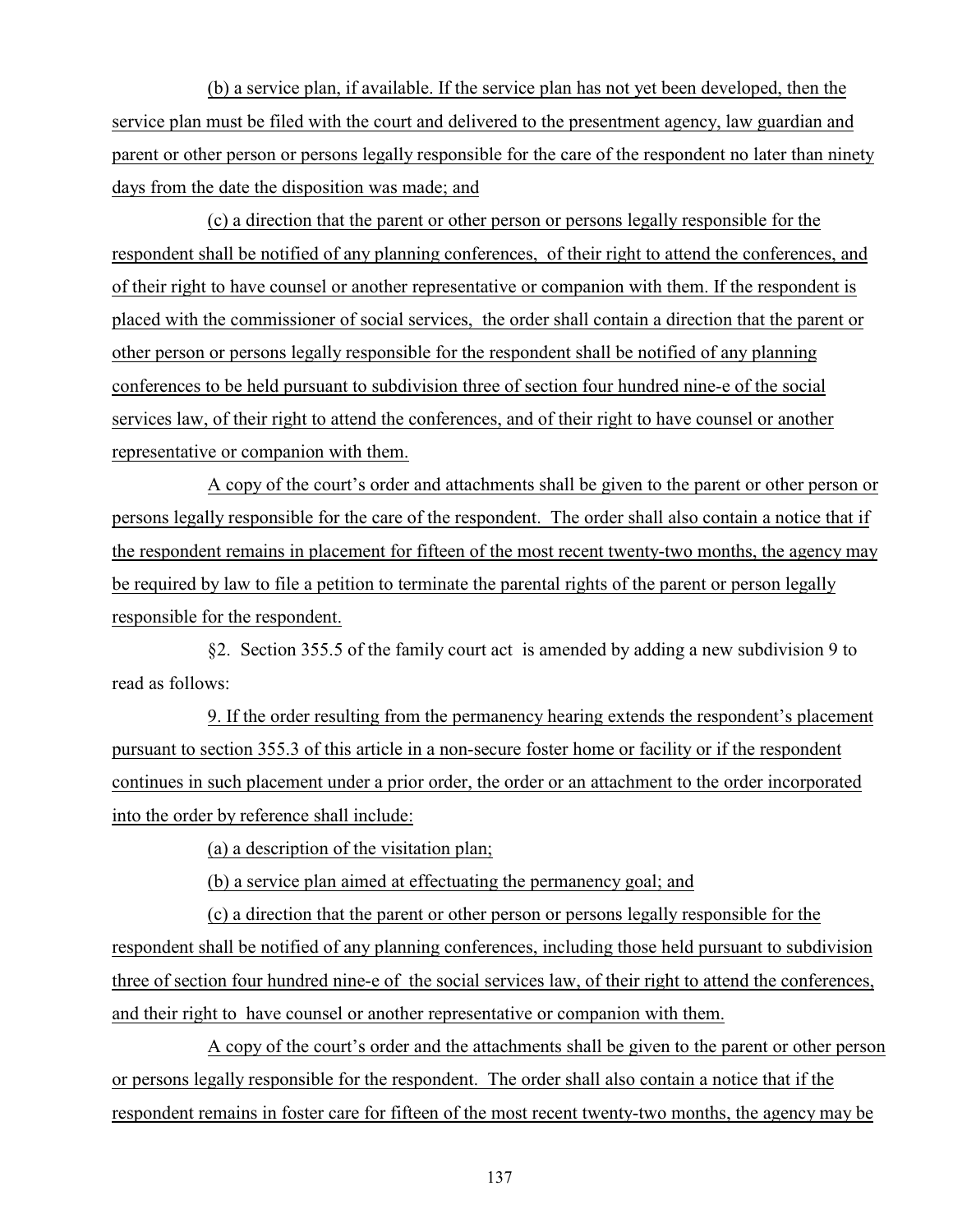required by law to file a petition to terminate the parental rights of the parent or person legally responsible for the respondent.

 §3. Section 756 of the family court act is amended by adding a new subdivision (d) to read as follows:

 (d) when the respondent is placed pursuant to this section, the dispositional order or an attachment to the order incorporated by reference into the order shall include:

(i) a description of the visitation plan;

 (ii) a service plan, if available. If the service plan has not yet been developed, then the service plan must be filed with the court and delivered to the presentment agency, law guardian and parent or other person or persons legally responsible for the care of the respondent no later than ninety days from the date the disposition was made; and

 (iii) a direction that the parent or other person or persons legally responsible for the respondent shall be notified of any planning conferences to be held pursuant to subdivision three of section four hundred nine-e of the social services law, of their right to attend the conferences, and of their right to have counsel or another representative or companion with them.

 A copy of the court's order and attachments shall be given to the parent or other person or persons legally responsible for the care of the respondent. The order shall also contain a notice that if the respondent remains in placement for fifteen of the most recent twenty-two months, the agency may be required by law to file a petition to terminate the parental rights of the parent or person legally responsible for the respondent.

 §4. Subdivisions (e) and (f) of section 756-a of the family court act are re-lettered (f) and (g) and such section is amended by adding a new subdivision (e) to read as follows:

 (e) If the order from the permanency hearing extends the respondent's placement or if the respondent continues in placement under a prior order, the order or an attachment to the order incorporated into the order by reference shall include:

(i) a description of the visitation plan;

(ii) a service plan aimed at effectuating the permanency goal; and

 (iii) a direction that the parent or other persons legally responsible for the respondent shall be notified of any planning conferences to be held pursuant to subdivision three of section four hundred nine-e of the social services law, of their right to attend the conferences and of their right to have counsel or another representative or companion with them.

A copy of the court's order and the service plan shall be given to the parent or other person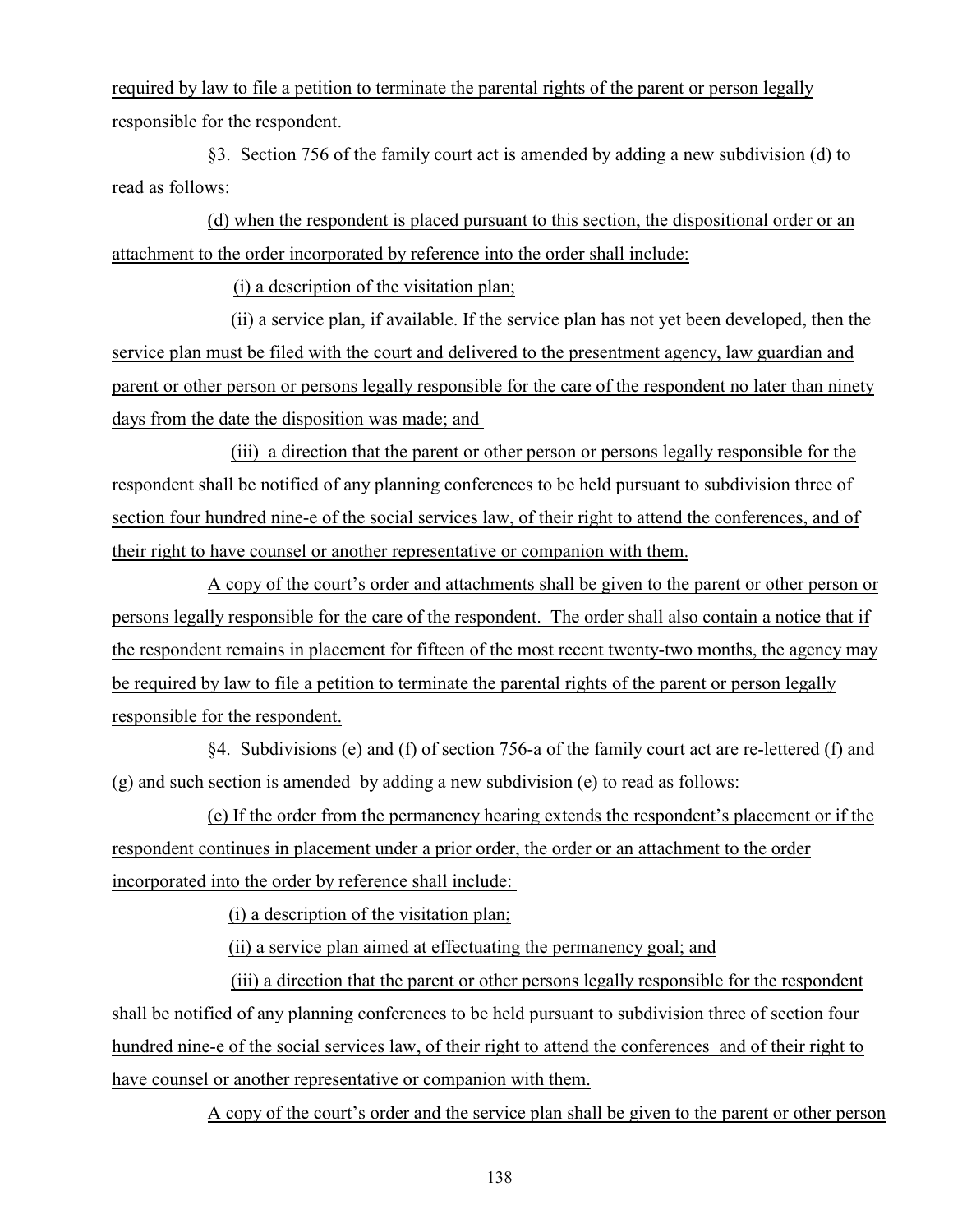or persons legally responsible for the respondent. The order shall also contain a notice that if the respondent remains in foster care for fifteen of the most recent twenty-two months, the agency may be required by law to file a petition to terminate the parental rights of the parent or other person legally responsible for the respondent.

 §5. This act shall take effect on the thirtieth day after it shall have become a law and shall apply to all petitions filed on or after that date.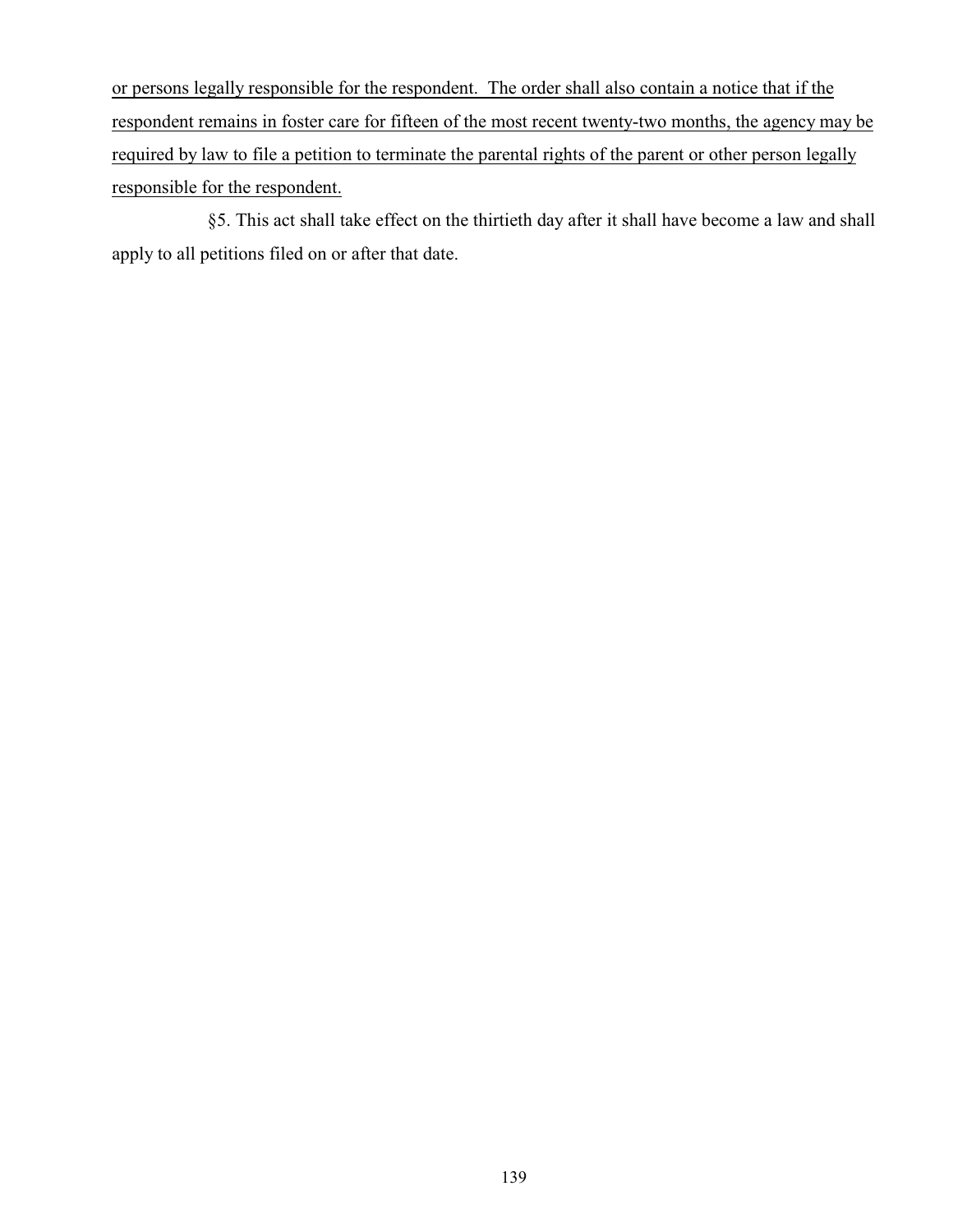9. Service of summonses upon parents in juvenile delinquency proceedings (FCA §312.1)

 Just as in child abuse, child neglect and persons in need of supervision (PINS) proceedings, so, too, in juvenile delinquency proceedings the child's non-custodial parent may be a critical player in achieving an appropriate disposition. Sometimes a non-custodial parent or his or her extended family may provide vitally-needed placement resources for a child, both temporarily during the pendency of the action and on a more extended basis at disposition, or may at the very least provide helpful participation that may positively influence the child's behavior. However, unlike the statutory provisions applicable to child protective and PINS proceedings, the Family Court Act contains no mandate to even notify non-custodial parents of, let alone engage them in resolving, their children's juvenile delinquency proceedings. The Family Court Advisory and Rules Committee is proposing a measure that would fill that gap.

Supplementing the existing requirement for a summons to be issued in juvenile delinquency cases upon an accused juvenile's parent or other person legally responsible, the Committee's measure would provide that a summons would also be issued for the juvenile's non-custodial parent or parents, if any. The local probation department that generally interviews parties at the outset for adjustment purposes, as well as the presentment agency, would be charged with the responsibility of asking the custodial parent for the necessary contact information for parents other than those already notified. The presentment agency would be required to serve the summons, along with a copy of the petition, upon the non-custodial parent or parents either personally at least 24 hours prior to the date indicated for appearance or by mail at least five days before the appearance date. Consistent with Family Court Act §341.2(3), however, failure of the noticed parent to appear in court would not be grounds to delay the proceedings.

The importance of notifying and involving all of the parents in a juvenile delinquency proceeding is underscored by the applicability of the mandates of the federal *Adoption and Safe Families Act* [Public Law 105-89] to juvenile delinquency cases. Most recently, in reauthorizing the federal *Juvenile Justice and Delinquency Prevention Act* as part of the 21<sup>st</sup> Century Department of Justice Appropriations Act [Public Law 107-273]*,* Congress mandated compliance with the *ASFA* strictures in juvenile delinquency cases, not only for eligibility for federal Title IV-E foster care reimbursement, but also as a prerequisite to states' receipt of federal juvenile justice funding. Significantly, these requirements include, not only the judicial findings, but also the requirements for development and review of case plans with the participation of the child's parents. *See* 42 U.S.C. §§671, 675, 5633(28).

Incorporating *ASFA* mandates into New York's juvenile delinquency statute, sections 307.4(8) and 320.5(5) of the Family Court Act require the Court to determine at the time detention is ordered whether the juvenile's retention in the home would be contrary to his or her best interests and whether reasonable efforts, if appropriate, had been made to prevent or eliminate the need for the juvenile's removal from home and to make it possible for the juvenile to return home. As was underscored by New York's unsuccessful performance in the recent federal Title IV-E audit, particularly in juvenile delinquency cases, if these findings are not made on a timely basis at the outset of a child's detention, even though detention facilities are not Title IV-E-eligible, New York State will not be able to receive any federal funding for the juvenile even if he or she is ultimately placed in a IV-E -eligible program. Similar findings must be made at the dispositional stage as a prerequisite to placement in programs for which federal reimbursement under Title IV-E may be available. Additionally, periodic permanency hearings must be held, similar to those in child protective proceedings, at which further "reasonable efforts" and "contrary to the best interests" findings must be made. *See* Family Court Act §§352.2(2)(b), 355.5.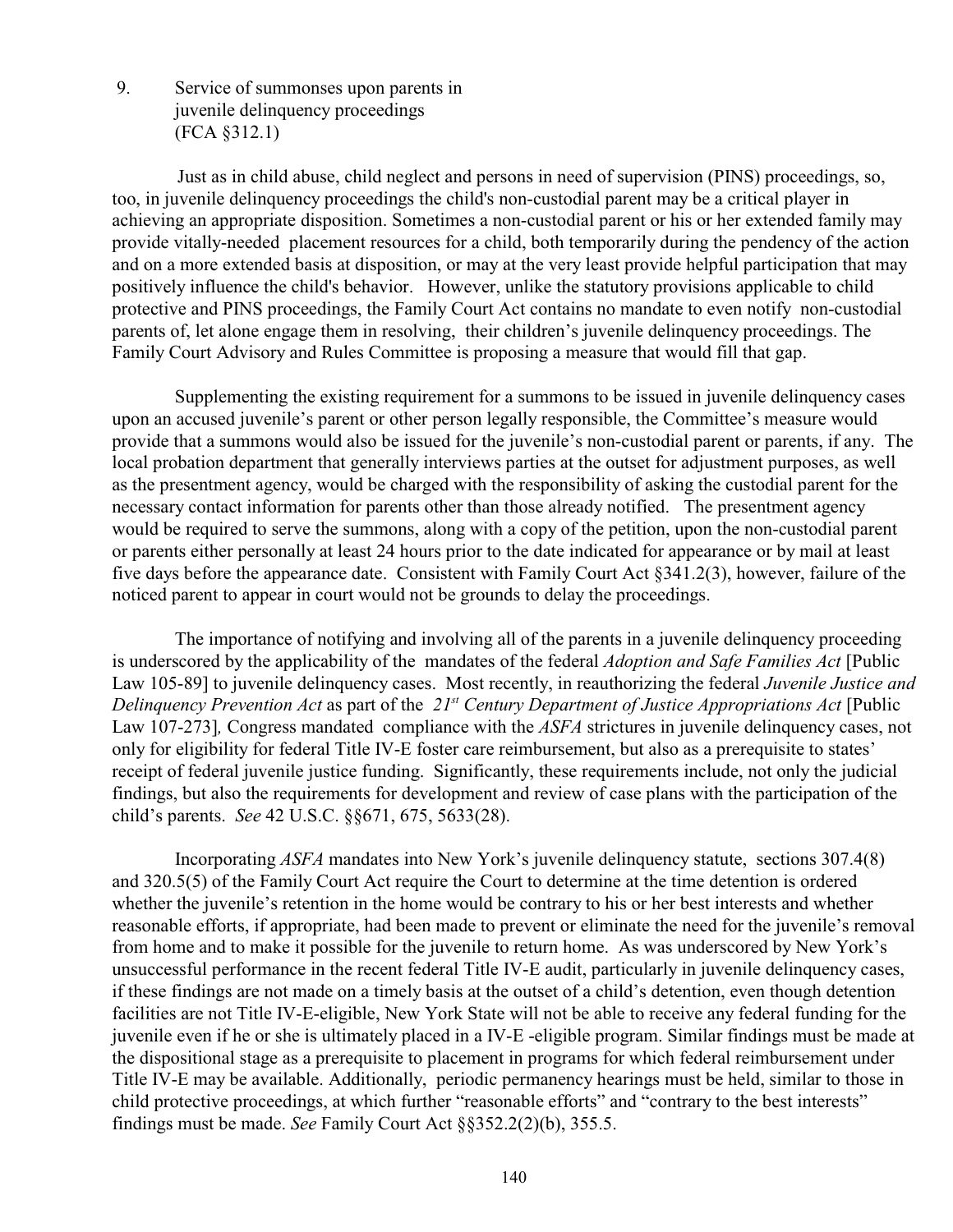Clearly where involvement of non-custodial parents and through them, their extended family, may make it possible for a juvenile to avoid or shorten a foster care placement or may further prompt achievement of the juvenile's permanency goal, New York State's compliance with *ASFA* would be enhanced. Equally, if not more, important, engagement of a juvenile's entire family in addressing his or her delinquent conduct furthers the Family Court's capacity to fulfill its statutory duty under Family Court Act §§301.1 and 352.2(2)(a) to formulate dispositions responsive both to the needs and best interests of the juvenile and the need for community protection.

## Proposal

AN ACT to amend the family court act, in relation to service of summonses upon parents in juvenile delinquency cases

### The People of the State of New York, represented in Senate and Assembly, do enact as follows:

Section 1. Section 312.1 of the family court act is amended by adding a new subdivision 4 to read as follows:

4. Upon the filing of a petition under this article, the court shall issue a summons to each parent of the respondent, including a non-custodial parent, apart from the parent or person legally responsible named in subdivision one of this section, provided that the address of such noticed parent has been provided by the probation department or presentment agency. The probation department and presentment agency shall ask the custodial parent or person legally responsible for information regarding any other parent or parents of the respondent. The summons shall provide notice to the parent or parents of the right to appear and participate in the proceeding and to seek temporary release or, upon disposition, direct placement, of the respondent. The presentment agency shall personally serve the summons and petition at least twenty-four hours before the time stated therein for appearance or by mailing such summons and petition at least five days before such date. The failure of such noticed parent to appear shall not be cause for delay of the respondent's initial appearance, as defined by section 320.1 of this article.

§2. This act shall take effect on the ninetieth day after it shall have become a law and shall apply to juveniles who are the subjects of juvenile delinquency petitions filed on or after such effective date.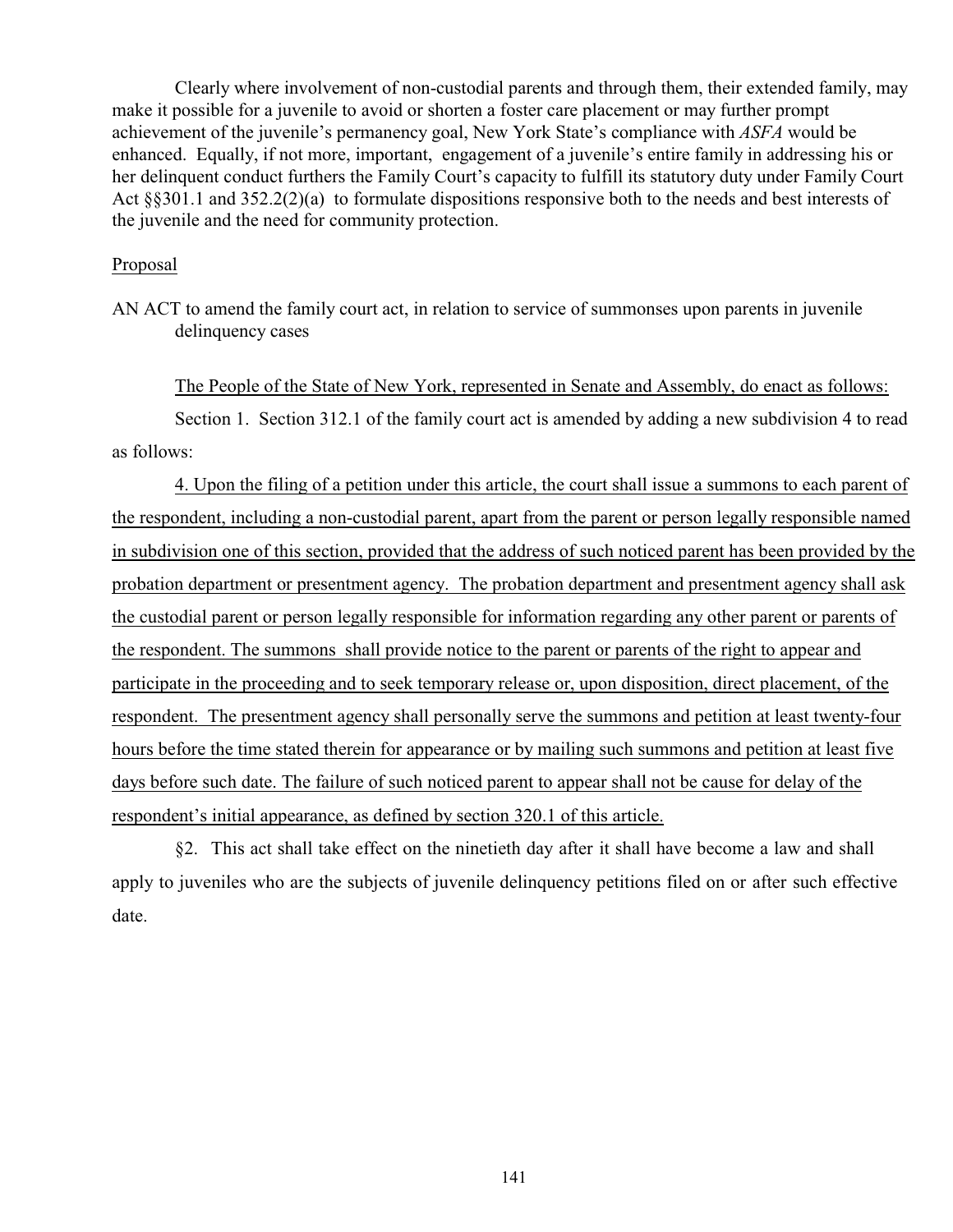10. Pretrial detention, dispositional alternatives and procedures for acceptance of admissions and violations of orders of probation and suspended judgment in persons in need of supervision proceedings (FCA §§739, 743, 754, 757, 776, 779, 779-a)

The increase in the maximum age of jurisdiction for persons in need of supervision (PINS) proceedings and the statutory restrictions placed upon detention and placement of PINS over the age of 16 sharply focused attention upon the critical need to examine and modernize the statutory structure governing these proceedings. *See* Laws of 2000, ch. 596; Laws of 2001, ch. 383. The major recodification effort undertaken by the Temporary State Commission on Child Welfare that resulted in the enactment of a separate juvenile delinquency article (Article 3) in the Family Court Act in 1982 [Laws of 1982, chs. 920, 926] left the legislative framework governing PINS proceedings virtually unchanged since its original enactment as part of the Family Court Act of 1962. The sole amendments to the PINS statute (Article 7 of the Family Court Act) were those repealing juvenile delinquency provisions. Thus, significant case law affecting PINS proceedings has not been codified; nor has the Legislature clarified which, if any, of the procedural changes incorporated into Article 3 with respect to juvenile delinquents should apply in PINS cases. The Family Court Advisory and Rules Committee proposes that four provisions of Article 7 of the Family Court Act be amended to address these matters.

First, the Committee proposes that section 739 of the Family Court Act be amended to preclude detention unless alternatives to detention would not be appropriate and to incorporate the provision, analogous to section 320.5(2) of the Family Court Act, authorizing release of the respondent juvenile upon appropriate terms and conditions. Incorporation of a mandate for the Family Court to consider whether there are alternatives to the use of detention adds a measure of precision to the furtherance of the same goal – "avoid[ance of] unnecessary and expensive institutional placements in foster care or detention" – as in the statutory requirement for the Family Court to find "special circumstances" prior to imposition of predispositional detention or foster care. *See* Memorandum in Support of Governor's Program Bill #94; Family Court Act §720(5)[Laws of 2001, ch. 383, Part V, §2].

Second, the Committee's measure would amend section 754 of the Family Court Act to add a provision, adapted from section 352.2(2)(a) of the Family Court Act, to require that any disposition ordered be the "least restrictive available alternative" consistent with the respondent juvenile's needs and best interests. This mandate is consistent both with the goal of reducing the use of non-cost-effective placements and with long-standing case law regarding PINS. *See*, e.g., Matter of Theresa C., 222 A.D.2d 1107 ( $4<sup>th</sup>$  Dept., 1995); Matter of Sandra XX, 169 A.D.2d 992 ( $3<sup>rd</sup>$  Dept., 1991); Matter of John H., 48 A.D.2d 879 ( $2<sup>nd</sup>$  Dept., 1975). Closely related to this principle, the proposal authorizes the Family Court to place any adjudicated person in need of supervision, who would otherwise be placed out of the home, into an intensive probation supervision program, where available, for all or part of the period of probation to the extent such a program is available. The New York State Division of Probation and Correctional Alternatives would be directed to promulgate regulations to guide local probation departments that elect to operate such programs, addressing such issues as: maximum probation officer caseloads; special training requirements for intensive supervision probation officers; nature and frequency of the probation contacts with the juveniles, schools and other agencies; and the level and type of supervision, treatment and other program components. Intensive supervision is a critically-needed dispositional alternative, particularly in light of removal of placement in facilities operated by the New York State Office of Children and Family Services as a permissible alternative. *See* Laws of 1996, ch. 309. While some State funding has been appropriated for intensive supervision programs for juvenile delinquents since 1994, no such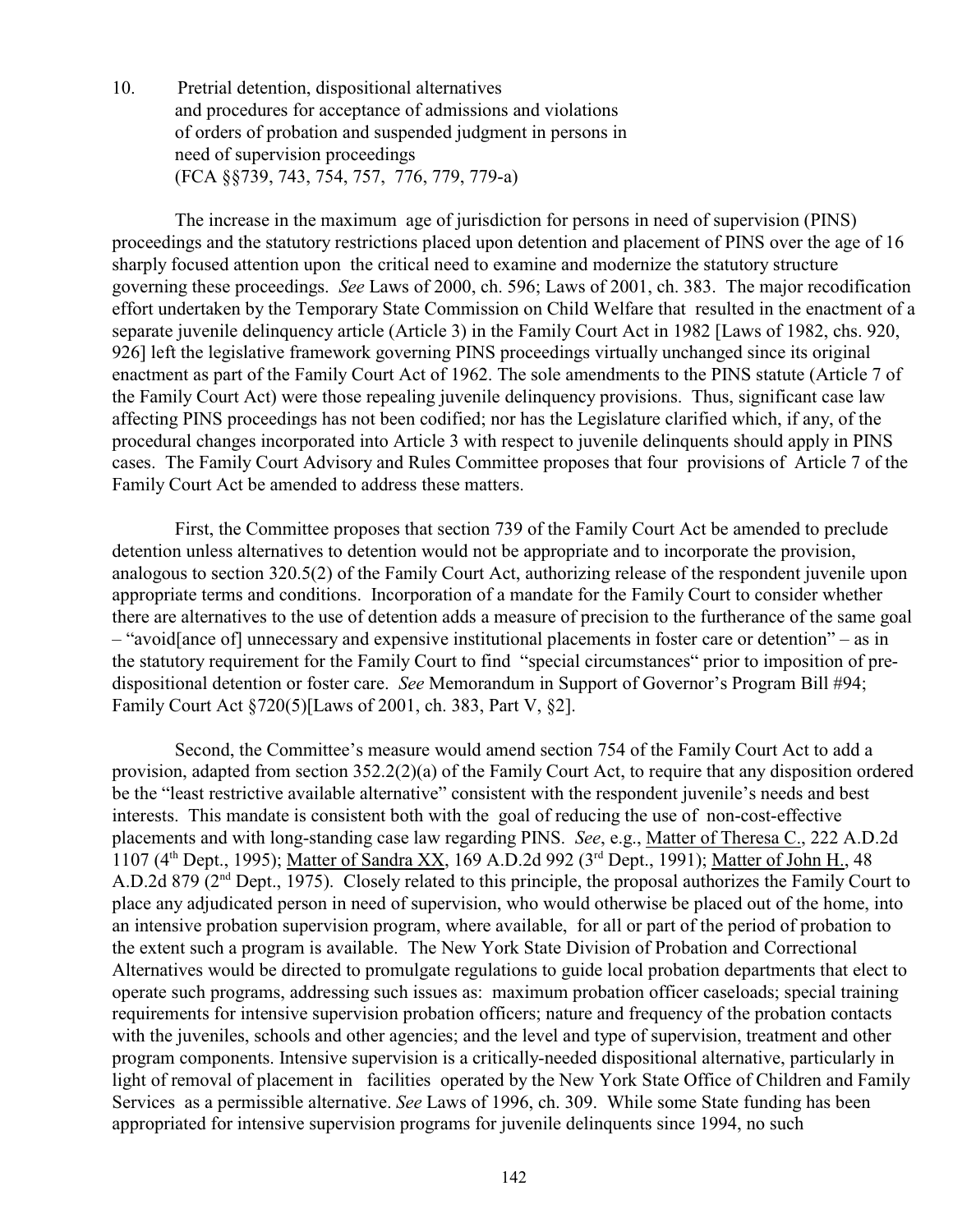reimbursement was made available in persons in need of supervision cases, despite the obvious costeffectiveness of such alternatives to far more expensive placements.

Each of these provisions is consistent with the conclusions reached by the Vera Institute of Justice in its two studies, *Changing the PINS System in New York: A Study of the Implications of Raising the Age Limit for Persons in Need of Supervision (PINS)* (Vera Inst., Sept., 2001) and *Changing the Status Quo for Status Offenders: New York State's Efforts to Support Troubled Teens* (Vera Inst., Dec., 2004), that were commissioned by the New York State Office of Children and Family Services. The 2001 study characterized detention and placement as the "most expensive" and "least satisfying" pre-dispositional and dispositional options for the juveniles, their families and the system as a whole – options that have not been demonstrated to improve either the truancy or absconding problems that form the gravamen of most PINS petitions and that have drained resources away from more promising solutions. *Id*., at p. 34, 38. The 2004 study highlights the efficacy of the use of creative alternatives to detention and placement for PINS.

Third, the Committee's proposal adds a new section 743 to the Family Court Act, establishing a judicial allocution procedure for accepting admissions in PINS cases analogous to the allocution required in juvenile delinquency cases [Family Court Act §321.3]. The Committee's proposal requires the Family Court, before accepting an admission in a PINS case, to ascertain that the juvenile respondent committed the act or acts to which an admission is being entered, is voluntarily waiving his or her right to a hearing and is aware of the dispositional alternatives that may be ordered as a result of the adjudication that is the likely consequence of the admission.

In Matter of Tabitha L.L., 87 N.Y.2d 1009 (1996), the Court of Appeals held that it would be inappropriate to incorporate section 321.3 of the Family Court Act into Article 7 in the absence of specific legislative authorization. It did not determine whether an allocution procedure is constitutionally required, since that issue was not preserved for appellate review. In a subsequent case, Matter of Tabitha E., 271 A.D.2d 719, 720 ( $3<sup>rd</sup>$  Dept., 2000), however, the Appellate Division, Third Department, held it to be reversible error for the Family Court to accept an admission in a PINS proceeding without first advising the respondent of her right to remain silent. *Accord*, Matter of Matthew RR, 9 A.D.3d 514 (3d Dept., 2004); Matter of Nichole A., 300 A.D.2d 947 ( $3<sup>rd</sup>$  Dept., 2002); Matter of Ashley A., 296 A.D.2d 627 ( $3<sup>rd</sup>$  Dept.,  $2002$ )(PINS probation violation proceeding); Matter of Jody W., 295 A.D.2d 659 (3<sup>rd</sup> Dept., 2002); Matter of Shaun U., 288 A.D.2d 708 ( $3<sup>rd</sup>$  Dept., 2001). The Committee submits that considerations of due process -- equally compelling in PINS as in juvenile delinquency cases -- militate in favor of equivalent protections and, therefore, urges the Legislature to enact a provision for PINS cases comparable to the allocution requirement applicable to juvenile delinquency proceedings.

Finally, the proposal delineates the procedures for violations of orders of suspended judgment and probation, drawing upon existing juvenile delinquency procedures. *See* Family Court Act §§360.2, 360.3. Violations of both orders of probation and suspended judgment require the filing of a verified petition, a hearing at which the juvenile is represented by counsel and a determination by competent proof that the juvenile committed the violation charged without just cause. Periods of dispositions of suspended judgment and probation are tolled during the pendency of the violation petition.

Upon a finding of a violation, the Family Court may adjourn the matter for a new dispositional hearing in accordance with subdivision (b) or (c) of section 749 of the Family Court Act or, at minimum, provide the juvenile with an opportunity to present evidence. *See* Matter of Casey W., 3 A.D.3d 785 (3d Dept., 2004); Matter of Josiah RR, 277 A.D.2d 654 ( $3<sup>rd</sup>$  Dept., 2000). The Court may revoke, continue or modify the order of probation or suspended judgment. If the order is revoked, the Court must order a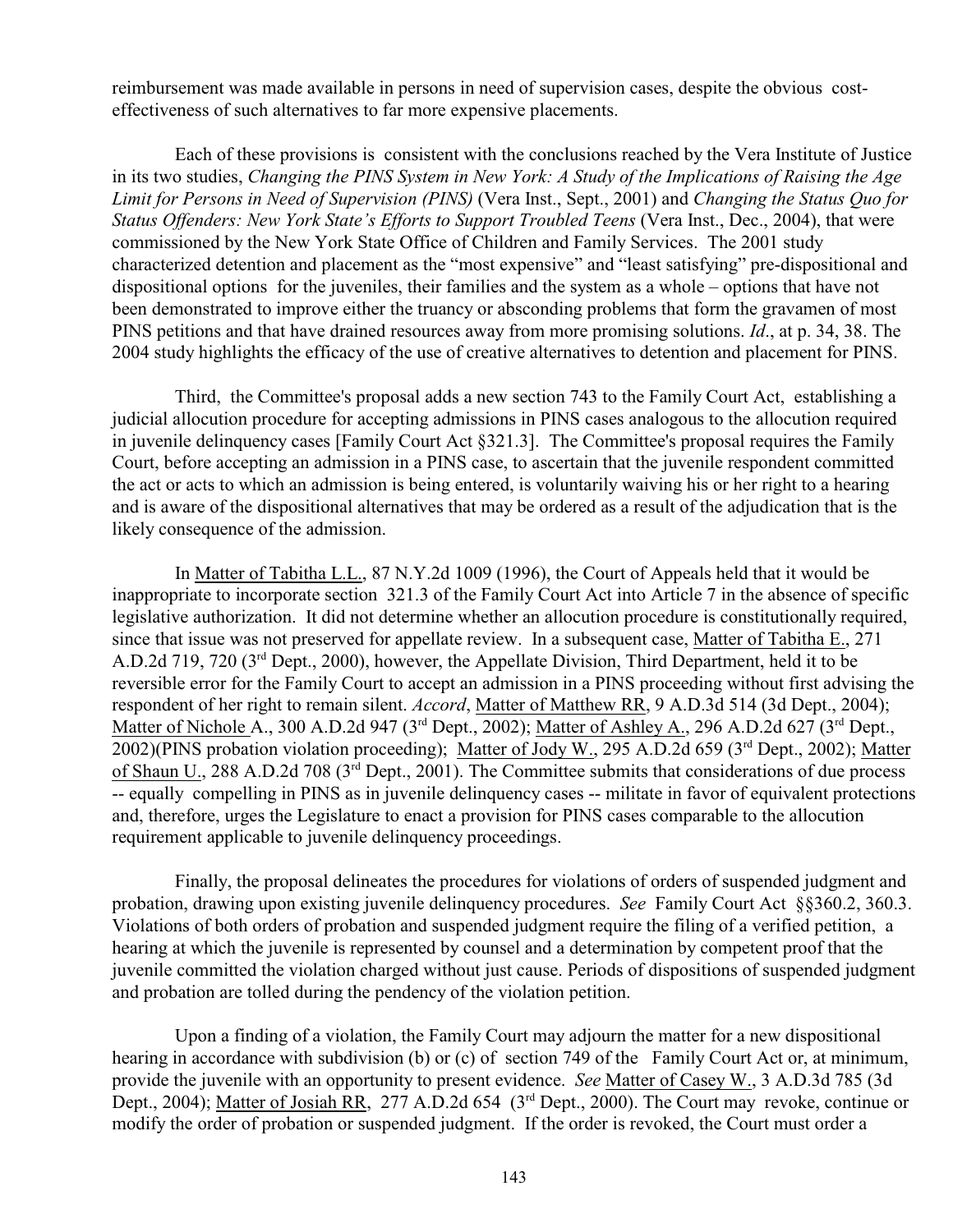different dispositional alternative enumerated in section 754(a), must state the reasons for its determination and must make the findings required by section 754(b) of the Family Court Act. *See* Matter of Nathaniel JJ, 265 A.D.2d 660 (3<sup>rd</sup> Dept., 1999), *after remittitur*, 270 A.D.2d 783 (3<sup>rd</sup> Dept., 2000)(PINS probation violation matter remanded twice for specific findings, first with respect to the reasons for the disposition and second as to the 16-year old respondent's needs, if any, for independent living services).<sup>44</sup> In matters, such as Nathaniel J.J., in which the juvenile is placed pursuant to section 756 of the Family Court Act. these findings are mandated as well by both the federal and state *Adoption and Safe Families Act* [Public Law 105-89; Laws of 1999, ch.7; Laws of 2000, ch. 145].

## Proposal

AN ACT to amend the family court act, in relation to pretrial, dispositional and violation procedures in persons in need of supervision cases

## The People of the State of New York, represented in Senate and Assembly, do enact as follows:

Section 1. Subdivision (a) of section 739 of the family court act is amended by adding a new unlettered paragraph at the end thereof to read as follows:

The court shall not direct detention unless available alternatives to detention would not be appropriate, including, but not limited to, conditional release in accordance with subdivision (d) of this section.

§2. Section 739 of the family court act is amended by adding a new subdivision (d) to read as follows:

(d) Rules of court shall define permissible terms and conditions of release. The court may in its discretion release the respondent upon such terms and conditions as it deems appropriate. The respondent shall be given a written copy of any such terms and conditions. After giving notice and an opportunity to be heard to the respondent through his or her law guardian, the court may modify or enlarge such terms and conditions.

§3. The family court act is amended by adding a new section 743 to read as follows:

§743. Acceptance of an admission. (a) Before accepting an admission, the court shall advise the respondent of his or her right to a fact-finding hearing. The court shall also ascertain through allocution of the respondent and his or her parent or person legally responsible for his or her care, if present, that the respondent:

(i) committed the act or acts to which an admission is being entered;

(ii) is voluntarily waiving his or her right to a fact-finding hearing; and

<sup>&</sup>lt;sup>44</sup> The final appeal in Matter of Nathaniel JJ, 274 A.D.2d  $611$  ( $3<sup>rd</sup>$  Dept., 2000) was dismissed as moot, since the appellant had been released from placement.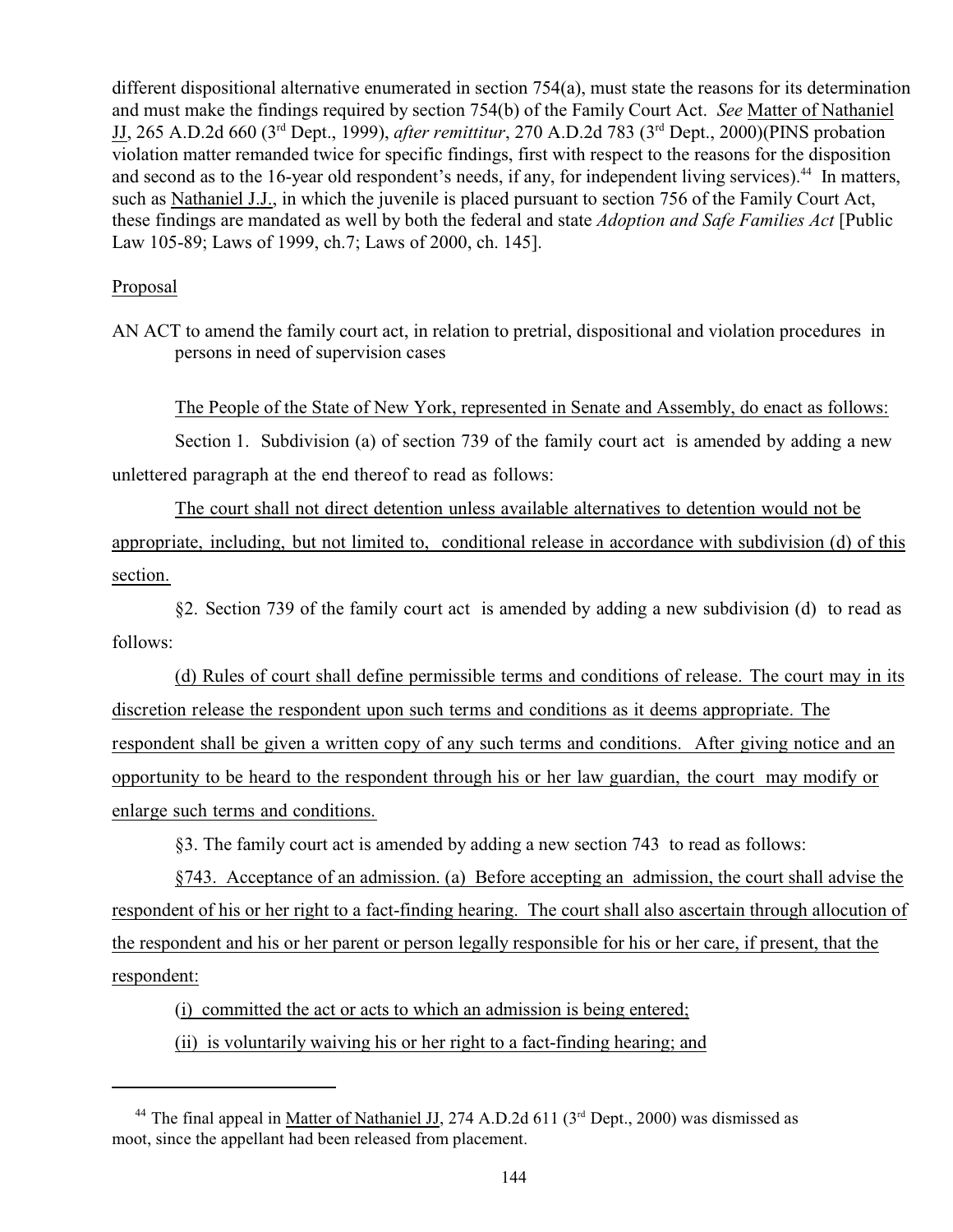(iii) is aware of the possible specific dispositional orders.

The provisions of this subdivision shall not be waived.

(b) Upon acceptance of an admission, the court shall state the reasons for its determination and shall enter a fact-finding order. The court shall schedule a dispositional hearing in accordance with subdivision (b) or (c) of section seven hundred forty-nine of this article.

§4. Paragraph (a) of subdivision 2 of section 754 of the family court act, as amended by chapter 7 of the laws of 1999, is amended to read as follows:

 (a) The order shall state the court's reasons for the particular disposition. In determining an appropriate order of disposition, the court shall consider the least restrictive available alternative enumerated in subdivision one that is consistent with the needs and best interests of the respondent. If the court places the child in accordance with section seven hundred fifty-six of this part, the court in its order shall determine: (i) whether continuation in the child's home would be contrary to the best interest of the child and where appropriate, that reasonable efforts were made prior to the date of the dispositional hearing held pursuant to this article to prevent or eliminate the need for removal of the child from his or her home and, if the child was removed from his or her home prior to the date of such hearing, that such removal was in the child's best interest and, where appropriate, reasonable efforts were made to make it possible for the child to return safely home. If the court determines that reasonable efforts to prevent or eliminate the need for removal of the child from the home were not made but that the lack of such efforts was appropriate under the circumstances, the court order shall include such a finding; and (ii) in the case of a child who has attained the age of sixteen, the services needed, if any, to assist the child to make the transition from foster care to independent living. Nothing in this subdivision shall be construed to modify the standards for directing detention set forth in section seven hundred thirty-nine of this article.

 §5. Subdivision (b) of section 757 of the family court act, as amended by chapter 309 of the laws of 1996, is amended to read as follows:

 (b) The maximum period of probation shall not exceed one year, which may include intensive probation supervision, in accordance with subdivision (e) of this section, to the extent available, up to the term of probation. If the court finds at the conclusion of the original period that exceptional circumstances require an additional year of probation, the court may continue probation for an additional year.

§6. Section 757 of the family court act is amended by adding a new subdivision (e) to read as follows:

145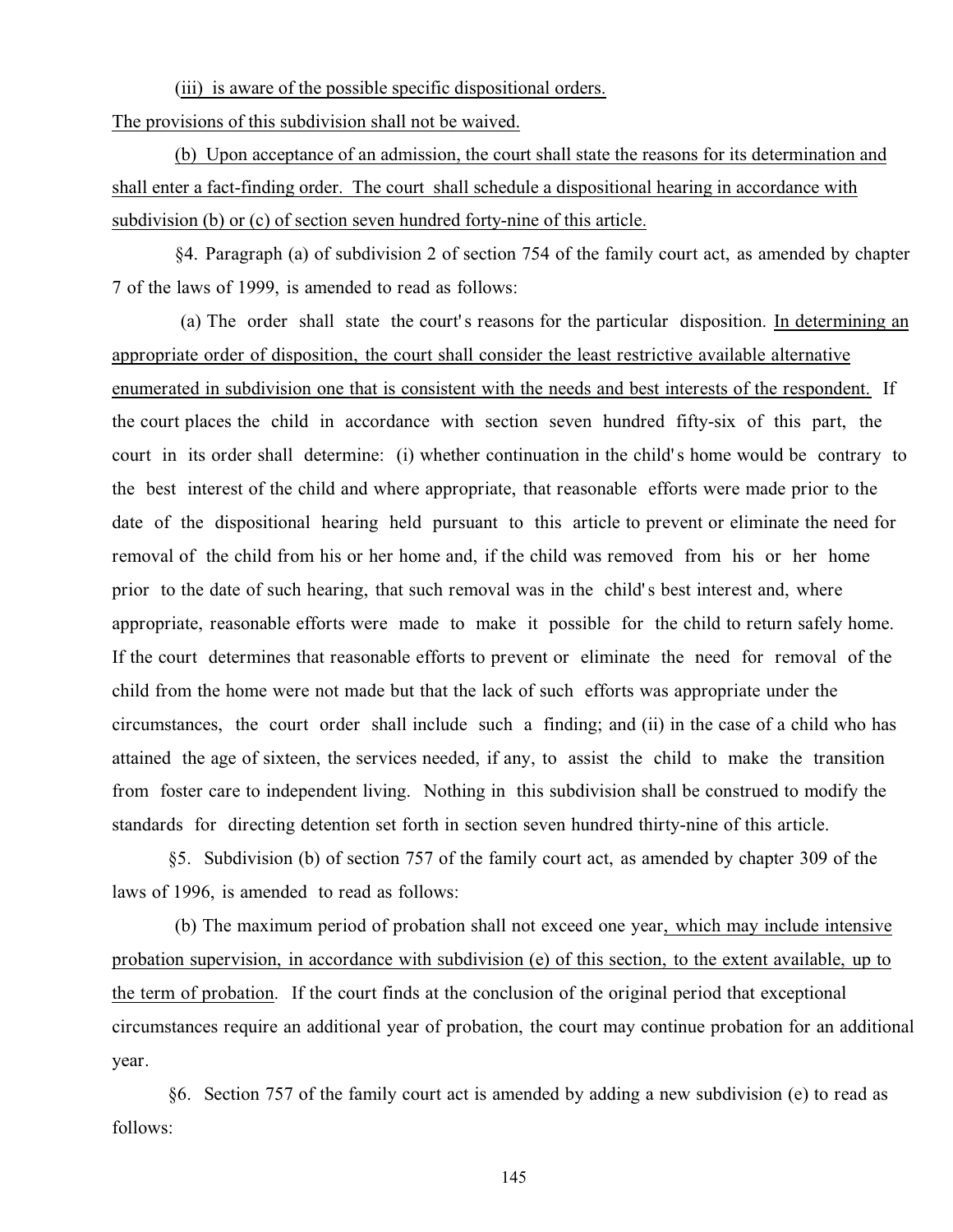(e) If the respondent has been found to be a person in need of supervision, and if the court further finds that, absent intensive probation supervision, the respondent would be placed pursuant to section seven hundred fifty-six of this act, the court may direct the respondent to cooperate with a program of intensive probation supervision during any period up to the term of probation. The local probation department may provide intensive probation supervision to respondents so directed pursuant to this subdivision in accordance with regulations to be promulgated by the state division of probation and correctional alternatives pursuant to subdivision one of section two hundred forty-three of the executive law.

 §7. Section 776 of the family court act, as added by chapter 686 of the laws of 1962, is amended to read as follows:

 §776. Failure to comply with terms and conditions of suspended judgment. [If a] A respondent [is] brought before the court for failure to comply with reasonable terms and conditions of [a] an order of suspended judgment [issued under this article and if,] shall be dealt with in accordance with section seven hundred seventy-nine-a of this article. If, after a hearing pursuant to such section, the court [is satisfied] determines by competent proof that the respondent without just cause failed to comply with such terms and conditions, the court may adjourn the matter for a new dispositional hearing in accordance with subdivision (b) or (c) of section seven hundred forty-nine of this article. The court may revoke the [suspension] order of suspended judgment and proceed to make any order that might have been made at the time judgment was suspended.

 §8. Section 779 of the family court act, as added by chapter 686 of the laws of 1962, is amended to read as follows:

 §779. [Failure] Jurisdiction and supervision of respondent placed on probation; failure to comply with terms of probation. [If a] (a) A respondent who is placed on probation in accordance with section seven hundred fifty-seven of this article shall remain under the legal jurisdiction of the court pending expiration or termination of the period of probation.

(b) The probation service shall supervise the respondent during the period of such legal jurisdiction.

 (c) A respondent [is] brought before the court for failure to comply with reasonable terms and conditions of an order of probation issued under section seven hundred fifty-seven of this article [and if,] shall be dealt with in accordance with section seven hundred seventy-nine-a of this article. If, after hearing pursuant to such section, the court [is satisfied] determines by competent proof that the respondent without just cause failed to comply with such terms and conditions, the court may adjourn the matter for a new dispositional hearing in accordance with subdivision (b) or (c) of section seven hundred forty-nine of this

146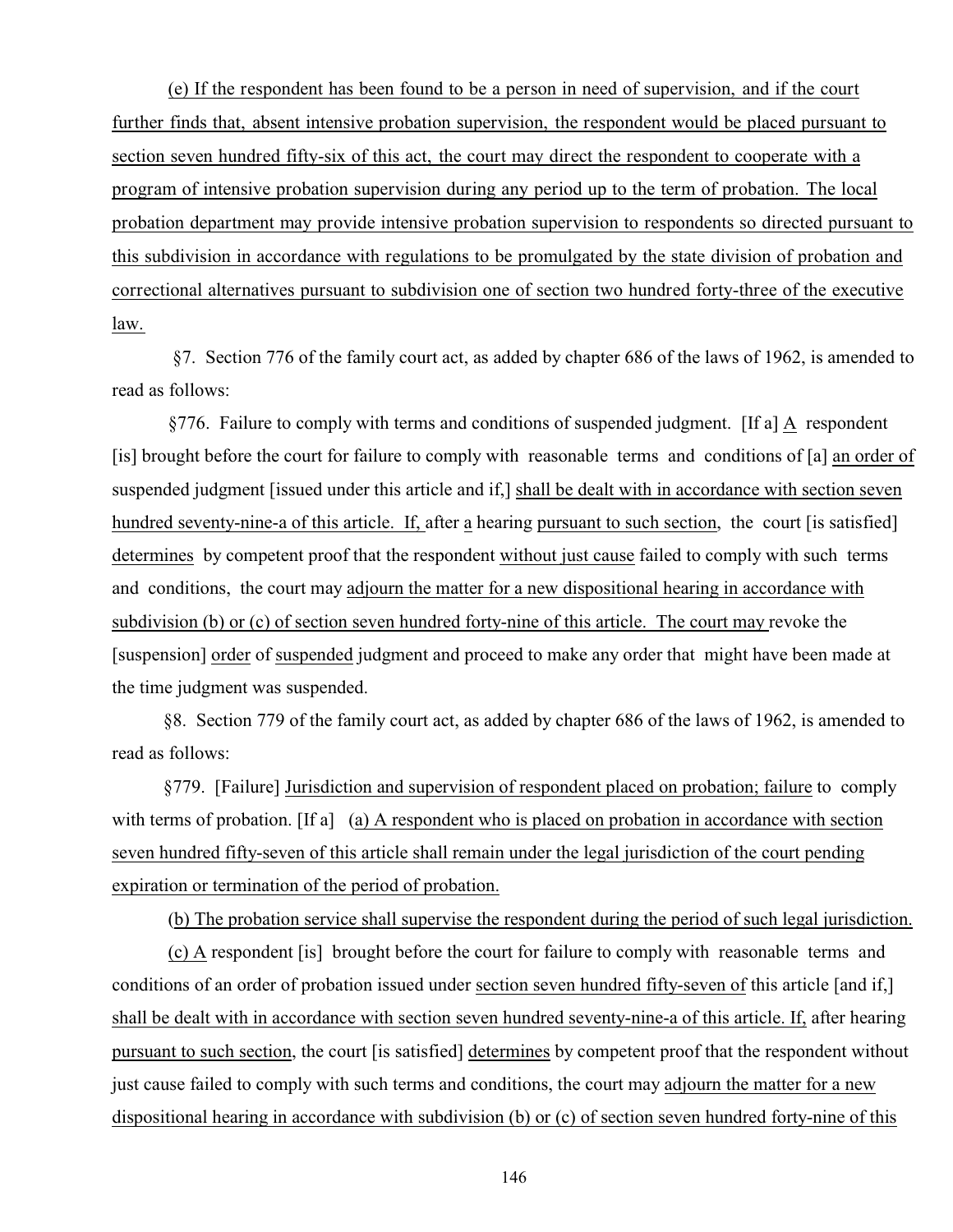article. The court may revoke the order of probation and proceed to make any order that might have been made at the time the order of probation was entered.

 §9. Section 779-a of the family court act, as amended by chapter 309 of the laws of 1996, is amended to read as follows:

 §779-a. [Declaration of delinquency concerning juvenile delinquents and persons in need of supervision.] Petition and hearing on violation of order of probation or suspended judgment. (a) If, at any time during the period of [a disposition of] probation or suspended judgment, the [court] petitioner, probation service or appropriate presentment agency has reasonable cause to believe that the respondent has violated a condition of the disposition, [it] the petitioner, probation service or appropriate presentment agency may [declare the respondent delinquent and] file a [written declaration of delinquency. Upon such filing, the respondent shall be declared delinquent of his disposition of probation and such disposition shall be tolled. The] violation petition.

 (b) The petition must be verified and subscribed by the petitioner, probation service or the appropriate presentment agency. The petition must stipulate the condition or conditions of the order violated and a reasonable description of the date, time, place and manner in which the violation occurred. Non-hearsay allegations of the factual part of the petition or of any supporting depositions must establish, if true, every violation charged.

 (c) Upon the filing of a violation petition, the court [then must promptly take reasonable and appropriate action] shall issue a summons or warrant in accordance with section seven hundred twenty-five of this article to cause the respondent to appear before [it for the purpose of enabling] the court [to make a final determination with respect to the alleged delinquency. The]. Where the respondent is on probation pursuant to section seven hundred fifty-seven of this article, the time for prompt court action shall not be construed against the probation service when the respondent has absconded from probation supervision and the respondent's whereabouts are unknown. The court must be notified promptly of the circumstances of any such probationers.

 (d) If a petition is filed under subdivision (a) of this section, the period of probation or suspended judgment prescribed by section seven hundred fifty-five or seven hundred fifty-seven of this article shall be interrupted as of the date of the filing of the petition. Such interruption shall continue until a final determination of the petition or until such time as the respondent reaches the maximum age of acceptance into placement with the commissioner of social services. If the court dismisses the violation petition, the period of interruption shall be credited to the period of probation or suspended judgment.

(e) Hearing on violation. (i) The court may not revoke an order of probation or suspended judgment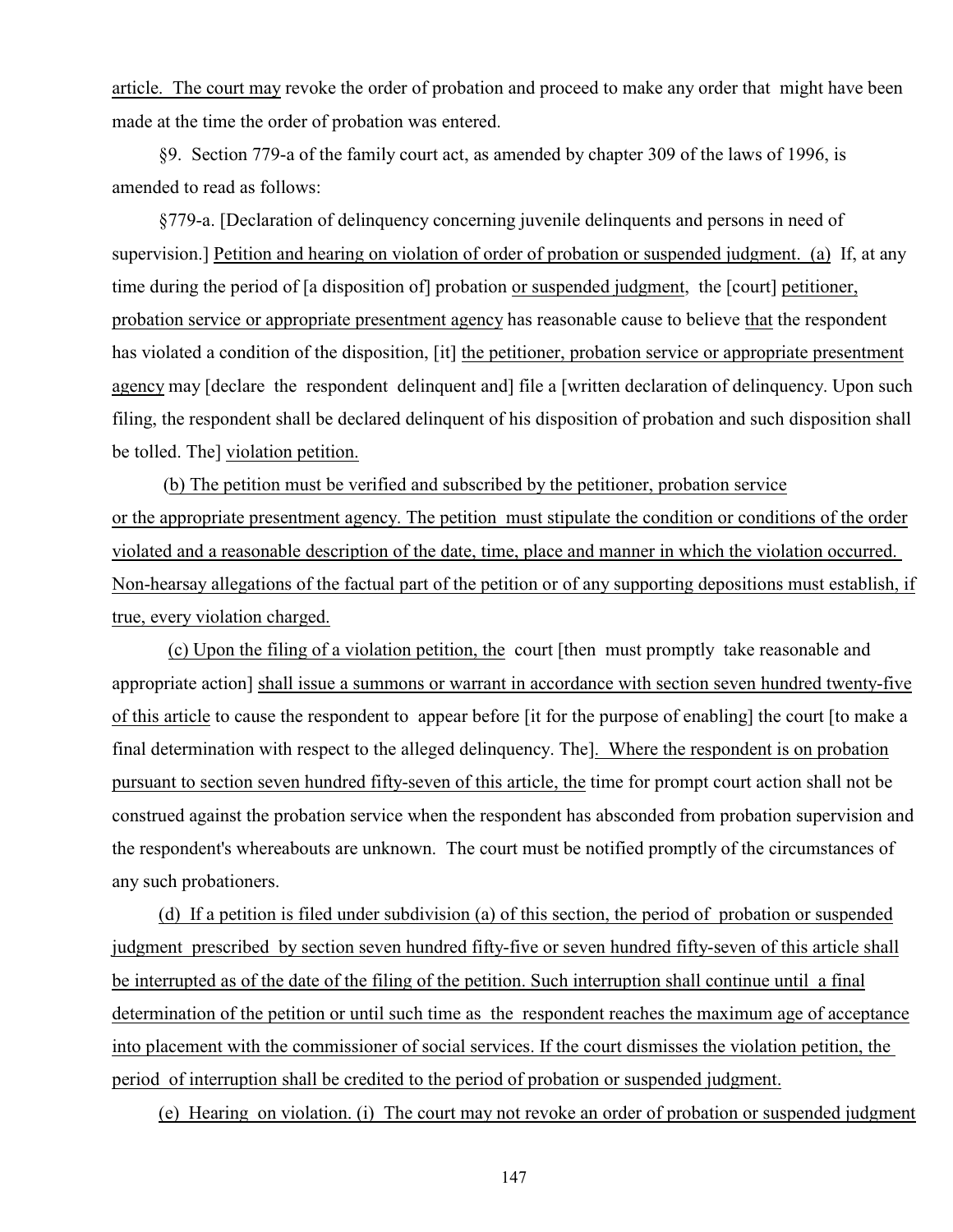unless the court has found by competent proof that the respondent has violated a condition of such order without just cause and that the respondent has had an opportunity to be heard. The respondent is entitled to a hearing promptly after a violation petition has been filed. The respondent is entitled to counsel at all stages of the proceeding and may not waive representation by counsel or a law guardian except as provided in section two hundred forty-nine-a of this act.

(ii) At the time of the respondent's first appearance following the filing of a violation petition, the court must:

(A) advise the respondent of the contents of the petition and furnish a copy to the respondent;

(B) advise the respondent that he or she is entitled to counsel at all stages of a proceeding under this section and appoint a law guardian pursuant to section two hundred forty-nine of this act if independent legal representation is not available to the respondent. If practicable, the court shall appoint the same law guardian who represented the respondent in the original proceedings under this article;

(C) determine whether the respondent should be released or detained pursuant to section 720 of this article; and

(D) ask the respondent whether he or she wishes to make any statement with respect to the violation. If the respondent makes a statement, the court may accept it and base its decision upon the statement. The provisions of section seven hundred forty-three shall apply in determining whether a statement should be accepted. If the court does not accept the statement or if the respondent does not make a statement, the court shall conduct a hearing.

(iii) Upon request, the court shall grant a reasonable adjournment to the respondent to prepare for the hearing.

(iv) At the hearing, the court may receive any relevant, competent and material evidence. The respondent may cross-examine witnesses and present evidence on his or her own behalf. The court's determination must be based upon competent evidence.

(v) At the conclusion of the hearing, the court may adjourn the matter for a new dispositional hearing in accordance with subdivision (b) or (c) of section seven hundred forty-nine of this article. The court may revoke, continue or modify the order of probation or suspended judgment. If the court revokes the order, it shall order a different disposition pursuant to subdivision (a) of section seven hundred fifty-four of this article and shall make findings in accordance subdivision (b) of such section. If the court continues the order of probation or suspended judgment, it shall dismiss the petition of violation.

 §10. Subdivision 1 of section 243 of the executive law, as amended by chapter 574 of the laws of 1985, is amended to read as follows: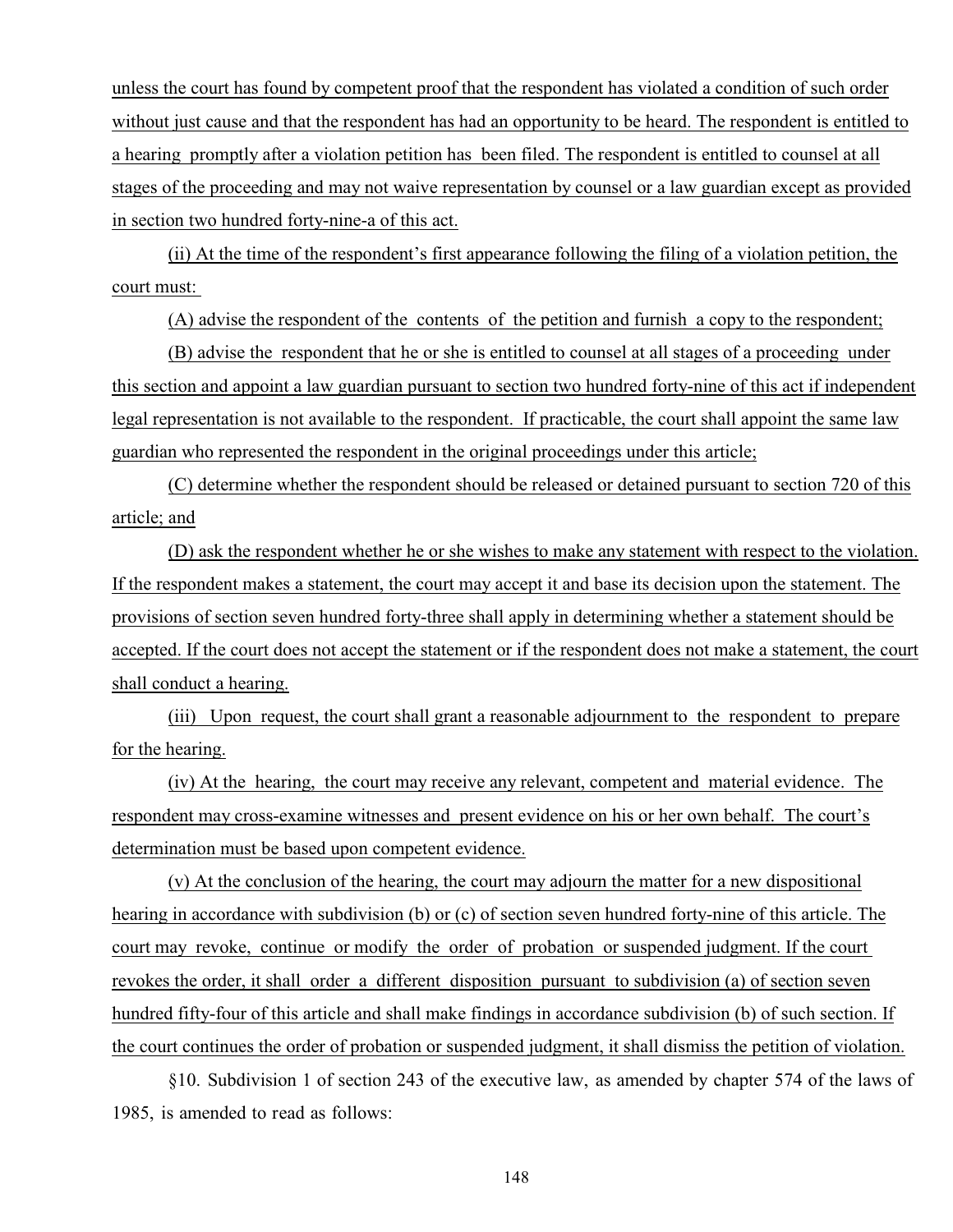1. The director shall exercise general supervision over the administration of probation services throughout the state, including probation in family courts and shall collect statistical and other information and make recommendations regarding the administration of probation services in the courts. He or she shall endeavor to secure the effective application of the probation system and the enforcement of the probation laws and the laws relating to family courts throughout the state. After consultation with the state probation commission, he or she shall adopt general rules which shall regulate methods and procedure in the administration of probation services, including investigation of defendants prior to sentence, and children prior to adjudication, supervision, case work, record keeping, and accounting, program planning and research so as to secure the most effective application of the probation system and the most efficient enforcement of the probation laws throughout the state. Such rules shall permit the establishment of a program of intensive probation supervision for juveniles directed to receive such services pursuant to subdivision (e) of section seven hundred fifty-seven of the family court act and shall include, but not be limited to: specification of the maximum caseload levels and training required for intensive supervision probation officers; the frequency and nature of probation contacts with juveniles in the program, schools and other agencies; and supervision, treatment and other services to be provided to such juveniles. Such rules shall provide that the probation investigations ordered by the court in designated felony act cases under subdivision one of section 351.1 of the family court act shall have priority over other cases arising under articles three and seven of such act. Such rules shall be binding upon all probation officers and when duly adopted shall have the force and effect of law, but shall not supersede rules that may be adopted pursuant to the family court act. He or she shall keep [himself] informed as to the work of all probation officers and shall from time to time inquire into and report upon their conduct and efficiency. He or she may investigate the work of any probation bureau or probation officer and shall have access to all records and probation offices. He or she may issue subpoenas to compel the attendance of witnesses or the production of books and papers. He or she may administer oaths and examine persons under oath. He or she may recommend to the appropriate authorities the removal of any probation officer. He or she shall transmit to the governor not later than February first of each year an annual report of the work of the division of probation and correctional alternatives for the preceding calendar year, which shall include such information relative to the administration of probation and correctional alternatives throughout the state as may be appropriate. He or she may from time to time publish reports regarding probation including probation in family courts, and the operation of the probation system including probation in family courts and any other information regarding probation as he or she may determine provided expenditures for such purpose are within amounts

149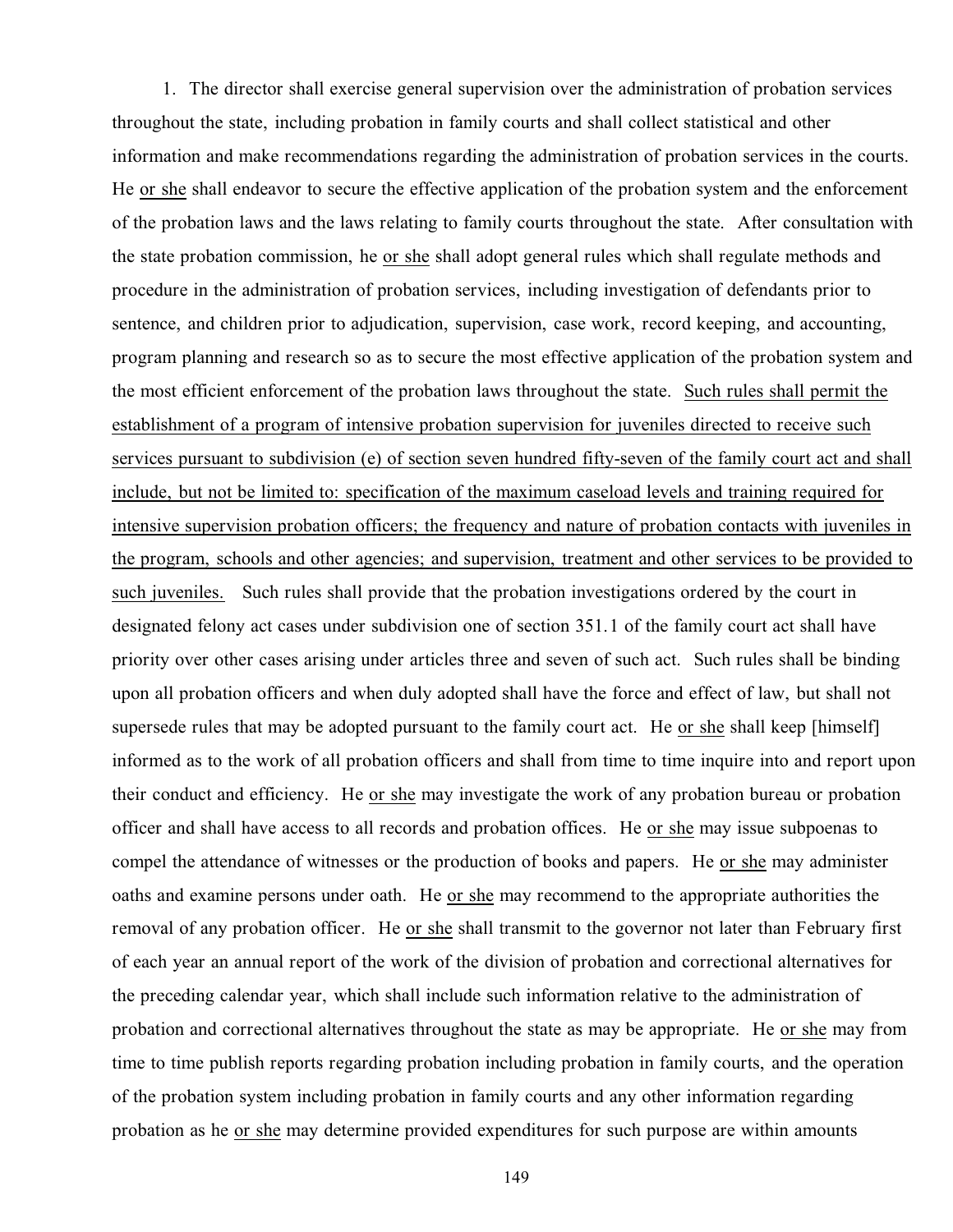appropriated therefor.

 §11. This act shall take effect on the ninetieth day after it shall have become a law; provided, however, that (i) sections 5, 6, 7, 8 and 9 of this act shall apply to juveniles found to have committed acts that are the bases for adjudicating them to be persons in need of supervision, respectively, that occurred on or after the effective date of such sections, and (ii) section 10 of this act shall take effect immediately.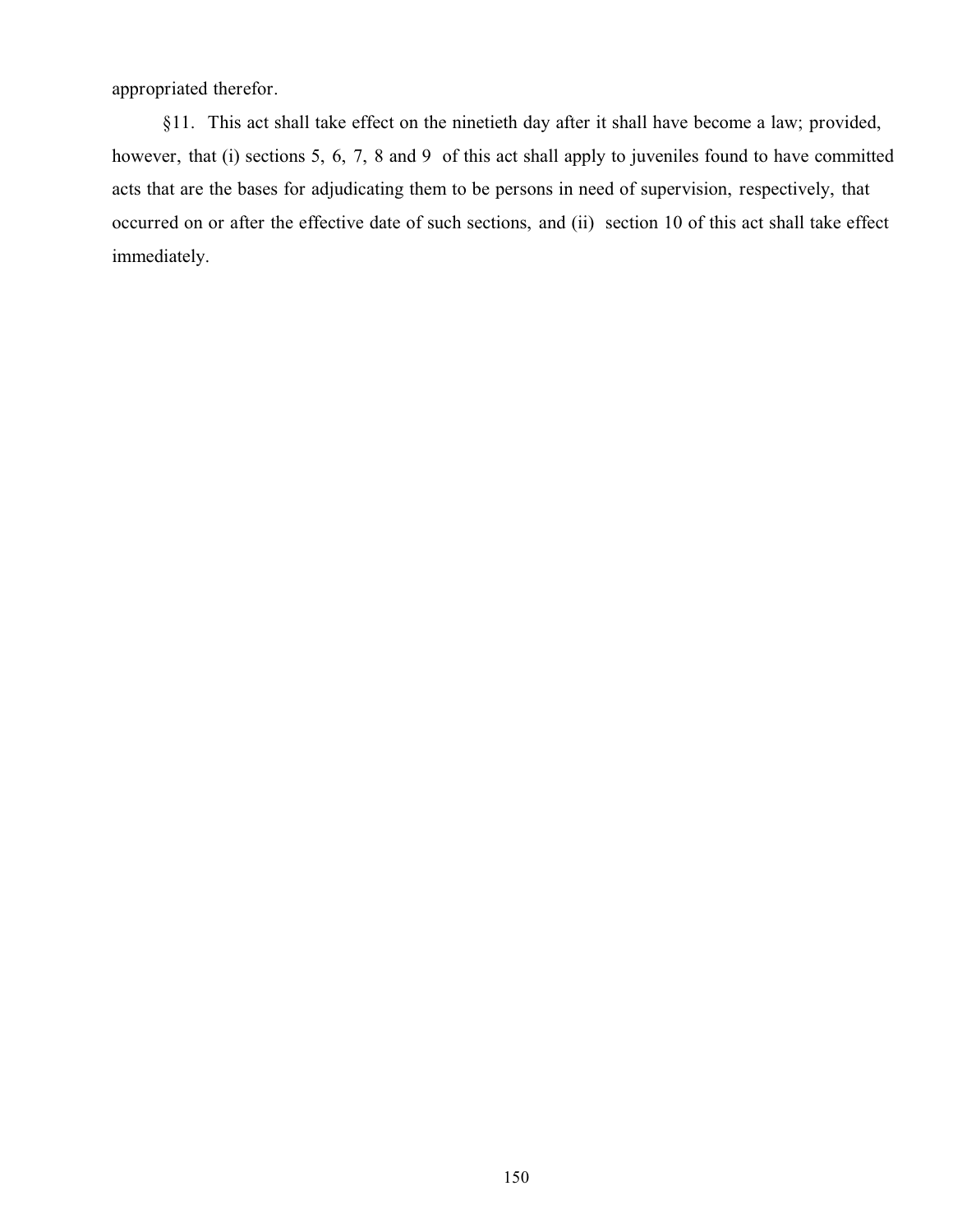11. Judicial authority to order intensive probation supervision and electronic monitoring in juvenile delinquency proceedings (FCA §§353.2, 353.3; Exec. L. §243)

 As public concern about youth crime remains at a high level, the juvenile justice system must be able to respond effectively -- protecting society, as well as juveniles themselves, by instilling the skills and commitment necessary for them to develop into productive, law-abiding adults. The Family Court Act places upon the Family Court the grave responsibility of issuing appropriate orders of disposition, achieving the delicate balance between the juveniles' "needs and best interests" and the "need for protection of the community." Family Court Act §§141, 301.1. The Court is only able to discharge this duty if it has sufficient options to fashion dispositional orders that will accomplish that delicate balance. In an era of increasingly severe fiscal constraints, localities must be encouraged to develop cost-effective alternatives both to pre-dispositional detention and placement.

 The Family Court Advisory and Rules Committee has developed a proposal that would enhance the capacity of the Family Court to ensure that juveniles released prior to disposition would be rigorously monitored and that after disposition, probation supervision would provide effective intervention, not merely perfunctory, intermittent "contacts." The measure would establish a regulatory framework to establish meaningful alternatives to detention and to increase the likelihood that youth placed on probation receive the supervision and services required to correct and redirect anti-social patterns of behavior.

 First, in determining whether an accused juvenile delinquent should be detained prior to disposition, the Family Court would be required to consider whether there are available, appropriate alternatives to detention. Where the Court determines that grounds for detention exist under current statutory standards, the Court would have the discretion to release a juvenile on condition of cooperation with a program of electronic monitoring, if such program is available under the auspices of the local probation department and if such a program would obviate the concerns that otherwise would have caused the juvenile to be detained, that is, if electronic monitoring would ensure the juvenile's likely appearance in Family Court or minimize the risk of commission of an act that would be a crime if committed by an adult, as applicable. Such an alternative to otherwise costly detention has been used extensively in the federal system and in other jurisdictions. *See, e.g.,* Colorado Children's Code, Col. Rev. Stat., Tit. 19, Art. 2, Pt.3, §19-2-302(4)(h). As a form of conditional release, obviating the necessity of detention, it would be consistent with cases in the criminal arena. 45

 Second, the measure would authorize the Family Court to direct that an adjudicated juvenile delinquent, who would otherwise be placed, be required to participate in an intensive probation supervision program for all or part of the period of probation to the extent available in the county. In light of the requirement in section 303.1(a) of the Family Court Act that Criminal Procedure Law provisions be

<sup>&</sup>lt;sup>45</sup> See, e.g., Halikipoulos *v*. Dillon, 139 F.Supp. 2d 312 (E.D.N.Y., 2001)(requirement of attendance at "Stoplift" education program permissible as condition of bail in State criminal proceedings ); People *ex rel* Tannuzzo *v*. City of New York, 174 A.D.2d 443 (1<sup>st</sup> Dept., 1991)(bail set on condition defendant would report to police at 6 P.M. every day, surrender his passport and refrain from re-applying until close of case); People *ex rel* Moquin *v*. Infante, 134 A.D.2d 764 (3<sup>rd</sup> Dept., 1987) (bail set on condition defendant enroll in alcoholic rehabilitation program, not operate a motor vehicle and surrender her driver's license); People *v.* Bongiovanni, 183 Misc.2d 104 (Sup. Ct., Kings Co., 1999)(attendance at batterers' education program is permissible condition of bail).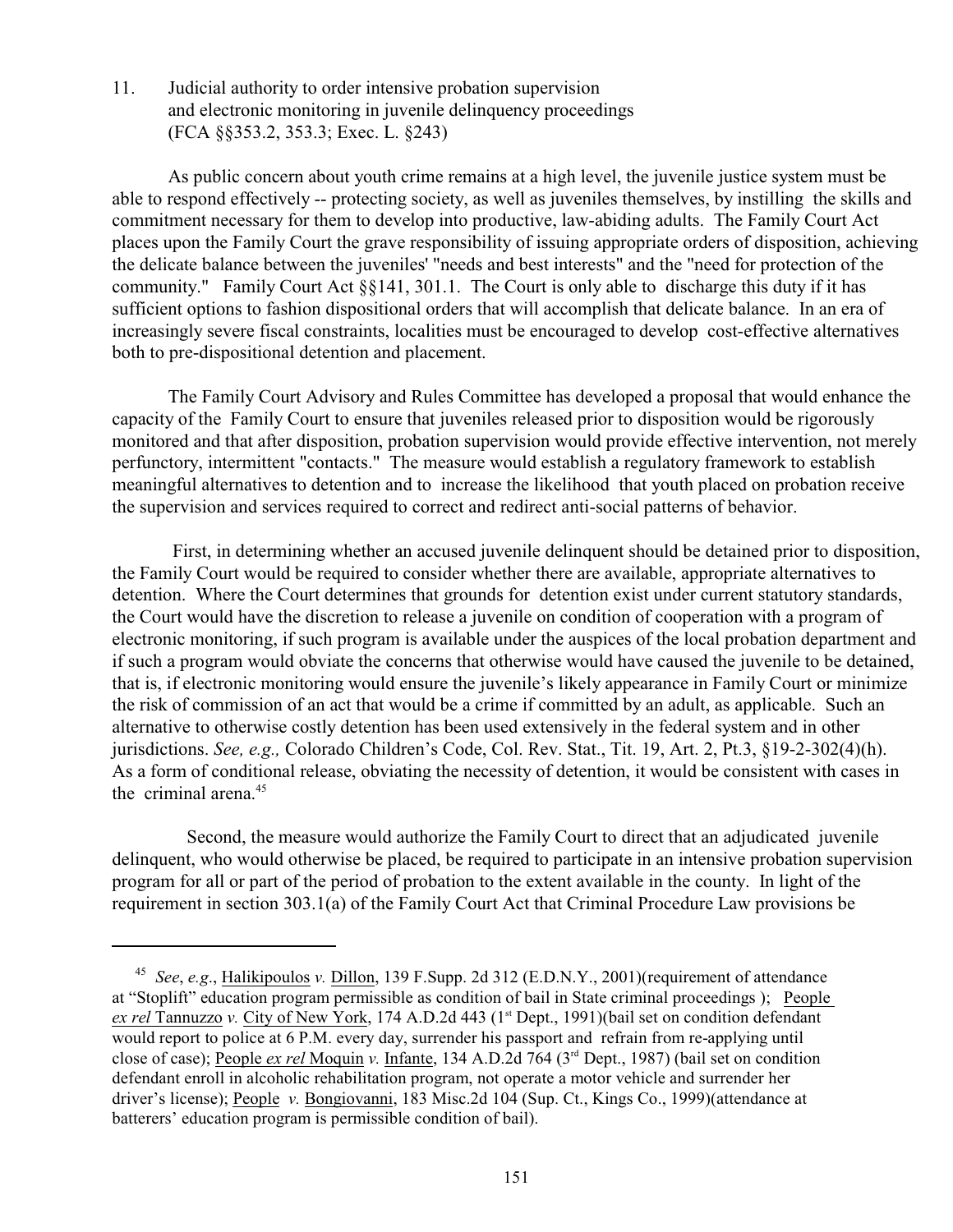"specifically prescribed" in the Family Court Act in order to be applicable, this provision would provide the necessary analogue to section 65.10(4) of the Criminal Procedure Law, the statutory response to the decision of the Court of Appeals in People *v.* McNair, 87 N.Y.2d 772 (1996). *See* Laws of 1996, ch. 653. A program of electronic monitoring, to the extent available, would be permissible as a component of an intensive supervision regimen, but it would not replace the in-person contacts so vital to the success of probation, particularly as applied to juveniles. Enactment of an authorization for electronic monitoring in New York is long-overdue. Several other states utilize this option as a vital component of a dispositional plan in juvenile delinquency cases.<sup>46</sup>

 Finally, the New York State Division of Probation and Correctional Alternatives would be directed to promulgate regulations permitting and guiding the operation by local probation departments of both electronic monitoring and intensive probation supervision programs, addressing such issues as: maximum probation officer caseloads; special training requirements for intensive supervision probation officers; nature and frequency of the probation contacts with the juveniles, schools and other agencies; and the level and type of supervision, treatment and other program components.

 Intensive supervision is a critically-needed dispositional alternative. Enhanced state reimbursement has been available for several years for intensive probation supervision for adults. Far smaller amounts were first made available for juvenile delinquents starting in 1994, but these were encumbered by a budgetary stipulation limiting the program's availability to the rare instance where the Family Court has determined that a juvenile had been drug-involved at the time of the offense. Notwithstanding the limited funding, juvenile intensive supervision programs established and largely funded by local probation departments, such as the program formerly operating in New York City, have been effective in providing a meaningful alternative to costly placements, albeit reaching but a small number of the juveniles who would benefit from such programs. The New York City program, which is scheduled to start anew as the "Enhanced Supervision Program (ESP)," was a rigorous one utilizing a 1:15 probation officer-to-juvenile ratio, requiring two home visits by the officer per month and participation by youth in community service efforts. Nationally, such programs are recognized as providing cost-effective, safe alternatives to residential placement.<sup>47</sup>

 Significantly, not only does intensive probation supervision save money, but it may also facilitate access to federal dollars . Funds from the federal child welfare programs can be made available to localities for these programs if the Division of Probation and Correctional Alternatives and local probation departments work in partnership with the New York State Office of Children and Family Services and local social services districts. If intensive supervision services that are provided to youth in order to prevent placement are explicitly included in the statewide plan for child welfare services, federal

*See, e.g.,* Ariz. Rev. Stat., Tit. 8, ch. 3, Art. 3, §8-341 (1999); Ark. Stat. Ann. Tit. 9, Subtit. 3, Ch. <sup>46</sup> 27, Subch. 3, §9-27-330 (1997); West's Fla. Stat. Ann. §985.231 (1999); Official Code of Ga. Ann., Tit. 49, Ch. 4A, §49-4A-13 (1999); Baldwin's Ohio Rev. Code Ann., Tit. XXI, §2151.355 (1999); Rev. Code Wash., Tit. 13, Ch. 13.40, §13.40.210(3)(b)(1999).

<sup>&</sup>lt;sup>47</sup> See generally, Home-based Services for Serious and Violent Offenders, Center for the Study of Youth Policy (Oct., 1994); M. Jones and B. Krisberg, *Images and Reality: Juvenile Crime, Youth Violence and Public Policy*, National Council on Crime and Delinquency (June, 1994), p. 37; *Comprehensive Strategy for Serious, Violent and Chronic Offenders: Program Summary*, U.S. Dept. of Justice, Office of Juvenile Justice and Delinquency Prevention (Dec., 1993), p. 21.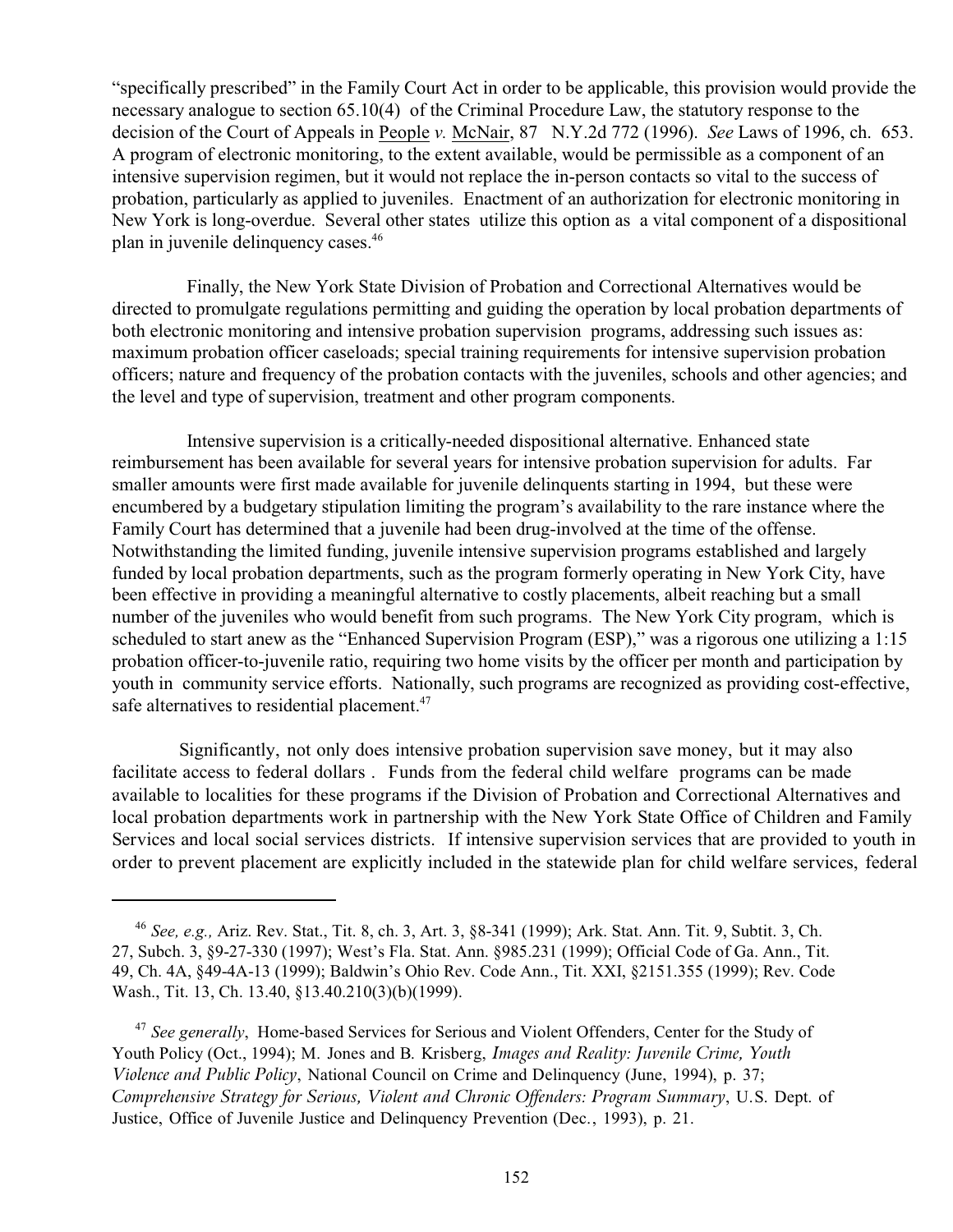reimbursement at a rate of 75% would be available as a preventive service under Title IV-B of the Social Security Act. 42 U.S.C.A. §§622, 623 [Social Security Act, Title IV-B; Public Law 96-272].<sup>48</sup> Federal reimbursement for child welfare services to prevent placement of juvenile delinquents is contemplated, so long as the facilities where the youth would have been placed are eligible for federal foster care funding - that is, they are not secure detention centers or forestry camps or training schools housing over 25 juveniles. 42 U.S.C. §672(c) [Social Security Act, Title IV-E; Public Law 96-272]. Indeed, in order to increase its eligibility for foster care reimbursement under this section, the New York State Office of Children and Family Services in recent years has moved toward conversion of its facilities to house under 25 residents.

 The New York State Legislature has recognized the applicability of the federal mandates to juvenile delinquency cases, including most recently, the *Adoption and Safe Families Act* [Public Law 105-89], by incorporating into State law the requirements that Family Court judges make findings, prior to ordering both detention and placements of juveniles into facilities eligible for federal reimbursement, that "reasonable efforts" have been made to prevent the placements. *See* Family Court Act §§352.2(2)(b); Laws of 1999, ch. 7; Laws of 2000, ch. 145. Eliminating unnecessary placements of juvenile delinquents will facilitate State compliance with, and concomitant eligibility of funding from, the federal *Adoption and Safe Families Act* and the *Juvenile Justice and Delinquency Prevention Act*, in light of the applicability of the strict permanency planning mandates to all juveniles in placement facilities that are in receipt of federal foster care funding. *See* Public Law 107-273; V. Hemrich, "Applying *ASFA* to Delinquency and Status Offender Cases," 18 *ABA Child Law Practice* #9: 129, 133 (November, 1999).

 Even apart from federal or state funding eligibility, investing intensive probation supervision resources in youth who would otherwise be likely to be placed would result in substantial savings of placement dollars, since probation supervision, even with enhanced officer-to-juvenile ratios and electronic monitoring programs, represents but a fraction of the cost of residential placement.<sup>49</sup> Importantly, however, the proposal does not require such expenditures, as both the electronic monitoring and the intensive probation provisions authroize their utilization only "to the extent available" in a particular locality.

## Proposal

AN ACT to amend the family court act and the executive law, in relation to alternatives to detention and conditions of probation in juvenile delinquency cases

<sup>&</sup>lt;sup>48</sup> Reimbursable "child welfare services" are defined as "public social services," directed, *inter alia*, at "preventing or remedying, or assisting in the solution of problems which may result in the neglect, abuse, exploitation or delinquency of children." 42 U.S.C. §625(a)(1)(B) [Social Security Act, Title IV-B; Public Law 96-272]. The federal regulations implementing the Act enumerate counseling and other services determined to be "necessary and appropriate," including "intensive, home-based family services." 45 C.F.R. §1357.15.

 $^{49}$  By analogy, the New York City "Family Ties" program provided intensive, home-based services to juveniles, thereby enabling them to be placed on intensive probation supervision rather than in residential care. The program demonstrated a net savings of \$11,043,318 in placement costs from its inception in 1989 through the end of 1991, but was eliminated from the City's budget a few years later. S*ee Family Ties: A Financial Analysis*, N.Y.C. Dept. of Juvenile Justice (June, 1993), p.7.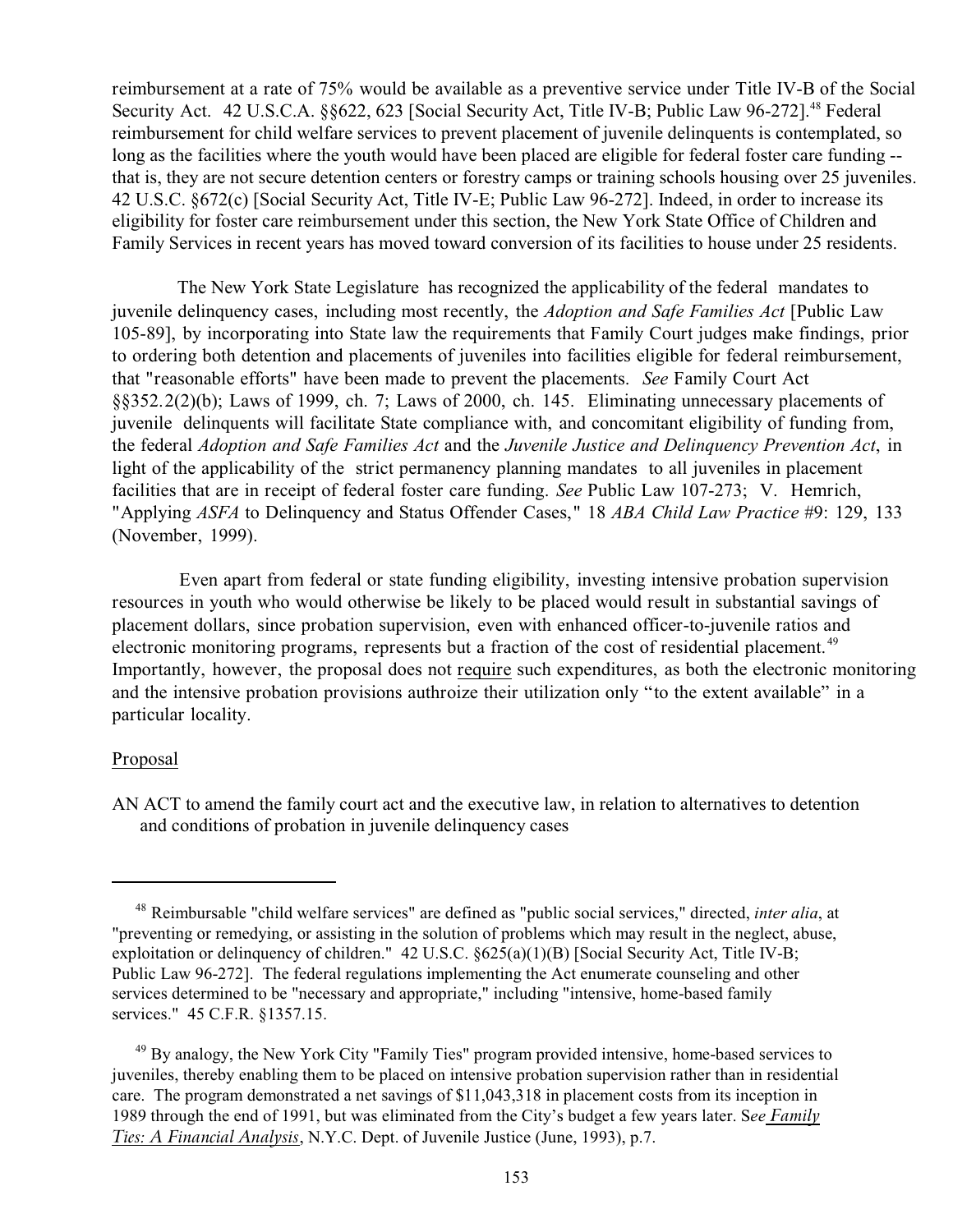The People of the State of New York, represented in Senate and Assembly, do enact as follows:

 Section 1. Subdivision 3 of section 320.5 of the family court act is amended to add an unlettered paragraph at the end thereof to read as follows:

 The court shall not direct detention unless available alternatives to detention would not be appropriate, including, but not limited to, conditional release in accordance with subdivision two of this section. If the court makes a finding, pursuant to paragraph (a) or (b) of this subdivision, that detention is nonetheless necessary, the court may consider whether utilization of electronic monitoring, to the extent available, as a condition of release would address the basis for the finding, that is, significantly reduce the substantial probability that the respondent will not return to court on the return date or the substantial risk that the respondent may before the return date commit an act that if committed by an adult would constitute a crime, as applicable. If the court so finds and if such a program is available in the county, the court may order the probation department to supervise the respondent through a program of electronic monitoring, which shall be implemented in accordance with regulations to be promulgated by the division of probation and correctional alternatives pursuant to subdivision one of section two hundred forty-three of the executive law.

 §2. Subdivision 3 of section 353.2 of the family court act is amended by re-lettering paragraphs (e) and (f) as (f) and (g) and adding a new paragraph (e) to such subdivision to read as follows:

 (e) cooperate with a program of intensive supervision by the probation department during the period of probation or a specified portion thereof, to the extent available in the county, upon a finding on the record by the court that, absent cooperation with such a program, placement of the respondent would be necessary. Such a program shall be conducted in accordance with regulations to be promulgated by the division of probation and correctional alternatives and may require the respondent, among other conditions, to comply with a program of electronic monitoring to the extent available in the county, as provided by subdivision one of section two hundred forty-three of the executive law;

 §3. Subdivision 6 of section 353.2 of the family court act, as amended by chapter 124 of the laws of 1993, is amended to read as follows:

 6. The maximum period of probation shall not exceed two years, which may include intensive probation supervision, in accordance with paragraph (e) of subdivision three of this section, to the extent available up to the term of probation. If the court finds at the conclusion of the original period and after a hearing that exceptional circumstances require an additional year of probation, the court may continue the probation for an additional year.

§4. Subdivision 1 of section 243 of the executive law, as amended by chapter 574 of the laws of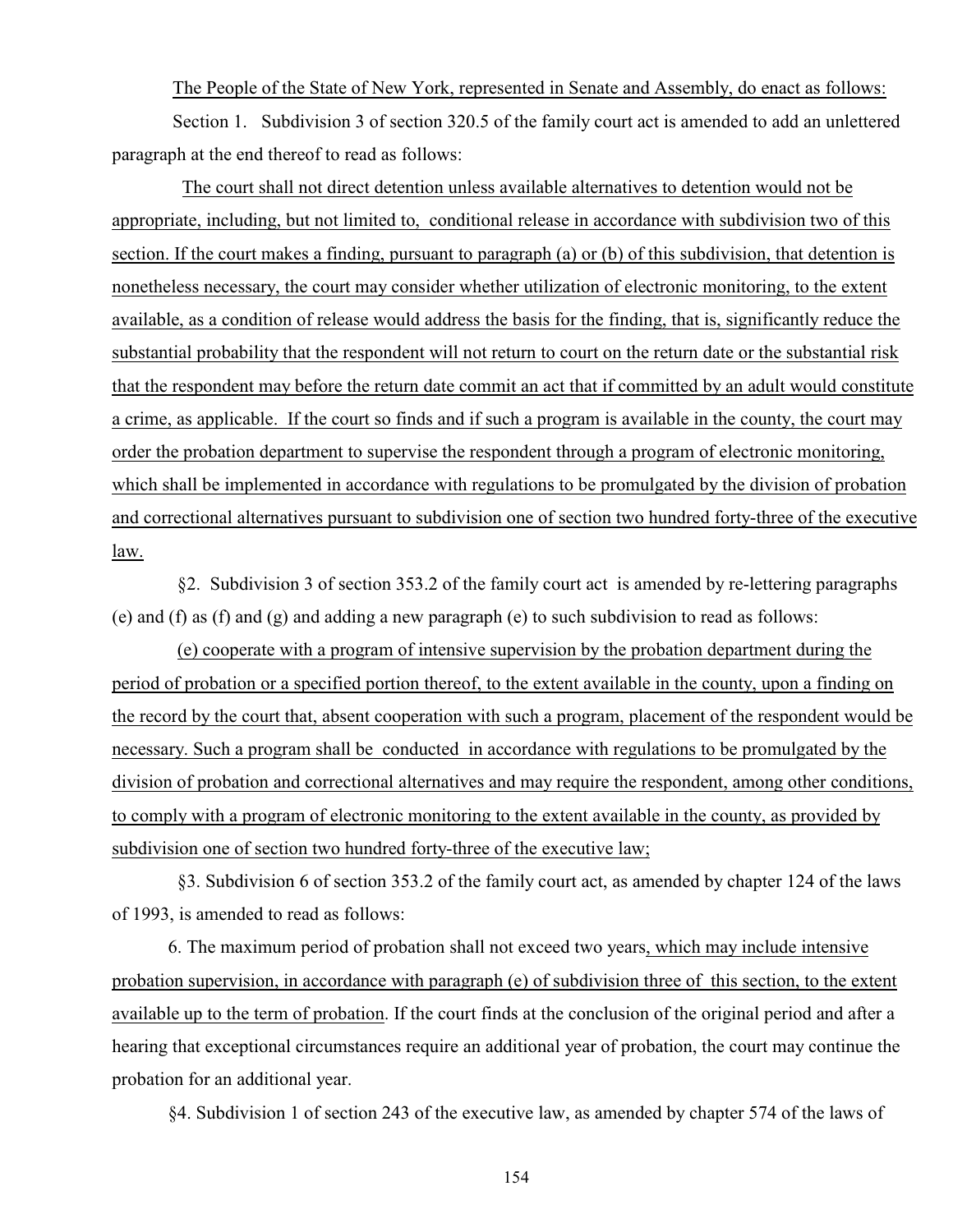1985, is amended to read as follows:

 1. The director shall exercise general supervision over the administration of probation services throughout the state, including probation in family courts and shall collect statistical and other information and make recommendations regarding the administration of probation services in the courts. He or she shall endeavor to secure the effective application of the probation system and the enforcement of the probation laws and the laws relating to family courts throughout the state. After consultation with the state probation commission, he or she shall adopt general rules which shall regulate methods and procedure in the administration of probation services, including investigation of defendants prior to sentence, and children prior to adjudication, supervision, case work, record keeping, and accounting, program planning and research so as to secure the most effective application of the probation system and the most efficient enforcement of the probation laws throughout the state. Such rules shall permit the establishment of a program of intensive probation supervision for juveniles directed to receive such services pursuant to paragraph (e) of subdivision three of section 353.2 of the family court act and shall include, but not be limited to: specification of the maximum caseload levels and training required for intensive supervision probation officers; the frequency and nature of probation contacts with juveniles in the program, schools and other agencies; and supervision, treatment and other services to be provided to such juveniles. Such rules shall further provide for the establishment of a program of electronic monitoring for accused juvenile delinquents who would otherwise be detained prior to disposition pursuant to subdivision three of section 320.5 of the family court act and for adjudicated juvenile delinquents placed on probation on condition of cooperation with a program of electronic monitoring pursuant to paragraph (e) of subdivision three of section 353.2 of the family court act. Such rules shall provide that the probation investigations ordered by the court in designated felony act cases under subdivision one of section 351.1 of the family court act shall have priority over other cases arising under articles three and seven of such act. Such rules shall be binding upon all probation officers and when duly adopted shall have the force and effect of law, but shall not supersede rules that may be adopted pursuant to the family court act. He or she shall keep [himself] informed as to the work of all probation officers and shall from time to time inquire into and report upon their conduct and efficiency. He or she may investigate the work of any probation bureau or probation officer and shall have access to all records and probation offices. He or she may issue subpoenas to compel the attendance of witnesses or the production of books and papers. He or she may administer oaths and examine persons under oath. He or she may recommend to the appropriate authorities the removal of any probation officer. He or she shall transmit to the governor not later than February first of each year an annual report of the work of the division of probation and correctional alternatives for the preceding

155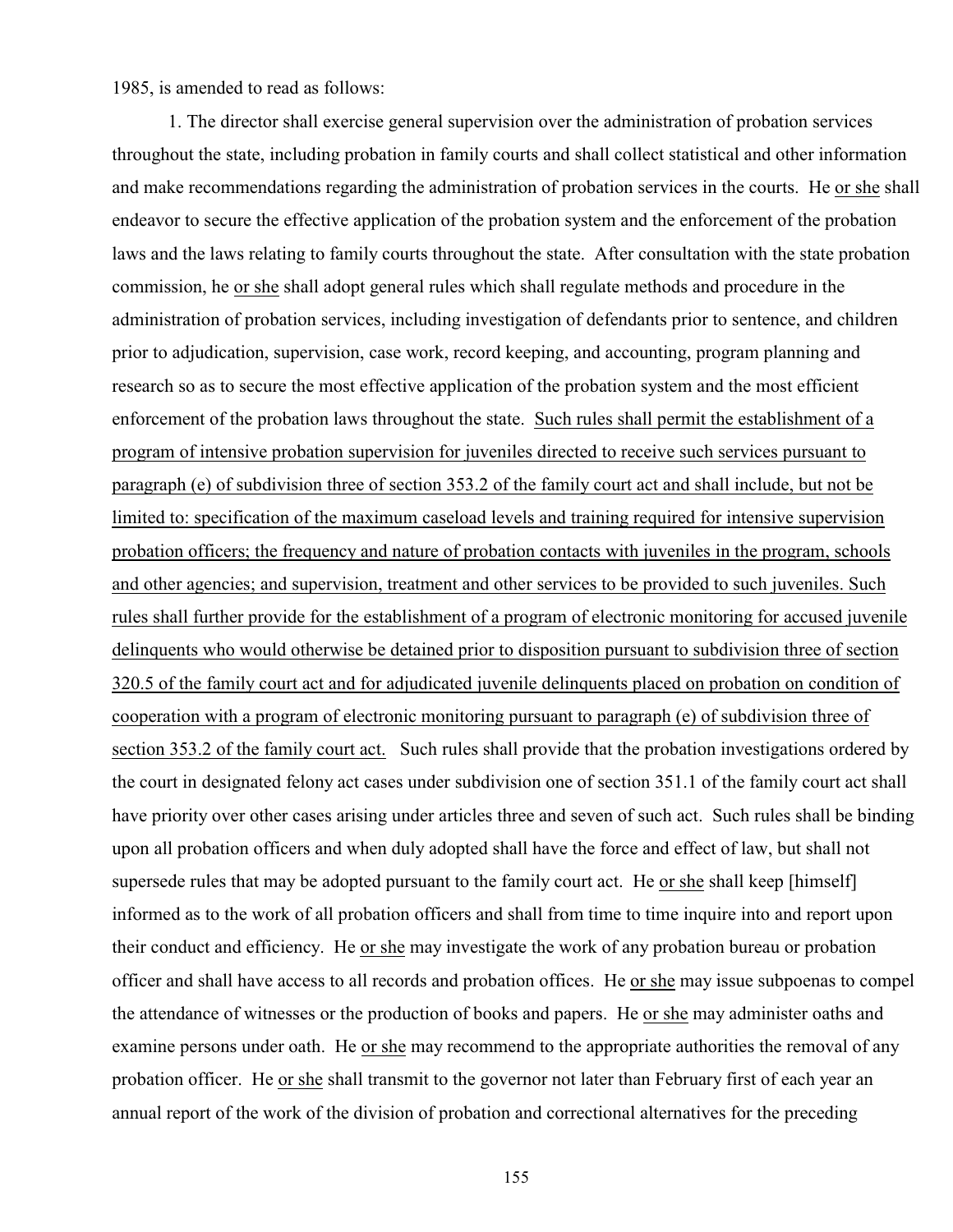calendar year, which shall include such information relative to the administration of probation and correctional alternatives throughout the state as may be appropriate. He or she may from time to time publish reports regarding probation including probation in family courts, and the operation of the probation system including probation in family courts and any other information regarding probation as he or she may determine provided expenditures for such purpose are within amounts appropriated therefor.

 §5. This act shall take effect on the ninetieth day after it shall have become a law and shall apply to juveniles found to have committed acts of juvenile delinquency that occurred on or after such effective date, provided, however, that section 4 of this act shall take effect immediately.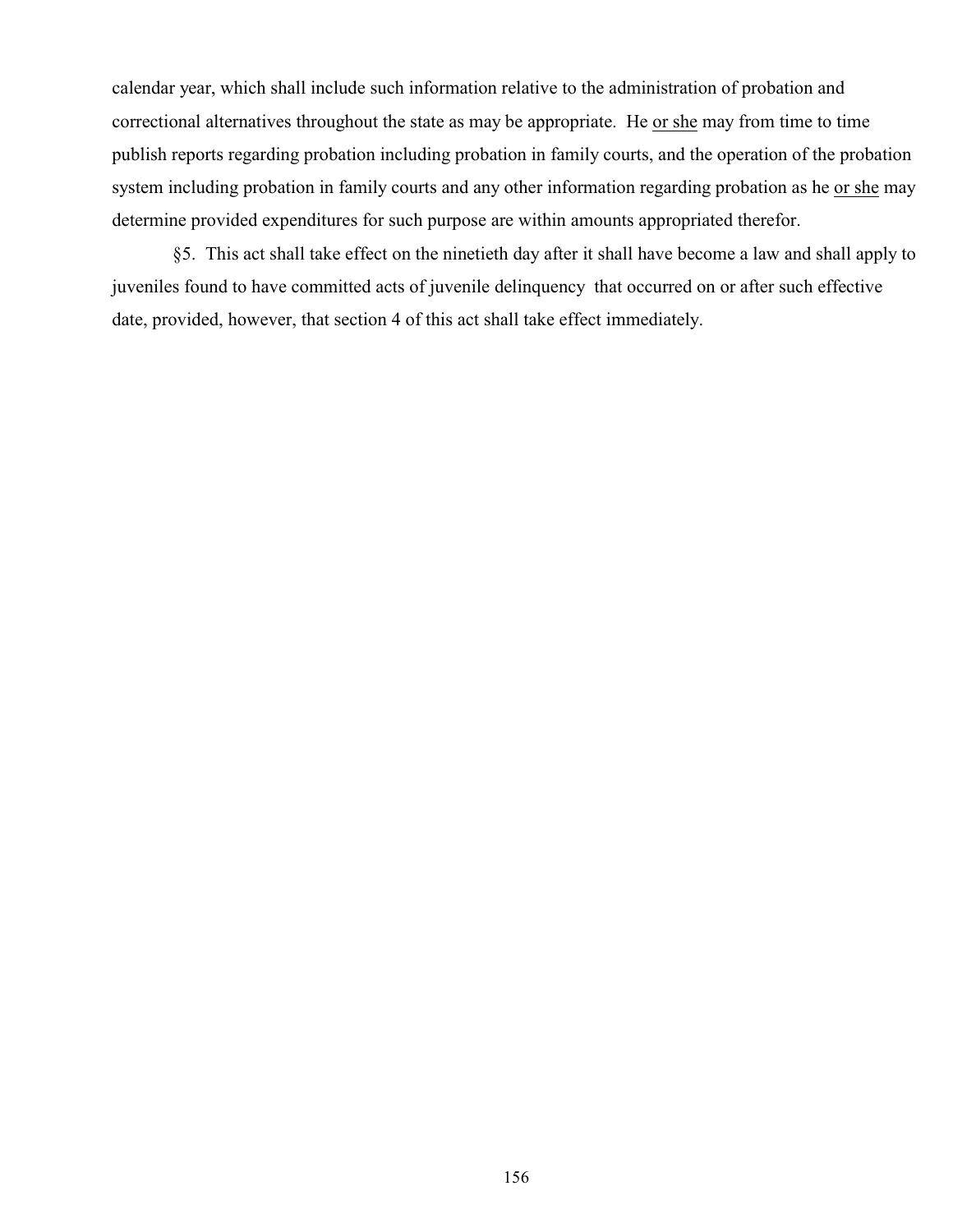12. Procedures for violations of adjournments in contemplation of dismissal and conditional discharges in juvenile delinquency cases (FCA §§315.3, 360.2)

In 1996, appellate courts in New York State identified two significant gaps in the procedural framework governing juvenile delinquency cases, both in the area of violations of court orders. The Family Court Advisory and Rules Committee is proposing legislation to eliminate both of these gaps by clarifying applicable procedures in cases of alleged violations of adjournments in contemplation of dismissal (ACD's) and of orders of conditional discharge in juvenile delinquency proceedings.

Article 3 of the Family Court Act is completely silent as to the procedures to be followed and the threshold showing required, not only to establish a violation of the conditions of an ACD sufficient to restore the case to the calendar, but also to trigger either a fact-finding or dispositional hearing, as applicable. Subdivision one of section 315.3 of the Family Court Act simply provides that "[u]pon *ex parte* motion by the presentment agency, or upon the court's own motion, made at the time the order is issued or at any time during its duration, the Family Court may restore the matter to the calendar."

In Matter of Edwin L., 88 N.Y.2d 593 (1996), the Court of Appeals declined to incorporate a specific hearing requirement for violations of conditions in cases adjourned in contemplation of dismissal into Article 3 of the Family Court Act in the absence of explicit legislation. The Court stated:

> We hold that the requirements of due process are satisfied when a Family Court determines, after conducting an inquiry into the allegations of the violation petition, and providing the juvenile with an opportunity to respond to those allegations, that there is a legitimate basis for concluding that the juvenile has violated a condition of an ACD order and states the reasons, on the record, for reaching that determination.

88 N.Y.2d, at 603. Noting that the scope of the hearing will vary according to the circumstances of particular cases, the Court left a determination of the degree of formality required to the discretion of the Family Court. It did, however, assume, in the absence of statutory guidance, that a violation petition would be filed, providing notice to the juvenile of the violation, that the juvenile would be given an opportunity to respond to the petition with or without a hearing, and that hearsay evidence would be admissible to establish the allegations of the petition.

The Committee's proposal codifies these elements of the holding in Matter of Edwin L. and provides needed amplification of the applicable procedures. The proposal requires a verified petition, which must be served on the respondent juvenile, for restoration to the calendar of a juvenile delinquency matter adjourned in contemplation of dismissal and provides the respondent with an opportunity to respond to the motion. Filling a gap in the Family Court Act, the proposal authorizes the Family Court to order that the respondent juvenile be detained and provides for an expedited determination of the violation petition in such cases, consistent with the criteria and time frames applicable in other detention cases. The measure codifies the direction in Matter of Edwin L. that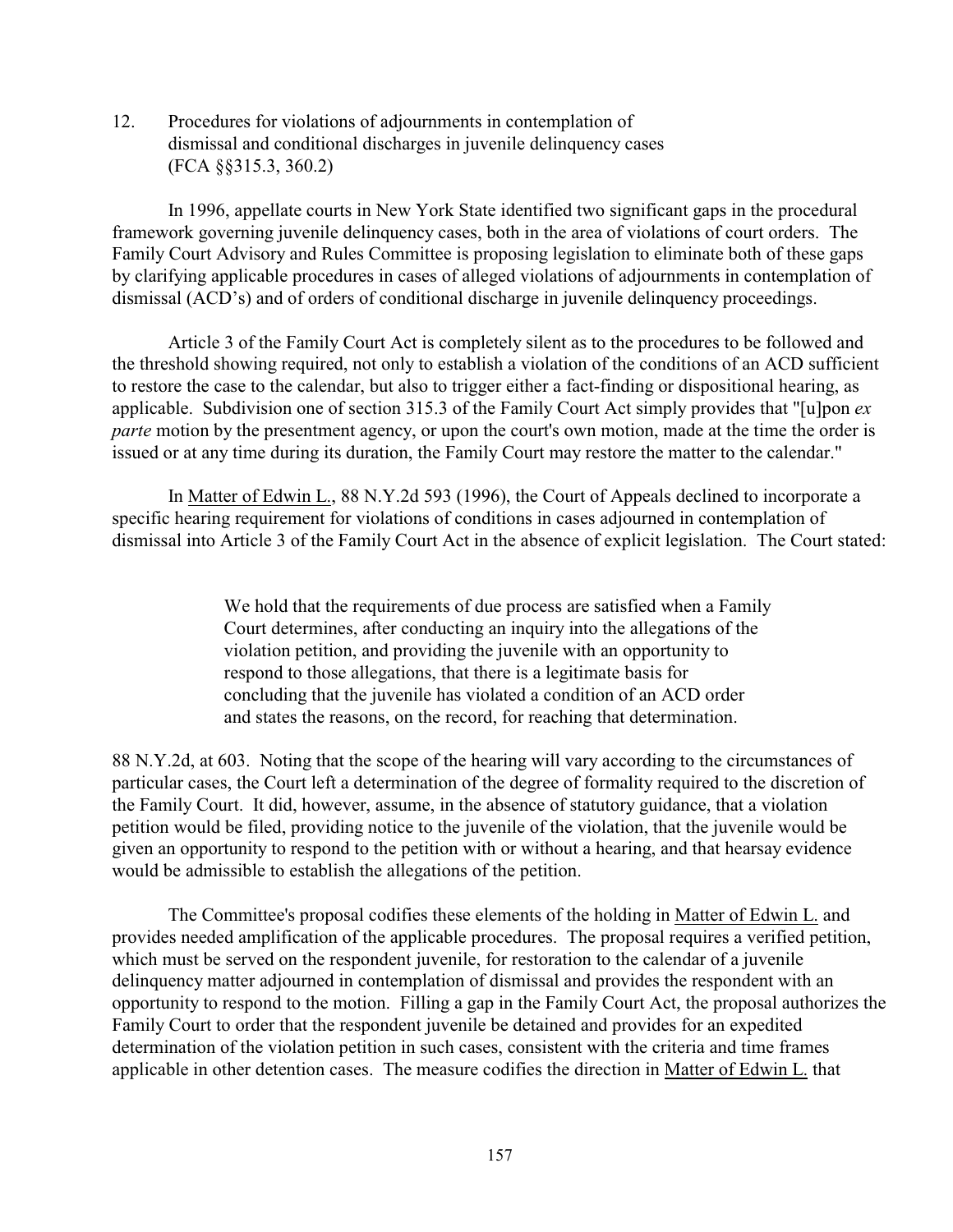hearsay evidence should be admissible.<sup>50</sup> If the petition to restore the matter to the calendar is sustained, the case would be set down for a fact-finding or dispositional hearing, depending upon whether the matter had been adjourned in contemplation of dismissal before or after entry of a factfinding order. Similar to the provision regarding probation violations [Family Court Act §§360.2(4), (5)], the proposal further provides that the period of the ACD would be tolled during the pendency of the petition, and that, if the petition to restore the matter to the calendar is dismissed, the period during which the petition was pending would be credited to the period of the adjournment in contemplation of dismissal.

Finally, the Committee's proposal effectuates the apparent intention of the Legislature to provide identical procedures for adjudicating violations of orders of probation and conditional discharge. While sections 360.2 and 360.3 articulate a procedure governing violations of both probation and conditional discharge, references to conditional discharge appear to have been inadvertently omitted from two subdivisions of those sections. In Matter of Donald MM, 231 A.D.2d 810, 647 N.Y.S. 2d 312 (3rd Dept., 1996), *lve. app. denied*, 89 N.Y.2d 804 (1996), the Appellate Division, Third Department, read into section 360.2(4) of the Family Court Act a requirement that the period of a conditional discharge be tolled during the pendency of a violation petition, as in probation violation cases. The Court held that the omission of the requirement was unintentional, as "it is apparent from a reading of all provisions of this statute that the Legislature did not intend for probationary periods and conditional discharges to be treated differently." The Committee's proposal incorporates this tolling requirement into subdivision four of section 360.2 of the Family Court Act. Using the same rationale, it remedies a similar gap in subdivision five of the same section, which requires credit for the period of pendency of a violation petition to be given in cases in which the violation has not been sustained.

## Proposal

AN ACT to amend the family court act, in relation to violations of adjournments in contemplation of dismissal and orders of conditional discharge in juvenile delinquency cases

#### The People of the State of New York, represented in Senate and Assembly, do enact as follows:

Section 1. Subdivision 1 of section 315.3 of the family court act, as amended by chapter 237 of the laws of 1991, is amended to read as follows:

1. Except where the petition alleges that the respondent has committed a designated felony act, the court may at any time prior to the entering of a finding under section 352.1 and with the consent of the respondent order that the proceeding be "adjourned in contemplation of dismissal." An adjournment in contemplation of dismissal is an adjournment of the proceeding, for a period not to exceed six months, with a view to ultimate dismissal of the petition in furtherance of justice. Upon

 $<sup>50</sup>$  In light of the Governor's veto of this measure in 1999, the measure was revised to delete reference</sup> to a specific burden of proof.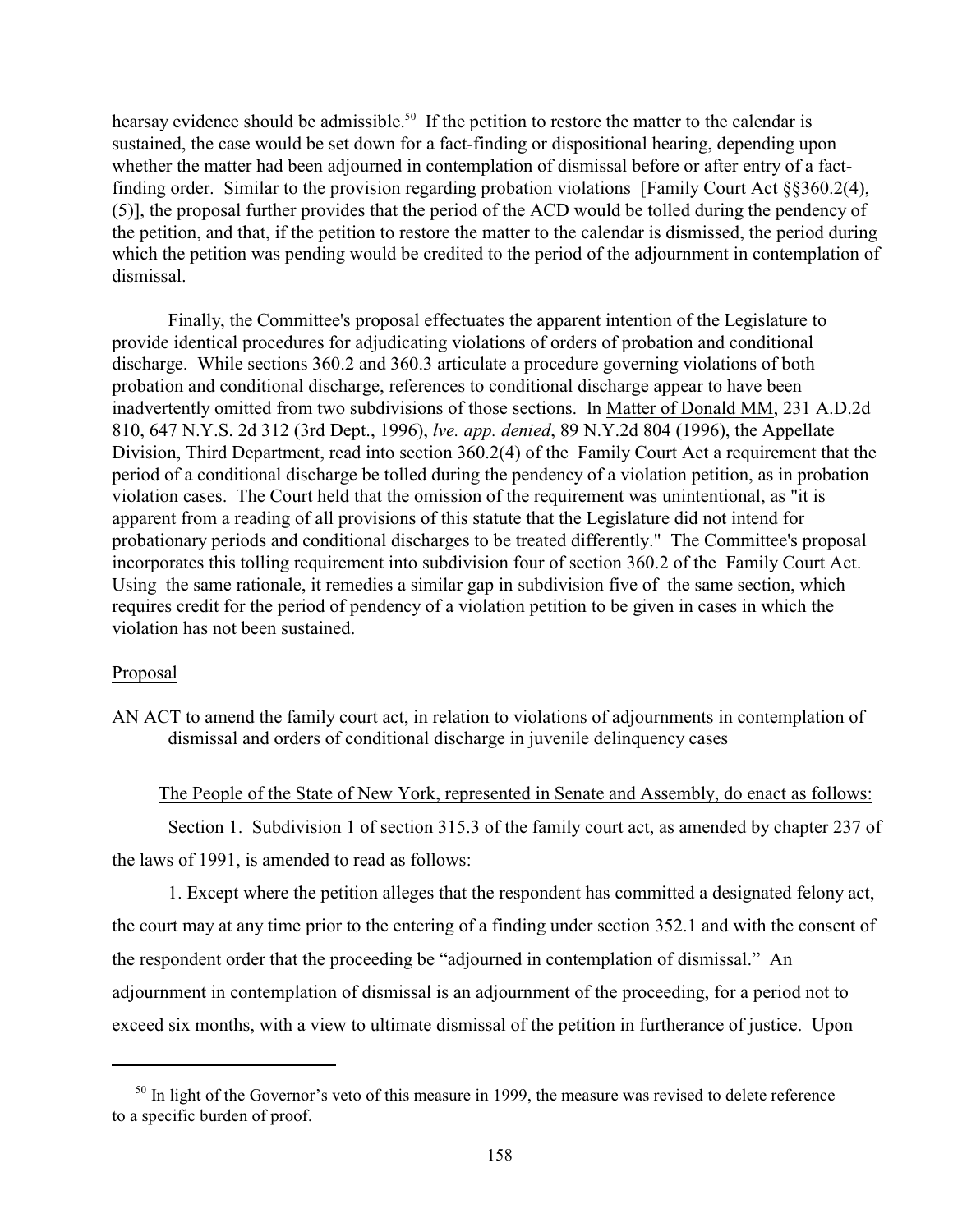issuing such an order, providing such terms and conditions as the court deems appropriate, the court must release the respondent. The court may, as a condition of an adjournment in contemplation of dismissal order, in cases where the record indicates that the consumption of alcohol may have been a contributing factor, require the respondent to attend and complete an alcohol awareness program established pursuant to [paragraph six-a of subdivision (a) of] section [19.07] 19.25 of the mental hygiene law. [Upon *ex parte* motion by the presentment agency, or upon the court's own motion, made at the time the order is issued or at] At any time during [its] the duration of an order issued pursuant to this section, the court may restore the matter to the calendar in accordance with subdivision four of this section. If the proceeding is not restored, the petition is, at the expiration of the order, deemed to have been dismissed by the court in furtherance of justice.

 §2. Section 315.3 of the family court act is amended by adding a new subdivision 4 to read as follows:

 4. An application to restore the matter to the calendar in accordance with subdivision one of this section shall be in the form of a verified petition which shall be served on the respondent, who shall have an opportunity to be heard with respect thereto. The petition shall state the factual basis for the restoration, including the condition or conditions alleged to have been violated and the time, place and manner in which such violation occurred. The respondent is entitled to counsel at all stages of a proceeding under this section, and the court shall advise the respondent of such right at the initial appearance on any petition filed hereunder. Upon request, the court shall grant a reasonable adjournment to the respondent in order to respond to the petition and, if the factual allegations of the petition are contested, to prepare for a hearing. If the court determines that the respondent should be detained in accordance with the criteria in subdivision three of section 320.5, the court shall hear and determine the petition within three days; provided, however, that for good cause shown, the court may adjourn the matter for not more than three additional days. If, after hearing the petition, the court finds that the presentment agency has demonstrated by relevant and material evidence that one or more conditions of the order have been violated, the court shall state on the record the reasons for such determination, grant the petition, restore the matter to the calendar and schedule the proceeding for a fact-finding hearing or dispositional hearing, as applicable. Upon filing the petition, the period of the adjournment in contemplation of dismissal shall be interrupted. Such interruption shall continue until such time as the court determines the petition. If the court denies the petition, the period during which the petition was pending shall be credited to the period of the adjournment in contemplation of

159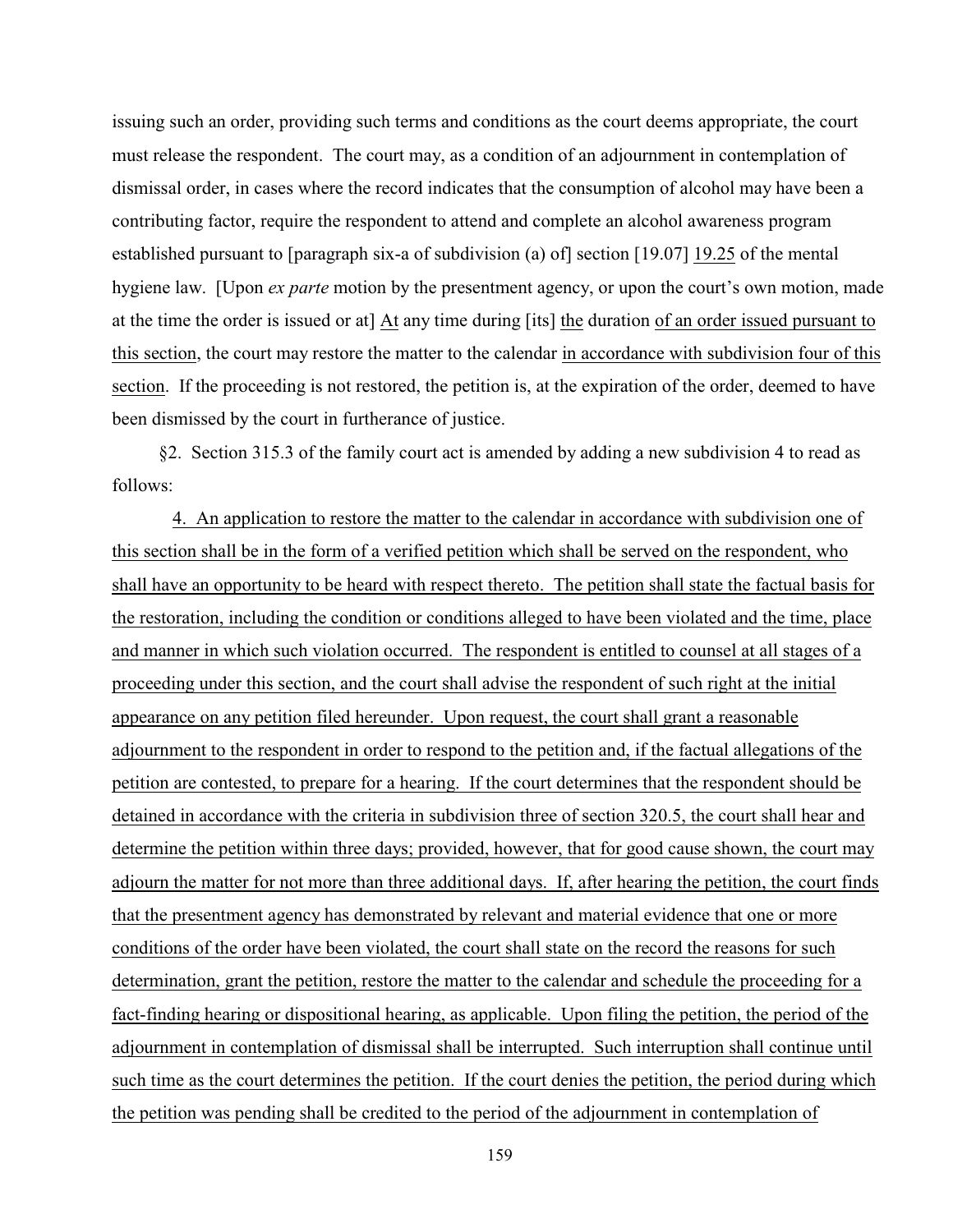dismissal.

 §3. Subdivisions 4 and 5 of section 360.2 of the family court act, as added by chapter 920 of the laws of 1982, are amended to read as follows:

 4. If a petition is filed under subdivision one, the period of probation as prescribed by section 353.2 or conditional discharge as prescribed by section 353.1 shall be interrupted as of the date of the filing of the petition. Such interruption shall continue until a final determination as to the petition has been made by the court pursuant to a hearing held in accordance with section 360.3 or until such time as the respondent reaches the maximum age of acceptance into a division for youth facility.

 5. If the court determines that there was no violation of probation or conditional discharge by the respondent, the period of interruption shall be credited to the period of probation or conditional discharge, as applicable.

 §4. This act shall take effect on the ninetieth day after it shall have become a law and shall apply to orders of adjournment and conditional discharge issued on or after such effective date.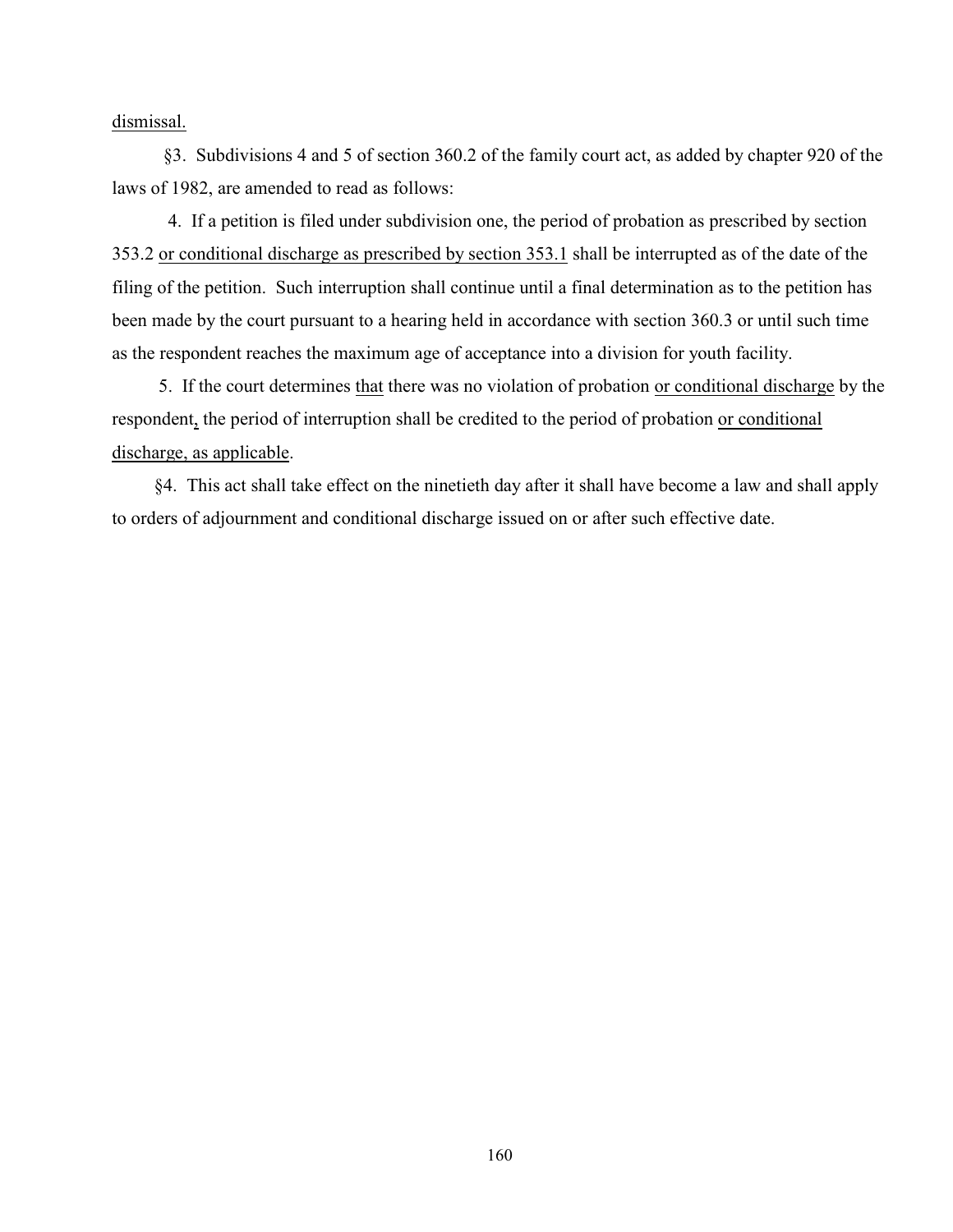13. Duration of term of probation and procedures for violations of probation in child support proceedings (FCA §§454, 456)

In order to realize the statutory goal of providing adequate support to New York's children, the Family Court must be able to rigorously enforce its orders. To do that, it must be able to secure compliance through imposition of a diverse array of sanctions that are appropriate in severity and responsive to the individual problems presented. License suspensions, Department of Taxation and Finance referrals, lottery and tax refund interceptions, sequestration of property, imposition of income deduction orders and referrals to rehabilitative or work programs, where available, all may be helpful in particular cases. *See* Family Court Act §454, *et seq*. However, in particularly intractable cases, including those involving child support obligors who are self-employed or who are paid in cash or "off the books," the ultimate sanction of incarceration may be the only meaningful sanction currently available to the Court. Clearly, incarceration, which at least temporarily cuts off a support obligor's earning capacity altogether, is a costly, sometimes self-defeating option that must be reserved for cases in which lesser sanctions have been exhausted or are not efficacious.

Along the continuum of child support sanctions, there must be a means of providing regular, in-person monitoring by someone in authority who can compel a change of behavior under threat of a more serious sanction and who may be able, at the same time, to provide services and rehabilitative assistance to the support obligor that will facilitate compliance with child support obligations. That vital in-person monitoring and provision of individualized assistance may best be provided by placing a support obligor on probation. However, while explicitly authorized in the Family Court Act, probation has proven to be an unworkable and rarely-utilized tool in Family Court child support cases. The Family Court Advisory and Rules Committee has identified statutory impediments to the effective use of probation in child support cases and is proposing a measure to address these problems.

First, in order to make probation less costly for local probation departments and fairer to the probationers, the proposal would impose a limit on the duration of probation more commensurate with probation in other contexts. Alone among probation provisions in both the Family Court Act and Criminal Procedure Law, Family Court Act §456 permits a child support obligor to be placed on probation for an extended period of time, that is, the entire duration of a child support or visitation order or order of protection. Since a child support order may last until the youngest child reaches the age of 21, this may mean more than two decades of probation – four times greater than the duration of probation for all but the most serious felonies. *Cf.* Penal Law §65(3). This disproportionate degree of supervision is beyond the capacity of most local probation departments to provide, particularly in times of fiscal constraint, and may explain the reluctance of probation departments to become involved in child support matters. The Committee's proposal, therefore, would impose the same time limit that exists for person in need of supervision (PINS) cases in Family Court – that is, not more than one year, a period that may be extended, after notice to the support obligor and an opportunity to be heard, for an additional year upon a finding of exceptional circumstances.

Second, Family Court Act §456 is entirely silent regarding procedures to be followed in the event of a violation of probation. All too often, the burden falls upon custodial parents to take time off from work to prepare, file and arrange service of violation petitions. Again comparable to other probation violation provisions, the Committee's proposal would instead require the local probation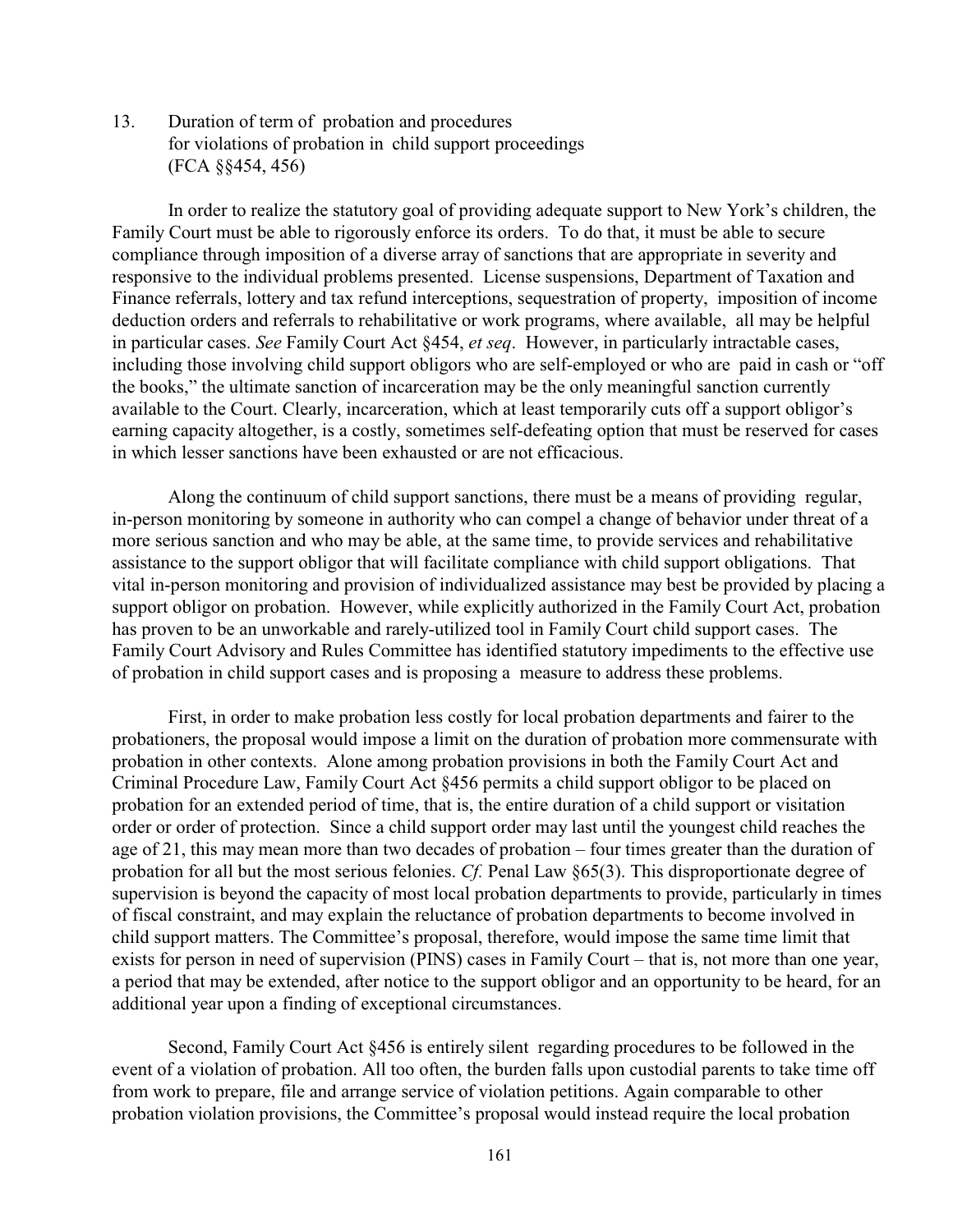department to file a verified probation violation petition and would provide an opportunity for the probationer and parties to be to be heard as prerequisites to revocation of probation in the event of a willful violation. The measure would further provide that the period of probation would be tolled as of the date of filing of the violation petition and that in the event the violation petition is not sustained, the tolling period would be credited to the period of probation. Providing a mechanism consistent with due process to bring alleged child support violators to the attention of the Family Court would benefit the families as well – taking the onus off of custodial parents to initiate and prosecute violation proceedings that should instead be handled by local probation departments.

Enactment of this measure would make probation a viable alternative for probation departments, would improve the collection of child support for the children in the State, would make the probation provisions fairer for support obligors and would greatly enhance the Family Court's capacity to respond effectively to the wide variety of child support cases before it.

#### Proposal

AN ACT to amend the family court act, in relation to probation in child support cases

The People of the State of New York, represented in Senate and Assembly, do enact as follows:

Section 1. Paragraph (c) of subdivision 3 of section 454 of the family court act is amended to read as follows:

(c) place the party on probation [under] for up to one year pursuant to section four hundred fifty-six of this article upon such conditions as the court may determine and in accordance with the provisions of the criminal procedure law; or.

§2. Section 456 of the family court act, as added by chapter 809 of the laws of 1963, is amended to read as follows:

§456. Probation. (a) No person may be placed on probation under this article unless the court makes an order to that effect, either at the time of the making of an order of support or under section four hundred fifty-four. The order of probation may contain such conditions as the court may determine. The maximum period of probation may [continue so long as an order of support, order of protection or order of visitation applies to such person] not exceed one year. If the court finds, at the conclusion of the original period, upon notice and an opportunity to be heard, that exceptional circumstances require an additional year of probation, the court may continue probation for an additional year.

(b) [The] If the court [may at any time, where circumstances warrant it, revoke an order of] finds, after a hearing, that a party who has been placed on probation [. Upon such revocation, the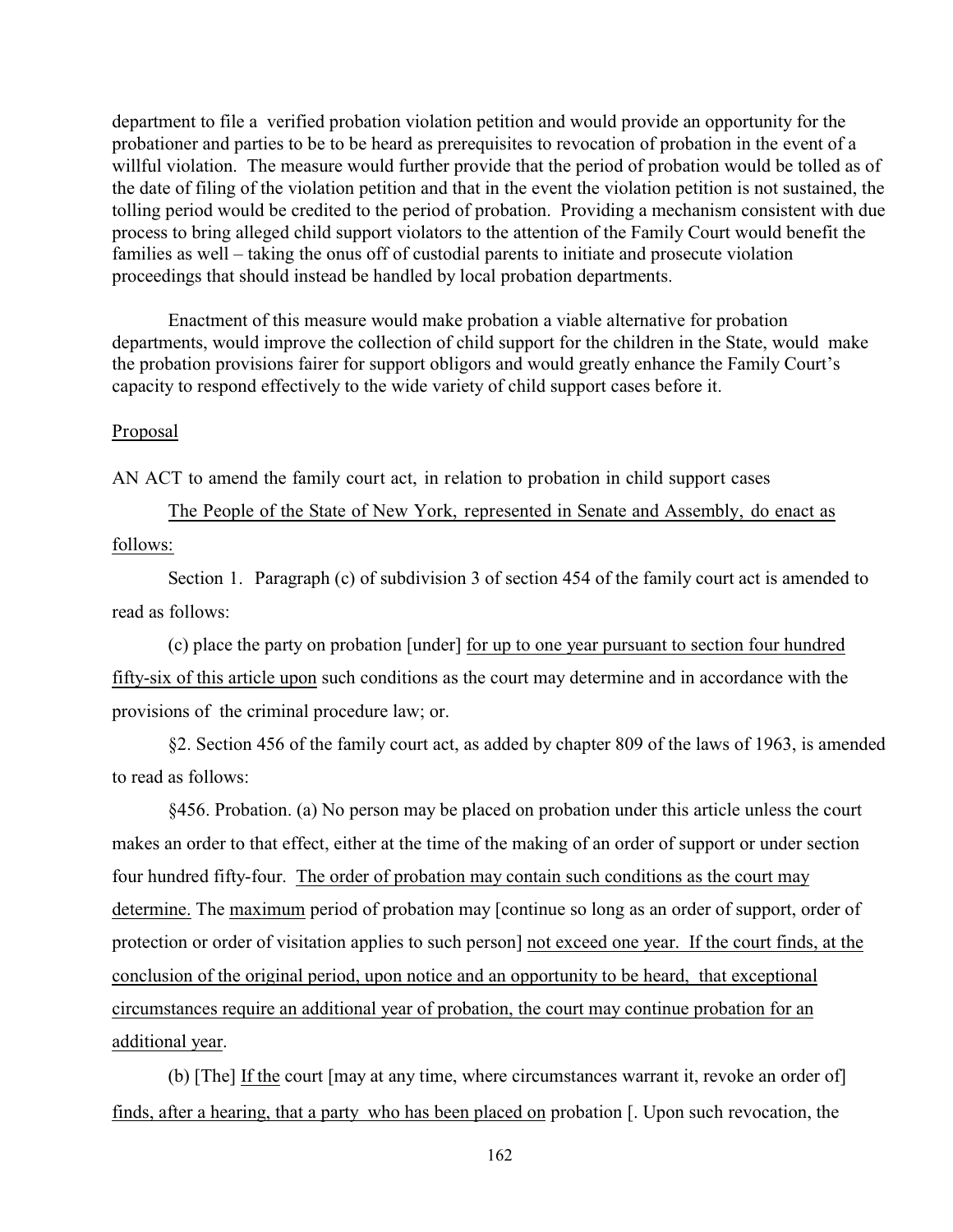probationer shall be brought to court, which may, without further hearing,] in accordance with this section, has willfully violated any term or condition of probation, the court, after giving notice and an opportunity to be heard to the parties and law guardian, if any, may revoke such order of probation and may make any order [that might have been made at the time the order of probation was made] authorized by section four hundred fifty-four of this article. No such finding may be made unless a verified petition containing specific allegations constituting the violation is filed with the court and duly served upon the parties. The period of probation shall be deemed tolled as of the date of filing of the probation violation petition, but, in the event that the court does not find that the order of probation was willfully violated, the period of such interruption shall be credited to the period of probation.

§3. This act shall take effect immediately.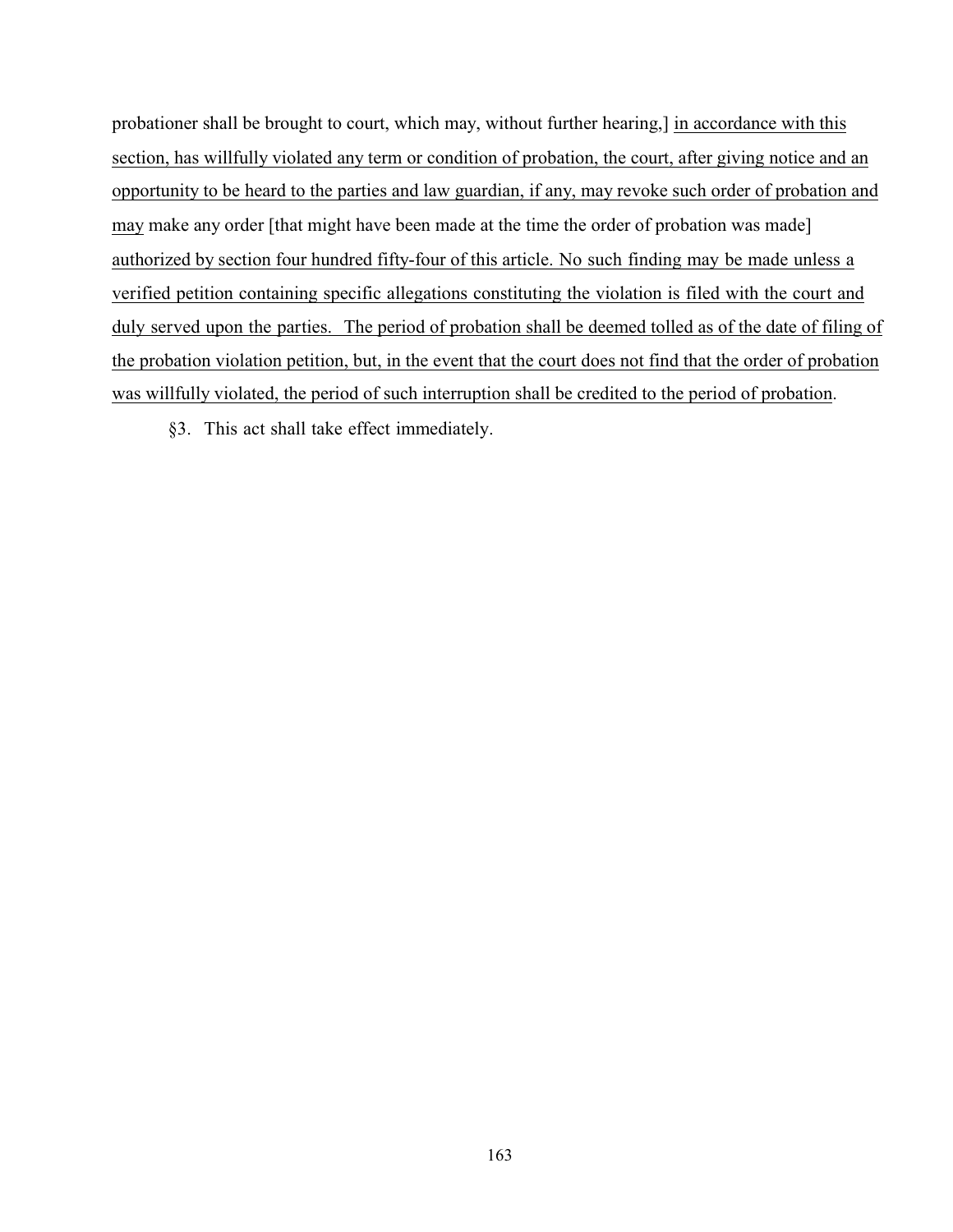14. Judicial authority of the Family Court to recommend a child welfare compliance investigation as part of a disposition in a child protective or foster care proceeding (FCA §§1055, 1055-a; SSL §392)

In 1986, as part of the legislation requiring periodic reviews of voluntarily-placed foster children freed for adoption, the Family Court was specifically authorized to recommend in its dispositional orders that the New York State Department of Social Services (now the Office of Children and Family Services) investigate the facts and circumstances of local social service districts' discharge of their responsibilities for the care and welfare of children in their custody pursuant to section 395 of the Social Services Law. *See* Laws of 1986, ch. 902.<sup>51</sup> These provisions, expanded in 1988 to apply to freed children originally placed as a result of child protective proceedings, were then consolidated into section 1055-a(7) of the Family Court Act in 1999 when that provision was revised to encompass all permanency hearings held regarding children freed for adoption. *See* Laws of 1988, ch. 638; Laws of 1999, ch. 534. However, no analogous provisions were enacted with respect to children in foster care who were not freed for adoption, although the utility of such provisions for those children is clearly equally as great. The Family Court Advisory and Rules Committee proposes to remedy this gap.

The Committee's proposal would amend section 1055 of the Family Court Act and section 392 of the Social Services Law to provide that in all cases involving a foster care placement, extension or periodic review – *i.e.,* dispositional and permanency hearings in child protective and voluntary foster care proceedings – the Family Court may recommend to the New York State Office of Children and Family Services that it investigate the facts and circumstances concerning the discharge of responsibilities by a local social services district with respect to a particular case, pursuant to section 395 of the Social Services Law. This recommendation would be optional in cases where the Family Court has reason to believe that a district is not in compliance with laws or regulations. However, the recommendation for an OCFS investigation would be required to be contained in the Family Court dispositional or permanency hearing order in any case in which the Court has made a determination, pursuant to the federal and state *Adoption and Safe Families Act* [Public Law 103-89; Laws of 1999, ch.7], that reasonable efforts, where appropriate, should have been, but were not, made to prevent the placement or facilitate reunification. *See* Family Court Act §§1022(a), 1027(b), 1028, 1052; Social Services Law §§392(5-a), 392(6).

Additionally, court records in all cases referred would be made available to the New York State Office of Children and Family Services to assist in its review or investigation. Further, while the referral to OCFS may provide the Court with a useful alternative to the imposition of contempt sanctions, the availability of this option would not impair the authority of the Court to utilize section 156 of the Family Court Act and Article 19 of the Judiciary Law in appropriate cases. Finally, conforming changes would be made as well with respect to reviews of children freed for adoption, pursuant to section 1055-a of the Family Court Act. In a case involving a freed child, the referral to OCFS would only be mandatory if the Family Court had reason to believe that the local social services

 $51$  The statute originally permitted the Family Court to recommend that the State conduct a "utilization review" pursuant to Social Services Law §398-b, but that provision was repealed in 2002. *See* Laws of 2002, ch. 83, Part C.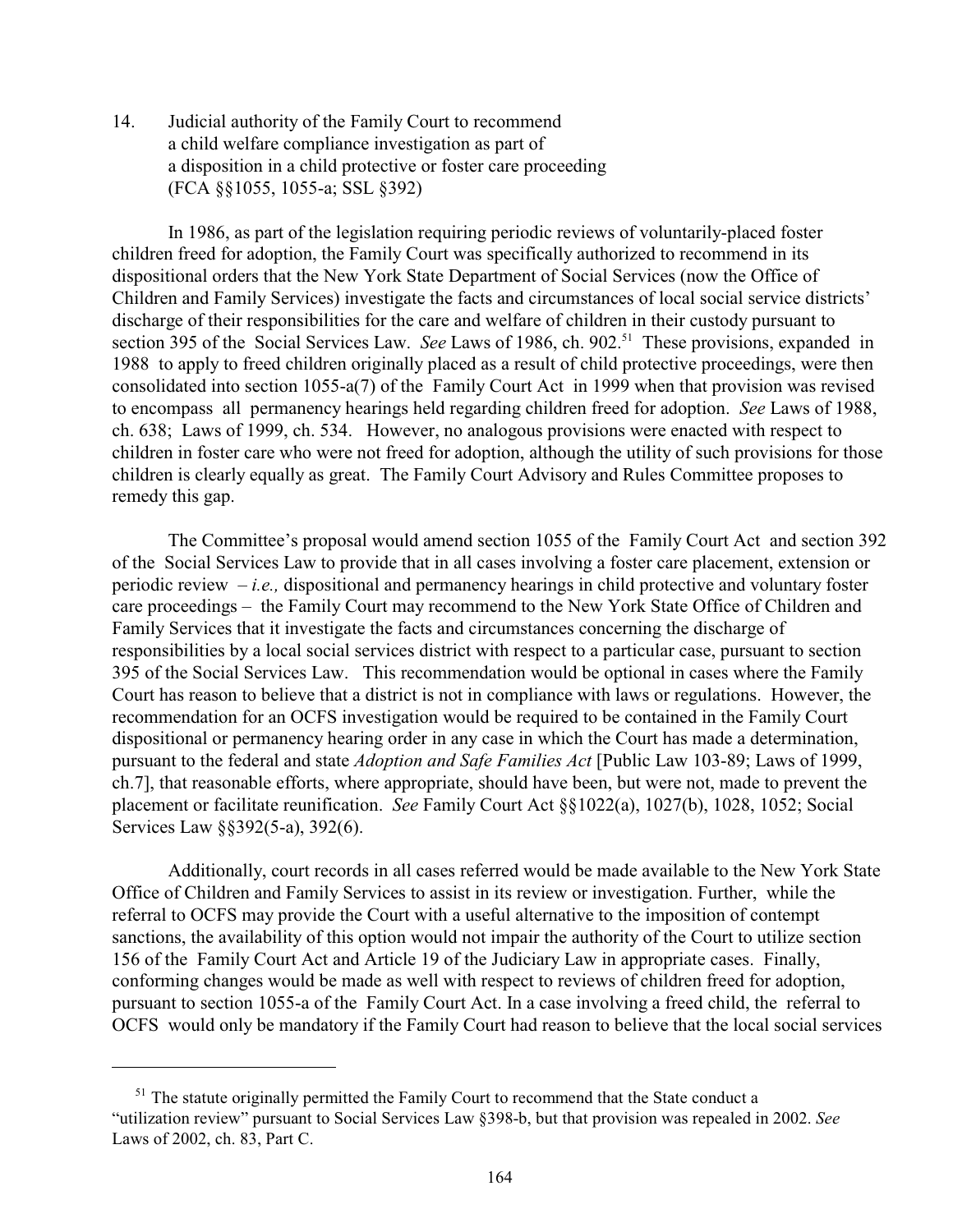district had violated a court order, pursuant to section 1055-a(7)(c) of the Family Court Act, directing provision of services or assistance to the child and the prospective adoptive parent as authorized or required by the applicable comprehensive annual services program plan.

While not frequently invoked, the Family Court's successful experiences in utilizing subdivision seven of section 1055-a of the Family Court Act support its extension to child protective and foster care proceedings as a means of ensuring appropriate provision of reunification, preventive or other services in accordance with applicable laws and regulations. The New York State Office of Children and Family Services has been responsive to these referrals, has issued comprehensive reports and has directed changes that have inured to the benefit of children and families before the Court. Indeed, in one case, OCFS even recommended that the order freeing the child for adoption be set aside and that the child be reunited with a rehabilitated parent.

Inclusion of the option of a referral to OCFS would actually save money by providing the Court with an alternative to the severe federal fiscal sanctions that would result from a finding that required reasonable efforts had not been made. In cases in which the referral is in fact triggered by a judicial "no reasonable efforts" finding, it would provide the State with a means of reviewing and assisting local social services districts – in essence, providing the State agency with an "early warning" system – that may facilitate compliance by local districts and concomitant preservation of funding. Further, while not replacing the existing contempt provisions in Article 19 of the Judiciary Law, applicable to the Family Court through section 156 of the Family Court Act, it provides a useful alternative to imposition of such drastic sanctions or, at the very least, a means of assisting a social services district in preventing violations that may rise to the level of contempt. In some cases, this "early warning system" may also stimulate local districts, through their authorized agencies, to comply with their responsibilities to provide not only reasonable, but also diligent, efforts to families in order to avoid dismissals of permanent neglect petitions. *Cf.,* Matter of Jamie M., 63 N.Y.2d 388 (1984); Matter of Star A., 55 N.Y.2d 560 (1982). Finally, of utmost importance, children and families would benefit by the enhanced coordination between the Family Court, OCFS and local social services districts, coordination that would facilitate timely compliance with the myriad mandates for the achievement of permanency.

# Proposal

AN ACT to amend the family court act, in relation to permanency hearings in child abuse, neglect and foster care proceedings and reviews of children freed for adoption

The People of the State of New York, represented in Senate and Assembly, do enact as follows:

Section 1. Section 1055 of the family court act is amended by adding a new subdivision (j) to read as follows:

(j) In addition to or in lieu of an order of placement or an extension or continuation of a placement made pursuant to subdivision (b), where the court has reason to believe that the local social services district has failed to comply on a timely basis with applicable state and federal laws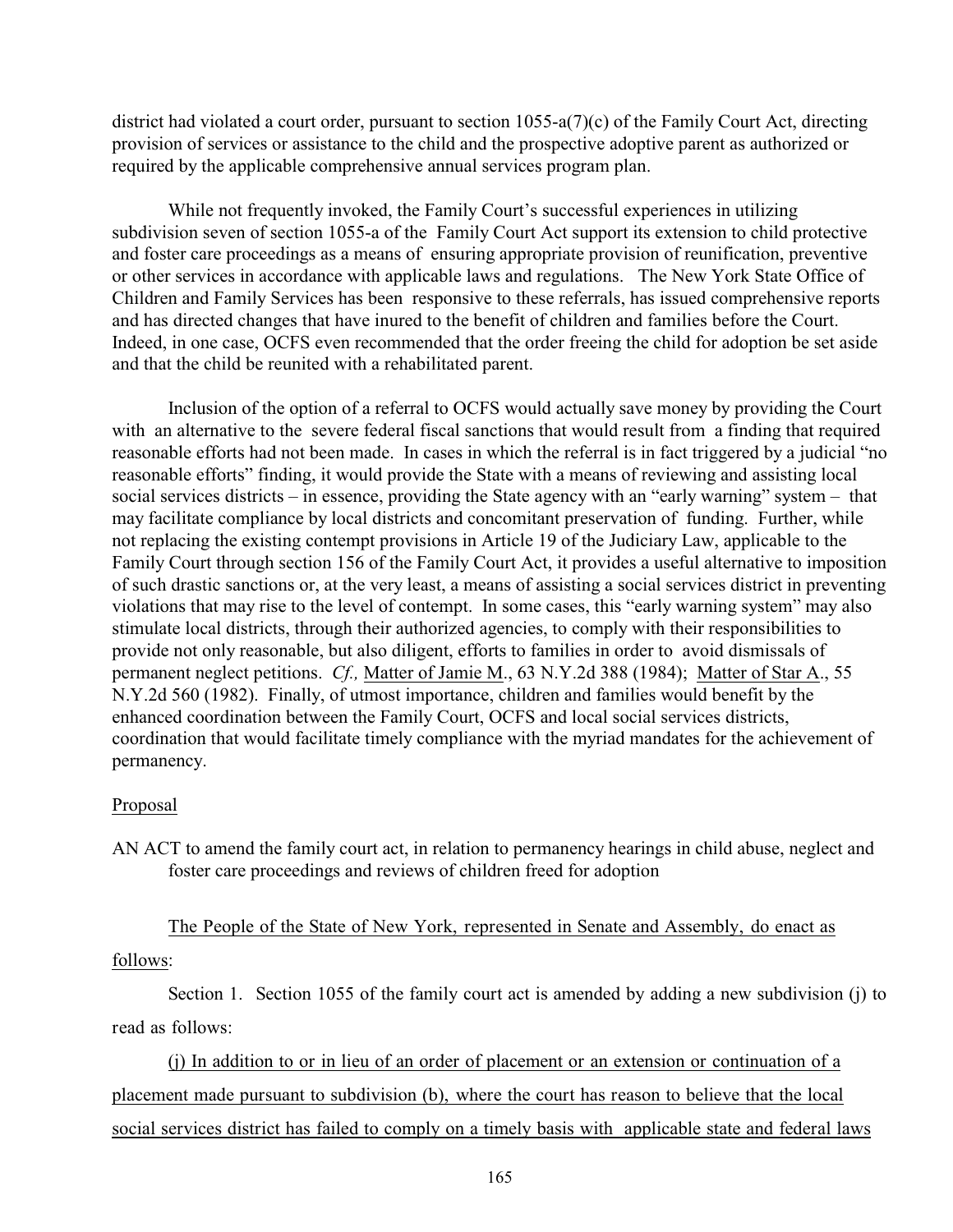and regulations, the court may make an order recommending that the state office of children and family services investigate the facts and circumstances concerning the discharge of responsibilities for the care and welfare of such child by a social services district pursuant to section three hundred ninety-five of the social services law and/or other applicable state and federal laws and regulations. The court shall make such an order in any case in which the court has made a finding, pursuant to subdivision (a) of section one thousand twenty-two or subdivision (b) of section one thousand twenty-seven, section one thousand twenty-eight or section one thousand fifty-two of this act, that required reasonable efforts, where appropriate, should have been but were not made.The court shall make available to the state office of children and family services all relevant court records relating to the proceeding or any related proceedings**.** Nothing in this section shall limit the authority of the court pursuant to section one hundred fifty-six of this act and article nineteen of the judiciary law.

§2. Paragraphs (c), (d) and (e) of subdivision 7 of section 1055-a of the family court act, as amended by chapter 83 of the laws of 2002, are amended to read as follows:

(c) directing the provision of services or assistance to the child and the prospective adoptive parent authorized or required to be made available pursuant to the comprehensive annual services program plan then in effect. Such order shall include, where appropriate, the evaluation of eligibility for adoption subsidy pursuant to title nine of article six of the social services law, but shall not require the provision of such subsidy. Violation of such an order shall be subject to punishment pursuant to section seven hundred fifty- three of the judiciary law and shall result in an order pursuant to paragraph (d) of this of this subdivision;

(d) *[Effective until June 30, 2007]*: recommending that the state office of children and family services investigate the facts and circumstances concerning the discharge of responsibilities for the care and welfare of such child by a social services district pursuant to section three hundred ninety-five of the social services law and/or other applicable state and federal laws and regulations. The court may make such an order where the court has reason to believe that the local social services district has failed to comply on a timely basis with applicable state and federal laws and regulations and shall make such an order where the social services district has not complied on a timely basis with an order issued pursuant to paragraph (c) of this subdivision. The court shall make available to the state office of children and family services all relevant court records relating to the proceeding or any related proceedings. Nothing in this section shall limit the authority of the court pursuant to

166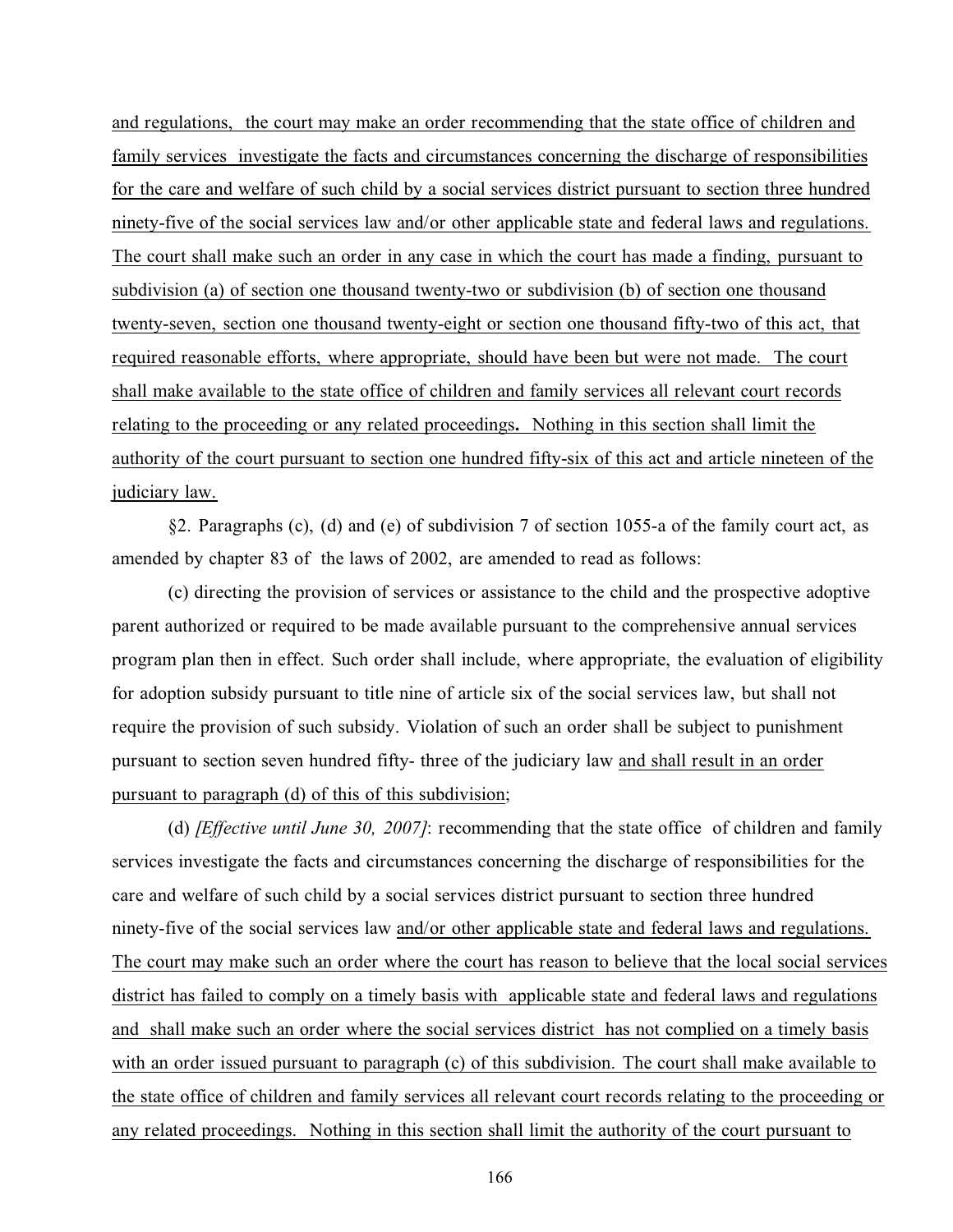#### section one hundred fifty-six of this act and article nineteen of the judiciary law; or

(d) *[Effective June 30, 2007]*: recommending that the state department of social services conduct a child welfare services utilization review pursuant to section three hundred ninety-eight-b of the social services law. The court shall make available to the department all relevant court records relating to the proceeding or any related proceedings; or

(e) *[Effective June 30, 2007]*: recommending that the state department of social services investigate the facts and circumstances concerning the discharge of responsibilities for the care and welfare of such child by a social services district pursuant to section three hundred ninety-five of the social services law and/or other applicable state and federal laws and regulations. The court may make such an order where the court has reason to believe that the local social services district has failed to comply on a timely basis with applicable state and federal laws and regulations and shall make such an order where the social services district has not complied on a timely basis with an order issued pursuant to paragraph (c) of this subdivision. The court shall make available to the state office of children and family services all relevant court records relating to the proceeding or any related proceedings. Nothing in this section shall limit the authority of the court pursuant to section one hundred fifty-six of this act and article nineteen of the judiciary law.

§3. Section 392 of the social services law is amended by adding a new subdivision 10 to read as follows:

10. As part of its dispositional order, where the court has reason to believe that the local social services district has failed to comply on a timely basis with applicable state and federal laws and regulations, the court may make an order recommending that the state office of children and family services investigate the facts and circumstances concerning the discharge of responsibilities for the care and welfare of such child by a social services district pursuant to section three hundred ninety-five of the social services law and/or other applicable state and federal laws and regulations. The court shall make such an order in any case in which the court has made a finding, pursuant to subdivision five-a or six of this section that required reasonable efforts, where appropriate, should have been but were not made. The court shall make available to the state office of children and family services all relevant court records relating to the proceeding or any related proceedings. Nothing in this section shall limit the authority of the court pursuant to section one hundred fifty-six of the family court act and article nineteen of the judiciary law.

§4. This act shall take effect immediately.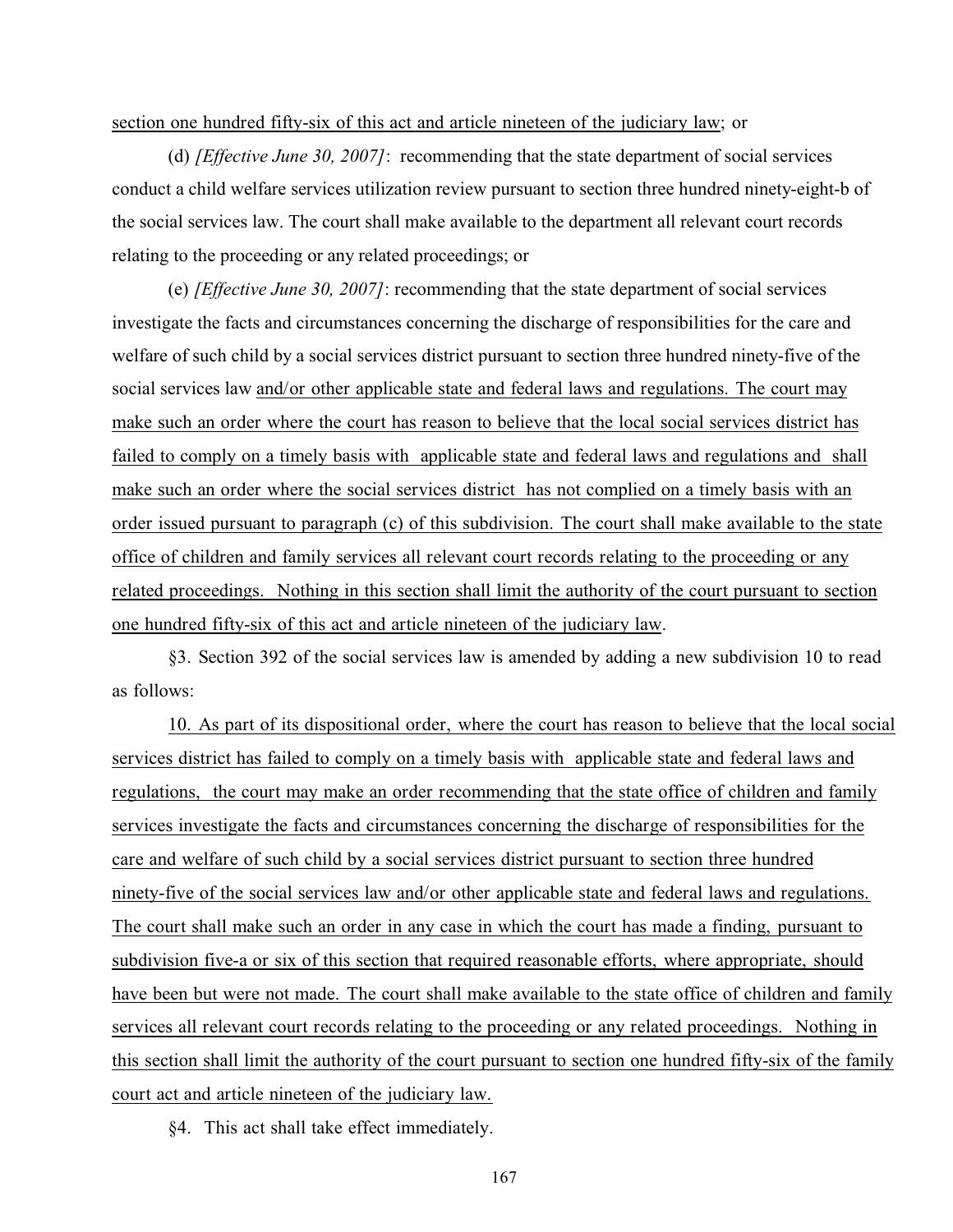15. Clarification of criteria for judicial approval of conditional surrenders of children (SSL §§383-c, 384)

Experience under the recently-enacted legislation regarding conditional surrenders of children [Laws of 2002, chapter 76] has revealed one area in which the statute, while otherwise salutary, may actually impede the use of conditional surrenders in appropriate cases, thus delaying permanency for children in foster care. That statute, *inter alia*, provided that prior to accepting a surrender conditioned upon adoption by a particular individual, the authorized child care agency would be required to have fully investigated and approved the designated individual as a qualified adoptive parent, not simply as a qualified foster parent. The Family Court Advisory and Rules Committee is proposing a much-needed corrective measure.

Since the designated prospective adoptive parent in many cases is the foster parent of the child, the designee has already undergone the comprehensive investigation, including criminal records screening, now required for foster parents in accordance with Social Services Law §378-a. Where the foster parent is the designated prospective adoptive parent, therefore, it should be unnecessary to require a full, separate investigation and approval process prior to accepting a surrender, a process that may present an obstacle to the expeditious resolution of such cases.

The Committee's proposal would permit an authorized agency to accept a surrender conditioned upon adoption by an individual who has been fully investigated and certified or approved as a foster parent or as a qualified adoptive parent. In facilitating the prompt resolution of foster care proceedings through conditional surrenders, the proposal would further New York State's efforts to comply with the federal funding mandates for expeditious achievement of permanency for children in foster care. *See Adoption and Safe Families Act* [Public Law 105-89].

## Proposal

AN ACT to amend the social services law, in relation to criteria for judicial approval of conditional surrenders of children

# The People of the State of New York, represented in Senate and Assembly, do enact as follows:

Section 1. Subdivision 2 of section 383-c of the social services law, as amended by chapter 76 of the laws of 2002, is amended to read as follows:

2. Terms. Such guardianship shall be in accordance with the provisions of this article and the instrument shall be upon such terms and subject to such conditions as may be agreed upon by the parties thereto and shall comply with subdivision five of this section; provided, however, that an authorized agency shall not accept a surrender instrument conditioned upon adoption by a particular person, unless the agency has fully investigated and certified or approved such person as a foster parent or qualified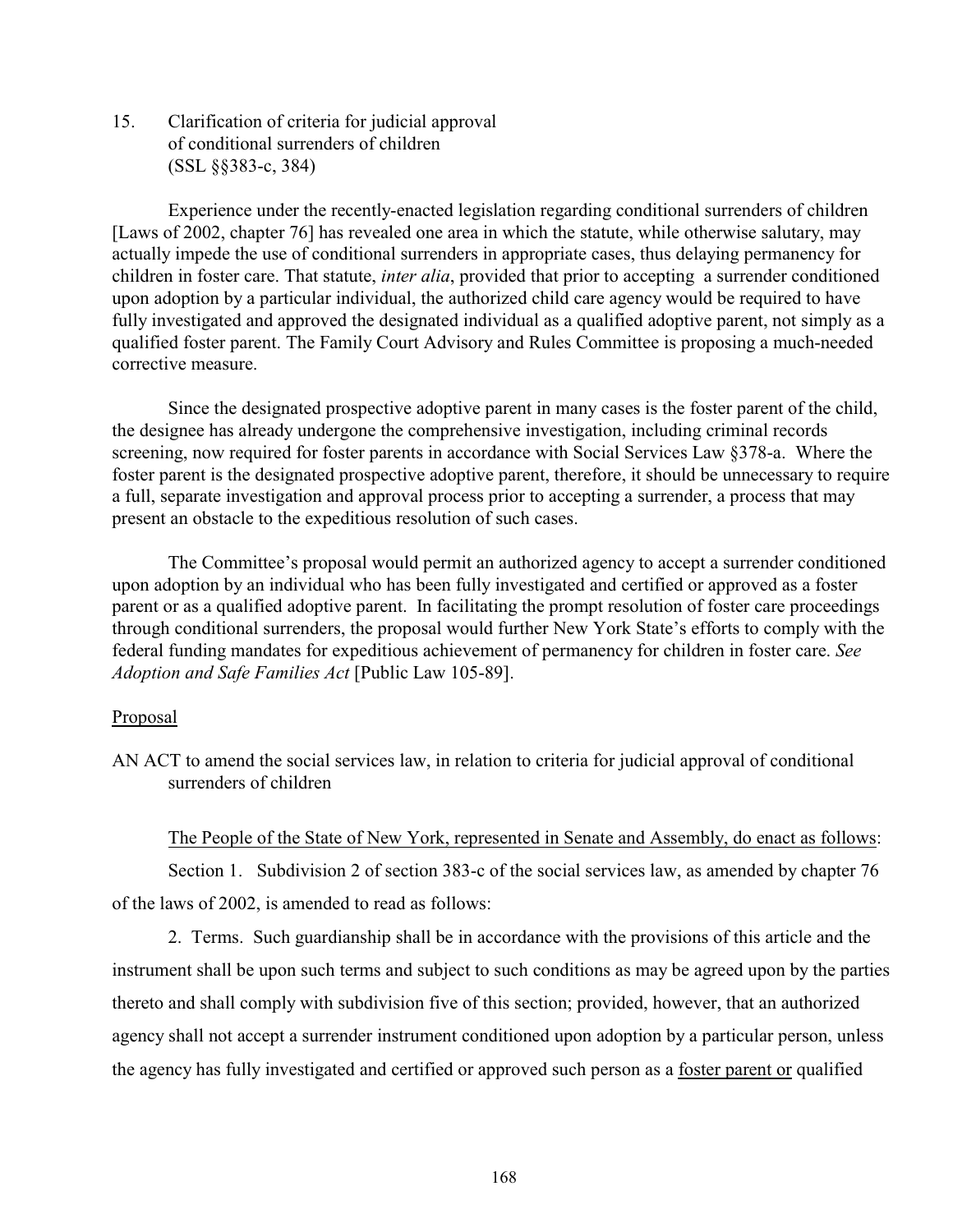adoptive parent. No such agency shall draw or receive money from public funds for the support of any such child except upon the written order or permit of the social services official of the county or city sought to be charged with the support of such child.

§2. Subdivision 2 of section 384 of the social services law, as amended by chapter 76 of the laws of 2002, is amended to read as follows:

 2. Terms. Such guardianship shall be in accordance with the provisions of this article and the instrument shall be upon such terms and subject to such conditions as may be agreed upon by the parties thereto. The instrument shall recite that the authorized agency is thereby authorized and empowered to consent to the adoption of such child in the place and stead of the person signing the instrument, and may recite that the person signing the instrument waives any notice of such adoption; provided, however, that an authorized agency shall not accept a surrender instrument conditioned upon adoption by a particular person, unless the agency has fully investigated and certified or approved such person as a foster parent or qualified adoptive parent. No such agency shall draw or receive money from public funds for the support of any such child except upon the written order or permit of the social services official of the county or city sought to be charged with the support of such child.

§3. This act shall take effect immediately.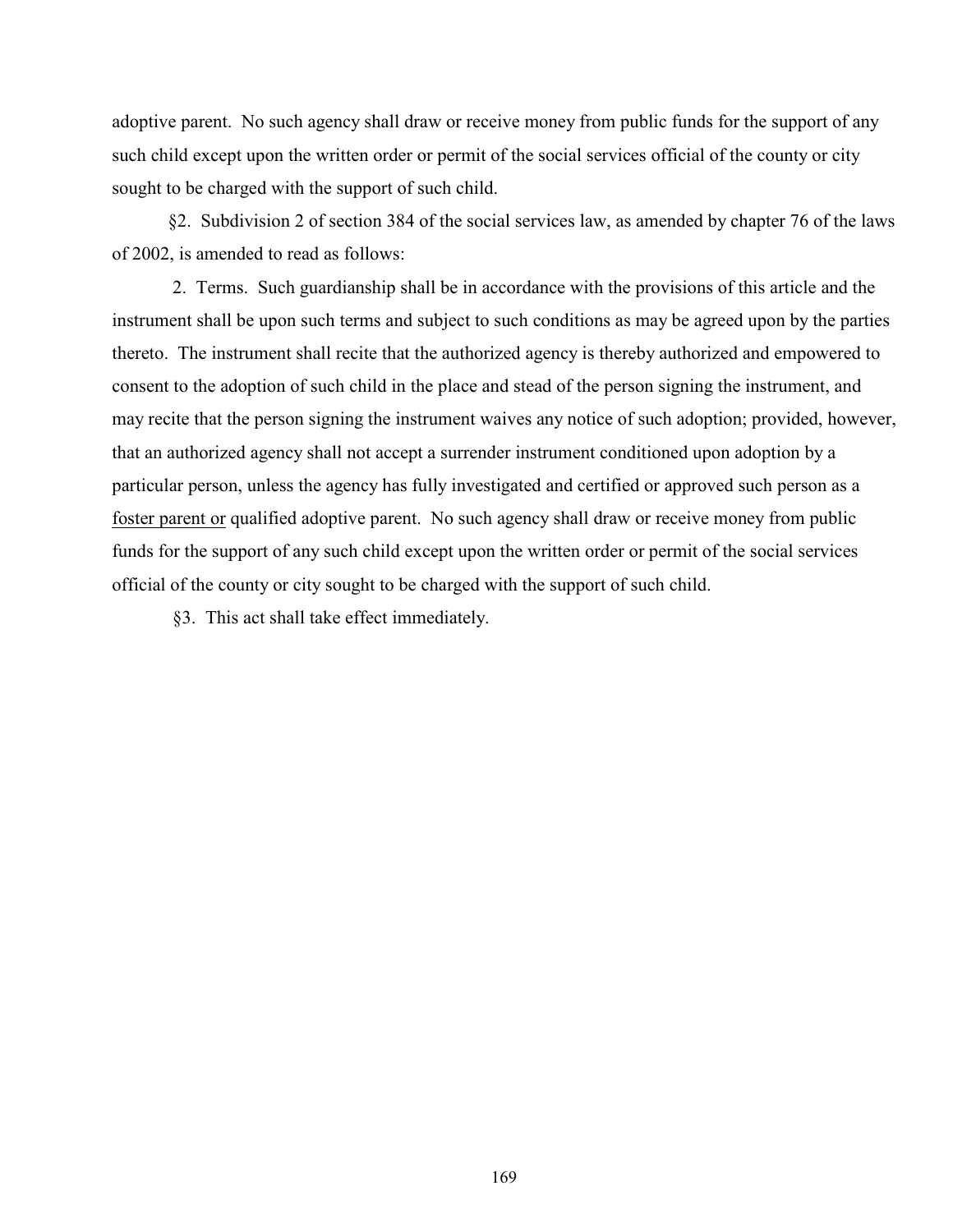16. Authority of Supreme and Family Courts to direct child protective investigations and, if indicated, the filing of child protective petitions in conjunction with custody or visitation proceedings (DRL §240; FCA §§657, 817)

 In adjudicating various types of proceedings in Family Court, the ability of the Family Court judges to call upon local social services districts to perform child protective investigations pursuant to section 1034 of the Family Court Act has often proven invaluable, both to protect children before the Court and to assist the Court in fulfilling its statutory duty to accurately determine the children's "best interests." It has been utilized to obtain an independent investigation, for example, where an allegation of child abuse or neglect has been made by a party or by the law guardian or where it becomes evident during the course of a proceeding that child maltreatment may have occurred. Where the investigation results in a determination by the agency that the child maltreatment allegation is "indicated" $-$ *i.e.*, supported by credible evidence, as provided by section 412(12) of the Social Services Law – the Court may direct an individual to file a child protective petition, pursuant to section 1032(b) of the Family Court Act, where the child protective agency has not already done so. *See* Besharov, Practice Commentaries, McKinney's Cons. Laws of NY, Book 29A, Family Court Act §1034, p. 76. What is not altogether clear, however, is whether the Family Court has the authority to direct a child protective agency, not only to investigate, but also to file a child protective petition.<sup>52</sup>

 The Family Court Advisory and Rules Committee proposes that both the Family Court Act and Domestic Relations Law be amended to authorize Supreme and Family Court judges in the course of pending custody cases to direct investigations pursuant to section 1034 of the Family Court Act and, if the investigation determines that any allegations are "indicated," to direct the child protective agency to file a child protective petition with respect to those allegations. In the interests of judicial economy, the Court would have the discretion to retain the case before it, rather than have fragmented proceedings litigated before different judges or even different courts.

 The new provisions, section 657 of the Family Court Act and section 240(1-d) of the Domestic Relations Law, as well as existing section 817 of the Family Court Act, would provide that prior to directing the child protective agency to file a child abuse or neglect petition, both the agency and the individual named as the subject of the "indicated" allegations would have to be given notice and an opportunity to be heard. Where a child protective agency indicates opposition to filing a petition, the Court would be authorized either to direct the law guardian or other individual to file a petition pursuant to section 1032(b) of the Family Court Act or nonetheless to direct the child protective agency to file the petition. Since it is difficult for the law guardian or other individual to represent the interests of the State, as is necessary in the prosecution of a child protective petition, the Court may utilize section 254 of the Family Court Act to require either a County Attorney or, in New York City, the Corporation Counsel to "present the case in support of

<sup>&</sup>lt;sup>52</sup> One Family Court judge has determined that it does not have that authority under current law. *See* Matter of Tiffany A., 183 Misc.2d 391 (Fam.Ct., Qns. Co., 2000), *aff'd on other grounds,* 279 A.D. 2d 522 (2d Dept., 2001).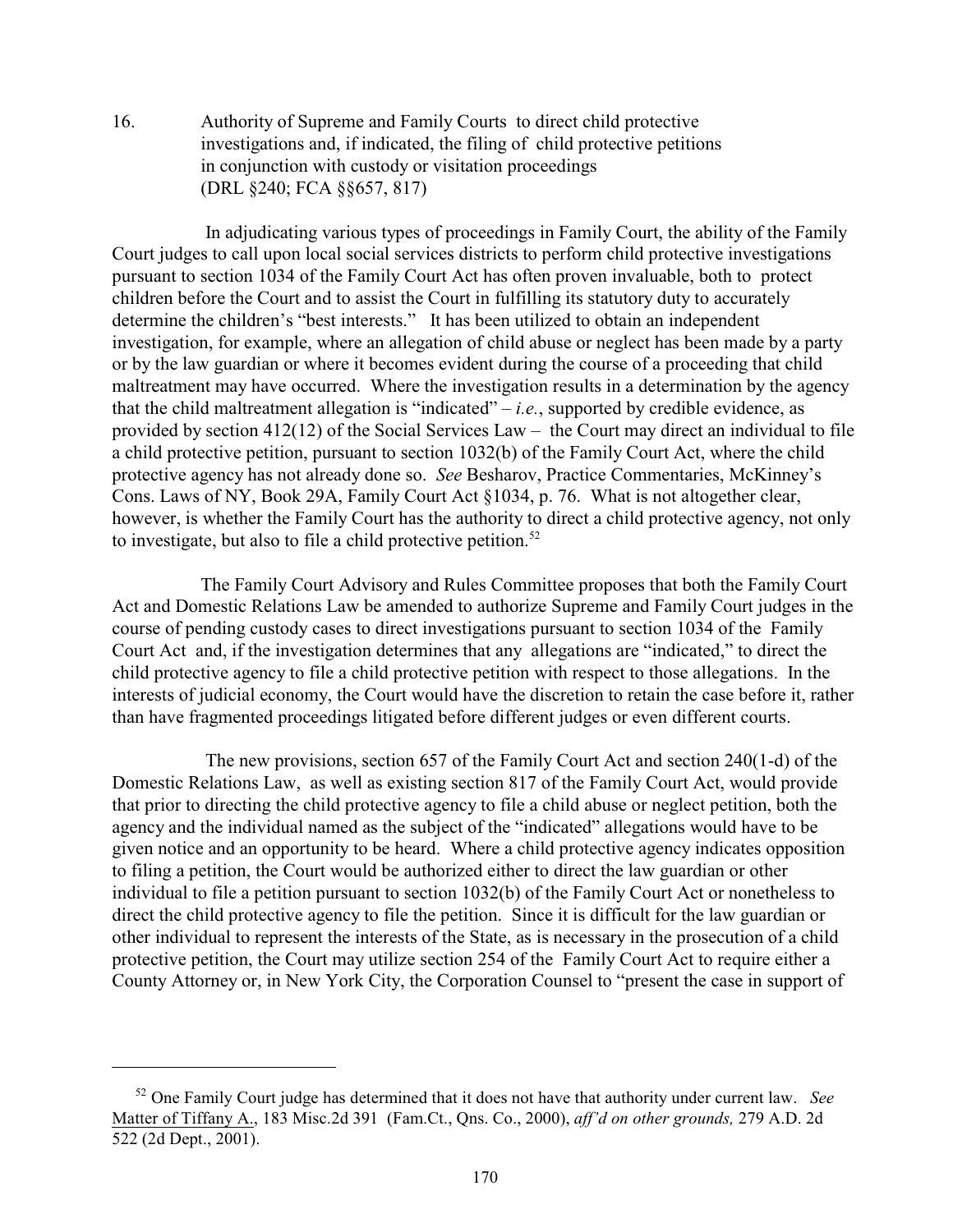the petition."<sup>53</sup>

The importance of delineating specific authority to the Family and Supreme Court to direct investigations and, if indicated, filings of child protective petitions cannot be overstated. All too often, child protective investigations are performed and result in an "indicated" report, only to be closed the same day without any petition being drawn or services being provided to the families to ensure protection of the children or remediation of the problems found.<sup>54</sup> While many such cases should be addressed through provision of services, rather than filing of a petition, there are instances where a petition, often in addition to services, would be more appropriate. For example, where serious concerns exist as to the safety of children from abusive parents, simply granting custody to relatives in the absence of a child protective petition may provide insufficient protection both to the children and their kin; kinship homes may be better supported in the context of a child protective proceeding. This measure will help to ensure that where specific allegations of child maltreatment have been found upon investigation to be supported by credible evidence, the Family or Supreme Court would be able to direct the filing of a petition and thereby to facilitate appropriate court intervention to further the protection of the children and assistance to the family.

## Proposal

AN ACT to amend the domestic relations law and the family court act, in relation to the authority of the court to direct filing of child protective petitions

The People of the State of New York, represented in Senate and Assembly, do enact as

## follows:

Section 1. Section 240 of the domestic relations law is amended by adding a new subdivision1-d to read as follows:

1-d. On its own motion or on the motion of any party or the law guardian in proceedings under this section, the court may direct an investigation pursuant to section one thousand thirty-four of the family court act. If the investigation results in an indicated report as defined in subdivision

<sup>&</sup>lt;sup>53</sup> As noted in the Practice Commentary to section 254 of the Family Court Act, the County Attorney or Corporation Counsel does not actually "represent" the petitioner, as in the case of a typical attorneyclient relationship, but, rather, represents the State with the attendant obligation to "seek justice." Besharov, Practice Commentaries, McKinney's Cons. Laws of NY, Book 29A, Family Court Act §254, p. 283. *See also*, *Lawyer's Code of Professional Responsibility*, Ethical Consideration 7-14; *Standards of Practice for lawyers Representing Child Welfare Agencies* (American Bar Assoc.; Aug., 2004). Significantly, in child abuse cases, the New York City Corporation Counsel and, outside New York City, the District Attorney is a "necessary party" to the proceeding. Family Court Act §254(b).

 $<sup>54</sup>$  It has been estimated that in 1998, "almost 40% or about 20,000 [indicated cases] were closed the</sup> same day they were indicated;" indicated cases represented 34% of the 145,478 reports investigated in New York State in 1998. *See* "A Different Front Door: Essential Reforms in Child Protection Services," 1 *SCAA Reports* #3 (Schuyler Center for Analysis and Advocacy, Special Spring 2001 Edition), p. 3.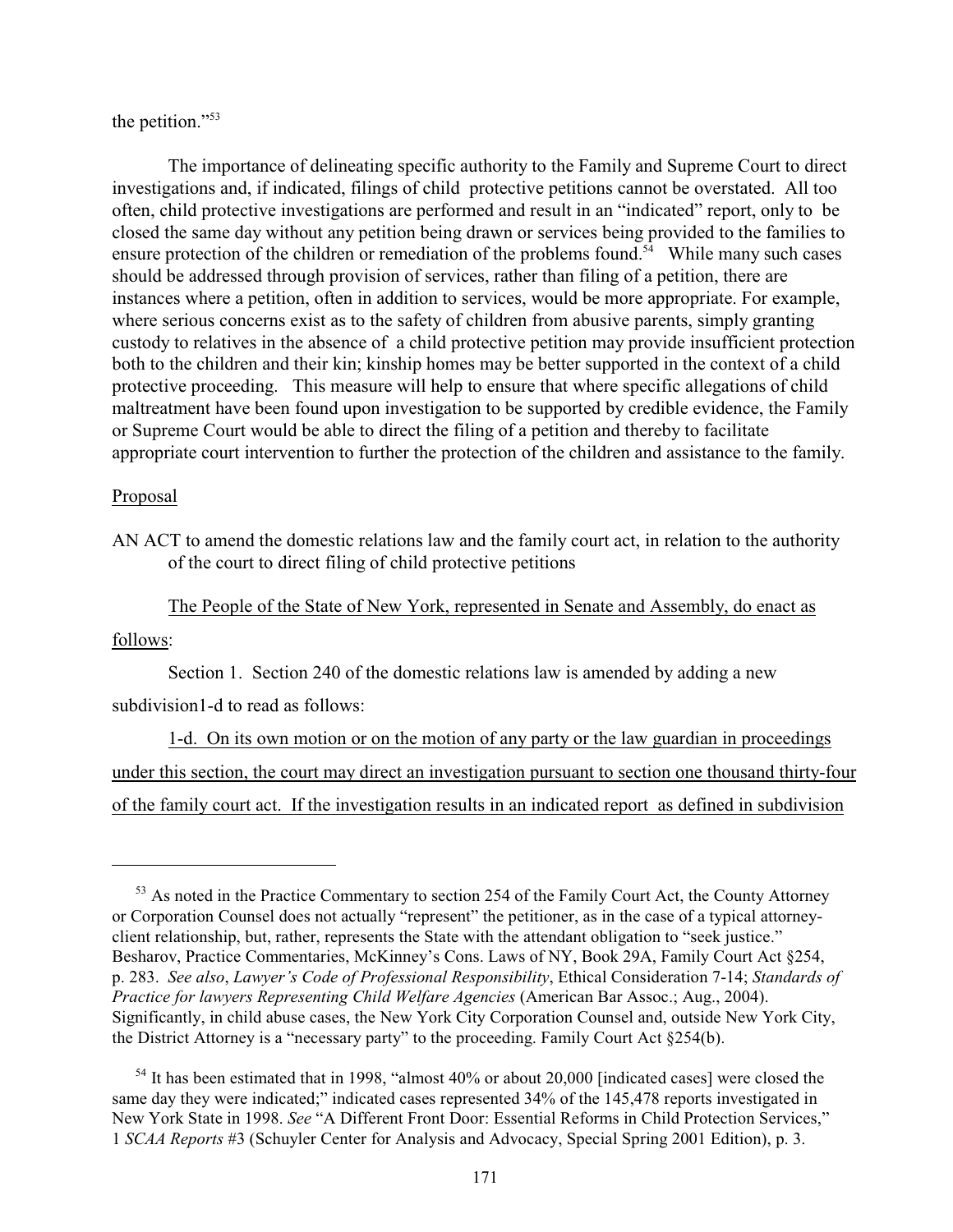twelve of section four hundred twelve of the social services law, the court, after giving the local social services commissioner and the subject of the report notice and an opportunity to be heard, may direct the commissioner to file a child protective petition under article ten of the family court act with respect to allegations found in the investigation to be indicated. The court may direct that the child protective petition be heard by the judge presiding over proceedings under this section.

§2. The family court act is amended by adding a new section 657 to read as follows:

 §657. Order directing filing of child protective petition. On its own motion or on the motion of any party or the law guardian in proceedings under this part, the family court judge may direct an investigation pursuant to section one thousand thirty-four of this act. If the investigation results in an indicated report as defined in subdivision twelve of section four hundred twelve of the social services law, the judge, after giving the local social services commissioner and the subject of the report notice and an opportunity to be heard, may direct the commissioner to file a child protective petition under article ten of this act with respect to allegations found in the investigation to be indicated. The judge may direct that the child protective petition be heard by the judge presiding over proceedings under this part.

 §3. Section 817 of the family court act, amended by chapter 391 of the laws of 1978, is amended to read as follows:

 §817. Support, paternity and child protection. On its own motion or on the motion of any party or the law guardian and at any time in proceedings under this article, the family court judge may direct an investigation pursuant to section one thousand thirty-four of this act. If the investigation results in an indicated report as defined in subdivision twelve of section four hundred twelve of the social services law, the family court judge, after giving the local social services commissioner and the subject of the report notice and an opportunity to be heard, may direct the [filing of ] commissioner to file a child protective petition under article ten of this [chapter,] act with respect to allegations found in the investigation to be indicated. On its own motion or on the motion of any party or the law guardian and at any time in proceedings under this article, the judge may also direct the filing of a support petition under article four, or a paternity petition under article five of this act [and consolidate the proceedings]. The judge may direct that any petition filed pursuant to this section be heard by the judge presiding over proceedings under this part.

§4. This act shall take effect on the ninetieth day after it shall have become a law.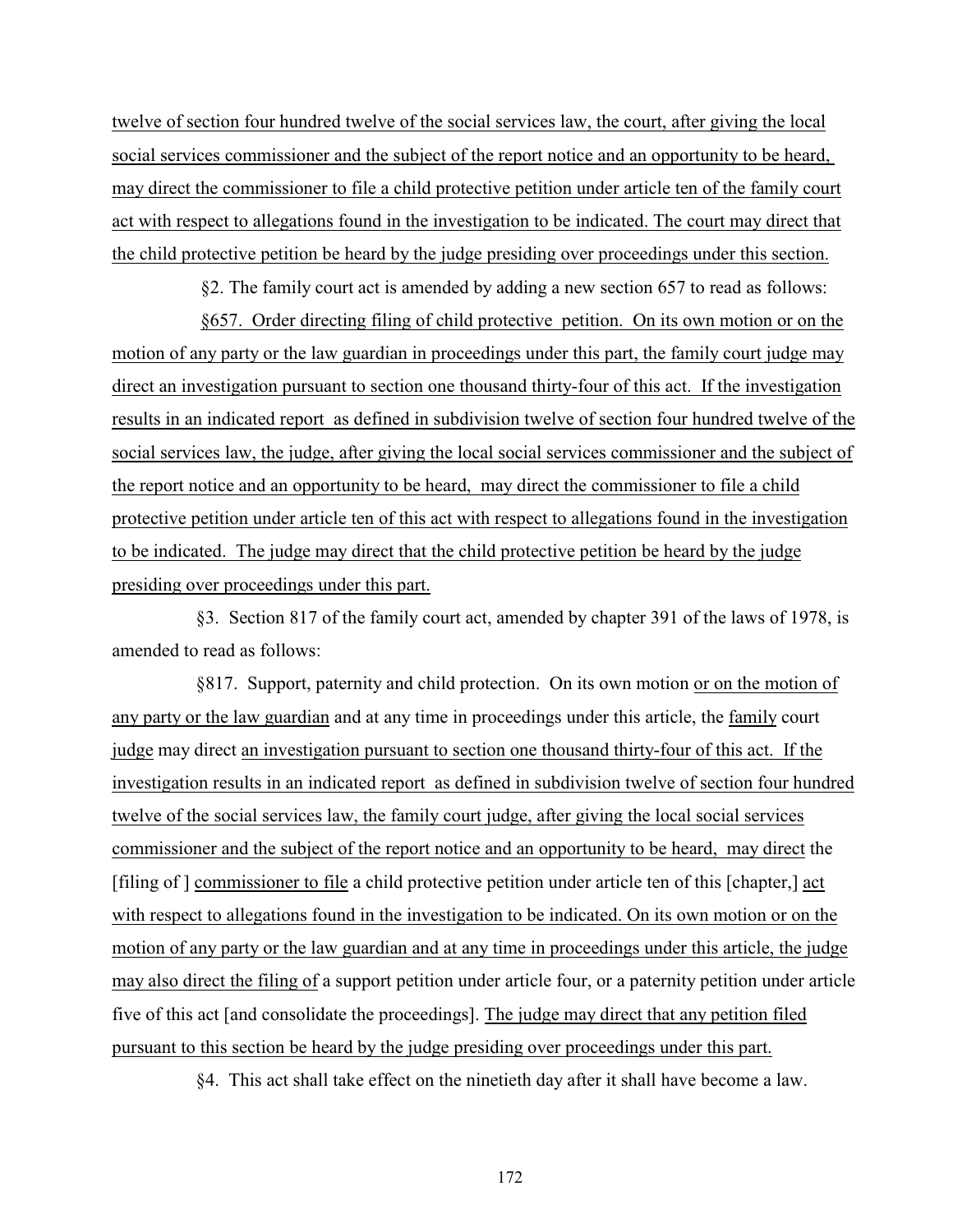17. Child support obligation of support obligors whose incomes are below the poverty level (DRL §240(1-b); FCA §413(1))

In 1993, the New York State Court of Appeals, in Rose *v.* Moody, 83 N.Y.2d 65, 607 N.Y.S.2d 906 (1993), *cert. denied,* 511 U.S. 1084 (1994), held subdivision (1-b) of section 240 of the Domestic Relations Law and subdivision one of the section 413 of the Family Court Act unconstitutional insofar as these provisions impose an inflexible minimum child support obligation against support obligors whose income would, by virtue of the obligation, fall below the poverty level. The Court ruled that the irrebuttable presumption mandating that an indigent, non-custodial parent would be ordered to pay a minimum of \$25 per month in child support contravened the federal *Child Support Enforcement Act*  [*Social Security Act,* Title IV-D §467(b)(2), *as amended,* 42 U.S.C.A. §667(b)(2)], thus violating the constitutional principle of federal preemption. While the effect of the Court's ruling has been to require that support obligors be permitted to rebut the presumption in favor of a minimum obligation of \$25 per month, the statutory language has not been conformed accordingly.

Compounding the infirmity identified in Rose *v.* Moody, the statutes contain ambiguous provisions leading to anomalous, unintended results. Both subdivision (1)(d) of section 413 of the Family Court Act and subdivision (1-b)(d) of section 240 of the of the Domestic Relations Law provide that "where the annual amount of the basic child support obligation would reduce the non- custodial parent's income below the poverty income guidelines amount for a single person as reported by the federal department of health and human services, the basic child support obligation shall be twenty-five dollars per month or the difference between the non-custodial parent's income and the self-support reserve, whichever is greater." A literal reading of this provision as applied to an indigent non-custodial parent would compel the conclusion that the child support obligation would constitute the difference between the non-custodial parent's income and the self- support reserve in virtually all instances, as that figure would generally be greater than \$25 per month. For example, a non-custodial parent with no income would be ordered to pay \$12, 569 in child support, since the difference between \$0 and the selfsupport reserve (\$12, 569 annually, the level in 2004) is \$12, 569, a greater amount than \$25 per month (\$300 annually).

Additionally, in cases where the basic child support obligation would reduce the non-custodial parent's income to a level below the self-support reserve but not below the poverty level, both subdivisions provide alternative standards for determining child support, that is, the greater of \$50 per month or the difference between the non-custodial parents' income and the self-support reserve. However, both statutes are silent regarding whether separate amounts may also be ordered in such cases for child care, future medical and educational expenses, in accordance with subparagraphs four, five, six and seven of paragraph (c) of both subdivision one of section 413 of the Family Court Act and subdivision (1-b) of section 240 of the Domestic Relations Law. Several cases have, therefore, disallowed the inclusion of any of these expenses as part of the child support order in such circumstances. *See* Callen *v.* Callen, 287 A.D.2d 818 (3<sup>rd</sup> Dept., 2001); In Re Rhianna R., 256 A.D.2d 1184 (4<sup>th</sup> Dept., 1998)[citing Matter of Cary (Mahady) *v*. Megrell, 219 A.D.2d 334 (3<sup>rd</sup> Dept., 1996), *lve. app. dismissed,* 88 N.Y.2d 1065 (1996)]; Dunbar *v.* Dunbar, 233 A.D.2d 922 (4<sup>th</sup> Dept., 1996).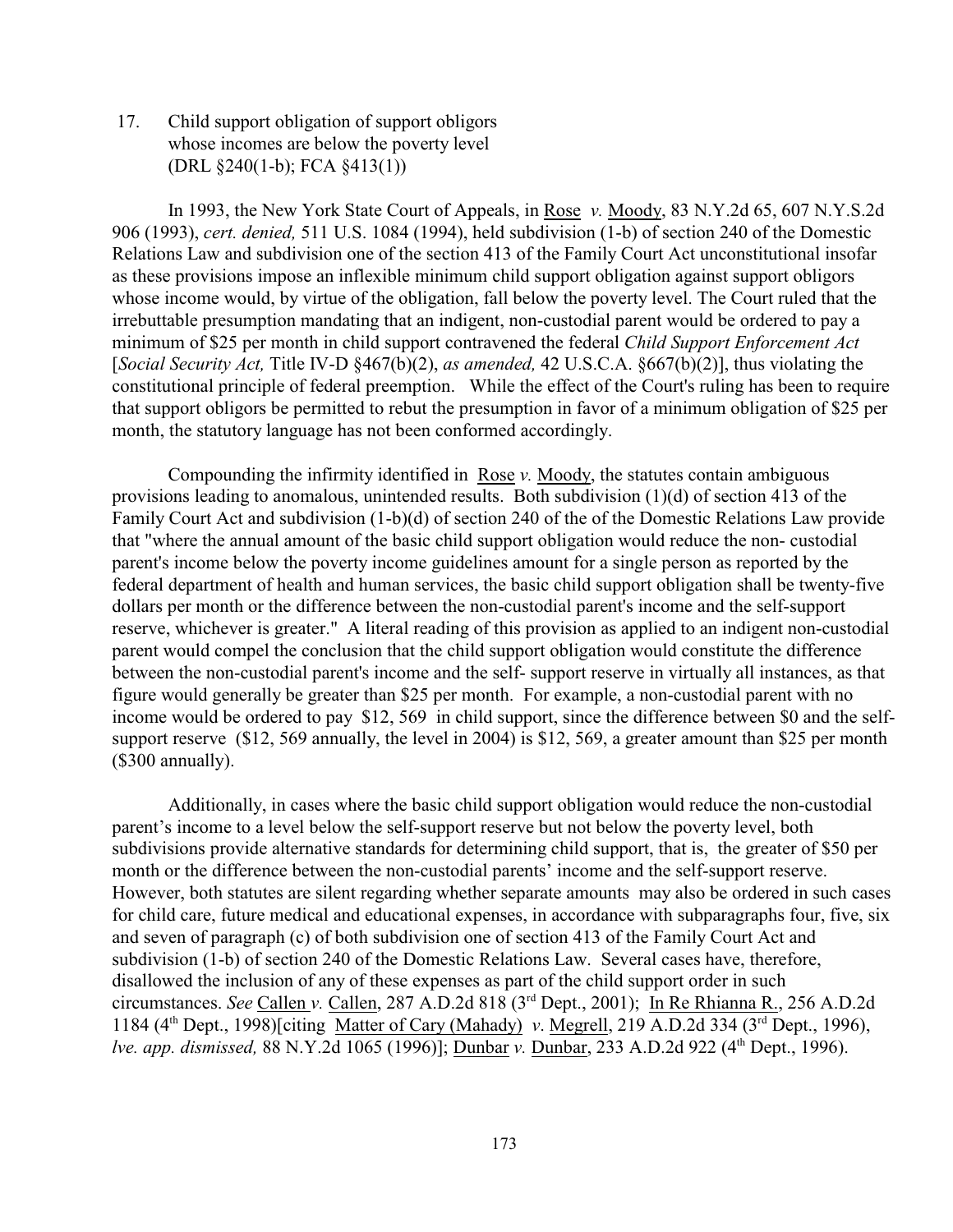The Family Court Advisory and Rules Committee is recommending legislation to correct these anomalies and to codify the decision in Rose *v*. Moody. The proposal would make the presumption in favor of a minimum order of \$25 per month rebuttable by a showing that such an order would be unjust or inappropriate, based upon the factors applicable to departures from the child support standards. *See* Domestic Relations Law §240(1-b)(f); Family Court Act §413(1)(f). The Family or Supreme Court would thus be authorized to order payment of an amount it deems to be just and appropriate. It would eliminate the proviso that "[i]n no instance shall the court order child support below \$25 per month." Further, the proposal would delete the alternative standard for determining the child support obligation for non-custodial parents for whom imposition of the obligation would cause their incomes to fall below the poverty level, that is, the "difference between the non-custodial parent's income and the self-support reserve." Finally, in cases where imposition of the basic child support obligation would reduce the noncustodial parent's income to an amount below the self-support reserve, but not the poverty, level, the measure would clarify that the Court would be authorized, although not required, to direct payments for child care, educational and health care expenses, as part of its child support order. 55

### Proposal

AN ACT to amend the domestic relations law and the family court act, in relation to the child support obligation of indigent non-custodial parents

#### The People of the State of New York, represented in Senate and Assembly, do enact as follows:

 Section 1. Paragraphs (d), (g) and (i) of subdivision 1-b of section 240 of the domestic relations law, paragraphs (d) and (i) as added by chapter 567 of the laws of 1989 and paragraph (g) as amended by chapter 41 of the laws of 1992, are amended to read as follows:

 (d) Notwithstanding the provisions of paragraph (c) of this subdivision, where the annual amount of the basic child support obligation would reduce the noncustodial parent's income below the poverty income guidelines amount for a single person as reported by the federal department of health and human services, the basic child support obligation shall be twenty-five dollars per month [or the difference between the noncustodial parent's income and the self- support reserve, whichever is greater], provided, however, that if the court finds that such basic child support obligation is unjust or inappropriate, which finding shall be based upon considerations of the factors set forth in paragraph (f) of this subdivision, the court shall order the non-custodial parent to pay such amount of the child support as the court finds just and appropriate. Notwithstanding the provisions of paragraph (c) of this

<sup>&</sup>lt;sup>55</sup> The measure does not alter the current alternate standards for determining the amount of child support that the Court may order in such cases – that is, the greater of \$50 per month or the difference between the non-custodial parent's income and the self-support reserve. Deletion of the current standards in the measure passed by the Legislature in 2002 had prompted a gubernatorial veto. *See* Governor's Veto Message #2 [S 3434-a].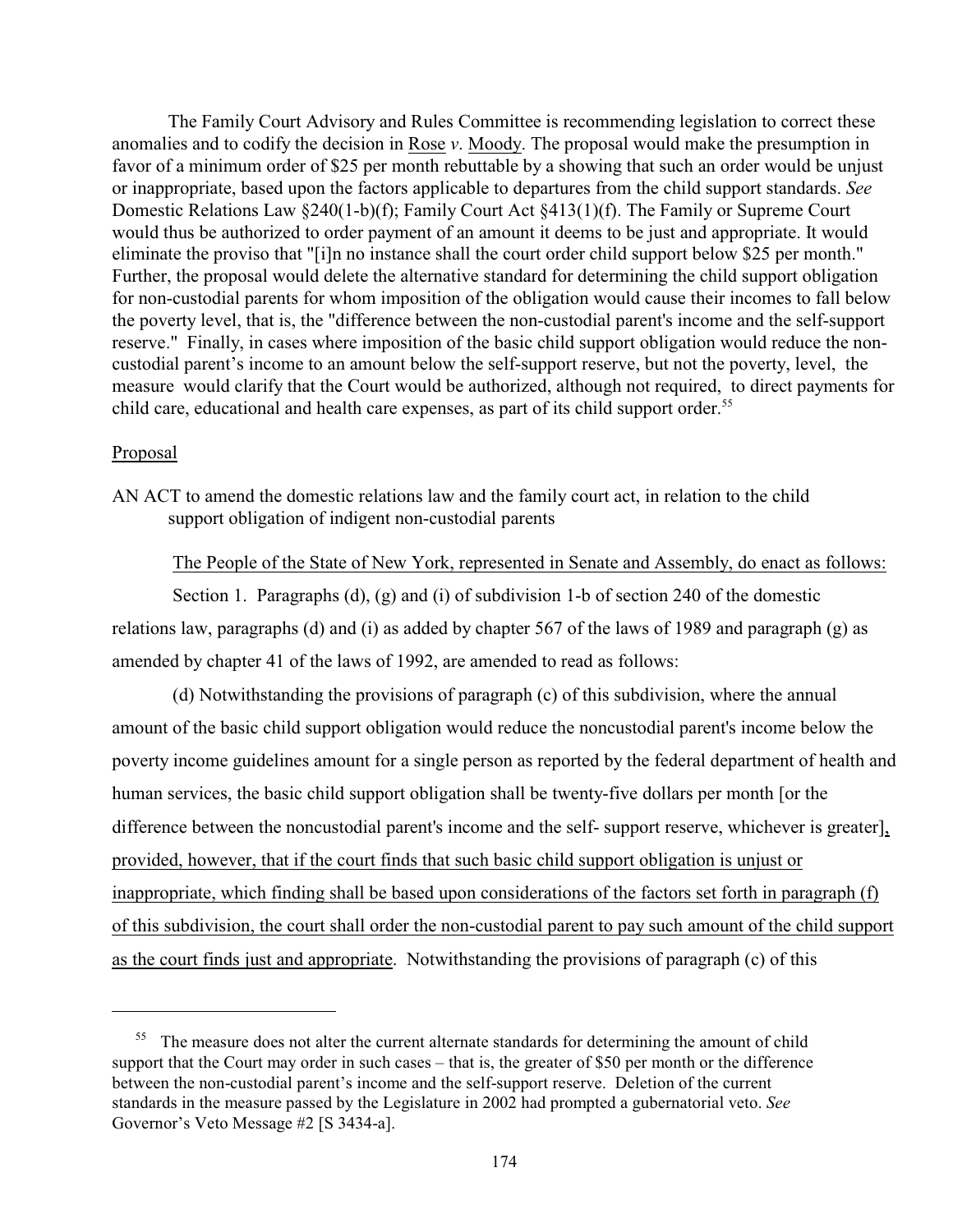subdivision, where the annual amount of the basic child support obligation would reduce the noncustodial parent's income below the self-support reserve but not below the poverty income guidelines amount for a single person as reported by the federal department of health and human services, the basic child support obligation shall be fifty dollars per month or the difference between the noncustodial parent's income and the self- support reserve, whichever is greater, in addition to any amounts that the court may, in its discretion, order in accordance with subparagraphs four, five six and/or seven of paragraph (c) of this subdivision .

\* \* \*

(g) Where the court finds that the noncustodial parent's pro rata share of the basic child support obligation is unjust or inappropriate, the court shall order the noncustodial parent to pay such amount of child support as the court finds just and appropriate, and the court shall set forth, in a written order, the factors it considered; the amount of each party's pro rata share of the basic child support obligation; and the reasons that the court did not order the basic child support obligation. Such written order may not be waived by either party or counsel; provided, however, and notwithstanding any other provision of law, the court shall not find that the noncustodial parent's pro rata share of such obligation is unjust or inappropriate on the basis that such share exceeds the portion of a public assistance grant which is attributable to a child or children. [In no instance shall the court order child support below twenty-five dollars per month.] Where the noncustodial parent's income is less than or equal to the poverty income guidelines amount for a single person as reported by the federal department of health and human services, unpaid child support arrears in excess of five hundred dollars shall not accrue.

\* \* \*

(i) Where either or both parties are unrepresented, the court shall not enter an order or judgment other than a temporary order pursuant to section two hundred thirty-seven of this article, that includes a provision for child support unless the unrepresented party or parties have received a copy of the child support standards chart promulgated by the commissioner of [social services] the office of temporary and disability assistance pursuant to subdivision two of section one hundred eleven-i of the social services law. Where either party is in receipt of child support enforcement services through the local social services district, the local social services district child support enforcement unit shall advise such party of the amount derived from application of the child support percentage and that such amount serves as a starting point for the determination of the child support award, and shall provide such party with a copy of the child support standards chart. [In no instance shall the court approve any voluntary

175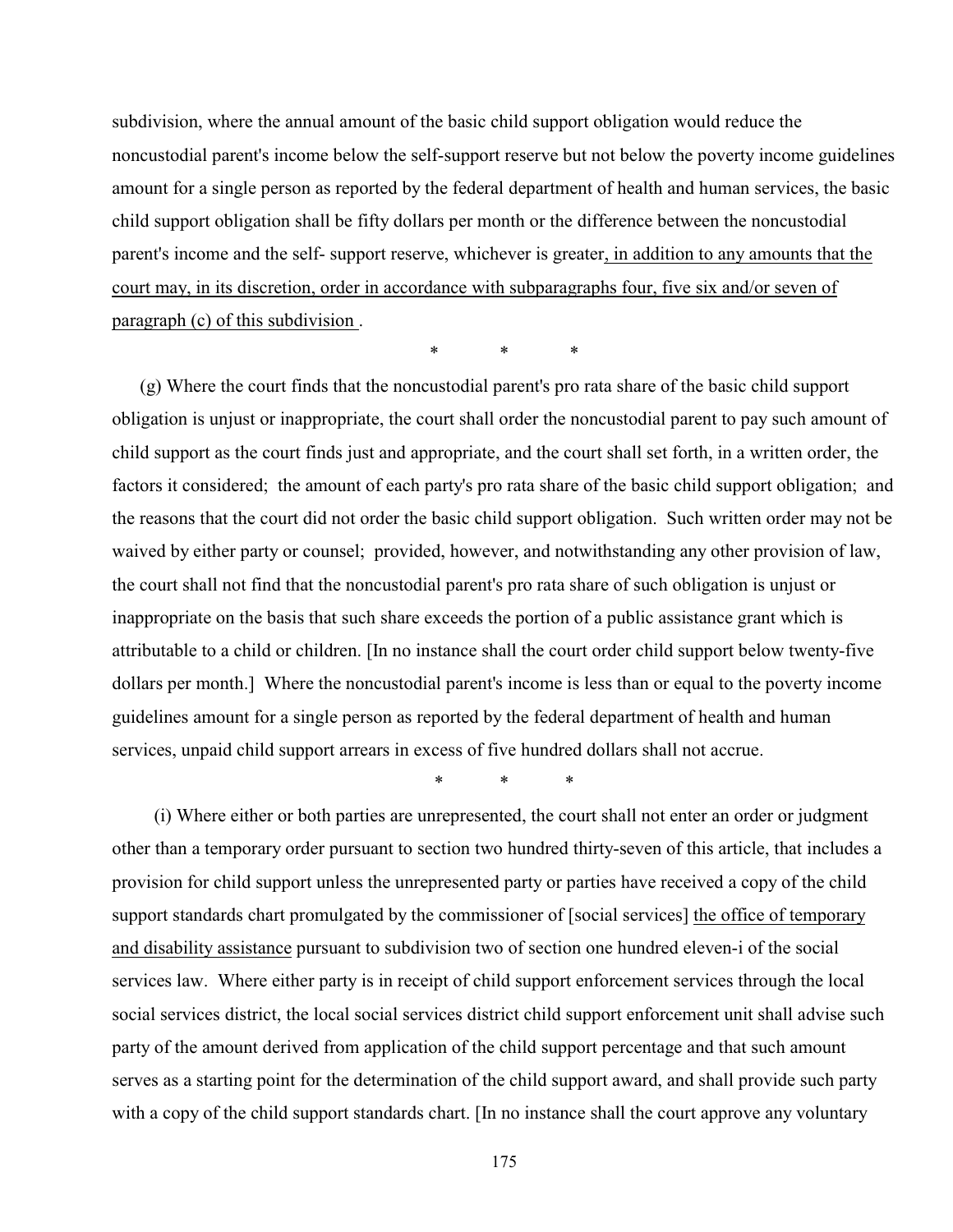support agreement or compromise that includes an amount for child support less than twenty-five dollars per month.]

 §2. Paragraphs (d) , (g) and (i) of subdivision 1 of section 413 of the family court act, paragraphs (d) and (i) as added by chapter 567 of the laws of 1989 and paragraph (g) as amended by chapter 41 of the laws of 1992, are amended to read as follows:

 (d) Notwithstanding the provisions of paragraph (c) of this subdivision, where the annual amount of the basic child support obligation would reduce the non-custodial parent's income below the poverty income guidelines amount for a single person as reported by the federal department of health and human services, the basic child support obligation shall be twenty-five dollars per month [or the difference between the non-custodial parent's income and the self- support reserve, whichever is greater] , provided, however, that if the court finds that such basic child support obligation is unjust or inappropriate, which finding shall be based upon considerations of the factors set forth in paragraph (f) of this subdivision, the court shall order the non-custodial parent to pay such amount of the child support as the court finds just and appropriate. Notwithstanding the provisions of paragraph (c) of this subdivision, where the annual amount of the basic child support obligation would reduce the non-custodial parent's income below the self-support reserve but not below the poverty income guidelines amount for a single person as reported by the federal Department of Health and Human Services, the basic child support obligation shall be fifty dollars per month or the difference between the non-custodial parent's income and the self-support reserve, whichever is greater, in addition to any amounts that the court may, in its discretion, order in accordance with subparagraphs four, five six and/or seven of paragraph (c) of this subdivision.

\* \* \*

 (g) Where the court finds that the noncustodial parent's pro rata share of the basic child support obligation is unjust or inappropriate, the court shall order the noncustodial parent to pay such amount of child support as the court finds just and appropriate, and the court shall set forth, in a written order, the factors it considered; the amount of each party's pro rata share of the basic child support obligation; and the reasons that the court did not order the basic child support obligation. Such written order may not be waived by either party or counsel; provided, however, and notwithstanding any other provision of law, including but not limited to section four hundred fifteen of this act, the court shall not find that the noncustodial parent's pro rata share of such obligation is unjust or inappropriate on the basis that such share exceeds the portion of a public assistance grant which is attributable to a child or children. [In no instance shall the court order child support below twenty-five dollars per month.] Where the non-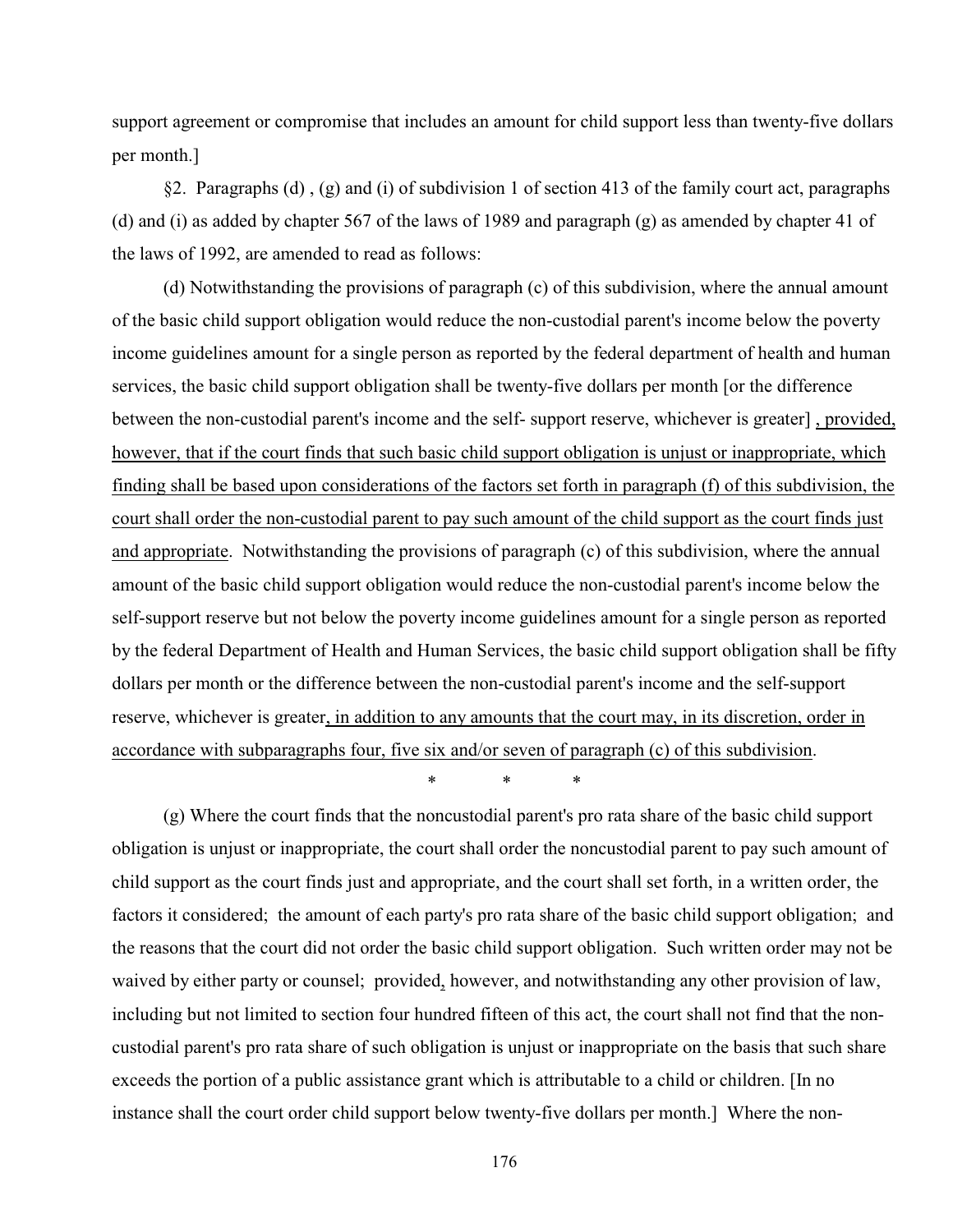custodial parent's income is less than or equal to the poverty income guidelines amount for a single person as reported by the federal department of health and human services, unpaid child support arrears in excess of five hundred dollars shall not accrue.

\* \* \*

 (i) Where either or both parties are unrepresented, the court shall not enter an order or judgment other than a temporary order pursuant to section two hundred thirty-seven of [this article] the domestic relations law, that includes a provision for child support unless the unrepresented party or parties have received a copy of the child support standards chart promulgated by the commissioner of [social services] the office of temporary and disability assistance pursuant to subdivision two of section one hundred eleven-i of the social services law. Where either party is in receipt of child support enforcement services through the local social services district, the local social services district child support enforcement unit shall advise such party of the amount derived from application of the child support percentage and that such amount serves as a starting point for the determination of the child support award, and shall provide such party with a copy of the child support standards chart. [In no instance shall the court approve any voluntary support agreement or compromise that includes an amount for child support less than twenty-five dollars per month.

§3. This act shall take effect on the ninetieth day after it shall have become a law.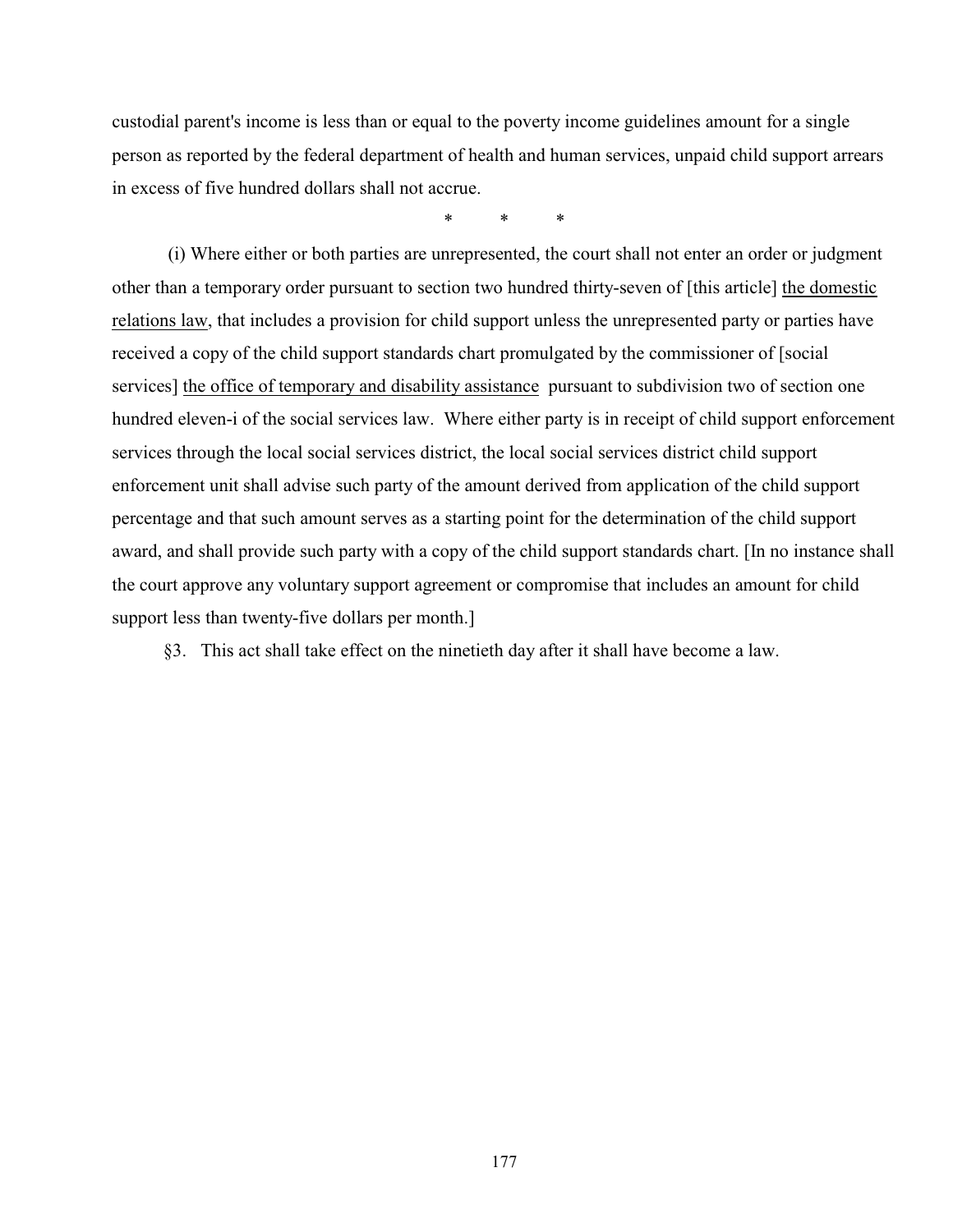18. Judicial authority to direct establishment of a trust fund or other designated account for the benefit of children in matrimonial, child support and paternity cases (DRL §240(1-b); FCA §413 (1)(c))

The *Child Support Standards Act* provides helpful parameters for Family and Supreme Courts to utilize to ensure that parents are assessed an appropriate proportion of their incomes for the support of their children, premised on the assumption that the incomes are relatively constant. However, it provides no mechanism for the courts to address the not-infrequent situation where one of the parents receives an economic windfall or exceptionally high income during a short period of time, an income not likely to remain at that level in the future. Examples include professional athletes or performers, individuals who sell a successful business or those who win significant awards. Without a means of preserving a portion of the windfall income for children's future needs, the courts are hampered in their ability to provide just and appropriate child support orders that incorporate future costs, such as college expenses. The Family Court Advisory and Rules Committee, therefore, is recommending that the courts be authorized to direct that children be permitted to benefit from such windfalls through the establishment of designated accounts, such as trust funds or annuities, that would provide the children with future streams of payments, thus ensuring adequate support even after the non-custodial parent's income has decreased.

While explicitly not diminishing the non-custodial parent's basic support obligation and in no way superseding the issuance of orders for periodic payments pursuant to the *Child Support Standards Act*, the proposal would authorize the Supreme or Family Court, under such terms and conditions as it deems appropriate, to direct the non-custodial parent to pay an amount to establish a security account designated for the benefit of the child, including, but not limited to, a trust account or annuity, to meet the child's future needs. The proposal would require the Court to be specific in setting forth the parameters of the account, including, as applicable, the specific purposes of the account; the person or entity that will act as trustee, custodian or administrator of the funds in the account; the person or entity that will act as the trustee, custodian or administrator of the funds in the account in the event of the death of the designated trustee, custodian or administrator; the disposition of the funds after the emancipation or death of the child or children named as beneficiaries; the particular structure that will fulfill the purposes of the account; and any further provisions necessary to accomplish the purpose of the account.

#### Proposal:

AN ACT to amend the domestic relations law and the family court act, in relation to the authority of the court to direct establishment of a trust or other designated account for the benefit of children in matrimonial, child support and paternity cases

The People of the State of New York, represented in Senate and Assembly, do

# enact as follows:

Section 1. Paragraph (c) of subdivision 1-b of section 240 of the domestic relations law is amended by adding a new subparagraph 8 to read as follows: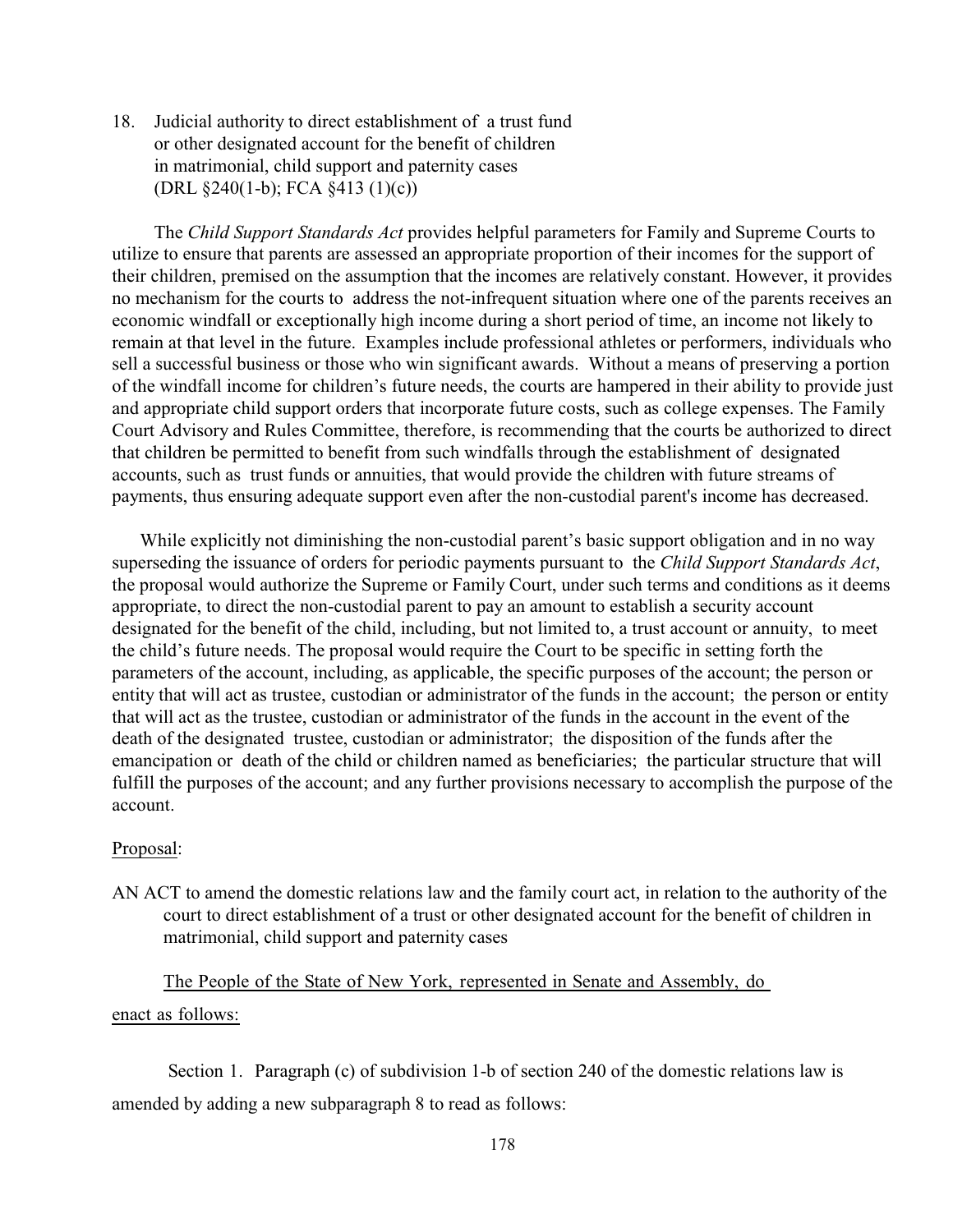(8). In addition to the basic child support obligation ordered under this subdivision, the court may, in its discretion, order the respondent to pay an amount to establish a security account designated for the benefit of the child, including, but not limited to, a trust account or annuity to meet the child's future needs. The court may direct the establishment of such an account under such terms and conditions as it deems appropriate. The court shall set forth, as applicable: the specific purposes of the account; the person or entity that will act as trustee, custodian or administrator of the funds in the account; the person or entity that will act as the trustee, custodian or administrator of the funds in the account in the event of the death of the designated trustee, custodian or administrator; the disposition of the funds after the emancipation or death of the child or children named as beneficiaries; the particular structure that will fulfill the purposes of the account; and any further provisions necessary to accomplish the purpose of the account. The establishment of such an account shall not diminish any current child support obligations.

 §2. Paragraph (c) of subdivision 1 of section 413 of the family court act is amended by adding a new subparagraph 8 to read as follows:

 (8) In addition to the basic child support obligation ordered under this subdivision, the court may, in its discretion, order the non-custodial parentto pay an amount to establish a security account designated for the benefit of the child, including, but not limited to, a trust account or annuity to meet the child's future needs. The court may direct the establishment of an account under such terms and conditions as it deems appropriate. The court shall set forth, as applicable: the specific purposes of the account; the person or entity that will act as trustee, custodian or administrator of the funds in the account; the person or entity that will act as the trustee, custodian or administrator of the funds in the account in the event of the death of the designated trustee, custodian or administrator; the disposition of the funds after the emancipation or death of the child or children named as beneficiaries; the particular structure that will fulfill the purposes of the account; and any further provisions necessary to accomplish the purpose of the account. The establishment of such an account shall not diminish any current child support obligations.

§3. This act shall take effect immediately.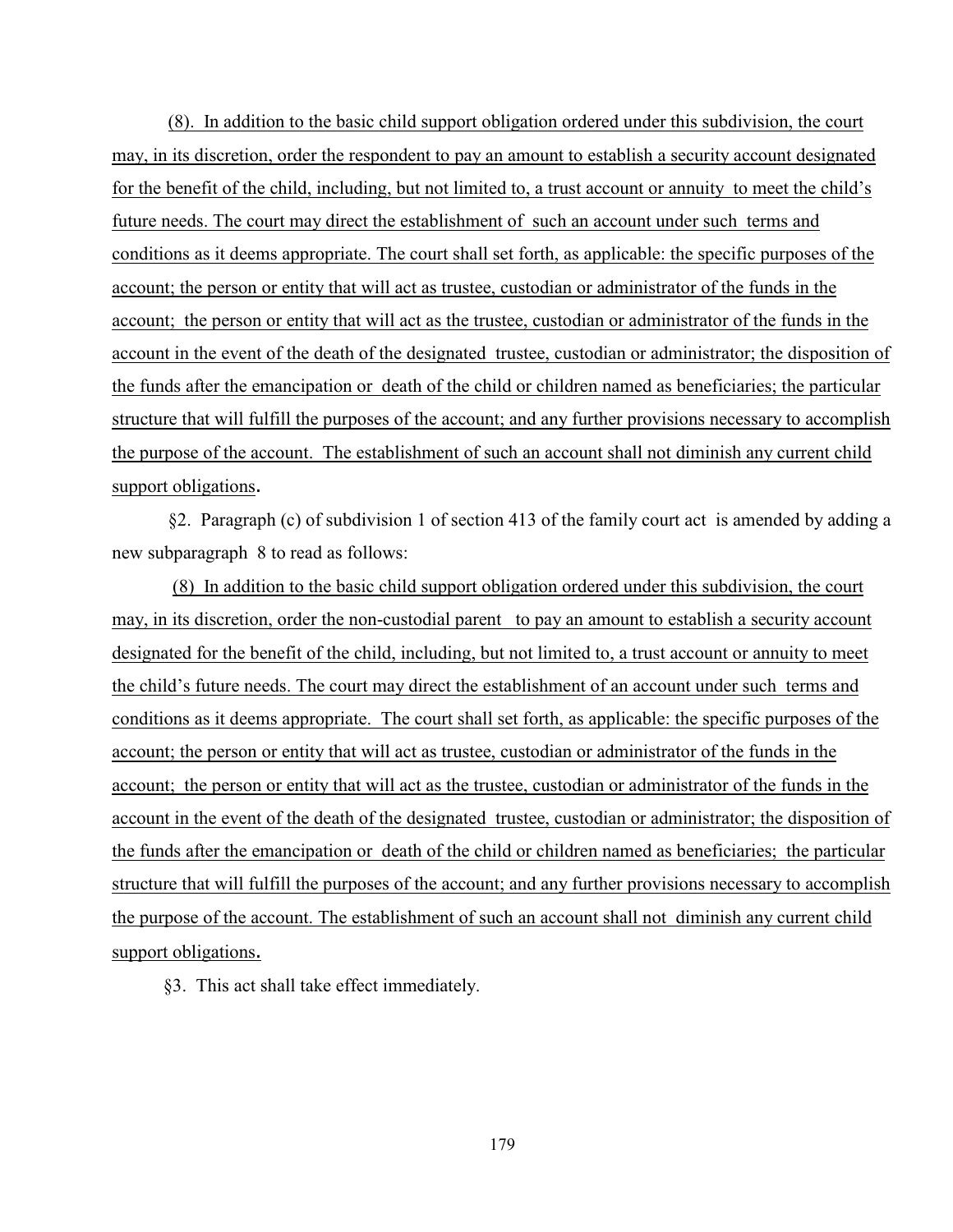19. Procedures regarding child support and paternity proceedings (FCA §§ 413-a, 516-a, 565; DRL §240-c; SSL §§111-h, 111-k, 111-n; P.H.L. §4135-b; CPLR 5241, 5252)

In 1997, the New York State Legislature enacted comprehensive legislation implementing the requirements of the federal *Personal Responsibility and Work Opportunity Reconciliation Act of 1996* [Public Law 104-193]. *See* Laws of 1997, ch. 398. The statute was designed to promote more effective and expeditious establishment of paternity and determination of child support obligations, as well as to facilitate rigorous enforcement of payment obligations. The Family Court Advisory and Rules Committee has prepared a set of amendments to further the fulfillment of these important goals.

First, similar to provisions enacted in 1997 regarding reviews and adjustments of orders issued prior to September, 1989, the Committee's proposal would provide needed clarification with respect to challenges to the "cost of living adjustments" (COLA's) that are applied to orders issued subsequent to that date. The Committee's proposal assures that the Family Court will have sufficient information before it in order to resolve challenges to disputed COLA's, by requiring, *inter alia*, that COLA orders contain the names and dates of birth of all children covered. Significantly, the proposal requires the hearing with respect to a disputed COLA to commence no later than 45 days from the date the Court receives the objection and requires the Court to render its determination no later than 30 days from the date the hearing is concluded, except upon a showing of good cause. Further, with respect to the reviews and adjustments of pre-1989 orders, the proposal clarifies the duty of local Support Collection Units to submit sworn affidavits along with proposed adjusted orders, articulating the bases, or underlying findings, for the adjustment, enumerating the children covered by the orders and their dates of birth, and specifying the dates of mailing and addresses to which notices of the review and adjustment process had been mailed.

Second, filling a significant gap in both New York State and federal law, the proposal addresses the difficult issue of paternity acknowledgments executed by minor parents under the age of eighteen by requiring such acknowledgments to be executed in the presence of a Family Court judge or support magistrate. Significantly, under New York State law, minors are generally incapable of executing legallybinding contracts, and surrenders of parental rights by minor parents, who themselves are in foster care, must be executed in the presence of a judge; the extra-judicial surrender provisions are inapplicable in such cases. *See* General Obligations Law §3-101; Social Services Law §383-c(7).

Third, the proposal adds clarity to the procedure for challenging an administrative directive to submit to a genetic test in cases in which a paternity petition has not yet been filed. The measure would require such a challenge to be initiated by the filing of a petition that must be personally served upon, or mailed to, the local department of social services. The local agency would have an opportunity to respond within 10 days of the date of such personal service or within 15 days of the date of such mailing, as applicable. Significantly, the proposal clarifies that individuals who are married or were married to each other at the time of the conception or birth of the child, as well as a putative father in a case in which the child's mother had been married to someone else at the time of the conception or birth of the child, would be exempt from administrative genetic testing directives. Since these cases may involve application of complex doctrines of equitable estoppel, res judicata and the presumption of legitimacy, they are more appropriately addressed in the context of judicial proceedings.

Finally, as a matter of fundamental fairness, the proposal would amend the Civil Practice Law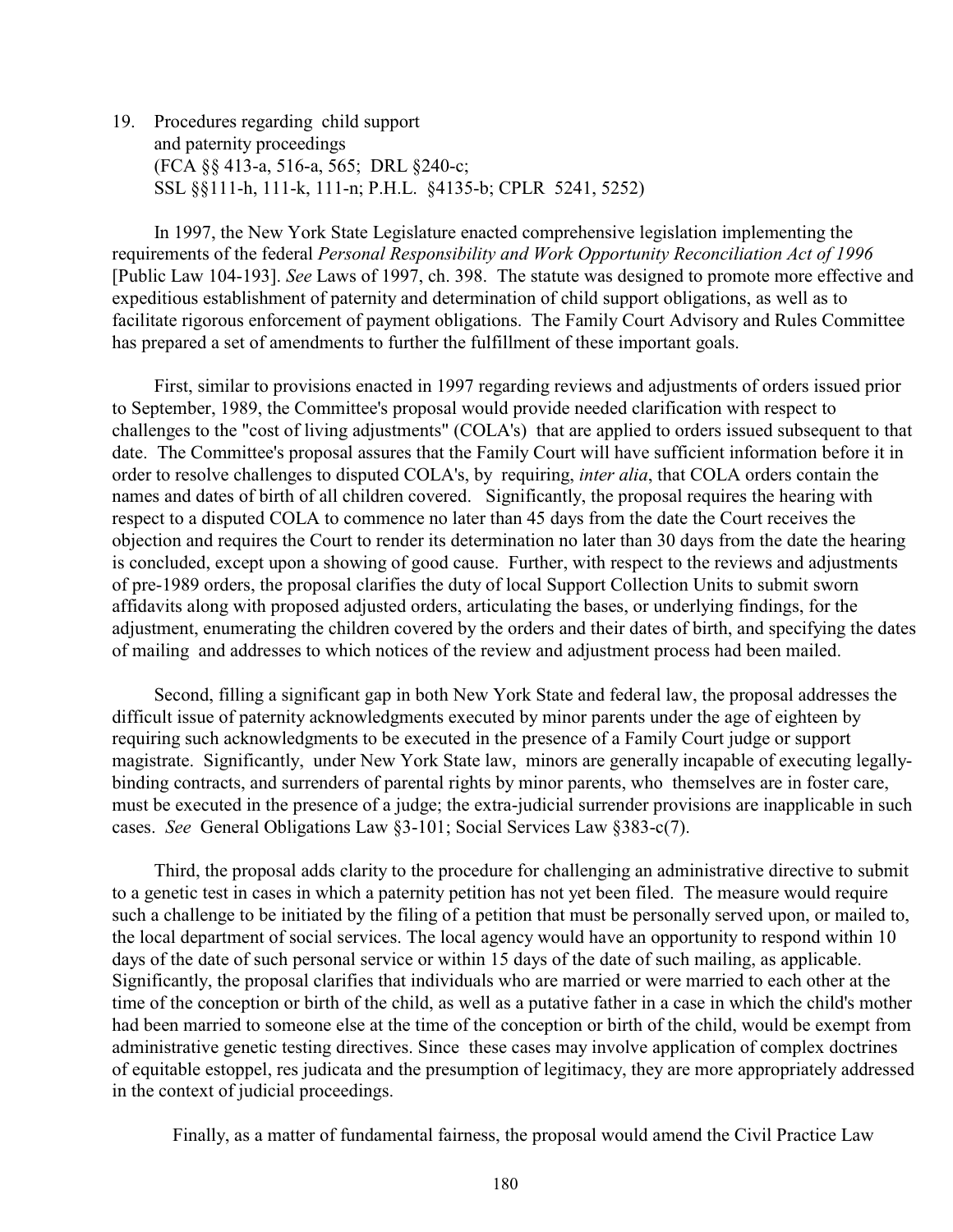and Rules to provide employers and income payors with notice and an opportunity to be heard prior to the imposition of sanctions for non-compliance with income deduction orders. Sanctions against employers and income payors for discriminating against individuals who are the subjects of income deduction orders would be addressed as part of civil damage action actions brought by the alleged victims of such discrimination, rather than as part of the Family Court child support or paternity proceeding.

#### Proposal

AN ACT to amend the family court act, the domestic relations law, the social services law, the public health law and the civil practice law and rules, in relation to child support and paternity proceedings

#### The People of the State of New York, represented in Senate and Assembly, do enact as follows:

Section 1. Paragraph (d) of subdivision 3 of section 413-a of the family court act, as amended by chapter 624 of the laws of 2002, is amended to read as follows:

(d) The court shall [conduct] commence the [hearing and make its determination] proceeding no later than forty-five days from the date it receives an objection and shall make its determination no later than thirty days from the date the proceeding is concluded, except for good cause shown. If the order under review does not provide for health insurance benefits for the child, the court shall make a determination regarding such benefits pursuant to section four hundred sixteen of this part. The clerk of the court shall immediately transmit copies of the order of support or order of no adjustment issued by the court pursuant to this subdivision to the parties and the support collection unit. Where a hearing results in the issuance of a new order of support, the effective date of the court order shall be the earlier of the date of the court determination or the date the cost of living adjustment would have been effective had it not been challenged.

 §2. Subdivision (a) of section 516-a of the family court act, as amended by chapter 398 of the laws of 1997, is amended to read as follows:

 (a) An acknowledgment of paternity executed pursuant to section one hundred eleven-k of the social services law or section four thousand one hundred thirty-five-b of the public health law shall establish the paternity of and liability for the support of a child pursuant to this act. Such acknowledgment must be reduced to writing and filed pursuant to section four thousand one hundred thirty-five-b of the public health law with the registrar of the district in which the birth occurred and in which the birth certificate has been filed. No further judicial or administrative proceedings are required to ratify an unchallenged acknowledgment of paternity; provided, however, that an acknowledgment of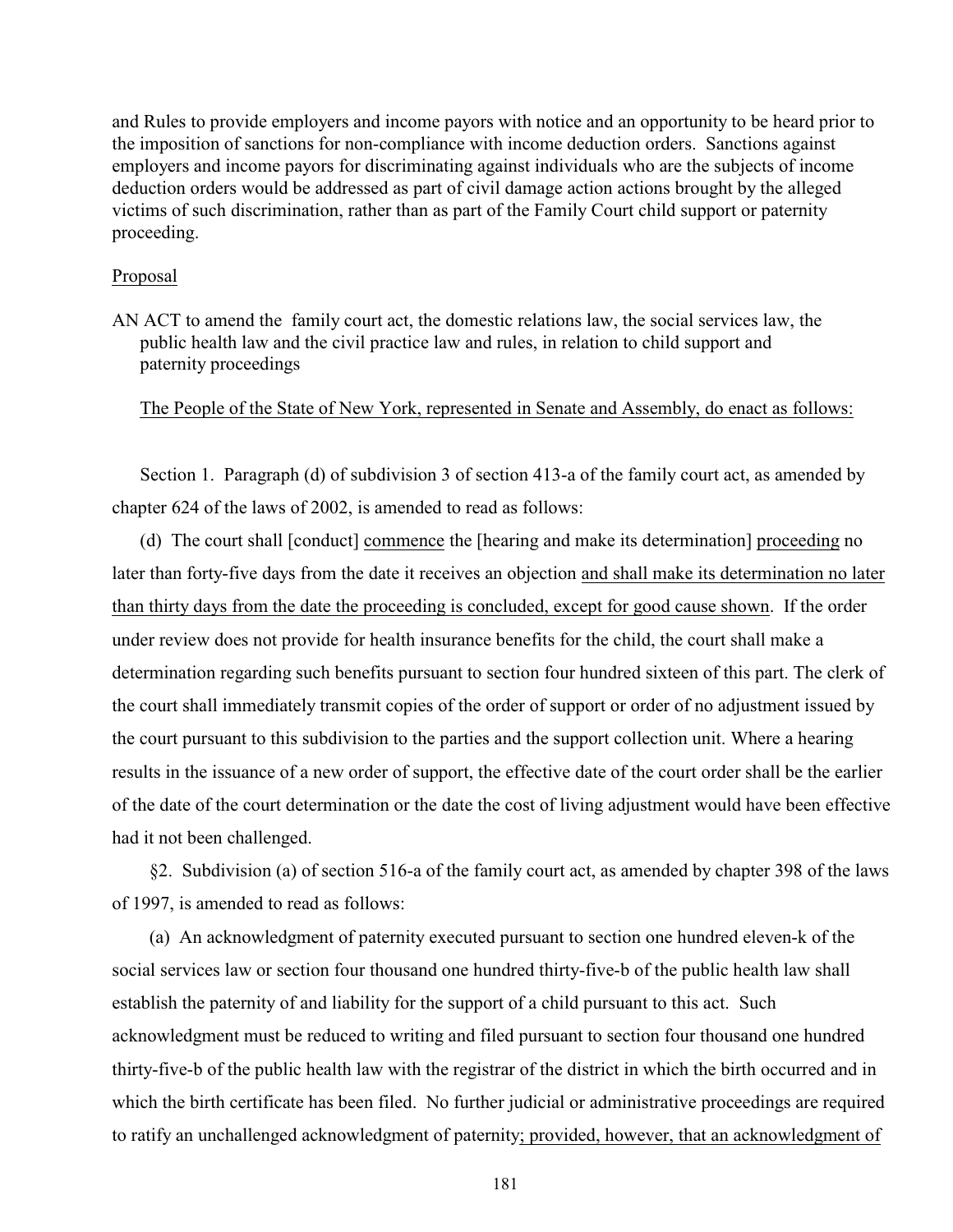paternity by a child under the age of eighteen shall be executed only before a judge or support magistrate of the family court.

 §3. Section 565 of the family court act, as added by chapter 398 of the laws of 1997, is amended to read as follows:

 §565. [A proceeding] Proceeding to challenge testing directive. The court is authorized to hear and decide motions to challenge a directive by the department of social services requiring a party to submit to genetic testing, pursuant to section one hundred eleven-k of the social services law. Where such testing directive has been made in a case in which no paternity petition has been filed, the party challenging the testing directive shall file a petition to challenge the testing directive. The petition shall be personally served upon or sent by mail to the local department of social services, which shall have an opportunity to respond thereto within ten days of the date of such personal service or within fifteen days of the date of such mailing, as applicable. Nothing contained in this section shall be deemed to preclude the authority of a local social services district from filing a petition pursuant to this article.

 §4. Paragraph (d) of subdivision 3 of section 240-c of the domestic relations law, as amended by chapter 624 of the laws of 2002, is amended to read as follows:

 (d) The court shall [conduct] commence the [hearing and make its determination] proceeding no later than forty-five days from the date it receives an objection and shall make its determination no later than thirty days from the date the proceeding is concluded, except for good cause shown. If the order under review does not provide for health insurance benefits for the child, the court shall make a determination regarding such benefits pursuant to section two hundred forty of this article. The clerk of the court shall immediately transmit copies of the order of support or order of no adjustment issued by the court pursuant to this subdivision to the parties and the support collection unit. Where a hearing results in the issuance of a new order of support, the effective date of the court order shall be the earlier of the date of the court determination or the date the cost of living adjustment would have been effective had it not been challenged.

 §5. Subdivision 14 of section 111-h of the social services law, as amended by chapter 81 of the laws of 1995, is amended to read as follows:

 14. Where the support collection unit determines that there is a basis for an upward adjustment, it shall also file a proposed order together with a copy of the current order of support and an affidavit in support thereof with the clerk of the appropriate court, and send a copy of such proposed order and affidavit by first class mail to the parties. Such affidavit shall include, but not be limited to: specific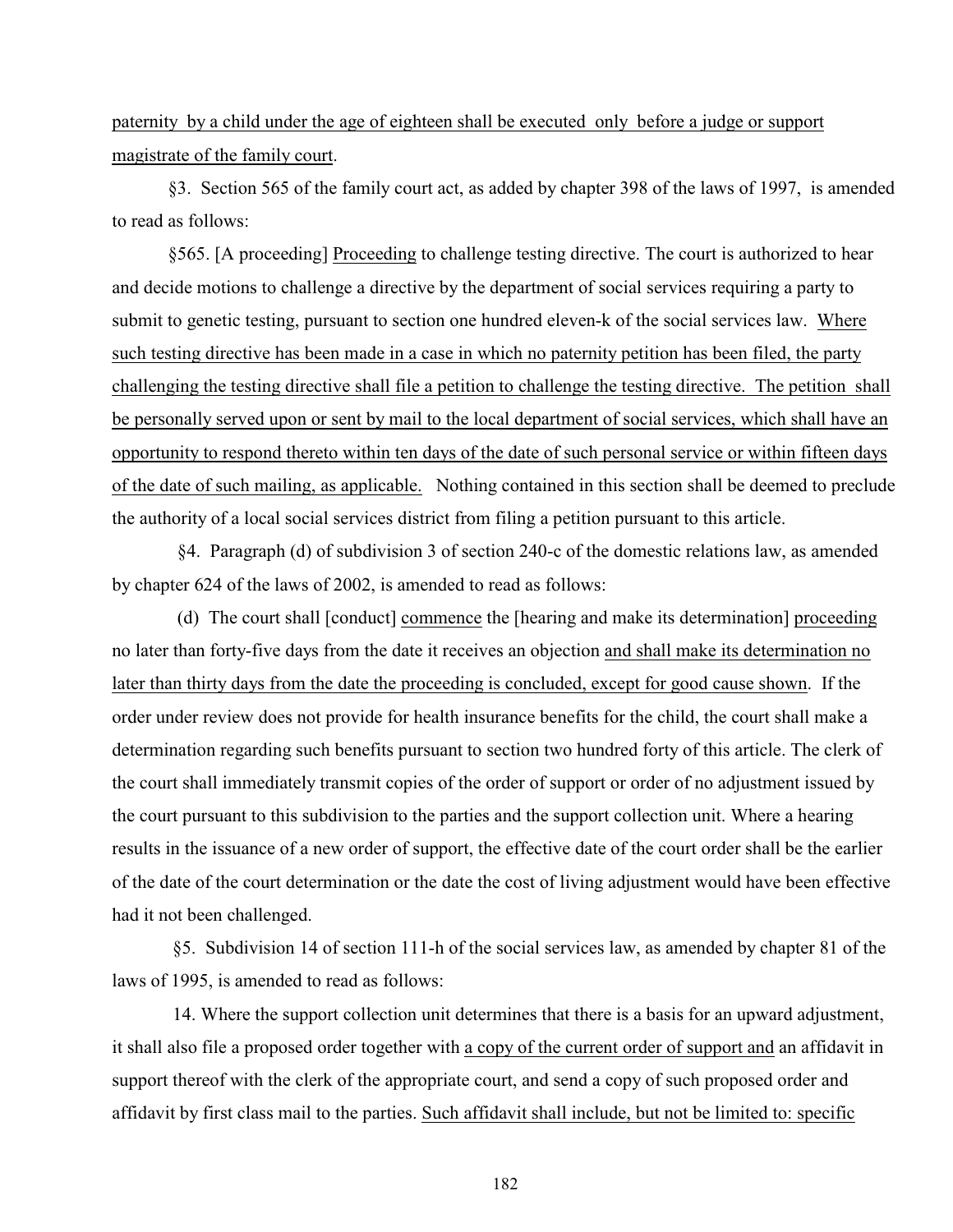findings of fact describing the sources of income used; the calculations upon which the proposed adjustment is based; if joint tax return information has been utilized in the calculations, the allocation of income to the support obligor, to his or her spouse and, if applicable, to the custodial parent; in cases in which the current order of support was based upon a finding pursuant to paragraph (f) of subdivision one of section four hundred thirteen of the family court act or paragraph (f) of subdivision one-b of section two hundred forty of the domestic relations law, the bases for determining whether the factors giving rise to such finding remain present; the names, dates of birth and social security numbers of any children covered by the order; and the date of mailing and address to which the initial notice of the rights and obligations of the parties was sent pursuant to subdivisions sixteen and seventeen of this section.

 §6. Paragraph (a) of subdivision 1 and paragraph (a) of subdivision 2 of section 111-k of the social services law, as amended by chapter 214 of the laws of 1998, are amended to read as follows:

1. (a) An acknowledgment of paternity of a child, as provided for in article five-B or section five hundred sixteen-a of the family court act, by a written statement, witnessed by two people not related to the signator or as provided for in section four thousand one hundred thirty-five-b of the public health law; provided, however, that an acknowledgment of paternity by a child under the age of eighteen shall be executed only before a judge or support magistrate of the family court. Prior to the execution of such acknowledgment by the child's mother and the respondent, they shall be advised, orally, which may be through the use of audio or video equipment, and in writing, of the consequences of making such an acknowledgment. Upon the signing of an acknowledgment of paternity pursuant to this section, the social services official or his or her representative shall file the original acknowledgment with the registrar.

\* \* \*

 2. (a) when the paternity of a child is contested, a social services official or designated representative may [order] direct the mother, the child, and the alleged father to submit to one or more genetic marker or DNA tests of a type generally acknowledged as reliable by an accreditation body designated by the secretary of the federal department of health and human services and performed by a laboratory approved by such an accreditation body and by the commissioner of health or by a duly qualified physician to aid in the determination of whether or not the alleged father is the father of the child. The [order] direction may be issued prior or subsequent to the filing of a petition with the court to establish paternity, shall be served on the parties by certified mail, and shall include a sworn statement which either (i) alleges paternity and sets forth facts establishing a reasonable possibility of the requisite sexual contact between the parties, or (ii) denies paternity and sets forth facts establishing a reasonable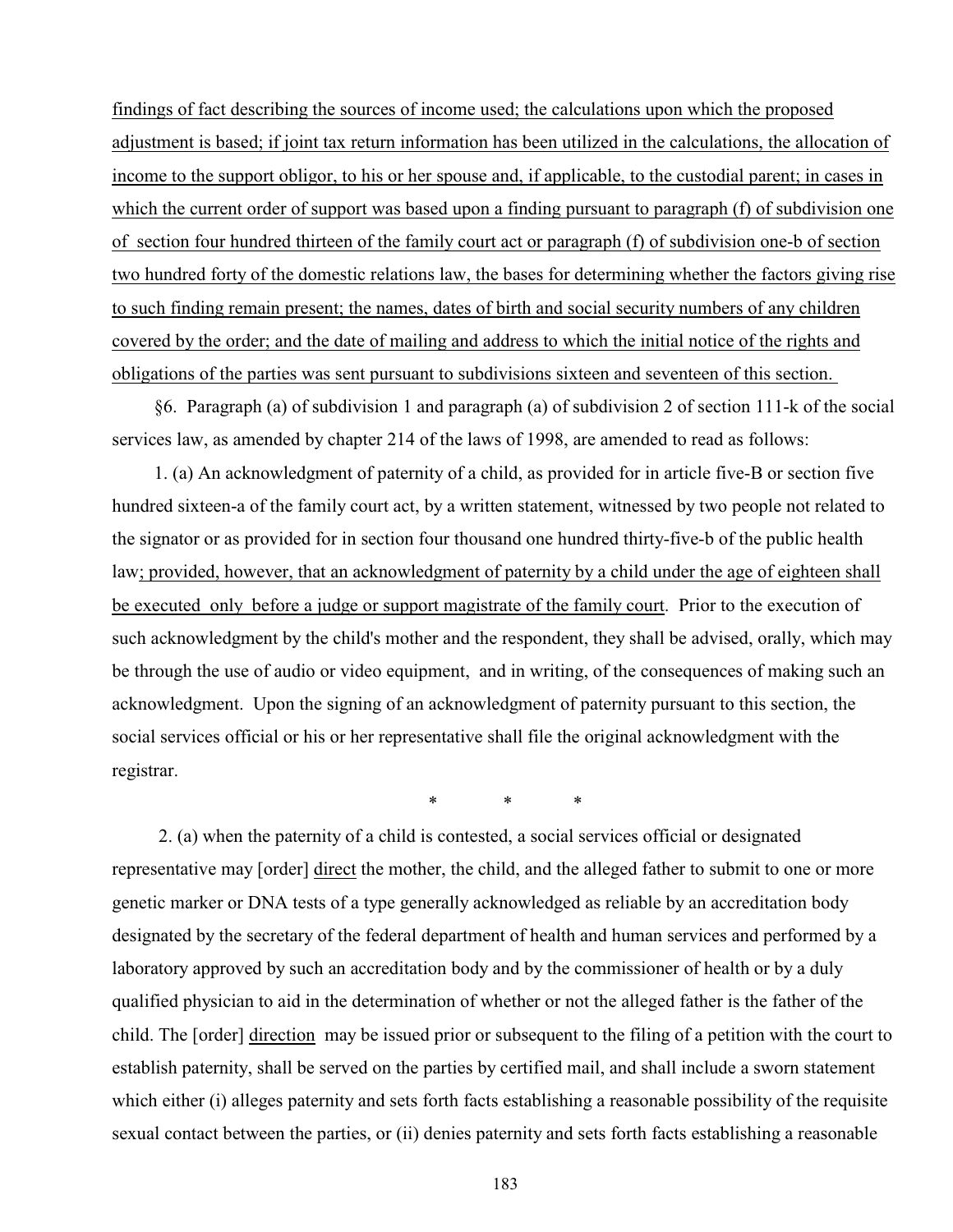possibility that the party is not the father. The parties shall not be required to submit to the administration and analysis of such tests if they are married or were married to each other at the time of the conception or birth of the child, if the mother was married to another individual at the time of the conception or birth of the child, if the parties sign a voluntary acknowledgment of paternity in accordance with paragraph (a) of subdivision one of this section, or if there has been a written finding by the court in a pending or prior proceeding that it is not in the best interests of the child on the basis of res judicata, equitable estoppel or the presumption of legitimacy of a child born to a married woman.

 §7. Paragraph (a) of subdivision 5 and paragraph (a) of subdivision 6 of section 111-n of the social services law, as added by chapter 398 of the laws of 1997, are amended to read as follows:

 5. Objections. (a) Where there is an objection to a cost of living adjustment, either party or the support collection unit shall have thirty-five days from the date of mailing of the adjusted order by the support collection unit to submit to the court identified thereon specific written objections, requesting a hearing on the adjustment of the order of support.

\* \* \*

6. Adjusted order - form. The adjusted order shall contain the following information:

 (a) the caption of the order of support subject to the review, the date of such order, [and] the court in which it was entered, the names, dates of birth and social security numbers of any children covered by the order and the social security numbers of the parties to the order;

 §8. Paragraph (a) of subdivision 1 of section 4135-b of the public health law, as amended by chapter 214 of the laws of 1998, is amended to read as follows:

 (a) Immediately preceding or following the in-hospital birth of a child to an unmarried woman, the person in charge of such hospital or his or her designated representative shall provide to the child's mother and putative father, if such father is readily identifiable and available, the documents and written instructions necessary for such mother and putative father to complete an acknowledgment of paternity witnessed by two persons not related to the signatory; provided, however, that an acknowledgment of paternity by a child under the age of eighteen shall be executed only before a judge or support magistrate of the family court. Such acknowledgment, if signed by both parties, at any time following the birth of a child, shall be filed with the registrar at the same time at which the certificate of live birth is filed, if possible, or anytime thereafter. Nothing herein shall be deemed to require the person in charge of such hospital or his or her designee to seek out or otherwise locate a putative father who is not readily identifiable or available. The acknowledgment shall be executed on a form provided by the commissioner developed in consultation with the appropriate commissioner of the department of family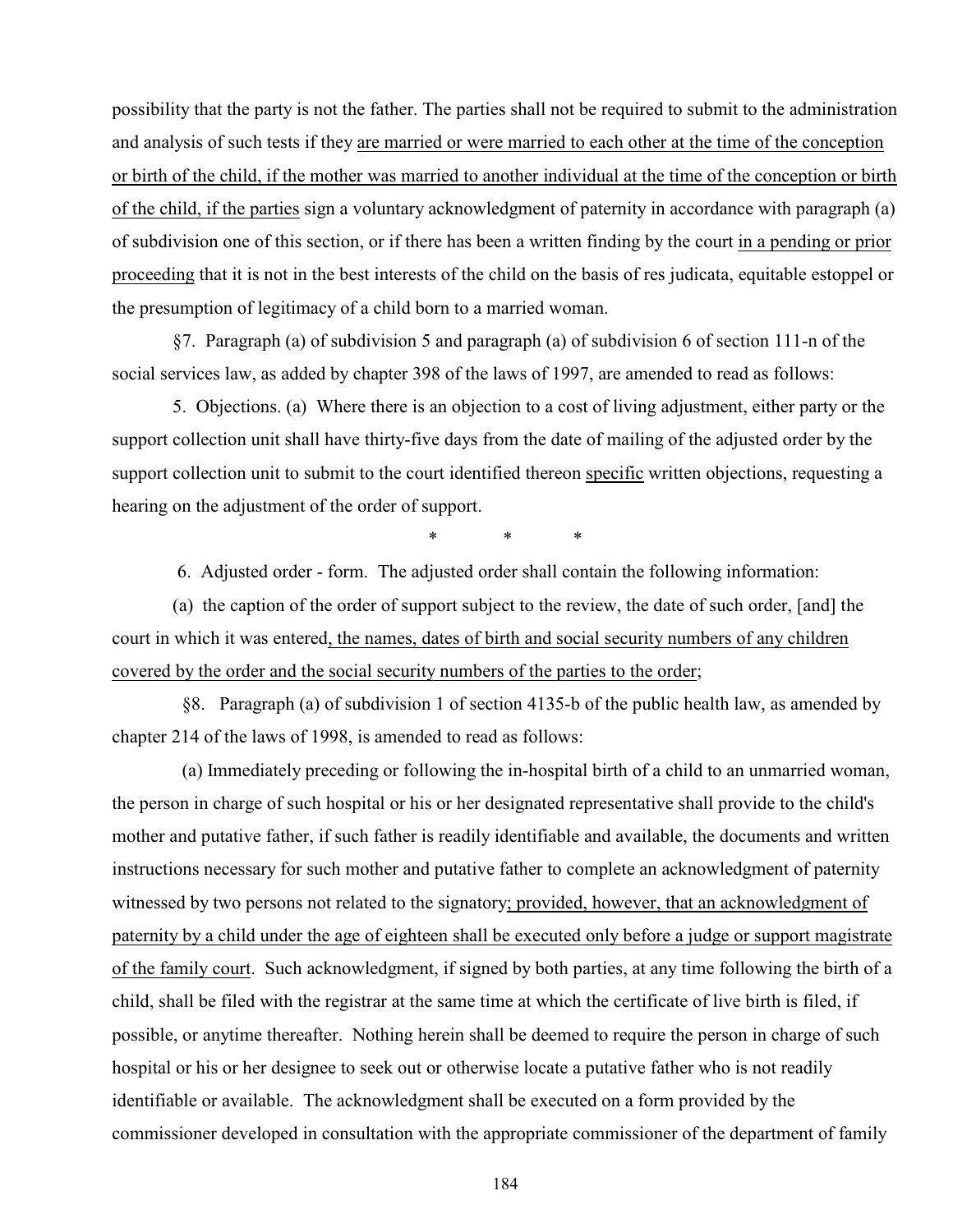assistance, which shall include the social security number of the mother and of the putative father and provide in plain language (i) a statement by the mother consenting to the acknowledgment of paternity and a statement that the putative father is the only possible father, (ii) a statement by the putative father that he is the biological father of the child, and (iii) a statement that the signing of the acknowledgment of paternity by both parties shall have the same force and effect as an order of filiation entered after a court hearing by a court of competent jurisdiction, including an obligation to provide support for the child except that, only if filed with the registrar of the district in which the birth certificate has been filed, will the acknowledgment have such force and effect with respect to inheritance rights. Prior to the execution of an acknowledgment of paternity, the mother and the putative father shall be provided orally, which may be through the use of audio or video equipment, and in writing with such information as is required pursuant to this section with respect to their rights and the consequences of signing a voluntary acknowledgment of paternity including, but not limited to, that the signing of the acknowledgment of paternity shall establish the paternity of the child and shall have the same force and effect as an order of paternity or filiation issued by a court of competent jurisdiction establishing the duty of both parties to provide support for the child; that if such an acknowledgment is not made, the putative father can be held liable for support only if the family court, after a hearing, makes an order declaring that the putative father is the father of the child whereupon the court may make an order of support which may be retroactive to the birth of the child; that if made a respondent in a proceeding to establish paternity the putative father has a right to free legal representation if indigent; that the putative father has a right to a genetic marker test or to a DNA test when available; that by executing the acknowledgment, the putative father waives his right to a hearing, to which he would otherwise be entitled, on the issue of paternity; that a copy of the acknowledgment of paternity shall be filed with the putative father registry pursuant to section three hundred seventy-two-c of the social services law, and that such filing may establish the child's right to inheritance from the putative father pursuant to clause (B) of subparagraph two of paragraph (a) of section 4-1.2 of the estates, powers and trusts law; that, if such acknowledgment is filed with the registrar of the district in which the birth certificate has been filed, such acknowledgment will establish inheritance rights from the putative father pursuant to clause (A) of subparagraph two of paragraph (a) of section 4-1.2 of the estates, powers and trusts law; that no further judicial or administrative proceedings are required to ratify an unchallenged acknowledgment of paternity provided, however, that both the putative father and the mother of the child have the right to rescind the acknowledgment within the earlier of sixty days from the date of signing the acknowledgment or the date of an administrative or a judicial proceeding (including a proceeding to establish a support order) relating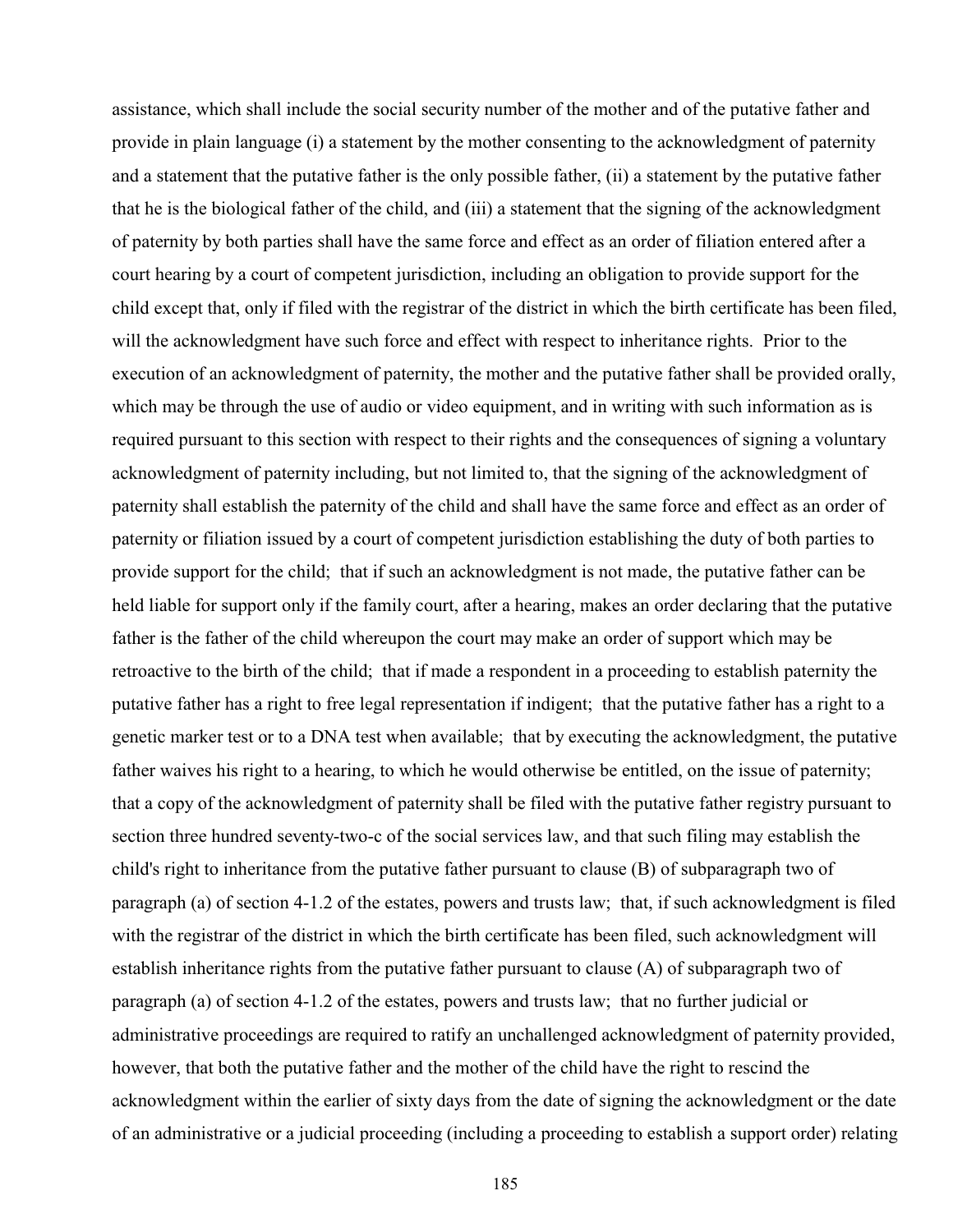to the child in which either signatory is a party; that the "date of an administrative or a judicial proceeding" shall be the date by which the respondent is required to answer the petition; that after the expiration of sixty days of the execution of the acknowledgment, either signatory may challenge the acknowledgment of paternity in court only on the basis of fraud, duress, or material mistake of fact, with the burden of proof on the party challenging the voluntary acknowledgment; that they may wish to consult with an attorney before executing the acknowledgment; and that they have the right to seek legal representation and supportive services including counseling regarding such acknowledgment; that the acknowledgment of paternity may be the basis for the putative father establishing custody and visitation rights to the child; if the acknowledgment is signed, it may be the basis for requiring the putative father's consent prior to an adoption proceeding; the mother's refusal to sign the acknowledgment shall not be deemed a failure to cooperate in establishing paternity for the child; and the child may bear the last name of either parent, which name shall not affect the legal status of the child. In addition, the governing body of such hospital shall insure that appropriate staff shall provide to the child's mother and putative father, prior to the mother's discharge from the hospital, the opportunity to speak with hospital staff to obtain clarifying information and answers to their questions about paternity establishment, and shall also provide the telephone number of the local support collection unit.

 §9. Subparagraph (D) of paragraph 2 of subdivision (g) of section 5241 of the civil practice law and rules, as amended by chapter 214 of the laws of 1998, is amended to read as follows:

 (D) In addition to the remedies herein provided and as may be otherwise authorized by law, upon a finding by the [family] court that issued the income deduction order that the employer or income payor failed to deduct or remit deductions as directed in the income execution, the court shall issue to the employer or income payor an order directing compliance and, after giving the employer or income payor notice and an opportunity to be heard, may direct the payment of a civil penalty not to exceed five hundred dollars for the first instance and one thousand dollars per instance for the second and subsequent instances of employer or income payor noncompliance.

 §10. Subdivision 1 of section 5252 of the civil practice law and rules, as amended by chapter 214 of the laws of 1998, is amended to read as follows:

 1. No employer shall discharge, lay off, refuse to promote, or discipline an employee, or refuse to hire a prospective employee, because one or more wage assignments or income executions have been served upon such employer or a former employer against the employee's or prospective employee's wages or because of the pendency of any action or judgment against such employee or prospective employee for nonpayment of any alleged contractual obligation. In [addition to being subject to the] a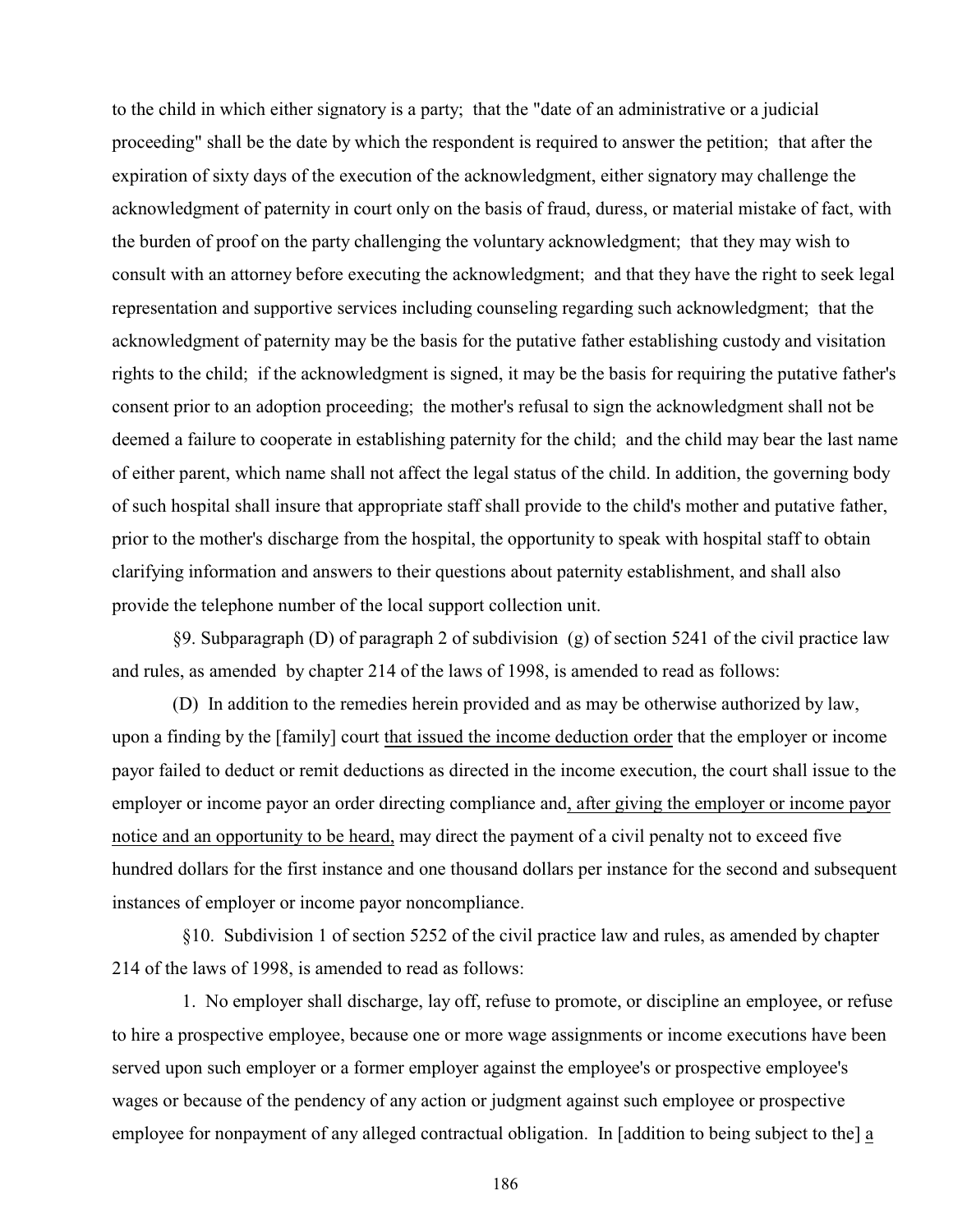civil action [authorized in] brought pursuant to subdivision two of this section, where any employer discharges, lays off, refuses to promote or disciplines an employee or refuses to hire a prospective employee because of the existence of one or more income executions and/or income deduction orders issued pursuant to section fifty-two hundred forty-one or fifty-two hundred forty-two of this article, the court may, in addition to awarding damages, direct the payment of a civil penalty not to exceed five hundred dollars for the first instance and one thousand dollars per instance for the second and subsequent instances of employer or income payor discrimination.

§11. This act shall take effect immediately.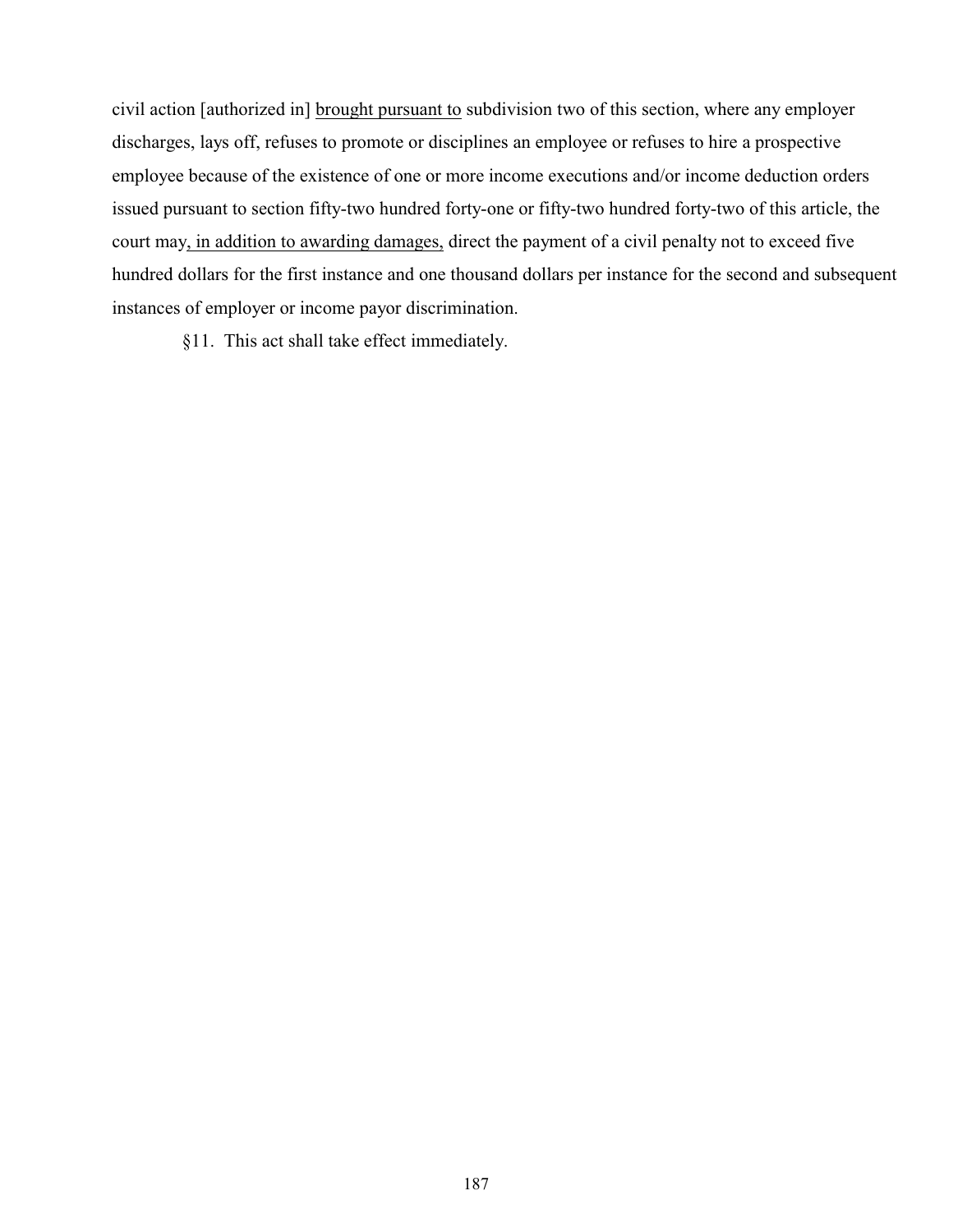20. Elimination of the bar to subsequent remedies for court-approved agreements or compromises of child support with respect to out-of-wedlock children (FCA §516)

 Section 516 of the Family Court Act, which requires court approval of an agreement between the mother and putative father for the support and education of an out-of-wedlock child and, when so approved, bars other remedies for the support and education of the child, has long generated constitutional controversy and serious questions as to its continued efficacy. In Matter of Clara C. *v.* William L**.**, 96 N.Y.2d 244 (2001), the Court of Appeals, in a 4-3 decision, declined to rule on the constitutionality of section 516 of the Family Court Act on the ground that a narrower ground for decision was available. The Court held that the Family Court's failure to adequately review the compromise agreement before approving it contravened the statutory proviso that an agreement is binding "only when the court determines that adequate provision has been made" for the support of the child. Three judges of the Court of Appeals, however, would have ruled that the statute was unconstitutional as applied in that it denied the out-of-wedlock child equal protection of the laws:

Our concurring position at minimum raises serious doubts as to the continued general efficacy of compromise arrangements under section 516, even when the Family Court meticulously performs its statutory obligation to ensure the adequacy of the child support provisions of the agreement...Leaving the constitutional issue in limbo until another case makes it way to our Court in which the settlement was properly approved – so that the constitutional issue would have to be reached – does not serve the best interests of nonmarital children, their mothers or putative fathers in paternity matters.

96 N.Y.2d at 253 (concurring opinion). The Family Court Advisory and Rules Committee proposes that the issue not be left in limbo and that this now-obsolete, discriminatory statute be repealed.

This proposal finds support, not only in the concurrence in Clara C., but also in the decision of the United States District Court in Williams *v*. Lambert, 902 F. Supp. 460 (S.D.N.Y., 1995). The Court in Williams held that section 516 can withstand constitutional challenge only if its operative language is deemed not to bar other remedies –that is, if out-of-wedlock children are not foreclosed from seeking remedies available to children born of marriages, including actions to modify child support. Most recently, the Family Court, Orange County, in Matter of Ilene P.V. *v*. Felix V., 3 Misc.3d 759 (Fam. Ct., Orange Co., 2004), declined to apply section 516 to foreclose a subsequent action to modify. Invoking the holding in Clara C., the Court held that, since no inquiry had been made at the time of entry of the 516 agreement regarding the adequacy of support for the child, the preclusive effect of section 516 in barring other remedies would not be imposed.

Section 516 of the Family Court Act, enacted in 1962 but derived from the old Domestic Relations Law, originally served two purposes. First, it encouraged putative fathers to settle paternity claims, thereby reducing the necessity for legal proceedings. Agreements under section 516 offered the putative father certainty and a limitation on his future support obligation, while the interests of the child and mother were protected by the requirement for judicial review. Second, the statute helped ensure that the child would not be without support from the father. By furnishing an incentive to settle, the statute sought to prevent support of the out-of-wedlock child from becoming lost in the intricacies of the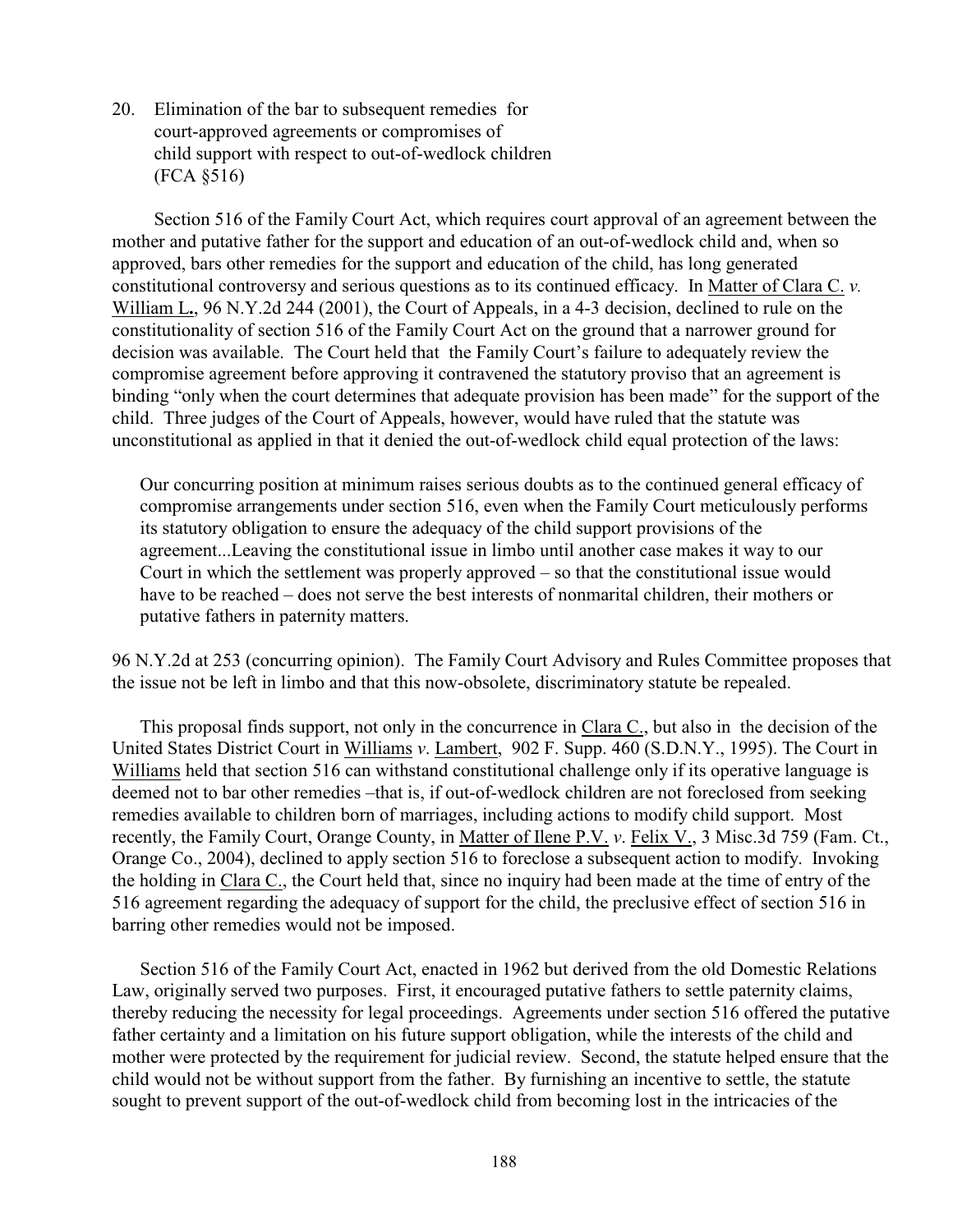paternity adjudicatory process and the uncertainties of its outcome. Bacon *v.* Bacon, 46 N.Y.2d 477, 480 (1979).

As noted in both the concurrence in Clara C. and the federal court in Williams, however, the linchpin of the Bacon decision -- the "complex and difficult problems of proof" in paternity cases -- no longer stands as a justification for retention of section 516 of the Family Court Act. Technological advances in blood genetic marker testing, the statutory enactments requiring their use, and the evidentiary weight the courts are mandated to accord such test results combine to simplify the proof in paternity proceedings, thus rendering them far less daunting as a means of obtaining orders of filiation and support for children. Indeed, in the Clara C. case, blood tests indicated a 99.9% probability that William L. was the father. Consequently, it would not have been difficult to prove paternity and afford the child the benefits of all available child support remedies, including the ability to seek modification, all of which were barred because of the section 516 agreement.

Although blood grouping tests had been in use in paternity proceedings for many years, until 1981 they were admissible only for the purposes of excluding the respondent as the father. As a result of scientific advances in the field, the Legislature, impressed by the increasing accuracy of the tests, amended section 532 of the Family Court Act to permit the use of blood tests as positive evidence of paternity as well. The most recent amendments of both state and federal law, as well as appellate decisions, have accorded weight to blood and other genetic test results in some cases that is tantamount to evidentiary certitude. *See* Laws of 1997, ch. 398; Laws of 1994, ch. 170; *Personal Responsibility and Work Opportunity Reconciliation Act of 1996* [Public Law 104-193]; Barber *v.* Davis, 120 A.D.2d 364 (1st Dept., 1986); Nancy M. G. *v.* Dann OO, 148 A.D.2d 714 (2nd Dept., 1989); Discenza *v.* James M., 148 A.D.2d 196 (3rd Dept., 1989).

Williams *v.* Lambert, *supra*, is consistent with a long line of decisions casting constitutional doubt on the the disparate treatment of children who are born out-of-wedlock, as compared to children born to married couples. *See, e.g.,* Levy *v.* Louisiana, 391 U.S.68 (1968); Gomez *v.* Perez, 409 U.S. 535 (1973); Pickett *v.* Brown, 462 U.S.1 (1983); Clark *v*. Jeter, 486 U.S. 456 (1988); Mills *v.* Habluetzel, 456 U.S. 91 (1982). In Clark, the Supreme Court held that a six-year statute of limitations for paternity actions violated the equal protection clause in unacceptably differentiating between in-wedlock and out-ofwedlock children. Thereafter, the United States Supreme Court remanded Gerhardt *v.* Estate of Moore, 407 N.W. 2d 895 (1987), *judgment vacated*, 486 U.S. 1050 (1988), to the Supreme Court of Wisconsin for further consideration in light of Clark *v.* Jeter, *supra*. That case concerned a Wisconsin statute that allowed defendants in paternity proceedings to enter into settlements whereby they admitted paternity and paid off their child support obligation in one lump sum – a statute that, like section 516 of the Family Court Act, barred the child from further remedies. Upon reconsideration, the Wisconsin Supreme Court found that the same principle that rendered the differential treatment of children born out-of-wedlock, as opposed to marital children, unconstitutional in Clark *v.* Jeter applied to preclude enforcement of a paternity settlement as a bar to a child's subsequent independent action for support. Gerhardt *v*. Estate of Moore, 441 N.W. 2d 734 (1989).

 Significantly, New York courts have held that individuals who were not parties to agreements under section 516 of the Family Court Act could not be deemed to be foreclosed from pursuing child support remedies. The New York Court of Appeals held, in Matter of Commissioner of Social Services of the City of New York *v.* Ruben O., 80 N.Y.2d 409 (1992), that a welfare official,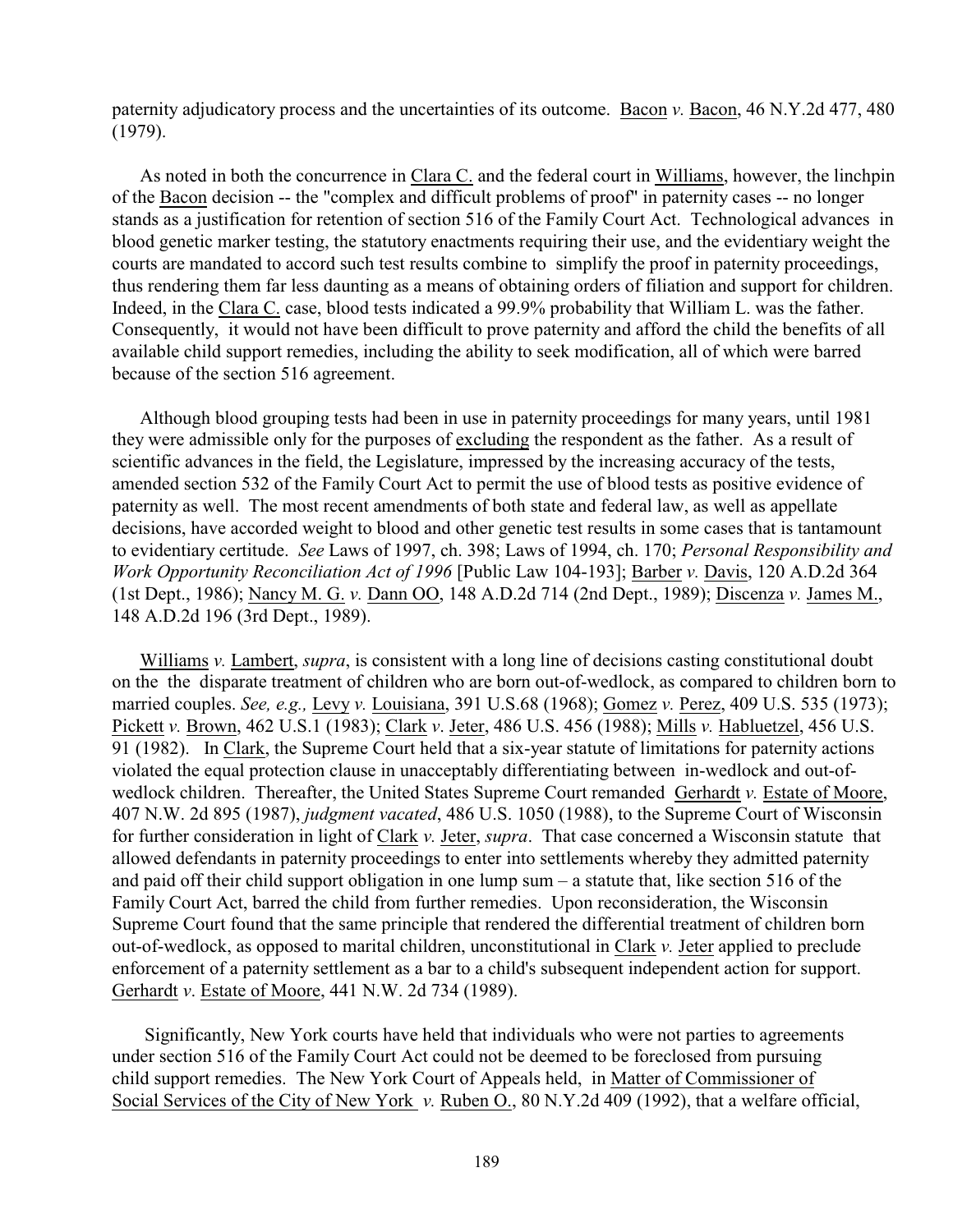as assignee of the rights of a mother who had signed a section 516 agreement, is permitted to compel payment of child support despite the father's compliance with the court-approved agreement. Further, holding that the lower court had "failed in its duty to make an independent determination of the best interests of the child," the Supreme Court, Appellate Division, Fourth Department, in Matter of Michelle W. *v.* Forest James P., 218 A.D.2d 175, 178-9 (4<sup>th</sup> Dept., 1996), held an agreement under section 516 of the Family Court Act to be void and against public policy, where it released the obligor from any child support obligations beyond three years. In upholding a challenge by the law guardian, the Court stated:

Indeed, a contract depriving a child of his rights is not binding upon the child [citations omitted]. Agreements cannot be upheld where children are treated as chattels and their rights bartered away...Here, the parties have in effect bargained away the birthright of the child. This agreement not only set forth the parental rights and support obligation of respondent, it completely eradicated his parental responsibilities. A parent cannot buy another parent's rightsor sell his or her own rights. A contract exchanging parental rights for compensation simply cannot be countenanced by the courts. [citation omitted].

*Accord*, Andre*v.* Warren, 248 A.D.2d 271 (1<sup>st</sup> Dept., 1998) (remand for appointment of law guardian and hearing on issue of whether agreement fulfills child's best interests); Department of Public Aid *ex rel* Cox *v*. Miller, 146 Ill.2d 399, 586 N.E.2d 1251 (S.Ct., Ill., 1992); Okla. Dept. of Human Services *ex rel* KAG *v.* TDG, 1993 Ok. 193, 861 P.2d 990 (1993). Significantly, section 513 of the Family Court Act has been amended to make it clear that in-wedlock and out-of-wedlock children must be treated similarly for the purposes of support, thus ending uncertainty about support awards for out-of-wedlock children.

These developments have rendered unnecessary, inappropriate and no longer in the child's best interests the compromise procedure and preclusion of further remedies contained in section 516 of the Family Court Act. Section 516 agreements that, like the one in Clara C., have been perfunctorily approved with limited judicial inquiry, are at the very least not enforceable and rest on a shaky constitutional limb. Section 516 of the Family Court Act, therefore, should be repealed.

## Proposal

AN ACT to amend the family court act, in relation to agreement or compromise of support in paternity proceedings

The People of the State of New York, represented in Senate and Assembly, do enact as follows:

Section 1. Section 516 of the family court act is REPEALED.

§2. This act shall take effect immediately.

REPEAL NOTE -- Section 516 of the family court act, proposed to be repealed by this act, provides for court approval of a written agreement or compromise for child support between a putative father and a mother or person on behalf of a child, which, when so approved, bars other remedies for child support.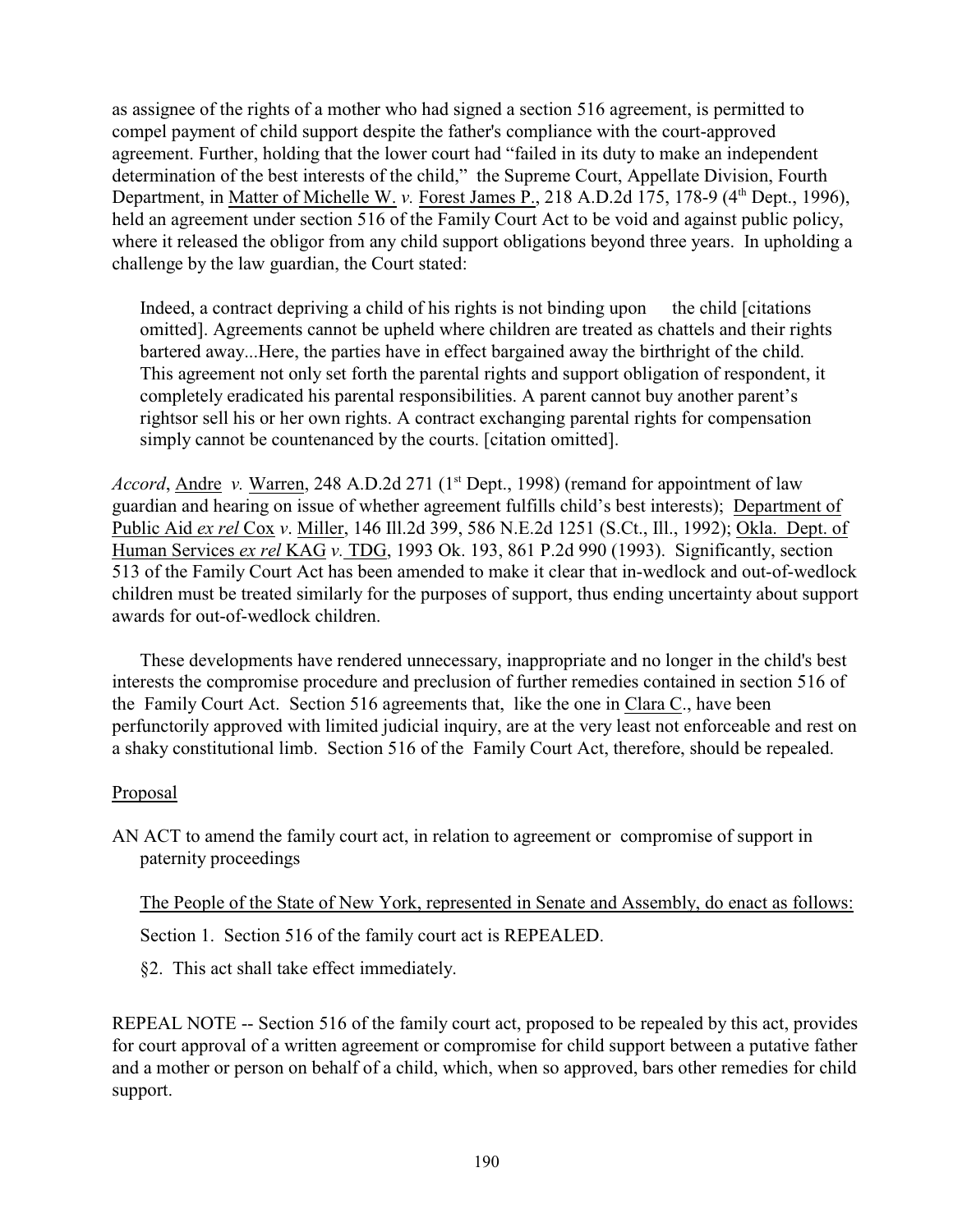21. Probation access to the statewide automated order of protection and warrant registry for the purpose of conducting pre-dispositional and pre-sentence investigations in family offense and other Family Court cases (Exec. L. §221-a; FCA §835; CPL §§390.20, 390.30)

In enacting the *Family Protection and Domestic Violence Intervention Act of 1994* [Laws of 1994, ch. 222, 224], the New York State Legislature demonstrated its intent to assure a more rigorous response by law enforcement agencies and the courts to domestic violence. Victims of domestic violence are afforded easy access to either or both Family and criminal courts for prosecution of family offense cases. In addition, offenders are subject to mandatory arrest and face heightened consequences for abusive acts in both courts. Local probation departments serving both family and criminal courts, therefore, require sufficient information regarding both the offense and the offender in order to assist the courts in responding effectively to these legislative changes.

 To that end, the Family Court Advisory and Rules Committee is proposing legislation expressly authorizing local probation departments to obtain access to necessary information on the statewide automated registry of orders of protection and warrants, established pursuant to section 221-a of the Executive Law. Information regarding an individual's history of such orders may be essential, not only for the resolution of family offense cases, but also for custody, visitation, juvenile delinquency, persons in need of supervision (PINS) and criminal proceedings. Significantly, the proposal authorizes the courts to call upon local probation departments to perform investigations that will assist the courts in their disposition of family offense matters, and enables probation departments to obtain access to domestic violence registry information for these and other predispositional investigations.

 The family offense article of the Family Court Act implies, but does not explicitly authorize, involvement by probation departments in gathering information in aid of the Family Court's dispositions. While dispositional hearings "may commence immediately" upon completion of a fact-finding hearing, the article provides that the dispositional hearing may be adjourned by the Court "to enable it to make inquiry into the surroundings, conditions, and capacities of the persons involved in the proceedings." Family Court Act §§835(a), 836(b). Although not delegating the duty to make that inquiry to probation, subdivision (b) of section 835 of the Family Court Act provides that "[r]eports prepared by the probation service for use by the court at any time prior to the making of an order of disposition shall be deemed confidential information," which may "not be furnished to the court prior to the completion of a fact-finding hearing, but may be used in a dispositional hearing."

 The Committee's proposal resolves this ambiguity by making explicit the Family Court's discretion to order local probation departments to prepare investigations and reports for use in dispositional proceedings in family offense matters. While not limiting the scope of the information that can be requested in such an investigation, the proposal enumerates four areas of inquiry. First, the measure permits inquiry into "the presence or absence of aggravating circumstances," since the Court may order up to a three-year, rather than a one-year, order of protection where such circumstances, as defined in section 827(a)(vii) of the Family Court Act, have been found. Second, it permits investigation of "the extent of injuries or out-of-pocket losses to the victim which may form the basis for an order of restitution," a dispositional order authorized pursuant to subdivision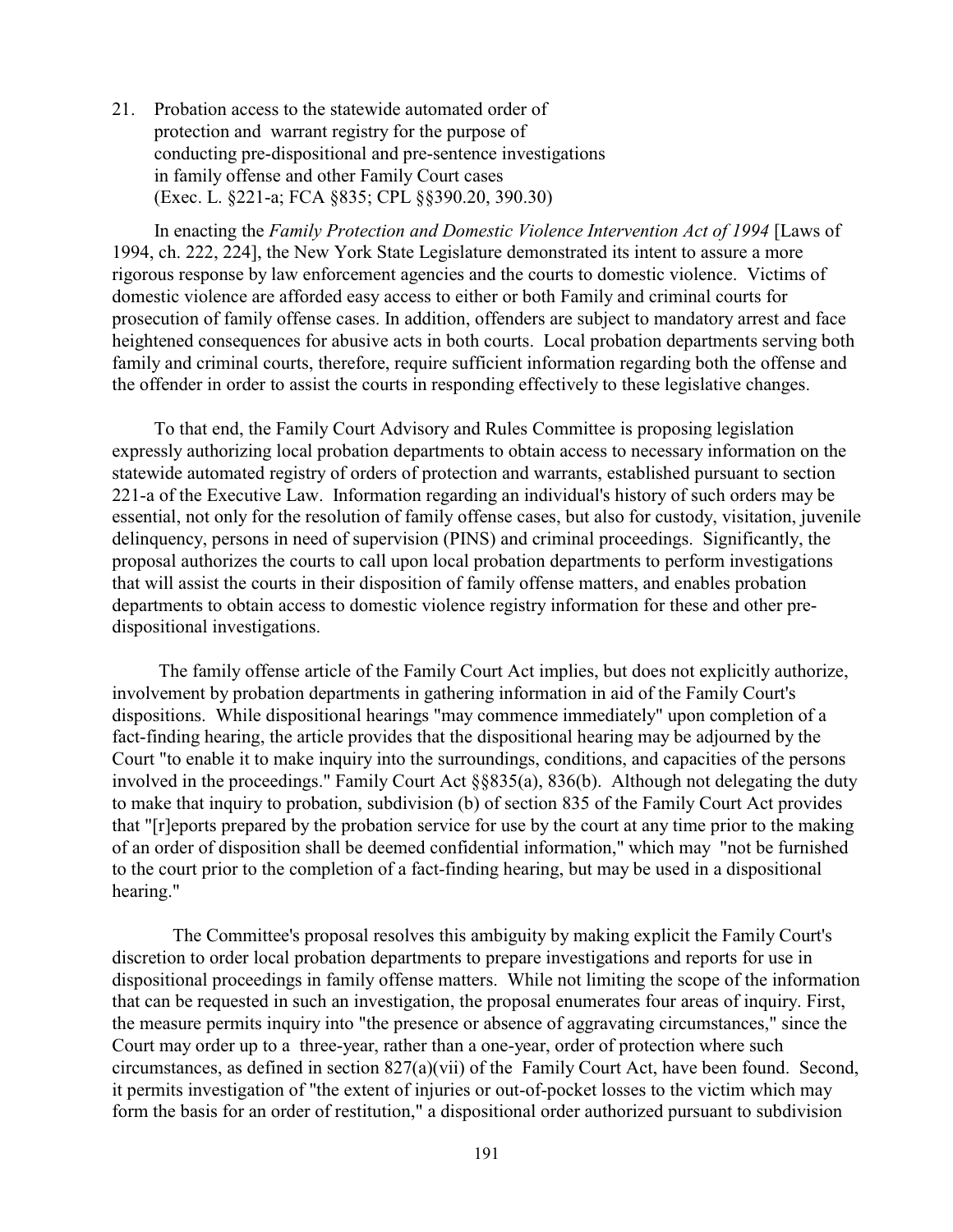(e) of section 841 of the Family Court Act. Third, in order to prevent issuance of inconsistent orders and provide insight as to the respondent's record of compliance, the proposal permits inquiry into "the history of the respondent with respect to family offenses and orders of protection in this or other courts." Significantly, if the completion of the fact-finding stage coincides with the first appearance of both parties before the Family Court, this investigation may assist the Court in fulfilling its duty, pursuant to subdivision six of section 821-a of the Family Court Act, to "inquire as to the existence of any other orders of protection between the parties." Finally, the proposal permits inquiry into whether the respondent is licensed to possess and is in fact in possession of firearms, an inquiry that will aid the Court in setting conditions for orders of protection and, in cases of serious violation, will facilitate enforcement of the laws authorizing and, under certain circumstances, requiring suspension or revocation of firearms licenses and surrender of firearms. *See* Family Court Act §§842-a, 846-a; Laws of 1996, ch. 644; Laws of 1993, ch. 498.

 Additionally, the proposed legislation allows criminal courts to obtain assistance from local probation departments to conduct pre-sentence investigations where relevant to the issuance of an order of protection, including instances in which such investigations are not required under the Criminal Procedure Law. Some family offenses currently require pre-sentence investigations, while others do not. Section 390.20 of the Criminal Procedure Law requires pre-sentence investigations in felony cases and in misdemeanor cases where a sentence of incarceration in excess of 90 days has been imposed, where consecutive incarcerative sentences aggregating in excess of 90 days have been imposed or, unless waived by the parties and the court, where a sentence of probation has been imposed. In all other cases, pre-sentence investigations are purely discretionary as an aid to the court in sentencing. While not altering the courts' discretion with respect to ordering pre-sentence investigations in non-mandated cases, this proposal explicitly adds an authorization for the courts to order such inquiries for the purpose of "issuance of an order of protection" pursuant to section 530.12 of the Criminal Procedure Law.

 Where the family offense conviction is not for a felony, which requires a full-scale presentence investigation, the proposal treats family offense convictions, whether for misdemeanors or violations, as misdemeanors eligible for "abbreviated investigations and short form reports," in accordance with section 390.30(4) of the Criminal Procedure Law. While not providing an exhaustive list of permissible areas of inquiry, the proposal enumerates the factors which the court must consider in determining whether an order of protection should issue, pursuant to subdivision (a) of section 530.12 of the Criminal Procedure Law -- specifically, the offender's access to weapons, abuse of controlled substances or alcohol and the offender's history of injury or threat of injury to family members. As in Family Court proceedings, the inclusion of inquiries regarding firearms will enhance the court's ability to frame appropriate conditions for orders of protection and, in cases involving serious violations, will afford the courts information necessary to enforce the provisions regarding firearms license suspension or revocation and firearms surrender. *See* Criminal Procedure Law §§530.12, 530.14; Laws of 1996, ch. 644; Laws of 1993, ch. 498.

## Proposal

 AN ACT to amend the family court act, the criminal procedure law and the executive law, in relation to pre-dispositional and pre-sentence investigations in family offense cases

The People of the State of New York, represented in Senate and Assembly, do enact as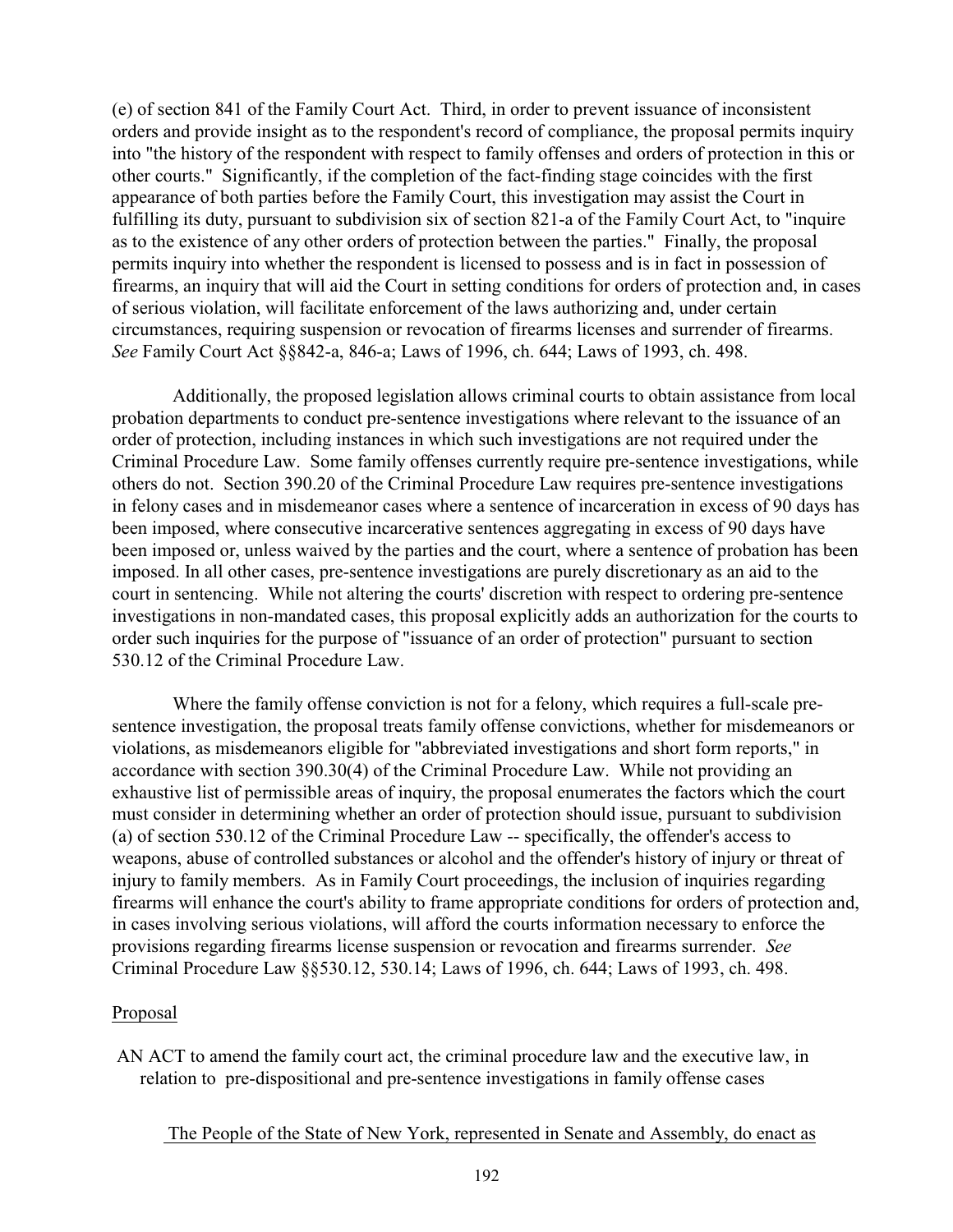#### follows:

 Section 1. Subdivision 4 of section 221-a of the executive law, as amended by chapter 349 of the laws of 1995, is amended to read as follows:

 4. Courts and law enforcement officials shall have the ability to disclose and share information with respect to such orders and warrants consistent with the purposes of this section, subject to applicable provisions of the family court act, domestic relations law and the criminal procedure law concerning the confidentiality, sealing and expungement of records. Designated representatives of a local probation service shall have access to information in the statewide registry of orders of protection and warrants necessary in order to respond to a judicial request for information pursuant to subdivision six of section eight hundred twenty-one-a of the family court act or subdivision six-a of section 530.12 of the criminal procedure law, or to prepare an investigation and report in proceedings conducted pursuant to sections 351.1, six hundred forty-two, six hundred fifty-six, six hundred sixty-two, seven hundred fifty, eight hundred thirty-five and subdivision (b) of section one thousand forty-seven of the family court act or article three hundred ninety of the criminal procedure law.

 §2. The title and subdivision (a) of section 835 of the family court act, such subdivision as amended by chapter 529 of the laws of 1963, are amended to read as follows:

 §835. Sequence of hearings; probation investigations and reports. a. Upon completion of the fact-finding hearing, the dispositional hearing may commence immediately after the required findings are made. In aid of its disposition, the court may adjourn the proceeding for an investigation and report by a local probation service. For the purposes of this article, the probation investigation and report may include, but is not limited to: the presence or absence of aggravating factors as defined in paragraph (vii) of subdivision (a) of section eight hundred twenty-seven of this article, the extent of injuries or out- of-pocket losses to the victim which may form the basis for an order of restitution pursuant to subdivision (e) of section eight hundred forty-one of this article, the history of the respondent with respect to family offenses and orders of protection in this or other courts, whether the respondent is in possession of any firearms and, if so, whether the respondent is licensed or otherwise authorized to be in possession of such firearms.

 §3. Subdivision 3 of section 390.20 of the criminal procedure law is amended to read as follows:

 3. Permissible in any case. For the purposes of sentence or issuance of an order of protection pursuant to subdivision five of section 530.12 of this chapter, the court may, in its discretion, order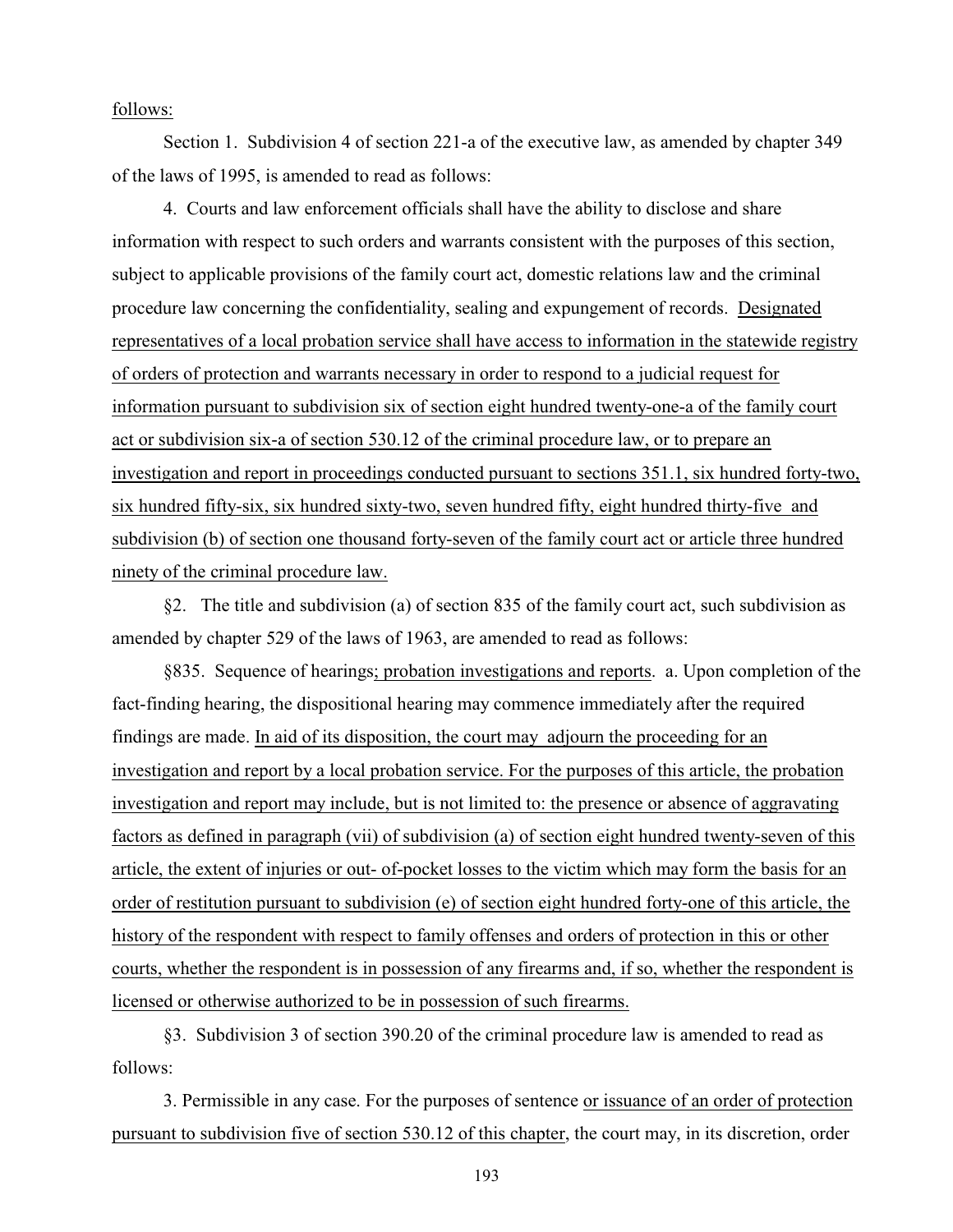a pre-sentence investigation and report in any case, irrespective of whether such investigation and report is required by subdivision one or two.

 §4. Subdivision 4 of section 390.30 of the criminal procedure law, as amended by chapter 618 of the laws of 1992, is amended to read as follows:

 4. Abbreviated investigation and short form report. In lieu of the procedure set forth in subdivisions one, two and three, where the conviction is of a misdemeanor or family offense, as defined in subdivision one of section 530.11 of this law, other than a felony, the scope of the presentence investigation may be abbreviated and a short form report may be made. The use of abbreviated investigations and short form reports, the matters to be covered therein and the form of the reports shall be in accordance with the general rules regulating methods and procedures in the administration of probation as adopted from time to time by the state director of probation and correctional alternatives pursuant to the provisions of article twelve of the executive law. No such rule, however, shall be construed so as to relieve the agency conducting the investigation of the duty of investigating and reporting upon:

 (a) the extent of the injury or economic loss and the actual out-of-pocket loss to the victim, including the amount of restitution and reparation sought by the victim, after the victim has been informed of the right to seek restitution and reparation, or

 (b) in a case involving a family offense, as defined in subdivision one of section 530.11 of this chapter, the defendant's history of family offenses and orders of protection, including violations, in proceedings or actions in this or other courts, the extent of injuries or threats of injury to the complainant or members of complainant's family or household, the use or threatened use of dangerous instruments against the complainant or members of complainant's family or household, whether the defendant is in possession of any firearms and, if so, whether defendant is licensed or otherwise authorized to be in possession of such firearms, the extent to which the defendant poses an immediate and ongoing danger to the complainant or members of the complainant's family or household and any other information relevant to the issue of whether an order of protection, in addition to any other disposition, should be issued in accordance with subdivision five of section 530.12 of this chapter, or

 (c) any matter relevant to the question of sentence or issuance of an order of protection that the court directs to be included in particular cases.

§5. This act shall take effect on the ninetieth day after it shall have become a law.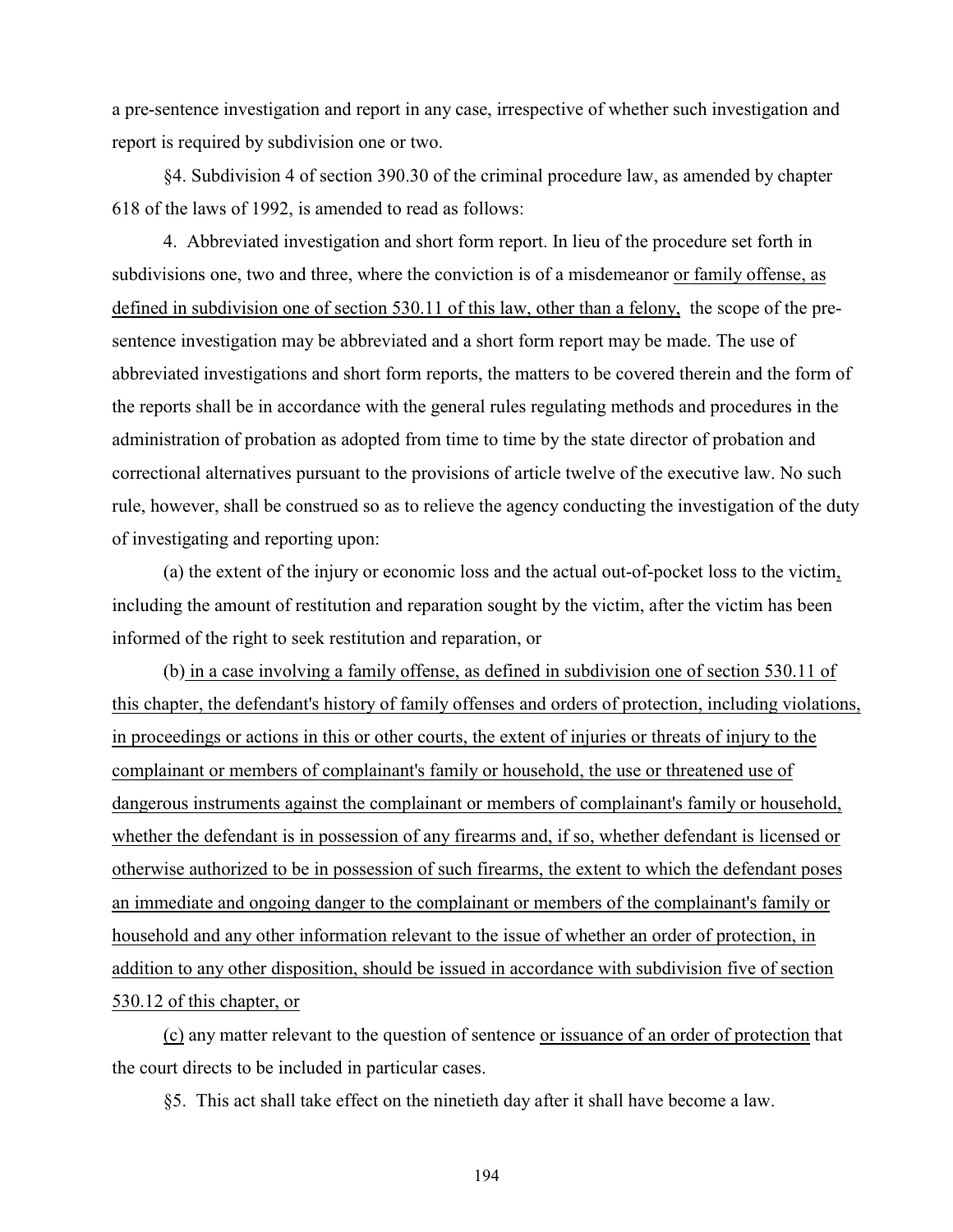22. Compensation of guardians *ad litem* appointed for children and adults in civil proceedings out of public funds (CPLR §1204)

 While law guardians assigned to represent children under Judiciary Law §35 or Family Court Act §249 are remunerated out of State funds, where independent means are not available, no analogous provision for compensation from public funds exists for guardians *ad litem* appointed for children and adults in civil proceedings pursuant to section 1204 of the Civil Practice Law and Rules. The Family Court Advisory and Rules Committee, with the support of the Chief Administrative Judge's Advisory Committee on Civil Practice, is proposing a measure to redress that inequity.

 There are a variety of situations in which children and adults may be deemed by judges to require the protection afforded by a guardian *ad litem*. For example, in Family Court the respondent in a child protective proceeding (the parent of the child who is allegedly mistreated) may be under 18 years of age. Adults may require guardians *ad litem* when their own mental capacity is challenged, for instance, in termination of parental rights proceedings based on the parents' mental illness or retardation. Additionally, guardians *ad litem* are sometimes appointed in matrimonial proceedings in Supreme Court in lieu of a law guardian.

While judges now have the authority to make these appointments, they are reluctant to do so because they cannot guarantee that the guardian *ad litem* will receive any payment. Section 1204 of the Civil Practice Law and Rules authorizes payment for the services of a guardian *ad litem* by "any other party or from any recovery had on behalf of the person whom such guardian represents or from such person's other property." Neither the Family Court Act nor the CPLR provide for payment where there is no monetary corpus from which payment can be made, and the courts have ruled that no public funds may be used in such circumstances. *See* Matter of Wood *v.* Cordello, 91 A.D. 2d 1178 (4<sup>th</sup> Dept. 1983). *See also* Matter of Baby Boy O., 298 A.D.2d 677 (3<sup>rd</sup> Dept., 2002)(County Commissioner of Social Services could not be ordered to pay for guardian *ad litem* as he was not a party). In Family Court proceedings, the parties are often indigent and thus unable to remunerate the guardian *ad litem*.

 This measure authorizes payment for the services of the guardian *ad litem* out of public funds, as a state charge, where the guardian served on behalf of a child, and as a county charge, if the guardian served on behalf of an adult, consistent with the present statutory sources of funding for assignment of law guardians and counsel for indigent adults. By virtue of section 165 of the Family Court Act, section 1204 of the CPLR, as amended, would apply to Family Court proceedings. In addition, if the proceeding is one in which there is a subsequent monetary recovery, the funds may be recovered pursuant to section 1103 of the CPLR.

# Proposal

AN ACT to amend the civil practice law and rules, in relation to compensation of guardians *ad litem*

The People of the State of New York, represented in Senate and Assembly, do enact as follows: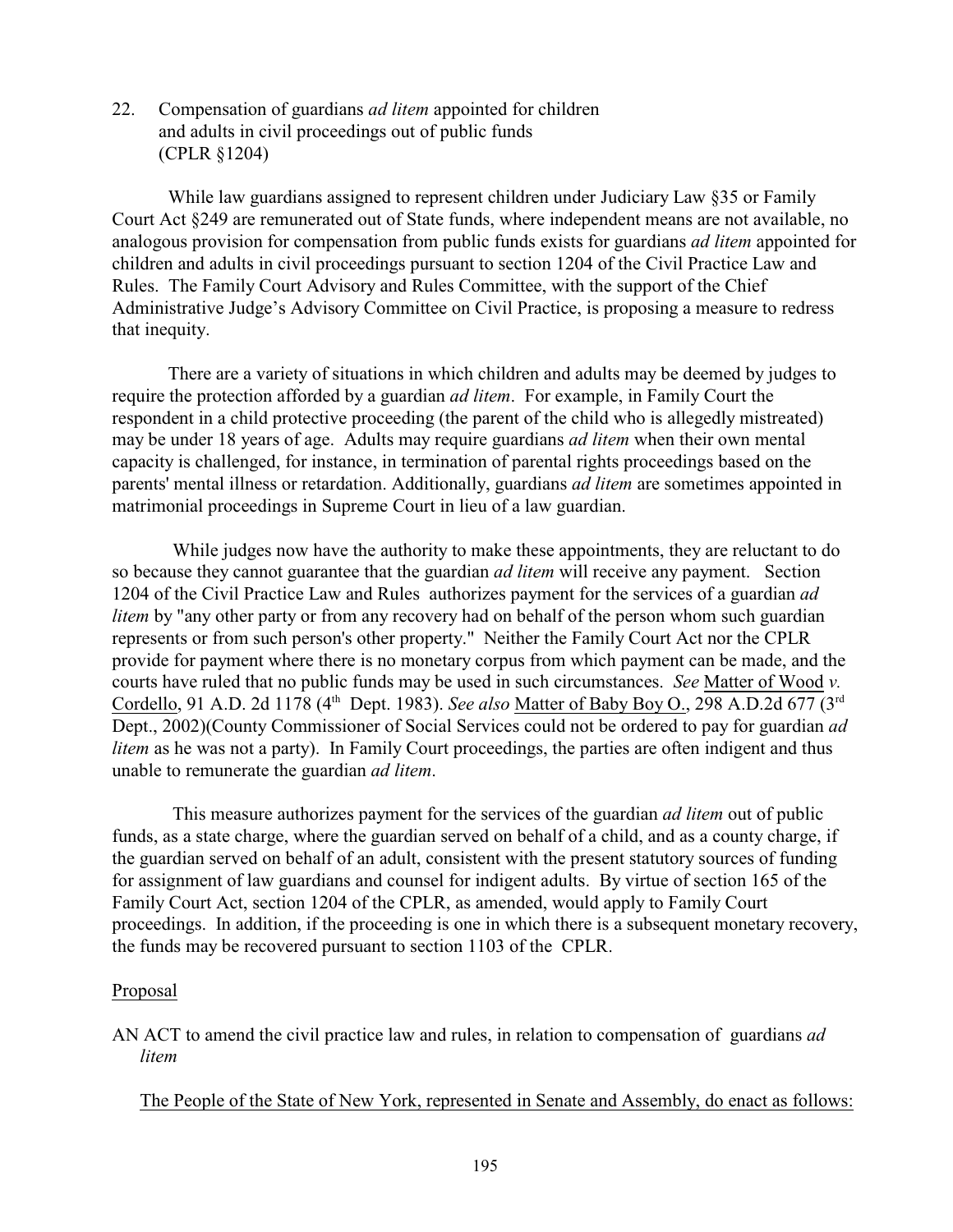Section 1. Section 1204 of the civil practice law and rules is amended to read as follows:

§1204. Compensation of guardian ad litem. A court may allow a guardian ad litem a reasonable compensation for [his] the guardian's services to be paid in whole or part by any other party or from any recovery had on behalf of the person whom such guardian represents or from such person's other property, or if there is no such source, compensation for services shall be from state funds appropriated to the judiciary in the same amounts established by subdivision three of section thirty-five of the judiciary law, if the guardian ad litem has been appointed for an infant, and out of county funds in the same amounts established by section seven hundred twenty-two-b of the county law, if appointed for an adult. No order allowing compensation shall be made except on an affidavit of the guardian or [his] the guardian's attorney showing the services rendered.

§2. This act shall take effect immediately.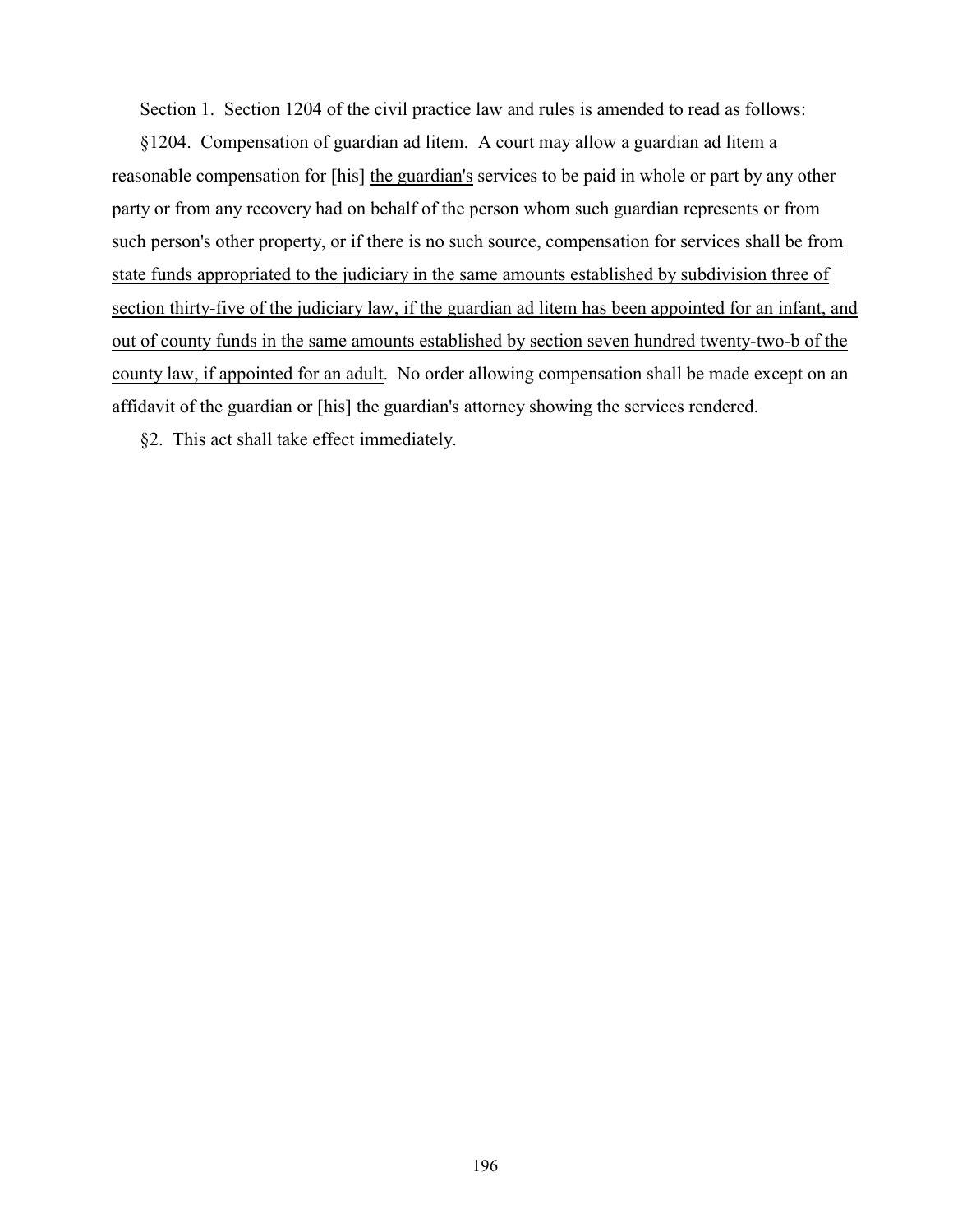23. Penalties for unauthorized release of information from the statewide automated order of protection and warrant registry (Exec. L. §221-a)

 Recognizing the importance of security to the operation of computer systems, the Family Court Advisory and Rules Committee recommends the enactment of civil and criminal penalties for unauthorized disclosure of information from the statewide automated registry of orders of protection and warrants. This proposal is consistent with the requirement, contained in the federal *Personal Responsibility and Work Opportunity Reconciliation Act of 1996* [Public Law 104-193, §303], for all states to have safeguards in place by October 1, 1997 against unauthorized disclosure of information with respect to paternity establishment or child support, or with respect to the whereabouts of a party for whom a protective order has been issued or as to whom the State has reason to believe physical or emotional harm might result from such disclosure.

 One of the most important features of the *Family Protection and Domestic Violence Intervention Act of 1994* [Laws of 1994, ch. 222, 224] was its enactment of section 221-a of the Executive Law mandating the establishment of an automated statewide registry of orders of protection and warrants. The registry, which commenced operations on October 1, 1995, is designed to ensure that courts and law enforcement officials have available a system that will provide timely and accurate information relating to pending and prior orders of protection and warrants. It currently comprises an enormous and rapidly growing database of sensitive information; according to the Office of Court Administration, as of November 28, 2004, there were 1, 245,415 orders of protection entered onto the registry.

 Orders of protection in matrimonial, criminal and Family Court cases and related warrants are required to be included in the registry. Various forms of identifying information regarding the parties must be included, particularly where, for example, in matrimonial and Family Court cases, fingerprint identification is not available. Additionally, the system includes court action information, an indication of the date process was served, the date of expiration of the order and the terms and conditions of the order. *See* Executive Law §221-a.

 Much of the information to be contained in the registry is derived from records which would otherwise be shielded from such disclosure. By virtue of subdivision one of section 235 of the Domestic Relations Law, matrimonial records must be kept confidential for 100 years and may not be disclosed to non-parties or their attorneys without a court order. Section 166 of the Family Court Act protects Family Court records against "indiscriminate public inspection." Section 205.5 of the *Uniform Rules for the Family Court* gives definition to this statute, enumerating parties, their attorneys, agencies with which children are placed, and, by amendment in 1994, prosecutors insofar as necessary for a pending criminal investigation, as those who are authorized to have access to Family Court records without first obtaining a court order. However, possibly through inadvertence, the Legislature provided no sanction against unauthorized disclosure of information contained in the registry.

 Adequate security is a crucial component of any computer system, but it is especially important in a system, such as the registry, that contains highly sensitive information, much of it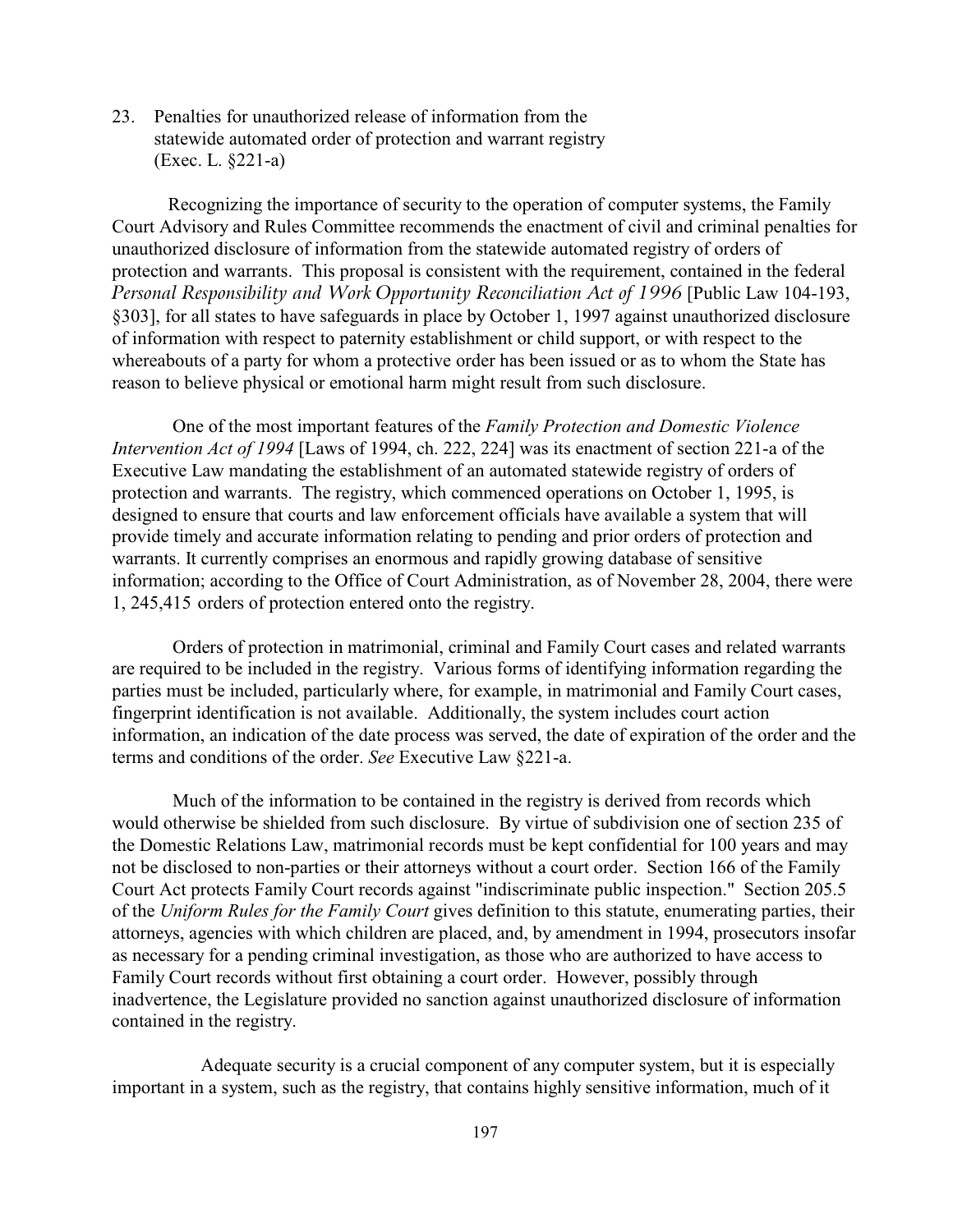bearing statutory confidentiality protections. Misuse of the information in the registry may not only place intimate information inappropriately before the public eye, but it also may place domestic violence victims and their children in serious jeopardy if data is released to individuals who pose a threat to them. Security protections are also essential in light of the large number of authorized individuals with legitimate access to the system -- law enforcement officials statewide, court officials and others -- who must take seriously their mandate to preserve the confidentiality of the information.

 Accordingly, the Family Court Advisory and Rules Committee proposes an amendment to section 221-a of the Executive Law to create criminal and civil penalties for unauthorized disclosure of data from the registry. This proposal was revised in 1996 to address the concerns raised by the Governor with respect to similar legislation that was vetoed in 1995 [S 3940, Veto Message  $\#21$ <sup>56</sup> Under the revised proposal, knowing and willful disclosure of information to individuals not authorized to receive it would subject violators to prosecution for a class A misdemeanor, the same criminal penalty that applies to the unauthorized willful disclosure of information from the statewide child abuse registry, pursuant to subdivision 12 of section 422 of the Social Services Law, and similar to that which applies to the willful disclosure of confidential HIV-related information under subdivision two of section 2783 of the Public Health Law. Such violators also may be subject to a civil fine of up to \$5,000, as would persons who, through gross negligence, release or permit the release of information from the registry to individuals not authorized to receive it.

#### Proposal

AN ACT to amend the executive law, in relation to penalties for unauthorized disclosure of information from the statewide automated registry of orders of protection and warrants

The People of the State of New York, represented in Senate and Assembly, do enact as follows:

Section 1. Subdivision 5 of section 221-a of the executive law, as amended by chapter 224 of the laws of 1994, is amended to read as follows:

5. [In] Except as provided in subdivision seven of this section, in no case shall the state or any local law enforcement official or court official be held liable for any violations of rules and regulations promulgated under this section, or for any damages for any delay or failure to file an order of protection, or to transmit to the law enforcement communication network pertaining to orders of protection or related family court arrest warrants, or for acting in reliance upon such

 $56$  Notwithstanding the revision, the Committee's original 1995 version was again passed by the Legislature and vetoed by the Governor in 1996 [A 9809, Veto Message #11]. No action has been taken on this matter by the Legislature since 1996.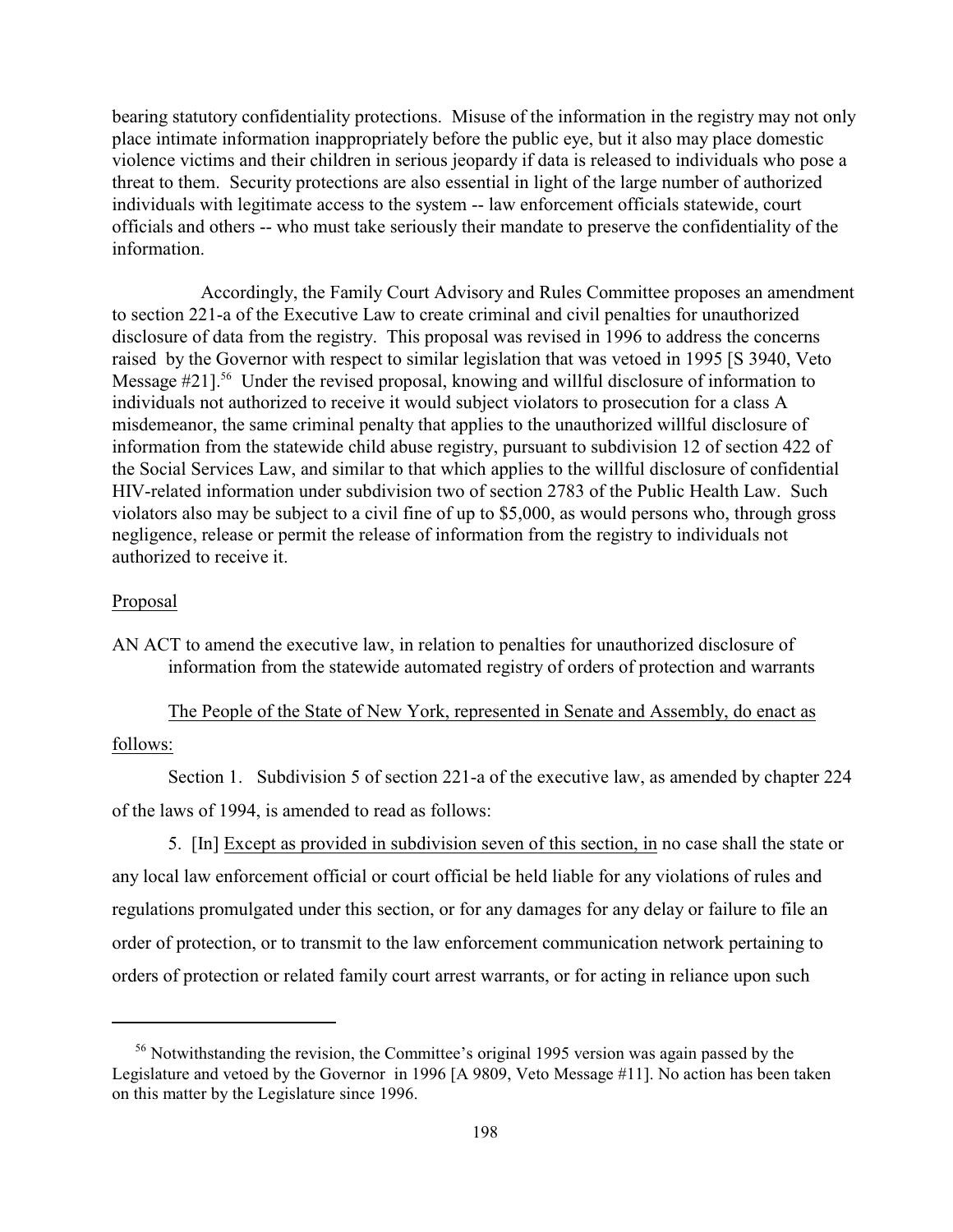information. For purposes of this subdivision, law enforcement official shall include but not be limited to an employee of a [sheriffs] sheriff's office, or a municipal police department or a peace officer acting pursuant to his or her special duties.

§2. Section 221-a of the executive law is amended by adding a new subdivision 7 to read as follows:

7. Any person who knowingly and willfully releases or permits the release of any data or information contained in the statewide registry to persons or agencies not authorized by law or regulations to receive it shall be guilty of a class A misdemeanor. Any person who knowingly and willfully or through gross negligence releases or permits the release of any data or information contained in the statewide registry to persons or agencies not authorized by law or regulations to receive it shall be subject to a civil penalty of up to five thousand dollars.

§3. This act shall take effect on the ninetieth day after it shall have become a law.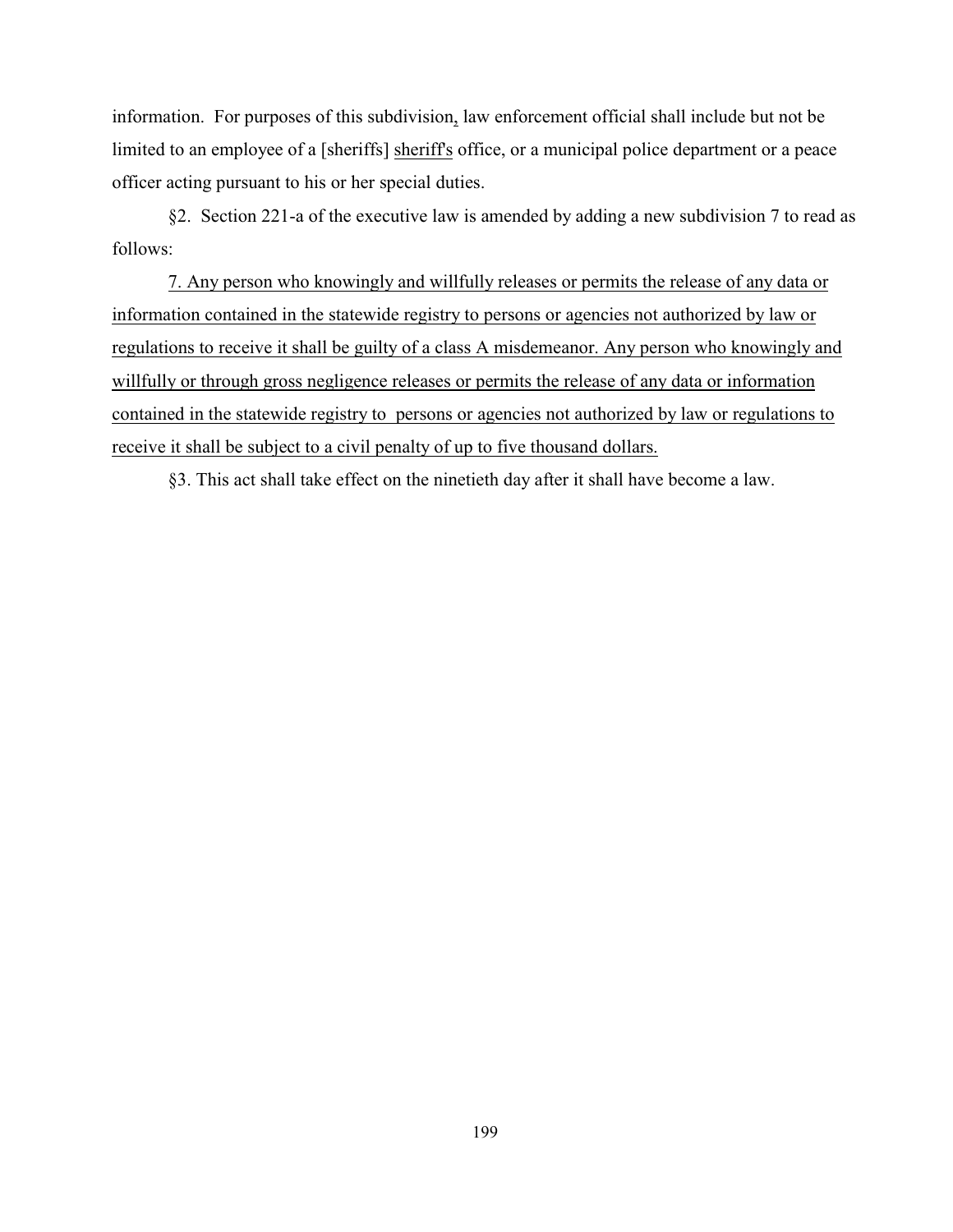24. Jurisdiction of the Family Court with respect to family offenses committed by juveniles under the age of sixteen (FCA §812(1); CPL §530.11(1))

 The Family Court Advisory and Rules Committee is proposing legislation specifying that juvenile delinquency or Persons in Need of Supervision (PINS) proceedings, brought in accordance with Article 3 or 7 of the Family Court Act, rather than family offense proceedings pursuant to Article 8 of the Family Court Act, are the appropriate vehicles for addressing family offenses committed by juveniles under the age of 16.

 The enactment of the *Family Protection and Domestic Violence Intervention Act of 1994* [Laws of 1994, chs. 222, 224] reflected the Legislature's recognition that domestic violence is "criminal conduct" that has a "corrosive" effect upon families, particularly upon women and children, and that "warrants stronger intervention" [Laws of 1994, ch. 222, §1]. The Legislature found:

> Abuse of a parent is detrimental to children whether or not they are physically abused themselves. Children who witness domestic violence are more likely to experience delayed development, feelings of fear, depression and helplessness and are more likely to become batterers themselves.

*Id.* Nowhere, however, in the Act or in the debate or hearings leading up to its enactment did the Legislature contemplate or consider children as the abusers. Left untouched by the Act were existing provisions in both section 812(1) of the Family Court Act and section 530.11(1) of the Criminal Procedure Law that specify that "if the respondent would not be criminally responsible by reason of age pursuant to section 30.00 of the Penal Law, then the family court shall have exclusive jurisdiction over such proceeding."

 A literal reading of those statutory provisions appears to permit family offense petitions to be brought against juveniles in accordance with Article 8 of the Family Court Act, notwithstanding the statutory framework established for juvenile delinquents and PINS pursuant to Articles 3 and 7 of the Act. Indeed, the Appellate Division, Second Department, in Marsha C. *v.* Latoya D., 224 A.D.2d 522, 638 N.Y.S.2d 129 (2d Dept., 1996), *leave to app. denied,* 88 N.Y.2d 804 (1996), held that a family offense, as defined in subdivision one of section 812 of the Family Court Act, where proven by a preponderance of the evidence, can be found to have been committed by a 15 year-old juvenile against her mother.

 Article 8 of the Family Court Act is an inappropriate vehicle for proceeding against juveniles as it lacks important statutory provisions, some constitutionally required and some required by federal law, applicable to juveniles, including, *inter alia*, the right to a law guardian, proof beyond a reasonable doubt, consideration for adjustment or diversion, detention and placement in juvenile facilities separate and apart from adults, and orders of disposition appropriate to their needs and best interests. *See, e.g.,* Family Court Act §§249, 304.1, 308.1, 342.2,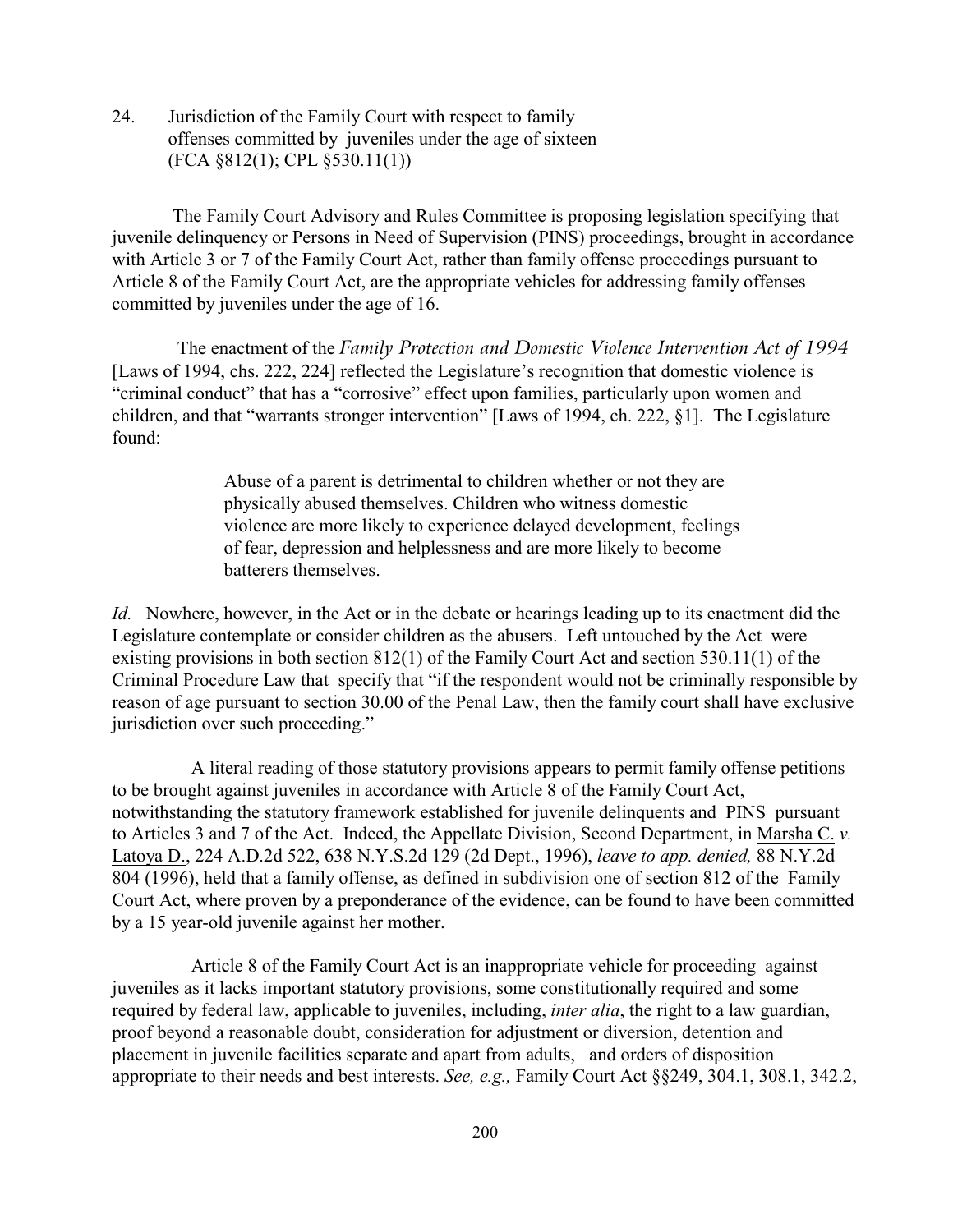352.2, 720, 734, 735, 754. The rights to law guardian representation and to proof beyond a reasonable doubt have been held to be of constitutional magnitude and, under New York law, are equally applicable in juvenile delinquency and PINS proceedings. *See* In re Gault, 387 U.S. 1 (1967); In re Winship, 397 U.S. 358 (1970); In re Iris R., 33 N.Y.2d 987 (1974). Unlike attorney representation in Article 8 proceedings pursuant to section 262 of the Family Court Act, law guardian representation in juvenile delinquency and PINS cases is presumptively non-waivable. *See* Family Court Act §249-a.

 As Article 8 lacks provisions for detention and incarceration of juveniles, contempt penalties cannot be applied to them. The proscription against confinement of juveniles in adult jails, lock-ups and prisons, contained in New York law [Family Court Act §§ 304.1(2), 720(1)], is required as a condition of State funding under the federal *Juvenile Justice and Delinquency Prevention Act of 1974,* 42 U.S.C. §5633(a)(13). While there is no legal authority to confine juveniles in juvenile detention or long term juvenile placement facilities pursuant to Article 8 of the Family Court Act, such juveniles are also foreclosed from incarceration in adult facilities. Nor may juveniles be brought to criminal courts during hours when the family courts are closed in view of the lack of separate juvenile detention facilities in criminal courts.

 The juvenile delinquency and PINS statutes provide full protection for victims of family offenses committed by juveniles, while, at the same time, furthering the special needs of juveniles and retaining the constitutional and statutory protections applicable to them. Articles 3 and 7 both authorize issuance of orders of protection and temporary orders of protection, permit detention in juvenile facilities in appropriate cases, permit orders of restitution, and provide for dispositions in juvenile programs tailored specifically to the juveniles' needs, their presenting problems and, in juvenile delinquency cases, considerations of public safety. *See* Family Court Act §§ 301.1, 304.1, 304.2, 320.5, 352.2, 352.3, 353.6, 720, 740, 754, 758-a, 759. Indeed, Article 8 proceedings are potentially duplicative of these other remedies. For example, the juvenile in Marsha C. was simultaneously adjudicated a Person in Need of Supervision for the same acts, thus raising a question as to the need for a family offense adjudication. *See* Matter of Latoya D., 224 A.D.2d 524, 638 N.Y.S.2d 128 (2d Dept., 1996), *leave to app. denied,* 88 N.Y.2d 804 (1996).

 Victims' perspectives and allegations may be fully presented in both PINS and juvenile delinquency proceedings. More specifically, juvenile delinquency cases may be initiated by the filing of a petition by a presentment agency, containing allegations of behavior that would constitute misdemeanors or felonies if committed by adults. *See* Family Court Act §§310.1, 311.1. PINS cases may be initiated by petitions filed, *inter alia*, by peace or police officers, parents or legal guardians or "any person who has suffered injury as a result of the alleged activity of a person alleged to be in need of supervision, or a witness to such activity." *See* Family Court Act §733.

 By requiring that juveniles who commit family offenses be dealt with pursuant to Article 3 or 7 of the Family Court Act, as applicable in particular cases, the Family Court Advisory and Rules Committee proposal will assure that family offenses committed by such juveniles are addressed appropriately.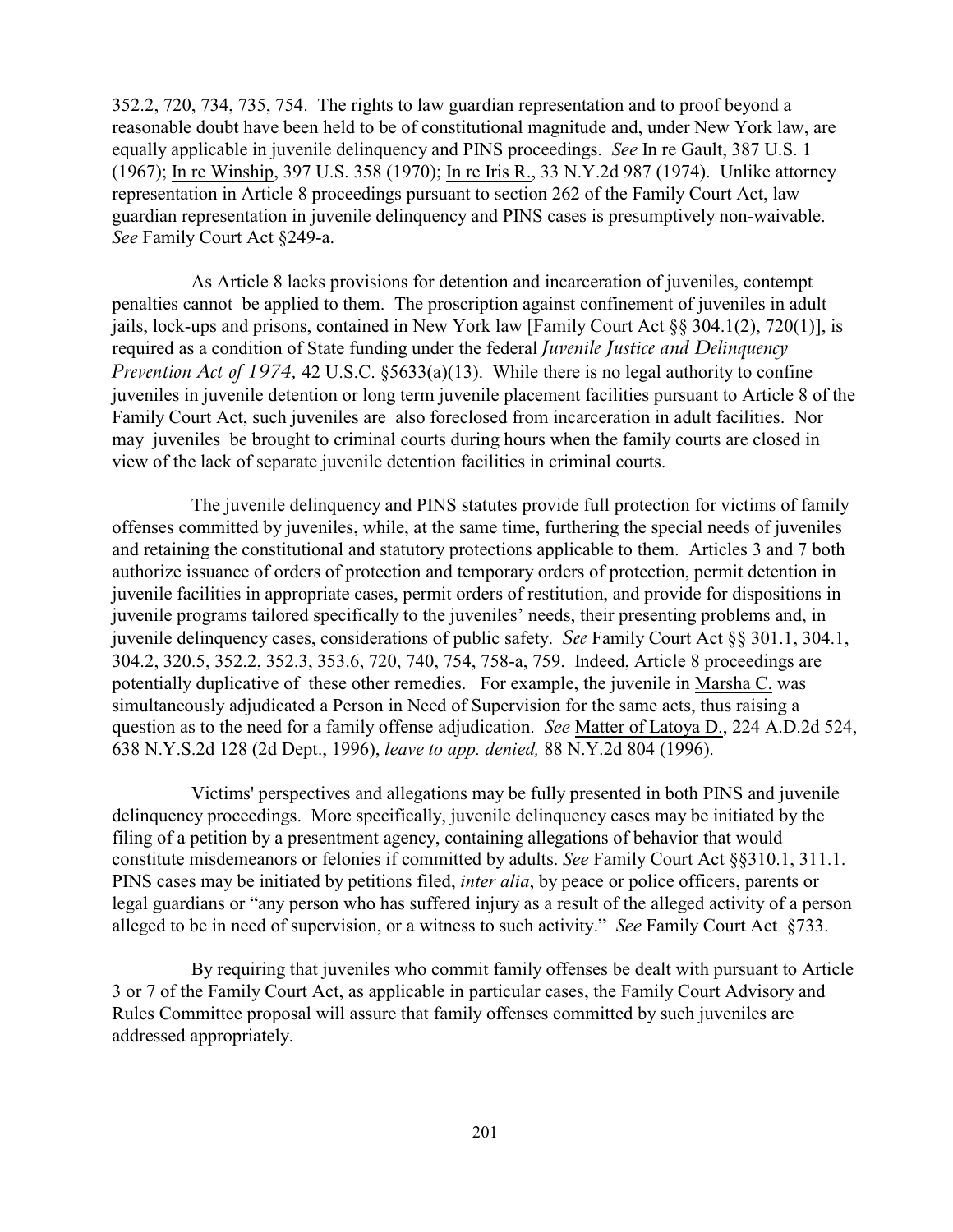#### Proposal

AN ACT to amend the family court act and the criminal procedure law, in relation to family offenses alleged to have been committed by juveniles under the age of sixteen

 The People of the State of New York, represented in Senate and Assembly, do enact as follows:

 Section 1. The opening paragraph of subdivision 1 of section 812 of the family court act, as amended by chapter 635 of the laws of 1999, is amended to read as follows:

 The family court and the criminal courts shall have concurrent jurisdiction over any proceeding concerning acts which would constitute disorderly conduct, harassment in the first degree, harassment in the second degree, aggravated harassment in the second degree, stalking in the first degree, stalking in the second degree, stalking in the third degree, stalking in the fourth degree, menacing in the second degree, menacing in the third degree, reckless endangerment, assault in the second degree, assault in the third degree or an attempted assault between spouses or former spouses, or between parent and child or between members of the same family or household, except that if the respondent would not be criminally responsible by reason of age pursuant to section 30.00 of the penal law, then the family court shall have exclusive jurisdiction over such proceeding in accordance with article three or seven of this act, as applicable. Notwithstanding a complainant's election to proceed in family court, the criminal court shall not be divested of jurisdiction to hear a family offense proceeding pursuant to this section. For purposes of this article, "disorderly conduct" includes disorderly conduct not in a public place. For purposes of this article, "members of the same family or household" shall mean the following:

 §2. The opening paragraph of subdivision 1 of section 530.11 of the criminal procedure law, as amended by chapter 635 of the laws of 1999, is amended to read as follows:

 The family court and the criminal courts shall have concurrent jurisdiction over any proceeding concerning acts which would constitute disorderly conduct, harassment in the first degree, harassment in the second degree, aggravated harassment in the second degree, stalking in the first degree, stalking in the second degree, stalking in the third degree, stalking in the fourth degree, menacing in the second degree, menacing in the third degree, reckless endangerment, assault in the second degree, assault in the third degree or attempted assault between spouses or former spouses, or between parent and child or between members of the same family or household,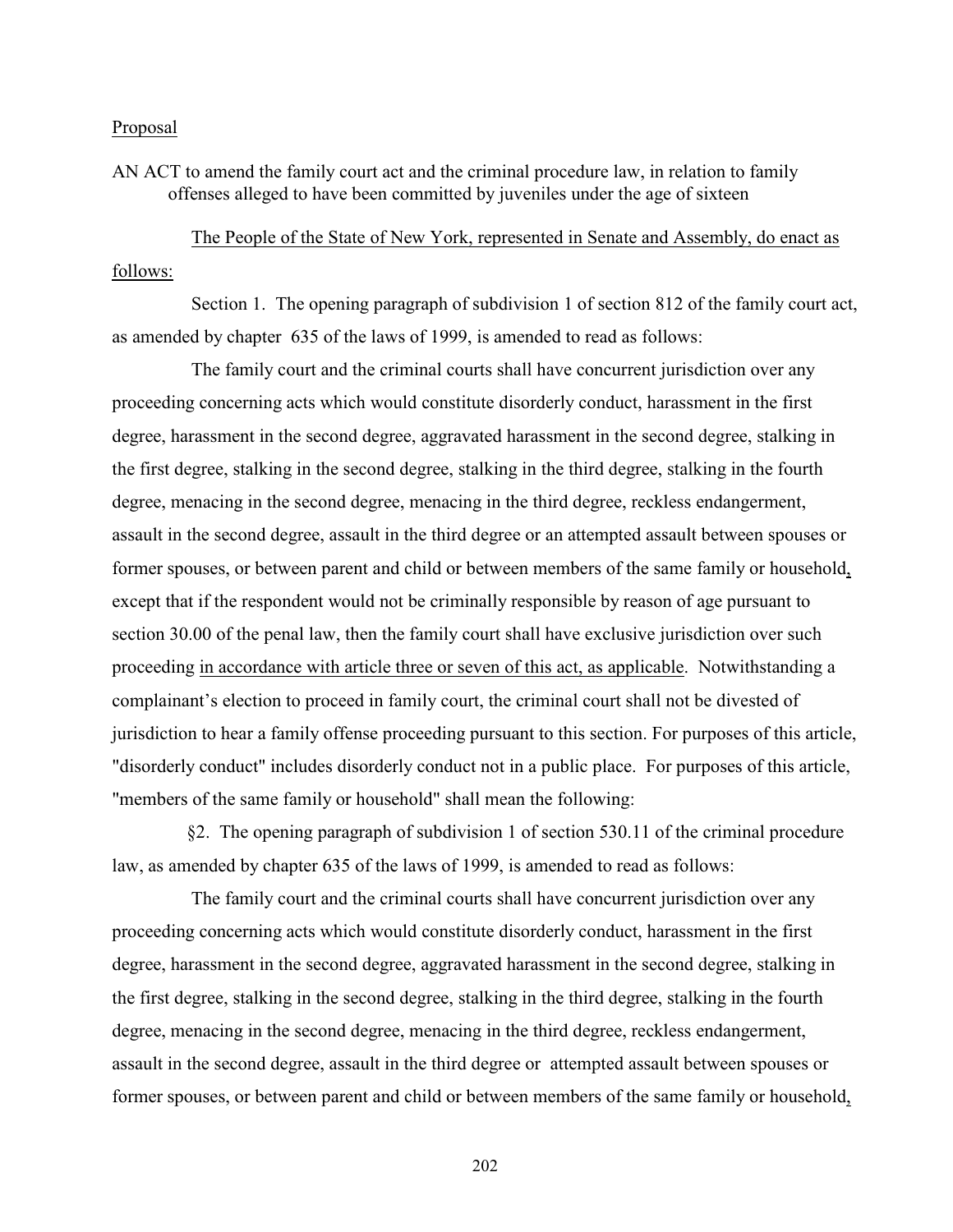except that if the respondent would not be criminally responsible by reason of age pursuant to section 30.00 of the penal law, then the family court shall have exclusive jurisdiction over such proceeding in accordance with article three or seven of the family court act, as applicable. Notwithstanding a complainant's election to proceed in family court, the criminal court shall not be divested of jurisdiction to hear a family offense proceeding pursuant to this section. For purposes of this article, "disorderly conduct" includes disorderly conduct not in a public place. For purposes of this section, "members of the same family or household" shall mean the following:

 §3. This act shall take effect on the ninetieth day after it shall have become a law and shall apply to petitions filed on or after such effective date.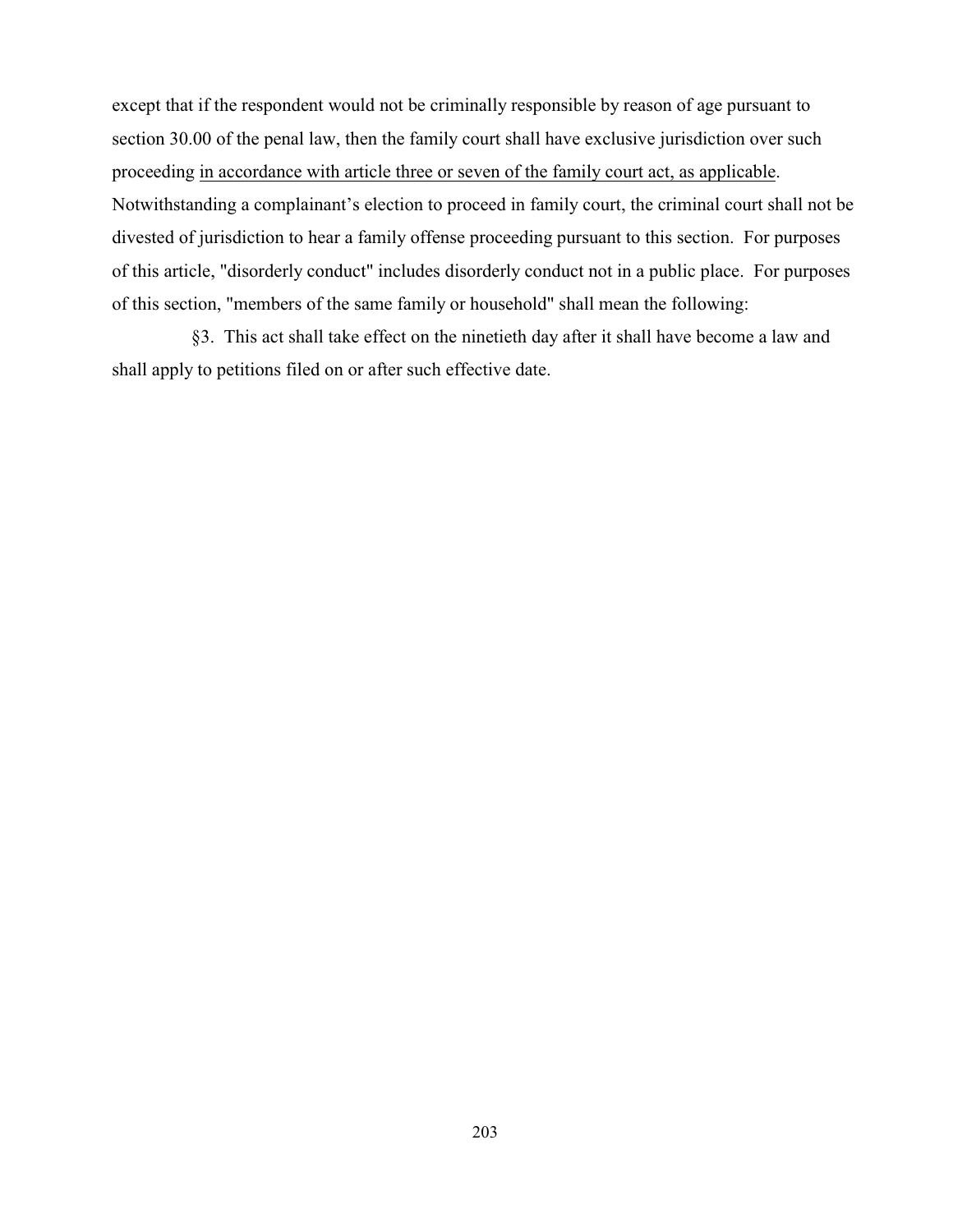25. Procedures and powers of the Supreme and Family Courts with respect to violations of orders of custody and visitation (FCA §657; DRL §242)

 Throughout New York State, custody and visitation cases comprise an increasingly significant proportion of the caseload of the Family Court<sup>57</sup> and are prevalent in contested matrimonial proceedings in Supreme Court. These sensitive, often volatile, cases raise some of the most difficult issues before the courts, with serious ramifications for both children and parents. Unfortunately, the statutory framework governing custody and visitation proceedings provides scant guidance and only limited powers for the courts in responding to violations of court orders. Apart from contempt, with its sanction of up to six months of incarceration, the statutes are silent as to available sanctions and procedures for enforcement of custody and visitation orders. *See* Family Court Act §156 (incorporating Article 19 of the Judiciary Law by reference). The Family Court Advisory and Rules Committee, therefore, is submitting a legislative proposal to address these omissions.

The proposal adds a new section 657 to the Family Court Act and a new section 242 to the Domestic Relations Law setting forth the powers of the courts and procedures to be followed when custody and visitation orders and related orders of protection are violated. The proposal requires a hearing, upon notice to all parties and the law guardian, if any, to determine whether competent proof establishes an alleged violation and, if so, whether the violation was willful. Where a violation has been established, the measure provides that the court may require that visitation with the child or children be supervised, that the violator participate in an available rehabilitative program and pay the costs of such program, and that the violator comply with the terms and conditions of a new or modified order of protection. In the event of a willful violation, the measure also authorizes the court to impose a sentence of incarceration, including intermittent or weekend detention, for a period of up to six months, probation for a period of up to one year, and/or to direct the violator to pay restitution, including out-of-pocket expenses and attorneys' fees incurred as a result of the violation. Finally, the proposal provides that a party placed on probation for violating an order of custody or visitation can be prosecuted for a violation of probation, which, if proven, may result in revocation of the order of probation and imposition of alternative sanctions.

In custody and visitation cases, Supreme and Family Courts are charged with responsibility for determining the best interests of children, both to protect family relationships that are vital to healthy child development and, at the same time, to protect children against the damaging effects of family violence where it has occurred. In order to fulfill these goals, it is essential that the courts have adequate procedural vehicles and a wide range of appropriate powers with which to enforce their orders. Enactment of the Committee's proposal would provide the Family and Supreme Courts with these needed mechanisms.

<sup>&</sup>lt;sup>57</sup> According to New York State Office of Court Administration figures, custody filings in Family Courts statewide increased 98%, from 85,334 in 1990 ( 16% of the total 540,209 petitions filed) to 169,111 in 2001 (24.7 % of the total 683,390 petitions filed), reflecting an escalation that continues to date.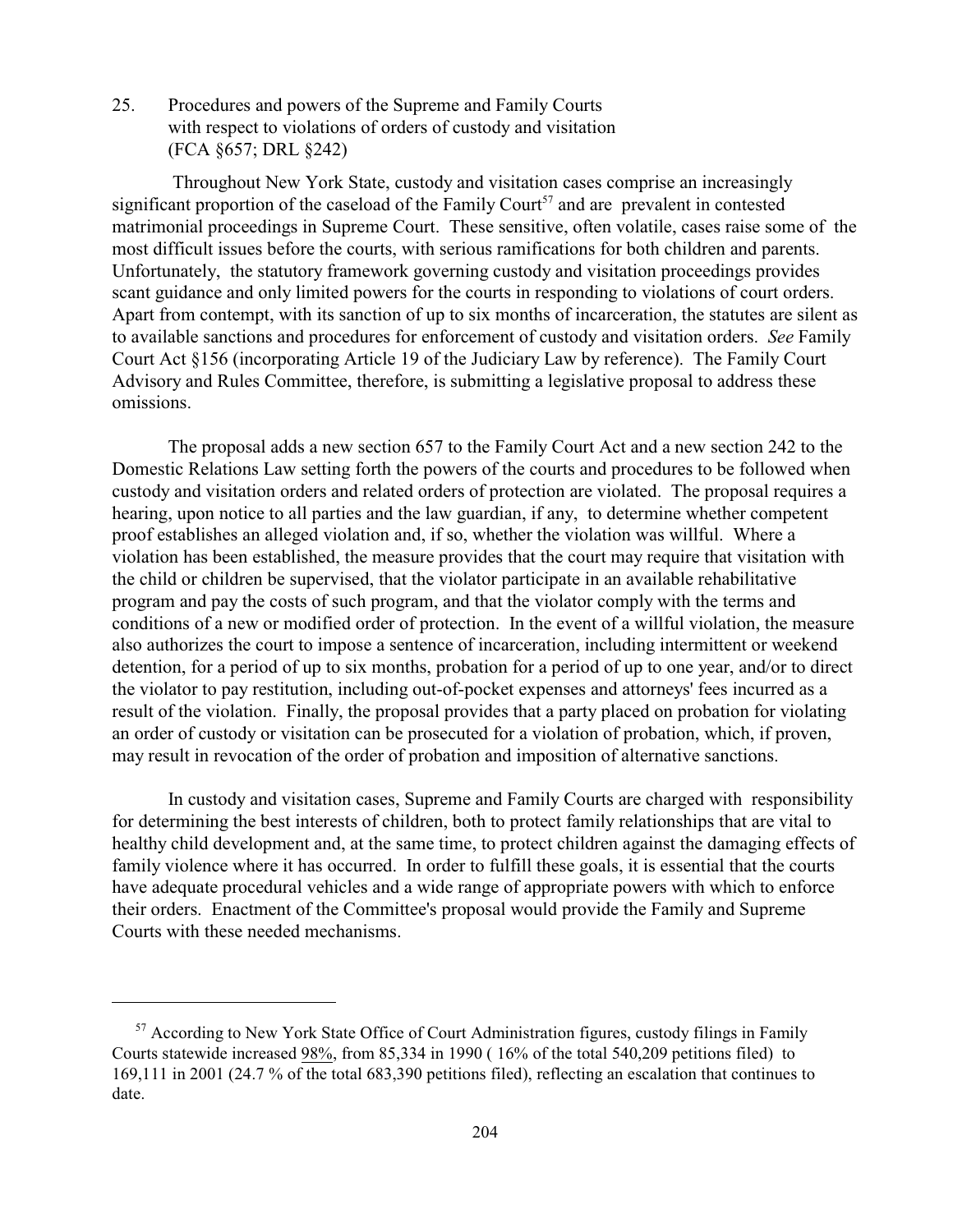#### Proposal

AN ACT to amend the family court act and the domestic relations law, in relation to violations of custody and visitation orders

 The People of the State of New York, represented in Senate and Assembly, do enact as follows:

Section 1. The family court act is amended by adding a new section 657 to read as follows:

 §657. Powers of the court on violation of a custody or visitation order. (a) If a party is brought before the court for failure to obey an order of custody or visitation or an order of protection or temporary order of protection issued under this article, the court shall hold a hearing, upon notice to the parties and law guardian, if any, in order to determine whether competent proof exists that the party has failed to obey any such order and, if so, whether such violation was willful.

(b) If the court determines that such violation was willful, the court may

 (i) commit the party to jail for a term not to exceed six months, provided, however, that if appropriate, the court may direct that such commitment may be served upon certain specified days or parts of days or that the commitment be suspended; provided further that at any time within the term of such sentence, the court may revoke such suspension for good cause shown;

 (ii) place the party on probation for up to one year under such conditions as the court may determine and in accordance with the provisions of the criminal procedure law;

 (iii) direct the party to pay restitution to the petitioner for expenses incurred as a result of such violation, including, but not limited to, out-of-pocket expenses incurred as a result of the party's failure to cooperate with an order of custody or visitation, and to pay the fees and reasonable expenses of petitioner's counsel and of the law guardian, if any, that were incurred as a result of such violation; and

(iv) make an order in accordance with subdivision (c) of this section.

 (c) If the court determines that the party violated an order issued under this article, whether or not such violation was willful, the court may:

(i) require any visitation to be supervised by a person or agency designated by the court;

 (ii) require the respondent to participate in an available rehabilitative program, including, but not limited to, a non-residential substance abuse program or educational program or parent education program, and to pay the costs of such participation; and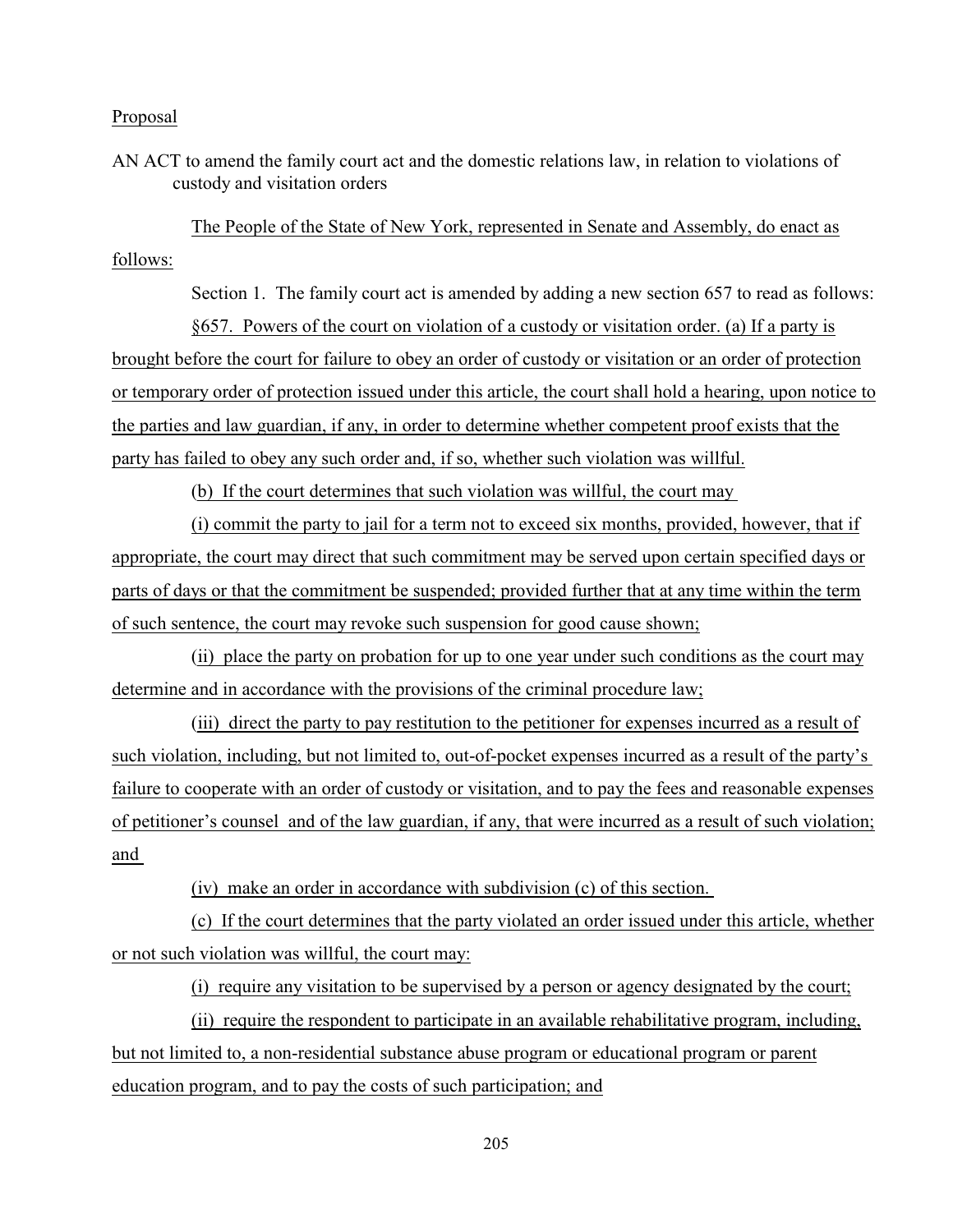(iii) issue or modify an order of protection or temporary order of protection in accordance with section six hundred fifty-five or six hundred fifty-six of this article.

 (d) If the court has reasonable cause to believe that a party, who has been placed on probation in accordance with this section, has violated the terms and conditions of probation, the court, after giving notice and an opportunity to be heard to the parties and law guardian, if any, may revoke such order of probation and make any other order authorized by this section. The period of probation shall be deemed tolled as of the date of filing of the probation violation petition or motion, but, in the event that the court does not find that the order of probation was violated, the period of such interruption shall be credited to the period of probation.

§2. The domestic relations law is amended by adding a new section 242 to read as follows:

 §242. Powers of the court on violation of a custody or visitation order. 1. If a party is brought before the court for failure to obey an order of custody or visitation or an order of protection or temporary order of protection issued under this article, the court shall hold a hearing, upon notice to the parties and law guardian, if any, in order to determine whether competent proof exists that the party has failed to obey any such order and, if so, whether such violation was willful.

2. If the court determines that such violation was willful, the court may

 a. commit the party to jail for a term not to exceed six months, provided, however, that if appropriate, the court may direct that such commitment may be served upon certain specified days or parts of days or that the commitment be suspended; provided further that at any time within the term of such sentence, the court may revoke such suspension for good cause shown;

 b. place the party in violation on probation for up to one year under such conditions as the court may determine and in accordance with the provisions of the criminal procedure law;

 c. direct the party to pay restitution to the other party for expenses incurred as a result of such violation, including, but not limited to, out-of-pocket expenses incurred as a result of the party's failure to cooperate with an order of custody or visitation, and to pay the fees and reasonable expenses of petitioner's counsel and of the law guardian, if any, that were incurred as a result of such violation; and

d. make an order in accordance with subdivision three of this section.

3. If the court determines that the party violated an order issued under this article, whether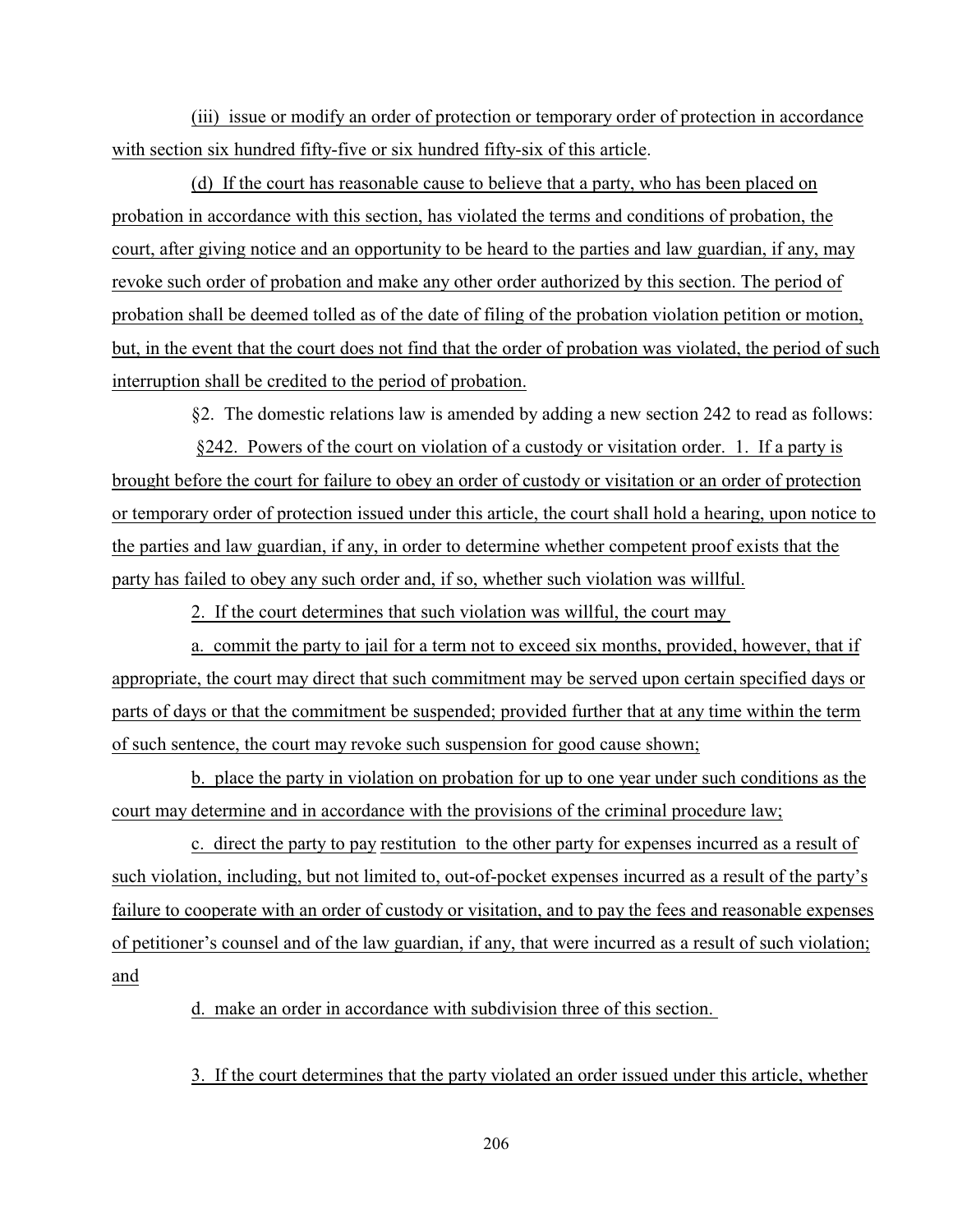or not such violation was willful, the court may:

a. require any visitation to be supervised by a person or agency designated by the court;

 b. require the party to participate in an available rehabilitative program, including, but not limited to, a non-residential substance abuse program or educational program or parent education program, and to pay the costs of such participation; and

 c. issue an order of protection or temporary order of protection in accordance with subdivision three of section two hundred forty of this chapter.

 4. If the court has reasonable cause to believe that a party, who has been placed on probation in accordance with this section, has violated the terms and conditions of probation, the court, after giving notice and an opportunity to be heard to the parties and law guardian, if any, may revoke such order of probation and make any other order authorized by this section. The period of probation shall be deemed tolled as of the date of filing of the probation violation petition or motion, but, in the event that the court does not find that the order of probation was violated, the period of such interruption shall be credited to the period of probation.

§3. This act shall take effect on the ninetieth day after it shall have become a law.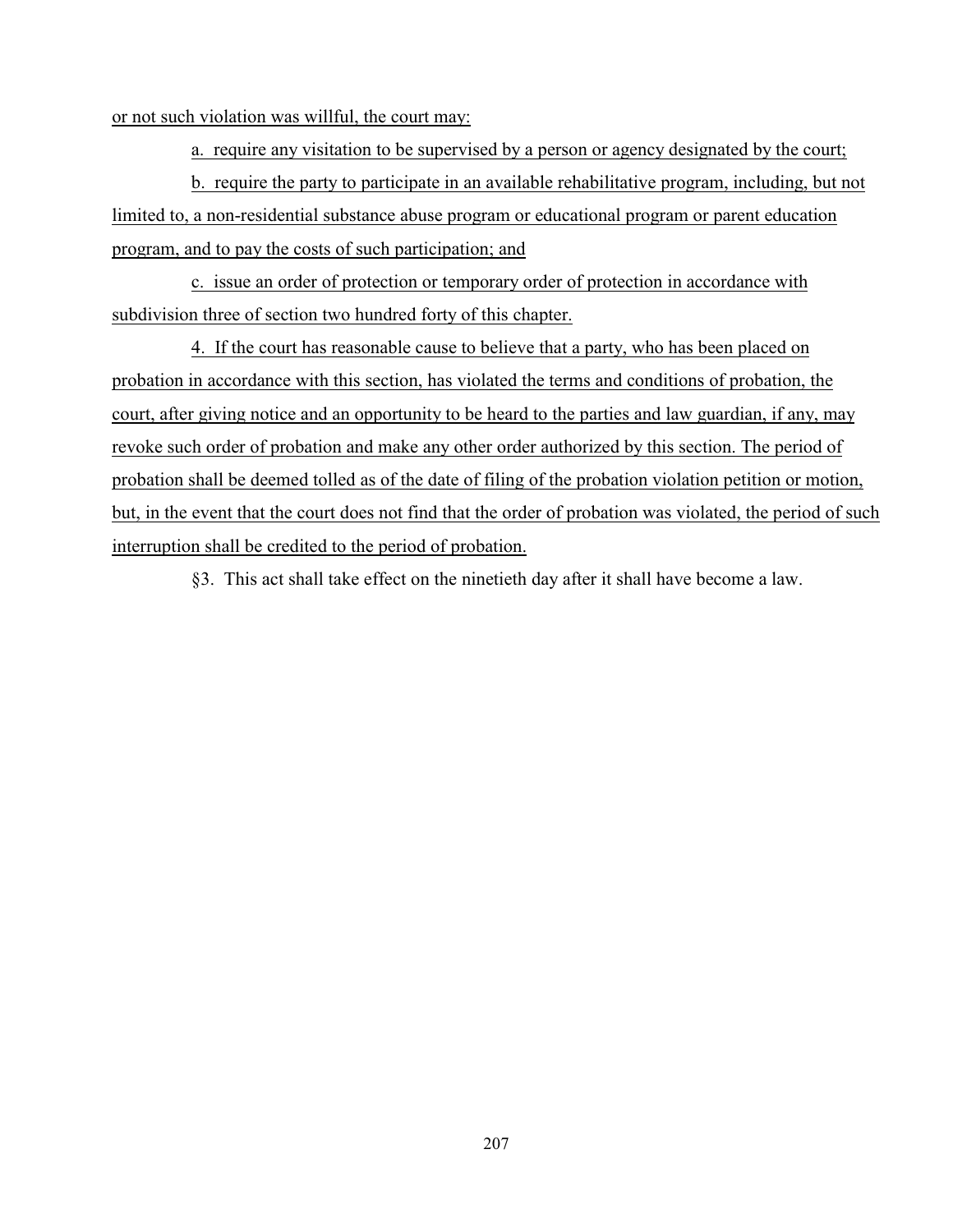#### **IV. Future Matters:**

Under the leadership of the Committee's Co-chairs, Hon. Sara Schechter, Judge of the Family Court, New York County, and Peter Passidomo, Chief Family Court Magistrate, the Family Court Advisory and Rules Committee was actively engaged in developing uniform and innovative policies and procedures for the administration and operation of the Family Courts in conjunction with reform initiatives in progress in Family Courts statewide, such as the Model and Best Practices Permanency Parts and Chief Judge Kaye's "Adoption Now" project. As noted, in April, 2004, the Committee, for the first time, convened a "Child Welfare Roundtable" at the New York State Judicial Institute in White Plains, with Chief Judge Kaye presiding and with a broad spectrum of judges, child welfare professionals, legislative and executive representatives and advocates participating. The roundtable was an unqualified success and the Committee is therefore planning to follow it with similar roundtables on other topics of concern, such as the educational needs of children in out-of-home care and the unmet need for supervised visitation programs statewide.

In addition to reviewing legislative and other proposals, the Committee's five subcommittees are expected to be actively engaged in the following projects, among others, during the coming year:

• **Child Welfare**: planning for the education roundtable and development of related proposals; further refinement of proposals regarding suspended judgments and notice and consent fathers; finalization of court rules regarding permanency hearings of children freed for adoption, as well as other recommendations of Chief Judge Kaye's "Adoption Now" initiative; review of whether recommendations should be made regarding possible conflicts of interest in dual representation of adoption agencies and adoptive parents in adoption cases; continued advocacy of subsidized guardianship and post-adoption contact, as well as other reforms to expedite achievement of permanency for children; continuation of efforts to enhance implementation of the federal and New York State *Adoption and Safe Families Acts* [Public Law 105-89; Laws of 1999, ch. 7] and to develop a more stream-lined, seamless judicial process for all cases of children in foster care; and, pending anticipated enactment of permanency legislation, development of proposals to incorporate elements of "Model Court" initiatives into Family Court practice and to promote "one family, one judge" system of processing.

• **Juvenile Justice:** planning for the education roundtable and development of related proposals, with particular attention to adolescents in the juvenile justice system; continued review of the implementation of the *Adoption and Safe Families Act* with respect to juvenile delinquency and status offense cases, including issues regarding parental involvement and parental representation; exploration of alternative approaches to address problems of status offenders, with particular focus upon chronic runaways and upon the impact of the recent statute expanding the age for status offense jurisdiction to 18 that became effective on July 1, 2002 [Laws of 2001, ch. 383]; and examination of the utilization and availability of probation, diversion and placement resources, and, in particular, alternatives to placement and detention, such as the use of electronic monitoring in juvenile delinquency cases.

• **Child Support and Paternity:** preparation of comments for the Matrimonial Commission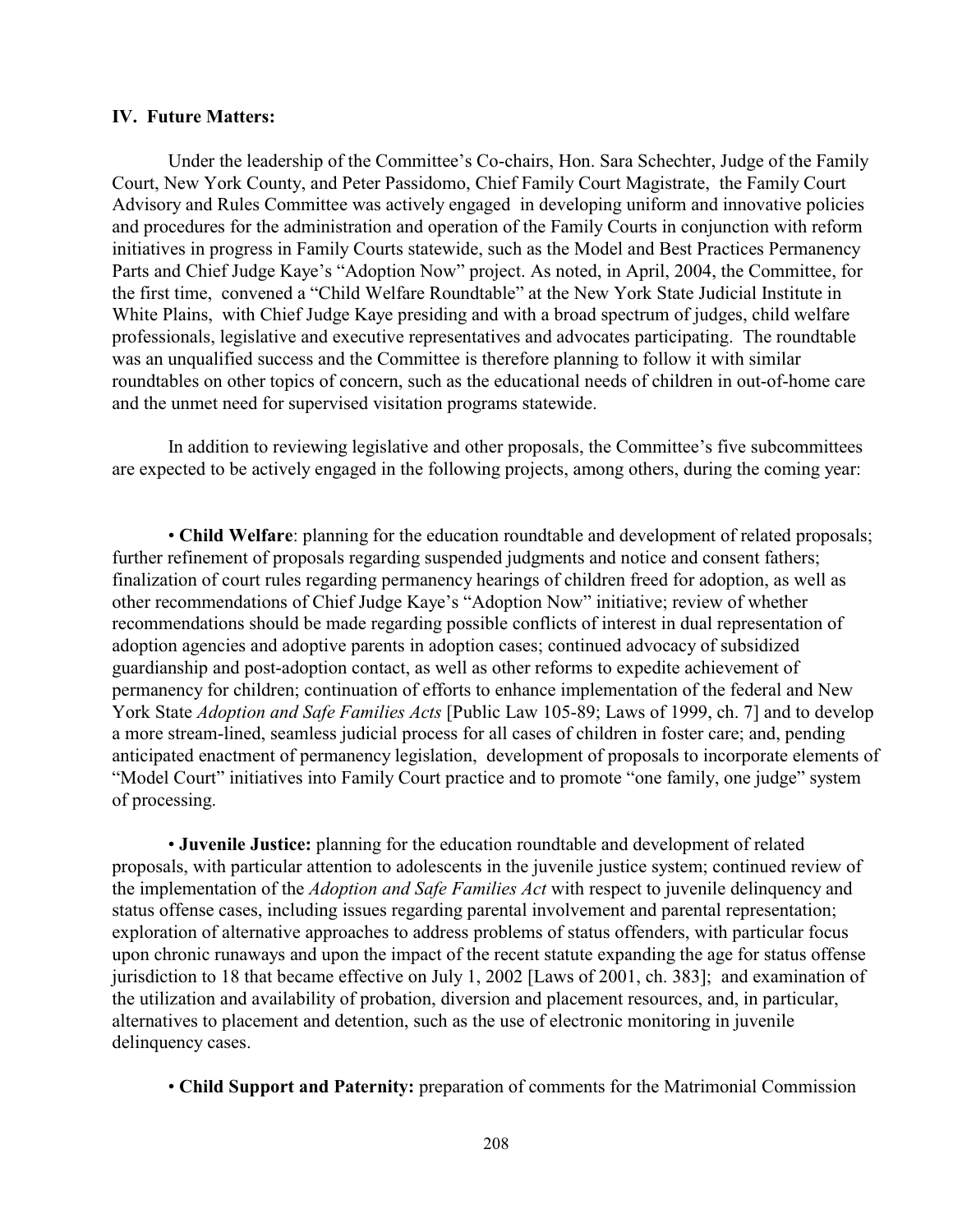regarding child support issues, in particular, the \$80,000 "cap" in the *Child Support Standards Act*; finalization of a uniform form for motions to vacate default orders; consideration of an intra-state analogue to the *Uniform Interstate Family Support Act* [Family Court Act Article 5-B]; development of a court rule regarding *UIFSA* filing dates, inter-county transfers of cases and expedited support procedures; continued development of recommendations regarding support in joint, split and shared custody and multiple family situations; and further development of proposals regarding remedies to enforce orders against self-employed obligors.

• **Custody, Visitation and Domestic Violence:** preparation of comments for the Matrimonial Commission, in particular, regarding unmet needs in the area of supervised visitation and issues regarding forensics and law guardians; development of possible roundtable or other initiatives regarding recommended practices and unmet needs in the area of supervised visitation and visitation exchanges; review of model parenting plans; development of a uniform form for appointment of forensic examiners; continued review of implementation of the *Uniform Child Custody Jurisdiction and Enforcement Act* [Domestic Relations Law Article 5-A; Laws of 2001, ch. 386] in order to identify further needs for court rules, forms and training; consideration of an intra-state analogue to the *UCCJEA*; and continued development of proposals to enhance the courts' effectiveness in responding to domestic violence.

• **Forms and Technology:** continuation of efforts to simplify current uniform forms to enhance access to justice for self-represented litigants and to streamline the comprehensive forms to implement the *Adoption and Safe Families Act*; development of proposed legislation to simplify and modernize the statutory Family Court data collection requirements in Family Court Act §§ 213, 385(1) and Judiciary Law §§ 212(2)(e), 216; and coordination of forms efforts with the implementation of the Uniform Case Management System ("UCMS") in Family Courts statewide.

This substantial agenda reflects the Committee's sustained focus upon fulfillment of Chief Justice Judith S. Kaye's vision of the courts as problem-solvers, not simply as case processors – a vision articulated as well in the joint resolution of the national Conference of Chief Justices and Conference of State Court Administrators.<sup>58</sup> Rigorous judicial oversight and effective enforcement of court orders are critical elements of this vision. Whether it be non-compliance by a juvenile respondent in a delinquency or person in need of supervision case, a parent or child protective or child care agency in a child welfare matter or an adult respondent in a support, paternity, custody or family offense proceeding, the Committee is seeking creative means to ensure that Family Courts receive necessary information on a timely basis, convene hearings promptly that comport with due process and

<sup>&</sup>lt;sup>58</sup> Conference of Chief Justices/Conference of State Court Administrators, CCJ Resolution 22/COSCA Resolution 4 In Support of Problem-solving Courts (Aug. 3, 2000)[in Casey, P. and Hewitt, W., *Court Responses to Individuals in Need of Services: Promising Components of a Service Coordination Strategy for the Courts,* Appendix A, pps. 57, 58 (Nat'l. Center for State Courts, 2001)]. *See also* J.S. Kaye, "Strategies and Need for Systems Change: Improving Court Practice for the Millennium," 38 *Fam. & Conciliation Cts. Rev.* 159 (Apr., 2000); J. S. Kaye, "Making the Case for Hands-On Courts: Judges are learning that a problem-solving approach can stop the cycles of drug use and dysfunction," *Newsweek*, Oct. 11, 1999; J.S. Kaye, "Changing Courts in Changing Times: The Need for a Fresh Look at How Courts Are Run," 48 *Hastings L.J.* 851, 860 (July, 1997).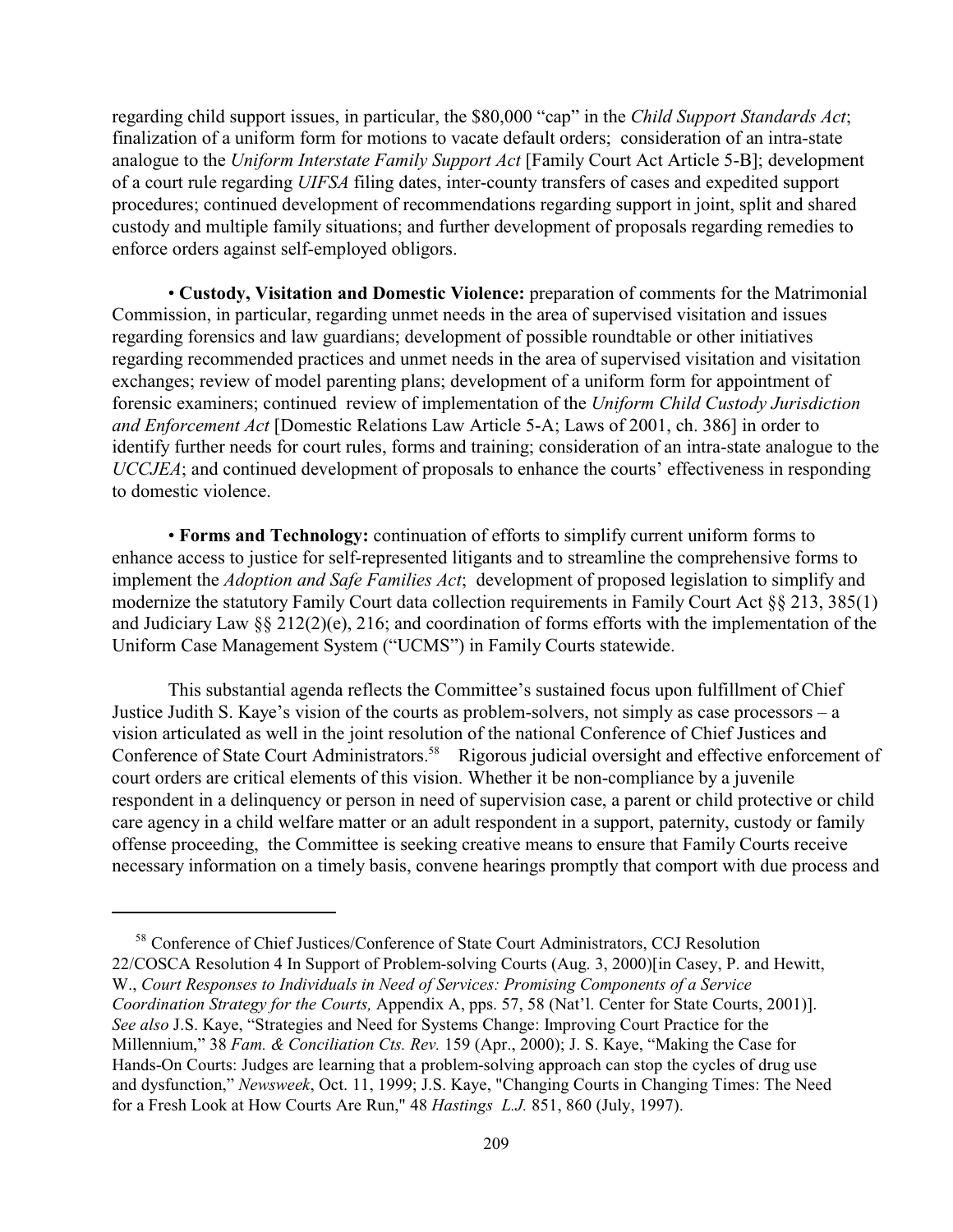secure compliance with judicial orders through imposition of diverse sanctions that are appropriate in severity and responsive to the individual problems presented. Equally as important are the Committee's efforts to incorporate, to the extent feasible, the principles of "front-loading" of services and conferencing, expedited judicial processes and continuous judicial monitoring into Family Court law and practice that have already demonstrated success in the "Model Courts" in Erie and New York County, in "Family Treatment Courts" in Suffolk and New York County, and in the rapidly-expanding reform initiatives statewide.<sup>59</sup>

The Committee, which includes experienced judges, support magistrates, Family Court clerks and court attorneys, practitioners and law school professors drawn from throughout New York State, brings a variety of valuable perspectives to the task of addressing the complex problems facing the Family Court. The substantial expertise of the Committee's active and diverse membership contributed to significant accomplishments in 2004, including significant legislative enactments and the promulgation of 38 new and revised forms, each of which have been posted on the Unified Court System's Internet web-site for ready public access (http://www.nycourts.gov). In 2005, the Committee hopes to compile a similar record of achievement as it grapples with the many difficult issues within its jurisdiction during these most difficult of times.

In conclusion, the Committee pledges to Chief Judge Judith S. Kaye and Chief Administrative Judge Jonathan Lippman its continuing deep dedication in 2005 to improving the functioning of the Family Court and the quality of justice it delivers.

Respectfully submitted,

Hon. Sara P. Schechter, Co-chair Peter Passidomo, Esq., Co-chair John Aman, Esq. Frank D. Argano, Esq. Frank Boccio, Esq. Margaret Burt, Esq. Hon. Judith Claire Hon. Michael Coccoma Hon. Joan Cooney Hon. Tandra Dawson Thomas Draycott, Esq. Hon. W. Dennis Duggan

<sup>&</sup>lt;sup>59</sup> See Resource Guidelines: Improving Court Practice in Child Abuse and Neglect Cases (National Council of Juvenile and Family Court Judges, 1995); *Adoption and Permanency Guidelines: Improving Court Practice in Child Abuse and Neglect Cases* (National Council of Juvenile and Family Court Judges, 2000); Schechter, "Owning *ASFA*," 53 *Juv. & Fam. Ct. Judges Journal* #4:1 (Fall, 2002); Schechter, "Family Court Case Conferencing and Post-dispositional Tracking: Tools for Achieving Justice for Parents in the Child Welfare System," 70 *Ford. L.Rev.* 427, 428 (Nov., 2001); M. Mentaberry, "OJJDP Fact Sheet: Model Courts Serve Abused and Neglected Children" (U.S. Dept. of Justice, Office of Juvenile Justice and Delinquency Prevention, Jan., 1999).